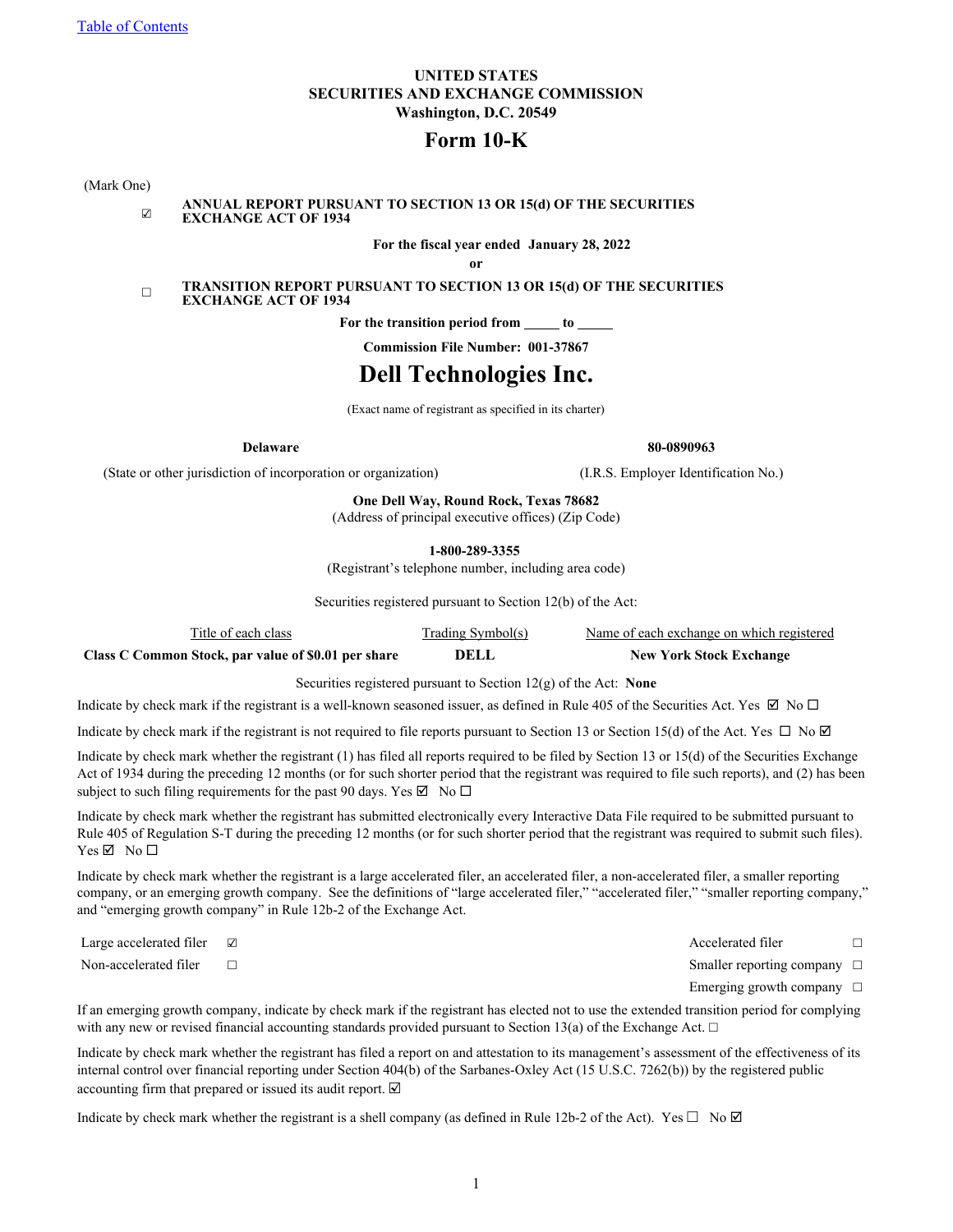As of July 30, 2021, the last business day of the registrant's most recently completed second fiscal quarter, the aggregate market value of the shares of the registrant's common stock held by non-affiliates was approximately \$27.4 billion (based on the closing price of \$96.62 per share of Class C Common Stock reported on the New York Stock Exchange on that date).

As of March 22, 2022, there were 760,398,349 shares of the registrant's common stock outstanding, consisting of 286,567,599 outstanding shares of Class C Common Stock, 378,480,523 outstanding shares of Class A Common Stock, and 95,350,227 outstanding shares of Class B Common Stock.

#### DOCUMENTS INCORPORATED BY REFERENCE

The information required by Part III of this report, to the extent not set forth herein, is incorporated by reference from the registrant's proxy statement relating to its annual meeting of stockholders to be held in 2022. The proxy statement will be filed with the Securities and Exchange Commission within 120 days after the end of the fiscal year to which this report relates.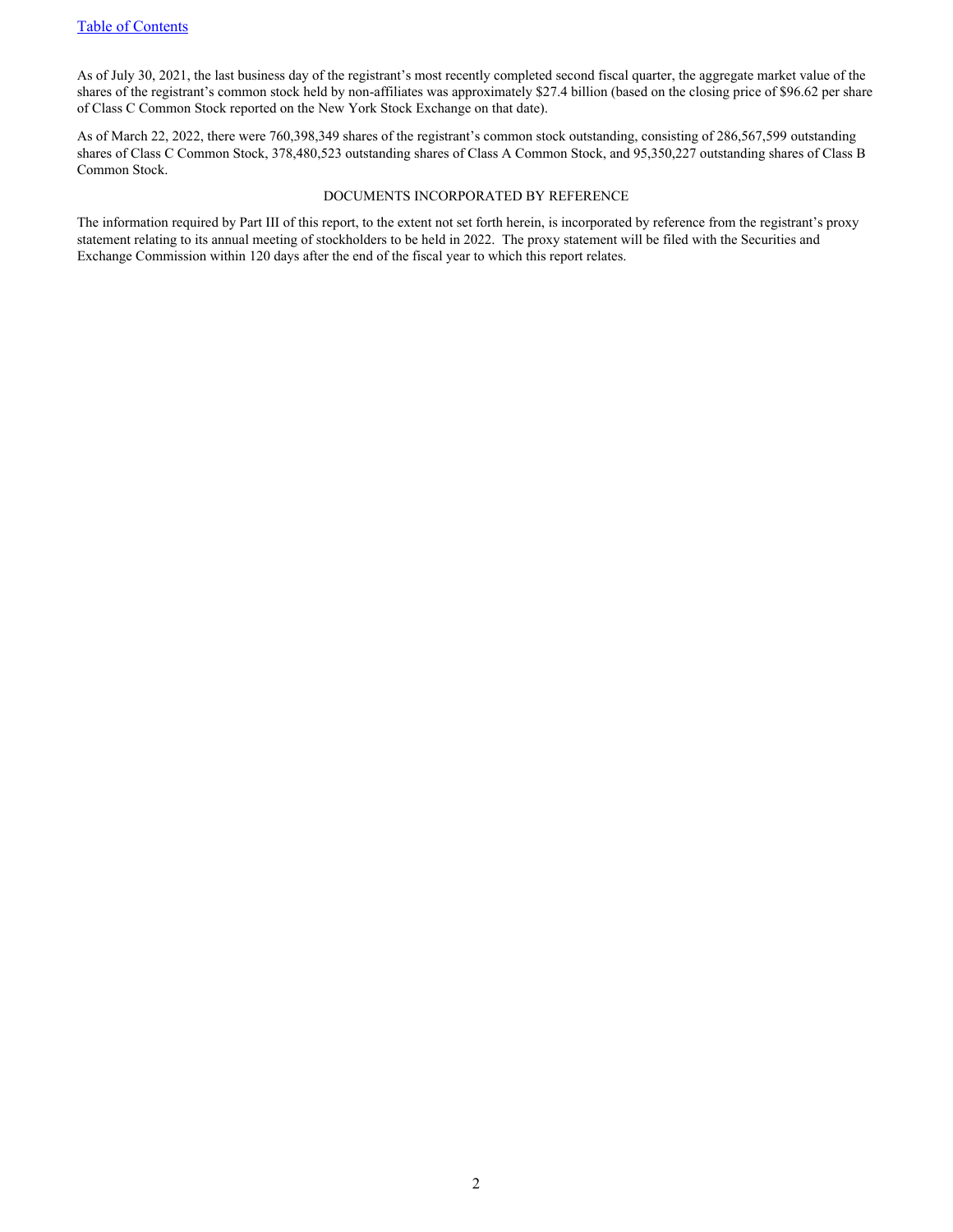#### **CAUTIONARY NOTE REGARDING FORWARD-LOOKING STATEMENTS**

This report contains "forward-looking statements" within the meaning of Section 27A of the Securities Act of 1933 and Section 21E of the Securities Exchange Act of 1934. The words "may," "will," "anticipate," "estimate," "expect," "intend," "plan," "aim," "seek," and similar expressions as they relate to us or our management are intended to identify these forward-looking statements. All statements by us regarding our expected financial position, revenues, cash flows and other operating results, business strategy, legal proceedings, future responses to and effects of the coronavirus disease 2019 ("COVID-19"), and similar matters are forward-looking statements. Our expectations expressed or implied in these forward-looking statements may not turn out to be correct. Our results could be materially different from our expectations because of various risks, including the risks discussed in "Part I — Item 1A — Risk Factors" and in our other periodic and current reports filed with the Securities and Exchange Commission ("SEC"). Any forward-looking statement speaks only as of the date as of which such statement is made, and, except as required by law, we undertake no obligation to update any forward-looking statement after the date as of which such statement was made, whether to reflect changes in circumstances or our expectations, the occurrence of unanticipated events, or otherwise.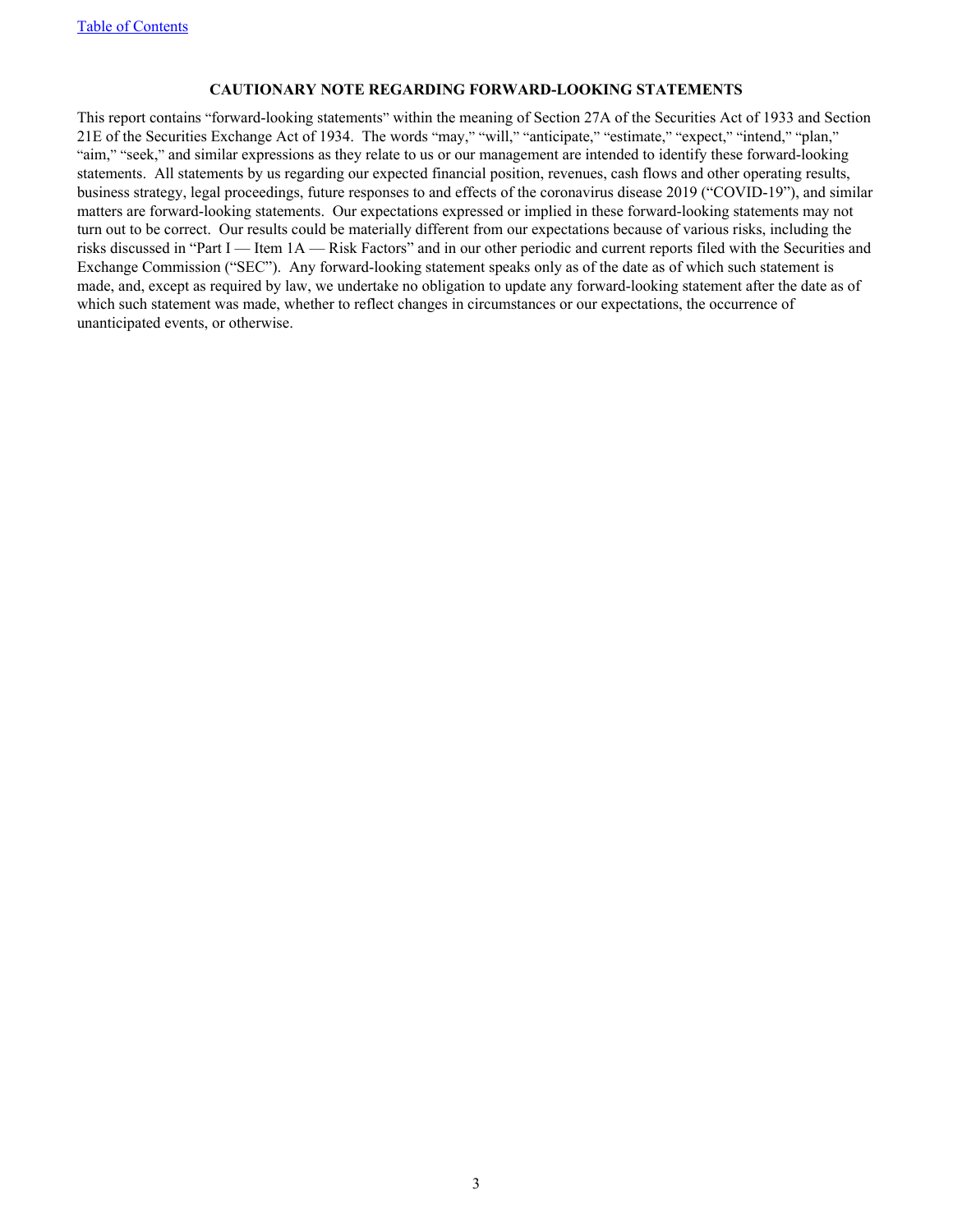## **DELL TECHNOLOGIES INC.**

### **TABLE OF CONTENTS**

<span id="page-3-0"></span>

| <b>PART I</b>     |                                                                                                                        |                 |
|-------------------|------------------------------------------------------------------------------------------------------------------------|-----------------|
| Item 1.           | <b>Business</b>                                                                                                        | $\overline{5}$  |
| Item 1A.          | <b>Risk Factors</b>                                                                                                    | <u>18</u>       |
| Item 1B.          | <b>Unresolved Staff Comments</b>                                                                                       | 32              |
| Item 2.           | Properties                                                                                                             | 32              |
| Item 3.           | <b>Legal Proceedings</b>                                                                                               | 32              |
| Item 4.           | <b>Mine Safety Disclosures</b>                                                                                         | 32              |
| <b>PART II</b>    |                                                                                                                        |                 |
| Item 5.           | Market for Registrant's Common Equity, Related Stockholder Matters and Issuer Purchases of<br><b>Equity Securities</b> | 33              |
| Item $6.$         | [Reserved]                                                                                                             | 35              |
| Item 7.           | Management's Discussion and Analysis of Financial Condition and Results of Operations                                  | 36              |
| Item 7A.          | Quantitative and Qualitative Disclosures About Market Risk                                                             | $\overline{14}$ |
| Item 8.           | <b>Financial Statements and Supplementary Data</b>                                                                     | $\overline{16}$ |
| Item 9.           | Changes in and Disagreements With Accountants on Accounting and Financial Disclosure                                   | 159             |
| Item 9A.          | <b>Controls and Procedures</b>                                                                                         | 159             |
| Item 9B.          | Other Information                                                                                                      | 161             |
| Item 9C.          | Disclosure Regarding Foreign Jurisdictions that Prevent Inspections                                                    | 161             |
| <b>PART III</b>   |                                                                                                                        |                 |
| Item 10.          | Directors, Executive Officers and Corporate Governance                                                                 | <u>162</u>      |
| Item 11.          | <b>Executive Compensation</b>                                                                                          | 163             |
| Item 12.          | Security Ownership of Certain Beneficial Owners and Management and Related Stockholder<br><b>Matters</b>               | 163             |
| Item $13$ .       | <b>Certain Relationships and Related Transactions, and Director Independence</b>                                       | 163             |
| Item 14.          | <b>Principal Accountant Fees and Services</b>                                                                          | 163             |
| <b>PART IV</b>    |                                                                                                                        |                 |
| Item 15.          | <b>Exhibit and Financial Statement Schedules</b>                                                                       | <b>164</b>      |
| Item 16.          | Form 10-K Summary                                                                                                      | 170             |
| <b>Signatures</b> |                                                                                                                        |                 |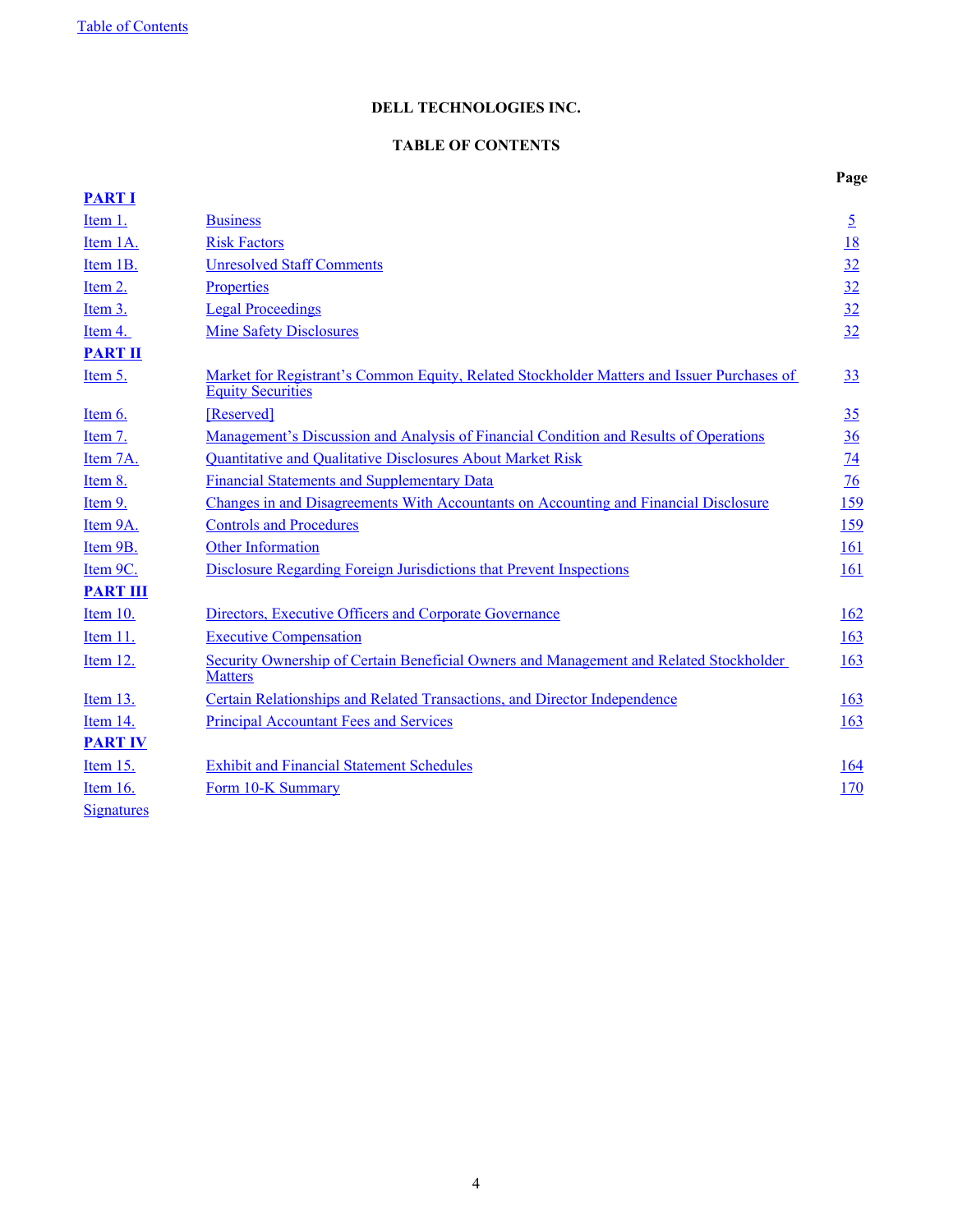<span id="page-4-0"></span>*Unless the context indicates otherwise, references in this report to "we," "us," "our," the "Company," and "Dell Technologies" mean Dell Technologies Inc. and its consolidated subsidiaries, references to "Dell" mean Dell Inc. and Dell Inc.'s consolidated subsidiaries, references to "EMC" mean EMC Corporation and EMC Corporation's consolidated subsidiaries, and references to "VMware" refer to VMware, Inc. and VMware, Inc.'s consolidated subsidiaries.*

*Our fiscal year is the 52- or 53-week period ending on the Friday nearest January 31. We refer to our fiscal years ended January 28, 2022, January 29, 2021, and January 31, 2020, as "Fiscal 2022," "Fiscal 2021," and "Fiscal 2020," respectively. Fiscal 2022, Fiscal 2021, and Fiscal 2020 included 52 weeks.* 

#### **PART I**

#### **ITEM 1 — BUSINESS**

#### **Fiscal 2022 Significant Developments**

On November 1, 2021, Dell Technologies completed its previously announced spin-off of VMware, Inc. ("VMware") by means of a special stock dividend (the "VMware Spin-off"). The VMware Spin-off was effectuated pursuant to a Separation and Distribution Agreement, dated as of April 14, 2021, between Dell Technologies and VMware (the "Separation and Distribution Agreement"). As part of the transaction, VMware paid a special cash dividend, pro rata, to each holder of VMware common stock in an aggregate amount equal to \$11.5 billion, of which Dell Technologies received \$9.3 billion.

In connection with and upon completion of the VMware Spin-off, Dell Technologies and VMware entered into a Commercial Framework Agreement (the "CFA"). The CFA provides a framework under which Dell Technologies and VMware will continue their commercial relationship after the transaction.

On October 1, 2021, Dell Technologies completed the sale of Boomi, Inc. ("Boomi") and certain related assets and received total cash consideration of approximately \$4.0 billion. The transaction was intended to support the Company's focus on fueling growth initiatives through targeted investments to modernize Dell Technologies' core infrastructure and through expansion in high-priority areas, including hybrid and private cloud, edge, telecommunications solutions, and the Company's APEX offerings.

With the proceeds from the VMware Spin-off and cash on hand, we were able to make steady progress in paying down our outstanding debt throughout Fiscal 2022. As a result of our debt reduction and continued focus on deleveraging, we achieved an investment grade rating from three major credit rating agencies.

During Fiscal 2022, the COVID-19 pandemic continued to present global challenges that directly impacted Dell Technologies, most notably in relation to supply chain impacts. As a result of the global economic recovery coupled with industry-wide constraints on the supply of limited-source components, we experienced demand which outpaced supply across many of our product offerings. The supply chain impacts led to an increase in orders pending fulfillment and extended lead times for our customers. We continue to closely monitor the impacts of COVID-19 and keep the health of our employees, customers, business partners, and communities as our primary focus.

See Note 1, Note 3, and Note 7 of the Notes to the Consolidated Financial Statements included in this report for additional information regarding the VMware Spin-off, the Boomi divestiture, and our outstanding debt.

#### **Company Overview**

Dell Technologies helps organizations build their digital futures and individuals transform how they work, live and play. We provide customers with one of the industry's broadest and most innovative solutions portfolio for the data era, including traditional infrastructure and extending to multi-cloud environments. We continue to seamlessly deliver differentiated and holistic information technology ("IT") solutions to our customers which has helped drive consistent revenue growth.

Dell Technologies' integrated solutions help customers modernize their IT infrastructure, manage and operate in a multi-cloud world, address workforce transformation, and provide critical solutions that keep people and organizations connected, which has proven even more important through the COVID-19 pandemic. We are helping customers accelerate their digital transformations to improve and strengthen business and workforce productivity. With our extensive portfolio and our commitment to innovation, we offer secure, integrated solutions that extend from the edge to the core to the cloud, and we are at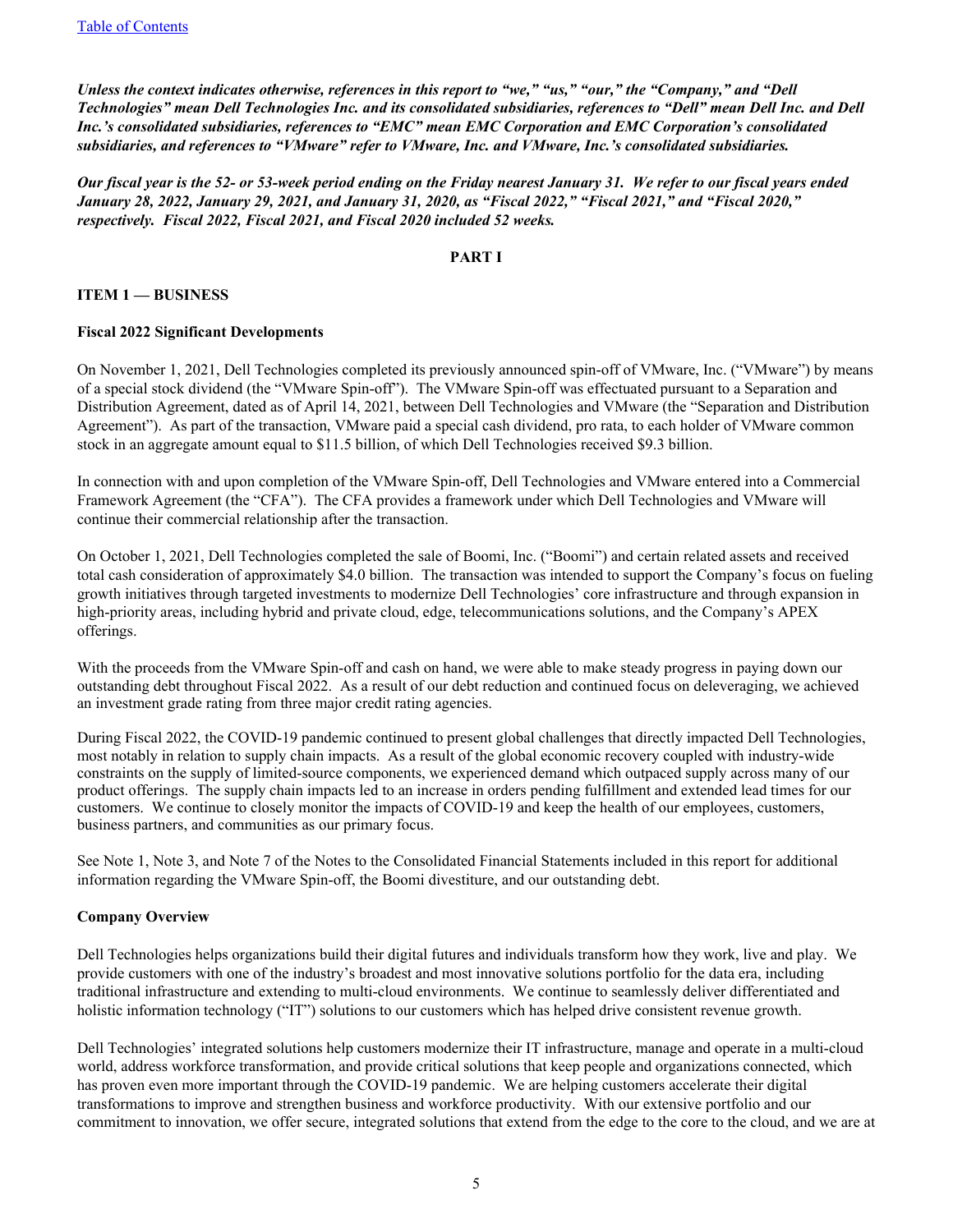the forefront of the software-defined and cloud native infrastructure era. As further evidence of our commitment to innovation, we are evolving and expanding our IT as-a-Service and cloud offerings including APEX-branded solutions which provide our customers with greater flexibility to scale IT to meet their evolving business needs and budgets.

Dell Technologies' end-to-end portfolio is supported by a world-class organization that operates globally in approximately 180 countries across key functional areas, including technology and product development, marketing, sales, financial services, and services. Our go-to-market engine includes a 32,000-person sales force and a global network of over 200,000 channel partners. Dell Financial Services and its affiliates ("DFS") offer customers payment flexibility and enables synergies across the business. DFS funded \$8.5 billion of originations in Fiscal 2022 and maintains a \$11 billion global portfolio of high-quality financing receivables. We employ approximately 35,000 full-time service and support professionals and maintain more than 2,400 vendor-managed service centers. We manage a world-class supply chain that drives long-term growth and operating efficiencies, with approximately \$75 billion in annual procurement expenditures and over 750 parts distribution centers. Together, these elements provide a critical foundation for our success.

#### **Our Vision and Strategy**

Our vision is to become the most essential technology company for the data era. We seek to address our customers' evolving needs and their broader digital transformation objectives as they embrace today's hybrid multi-cloud environment. We intend to execute on our vision by focusing on two overarching strategic priorities:

- Grow and modernize our core offerings in the markets in which we predominantly compete
- Pursue attractive new growth opportunities such as Edge, Telecom, data management, and as-a-Service consumption models

We believe that we are uniquely positioned in the data and multi-cloud era and that our results will benefit from our competitive advantages. We intend to continue to execute our business model to position our company for long-term success while balancing liquidity, profitability, and growth.

We are seeing an accelerated rate of change in the IT industry and increased demand for simpler, more agile IT as companies leverage multiple clouds in their IT environments. COVID-19 has accelerated the introduction and adoption of new technologies to ensure productivity and collaboration from anywhere. To meet our customer needs, we continue to invest in research and development, sales, and other key areas of our business to deliver superior products and solutions capabilities and to drive long-term sustainable growth.

#### **Products and Services**

We design, develop, manufacture, market, sell, and support a wide range of comprehensive and integrated solutions, products, and services. We are organized into two business units, referred to as Infrastructure Solutions Group and Client Solutions Group, which are our reportable segments.

*• Infrastructure Solutions Group ("ISG")* — ISG enables our customers' digital transformation through our trusted multi-cloud and big data solutions, which are built upon modern data center infrastructure. ISG helps customers in the area of hybrid cloud deployment with the goal of simplifying, streamlining, and automating cloud operations. ISG solutions are built for multi-cloud environments and are optimized to run cloud native workloads in both public and private clouds, as well as traditional on-premise workloads.

Our comprehensive portfolio of advanced storage solutions includes traditional storage solutions as well as nextgeneration storage solutions (such as all-flash arrays, scale-out file, object platforms, and software-defined solutions). In May 2020, we released our new PowerStore offering, a differentiated midrange storage solution that enables seamless updates using microservices and container-based software architecture. This offering allows us to compete more effectively within midrange storage. We continue to make enhancements to our storage solutions offerings and expect that these offerings will drive long-term improvements in the business.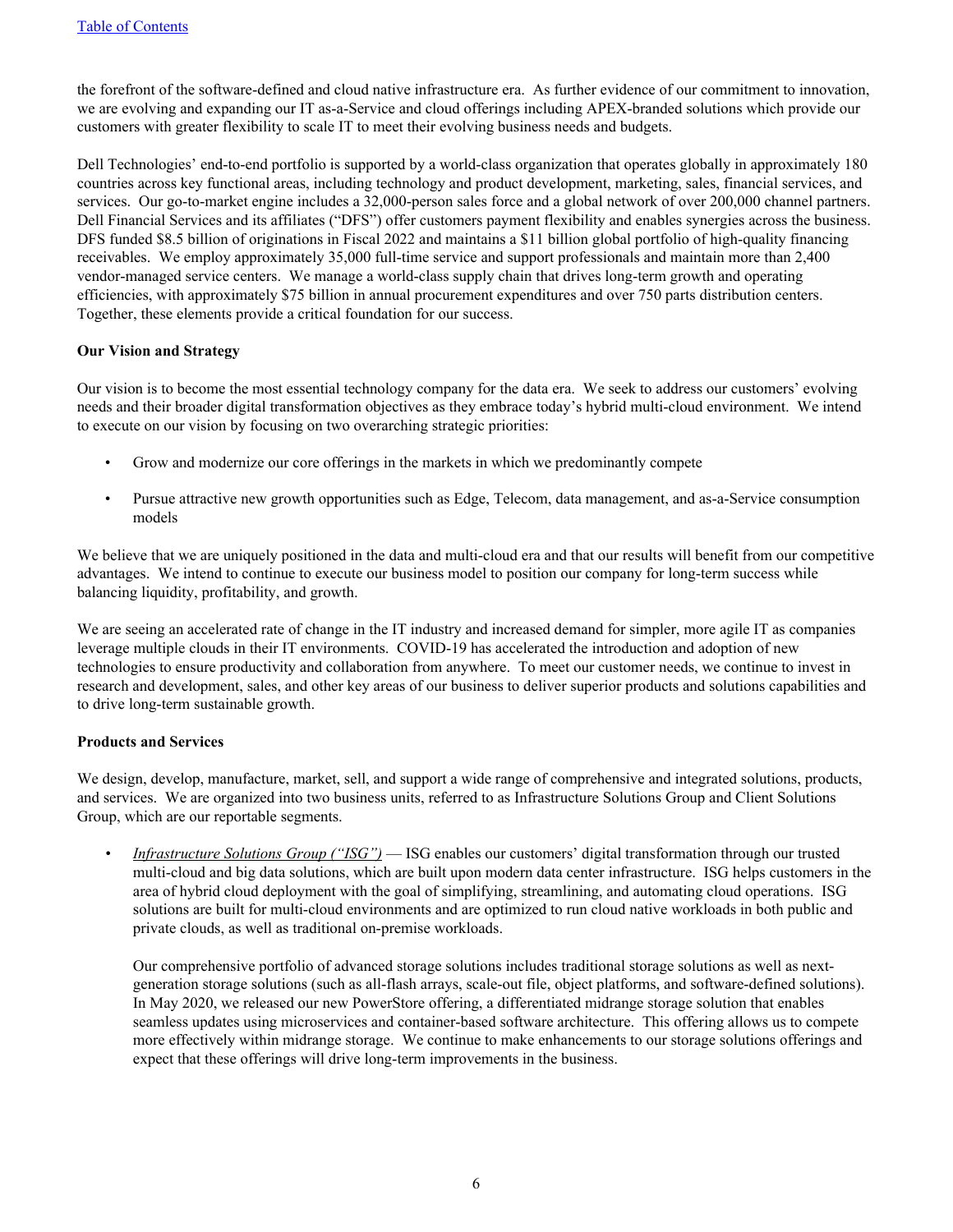Our server portfolio includes high-performance rack, blade, tower, and hyperscale servers, optimized to run high value workloads, including artificial intelligence and machine learning. Our networking portfolio helps our business customers transform and modernize their infrastructure, mobilize and enrich end-user experiences, and accelerate business applications and processes.

Our strengths in server, storage, and virtualization software solutions enable us to offer leading converged and hyperconverged solutions, allowing our customers to accelerate their IT transformation by acquiring scalable integrated IT solutions instead of building and assembling their own IT platforms. ISG also offers attached software, peripherals and services, including support and deployment, configuration, and extended warranty services.

Approximately half of ISG revenue is generated by sales to customers in the Americas, with the remaining portion derived from sales to customers in the Europe, Middle East, and Africa region ("EMEA") and the Asia-Pacific and Japan region ("APJ").

*• Client Solutions Group ("CSG")* — CSG includes branded hardware (such as desktops, workstations, and notebooks) and branded peripherals (such as displays and projectors), as well as third-party software and peripherals. Our computing devices are designed with our commercial and consumer customers' needs in mind, and we seek to optimize performance, reliability, manageability, design, and security. For our customers that are seeking to simplify client lifecycle management, Dell PC as-a-Service offering combines hardware, software, lifecycle services, and financing into one all-encompassing solution that provides predictable pricing per seat per month. CSG also offers attached software, peripherals, and services, including support and deployment, configuration, and extended warranty services.

Approximately half of CSG revenue is generated by sales to customers in the Americas, with the remaining portion derived from sales to customers in EMEA and APJ.

Our other businesses, described below, consists of our resale of standalone VMware offerings, referred to as VMware Resale, as well as product and service offerings of SecureWorks Corp. ("Secureworks") and Virtustream. These businesses are not classified as reportable segments, either individually or collectively.

*• VMware Resale* consists of our sale of standalone VMware offerings. Under the CFA entered into as part of the VMware Spin-off, Dell Technologies continues to act as a key channel partner in this relationship, reselling VMware offerings to our customers. This partnership is intended to facilitate mutually beneficial growth for both Dell and VMware.

VMware works with customers in the areas of hybrid and multi-cloud, modern applications, networking, security, and digital workspaces, helping customers manage their IT resources across private clouds and complex multi-cloud, multi-device environments.

- *• Secureworks* (NASDAQ: SCWX) is a leading global provider of intelligence-driven information security solutions singularly focused on protecting its clients from cyber attacks. The solutions offered by Secureworks enable organizations of varying size and complexity to fortify their cyber defenses to prevent security breaches, detect malicious activity in near real time, prioritize and respond rapidly to security incidents and predict emerging threats.
- *Virtustream* offers cloud software and Infrastructure-as-a-Service solutions that enable customers to migrate, run, and manage mission-critical applications in cloud-based IT environments.

We believe the collaboration, innovation, and coordination of the operations and strategies across the segments of our business, as well as our differentiated go-to-market model, will continue to drive revenue synergies. Through our research and development activities, we are able to engineer leading innovative solutions that incorporate the distinct set of hardware, software, and services across all segments of our business.

Our products and services offerings are continually evolving in response to industry dynamics. As a result, reclassifications of certain products and services solutions in major product categories may be required. For further discussion regarding our current reportable segments, see "Results of Operations — Business Unit Results" and Note 19 of the Notes to the Consolidated Financial Statements included in this report.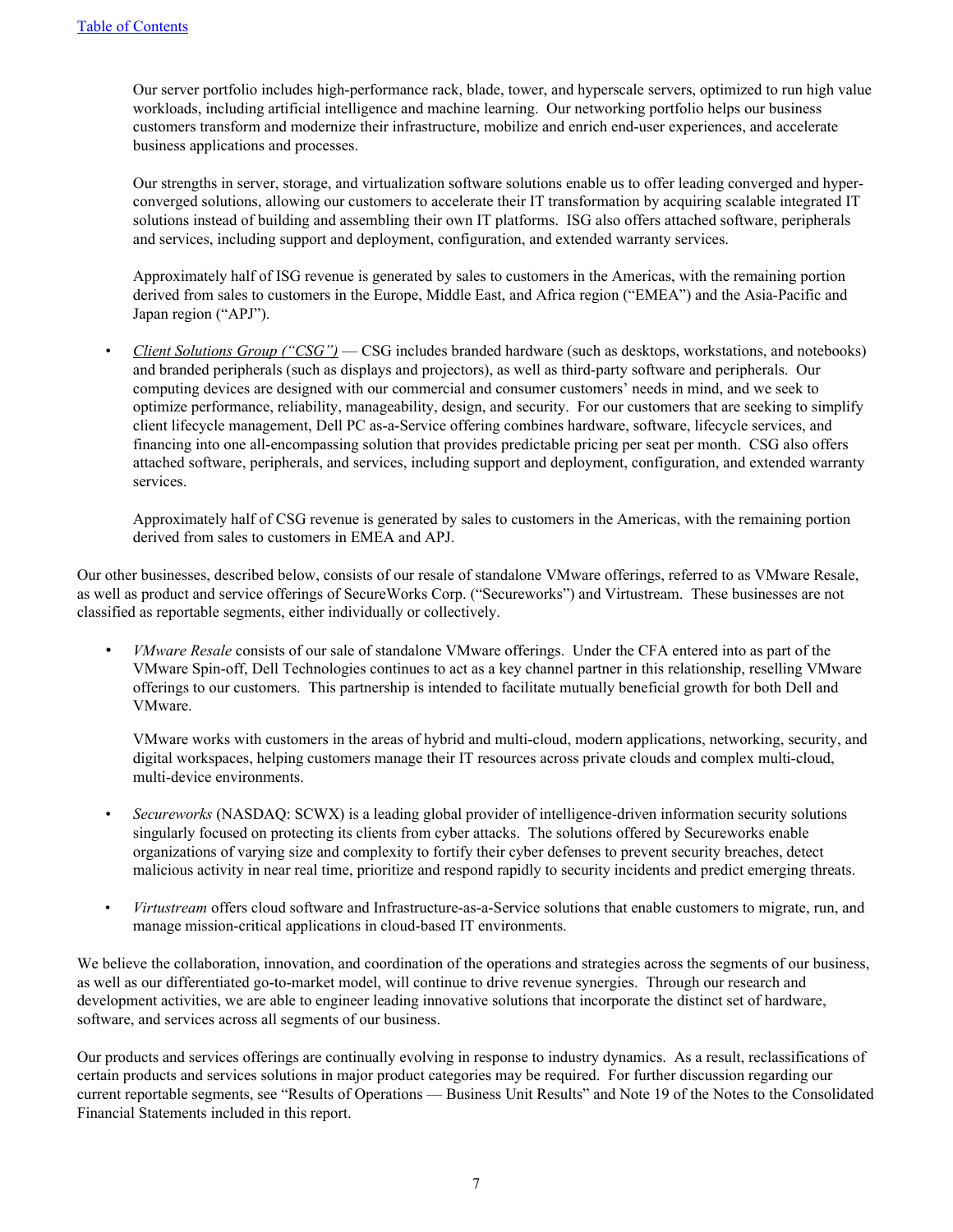See "Part II — Item 7 — Management's Discussion and Analysis of Financial Condition and Results of Operations — Results of Operations — Business Unit Results" and Note 19 of the Notes to the Consolidated Financial Statements for further discussion of our reportable segment operating results.

#### **Recurring Revenue and Consumption Models**

Our customers are seeking new and innovative models that address how they consume our solutions. We offer options including as-a-Service, utility, leases, and immediate pay models, all designed to match customers' consumption and financing preferences. We continue to evolve and build momentum across our family of as-a-Service offerings as we pursue our strategy of modernizing our core business solutions, with APEX at the forefront. We expect that our flexible consumption models and as-a-Service offerings will further strengthen our customer relationships and provide a foundation for growth in recurring revenue.

These offerings typically result in multiyear agreements which generate recurring revenue streams over the term of the arrangements. We define recurring revenue as revenue recognized primarily related to hardware and software maintenance as well as subscription, as-a-Service, and usage based offerings, and operating leases.

#### **Dell Financial Services**

DFS supports our businesses by offering and arranging various financing options and services for our customers globally. DFS originates, collects, and services customer receivables primarily related to the purchase or use of our product, software, and services solutions. We also arrange financing for some of our customers in various countries where DFS does not currently operate as a captive entity. DFS further strengthens our customer relationships through its flexible consumption models which provide our customers with financial flexibility to meet their changing technological requirements. Our flexible consumption models enable us to offer our customers the option to pay over time and, in certain cases, based on utilization. The results of these operations are allocated to our segments based on the underlying product or service financed. For additional information about our financing arrangements, see Note 5 of the Notes to the Consolidated Financial Statements included in this report.

#### **Research and Development**

We focus on developing scalable technology solutions that incorporate desirable features and capabilities at competitive prices. We employ a collaborative approach to product design and development in which our engineers, with direct customer input, design innovative solutions and work with a global network of technology companies to architect new system designs, influence the direction of future development, and integrate new technologies into our products. Our team of software engineers is focused on developing the next generation of solutions for new and innovative technologies. Most of our research and development ("R&D") expenditures represent costs to develop the software that powers our solutions. This software simplifies the complex through automation, increasingly leveraging artificial intelligence and machine-learning technology. We manage our R&D spending by targeting those innovations and solutions that we believe are most valuable to our customers and by relying on the capabilities of our strategic relationships. Our customer base includes a growing number of service providers, such as cloud service providers, Software-as-a-Service companies, consumer webtech providers, and telecommunications companies. These service providers turn to Dell Technologies for our advanced solutions that enable efficient service delivery at cloud scale. Through our collaborative, customer-focused approach to innovation, we strive to deliver new and relevant products to the market quickly and efficiently.

Additionally, we invest in early-stage, privately-held companies that develop software, hardware, and other technologies or provide services supporting our technologies. We manage our investments through our venture capital investment arm, Dell Technologies Capital.

Dell Technologies has a global R&D presence, with total R&D expenses of \$2.6 billion, \$2.5 billion, and \$2.5 billion, for Fiscal 2022, Fiscal 2021, and Fiscal 2020, respectively. These investments reflect our commitment to R&D activities that ultimately support our mission to help our customers build their digital future and to transform IT.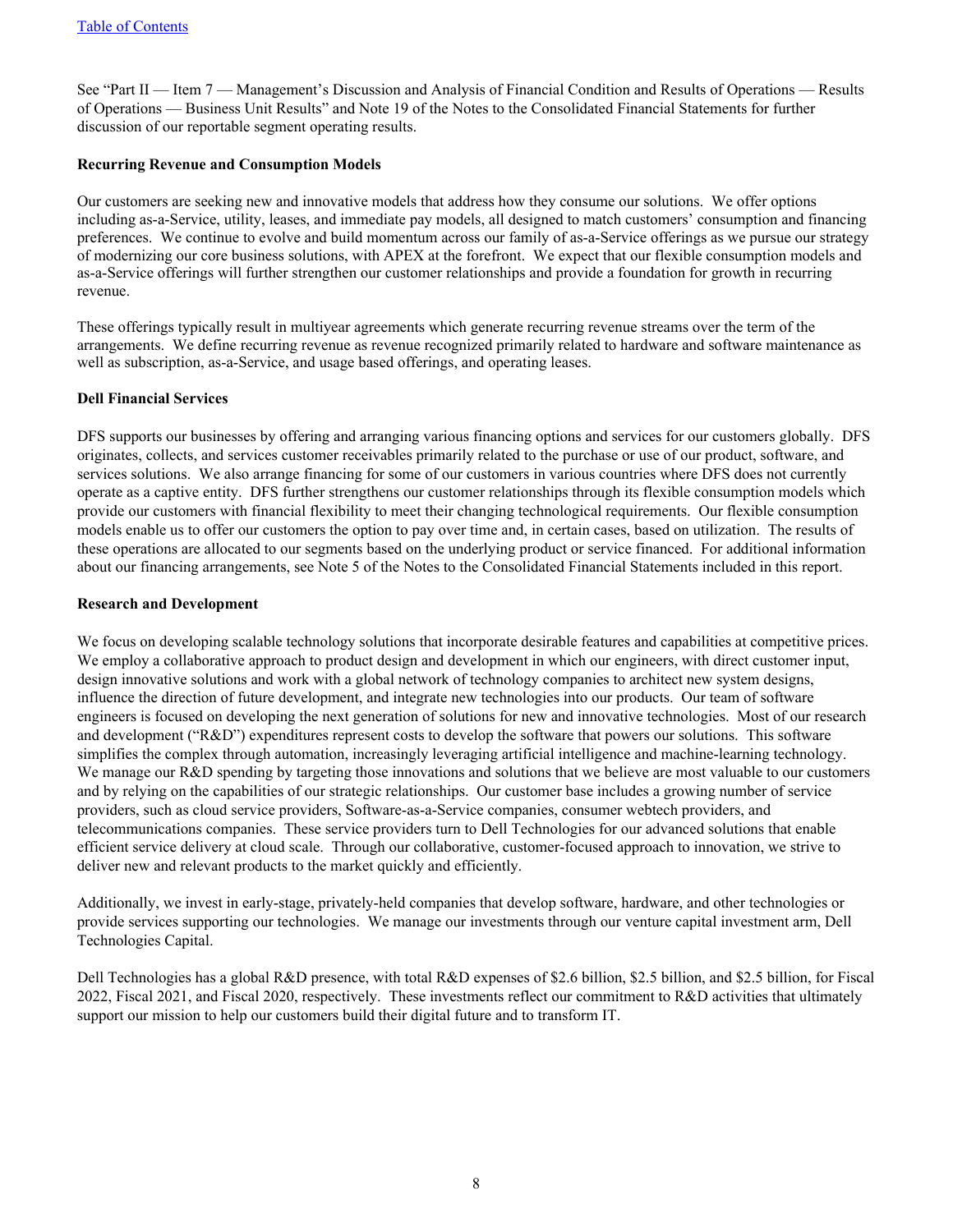#### **Manufacturing and Materials**

We own manufacturing facilities located in the United States, Malaysia, China, Brazil, India, Poland, and Ireland. See "Item 2 — Properties" for information about our manufacturing and distribution facilities.

We also utilize contract manufacturers throughout the world to manufacture or assemble our products under the Dell Technologies brand as part of our strategy to enhance our variable cost structure and to achieve our goals of generating cost efficiencies, delivering products faster, better serving our customers, and enhancing our supply chain. Our manufacturing process consists of assembly, software installation, functional testing, and quality control. We conduct operations utilizing a formal, documented quality management system to ensure that our products and services satisfy customer needs and expectations. Testing and quality control are also applied to components, parts, sub-assemblies, and systems obtained from third-party suppliers.

Our quality management system is maintained through the testing of components, sub-assemblies, software, and systems at various stages in the manufacturing process. Quality control procedures also include a burn-in period for completed units after assembly, ongoing production reliability audits, failure tracking for early identification of production and component problems, and processing of information from customers obtained through services and support programs. This system is certified to the ISO 9001 International Standard that includes our global sites and organizations that design, manufacture, and service our products.

Our order fulfillment, manufacturing, and test facilities are certified to the ISO 14001 International Standard for environmental management systems, the ISO 45001 International Standard for health and safety management systems, and the ISO 50001 International Standard for energy management systems. These internationally-recognized endorsements of ongoing quality, environmental, health and safety, and energy management are among the highest levels of certifications available. We also have implemented programs and methodologies to ensure that the quality of our designs, manufacturing, test processes, and supplier relationships are continually improved.

We maintain a Supplier Code of Conduct, actively manage recycling processes for our returned products, and are certified by the Environmental Protection Agency as a Smartway Transport Partner.

We purchase materials, supplies, product components, and products from a large number of qualified suppliers. In some cases, where multiple sources of supply are not available, we rely on a single source or a limited number of sources of supply if we believe it is advantageous to do so because of performance, quality, support, delivery, capacity, or price considerations. We believe that any disruption that may occur because of our dependence on single- or limited-source vendors would not disproportionately disadvantage us relative to our competitors. See "Item 1A — Risk Factors — Risks Relating to Our Business and Our Industry — Reliance on vendors for products and components, many of which are single-source or limitedsource suppliers, could harm our business by adversely affecting product availability, delivery, reliability, and cost" for information about the risks associated with Dell Technologies' use of single- or limited-source suppliers.

#### **Geographic Operations**

Our global corporate headquarters is located in Round Rock, Texas. We have operations and conduct business in many countries located in the Americas, Europe, the Middle East, Asia, and other geographic regions. To increase our global presence, we continue to focus on emerging markets outside of the United States, Western Europe, Canada, and Japan. We continue to view these geographical markets, which include the vast majority of the world's population, as a long-term growth opportunity. Accordingly, we pursue the development of technology solutions that meet the needs of these markets. Our expansion in emerging markets creates additional complexity in coordinating the design, development, procurement, manufacturing, distribution, and support of our product and services offerings. For information about the amount of net revenue we generated from our operations outside of the United States during the last three fiscal years, see Note 19 of the Notes to the Consolidated Financial Statements included in this report.

#### **Seasonality**

Our sales are affected by seasonal trends. Among the trends with the most significant effect on our operating results, sales to government customers (particularly the U.S. government) generally are stronger in our third fiscal quarter, sales in Europe, the Middle East and Africa are often weaker in our third fiscal quarter, and sales to consumers are typically strongest during our fourth fiscal quarter.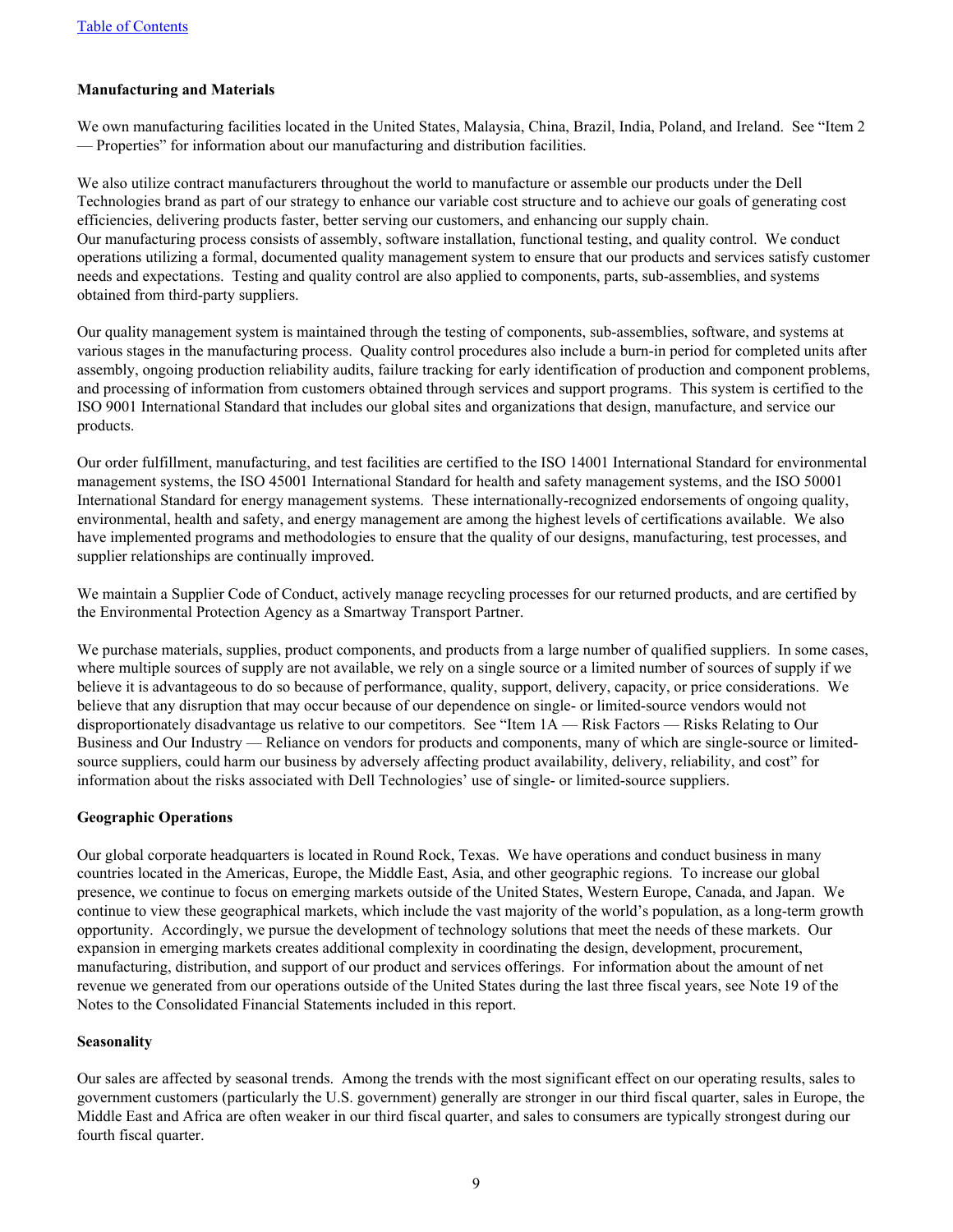#### **Competition**

We operate in an industry in which there are rapid technological advances in hardware, software, and services offerings. We face ongoing product and price competition in all areas of our business, including from both branded and generic competitors. We compete based on our ability to offer customers competitive, scalable, and integrated solutions that provide the most current and desired product and services features at a competitive price. We closely monitor market pricing and solutions trends, including the effect of foreign exchange rate movements, in an effort to provide the best value for our customers. We believe that our strong relationships with our customers and channel partners allow us to respond quickly to changing customer needs and other macroeconomic factors.

We also face competition from non-traditional IT companies such as cloud service providers, also known as hyperscalers, that buy their infrastructure directly from original design manufacturers. Competitive pressures could increase if customers choose to move application workloads to cloud service providers away from traditional or private data centers.

The markets in which we compete are comprised of large and small companies across all areas of our business. We believe that new businesses will continue to enter these markets and develop technologies that, if commercialized, may compete with our products and services. Moreover, current competitors may enter into new strategic relationships with new or existing competitors, which may further increase the competitive pressures. See "Item 1A — Risk Factors — Risks Relating to Our Business and Our Industry" for information about our competitive risks.

#### **Sales and Marketing**

Our sales efforts are organized around the evolving needs of our customers, and our marketing initiatives reflect this focus. Our unified global sales and marketing team creates a sales organization that is customer-focused, collaborative, and innovative. Our customers include large global and national enterprises, public institutions that include governmental agencies, educational institutions, healthcare organizations, and law enforcement agencies, small and medium-sized businesses, and consumers.

*Go-to-market strategy* — We sell products and services directly to customers and through other sales channels, which include value-added resellers, system integrators, distributors, and retailers. We continue to pursue our direct business strategy, which emphasizes direct communication with customers, thereby allowing us to refine our products and marketing programs for specific customer groups. In addition to our direct business model, we use our network of channel partners to sell our products and services, enabling us to efficiently serve a greater number of customers. The Dell Technologies partner program contributes to the development of channel sales by providing appropriate incentives to encourage sales generation. We also facilitate access to third-party financing to help our channel partners manage their working capital. We believe that building long-term relationships with our channel partners enhances our ability to deliver an excellent customer experience. During Fiscal 2022, our other sales channels contributed over 50% of our net revenue.

*Large enterprises and public institutions* — For large enterprises and public institutions, we maintain a field sales force throughout the world. Dedicated account teams, which include technical sales specialists, form long-term relationships to provide our largest customers with a single source of assistance, develop tailored solutions for these customers, position the capabilities of Dell Technologies, and provide us with customer feedback. For these customers, we offer several programs designed to provide single points of contact and accountability with dedicated account managers, special pricing, and consistent service and support programs. We also maintain specific sales and marketing programs targeting federal, state, and local governmental agencies, as well as healthcare and educational customers.

*Small and medium-sized business and consumers* — We market our products and services to small and medium-sized businesses and consumers through various advertising media. To react quickly to our customers' needs, we track our Net Promoter Score, a customer loyalty metric that is widely used across various industries. Net Promoter Score is a trademark of Satmetrix Systems, Inc., Bain & Company, Inc., and Fred Reichheld. We also engage with customers through our social media communities on our website and in external social media channels.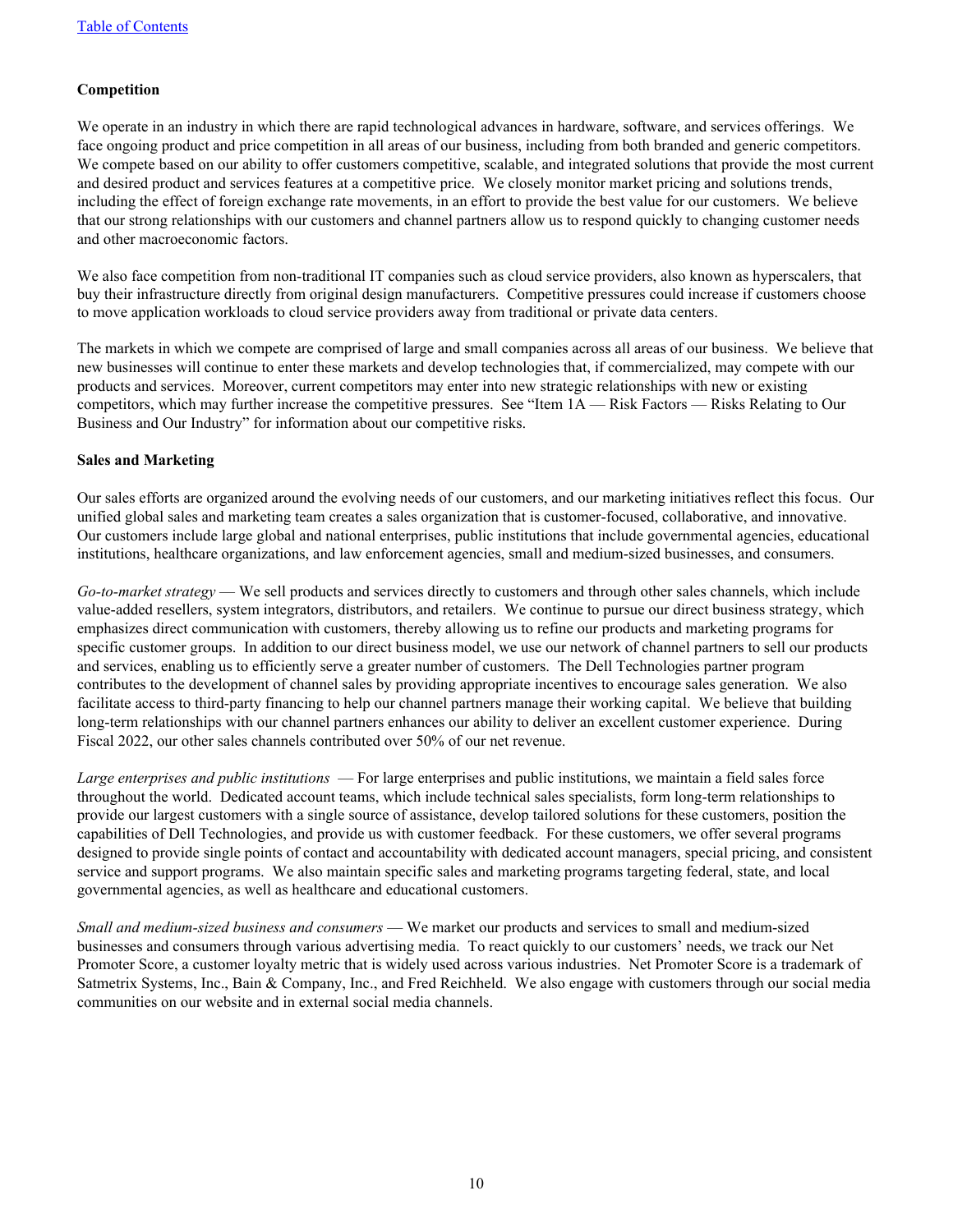#### **Product Backlog**

Product backlog represents the value of unfulfilled manufacturing orders and is included as a component of remaining performance obligations to the extent we determine that the manufacturing orders are non-cancelable. Our business model generally gives us the ability to optimize product backlog at any point in time, such as by expediting shipping or prioritizing customer orders for products that have shorter lead times. During Fiscal 2022, we were impacted by industry-wide constraints in the supply of limited-source components in certain product offerings as a result of the impacts of COVID-19. Further, global economic recovery led to growth in demand that outpaced supply and, as a result, we experienced elevated backlog and extended lead times for our customers in certain offerings.

#### **Patents, Trademarks, and Licenses**

As of January 28, 2022, we held a worldwide portfolio of 18,570 granted patents and 7,619 pending patent applications. As a result of the VMware Spin-off, patents and patent applications held by VMware are no longer being reported as part of our portfolio. We continue to obtain new patents through our ongoing research and development activities. The inventions claimed in our patents and patent applications cover aspects of our current and possible future computer system and software products, manufacturing processes, and related technologies. We also hold licenses to use numerous third-party patents. Although we use our patented inventions and license some of them to others, we are not substantially dependent on any single patent or group of related patents. Our product and process patents may establish barriers to entry, and we anticipate that our worldwide patent portfolio will continue to be of value in negotiating intellectual property rights with others in the industry.

We have used, registered, or applied to register certain trademarks and copyrights in the United States and in other countries. We believe that Dell Technologies, DELL, Dell EMC, Alienware, Secureworks, and Virtustream word marks and logo marks in the United States are material to our operations.

We have entered into software licensing agreements with other companies. We also license certain technology and intellectual property from third parties for use in our offerings and processes, and license some of our technologies and intellectual property to third parties.

#### **Government Regulation**

Our business is subject to regulation by various U.S. federal and state governmental agencies and other governmental agencies. Such regulation includes the activities of the U.S. Federal Communications Commission; the anti-trust regulatory activities of the U.S. Federal Trade Commission, the U.S. Department of Justice, and the European Union; the consumer protection laws and financial services regulation of the U.S. Federal Trade Commission and various state governmental agencies; the export regulatory activities of the U.S. Department of Commerce and the U.S. Department of the Treasury; the import regulatory activities of the U.S. Customs and Border Protection; the product safety regulatory activities of the U.S. Consumer Product Safety Commission and the U.S. Department of Transportation; the health information privacy and security requirements of the U.S. Department of Health and Human Services; and the environmental, employment and labor, and other regulatory activities of a variety of governmental authorities in each of the countries in which we conduct business.

Our operations are subject to a variety of environmental, performance and safety regulations in all areas in which we conduct business. Product design and procurement operations must comply with requirements relating to materials composition, sourcing, radiated emissions, energy efficiency and collection, recycling, treatment, transportation, and disposal of electronics products, including restrictions on mercury, lead, cadmium, lithium metal, lithium ion, and other substances. Operations may also become subject to new or emergent standards relating to climate change laws and regulations. The costs and timing of costs under environmental and safety laws are difficult to predict. We were not assessed any material environmental fines, nor did we have any material environmental remediation or other environmental costs, during Fiscal 2022.

We and our subsidiaries are subject to various anti-corruption laws that prohibit improper payments or offers of payments to foreign governments and their officials for the purpose of obtaining or retaining business, and are also subject to export controls, customs, economic sanctions laws, including those currently imposed on Russia, and embargoes imposed by the U.S. government. Violations of the Foreign Corrupt Practices Act or other anti-corruption laws or export control, customs, or economic sanctions laws may result in severe criminal or civil sanctions and penalties.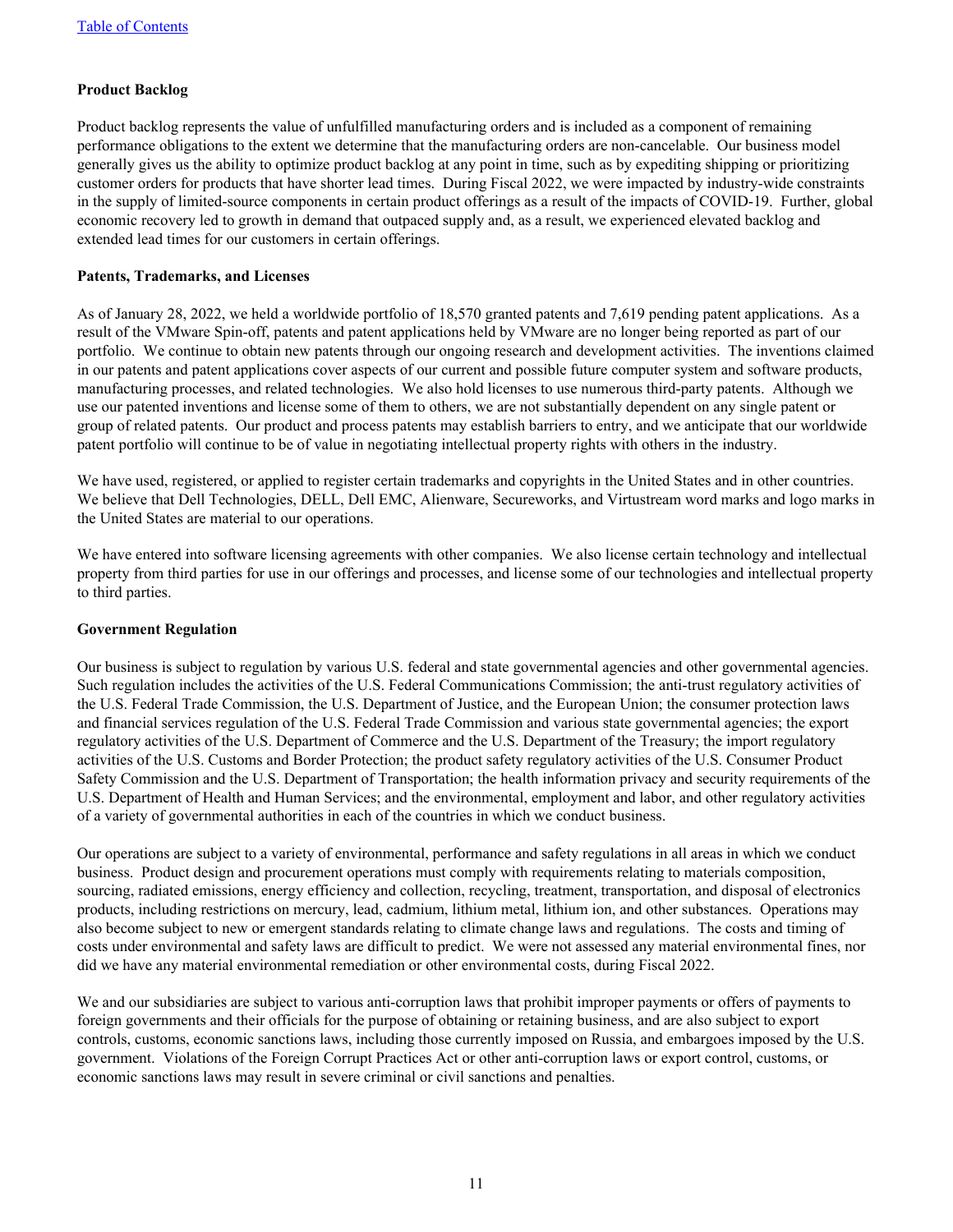We are subject to provisions of the Dodd-Frank Wall Street Reform and Consumer Protection Act intended to improve transparency and accountability concerning the supply of minerals originating from the conflict zones of the Democratic Republic of the Congo or adjoining countries. We incur costs to comply with the disclosure requirements of this law and other costs relating to the sourcing and availability of minerals used in our products.

#### **Environmental, Social, and Governance**

Dell Technologies is committed to driving human progress by putting our technology and expertise to work where it can do the most good for both people and the planet. We recognize that all of our stakeholders — shareholders, customers, suppliers, employees, and communities — as well as the environment and society, are essential to our business.

In November 2019, Dell Technologies announced its social impact goals and plan for 2030 called Progress Made Real (the "2030 Plan"). Our goals under the 2030 Plan represent an extension of our purpose as a company — to create technologies that drive human progress. We are using these goals to build our social impact strategies over the next decade. The 2030 Plan has four critical areas of focus:

- *Advancing Sustainability* We believe we have a responsibility to protect and enrich our planet together with our customers, suppliers, and communities. In working across our business ecosystem, Dell Technologies will continue valuing natural resources and seeking to minimizing our impact. With the power of our global supply chain, Dell Technologies has the scale and responsibility to pursue the highest standards of sustainability and ethical practices.
- *Cultivating Inclusion* We view diversity and inclusion as a business imperative that will enable us to build and empower our future workforce. It is essential that our workforce be fully representative of the diversity in our global customer base. Diversity of leadership increases innovation and ensures that company decisions reflect a wide variety of perspectives.
- *<i>Transforming Lives* We believe our scale, support, and the innovative application of our portfolio can play an important role in advancing fundamental human rights and addressing complex societal challenges, including improving health, education, and economic opportunities for the underserved. We endeavor to harness the power of technology to create a future that is capable of realizing human potential.
- *• Upholding Ethics and Privacy*  Ethics and privacy play a critical role in establishing a strong foundation for positive social impact. We are committed to ensuring that new talent and existing team members align to our ethical culture. We will continue to invest in our advanced privacy governance and risk-management technology and continue seeking to select, evaluate, and do business with third parties who share our level of dedication to ethics and privacy.

Dell Technologies measures its progress against each goal under the 2030 Plan in its annually released reports available on our website.

#### *Climate Change*

At Dell Technologies, we believe that by addressing climate change, we are demonstrating our commitment to protect our planet and the community. We have a responsibility to manage the greenhouse gas emissions associated with our direct and indirect footprint, and technology plays an important role in this undertaking. We aim to reach net zero emissions across Scopes 1, 2 and 3 by 2050.

#### *Human Capital Management*

We are a diverse team with unique perspectives, united in our purpose, our strategy, and our culture. Our goal is to ensure that employees of different backgrounds feel valued, engaged, and inspired to do their best work. Through our ongoing diversity and inclusion efforts, flexible workplace transformation programs, training and development offerings, and health and wellness resources for our employees, we are striving to attract, develop and retain an empowered workforce for maximum impact internally and externally for our customers and communities. We believe in winning with integrity, and we leverage technology and deploy state-of-the-art tools to assist our team members in applying the principles of integrity and compliance as part of everyday business transactions, activities, and decisions. We seek to support our culture in four key focus areas: diversity and inclusion, achievement, balance, and connection.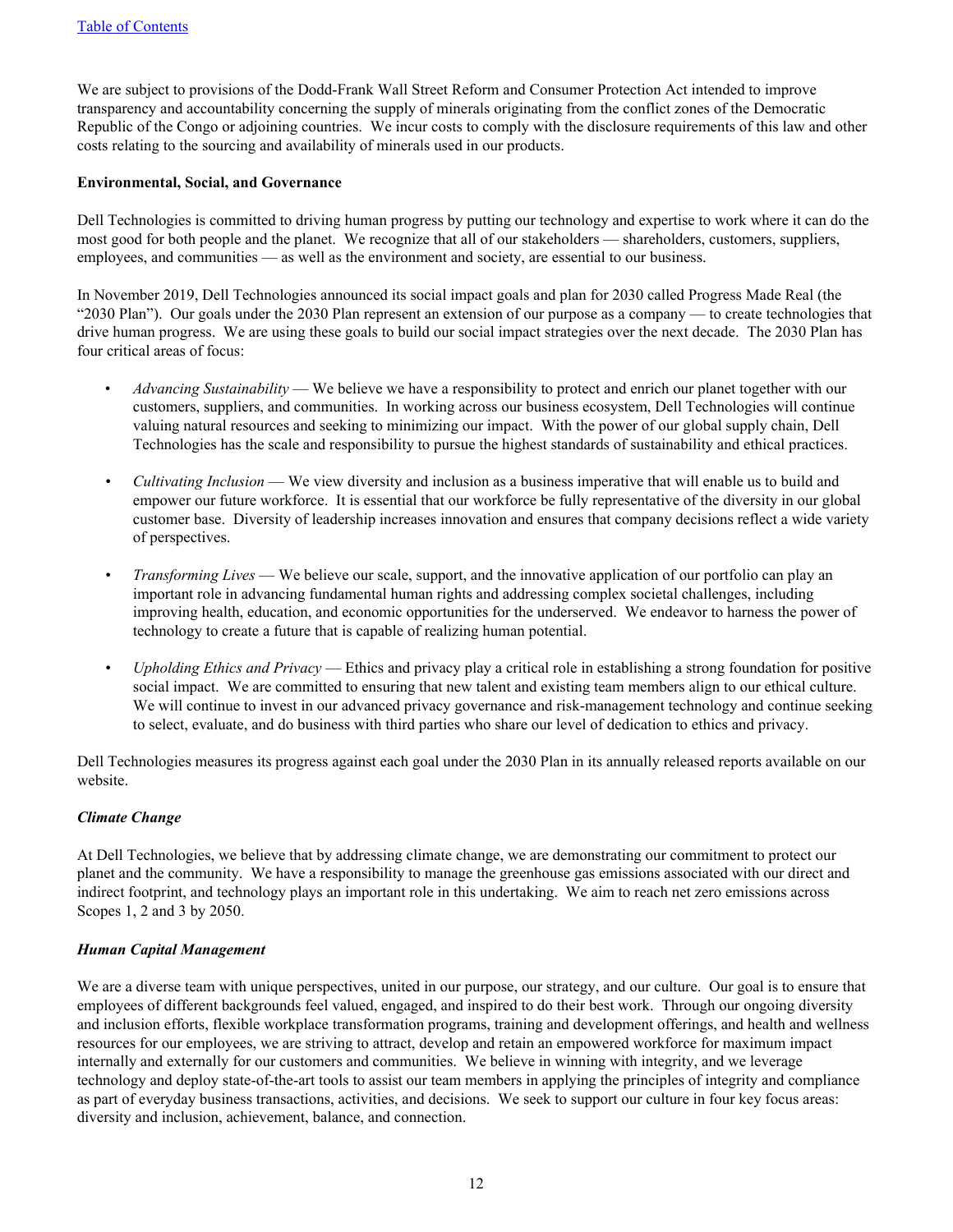*Diversity and Inclusion* — At Dell Technologies, we believe diversity is power. Within our 2030 Plan, one critical area of focus — *cultivating inclusion* — highlights how our human capital resources are vital to our social impact and long-term success. Cultivating inclusion is a core component of our culture, and we believe that closing the diversity gap is critical to meeting future talent needs and ensuring that new perspectives reflect our global customer base. We are committed to equal employment opportunity for all and upholding ethics and integrity in all we do and will continue to champion for inclusive policies that support full-spectrum diversity.

As of January 28, 2022, we had approximately 133,000 employees, approximately 32% of whom were located in the United States. Excluding employees of Secureworks, the overall representation of employees who self-identify as women was approximately 34%. Of our global people leaders, 28% self-identified as women. We define people leaders as employees in a job management level or executive or manager position.

As of the same date, our U.S. employee base was comprised of employees who self-identified with the following ethnicities: 65% as White or Caucasian; 15% as Asian; 9% as Hispanic or Latino; 6% as Black or African American; 2% with two or more races; and 1% with additional groups (including American Indian, Alaska Native, Native Hawaiian or Other Pacific Islander). Approximately 2% of our U.S. employee base did not self-report or specify ethnicity status. Of our U.S. people leaders, 12% self-identified as Hispanic or Latino or as Black or African American.

As the composition of the workforce evolves, we recognize that companies embracing diversity and inclusion are experiencing greater innovation, productivity, engagement, and employee satisfaction. We are committed to increasing gender and ethnic diversity throughout Dell Technologies and, as part of our 2030 Plan, have established goals focused on this objective. We seek to achieve the following diversity goals within our workforce (excluding employees of Secureworks):

- By 2030, 50% of our global workforce and 40% of our global people leaders will be those who self-identify as women.
- By 2030, 25% of our U.S. workforce and 15% of our U.S. people leaders will be those who self-identify as Black or African American or as Hispanic or Latino.

We seek to meet these goals by:

- *• building and attracting the future workforce* to create a workplace that is accessible, equitable and attractive to a diverse talent pipeline;
- *• developing and retaining an empowered workforce* to foster an internal community that is engaged, productive, and innovative; and
- *• expanding our impact* beyond our four walls, to build stronger customer relationships and external community that recognizes, respects and embraces our shared value.

We still have work to do, and plan to provide transparency into our progress via annual reporting available on the social impact reporting page of our website.

*Achievement through Learning, Development, and Total Rewards* — We offer a competitive and comprehensive benefits package and strive to provide the best choice and value at the best cost. Our comprehensive rewards programs are designed to attract, reward, and retain high-quality talent and to inspire employees to be their best and do their best work for our customers and the growth of our business. We recognize and reward performance through awards aligned with business strategy and individual objectives while supporting team members' mental, physical, and financial health, and promoting workplace flexibility and connection. Further, Dell Technologies' focus on cultivating inclusion is an important component of our total rewards philosophy — we believe that equal pay is a business imperative and we are committed to it.

We provide a multitude of programs to enhance employees' career growth and development. We offer formal training options, individualized development programs and sponsorship, tools for 360-degree feedback, mentoring, networking, stretch assignments, and growth opportunities. Our programs are designed to empower and inspire employees to direct their own career paths and build a portfolio of valuable skills for success in the technology industry. We are committed to building a diverse leadership pipeline with a broad spectrum of skills, including the ability to lead with integrity and inspire others.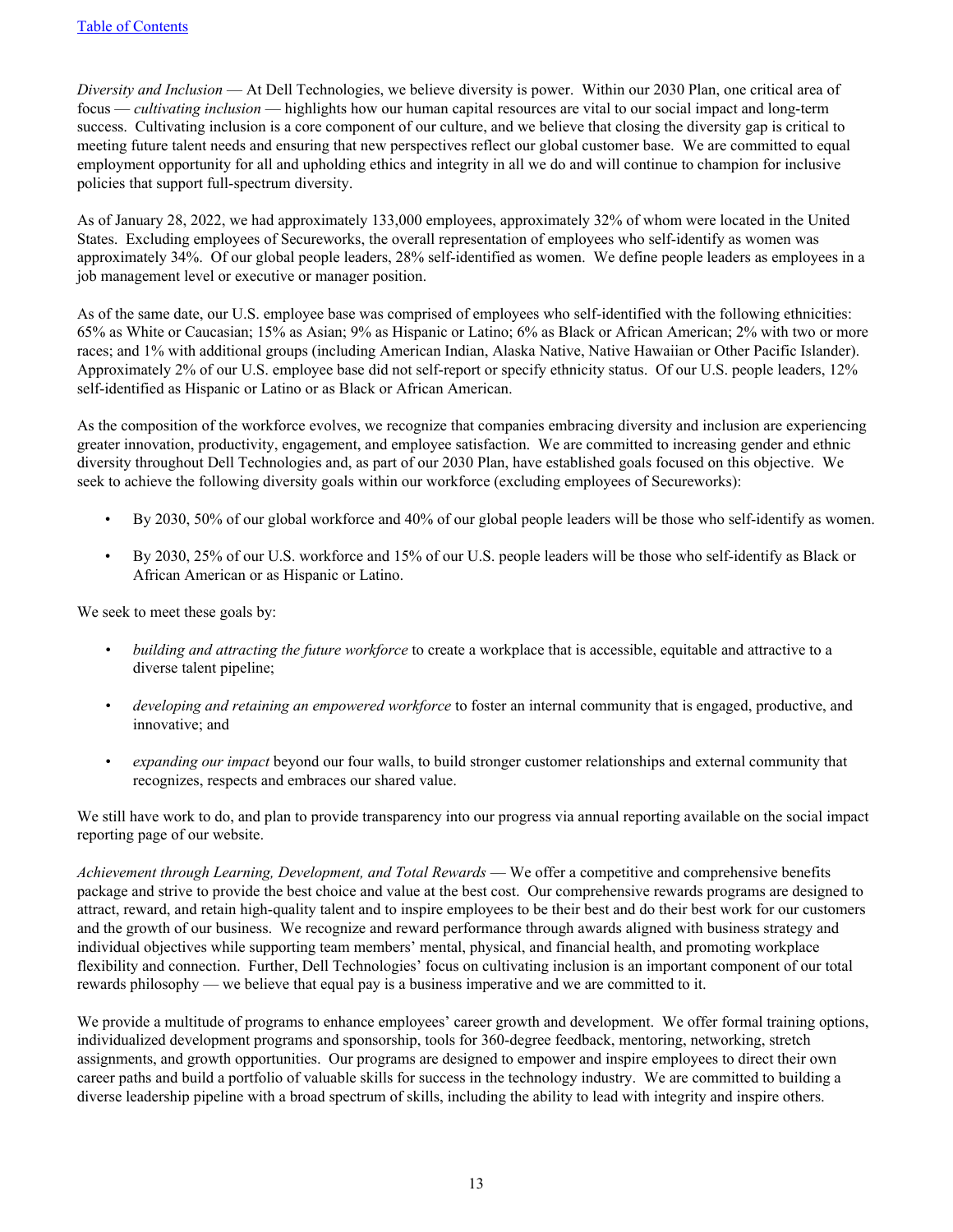*Balance and Wellness* — Work flexibility is part of our culture and has been critical to our success throughout the COVID-19 pandemic. Dell Technologies has built tools and a culture that provide choice and flexibility to employees, the majority of whom continue to work in a mostly virtual environment. Dell's Connected Workplace program allows eligible employees to choose from a variety of flexible work arrangement options that best meet their needs and is now available in 84 countries globally. We have implemented pandemic-specific protocols for employees whose jobs require them to be on-site or with customers and are deploying return-to-site processes based on ongoing assessments of local conditions.

We support our employees' wellness through a comprehensive approach focused on mental, physical, and financial health, flexibility, and connection. We provide wellness resources to help employees and their families develop and sustain healthy habits. We further support employee wellness via regular communications, virtual live and on-demand educational sessions, voluntary progress tracking, wellness challenges, paid personal wellness time, and other incentives.

*Connection and Engagement* — We believe that employee feedback is an important part of our culture and how we drive our strategy. Through our annual Tell Dell survey, employees can confidentially voice their perceptions of our Company, their work experience, and ways in which Dell Technologies can improve. We drive further employee engagement and connection through a variety of initiatives including, but not limited to, our member listening strategy and our Employee Resource Groups ("ERGs"). We have a total of 13 unique ERGs, such as the Black Networking Alliance, Women in Action, and Planet. Our ERGs cultivate inclusion and bring many collective voices together for a greater business impact. Our ERGs also provide personal and professional development through networking opportunities, mentoring, volunteerism, and community involvement.

#### *Supply Chain Resources*

We manage our responsible business practices in one of the world's largest supply chains, which involves hundreds of thousands of people around the world. We continue our efforts to drive responsible manufacturing through robust assurance practices including human rights due diligence and environmental stewardship. We recognize that looking after the wellbeing of people in our supply chain is important and have set goals for our work in this area, including:

- providing healthy work environments;
- delivering future-ready skills development for employees in our supply chain; and
- continuing our engagement with the people who make our products.

We support supplier employees at all levels with training on key topics, including forced labor and health and safety, and we continue to work with suppliers to deliver training directly to employees via their mobile phones. Through this program, Dell Technologies covers the cost of developing training modules and shares training costs with suppliers who deliver them.

Dell Technologies works to ensure that we and our suppliers manufacture our products responsibly, in part through our social and environmental responsibility assurance program. Through audits conducted under this program, we seek to monitor a supplier factory's adherence to the Responsible Business Alliance ("RBA") Code of Conduct. Audits are conducted by thirdparty auditors that have been trained and certified by the RBA. The audits cover topics across five areas: labor, including risks of forced labor and weekly working hours; employee health and safety; environment; ethics; and management systems. Through our audit program, we aim to identify and solve concerns in our supply chain, and seek continuous improvements to address issues and enable suppliers to build their own in-house capabilities. We supplement our audits with targeted assessments of suppliers when we identify opportunities to drive further improvements.

Our supply chain sustainability progress is available through annual reporting on the social impact reporting page of our website.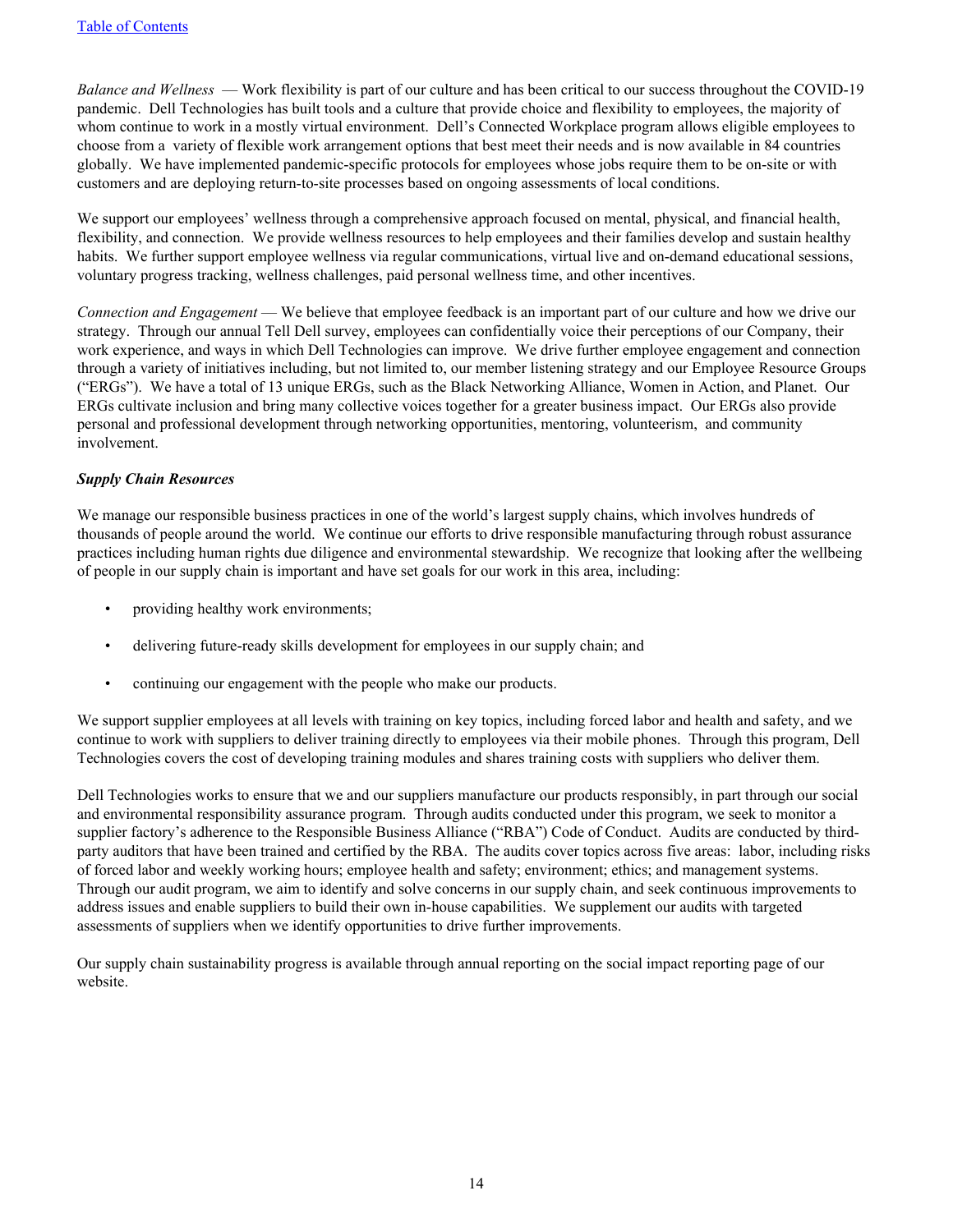#### **Corporate Information**

We are a holding company that conducts our operations through subsidiaries.

The mailing address of our principal executive offices is One Dell Way, Round Rock, Texas 78682. Our telephone number is 1-800-289-3355.

Our website address is www.delltechnologies.com. We make available free of charge through our website our annual report on Form 10-K, quarterly reports on Form 10-Q, and current reports on Form 8-K, and all amendments to those reports, as soon as reasonably practicable after we electronically file such material with, or furnish it to, the SEC. The information on, or accessible through, our website referred to above or any other website we refer to in this report is not part of, and is not incorporated by reference into, this report.

#### **Information about our Executive Officers**

The following table sets forth, as of March 4, 2022, information about our executive officers, who are appointed by our board of directors.

| Name                           | Age | <b>Position</b>                                            |
|--------------------------------|-----|------------------------------------------------------------|
| Michael S. Dell                | 57  | Chief Executive Officer and Chairman                       |
| Jeffrey W. Clarke              | 59  | Co-Chief Operating Officer and Vice Chairman               |
| <b>Allison Dew</b>             | 52  | <b>Chief Marketing Officer</b>                             |
| Howard D. Elias                | 64  | Chief Customer Officer and President, Services and Digital |
| Richard J. Rothberg            | 58  | General Counsel                                            |
| Jennifer D. Saavedra, Ph.D.    | 52  | Chief Human Resources Officer                              |
| William F. Scannell            | 59  | President, Global Sales and Customer Operations            |
| Thomas W. Sweet                | 62  | Chief Financial Officer                                    |
| <b>Anthony Charles Whitten</b> | 45  | Co-Chief Operating Officer                                 |
|                                |     |                                                            |

*Michael S. Dell* — Mr. Dell serves as Chairman of the Board and Chief Executive Officer of Dell Technologies. Mr. Dell served as Chief Executive Officer of Dell Inc., a wholly-owned subsidiary of Dell Technologies, from 1984 until July 2004 and resumed that role in January 2007. In 1998, Mr. Dell formed MSD Capital, L.P., a private investment firm that exclusively manages the capital for the Dell family, and, in 1999, he and his wife established the Michael  $\&$  Susan Dell Foundation to accelerate opportunity for children growing up in urban poverty in the United States, India, or South Africa. He is an honorary member of the Foundation Board of the World Economic Forum and is an executive committee member of the International Business Council. He serves as a member of the Technology CEO Council and is a member of the Business Roundtable. He also serves on the advisory board of Tsinghua University's School of Economics and Management in Beijing, China, on the governing board of the Indian School of Business in Hyderabad, India, and as a board member of Catalyst, Inc., a non-profit organization that promotes inclusive workplaces for women. In June 2014, Mr. Dell was named the United Nations Foundation's first Global Advocate for Entrepreneurship. Mr. Dell is also Chairman of the Board of Directors of VMware, Inc. and Non-Executive Chairman of SecureWorks Corp., a public majority-owned subsidiary of Dell Technologies. Mr. Dell was a board member of Pivotal Software, Inc., formerly a public majority-owned subsidiary of Dell Technologies that provides a leading cloud-native platform, from September 2016 until it was merged with VMware, Inc. in December 2019.

*Jeffrey W. Clarke* — Mr. Clarke serves as Co-Chief Operating Officer and Vice Chairman of Dell Technologies, responsible for running day-to-day business operations, shaping the Company's strategic agenda, and setting priorities across the Dell Technologies executive leadership team. In partnership with Mr. Whitten, Mr. Clarke directs the Infrastructure Solutions Group and the Client Solutions Group and manages Global Operations, including manufacturing, procurement, and supply chain. He is also responsible for setting the long-term strategy and leads planning for emerging technology areas such as Cloud, Edge, Telecom, and as-a-Service. Mr. Clarke has served as Co-Chief Operating Officer since August 2021, Chief Operating Officer from December 2019 to August 2021 and Vice Chairman, Products and Operations since September 2017, before which he served as Vice Chairman and President, Operations and Client Solutions with Dell Technologies and, previously, Dell, since January 2009. From January 2003 until January 2009, Mr. Clarke served as Senior Vice President, Business Product Group. From November 2001 to January 2003, Mr. Clarke served as Vice President and General Manager, Relationship Product Group. In 1995, Mr. Clarke became the director of desktop development. Mr. Clarke joined Dell in 1987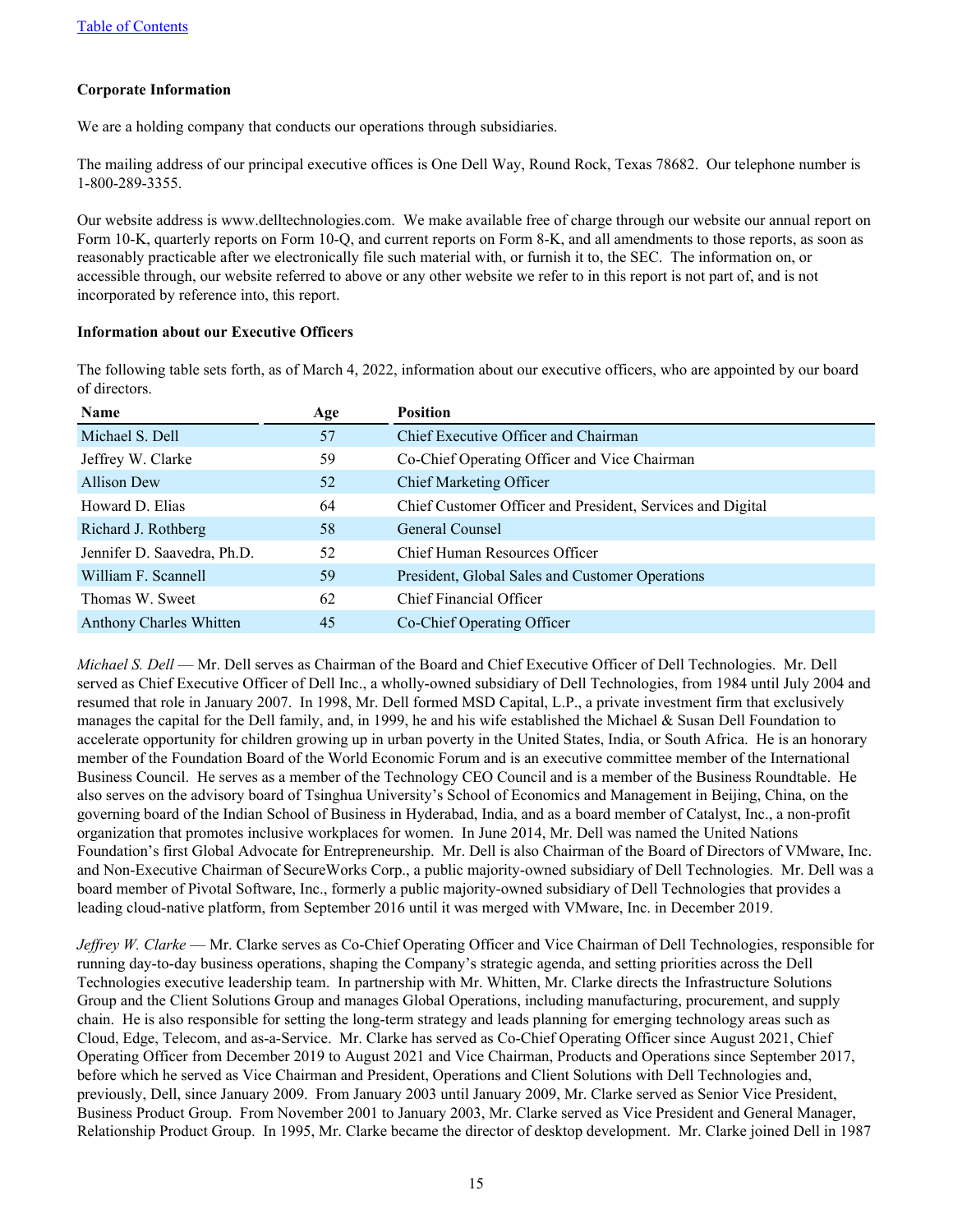as a quality engineer and has served in a variety of other engineering and management roles. Before joining Dell Technologies, Mr. Clarke served as a reliability and product engineer at Motorola, Inc.

*Allison Dew* — Ms. Dew serves as the Chief Marketing Officer of Dell Technologies. In this role, in which she has served since March 2018, Ms. Dew is directly responsible for the global marketing organization, strategy, and all aspects of Dell Technologies' marketing efforts, including brand and creative, product marketing, communications, digital, and field and channel marketing. Since joining Dell Technologies in 2008, Ms. Dew has been instrumental in Dell Technologies' marketing transformation, leading an emphasis on data-driven marketing, customer understanding, and integrated planning. Most recently, prior to her current position, Ms. Dew led marketing for the Dell Technologies Client Solutions Group from December 2013 to March 2018. Before joining Dell Technologies, Ms. Dew served in various marketing leadership roles at Microsoft Corporation, a global technology company. Ms. Dew also worked in both a regional advertising shop in Tokyo, Japan and an independent multicultural agency in New York.

*Howard D. Elias* — Mr. Elias serves as Chief Customer Officer and President, Services and Digital at Dell Technologies. He leads a global organization devoted to customer advocacy and oversees global support, deployment, consulting, education, managed services, the IT organization, and Virtustream. He is executive sponsor for more than a dozen of Dell Technologies' largest enterprise accounts and is responsible for setting and driving strategy to enable and accelerate the mission-critical business transformations of customers and Dell's own global operations. Mr. Elias previously served as President and Chief Operating Officer, EMC Global Enterprise Services from January 2013 until EMC's acquisition by Dell Technologies in September 2016, and was President and Chief Operating Officer, EMC Information Infrastructure and Cloud Services from September 2009 to January 2013. In these roles, Mr. Elias was responsible for setting the strategy, driving the execution, and creating the best practices for services that enabled the digital transformation and data center modernization of EMC's customers. Mr. Elias also had responsibility at EMC for leading the integration of the Dell and EMC businesses, including overseeing the cross-functional teams that drove all facets of integration planning. Previously, Mr. Elias was EMC's Executive Vice President, Global Marketing and Corporate Development, responsible for all marketing, sales enablement, technology alliances, corporate development, and new ventures. Mr. Elias was also a co-founder and served on the board of managers for the Virtual Computing Environment Company, now part of Dell Technologies' converged platform division. Before joining EMC, Mr. Elias served in various capacities at Hewlett-Packard Company, a provider of information technology products, services, and solutions for enterprise customers, most recently as Senior Vice President of Business Management and Operations for the Enterprise Systems Group. Mr. Elias currently serves as chairman of TEGNA Inc., a media and digital business company, and is a member of the Massachusetts Business Roundtable.

*Richard J. Rothberg* — Mr. Rothberg serves as General Counsel and Secretary for Dell Technologies. In this role, in which he has served since November 2013, Mr. Rothberg oversees the global legal department and manages government affairs, compliance, and ethics. He is also responsible for global security. Mr. Rothberg joined Dell in 1999 and has served in critical leadership roles throughout the legal department. He served as Vice President of Legal, supporting Dell's businesses in the Europe, Middle East, and Africa region before moving to Singapore in 2008 as Vice President of Legal for the Asia-Pacific and Japan region. Mr. Rothberg returned to the United States in 2010 to serve as Vice President of Legal for the North America and Latin America regions. In this role, he was lead counsel for sales and operations in the Americas and for the enterprise solutions, software, and end-user computing business units. He also led the government affairs organization worldwide. Before joining Dell, Mr. Rothberg served nearly eight years at Caterpillar Inc., an equipment manufacturing company, in senior legal roles in Nashville, Tennessee and Geneva, Switzerland. Mr. Rothberg was also an attorney for IBM Credit Corporation and at Rogers & Wells, a law firm.

*Jennifer D. Saavedra, Ph.D.* — Dr. Saavedra is Dell Technologies' Chief Human Resources Officer. In this role, Dr. Saavedra leads Dell's Global Human Resources and Facilities function and accelerates the performance and growth of the company through its culture and its people. Dr. Saavedra previously served as Dell's Senior Vice President, Human Resources – Sales from December 2019 to March 2021 and as Dell's Senior Vice President, Human Resources – Talent and Culture from November 2017 to December 2019. Dr. Saavedra joined Dell in 2005 and has served in many key leadership roles throughout the Human Resources organization, including talent development and culture, business partner, strategy, and learning and development. Before joining Dell in 2005, Dr. Saavedra served as a Human Resources consultant to private and public companies.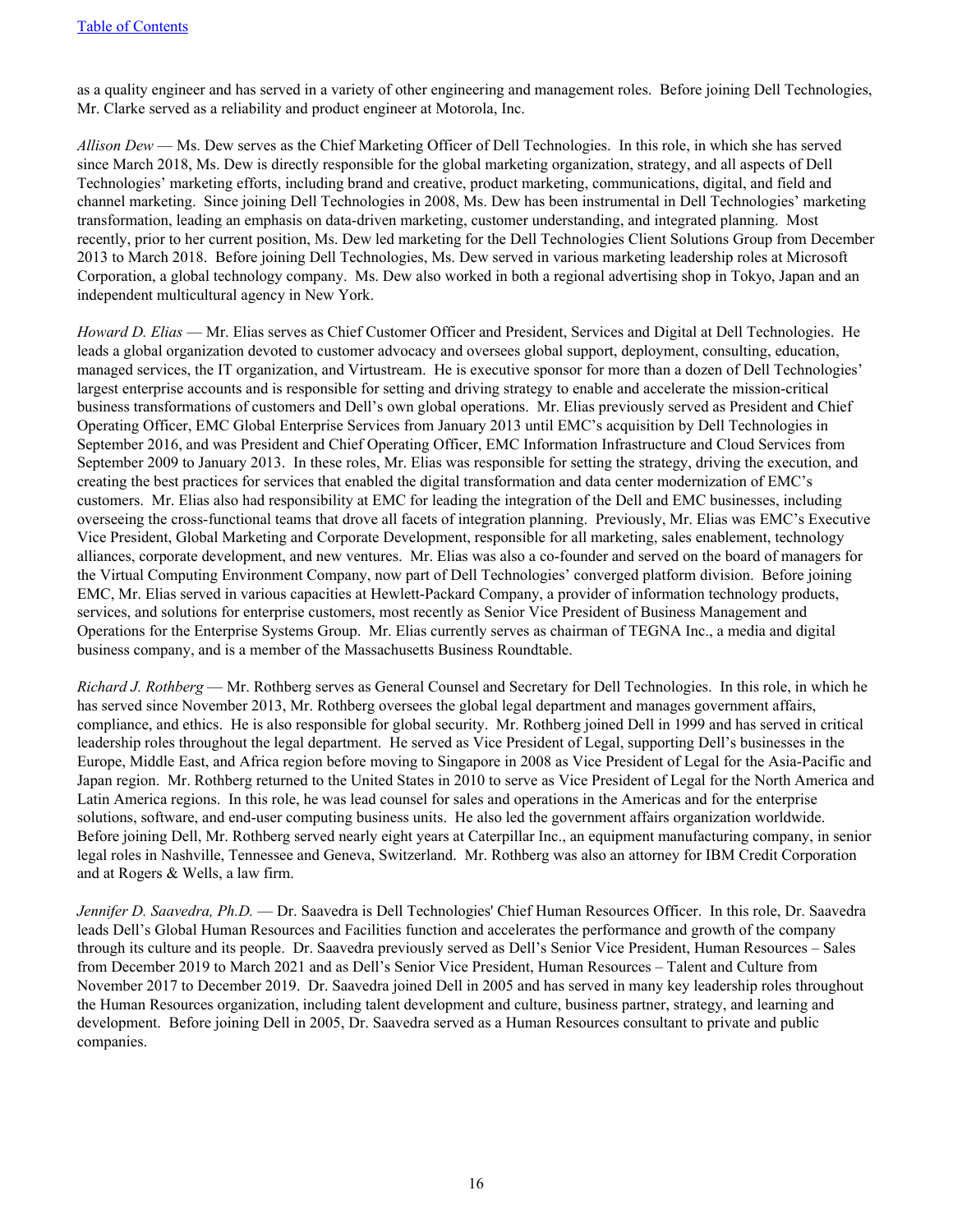*William F. Scannell* — Mr. Scannell serves as President, Global Sales and Customer Operations for Dell Technologies, heading the global go-to-market organization, including Channel, OEM, Global Alliances, and Specialty Sales. In this role, in which he has served since February 2020, Mr. Scannell is responsible for go-to-market strategy and driving global growth by delivering Dell Technologies' solutions to organizations in established new markets and in approximately 180 countries around the world. Mr. Scannell previously served as President, Global Enterprise Sales and Customer Operations for Dell Technologies from September 2017 to January 2020, leading the sales teams to deliver innovative and practical technology solutions to large enterprises and public institutions worldwide. Prior to joining Dell Technologies, Mr. Scannell served as President, Global Sales and Customer Operations at EMC Corporation. In this role, to which he was appointed in July 2012 after overseeing customer operations in the Americas and EMEA, Mr. Scannell focused on driving coordination and teamwork among EMC's business unit sales forces, as well as building and maintaining relationships with EMC's largest global accounts, global alliance partners, and global channel partners. Mr. Scannell began his career as an EMC sales representative in 1986, becoming country manager of Canada in 1988. Shortly thereafter, his responsibilities expanded to include the United States and Latin America. In 1999, Mr. Scannell moved to London to oversee EMC's business across all of Europe, Middle East, and Africa. He then managed worldwide sales in 2001 and 2002 before being appointed Executive Vice President in 2007.

*Thomas W. Sweet* — Mr. Sweet serves as Chief Financial Officer of Dell Technologies. In this role, in which he has served since January 2014, he is responsible for all aspects of the Company's finance function, including accounting, financial planning and analysis, tax, treasury, and investor relations, as well as global business operations, Dell Financial Services and Dell Technologies Capital. He also leads corporate strategy, partnering closely with the office of the CEO to develop and execute a long-term growth strategy that creates value for Dell Technologies stakeholders. From May 2007 to January 2014, Mr. Sweet served in a variety of finance leadership roles for Dell, including as Vice President of Corporate Finance, Controller, and Chief Accounting Officer, with responsibility for global accounting, tax, treasury, and investor relations, as well as for global finance services. Mr. Sweet was responsible for external financial reporting for more than five years when Dell Inc. was a publicly-traded company. Prior to this service, he served in a variety of finance leadership positions, including as Vice President responsible for overall finance activities within the corporate business, education, government, and healthcare business units of Dell. Mr. Sweet also has served as the head of internal audit and in a number of sales leadership roles in education and corporate business units since joining Dell in 1997. Prior to joining Dell, Mr. Sweet was Vice President, Accounting and Finance, for Telos Corporation, a provider of security solutions. He previously spent 13 years with Price Waterhouse, a firm specializing in accounting, assurance, tax, and consulting services, in a variety of roles primarily focused on providing audit and accounting services to the technology industry. Mr. Sweet serves on the board of directors of Trimble Inc., an industrial technology company.

*Anthony Charles Whitten* — Mr. Whitten is Co-Chief Operating Officer for Dell Technologies, responsible for managing dayto-day business operations, shaping the Company's strategic agenda and setting priorities across the Dell Technologies executive leadership team. In partnership with Mr. Clarke, Mr. Whitten directs the Infrastructure Solutions Group and the Client Solutions Group and manages Global Operations, including manufacturing, procurement, and supply chain. He is also responsible for setting the long-term strategy and leads planning for emerging technology areas such as Cloud, Edge, Telecom, and as-a-Service. Mr. Whitten joined Dell Technologies in August 2021 from Bain & Company ("Bain"), a management consulting company, where he served as the managing partner of Bain Southwest and was a two-time elected member of Bain's Board of Directors. During his 22-year tenure at Bain, Mr. Whitten supported hundreds of clients across the globe on strategy, company transformation, M&A and capital markets strategy. In the last decade of his career at Bain, he focused exclusively on the technology sector and was intimately involved in shaping the long-term strategy of Dell Technologies. Under his leadership of Bain's Southwest region, the business more than doubled, was perennially a top Bain office in employee satisfaction, and was recognized in 2020 and 2021 by *Fortune Magazine* as one of the best workplaces in Texas.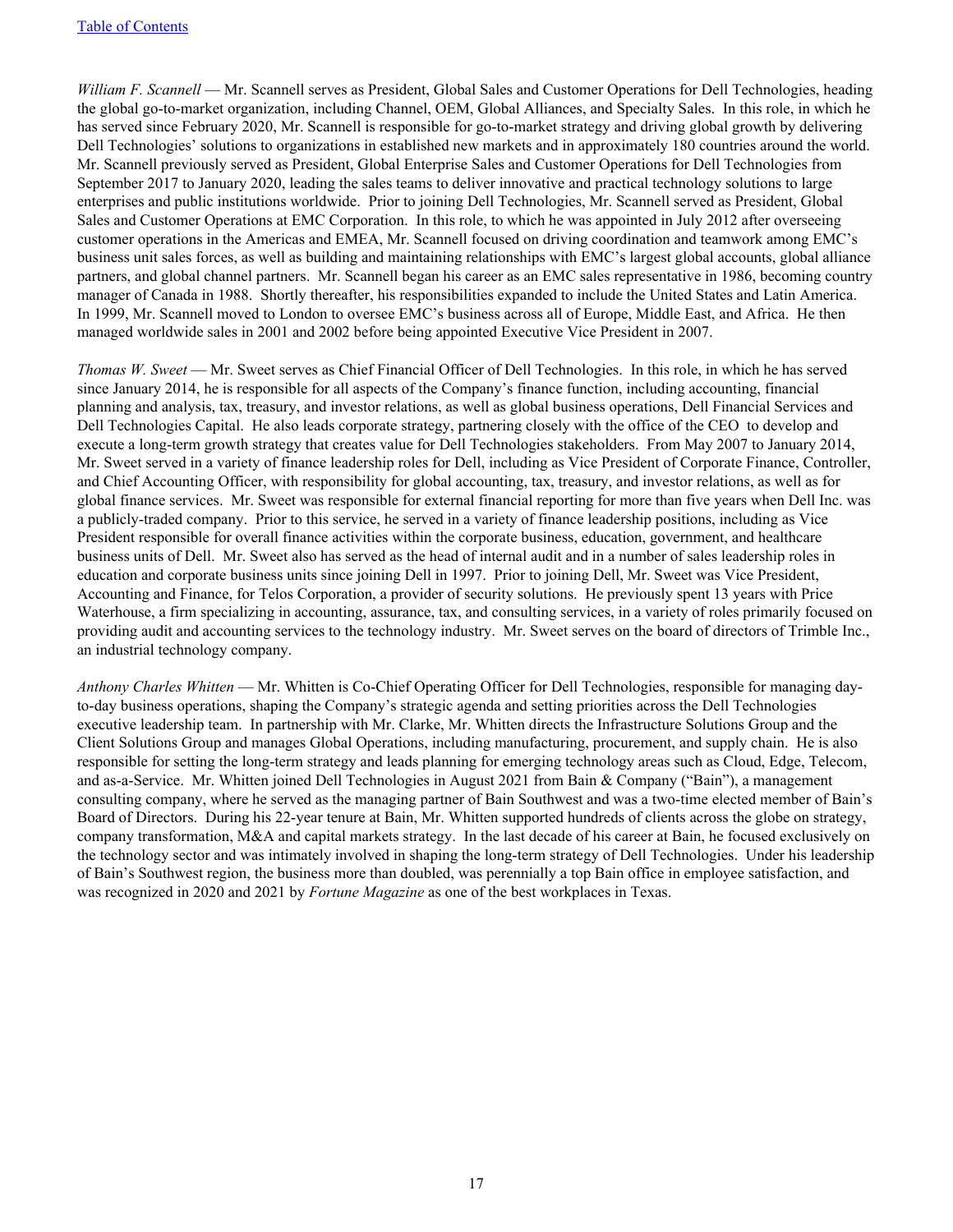#### <span id="page-17-0"></span>**ITEM 1A — RISK FACTORS**

Our business, operating results, financial condition, and prospects are subject to a variety of significant risks, many of which are beyond our control. The following is a description of some of the important risk factors that may cause our actual results in future periods to differ substantially from those we currently expect or seek. The risks described below are not the only risks we face. There are additional risks and uncertainties not currently known to us or that we currently deem to be immaterial that also may materially adversely affect our business, operating results, financial condition, or prospects.

#### **Risks Relating to Our Business and Our Industry**

#### **Our spin-off of VMware may not achieve the intended benefits.**

On November 1, 2021, VMware distributed to its stockholders, including us, a special one-time cash dividend, and we distributed all of the issued and outstanding shares of VMware common stock then owned by us to the holders of record of shares of Dell Technologies as of the distribution record date (the "VMware Spin-off"). Upon completion of the VMware Spinoff, the businesses of VMware were separated from our remaining businesses, and we and VMware entered into various agreements that will govern our future relationship. Among those agreements, a commercial framework agreement provides a framework under which we and VMware will continue our strategic relationship, particularly with respect to projects we and VMware believe have the potential to accelerate the growth of the industry, product, service, or platform that may provide one or both of our companies with a strategic market opportunity. The VMware Spin-off may not provide the benefits that we intend, including the benefits we seek from a continuation of our strategic relationship with VMware under the commercial framework and other arrangements. There is a potential for business disruption and significant separation costs. The VMware Spin-off could cause our customers to delay or defer decisions to purchase products or renew contracts, or to end their relationships. Any of these factors could have a material adverse effect on our business, financial condition, results of operations, cash flows or the price of our Class C Common Stock. In addition, the combined value of the common stock of the two companies held by our stockholders may not be equal to or greater than what the value of our common stock alone would have been had the proposed VMware Spin-off not occurred.

#### **The COVID-19 pandemic may continue to have adverse effects on our business and result in reduced net revenue and profitability.**

The ongoing COVID-19 pandemic and associated containment measures have caused economic and financial disruptions globally, affecting regions in which we sell our products and services and in which we conduct our business operations. COVID-19 disruptions continue to impact the demand environment for our ISG products and services. Further, while COVID-19 positively impacted the demand environment for our CSG products and services during Fiscal 2022, we may not experience a continuation of such increased demand at the same level, or at all, for those products and services. Any reduced demand for PC products or a significant increase in competition could cause our operating income to fluctuate and adversely impact our results of operations. Our business in Fiscal 2022 was adversely affected by supply constraints resulting from the pandemic that affected the timing of shipments of certain products in desired quantities or configurations. We also experienced increased freight costs as a result of both expedited shipments of components and rate increases in the freight network as capacity remained constrained.

Given the unpredictability, duration, novel variances of the virus, and, at times, the severity of resurgences of the pandemic, we are unable to predict the full impact the pandemic may have on our results of operations, financial condition, liquidity, and cash flows due to numerous uncertainties, including the progression of the pandemic, governmental and other responses, vaccine availability and acceptance, and the timing of economic recovery. We are also unable to predict the extent of the impact of the pandemic on our customers, suppliers, and other partners, which could continue to adversely affect demand for our products and services.

Measures taken to contain the COVID-19 pandemic globally, such as travel restrictions, quarantines, shelter-in-place, and shutdowns as applicable by jurisdiction, have affected and will likely continue to affect our workforce and operations, and those of our vendors, suppliers, and partners. Restrictions on our operations or workforce, or similar limitations for others, may affect our ability to meet customer demand. We have taken and will continue to take risk mitigation actions that we believe are in the best interests of our employees, customers, suppliers, and other partners. Work-from-home and other measures introduce additional operational risks, including heightened cybersecurity risks. These measures may not be sufficient to mitigate the risks posed by the pandemic, and illness and workforce disruptions could lead to unavailability of key personnel and impair our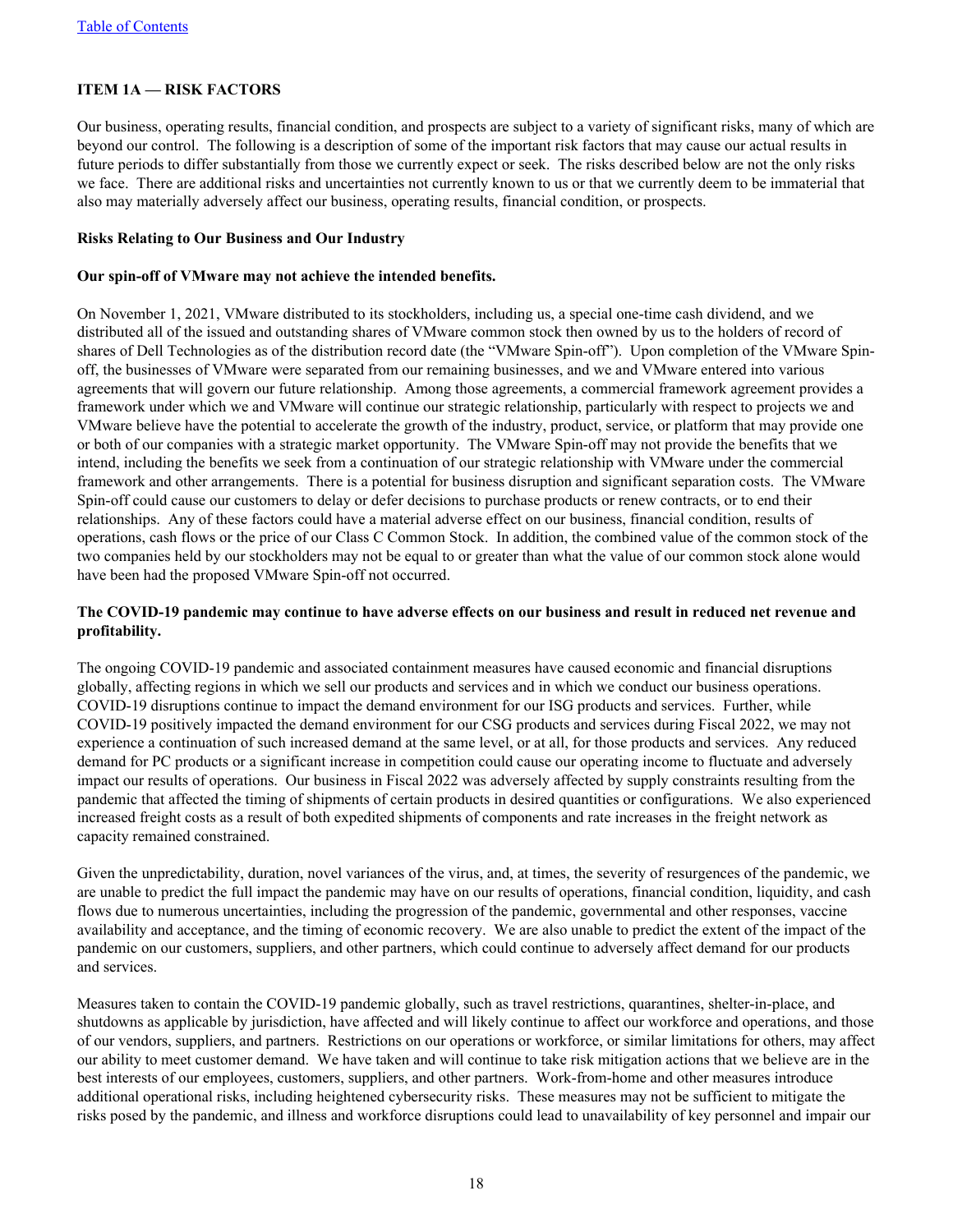ability to perform critical functions. The COVID-19 pandemic may continue to cause disruption and volatility in the global debt and capital markets, which may increase our cost of capital and adversely affect our access to capital.

To the extent the COVID-19 pandemic adversely affects our business, results of operations, and financial condition, it also may have the effect of exacerbating the other risks discussed in this "Risk Factors" section. Developments related to the COVID-19 pandemic have been unpredictable, and additional impacts and risks may arise that we are not aware of or are not able to respond to in an effective manner.

#### **Competitive pressures may adversely affect our industry unit share position, revenue, and profitability.**

We operate in an industry in which there are rapid technological advances in hardware, software, and services offerings. As a result, we face aggressive product and price competition from both branded and generic competitors. We compete based on our ability to offer to our customers integrated solutions that provide desired product and services features at a competitive price. Our competitors may provide products that are less costly, perform better or include additional features. Further, our product portfolios may quickly become outdated or our market share may quickly erode. Efforts to balance the mix of products and services to optimize profitability, liquidity, and growth may put pressure on our industry position.

As the technology industry continues to expand, there may be new and increased competition in different geographic regions. The generally low barriers to entry into the technology industry increase the potential for challenges from new competitors. Competition also may intensify from an increase in alternatives for mobile and cloud computing solutions. In addition, companies with which we have strategic alliances may become competitors in other product areas, or current competitors may enter into new strategic relationships with new or existing competitors, all of which may further increase competitive pressures.

#### **Reliance on vendors for products and components, many of which are single-source or limited-source suppliers, could harm our business by adversely affecting product availability, delivery, reliability, and cost.**

We maintain several single-source or limited-source supplier relationships, including relationships with third-party software providers, either because multiple sources are not readily available or because the relationships are advantageous due to performance, quality, support, delivery, capacity, or price considerations. A delay in the supply of a critical single- or limitedsource product or component may prevent the timely shipment of the related product in desired quantities or configurations. In addition, we may not be able to replace the functionality provided by third-party software currently offered with our products if that software becomes obsolete, defective, or incompatible with future product versions or is not adequately maintained or updated. Even where multiple sources of supply are available, qualification of the alternative suppliers and establishment of reliable supplies could result in delays and a possible loss of sales, which could harm our operating results.

We obtain many products and all of our components from third-party vendors, many of which are located outside of the United States. In addition, significant portions of our products are assembled by contract manufacturers, primarily in various locations in Asia. A significant concentration of such outsourced manufacturing is performed by only a few contract manufacturers, often in single locations. We sell components to these contract manufacturers and generate large non-trade accounts receivables, an arrangement that would present a risk of uncollectibility if the financial condition of a contract manufacturer should deteriorate.

Although these relationships generate cost efficiencies, they limit our direct control over production. The increasing reliance on vendors subjects us to a greater risk of shortages and reduced control over delivery schedules of components and products, as well as a greater risk of increases in product and component costs. We experienced some of these adverse effects in Fiscal 2022 and Fiscal 2021 as a result of COVID-19 impacts. We may experience additional supply shortages and price increases caused by changes to raw material availability, manufacturing capacity, labor shortages, public health issues, tariffs, trade disputes and protectionist measures, natural catastrophes or the effects of climate change (such as extreme weather conditions, sea level rise, drought, flooding and wildfires), and significant changes in the financial condition of our suppliers. Because we maintain minimal levels of component and product inventories, a disruption in component or product availability could harm our ability to satisfy customer needs. In addition, defective parts and products from these vendors could reduce product reliability and harm our reputation.

#### **If we fail to achieve favorable pricing from vendors, our profitability could be adversely affected.**

Our profitability is affected by our ability to achieve favorable pricing from vendors and contract manufacturers, including through negotiations for vendor rebates, marketing funds, and other vendor funding received in the normal course of business.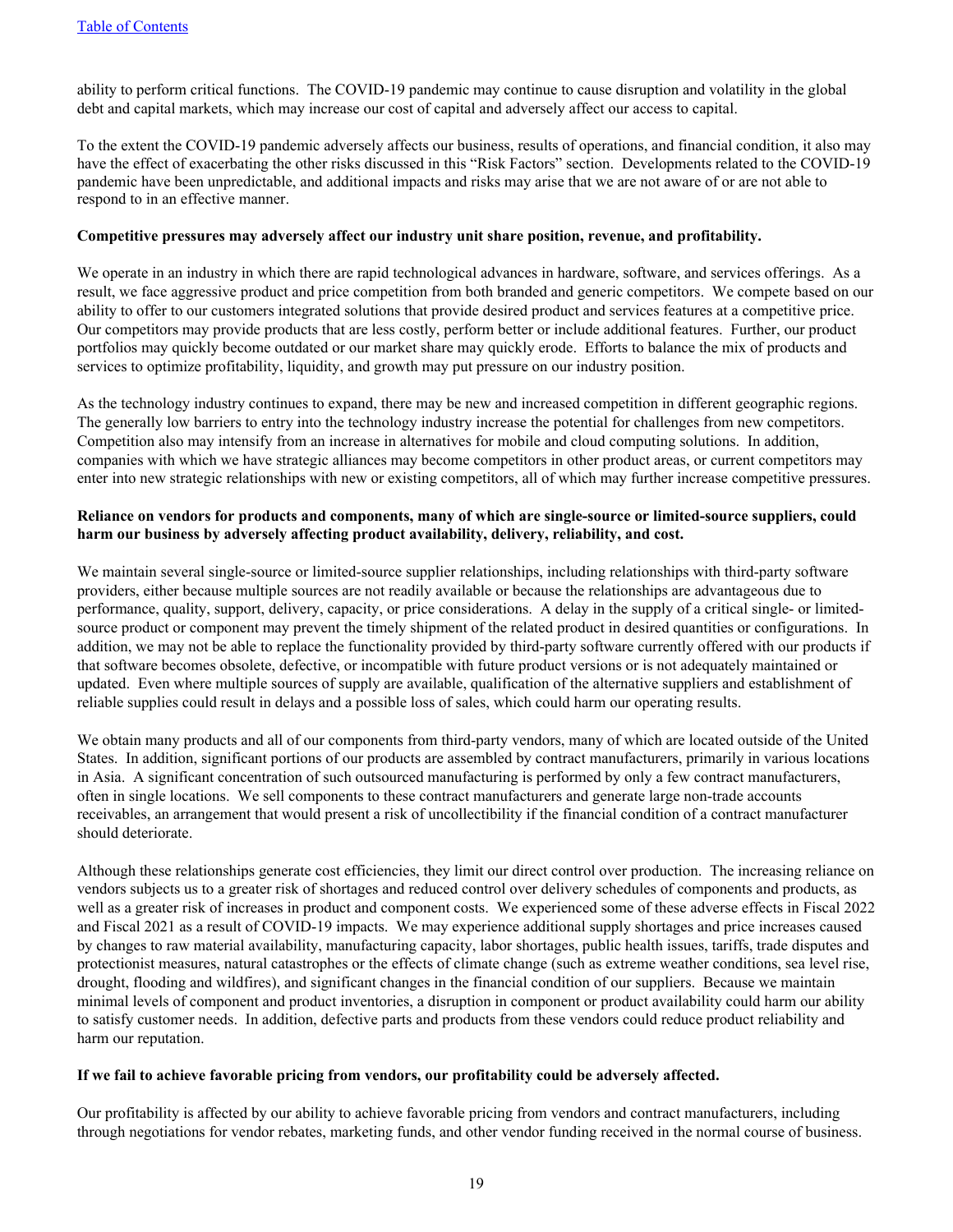Because these supplier negotiations are continual and reflect the evolving competitive environment, the variability in timing and amount of incremental vendor discounts and rebates can affect our profitability. The vendor programs may change periodically, potentially resulting in adverse profitability trends if we cannot adjust pricing or variable costs. An inability to establish a cost and product advantage, or determine alternative means to deliver value to customers, may adversely affect our revenue and profitability.

#### **Adverse global economic conditions may harm our business and result in reduced net revenue and profitability.**

As a global company with customers operating in a broad range of businesses and industries, our performance is affected by global economic conditions and the demand for technology products and services in international markets. Adverse economic conditions may negatively affect customer demand, and could result in postponed or decreased spending amid customer concerns over unemployment, reduced asset values, volatile energy costs, geopolitical issues, the availability and cost of credit, and the stability and solvency of financial institutions, financial markets, businesses, local and state governments, and sovereign nations. Weak or unstable global economic conditions, including those attributable to international conflicts, such as the conflict in Ukraine, international trade protection measures and disputes, such as those between the United States and China, or public health issues, such as the outbreak of COVID-19, also could harm our business by contributing to product shortages or delays, supply chain disruptions, insolvency of key suppliers, customer and counterparty insolvencies, increased product costs and associated price increases, reduced global sales, and other adverse effects on our operations. Any such effects could have a negative impact on our net revenue and profitability.

#### **The results of operations of our business units may be adversely affected if we fail to successfully execute our strategy.**

Our strategy involves enabling the digital transformation of our customers while leading in the core infrastructure markets in which we compete. Accordingly, we must continue to expand our customer base through direct sales, new distribution channels, further development of relationships with resellers, and augmentation of selected business areas through targeted acquisitions and other commercial arrangements. As we reach more customers through new distribution channels and expanded reseller relationships, we may fail to effectively manage the increasingly difficult tasks of inventory management and demand forecasting. Our ability to implement this strategy depends on efficiently transitioning sales capabilities, successfully adding to the breadth of our solutions capabilities through selective acquisitions of other businesses, and effective management of the consequences of these strategic initiatives. If we are unable to meet these challenges, our results of operations could be adversely affected.

We are organized into two business units consisting of ISG and CSG that are each important components of our strategy. ISG offers a portfolio of storage, server, and networking solutions and faces intense competition from existing on-premises competitors and increasing competitive pressures from public cloud providers. Accordingly, we could be required to make additional investments to combat such competitive pressures and drive future growth. Such pressures could result in the erosion of revenue and operating income and adversely affect ISG's results of operations. To address an industry trend toward hybrid-computing models, we have developed and continue to develop traditional, converged, and hyper-converged infrastructure solutions. ISG's results of operations could be adversely affected if such solutions are not adopted by our customers or potential customers, or if customers move rapidly to adopt public cloud solutions.

CSG largely relies on sales of desktops, workstations, and notebooks. Revenue from CSG absorbs our overhead costs and allows for scaled procurement. CSG faces risk and uncertainties from fundamental changes in the personal computer ("PC") market, including a decline in worldwide revenues for desktops, workstations, and notebooks, and lower shipment forecasts for these products due to a general lengthening of the replacement cycle. Any reduced demand for PC products or a significant increase in competition could cause our operating income to fluctuate and adversely impact CSG's results of operations.

#### **If our cost efficiency measures are not successful, we may become less competitive.**

We continue to focus on minimizing operating expenses through cost improvements and simplification of our corporate structure. We may experience delays or unanticipated costs in implementing our cost efficiency plans, which could prevent the timely or full achievement of expected cost efficiencies and adversely affect our competitive position.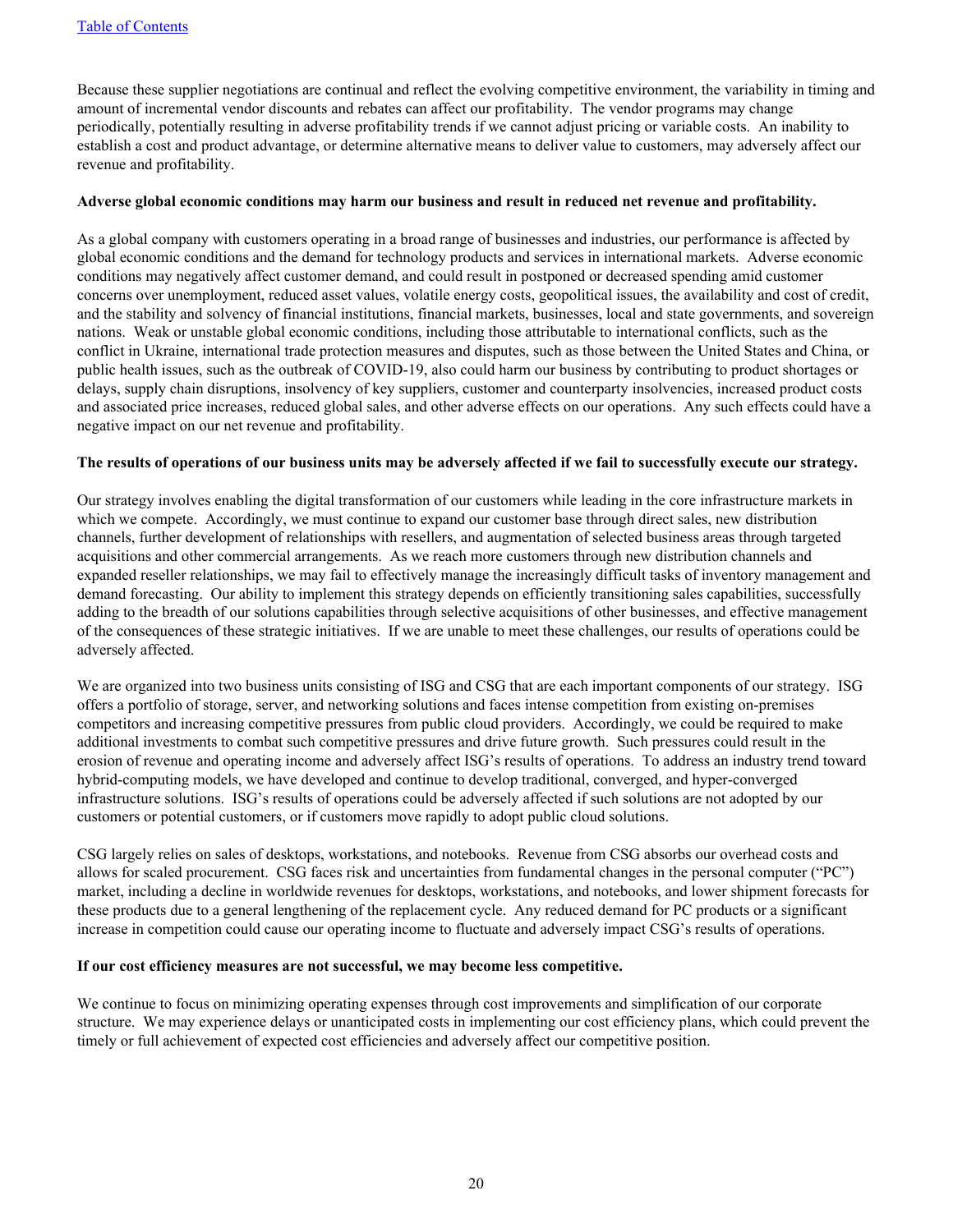#### **Our inability to manage solutions and product and services transitions in an effective manner could reduce the demand for our solutions, products, and services, and negatively affect the profitability of our operations.**

Continuing improvements in technology result in the frequent introduction of new solutions, products, and services, improvements in product performance characteristics, and short product life cycles. If we fail to effectively manage transitions to new solutions and offerings, the products and services associated with such offerings and customer demand for our solutions, products, and services could diminish, and our profitability could suffer.

We increasingly source new products and transition existing products through our contract manufacturers and manufacturing outsourcing relationships to generate cost efficiencies and better serve our customers. The success of product transitions depends on a number of factors, including the availability of sufficient quantities of components at attractive costs. Product transitions also present execution uncertainties and risks, including the risk that new or upgraded products may have quality problems or other defects.

#### **Failure to deliver high-quality products, software, and services could lead to loss of customers and diminished profitability.**

We must identify and address quality issues associated with its products, software, and services, many of which include thirdparty components. Although quality testing is performed regularly to detect quality problems and implement required solutions, failure to identify and correct significant product quality issues before the sale of such products to customers could result in lower sales, increased warranty or replacement expenses, and reduced customer confidence, which could harm our operating results.

#### **Cyber-attacks and other security incidents that disrupt our operations or result in the breach or other compromise of proprietary or confidential information about us or our workforce, customers, or other third parties could disrupt our business, harm our reputation, cause us to lose clients and expose us to costly regulatory enforcement and litigation.**

We routinely manage, store, transmit and otherwise process large amounts of proprietary information and confidential data, including sensitive and personally identifiable information, relating to our operations, products, and customers. We face numerous evolving cyber threats of increasing scale, volume, severity, and complexity, making it increasingly difficult to defend against security incidents successfully or to implement adequate preventative measures.

Despite our internal controls and significant investment in security measures, criminal or other unauthorized threat actors, including nation states or state-sponsored organizations, may be able to penetrate our security measures, breach our information technology systems, misappropriate or compromise confidential and proprietary information of our company and our customers, cause system disruptions and shutdowns, or introduce ransomware, malware, or vulnerabilities into our products, systems, and networks or those of our customers and partners. Employees, contractors, or other insiders may introduce vulnerabilities into our environments or otherwise may seek to misappropriate our intellectual property and proprietary information. In addition, cyber-attacks are increasingly being used in geopolitical conflicts. The shift to work-from-home and flexible work arrangements resulting from the COVID-19 pandemic also may increase our vulnerability, as employees and contractors of our company and third-party providers are working remotely and using home networks that may pose a significant risk to network and cyber security. In the past, we have experienced security incidents, including the unauthorized activity on our network attempting to extract Dell.com customer information we disclosed in November 2018.

The costs to address cyber risks, both before and after a security incident, could be significant, regardless of whether incidents result from an attack on us directly or on third-party vendors upon which we rely. Our third-party vendors continue to experience security incidents of varying severity, including but not limited to increased ransomware attacks, network intrusions, and unauthorized data exfiltration, which have directly and indirectly impacted our operations in the past. Targeted cyberattacks or those that may result from a security incident directed at a third-party vendor could compromise our internal systems and products and the systems of our customers, resulting in interruptions, delays, or cessation of service that could disrupt business operations for us and our customers. Our proactive measures and remediation efforts may not be successful or timely. In addition, breaches of our security measures and the unapproved dissemination of proprietary information or sensitive or confidential data about us, our customers, or other third parties could impair our intellectual property rights and expose us, our customers, or such other third parties to a risk of loss or misuse of such information or data. Any such incidents also could subject us to government investigations and regulatory enforcement actions, litigation, potential liability, damage our brand and reputation, or otherwise harm our business and operations.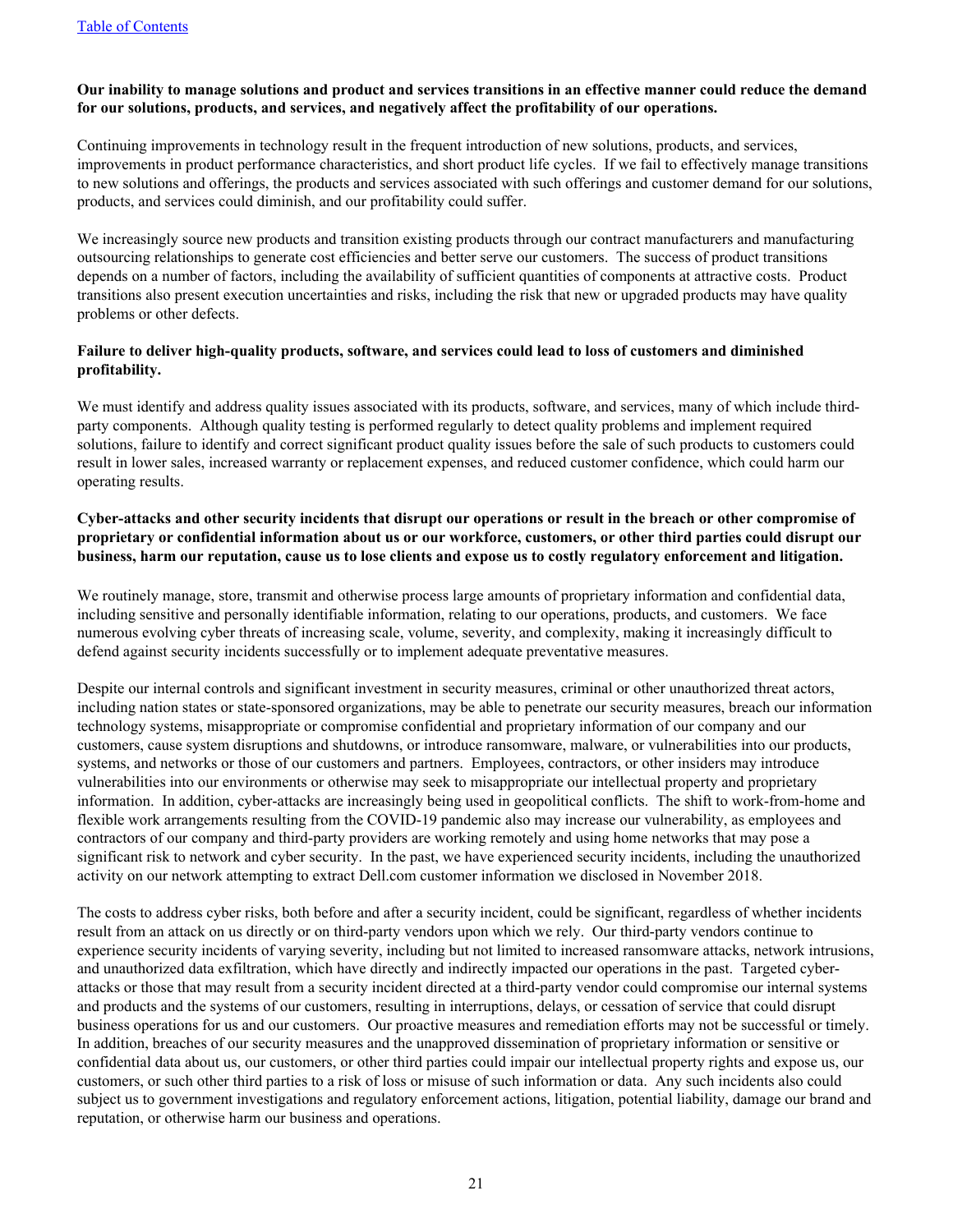Hardware and operating system software and applications that we produce or procure from third parties also may contain defects in design or manufacture or other deficiencies, including security vulnerabilities that could interfere with the operation or security of our products, services, and offerings. In the event of a security vulnerability or other flaws in third-party components or software code, we may have to rely on multiple third parties to mitigate vulnerability. Such mitigation techniques may be ineffective or may result in adverse performance, system instability or data loss, and may not always be available, or available on a timely basis. Any actual or perceived security vulnerabilities in our products or services, or those of third parties we sell, could lead to loss of existing or potential customers, and may impede our sales, manufacturing, distribution, outsourcing services, information technology solutions, and other critical functions and offerings. Failure to promptly mitigate security vulnerabilities may adversely affect our brand and reputation and subject us in government investigations, regulatory enforcement actions, litigation and potential liability resulting from our inability to fulfill our contractual obligations to our customers and partners.

As a global enterprise, we are subject to an increasing number of laws and regulations in the United States and numerous other countries relating to the collection, use, transfer, and protection of customer data and other sensitive, confidential, and proprietary information. Our ability to execute transactions and to process and use personal information and other data in the conduct of our business and service of our customers subjects us to increased obligations to comply with applicable laws and regulations and may require us to notify regulators, customers, employees, or other individuals or entities of a security incident or data or privacy breach. We continue to incur significant expenditures to comply with mandatory privacy, security, data protection and localization requirements and controls imposed by law, regulation, industry standards and contractual obligations. Despite such expenditures, we may face regulatory and other legal actions, including potential liability, in the event of a security incident or data or privacy breach or perceived or actual non-compliance with such requirements and controls.

#### **We may not successfully implement our acquisition strategy, which could result in unforeseen operating difficulties and increased costs.**

We make strategic acquisitions of other companies as part of our growth strategy. We could experience unforeseen operating difficulties in integrating the businesses, technologies, services, products, personnel, or operations of acquired companies, especially if we are unable to retain the key personnel of an acquired company. Further, future acquisitions may result in a delay or reduction of sales for both us and the acquired company because of customer uncertainty about the continuity and effectiveness of solutions offered by either company and may disrupt our existing business by diverting resources and significant management attention that otherwise would be focused on development of the existing business. Acquisitions also may negatively affect our relationships with strategic partners if the acquisitions are seen as bringing us into competition with such partners.

To complete an acquisition, we may be required to use substantial amounts of cash, engage in equity or debt financings, or enter into credit agreements to secure additional funds. Such debt financings could involve restrictive covenants that might limit our capital-raising activities and operating flexibility. Further, an acquisition may negatively affect our results of operations because it may expose us to unexpected liabilities, require the incurrence of charges and substantial indebtedness or other liabilities, have adverse tax consequences, result in acquired in-process research and development expenses, or in the future require the amortization, write-down, or impairment of amounts related to deferred compensation, goodwill, and other intangible assets, or fail to generate a financial return sufficient to offset acquisition costs.

In addition, we periodically divest businesses, including businesses that are no longer a part of our strategic plan. These divestitures similarly require significant investment of time and resources, may disrupt our business and distract management from other responsibilities, and may result in losses on disposition or continued financial involvement in the divested business, including through indemnification or other financial arrangements, for a period following the transaction, which could adversely affect our financial results.

#### **Our ability to generate substantial non-U.S. net revenue is subject to additional risks and uncertainties.**

Sales outside the United States accounted for approximately half of our consolidated net revenue for Fiscal 2022. Our future growth rates and success are substantially dependent on the continued growth of our business outside of the United States. Our international operations face many risks and uncertainties, including varied local economic and labor conditions; political instability; public health issues; changes in the U.S. and international regulatory environments; the impacts of trade protection measures, including increases in tariffs and trade barriers due to the current geopolitical climate and changes and instability in government policies and international trade arrangements, which could adversely affect our ability to conduct business in non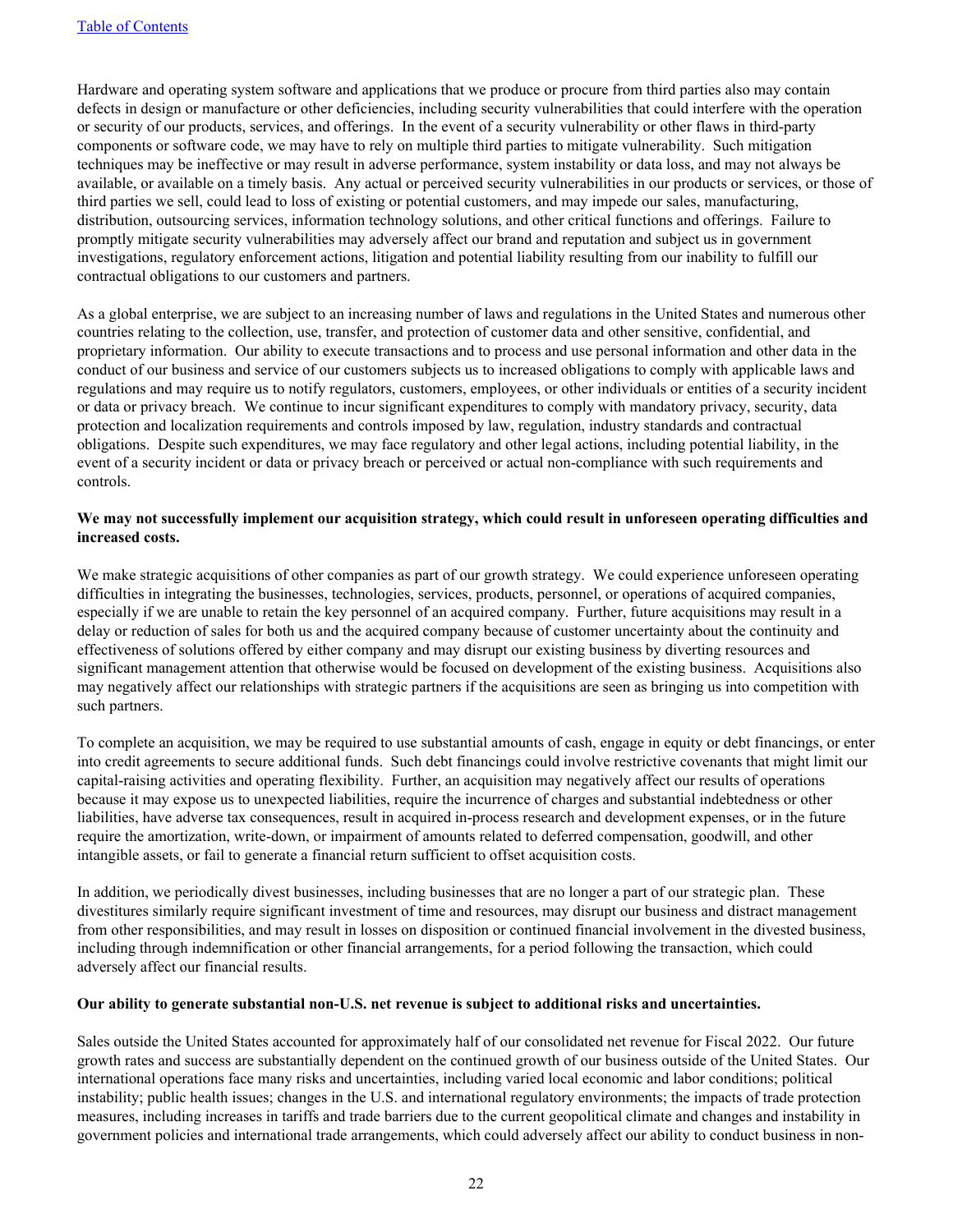U.S. markets; changes in tax laws (including laws imposing U.S. taxes on foreign operations); potential theft or other compromise of our technology, data, or intellectual property; copyright levies; and foreign currency exchange rates. Our international operations could suffer as a result of the withdrawal of the United Kingdom from the European Union, commonly referred to as Brexit, including as a result of modification of trade, immigration, and commercial regulation. We could incur additional operating costs, or sustain supply chain disruptions, due to any such changes. Any of these factors could negatively affect our international business results and growth prospects.

#### **Our profitability may be adversely affected by changes in the mix of products and services, customers, or geographic sales, and by seasonal sales trends.**

Our overall profitability for any period may be adversely affected by changes in the mix of products and services, customers, or geographic markets reflected in sales for that period, and by seasonal trends. Profit margins vary among products, services, customers, and geographic markets. For example, services offerings generally have a higher profit margin than consumer products. In addition, parts of our business are subject to seasonal sales trends. Among the trends with the most significant impact on our operating results, sales to government customers (particularly the U.S. federal government) generally are stronger in our third fiscal quarter, sales in Europe, the Middle East and Africa are often weaker in our third fiscal quarter, and sales to consumers are typically strongest during our fourth fiscal quarter.

#### **We may lose revenue opportunities and experience gross margin pressure if sales channel participants fail to perform as expected.**

We rely on value-added resellers, system integrators, distributors, and retailers as sales channels to complement our direct sales organization in order to reach more end-users. Future operating results depend on the performance of sales channel participants and on our success in maintaining and developing these relationships. Revenue and gross margins could be negatively affected if the financial condition or operations of channel participants weaken as a result of adverse economic conditions or other business challenges, or if uncertainty regarding the demand for our products causes channel participants to reduce their orders for these products. Further, some channel participants may consider the expansion of our direct sales initiatives to conflict with their business interests as distributors or resellers of our products, which could lead them to reduce their investment in the distribution and sale of such products, or to cease all sales of our products.

#### **Our financial performance could suffer from reduced access to the capital markets by us or some of our customers.**

We may access debt and capital sources to provide financing for customers and to obtain funds for general corporate purposes, including working capital, acquisitions, capital expenditures, and funding of customer receivables. In addition, we maintain customer financing relationships with some companies that rely on access to the debt and capital markets to meet significant funding needs. Any inability of these companies to access such markets could compel us to self-fund transactions with such companies or to forgo customer financing opportunities, which could harm our financial performance. The debt and capital markets may experience extreme volatility and disruption from time to time in the future, which could result in higher credit spreads in such markets and higher funding costs for us. Deterioration in our business performance, a credit rating downgrade, volatility in the securitization markets, changes in financial services regulation, or adverse changes in the economy could lead to reductions in the availability of debt financing. In addition, these events could limit our ability to continue asset securitizations or other forms of financing from debt or capital sources, reduce the amount of financing receivables that we originate, or negatively affect the costs or terms on which we may be able to obtain capital. Any of these developments could adversely affect our net revenue, profitability, and cash flows.

#### **If the value of goodwill or intangible assets is materially impaired, our results of operations and financial condition could be materially and adversely affected.**

As of January 28, 2022, goodwill and intangible assets, net had a combined carrying value of \$27.2 billion, representing approximately 29% of our total consolidated assets. We periodically evaluate goodwill and intangible assets, net to determine whether all or a portion of their carrying values may be impaired, in which case an impairment charge may be necessary. The value of goodwill may be materially and adversely affected if businesses that we acquire perform in a manner that is inconsistent with our assumptions at the time of acquisition. In addition, from time to time we divest businesses, and any such divestiture could result in significant asset impairment and disposition charges, including those related to goodwill and intangible assets, net. Any future evaluations resulting in an impairment of goodwill or intangible assets, net could materially and adversely affect our results of operations and financial condition in the period in which the impairment is recognized.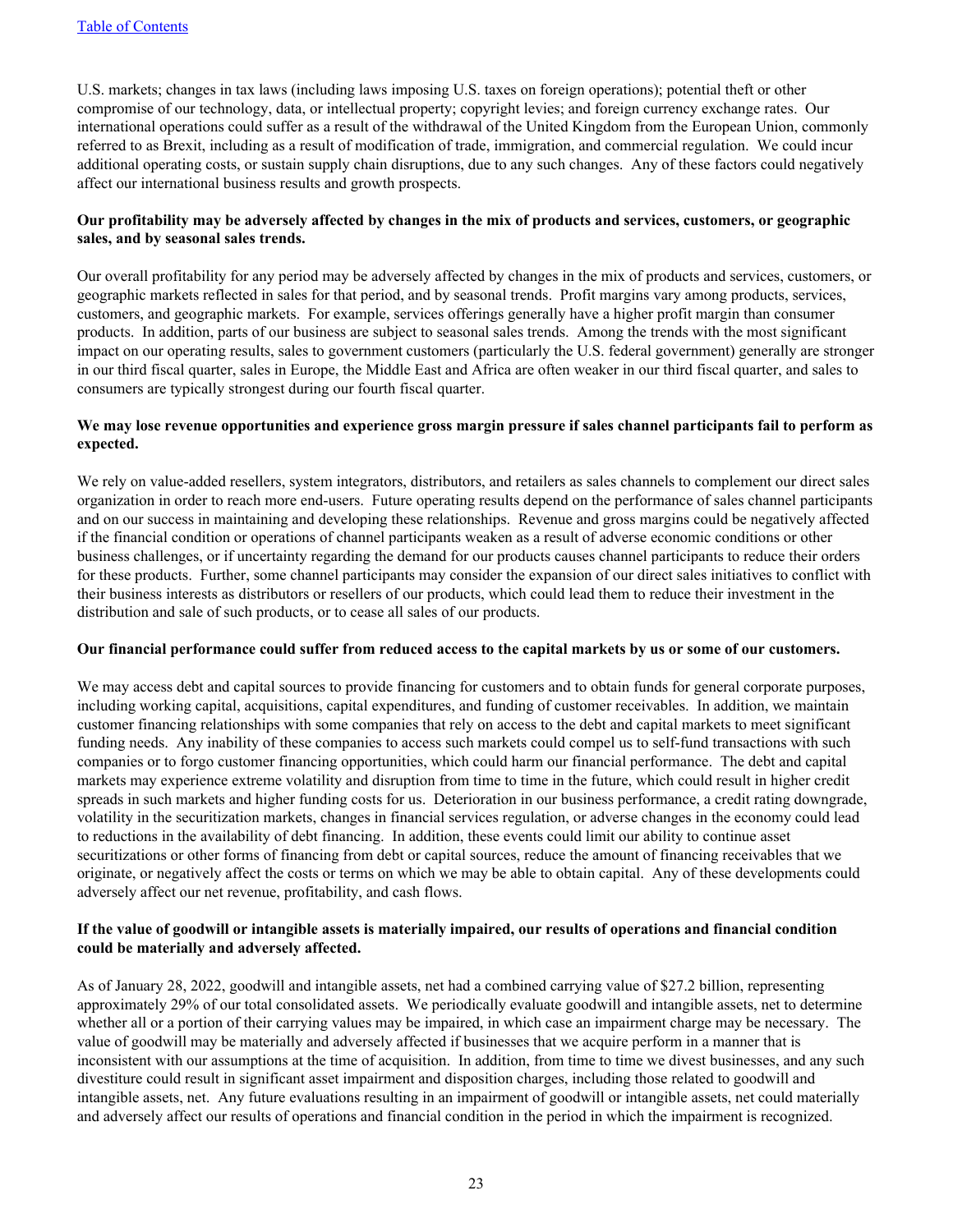#### **Weak economic conditions and additional regulation could harm our financial services activities.**

Our financial services activities primarily through DFS are negatively affected by adverse economic conditions that contribute to loan delinquencies and defaults. An increase in loan delinquencies and defaults would result in greater net credit losses, which may require us to increase our reserves for customer receivables.

In addition, the implementation of new financial services regulations, or the application of existing financial services regulation, in countries where we conduct our financial services and related supporting activities, could unfavorably affect the profitability and cash flows of our consumer financing activities.

#### **We are subject to counterparty default risks.**

We have numerous arrangements with financial institutions that include cash and investment deposits, interest rate swap contracts, foreign currency option contracts, and forward contracts. As a result, we are subject to the risk that the counterparty to one or more of these arrangements will default, either voluntarily or involuntarily, on its performance under the terms of the arrangement. In times of market distress, a counterparty may default rapidly and without notice, and we may be unable to take action to cover its exposure, either because of lack of contractual ability to do so or because market conditions make it difficult to take effective action. If one of our counterparties becomes insolvent or files for bankruptcy, our ability eventually to recover any losses suffered as a result of that counterparty's default may be limited by the impaired liquidity of the counterparty or the applicable legal regime governing the bankruptcy proceeding. In the event of such a default, we could incur significant losses, which could harm our business and adversely affect our results of operations and financial condition.

#### **Our performance and business could suffer if our contracts for ISG services and solutions fail to produce revenue at expected levels due to exercise of customer rights under the contracts, inaccurate estimation of costs, or customer defaults in payment.**

We offer our ISG customers a range of consumption models for our services and solutions, including as-a-Service, utility, leases, or immediate pay models, designed to match customers' consumption preferences. These solutions generally are multiyear agreements that typically result in recurring revenue streams over the term of the arrangement. Our financial results and growth depend, in part, on customers continuing to purchase our services and solutions over the contract life on the agreed terms. The contracts allow customers to take actions that may adversely affect our recurring revenue and profitability. These actions include terminating a contract if our performance does not meet specified services levels, requesting rate reductions, reducing the use of our services and solutions or terminating a contract early upon payment of agreed fees. In addition, we estimate the costs of delivering the services and solutions at the outset of the contract. If we fail to estimate such costs accurately and actual costs significantly exceed estimates, we may incur losses on the contracts. We also are subject to the risk of loss under the contracts as a result of a default, voluntarily or involuntarily, in payment by the customer, whether because of financial weakness or other reasons.

#### **Loss of government contracts could harm our business.**

Contracts with U.S. federal, state, and local governments and with foreign governments are subject to future funding that may affect the extension or termination of programs and to the right of such governments to terminate contracts for convenience or non-appropriation. There is pressure on governments, both domestically and internationally, to reduce spending. Funding reductions or delays could adversely affect public sector demand for our products and services. In addition, if we violate legal or regulatory requirements, the applicable government could suspend or disbar us as a contractor, which would unfavorably affect our net revenue and profitability.

#### **Our business could suffer if we do not develop and protect our proprietary intellectual property or obtain or protect licenses to intellectual property developed by others on commercially reasonable and competitive terms.**

If we or our suppliers are unable to develop or protect desirable technology or technology licenses, we may be prevented from marketing products, may have to market products without desirable features, or may incur substantial costs to redesign products. We also may have to defend or enforce legal actions or pay damages if we are found to have violated the intellectual property of other parties. Although our suppliers might be contractually obligated to obtain or protect such licenses and indemnify us against related expenses, those suppliers could be unable to meet their obligations. We invest in research and development and obtain additional intellectual property through acquisitions, but those activities do not guarantee that we will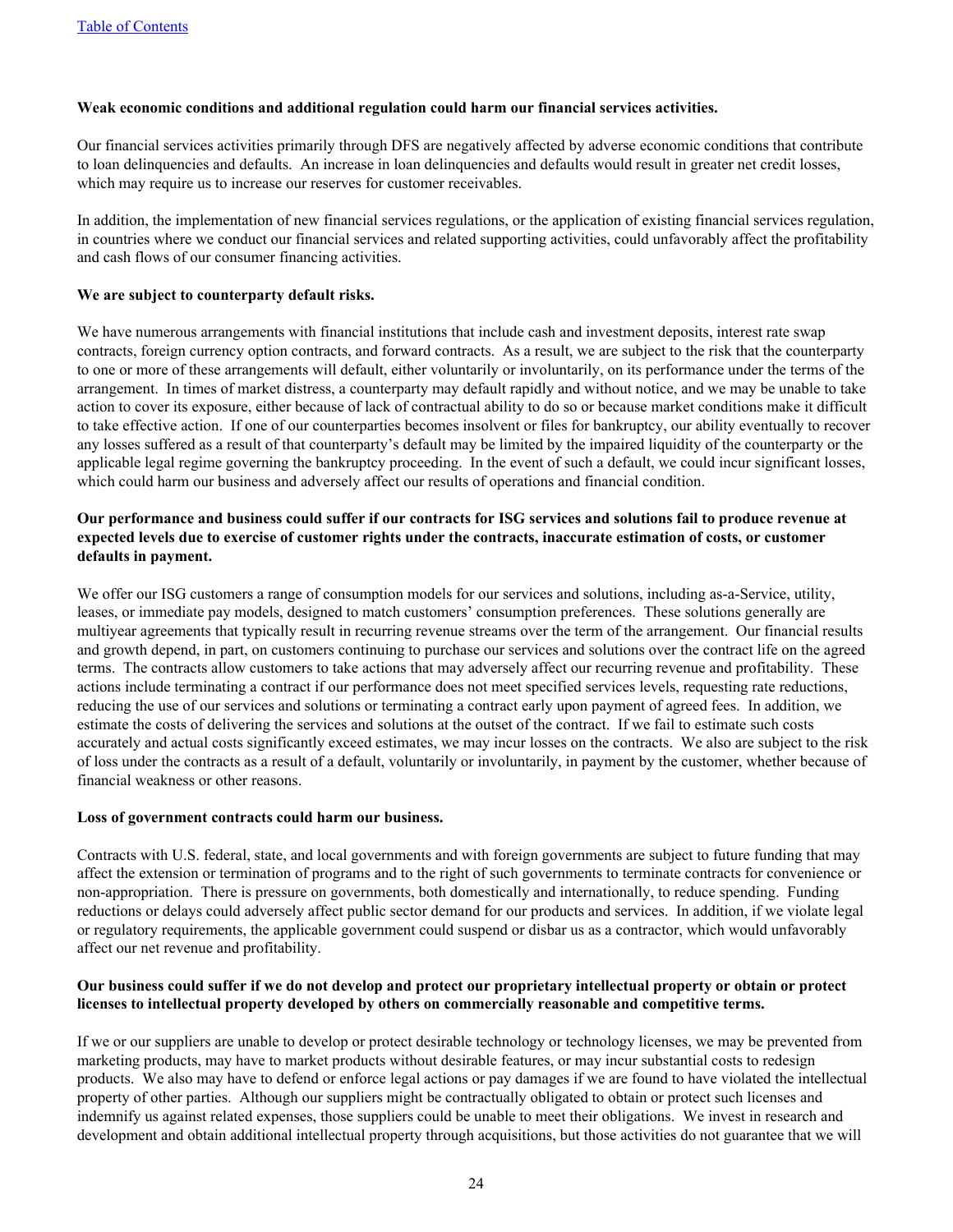develop or obtain intellectual property necessary for profitable operations. Costs involved in developing and protecting rights in intellectual property may have a negative impact on our business. In addition, our operating costs could increase because of copyright levies or similar fees by rights holders and collection agencies in European and other countries.

#### **Infrastructure disruptions could harm our business.**

We depend on our information technology and manufacturing infrastructure to achieve our business objectives. Natural disasters, manufacturing failures, telecommunications system failures, or defective or improperly installed new or upgraded business management systems could lead to disruptions in this infrastructure. Portions of our IT infrastructure, including those provided by third parties, also may experience interruptions, delays, or cessations of service, or produce errors in connection with systems integration or migration work. Such disruptions may adversely affect our ability to receive or process orders, manufacture and ship products in a timely manner, or otherwise conduct business in the normal course. Further, portions of our business involve the processing, storage, and transmission of data, which also would be negatively affected by such an event. Disruptions in our infrastructure could lead to loss of customers and revenue, particularly during a period of heavy demand for our products and services. We also could incur significant expense in repairing system damage and taking other remedial measures.

#### **Failure to hedge effectively our exposure to fluctuations in foreign currency exchange rates and interest rates could adversely affect our financial condition and results of operations.**

We utilize derivative instruments to hedge our exposure to fluctuations in foreign currency exchange rates and interest rates. Some of these instruments and contracts may involve elements of market and credit risk in excess of the amounts recognized in our financial statements. Global economic events, including trade disputes, economic sanctions and emerging market volatility, and associated uncertainty may cause currencies to fluctuate, which may contribute to variations in our sales of products and services in various jurisdictions. If we are not successful in monitoring our foreign exchange exposures and conducting an effective hedging program, our foreign currency hedging activities may not offset the impact of fluctuations in currency exchange rates on our future results of operations and financial position.

#### **Adverse legislative or regulatory tax changes, the expiration of tax holidays or favorable tax rate structures, or unfavorable outcomes in tax audits and other tax compliance matters could result in an increase in our tax expense or our effective income tax rate.**

Changes in tax laws (including any future U.S. Treasury notices or regulations related to the Tax Cuts and Jobs Act that was signed into law on December 22, 2017) could adversely affect our operations and profitability. In recent years, numerous legislative, judicial, and administrative changes have been made to tax laws applicable to us and similar companies. The Organisation for Economic Co-operation and Development (the "OECD"), an international association of 38 countries, including the United States, has issued guidelines that change long-standing tax principles. The OECD guidelines may introduce tax uncertainty as countries amend their tax laws to adopt certain parts of the guidelines. Additional changes to tax laws are likely to occur, and such changes may adversely affect our tax liability.

Portions of our operations are subject to a reduced tax rate or are free of tax under various tax holidays that expire in whole or in part from time to time. Many of these holidays may be extended when certain conditions are met, or may be terminated if certain conditions are not met. If the tax holidays are not extended, or if we fail to satisfy the conditions of the reduced tax rate, our effective tax rate would be affected. Our effective tax rate also could be impacted if our geographic sales mix changes. In addition, any actions by us to repatriate non-U.S. earnings for which we have not previously provided for U.S. taxes may affect the effective tax rate.

We are continually under audit in various tax jurisdictions. We may not be successful in resolving potential tax claims that arise from these audits. An unfavorable outcome in certain of these matters could result in a substantial increase in our tax expense. In addition, our provision for income taxes could be adversely affected by changes in the valuation of deferred tax assets.

#### **Our profitability could suffer from declines in fair value or impairment of our portfolio investments.**

We invest a significant portion of available funds in a portfolio consisting of both equity and debt securities of various types and maturities pending the deployment of these funds in our business. Our equity investments consist of strategic investments in both marketable and non-marketable securities. Investments in marketable securities are measured at fair value on a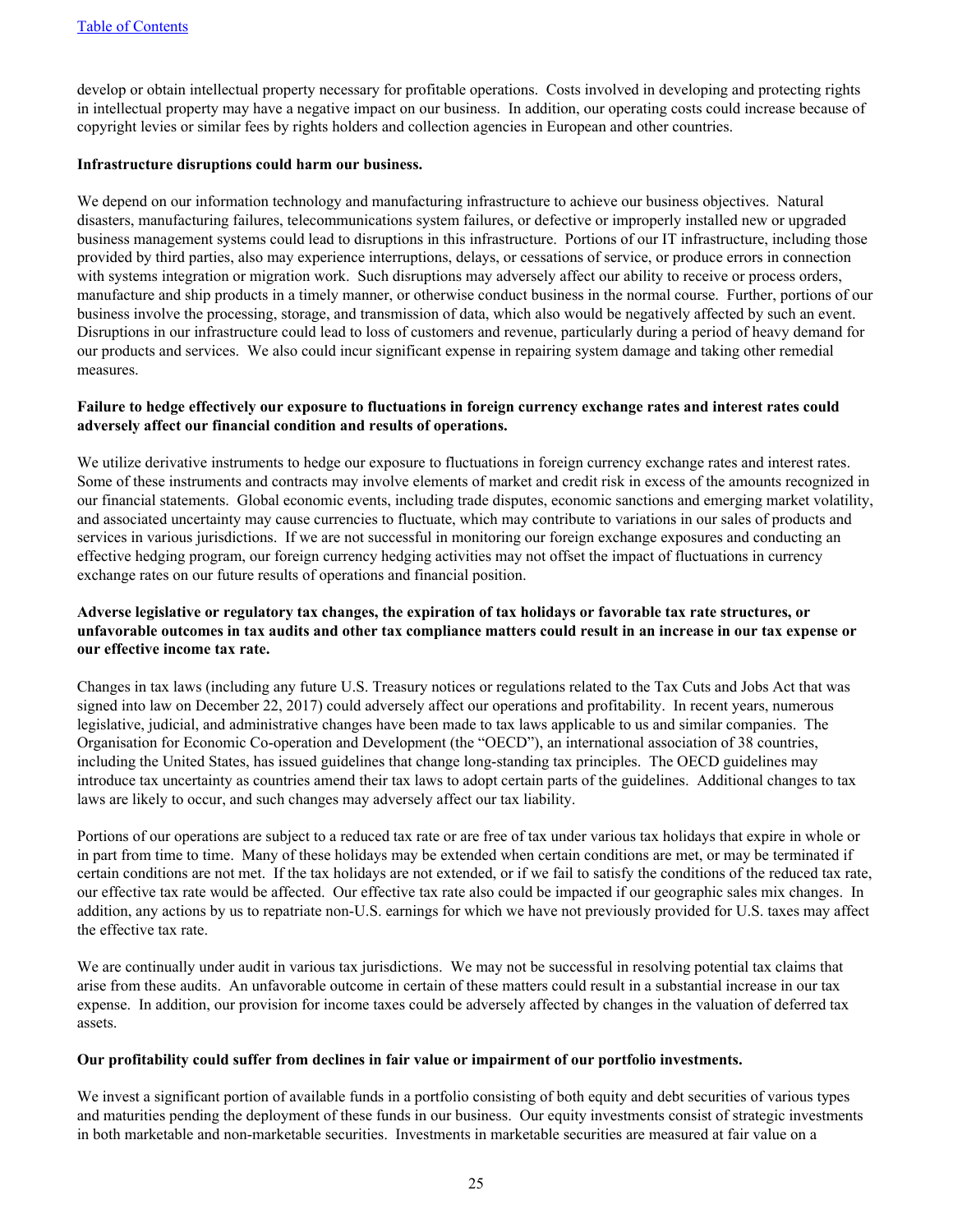recurring basis. We have elected to apply the measurement alternative for non-marketable securities. Under the alternative, we measure investments without readily determinable fair values at cost, less impairment, adjusted by observable price changes. Our debt securities generally are classified as held to maturity and are recorded in our financial statements at amortized cost. Our earnings performance could suffer from declines in fair value or impairment of our investments.

#### **Unfavorable results of legal proceedings could harm our business and result in substantial costs.**

We are involved in various claims, suits, investigations, and legal proceedings that arise from time to time in the ordinary course of business or otherwise, including those pending in connection with the Class V transaction and others described elsewhere in this report. Additional legal claims or regulatory matters affecting us and our subsidiaries may arise in the future and could involve stockholder, consumer, regulatory, compliance, intellectual property, antitrust, tax, and other issues on a global basis. Litigation is inherently unpredictable. Regardless of the merits of a claim, litigation may be both time-consuming and disruptive to our business. We could incur judgments or enter into settlements of claims that could adversely affect our operating results or cash flows in a particular period. Even if we are not named a party to a particular suit, we may be subject to indemnification obligations to the named parties that could subject us to liability for damages or other amounts payable as a result of such judgments or settlements. In addition, our business, operating results, and financial condition could be adversely affected if any infringement or other intellectual property claim made against us by any third party is successful, or if we fail to develop non-infringing technology or license the proprietary rights on commercially reasonable terms and conditions.

#### **Compliance requirements of current or future environmental and safety laws, or other laws, may increase costs, expose us to potential liability and otherwise harm our business.**

Our operations are subject to environmental and safety regulations in all areas in which we conduct business. Product design and procurement operations must comply with new and future requirements relating to climate change laws and regulations, materials composition, sourcing, energy efficiency and collection, recycling, treatment, transportation, and disposal of electronics products, including restrictions on mercury, lead, cadmium, lithium metal, lithium ion, and other substances. If we fail to comply with applicable rules and regulations regarding the transportation, source, use, and sale of such regulated substances, we could be subject to liability. The costs and timing of costs under environmental and safety laws are difficult to predict, but could have an adverse impact on our business.

In addition, we and our subsidiaries are subject to various anti-corruption laws that prohibit improper payments or offers of payments to foreign governments and their officials for the purpose of obtaining or retaining business, and are also subject to export controls, customs, economic sanctions laws, including those currently imposed on Russia, and embargoes imposed by the U.S. government. Violations of the Foreign Corrupt Practices Act or other anti-corruption laws or export control, customs, or economic sanctions laws may result in severe criminal or civil sanctions and penalties, and we and our subsidiaries may be subject to other liabilities which could have a material adverse effect on our business, results of operations, and financial condition.

We are subject to provisions of the Dodd-Frank Wall Street Reform and Consumer Protection Act intended to improve transparency and accountability concerning the supply of minerals originating from the conflict zones of the Democratic Republic of the Congo or adjoining countries. We incur costs to comply with the disclosure requirements of this law and other costs relating to the sourcing and availability of minerals used in our products. Further, we may face reputational harm if our customers or other stakeholders conclude that we are unable to sufficiently verify the origins of the minerals used in our products.

#### **Natural disasters, terrorism, armed hostilities, or public health issues could harm our business.**

Natural disasters, terrorism or armed hostilities, such as the attack on Ukraine, or public health issues, such as those resulting from the COVID-19 pandemic, whether in the United States or in other countries, could cause damage or disruption to us or our suppliers and customers, or could create political or economic instability, any of which could harm our business. Any such events could cause a decrease in demand for our products, make it difficult or impossible to deliver products or for suppliers to deliver components, and create delays and inefficiencies in our supply chain.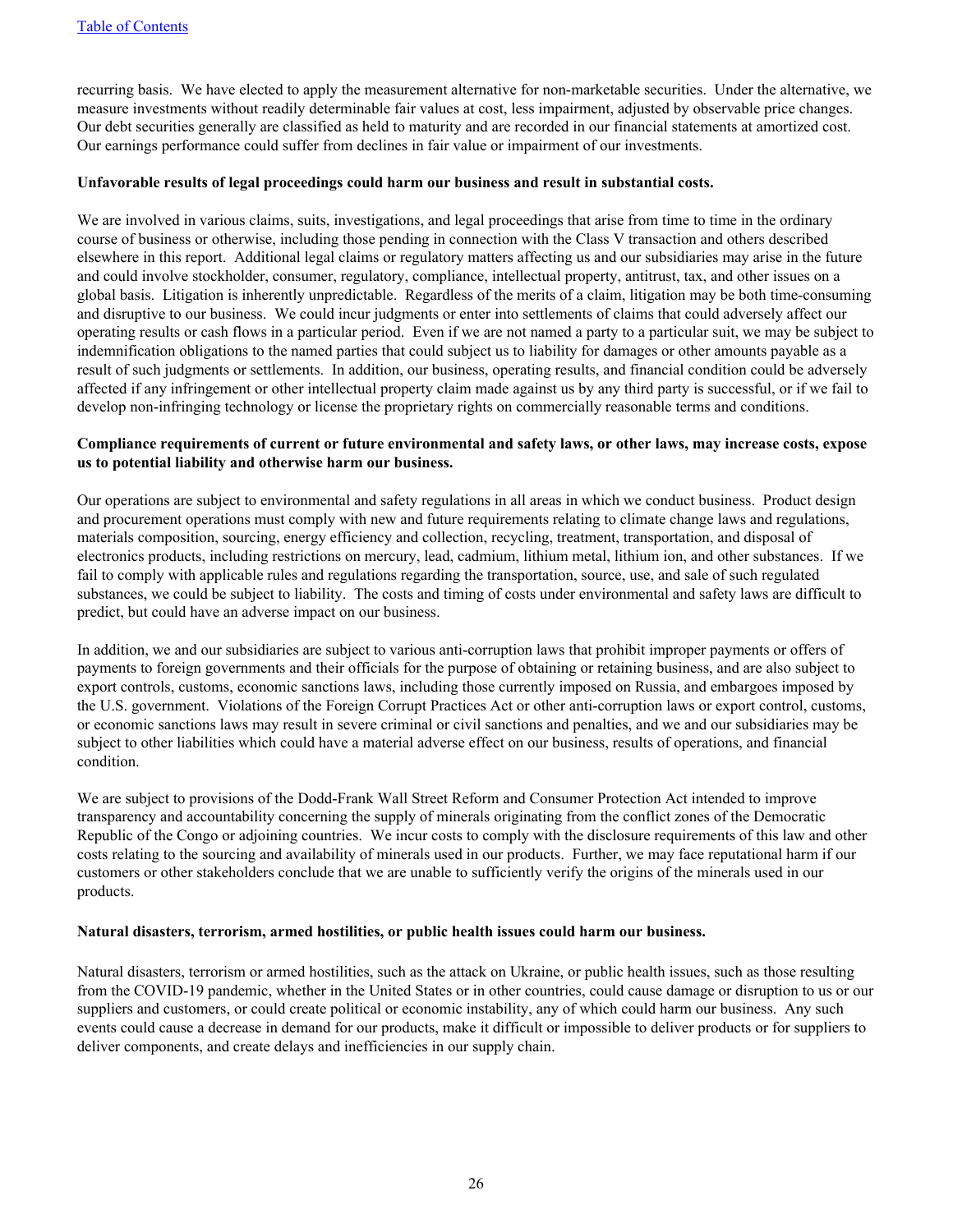#### **Global climate change, and legal, regulatory, or market measures to address climate change, may negatively affect or business, operations, and financial results.**

We are subject to risks associated with the long-term effects of climate change on the global economy and on the IT industry in particular. The physical risks associated with climate change include the adverse effects of carbon dioxide and other greenhouse gases on global temperatures, weather patterns, and the frequency and severity of natural disasters. Extreme weather and natural disasters within or outside the United States could make it more difficult and costly for us to manufacture and deliver our products to our customers, obtain production materials from our suppliers, or perform other critical corporate functions. For example, tornadoes in Tennessee, wildfires in California, and typhoons in the Philippines disrupted our operations in those areas in recent periods.

The increasing concern over climate change could also result in transition risks such as shifting customer preferences or regulatory changes. Changing customer preferences may result in increased demands regarding our solutions, products, and services, including the use of packaging materials and other components in our products and their environmental impact on sustainability. These demands may cause us to incur additional costs or make other changes to other operations to respond to such demands, which could adversely affect our financial results. If we fail to manage transition risks, including such demands, in an effective manner, customer demand for our solutions, products, and services could diminish, and our profitability could suffer.

The increasing concern over climate change could result in new domestic or international legal requirements for us to reduce greenhouse gas emissions and other environmental impacts of our operations, improve our energy efficiency, or undertake sustainability measures that exceed those we currently pursue. Any such regulatory requirements could cause disruptions in the manufacture of our products and result in increased procurement, production, and distribution costs. Our reputation and brand could be harmed if we fail, or are seen as having failed, to respond responsibly and effectively to changes in legal and regulatory measures adopted to address climate change.

#### **We are highly dependent on the services of Michael S. Dell, our Chief Executive Officer, and our loss of, or our inability to continue to attract, retain, and motivate, executive talent and other employees in this highly competitive market could harm our business.**

We are highly dependent on the services of Michael S. Dell, our founder, Chief Executive Officer, and largest stockholder. If we lose the services of Mr. Dell, we may not be able to locate a suitable or qualified replacement, and we may incur additional expenses to recruit a replacement, which could severely disrupt our business and growth. Further, we rely on key personnel, including other members of our executive leadership team, to support our business and increasingly complex product and services offerings. Our experienced executives are supported by employees in our U.S. and international operations who are highly skilled in product development, manufacturing, sales and other functions critical to our future growth and profitability. We face intensive competition, both within and outside of our industry, in retaining and hiring individuals with the requisite expertise. The disruption in labor markets as a result of COVID-19 has increased the competition for talent. As a result of this competition, we may be unable to continue to attract, retain, and motivate suitably qualified individuals at acceptable compensation levels who have the managerial, operational, and technical knowledge and experience to meet our needs. Any failure by us to do so could adversely affect our competitive position and results of operations.

#### **We have outstanding indebtedness and may incur additional debt in the future, which could adversely affect our financial condition.**

As of January 28, 2022, we and our subsidiaries had approximately \$27.0 billion aggregate principal amount of indebtedness. As of the same date, we and our subsidiaries also had an additional \$5.0 billion available for borrowing under our revolving credit facilities. Although continued debt paydown is part of our overall capital allocation strategy, a substantial portion of our cash flow from operations is used to make interest and other debt service payments, which reduces funds available to us for other purposes such as working capital, capital expenditures, other general corporate purposes, and potential acquisitions. Our indebtedness could also reduce our flexibility in responding to current and changing industry and financial market conditions. We may be able to incur significant additional secured and unsecured indebtedness under the terms of our existing debt, which generally do not restrict our ability to incur additional unsecured debt and contain certain significant exceptions to the covenant restricting our ability to incur additional secured debt.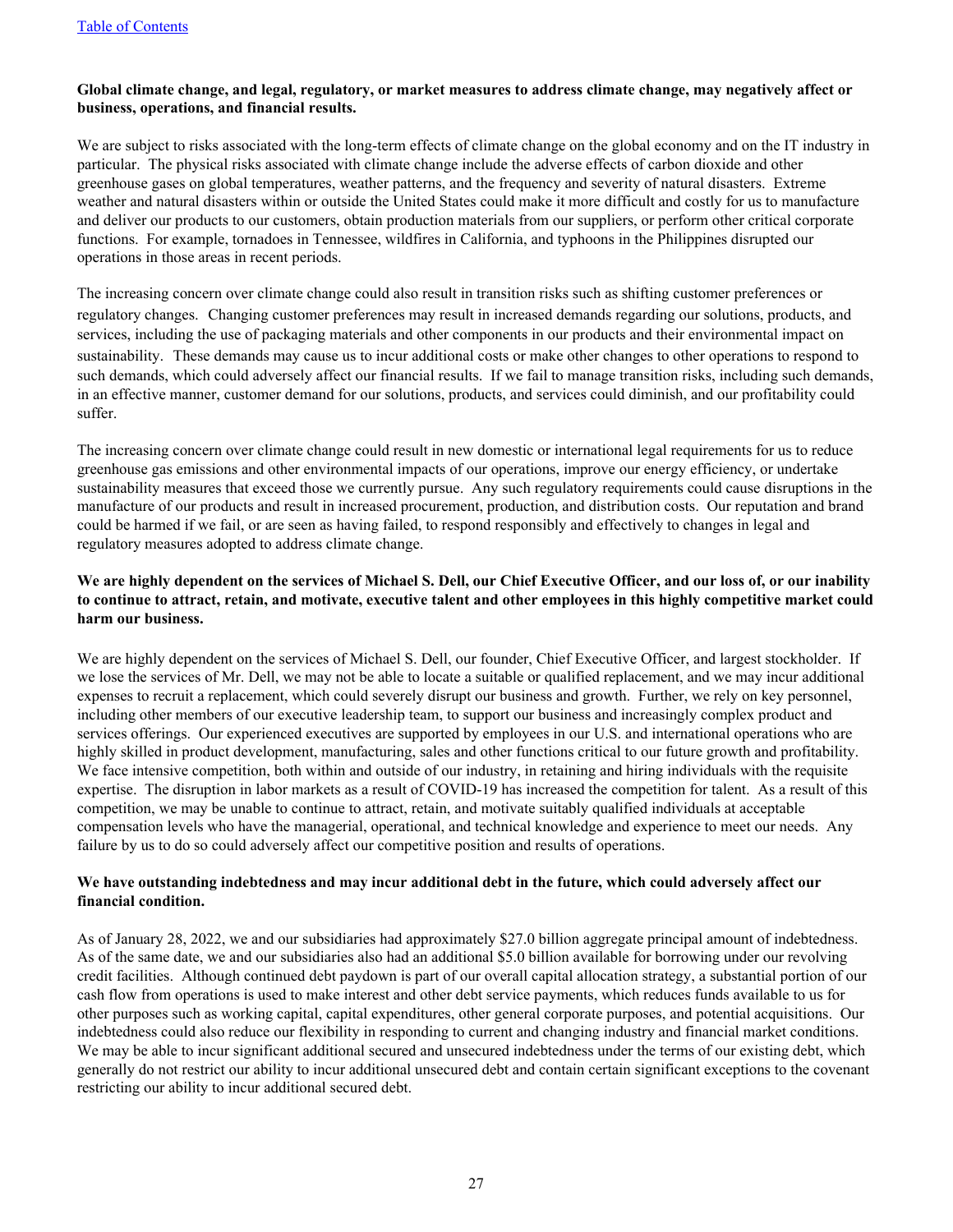#### **We may be adversely affected by the transition from LIBOR as a reference rate to calculate interest rates under our variable-rate indebtedness.**

As of January 28, 2022, approximately \$0.9 billion of our debt was variable-rate indebtedness consisting of unhedged outstanding DFS borrowings. Our current outstanding variable-rate indebtedness uses the London Interbank Offered Rate ("LIBOR") as a benchmark for establishing the interest rate. LIBOR is the subject of recent national and international regulatory guidance and proposals for reform. As a result of these reforms, the ICE Benchmark Administration Limited, the administrator of LIBOR, ceased publication for the one-week and two-month USD LIBOR settings on December 31, 2021 and is expected to begin phasing out the remaining USD LIBOR settings on July 1, 2023. Alternatives to LIBOR may perform differently than in the past. We are in the process of amending relevant agreements based on LIBOR, but we cannot predict what alternative index will be negotiated with our counterparties. As a result, our interest expense could increase and our available cash flow for general corporate requirements may be adversely affected. In addition, uncertainty as to the nature of a potential discontinuance, modification, alternative reference rates or other reforms may materially adversely affect the trading market for securities linked to such benchmarks. We, however, cannot predict the timing of these developments or their impact on our indebtedness or financial condition.

#### **Risks Relating to Ownership of Our Class C Common Stock**

#### **Our multi-class common stock structure with different voting rights may adversely affect the trading price of the Class C Common Stock.**

Each share of our Class A Common Stock and each share of our Class B Common Stock has ten votes, while each share of our Class C Common Stock has one vote. Because of these disparate voting rights, Michael Dell and the Susan Lieberman Dell Separate Property Trust (the "MD stockholders") and certain investment funds affiliated with Silver Lake Partners (the "SLP stockholders") collectively held common stock representing approximately 94.4% of the total voting power of our outstanding common stock as of January 28, 2022. The limited ability of holders of the Class C Common Stock to influence matters requiring stockholder approval may adversely affect the market price of the Class C Common Stock.

In addition, in 2017, FTSE Russell and S&P Dow Jones changed their eligibility criteria to exclude new companies with multiple classes of shares of common stock from being added to certain stock indices. FTSE Russell instituted a requirement that new and, beginning in September 2022, existing constituents of its indices have greater than 5% of their voting rights in the hands of public stockholders, as calculated by FTSE Russell, whereas S&P Dow Jones announced that companies with multiple share classes, such as Dell Technologies, will not be eligible for inclusion in the S&P 500, S&P MidCap 400, and S&P SmallCap 600, which together make up the S&P Composite 1500. Other major stock indices might adopt similar requirements in the future. FTSE Russell's determination may change at any time. Under the current criteria, at a minimum, our multi-class capital structure makes it ineligible for inclusion in specified S&P Dow Jones indices, including those making up the S&P Composite 1500, and, as a result, mutual funds, exchange-traded funds, and other investment vehicles that track these indices will not invest in the Class C Common Stock. It is unclear what effect, if any, exclusion from any indices will have on the valuations of the affected publicly-traded companies. It is possible that such policies may depress the valuations of public companies excluded from such indices compared to valuations of companies that are included.

#### **Future sales, or the perception of future sales, of a substantial amount of shares of the Class C Common Stock could depress the trading price of the Class C Common Stock.**

Sales of a substantial number of shares of the Class C Common Stock in the public market, or the perception that these sales may occur, could adversely affect the market price of the Class C Common Stock, which could make it more difficult for investors to sell their shares of Class C Common Stock at a time and price that they consider appropriate. These sales, or the possibility that these sales may occur, also could impair our ability to sell equity securities in the future at a time and at a price we deem appropriate, and our ability to use Class C Common Stock as consideration for acquisitions of other businesses, investments, or other corporate purposes. As of January 28, 2022, we had a total of approximately 283 million shares of Class C Common Stock outstanding.

As of January 28, 2022, the 378,224,977 outstanding shares of Class A Common Stock held by the MD stockholders and the 95,350,227 outstanding shares of Class B Common Stock held by the SLP stockholders are convertible into shares of Class C Common Stock at any time on a one-to-one basis. Such shares, upon any conversion into shares of Class C Common Stock, will be eligible for resale in the public market pursuant to Rule 144 under the Securities Act of 1933 (the "Securities Act"), subject to volume, manner of sale, and other limitations under Rule 144.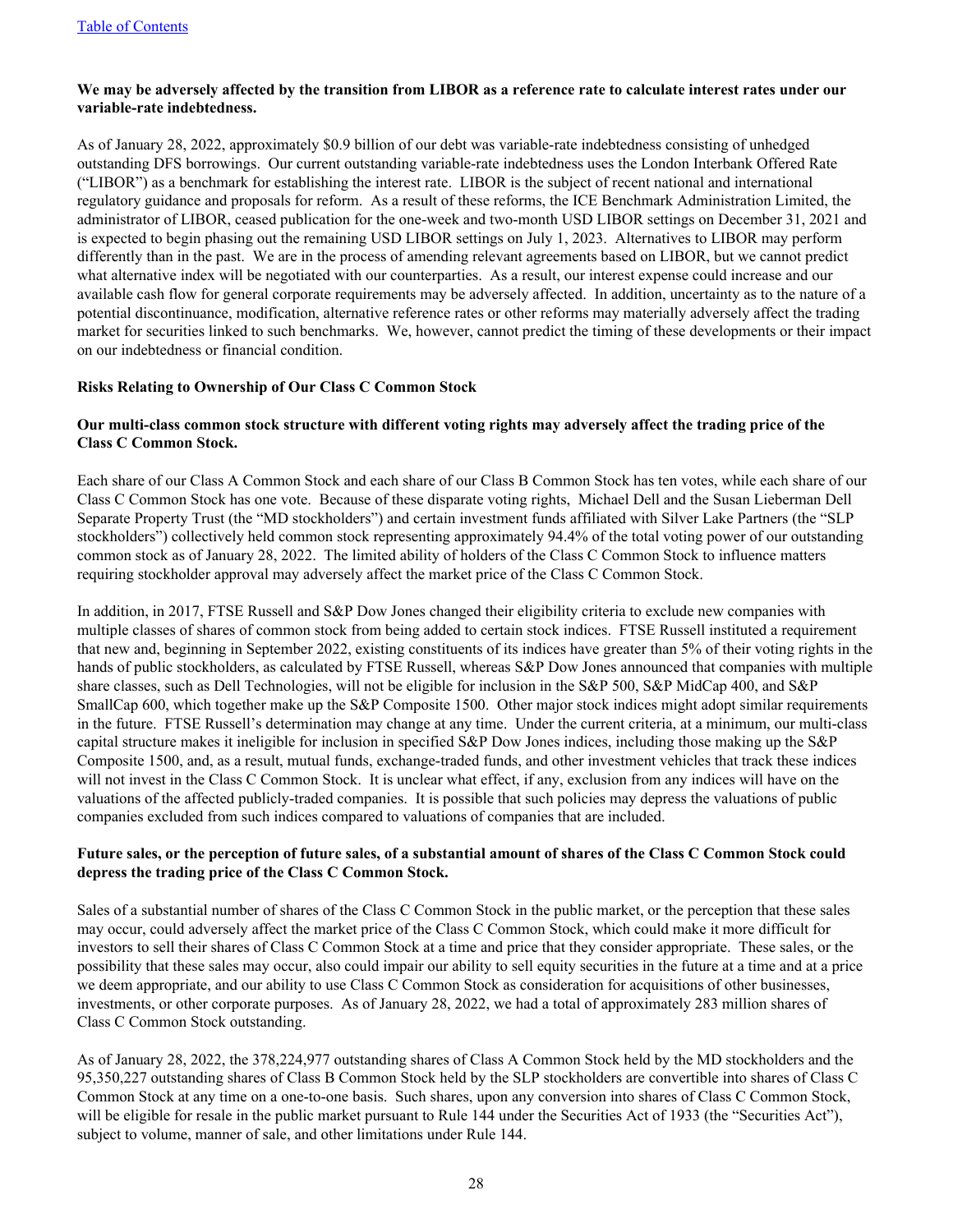We have entered into a registration rights agreement with holders of 378,224,977 outstanding shares of Class A Common Stock (which are convertible into number of shares of Class C Common Stock), holders of all of the 95,350,227 outstanding shares of Class B Common Stock (which are convertible into the same number of shares of Class C Common Stock), and holders of approximately 6,000,000 outstanding shares of Class C Common Stock, pursuant to which we granted such holders and their permitted transferees shelf, demand and/or piggyback registration rights with respect to such shares. Registration of those shares under the Securities Act would permit such holders to sell the shares into the public market.

Further, as of January 28, 2022, we had 62,152,041 shares of Class C Common Stock that may be issued upon the exercise, vesting, or settlement of outstanding stock options, restricted stock units, or deferred stock units under our stock incentive plan, all of which would have been, upon issuance, eligible for sale in the public market, subject where applicable to expiration or waiver of contractual transfer restrictions, and an additional 45,674,713 shares of Class C Common Stock that have been authorized and reserved for issuance pursuant to potential future awards under the stock incentive plan. We also may issue additional stock options in the future that may be exercised for additional shares of Class C Common Stock and additional restricted stock units or deferred stock units that may vest. We expect that all shares of Class C Common Stock issuable with respect to such awards will be registered under one or more registration statements on Form S-8 under the Securities Act and available for sale in the open market.

#### **We are controlled by the MD stockholders, who, together with the SLP stockholders, collectively own a substantial majority of our common stock and are able to effectively control our actions, including approval of mergers and other significant corporate transactions.**

By reason of their ownership of Class A Common Stock possessing a majority of the aggregate votes entitled to be cast by holders of all outstanding shares of our common stock voting together as a single class, the MD stockholders have the ability to approve any matter submitted to the vote of all of the outstanding shares of the common stock voting together as a single class. Through their control, the MD stockholders are able to control our actions, including actions related to the election of our directors and directors of our subsidiaries, amendments to our organizational documents, and the approval of significant corporate transactions, including mergers and sales of substantially all of our assets that our stockholders may deem advantageous. For example, although our bylaws provide that the number of directors will be fixed by resolution of the board of directors, our stockholders may adopt, amend, or repeal the bylaws in accordance with the Delaware General Corporation Law. Through their control, the MD stockholders therefore may amend our bylaws to change the number of directors (within the limits of the certificate of incorporation), notwithstanding any determination by the board of directors regarding board size.

Further, as of January 28, 2022, the MD stockholders and the SLP stockholders collectively beneficially owned 63.3% of our outstanding common stock. This concentration of ownership together with the disparate voting rights of our common stock may delay or deter possible changes in control of Dell Technologies, which may reduce the value of an investment in the Class C Common Stock. So long as the MD stockholders and the SLP stockholders continue to own common stock representing a significant amount of the combined voting power of our outstanding common stock, even if such amount is, individually or in the aggregate, less than 50%, such stockholders will continue to be able to strongly influence our decisions.

In addition, the MD stockholders and the SLP stockholders, respectively, have the right to nominate a number of individuals for election as Group I Directors (who constitute all but one of our directors), which is equal to the percentage of the total voting power for the regular election of directors beneficially owned by the MD stockholders or by the SLP stockholders multiplied by the number of directors then on the board of directors who are not members of the audit committee, rounded up to the nearest whole number. Further, so long as the MD stockholders or the SLP stockholders each beneficially own at least 5% of all outstanding shares of the common stock entitled to vote generally in the election of directors, each of the MD stockholders or the SLP stockholders, as applicable, are entitled to nominate at least one individual for election as a Group I Director.

#### **The MD stockholders, the MSD Partners stockholders, and the SLP stockholders and their respective affiliates may have interests that conflict with the interests of other stockholders or those of Dell Technologies.**

In the ordinary course of their business activities, the MD stockholders, certain investment funds affiliated with an investment firm formed by principals of the firm that manages the capital of Michael Dell and his family (the "MSD Partners stockholders"), and the SLP stockholders and their respective affiliates may engage in activities in which their interests conflict with our interests or those of other stockholders. Our certificate of incorporation provides that none of the MD stockholders, the MSD Partners stockholders, the SLP stockholders, nor any of their respective affiliates or any director or officer of the Company who is also a director, officer, employee, managing director, or other affiliate (other than Michael Dell) have any duty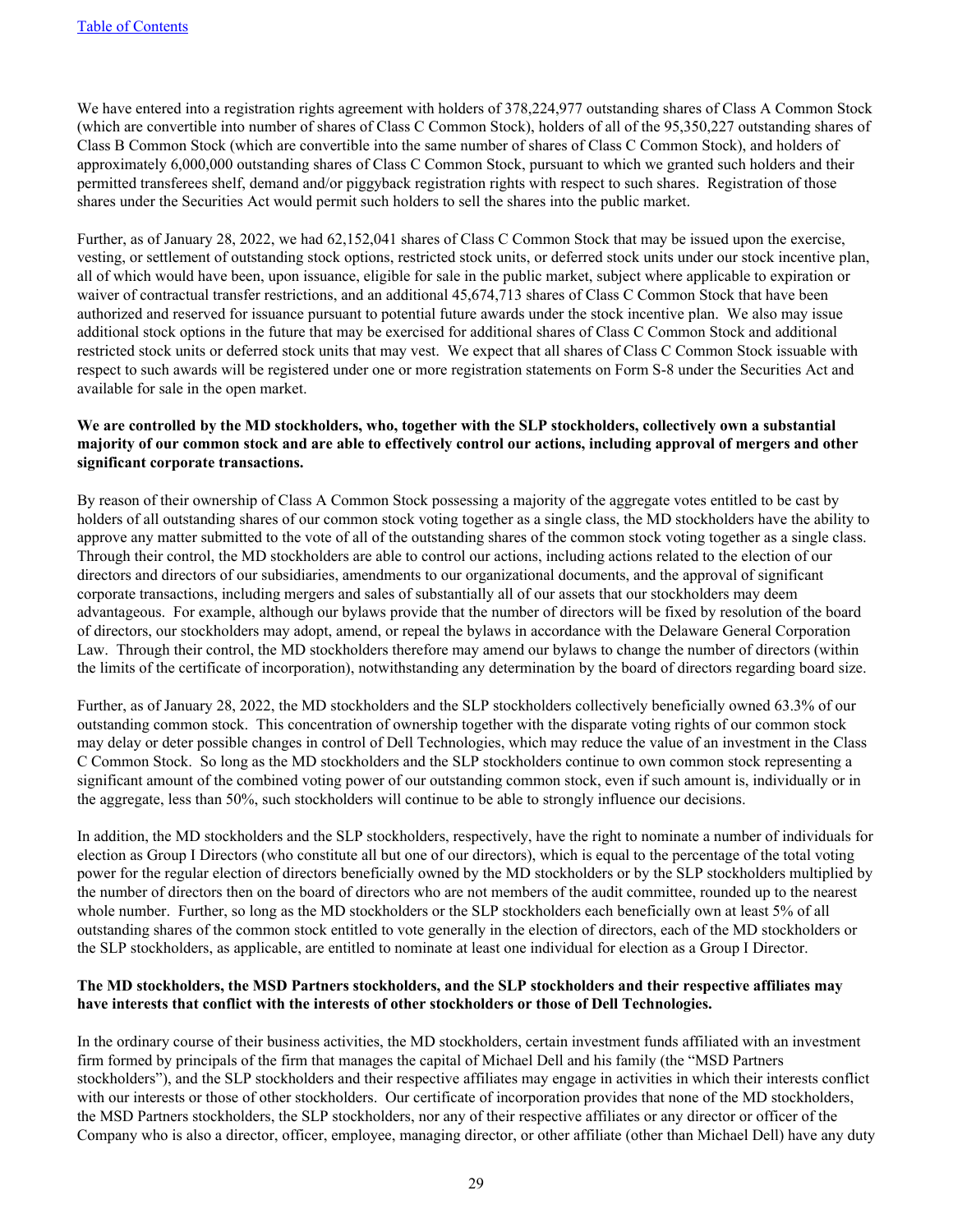to refrain from engaging, directly or indirectly, in the same business activities or similar business activities or lines of business in which we operate. The MD stockholders, the MSD Partners stockholders, and the SLP stockholders also may pursue acquisition opportunities that may be complementary to our business and, as a result, those acquisition opportunities may not be available to us. In addition, such stockholders may have an interest in pursuing acquisitions, divestitures, and other transactions that, in their judgment, could enhance the value of their investment in Dell Technologies, even though such transactions might involve risks to other stockholders.

#### **Because we are a "controlled company" within the meaning of the rules of the New York Stock Exchange and, as a result, qualify for, and rely on, exemptions from certain corporate governance requirements, holders of Class C Common Stock do not have the same protections afforded to stockholders of companies that are subject to such requirements.**

We are a "controlled company" within the meaning of the rules of the New York Stock Exchange (the "NYSE") because the MD stockholders hold common stock representing more than 50% of the voting power in the election of directors. As a controlled company, we may elect not to comply with certain corporate governance requirements under NYSE rules, including the requirements that we have a board composed of a majority of "independent directors," as defined under NYSE rules, and that we have a compensation committee and a nominating/corporate governance committee each composed entirely of independent directors. Although we currently maintain a board composed of a majority of independent directors, we currently utilize the exemptions relating to committee composition and expect to continue to utilize those exemptions. As a result, none of the committees of the board of directors, other than the audit committee, consists entirely of independent directors. Further, we may decide in the future to change our board membership so that the board is not composed of a majority of independent directors. Accordingly, holders of Class C Common Stock do not have the same protections afforded to stockholders of companies that are subject to all of the NYSE's corporate governance requirements.

#### **Our certificate of incorporation designates a state court of the State of Delaware or the federal district court for the District of Delaware as the sole and exclusive forum for certain types of actions and proceedings that may be initiated by our stockholders, which could limit the ability of the holders of Class C Common Stock to obtain a favorable judicial forum for disputes with us or with our directors, officers, or controlling stockholders.**

Under our certificate of incorporation, unless we consent in writing to the selection of an alternative forum, the sole and exclusive forum will be, to the fullest extent permitted by law, a state court located within the State of Delaware (or, if no state court located within the State of Delaware has jurisdiction, the federal district court for the District of Delaware) for:

- any derivative action or proceeding brought on our behalf;
- any action asserting a claim of breach of a fiduciary duty owed by any director or officer or stockholder of Dell Technologies to us or our stockholders;
- any action asserting a claim against Dell Technologies or any director or officer or stockholder of Dell Technologies arising pursuant to any provision of the Delaware General Corporation Law or of our certificate of incorporation or bylaws; or
- any action asserting a claim against us or any director or officer or stockholder of Dell Technologies governed by our internal affairs doctrine.

These provisions of our certificate of incorporation could limit the ability of the holders of the Class C Common Stock to obtain a favorable judicial forum for disputes with us or with our directors, officers, or controlling stockholders, which may discourage such lawsuits against us and our directors, officers, and stockholders. Alternatively, if a court were to find these provisions of our organizational documents inapplicable to, or unenforceable in respect of, one or more of the specified types of actions or proceedings, we may incur additional costs associated with resolving such matters in other jurisdictions, which could adversely affect our business, financial condition, and results of operations.

The choice of forum provision is intended to apply to the fullest extent permitted by law to the above-specified types of actions and proceedings, including, to the extent permitted by the federal securities laws, to lawsuits asserting both the above-specified claims and claims under the federal securities laws. Application of the choice of forum provision may be limited in some instances by applicable law. Section 27 of the Securities Exchange Act of 1934 (the "Exchange Act") creates exclusive federal jurisdiction over all suits brought to enforce any duty or liability created by the Exchange Act or the rules and regulations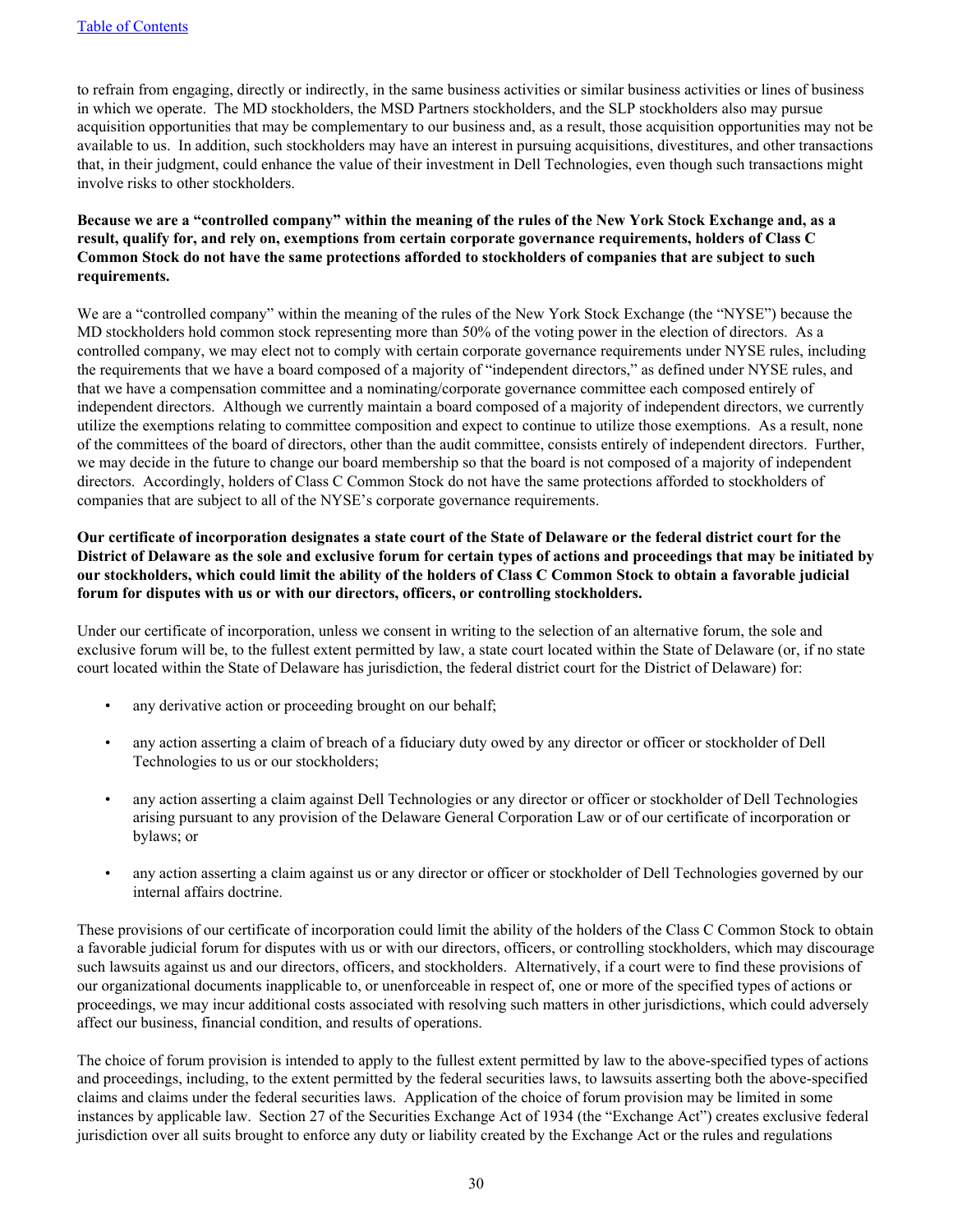thereunder. As a result, the choice of forum provision will not apply to actions arising under the Exchange Act or the rules and regulations thereunder. Section 22 of the Securities Act creates concurrent jurisdiction for federal and state courts over suits brought to enforce any duty or liability created by the Securities Act or the rules and regulations thereunder, subject to a limited exception for certain "covered class actions." There is uncertainty, particularly in light of current litigation, as to whether a court would enforce the choice of forum provision with respect to claims under the Securities Act. Our stockholders will not be deemed, by operation of the choice of forum provision, to have waived claims arising under the federal securities laws and the rules and regulations thereunder.

#### **We may not continue to pay dividends or to pay dividends at the same rate as announced in February 2022.**

Our payment of dividends, as well as the rate at which we pay dividends, is solely at the discretion of our board of directors. Further, dividend payments, if any, are subject to our financial results and the availability of statutory surplus to pay dividends. These factors could result in a change to our current dividend policy.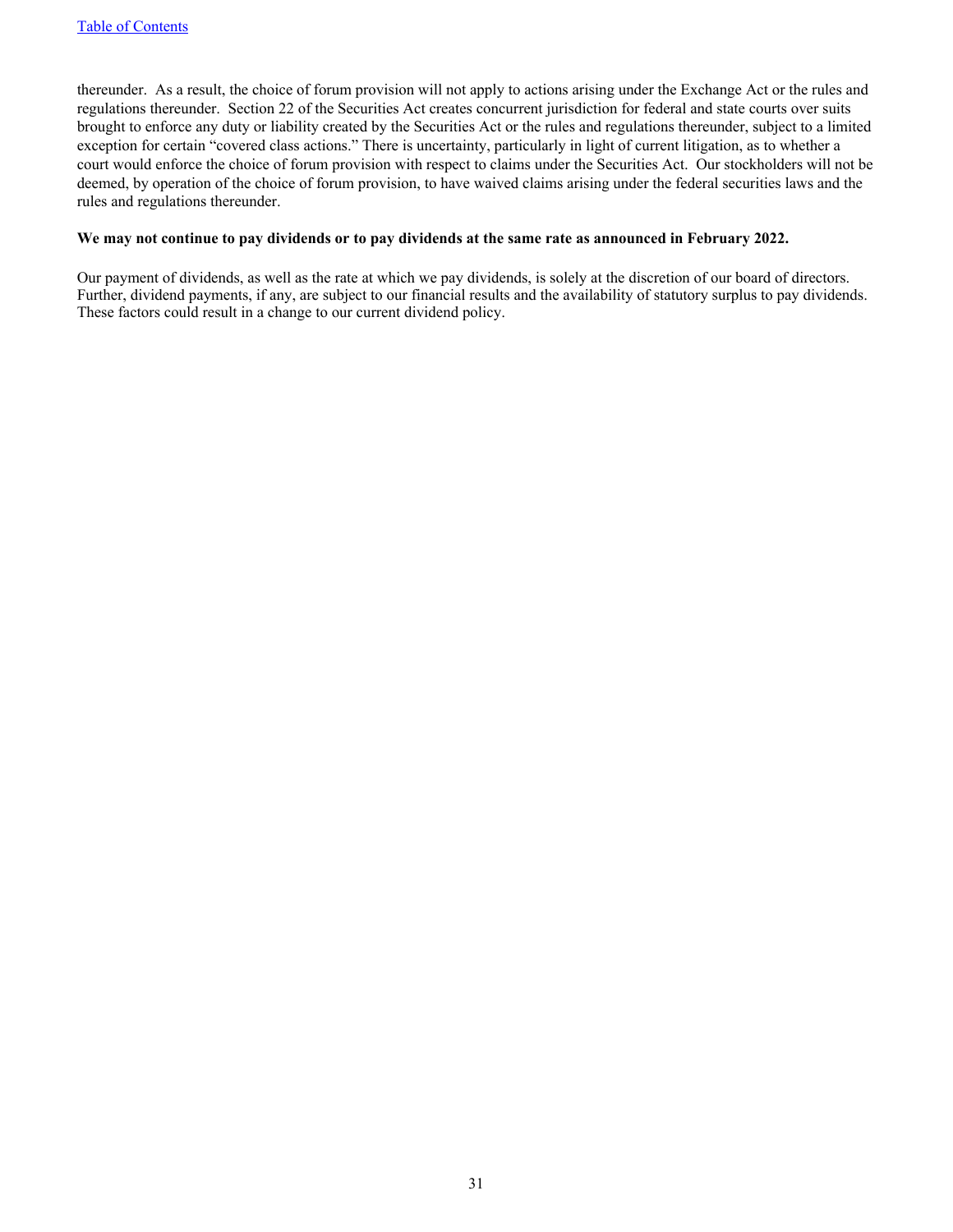#### <span id="page-31-0"></span>**ITEM 1B — UNRESOLVED STAFF COMMENTS**

None.

#### **ITEM 2 — PROPERTIES**

Our principal executive offices and global headquarters are located at One Dell Way, Round Rock, Texas.

As of January 28, 2022, as shown in the following table, we owned or leased 22.6 million square feet of office, manufacturing, and warehouse space worldwide:

|                          | Owned         | <b>Leased</b> |
|--------------------------|---------------|---------------|
|                          | (in millions) |               |
| U.S. facilities          | 8.1           | 2.1           |
| International facilities | 4.4           | 8.0           |
| Total $(a)$              | 12.5          | 10.1          |

(a) Includes 2.2 million square feet of subleased or vacant space.

As of January 28, 2022, our facilities consisted of business centers, which include facilities that contain operations for sales, technical support, administrative, and support functions; manufacturing operations; and research and development centers. For additional information about our facilities, including the location of certain facilities, see "Item 1 — Business — Manufacturing and Materials."

Because of the interrelation of the products and services offered in each of our segments, we generally do not designate our properties to any segment. With limited exceptions, each property is used at least in part by both of our segments, and we retain the flexibility to make future use of each of the properties available to each of the segments.

We believe that our existing properties are suitable and adequate for our current needs, and we will continue to assess our facilities requirements in light of a number of factors, including the increased number of employees who are adopting flexible work arrangements under our Connected Workplace programs. The shift to such arrangements may result in an overall reduction in the square footage of our facilities.

#### **ITEM 3 — LEGAL PROCEEDINGS**

The information required by this Item 3 is incorporated herein by reference to the information set forth under the caption "Legal Matters" in Note 11 of the Notes to the Consolidated Financial Statements included in "Part II — Item 8 — Financial Statements and Supplementary Data."

#### **ITEM 4 — MINE SAFETY DISCLOSURES**

Not applicable.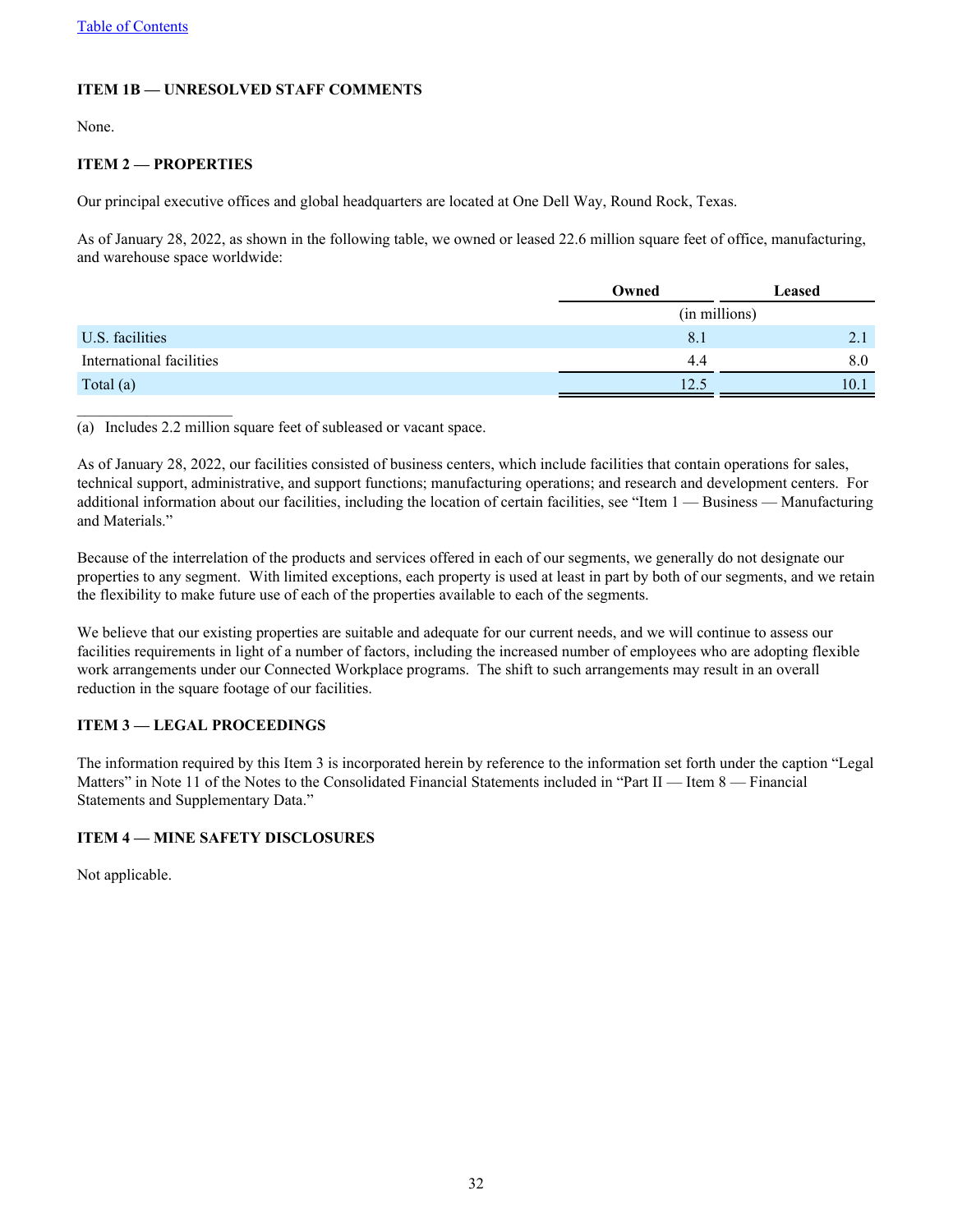#### **PART II**

#### <span id="page-32-0"></span>**ITEM 5 — MARKET FOR REGISTRANT'S COMMON EQUITY, RELATED STOCKHOLDER MATTERS AND ISSUER PURCHASES OF EQUITY SECURITIES**

#### **Market for Class C Common Stock**

Our Class C Common Stock is listed and traded on the New York Stock Exchange under the symbol "DELL." The Class C Common Stock began trading on the NYSE on a regular-way basis on December 28, 2018.

There is no public market for our Class A Common Stock or Class B Common Stock. No shares of our Class D Common Stock were outstanding as of January 28, 2022.

#### **Holders**

As of March 22, 2022, there were 4,369 holders of record of our Class C Common Stock, six holders of record of our Class A Common Stock, and six holders of record of our Class B Common Stock. The number of record holders does not include individuals or entities that beneficially own shares of any class of our common stock, but whose shares are held of record by a broker, bank, or other nominee.

#### **Dividends**

On February 24, 2022, subsequent to the close of our fiscal year ended January 28, 2022, we announced that our board of directors has adopted a dividend policy under which we intend to pay quarterly cash dividends on our common stock, beginning in the first fiscal quarter of Fiscal 2023, at an initial rate of \$0.33 per share per fiscal quarter for Fiscal 2023. We also announced that our board has declared the initial quarterly dividend under the new policy in the amount of \$0.33 per share, which will be payable on April 29, 2022 to the holders of record of all of the issued and outstanding shares of common stock as of the close of business on April 20, 2022.

The dividend policy and the declaration and payment of each quarterly cash dividend will be subject to our board's continuing determination that the policy and the declaration of dividends thereunder are in the best interests of our stockholders and are in compliance with applicable law. The board retains the power to modify, suspend, or cancel the dividend policy in any manner and at any time that it may deem necessary or appropriate.

#### **Sales of Unregistered Securities**

During December 2021, we issued 72,727 shares of Class C Common Stock to a stockholder upon the conversion of the same number of shares of our Class A Common Stock held by such stockholder. The issuance of the Class C Common Stock in this transaction was made in reliance on the exemption from registration under the Securities Act of 1933 afforded by Section 3(a)(9) thereof. No commission or other remuneration was paid or given directly or indirectly for soliciting the exchange of these securities.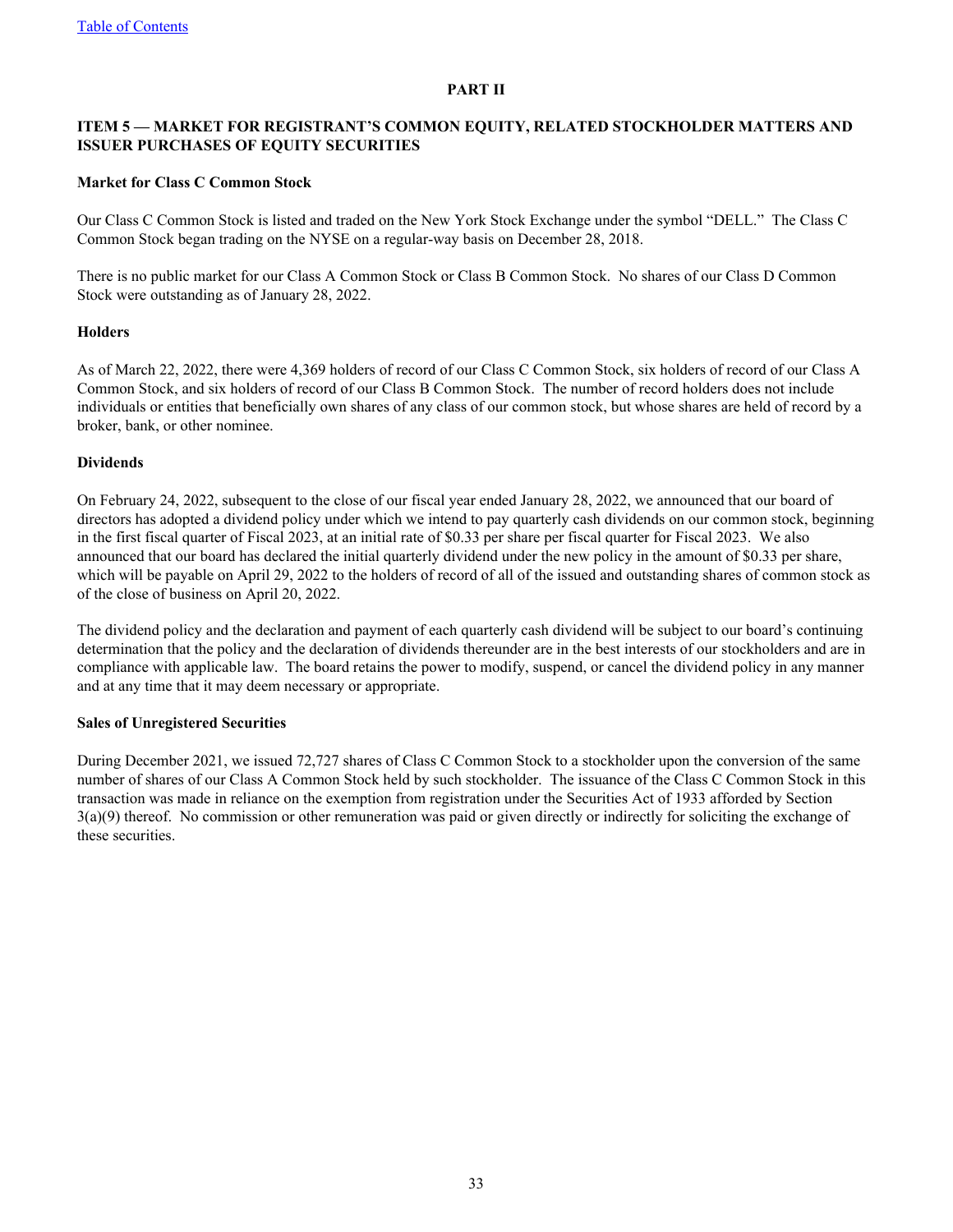#### **Purchases of Equity Securities**

The following table presents information with respect to our purchases of Class C Common Stock during the fourth quarter of Fiscal 2022.

| Period                                                          | <b>Total Number of</b><br><b>Shares Purchased</b> | Weighted<br>Average<br><b>Price Paid</b><br>per Share |       | <b>Total Number of</b><br><b>Shares Purchased</b><br>as Part of Publicly<br>Announced<br><b>Programs</b> |               | Approximate<br><b>Dollar Value of</b><br><b>Shares that May</b><br><b>Yet Be Purchased</b><br><b>Under the</b><br><b>Programs</b> |  |
|-----------------------------------------------------------------|---------------------------------------------------|-------------------------------------------------------|-------|----------------------------------------------------------------------------------------------------------|---------------|-----------------------------------------------------------------------------------------------------------------------------------|--|
| Repurchases from October 30, 2021<br>through November 26, 2021  | 2,768,236 \$                                      |                                                       | 55.91 | 2,768,236                                                                                                | <sup>\$</sup> | 4,845,229,568                                                                                                                     |  |
| Repurchases from November 27, 2021<br>through December 24, 2021 | 3,065,914                                         | -S                                                    | 56.36 | 3,065,914                                                                                                | <sup>S</sup>  | 4,672,445,598                                                                                                                     |  |
| Repurchases from December 25, 2021<br>through January 28, 2022  | 5,747,928                                         | <sup>S</sup>                                          | 57.62 | 5,747,928                                                                                                |               | 4, 341, 241, 561                                                                                                                  |  |
| Total                                                           | 11,582,078                                        |                                                       |       |                                                                                                          |               | 4,341,241,561                                                                                                                     |  |

Effective as of September 23, 2021, our board of directors terminated our previous stock repurchase program and approved a new stock repurchase program with no established expiration date under which we may repurchase from time to time, through open market purchases, block trades, or accelerated or other structured share purchases, up to \$5 billion of shares of Class C Common Stock, exclusive of any fees, commissions, or other expenses related to such repurchases.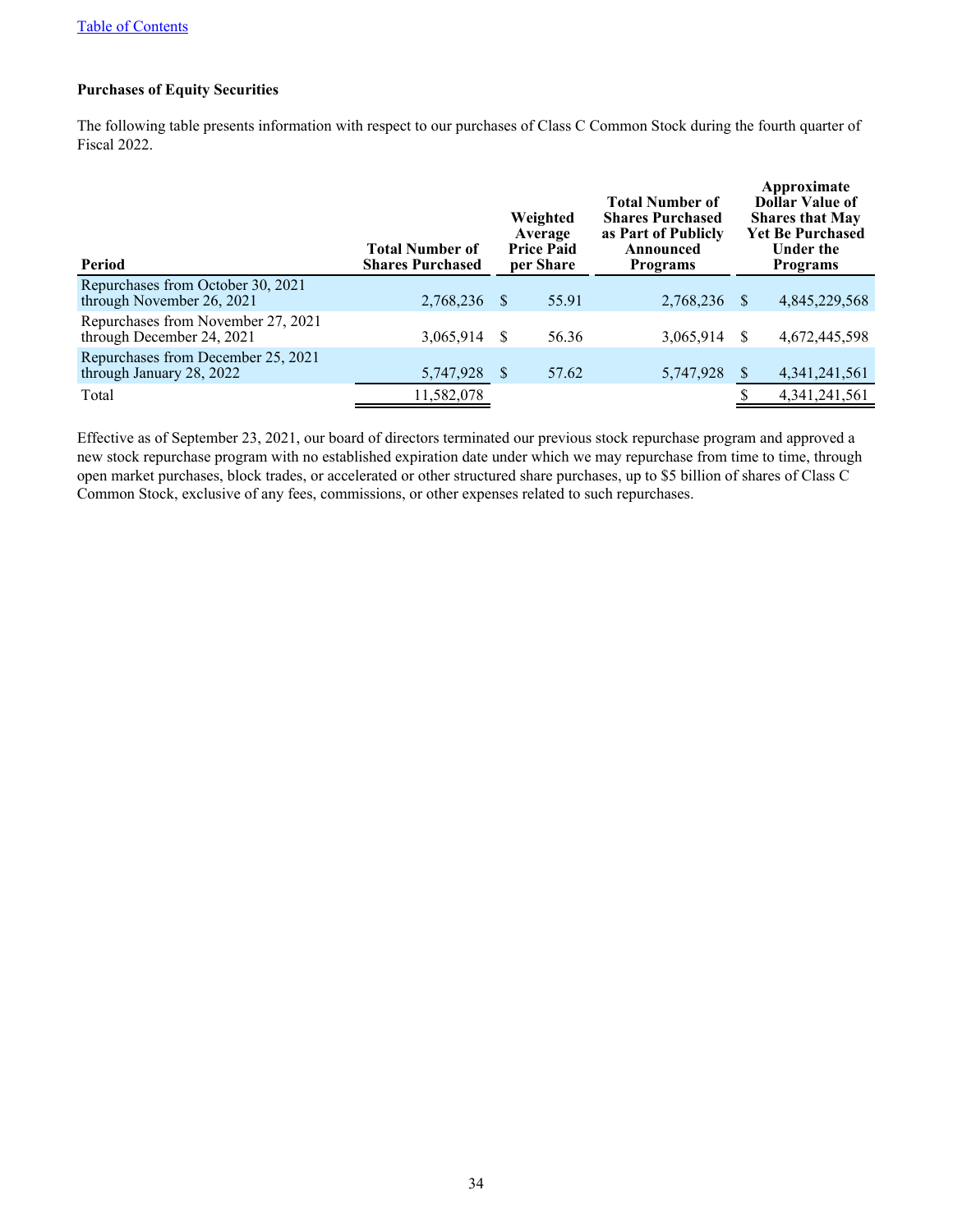#### <span id="page-34-0"></span>**Stock Performance Graph**

#### *Class C Common Stock*

The following graph compares the cumulative total return on the Company's Class C Common Stock for the period from December 28, 2018, the date on which the Class C Common Stock began trading on the NYSE, through January 28, 2022, with the total return over the same period on the S&P 500 Index and the S&P 500 Systems Software Index. The graph assumes that \$100 was invested on December 28, 2018 in the Class C Common Stock and in each of the foregoing indices and assumes reinvestment of dividends, if any. The comparisons in the graph are based on historical data.



The preceding stock performance graph shall not be deemed to be incorporated by reference by means of any general statement incorporating by reference this annual report on Form 10-K into any filing under the Securities Act of 1933 or the Securities Exchange Act of 1934, except to the extent that Dell Technologies specifically incorporates such information by reference, and shall not otherwise be deemed filed under such Acts.

#### **ITEM 6 — [RESERVED]**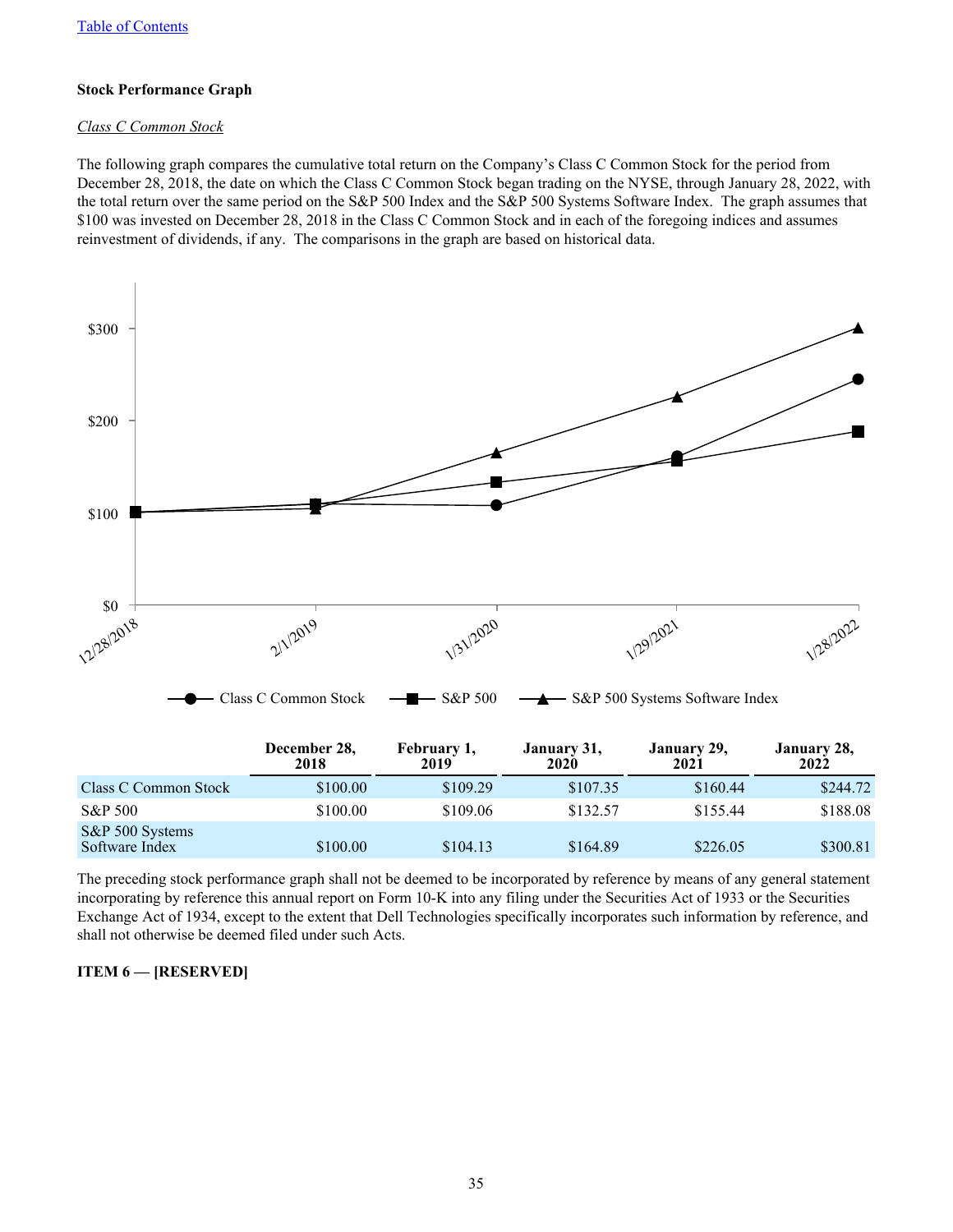#### <span id="page-35-0"></span>**ITEM 7** *—* **MANAGEMENT'S DISCUSSION AND ANALYSIS OF FINANCIAL CONDITION AND RESULTS OF OPERATIONS**

*This management's discussion and analysis should be read in conjunction with the audited Consolidated Financial Statements and accompanying Notes included in this Annual Report on Form 10-K.* 

*In addition to historical financial information, the following discussion contains forward-looking statements that reflect our plans, estimates, and beliefs, and that are subject to numerous risks and uncertainties. Our actual results may differ materially from those expressed or implied in any forward-looking statements.*

*Unless otherwise indicated, all results presented are prepared in a manner that complies, in all material respects, with accounting principles generally accepted in the United States of America ("GAAP"). Additionally, unless otherwise indicated, all changes identified for the current-period results represent comparisons to results for the prior corresponding fiscal period.*

*Unless the context indicates otherwise, references in this report to "we," "us," "our," the "Company," and "Dell Technologies" mean Dell Technologies Inc. and its consolidated subsidiaries, references to "Dell" mean Dell Inc. and Dell Inc.'s consolidated subsidiaries, references to "EMC" mean EMC Corporation and EMC Corporation's consolidated subsidiaries, and references to "VMware" refer to VMware, Inc. and VMware, Inc.'s consolidated subsidiaries.*

*On November 1, 2021, the Company completed its previously announced spin-off of VMware. In accordance with applicable accounting guidance, the results of VMware, excluding Dell's resale of VMware offerings, are presented as discontinued operations in the Consolidated Statements of Income and, as such, have been excluded from both continuing operations and segment results for all periods presented. Further, the Company reclassified the assets and liabilities of VMware as assets and liabilities of discontinued operations in the Consolidated Statements of Financial Position as of January 29, 2021. The Consolidated Statements of Cash Flows are presented on a consolidated basis for both continuing operations and discontinued operations.*

*Our fiscal year is the 52- or 53-week period ending on the Friday nearest January 31. We refer to our fiscal years ended January 28, 2022, January 29, 2021, and January 31, 2020 as "Fiscal 2022," "Fiscal 2021," and "Fiscal 2020," respectively. All fiscal years presented included 52 weeks.*

#### **INTRODUCTION**

#### **Fiscal 2022 Significant Developments**

On November 1, 2021, we completed our previously announced spin-off of VMware by means of a special stock dividend. The VMware Spin-off was effectuated pursuant to a Separation and Distribution Agreement, dated as of April 14, 2021, between Dell Technologies and VMware. As part of the transaction, VMware paid a special cash dividend, pro rata, to each holder of VMware common stock in an aggregate amount equal to \$11.5 billion, of which Dell Technologies received \$9.3 billion.

In connection with and upon completion of the VMware Spin-off, we entered into a Commercial Framework Agreement (the "CFA") with VMware, which provides the framework under which we and VMware will continue our commercial relationship after the transaction.

On October 1, 2021, we completed the sale of Boomi, Inc. ("Boomi") and certain related assets and received total cash consideration of approximately \$4.0 billion. The transaction was intended to support our focus on fueling growth initiatives through targeted investments to modernize Dell Technologies' core infrastructure and through expansion in high-priority areas, including hybrid and private cloud, edge, telecommunications solutions, and our APEX offerings.

With the proceeds from the VMware Spin-off and cash on hand, we were able to make steady progress on paying down our outstanding debt throughout Fiscal 2022. As a result of our debt reduction and our continued focus on deleveraging, we achieved an investment grade rating from three major credit rating agencies.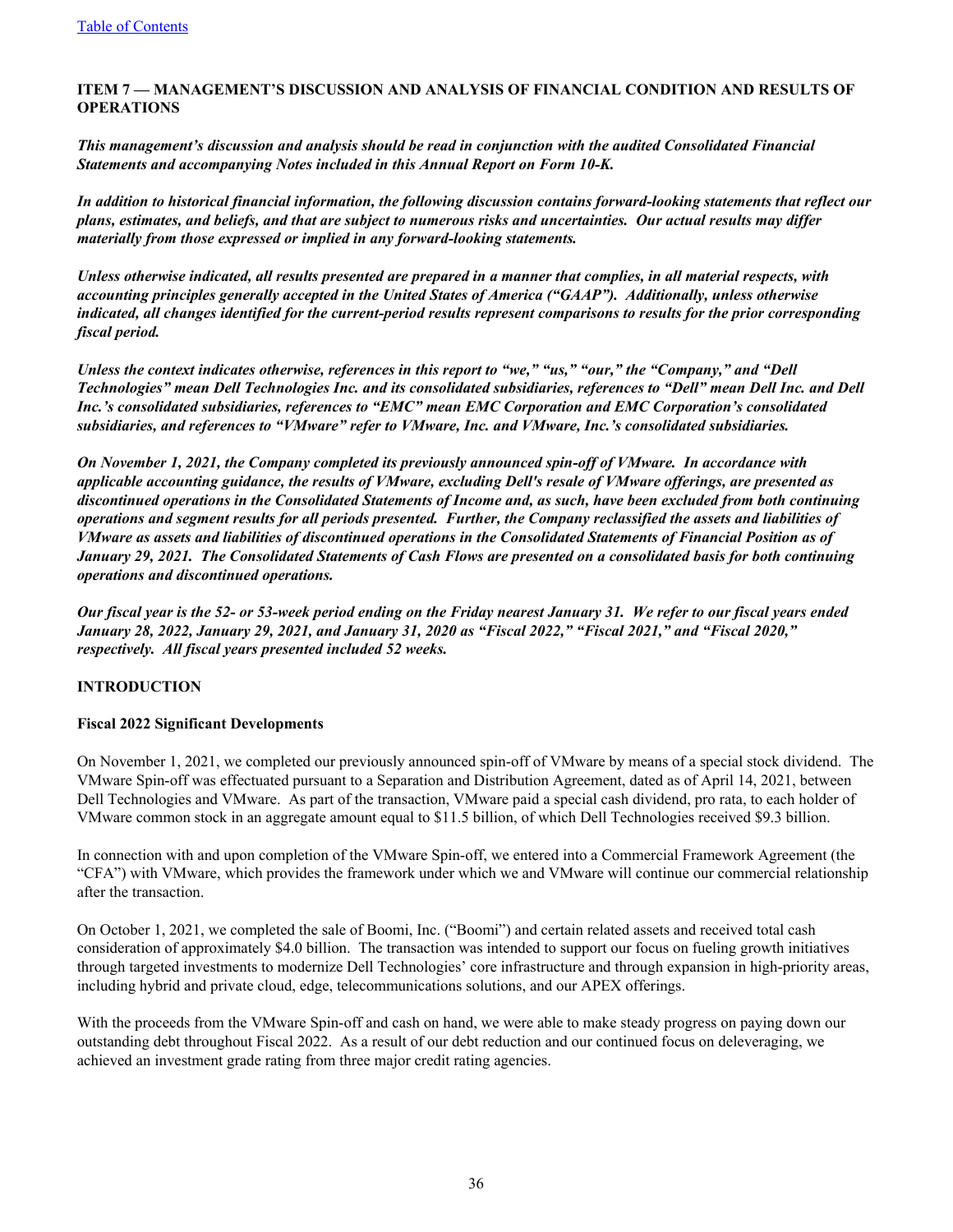During Fiscal 2022, the coronavirus disease 2019 ("COVID-19") pandemic continued to present global challenges that directly impacted Dell Technologies, most notably in relation to supply chain dynamics and the mix of our products and services sold. As a result of the global economic recovery coupled with industry-wide constraints on the supply of limited-source components, we experienced demand which outpaced supply across many of our product offerings. Throughout Fiscal 2022, these impacts led to an increase in orders pending fulfillment and extended lead times for our customers for certain offerings as well as increases in component and logistics costs. We also experienced significant demand growth for our CSG offerings driven by the continuation of the work and learn from home environment. This led to a shift in the mix of products and services sold towards CSG, which impacted our overall profitability. In response to these pressures, we took steps to address our customers' demands while balancing profitability and growth. We continue to closely monitor the impacts of COVID-19 and keep the health of our employees, customers, business partners, and communities as our primary focus. Although we continue to experience some uncertainty in the global market as a result of the ongoing COVID-19 pandemic, we see opportunities to create value and grow in Fiscal 2023 in the midst of resilient demand for our IT solutions driven by a technology-enabled world.

See "Recent Transactions" below and Note 3, Note 1, and Note 7 of the Notes to the Consolidated Financial Statements included in this report for additional information regarding the VMware Spin-off, the Boomi divestiture, and our outstanding debt.

### **Company Overview**

Dell Technologies helps organizations build their digital futures and individuals transform how they work, live and play. We provide customers with one of the industry's broadest and most innovative solutions portfolio for the data era, including traditional infrastructure and extending to multi-cloud environments. We continue to seamlessly deliver differentiated and holistic IT solutions to our customers which has helped drive consistent revenue growth.

Dell Technologies' integrated solutions help customers modernize their IT infrastructure, manage and operate in a multi-cloud world, address workforce transformation, and provide critical solutions that keep people and organizations connected, which has proven even more important through the COVID-19 pandemic. We are helping customers accelerate their digital transformations to improve and strengthen business and workforce productivity. With our extensive portfolio and our commitment to innovation, we offer secure, integrated solutions that extend from the edge to the core to the cloud, and we are at the forefront of the software-defined and cloud native infrastructure era. As further evidence of our commitment to innovation, we are evolving and expanding our IT as-a-Service and cloud offerings including APEX-branded solutions which provide our customers with greater flexibility to scale IT to meet their evolving business needs and budgets.

Dell Technologies' end-to-end portfolio is supported by a world-class organization that operates globally in approximately 180 countries across key functional areas, including technology and product development, marketing, sales, financial services, and services. Our go-to-market engine includes a 32,000-person sales force and a global network of over 200,000 channel partners. Dell Financial Services and its affiliates ("DFS") offer customers payment flexibility and enables synergies across the business. DFS funded \$8.5 billion of originations in Fiscal 2022 and maintains a \$11 billion global portfolio of high-quality financing receivables. We employ approximately 35,000 full-time service and support professionals and maintain more than 2,400 vendor-managed service centers. We manage a world-class supply chain that drives long-term growth and operating efficiencies, with approximately \$75 billion in annual procurement expenditures and over 750 parts distribution centers. Together, these elements provide a critical foundation for our success.

### **Our Vision and Strategy**

Our vision is to become the most essential technology company for the data era. We seek to address our customers' evolving needs and their broader digital transformation objectives as they embrace today's hybrid multi-cloud environment. We intend to execute on our vision by focusing on two overarching strategic priorities:

- Grow and modernize our core offerings in the markets in which we predominantly compete
- Pursue attractive new growth opportunities such as Edge, Telecom, data management, and as-a-Service consumption models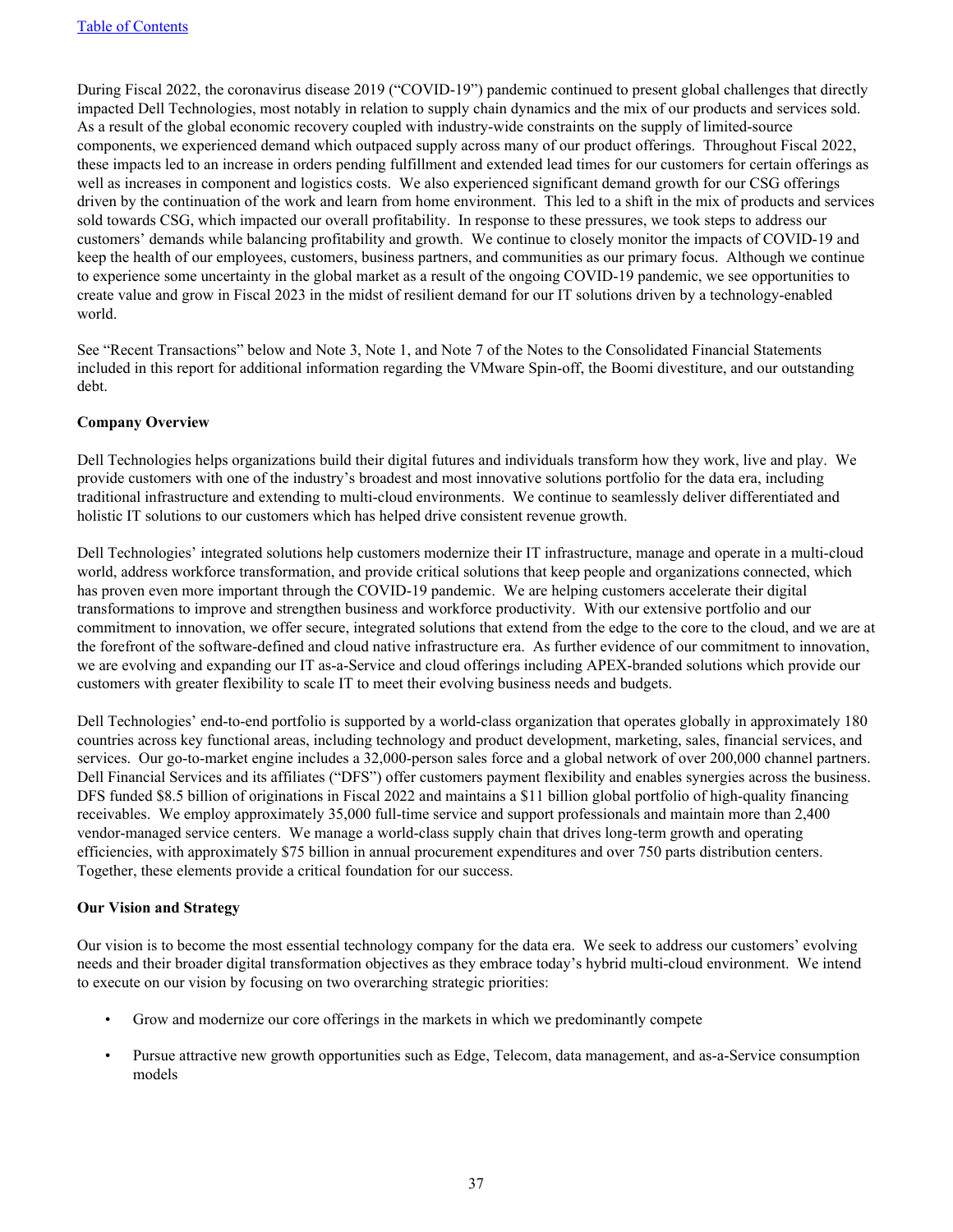We believe that we are uniquely positioned in the data and multi-cloud era and that our results will benefit from our durable competitive advantages. We intend to continue to execute our business model to position our company for long-term success while balancing liquidity, profitability, and growth.

We are seeing an accelerated rate of change in the IT industry and increased demand for simpler, more agile IT as companies leverage multiple clouds in their IT environments. COVID-19 has accelerated the introduction and adoption of new technologies to ensure productivity and collaboration from anywhere. To meet our customer needs, we continue to invest in research and development, sales, and other key areas of our business to deliver superior products and solutions capabilities and to drive long-term sustainable growth.

#### **Products and Services**

We design, develop, manufacture, market, sell, and support a wide range of comprehensive and integrated solutions, products, and services. We are organized into two business units, referred to as Infrastructure Solutions Group and Client Solutions Group, which are our reportable segments.

*• Infrastructure Solutions Group ("ISG")* — ISG enables our customers' digital transformation through our trusted multi-cloud and big data solutions, which are built upon modern data center infrastructure. ISG helps customers in the area of hybrid cloud deployment with the goal of simplifying, streamlining, and automating cloud operations. ISG solutions are built for multi-cloud environments and are optimized to run cloud native workloads in both public and private clouds, as well as traditional on-premise workloads.

Our comprehensive portfolio of advanced storage solutions includes traditional storage solutions as well as nextgeneration storage solutions (such as all-flash arrays, scale-out file, object platforms, and software-defined solutions). In May 2020, we released our new PowerStore offering, a differentiated midrange storage solution that enables seamless updates using microservices and container-based software architecture. This offering allows us to compete more effectively within midrange storage. We continue to make enhancements to our storage solutions offerings and expect that these offerings will drive long-term improvements in the business.

Our server portfolio includes high-performance rack, blade, tower, and hyperscale servers, optimized to run high value workloads, including artificial intelligence and machine learning. Our networking portfolio helps our business customers transform and modernize their infrastructure, mobilize and enrich end-user experiences, and accelerate business applications and processes.

Our strengths in server, storage, and virtualization software solutions enable us to offer leading converged and hyperconverged solutions, allowing our customers to accelerate their IT transformation by acquiring scalable integrated IT solutions instead of building and assembling their own IT platforms. ISG also offers attached software, peripherals and services, including support and deployment, configuration, and extended warranty services.

Approximately half of ISG revenue is generated by sales to customers in the Americas, with the remaining portion derived from sales to customers in the Europe, Middle East, and Africa region ("EMEA") and the Asia-Pacific and Japan region ("APJ").

*• Client Solutions Group ("CSG")* — CSG includes branded hardware (such as desktops, workstations, and notebooks) and branded peripherals (such as displays and projectors), as well as third-party software and peripherals. Our computing devices are designed with our commercial and consumer customers' needs in mind, and we seek to optimize performance, reliability, manageability, design, and security. For our customers that are seeking to simplify client lifecycle management, Dell PC as a Service offering combines hardware, software, lifecycle services, and financing into one all-encompassing solution that provides predictable pricing per seat per month. CSG also offers attached software, peripherals, and services, including support and deployment, configuration, and extended warranty services.

Approximately half of CSG revenue is generated by sales to customers in the Americas, with the remaining portion derived from sales to customers in EMEA and APJ.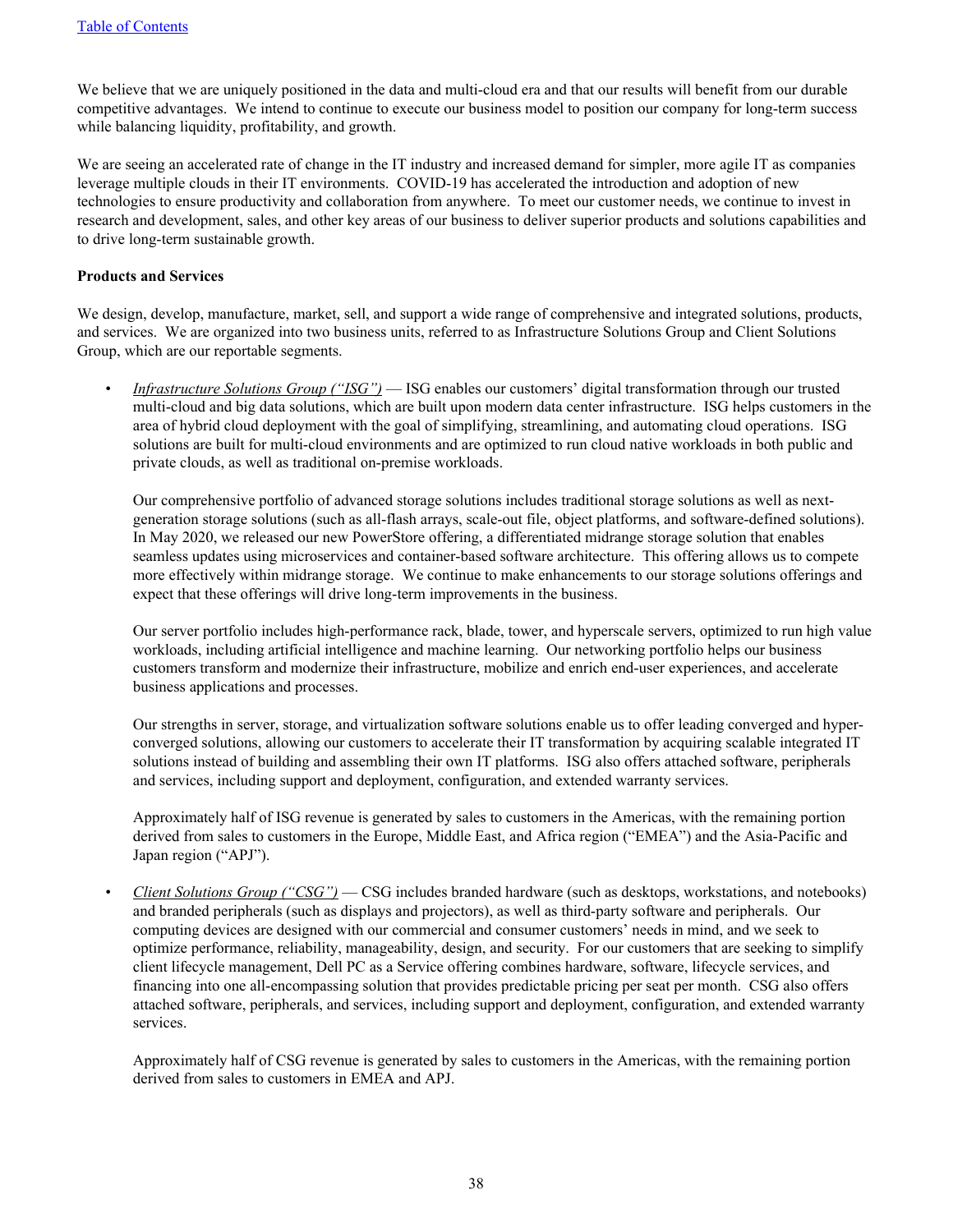Our other businesses, described below, consists of our resale of standalone VMware offerings, referred to as VMware Resale, as well as product and service offerings of Secureworks and Virtustream. These businesses are not classified as reportable segments, either individually or collectively.

*• VMware Resale* consists of our sale of standalone VMware offerings. Under the CFA entered into as part of the VMware Spin-off, Dell Technologies continues to act as a key channel partner in this relationship, reselling VMware offerings to our customers. This partnership is intended to facilitate mutually beneficial growth for both Dell and VMware.

VMware works with customers in the areas of hybrid and multi-cloud, modern applications, networking, security, and digital workspaces, helping customers manage their IT resources across private clouds and complex multi-cloud, multi-device environments.

- *• Secureworks* (NASDAQ: SCWX) is a leading global provider of intelligence-driven information security solutions singularly focused on protecting its clients from cyber attacks. The solutions offered by Secureworks enable organizations of varying size and complexity to fortify their cyber defenses to prevent security breaches, detect malicious activity in near real time, prioritize and respond rapidly to security incidents and predict emerging threats.
- *Virtustream* offers cloud software and Infrastructure-as-a-Service solutions that enable customers to migrate, run, and manage mission-critical applications in cloud-based IT environments.

We believe the collaboration, innovation, and coordination of the operations and strategies across all segments of our business, as well as our differentiated go-to-market model, will continue to drive revenue synergies. Through our research and development activities, we are able to engineer leading innovative solutions that incorporate the distinct set of hardware, software, and services across all segments of our business.

Our products and services offerings are continually evolving in response to industry dynamics. As a result, reclassifications of certain products and services solutions in major product categories may be required. For further discussion regarding our current reportable segments, see "Results of Operations — Business Unit Results" and Note 19 of the Notes to the Consolidated Financial Statements included in this report.

### **Dell Financial Services**

DFS supports our businesses by offering and arranging various financing options and services for our customers globally. DFS originates, collects, and services customer receivables primarily related to the purchase or use of our product, software, and services solutions. We also arrange financing for some of our customers in various countries where DFS does not currently operate as a captive entity. DFS further strengthens our customer relationships through its flexible consumption models which provide our customers with financial flexibility to meet their changing technological requirements. Our flexible consumption models enable us to offer our customers the option to pay over time and, in certain cases, based on utilization. The results of these operations are allocated to our segments based on the underlying product or service financed. For additional information about our financing arrangements, see Note 5 of the Notes to the Consolidated Financial Statements included in this report.

### **Recent Transactions**

*Spin-Off of VMware* — As described in Note 1 and Note 3 of the Notes to the Consolidated Financial Statements included in this report, on November 1, 2021, the Company completed its previously announced VMware Spin-off.

Dell Technologies effectuated the VMware Spin-off by means of a special stock dividend of 30,678,605 shares of Class A common stock and 307,221,836 of Class B common stock of VMware to Dell Technologies stockholders of record on October 29, 2021. Prior to receipt of the VMware common stock by the Company's stockholders, each share of VMware Class B common stock automatically converted into one share of VMware Class A common stock. As a result of these transactions, each holder of record of shares of Dell Technologies common stock as of the distribution record date received approximately 0.440626 of a share of VMware Class A common stock for each outstanding share of Dell Technologies common stock owned by such holder as of such date. VMware paid a special cash dividend, pro rata, to each holder of VMware common stock in an aggregate amount equal to \$11.5 billion, of which Dell Technologies received \$9.3 billion.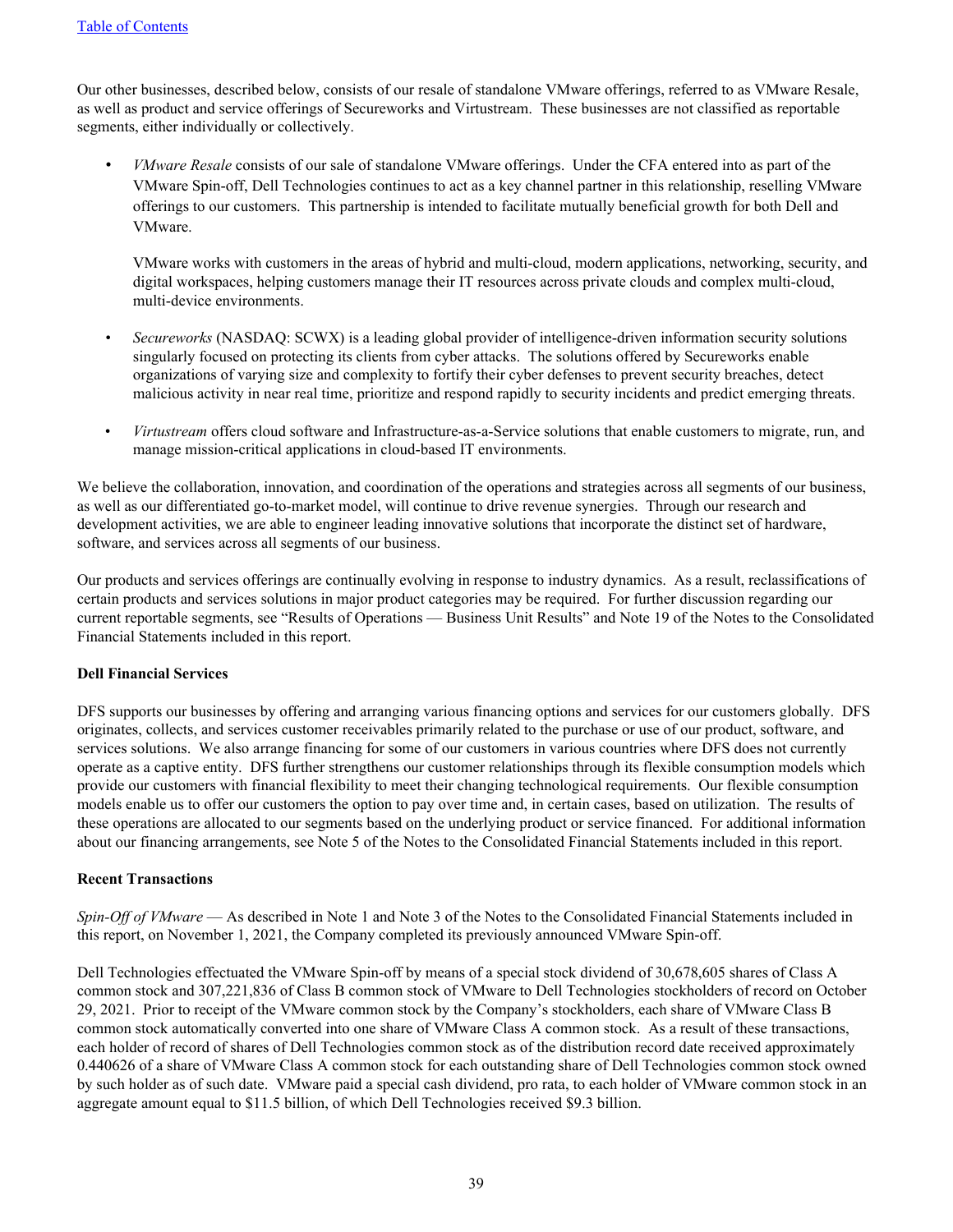Immediately following VMware's payment of the special cash dividend, pursuant to the Separation and Distribution Agreement, the businesses of VMware were separated from the remaining businesses of Dell Technologies through a series of transactions that resulted in the pre-transaction stockholders of Dell Technologies owning shares in two separate public companies, consisting of (1) VMware, which continues to own the businesses of VMware, Inc. and its subsidiaries, and (2) Dell Technologies, which continues to own Dell Technologies' other businesses and subsidiaries. In connection with and upon completion of the VMware Spin-off, Dell Technologies and VMware entered into a Commercial Framework Agreement. The CFA provides a framework under which Dell Technologies and VMware will continue their commercial relationship after the transaction. The CFA has an initial term of five years, with automatic one-year renewals occurring annually thereafter, subject to certain terms and conditions. Dell Technologies and VMware also entered into other agreements that will govern other aspects of their relationship, including, among others, a tax matters agreement and a transition services agreement.

Pursuant to the CFA, Dell Technologies will continue to act as a distributor of VMware's standalone products and services and purchase such products and services for resale to end-user customers. Dell Technologies will also continue to integrate VMware's products and services with Dell Technologies' offerings and sell them to end users. The results of these transactions are classified as continuing operations within the Company's Consolidated Statements of Income for all periods presented. See Note 3 of the Notes to the Consolidated Financial Statements for additional information on the VMware Spin-off.

The operating results of VMware, excluding Dell's resale of VMware offerings, are presented as discontinued operations in our Consolidated Statements of Income and as such, have been excluded from both continuing operations and segment results for all periods presented, except as otherwise indicated. Further, the Company reclassified the related assets and liabilities of VMware as assets and liabilities of discontinued operations in the Consolidated Statements of Financial Position as of January 29, 2021. The Consolidated Statements of Cash Flows are presented on a consolidated basis for both continuing operations and discontinued operations. See Note 3 of the Notes to the Consolidated Financial Statements included in this report for more information related to the discontinued operations.

*Boomi Divestiture* — On October 1, 2021, we completed the sale of Boomi and certain related assets for a total cash consideration of approximately \$4.0 billion, resulting in a pre-tax gain on sale of \$4.0 billion. The Company ultimately recorded a \$3.0 billion gain, net of \$1.0 billion in tax expense.

*RSA Divestiture* — On September 1, 2020, we completed the sale of RSA Security LLC ("RSA Security") for total cash consideration of approximately \$2.082 billion, resulting in a pre-tax gain on sale of \$338 million. The Company ultimately recorded a \$21 million loss net of taxes. The transaction was intended to further simplify our product portfolio and corporate structure.

Prior to the divestitures, the operating results of Boomi and RSA Security were included within other businesses and did not qualify for presentation as discontinued operations. See Note 1 of the Notes to the Consolidated Financial Statements included in this report for more information about these transactions.

### **Relationship with VMware**

Effective upon the completion of the VMware Spin-off, VMware is considered to be a related party of the Company. The related party relationship is as a result of Michael Dell's ownership interest of both Dell Technologies and VMware and Michael Dell's continued positions as Chairman and Chief Executive Officer of Dell Technologies, and Chairman of the Board of VMware. Following the completion of the VMware Spin-off, the majority of transactions that occur between Dell Technologies and VMware consist of Dell Technologies' purchase of VMware products and services for resale, either on a standalone basis or as a part of integrated offerings. For more information regarding related party transactions with VMware, see Note 21 of the Notes to the Consolidated Financial Statements included in this report.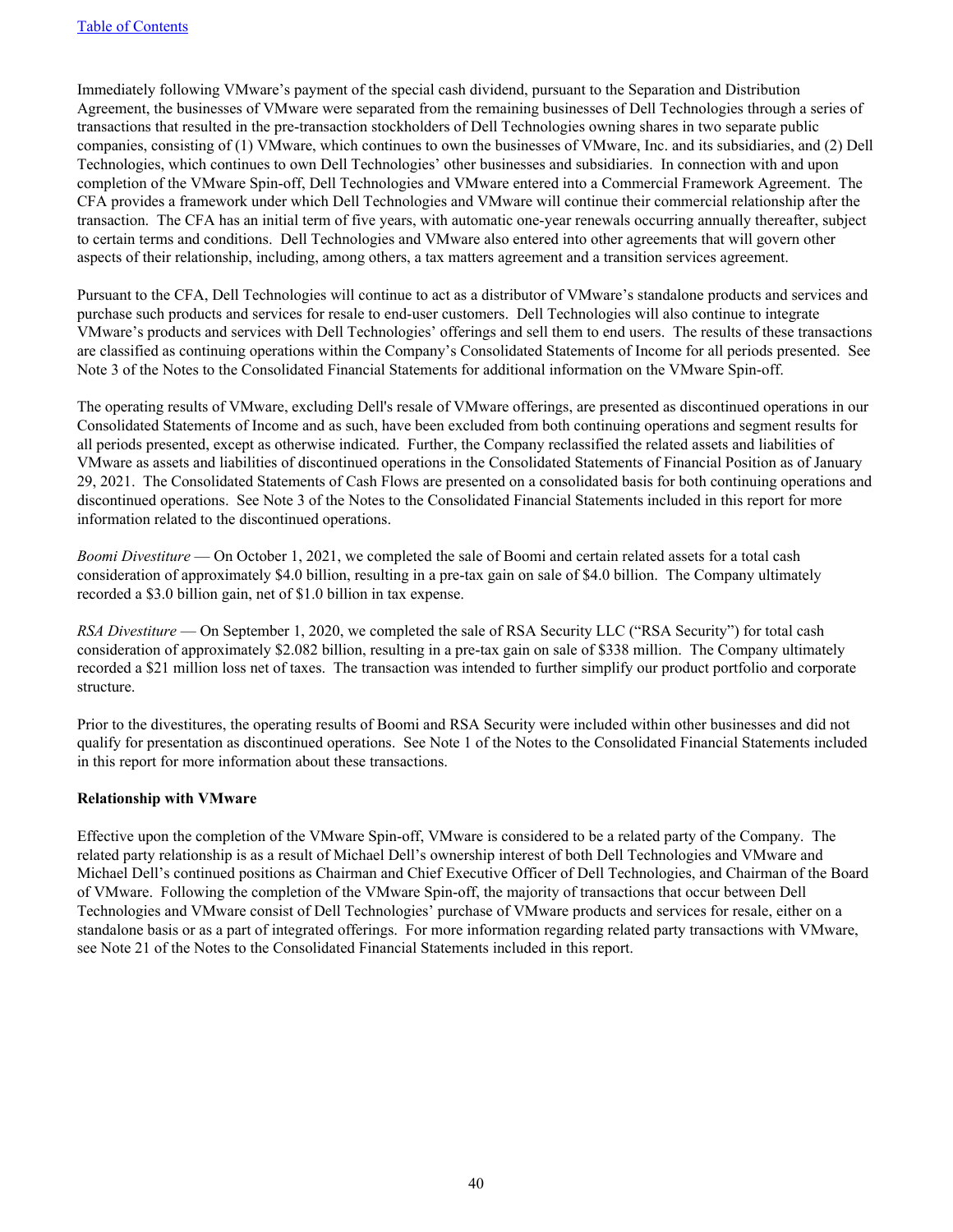### **Strategic Investments and Acquisitions**

As part of our strategy, we will continue to evaluate opportunities for strategic investments through our venture capital investment arm, Dell Technologies Capital, with a focus on emerging technology areas that are relevant to all segments of our business and that will complement our existing portfolio of solutions. Our investment areas include storage, software-defined networking, management and orchestration, security, machine learning and artificial intelligence, Big Data and analytics, cloud, edge computing, and software development operations. As of January 28, 2022 and January 29, 2021, Dell Technologies held strategic investments in non-marketable securities of \$1.4 billion and \$0.9 billion, respectively.

In addition to these investments, we also may make disciplined acquisitions targeting businesses that advance our strategic objectives and accelerate our innovation agenda.

### **Business Trends and Challenges**

*Ukraine* — We are monitoring and responding to the escalating conflict in Ukraine and the associated sanctions and other restrictions. As of the date of this report, as a result of the conflict, we are not selling, servicing or supporting products in Russia, Belarus, and the Donetsk and Luhansk regions of Ukraine. The full impact of the conflict on our business operations and financial performance remains uncertain and will depend on future developments, including the severity and duration of the conflict and its impact on regional and global economic conditions. We will continue to monitor the conflict and assess the related restrictions and other effects and pursue prudent decisions for our team members, customers, and business.

*COVID-19 Pandemic and Response* — We continue to monitor the COVID-19 pandemic and variants of the virus, as well as the impact it has on our employees, customers, business partners, and communities. Our crisis management team is actively engaged in evaluating changes in our environment and aligning our response to recommendations of the World Health Organization and the U.S. Centers for Disease Control and Prevention, and with governmental regulations. We are deploying return-to-site processes in certain regions based on our ongoing assessments of local conditions. We will continue to monitor regional conditions and utilize remote work practices to ensure the health and safety of our employees, customers, and business partners.

The full impact of the COVID-19 pandemic on our business operations and financial performance remains uncertain and will depend on future developments, including, the severity, duration and scope of the pandemic across different geographies; the effectiveness of actions taken to contain, mitigate or prevent the spread of variants of the virus; the further development, availability, and acceptance of effective treatments or vaccines; and governmental, business and individuals' actions that have been and continue to be taken in response to the pandemic. We will continue to actively monitor global events and pursue prudent decisions to navigate in this uncertain and ever-changing environment. For additional information about impacts of COVID-19 on our operations, see "Results of Operations—Consolidated Results" and "—Business Unit Results."

*Supply Chain* — Dell Technologies maintains limited-source supplier relationships for certain components, because the relationships are advantageous in the areas of performance, quality, support, delivery, capacity, and price considerations.

During Fiscal 2022, we were impacted by industry-wide constraints in the supply of limited-source components in certain product offerings as a result of the global impacts of COVID-19. Further, global economic recovery led to growth in demand that outpaced supply, resulting in an increase in orders pending fulfillment and extended lead times for our customers for certain products. These supply constraints coupled with increasing demand also led to increases in component and logistics costs, both of which increased in the aggregate during Fiscal 2022. Logistics costs increased as a result of both expedited shipments of components and rate increases in the freight network as capacity remained constrained. In response to these pressures, we continue to take steps to actively address our customers' demands while balancing profitability and growth.

We expect to continue to manage supply constraints and increased freight costs into the first half of Fiscal 2023. Component cost trends are dependent on the strength or weakness of actual end user demand and supply dynamics, which will continue to evolve and ultimately impact the translation of the cost environment to pricing and operating results. We expect the overall component cost environment to shift to deflationary during the first half of Fiscal 2023.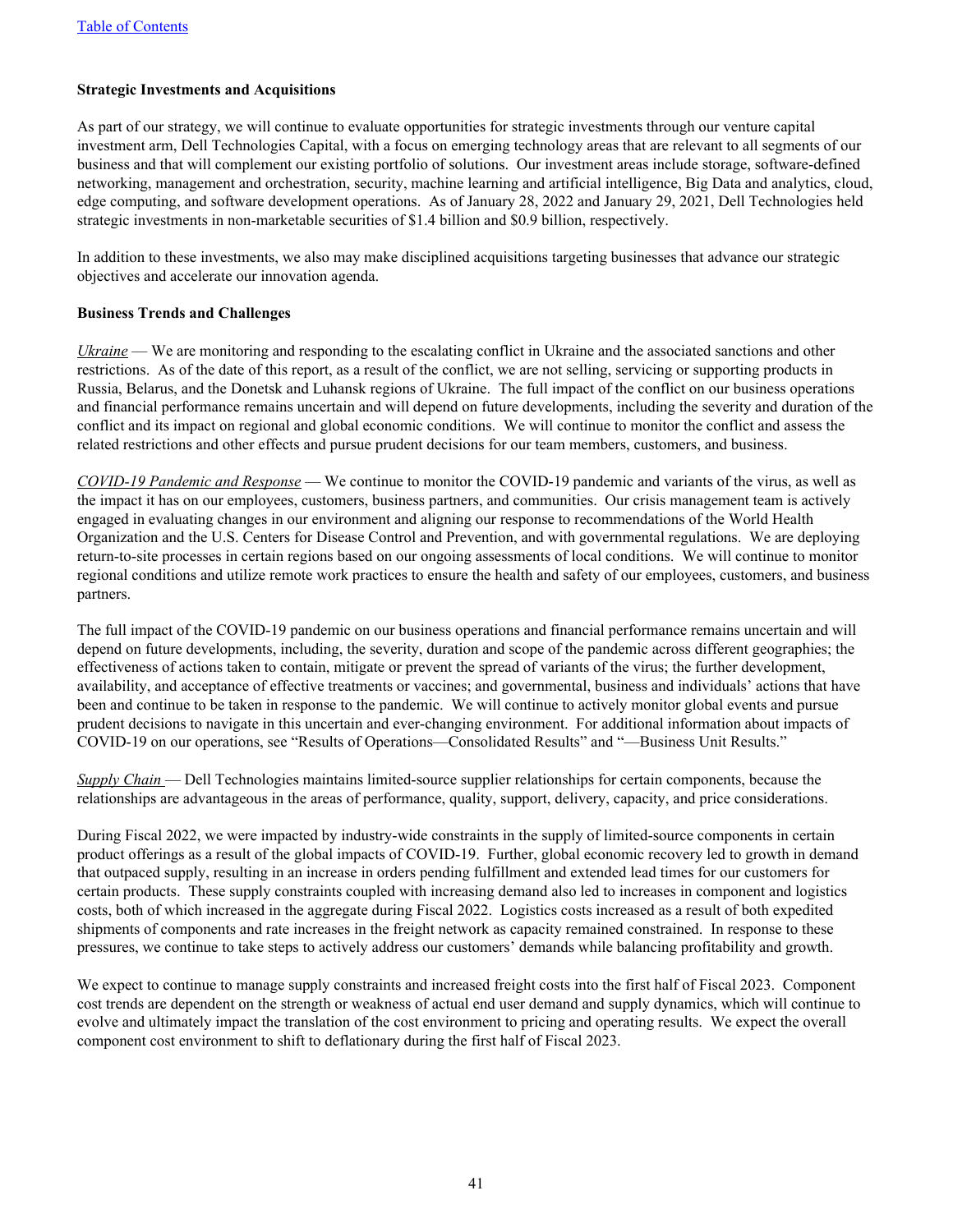*ISG* — We expect that ISG will continue to be impacted by the changing nature of the IT infrastructure market and competitive environment. During Fiscal 2022, ISG demand benefited from improvements in the macroeconomic environment which we expect to continue into Fiscal 2023. We expect that demand growth will continue to benefit net revenue in future periods. With our scale and strong solutions portfolio, we believe we are well-positioned to respond to ongoing competitive dynamics. Within servers and networking, we will continue to be selective in determining whether to pursue certain large hyperscale and other server transactions. We continue to focus on customer base expansion and lifetime value of customer relationships.

The unprecedented growth throughout all industries is generating continued demand for our storage solutions and services. Cloud native applications are expected to continue as a primary growth driver in the infrastructure market. We believe the complementary cloud solutions across our business position us to meet these demands for our customers. We benefit from offering solutions that address the emerging trends of enterprises deploying software-defined storage, hyper-converged infrastructure, and modular solutions based on server-centric architectures. These trends are changing the way customers are consuming our traditional storage offerings. We continue to expand our offerings in external storage arrays, which incorporate flexible, cloud-based functionality.

Through our research and development efforts, we are developing new solutions in this rapidly changing industry that we believe will enable us to continue to provide superior solutions to our customers. Our customer base includes a growing number of service providers, such as cloud service providers, Software-as-a-Service companies, consumer webtech providers, and telecommunications companies. These service providers turn to Dell Technologies for our advanced solutions that enable efficient service delivery at cloud scale. Through our collaborative, customer-focused approach to innovation, we strive to deliver new and relevant solutions and software to the market quickly and efficiently.

*CSG* — Our CSG offerings are an important element of our strategy, generating strong cash flow and opportunities for crossselling of complementary solutions. During Fiscal 2022, CSG demand was strong across product offerings, driven primarily by the global economic recovery coupled with customers seeking improved connectivity and productivity in both personal and professional environments.

During Fiscal 2023, we expect demand growth to be at a more moderate rate than in Fiscal 2022. Further, we expect that the CSG demand environment will continue to be subject to seasonal trends. Competitive dynamics continue to be a factor in our CSG business and will impact pricing and operating results. We remain committed to our long-term strategy for CSG and we will continue to make investments to innovate across the portfolio while benefiting from consolidation trends that are occurring in the markets in which we compete.

*Recurring Revenue and Consumption Models* — Our customers are seeking new and innovative models that address how they consume our solutions. We offer options including as-a-Service, utility, leases, and immediate pay models, designed to match customers' consumption and financing preferences. We continue to evolve and build momentum across our family of as-a-Service offerings as we pursue our strategy of modernizing our core business solutions, with APEX at the forefront. We expect that our flexible consumption models and as-a-Service offerings will further strengthen our customer relationships and provide a foundation for growth in recurring revenue.

These offerings typically result in multiyear agreements which generate recurring revenue streams over the term of the arrangement. We define recurring revenue as revenue recognized primarily related to hardware and software maintenance as well as subscription, as-a-Service, and usage-based offerings, and operating leases.

*Macroeconomic Risks and Uncertainties* — The impacts of trade protection measures, including increases in tariffs and trade barriers, changes in government policies and international trade arrangements, and geopolitical issues may affect our ability to conduct business in some non-U.S. markets. We monitor and seek to mitigate these risks with adjustments to our manufacturing, supply chain, and distribution networks.

We manage our business on a U.S. dollar basis. However, we have a large global presence, generating approximately half of our net revenue from sales to customers outside of the United States during Fiscal 2022, Fiscal 2021, and Fiscal 2020. As a result, our revenue can be impacted by fluctuations in foreign currency exchange rates. We utilize a comprehensive hedging strategy intended to mitigate the impact of foreign currency volatility over time, and we adjust pricing when possible to further minimize foreign currency impacts.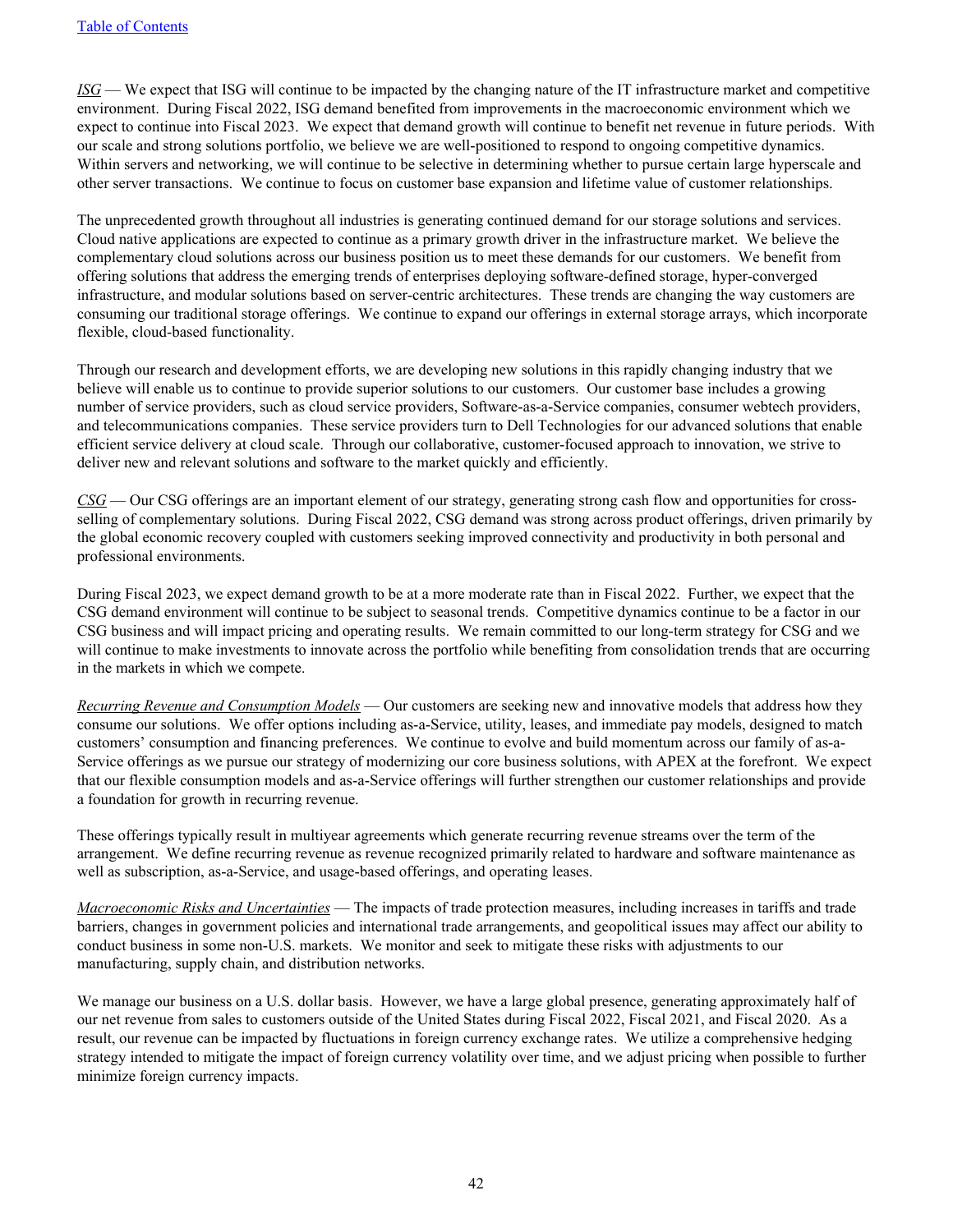# **Key Performance Metrics**

Our key performance metrics include net revenue, operating income, adjusted EBITDA, and cash flows from operations, which are discussed elsewhere in this management's discussion and analysis.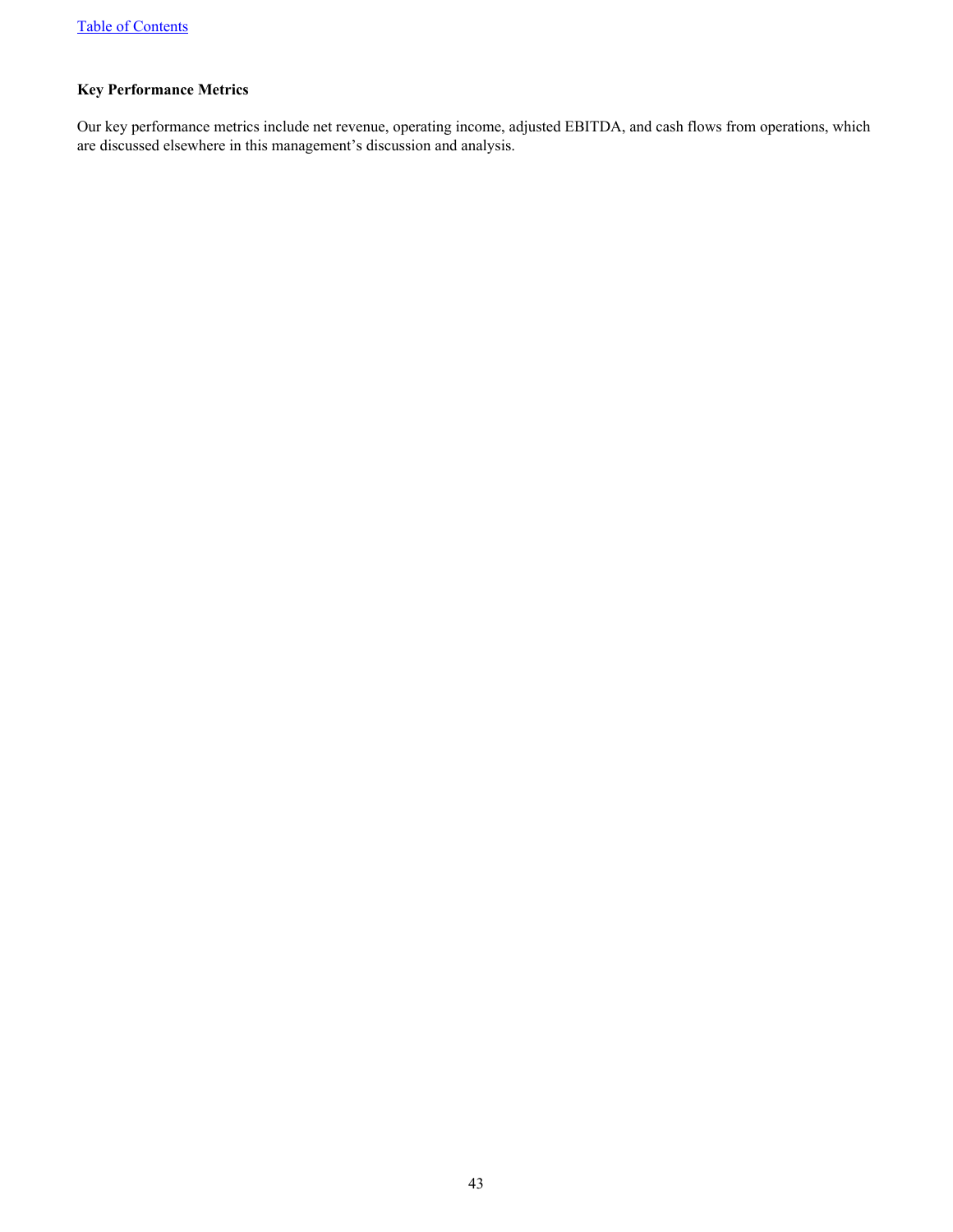# **NON-GAAP FINANCIAL MEASURES**

In this management's discussion and analysis, we use supplemental measures of our performance which are derived from our consolidated financial information but which are not presented in our consolidated financial statements prepared in accordance with GAAP. These non-GAAP financial measures include non-GAAP product net revenue; non-GAAP services net revenue; non-GAAP net revenue; non-GAAP product gross margin; non-GAAP services gross margin; non-GAAP gross margin; non-GAAP operating expenses; non-GAAP operating income; non-GAAP net income; earnings before interest and other, net, taxes, depreciation, and amortization ("EBITDA"); and adjusted EBITDA. The non-GAAP financial measures are not meant to be considered as indicators of performance in isolation from or as a substitute for net revenue, gross margin, operating expenses, operating income, or net income from continuing operations prepared in accordance with GAAP, and should be read only in conjunction with financial information presented on a GAAP basis.

We use non-GAAP financial measures to supplement financial information presented on a GAAP basis. Management considers these non-GAAP measures in evaluating our operating trends and performance. Moreover, we believe these non-GAAP financial measures provide our stakeholders with useful and transparent information to help them evaluate our operating results by facilitating an enhanced understanding of our operating performance and enabling them to make more meaningful period to period comparisons. There are limitations to the use of the non-GAAP financial measures presented in this report. Our non-GAAP financial measures may not be comparable to similarly titled measures of other companies. Other companies, including companies in our industry, may calculate non-GAAP financial measures differently than we do, limiting the usefulness of those measures for comparative purposes.

Non-GAAP product net revenue, non-GAAP services net revenue, non-GAAP net revenue, non-GAAP product gross margin, non-GAAP services gross margin, non-GAAP gross margin, non-GAAP operating expenses, non-GAAP operating income, and non-GAAP net income, as defined by us, exclude amortization of intangible assets, the impact of purchase accounting, transaction-related expenses, stock-based compensation expense, other corporate expenses and, for non-GAAP net income, fair value adjustments on equity adjustments and an aggregate adjustment for income taxes. As the excluded items have a material impact on our financial results, our management compensates for this limitation by relying primarily on our GAAP results and using non-GAAP financial measures supplementally or for projections when comparable GAAP financial measures are not available.

Reconciliations of each non-GAAP financial measure to its most directly comparable GAAP financial measure are presented below. We encourage you to review the reconciliations in conjunction with the presentation of the non-GAAP financial measures for each of the periods presented. The discussion below includes information on each of the excluded items as well as our reasons for excluding them from our non-GAAP results. In future fiscal periods, we may exclude such items and may incur income and expenses similar to these excluded items. Accordingly, the exclusion of these items and other similar items in our non-GAAP presentation should not be interpreted as implying that these items are non-recurring, infrequent, or unusual.

The following is a summary of the items excluded from the most comparable GAAP financial measures to calculate our non-GAAP financial measures:

• *Amortization of Intangible Assets* — Amortization of intangible assets primarily consists of amortization of customer relationships, developed technology, and trade names. In connection with our acquisition by merger of EMC on September 7, 2016, referred to as the "EMC merger transaction," and the acquisition of Dell Inc. by Dell Technologies Inc. on October 29, 2013, referred to as the "going-private transaction," all of the tangible and intangible assets and liabilities of EMC and Dell, Inc. and its consolidated subsidiaries, respectively, were accounted for and recognized at fair value on the transaction dates. Accordingly, for the periods presented, amortization of intangible assets represents amortization associated with intangible assets recognized in connection with the EMC merger transaction and the going-private transaction. Amortization charges for purchased intangible assets are significantly impacted by the timing and magnitude of our acquisitions, and these charges may vary in amount from period to period. We exclude these charges for purposes of calculating the non-GAAP financial measures presented below to facilitate an enhanced understanding of our current operating performance and provide more meaningful period to period comparisons.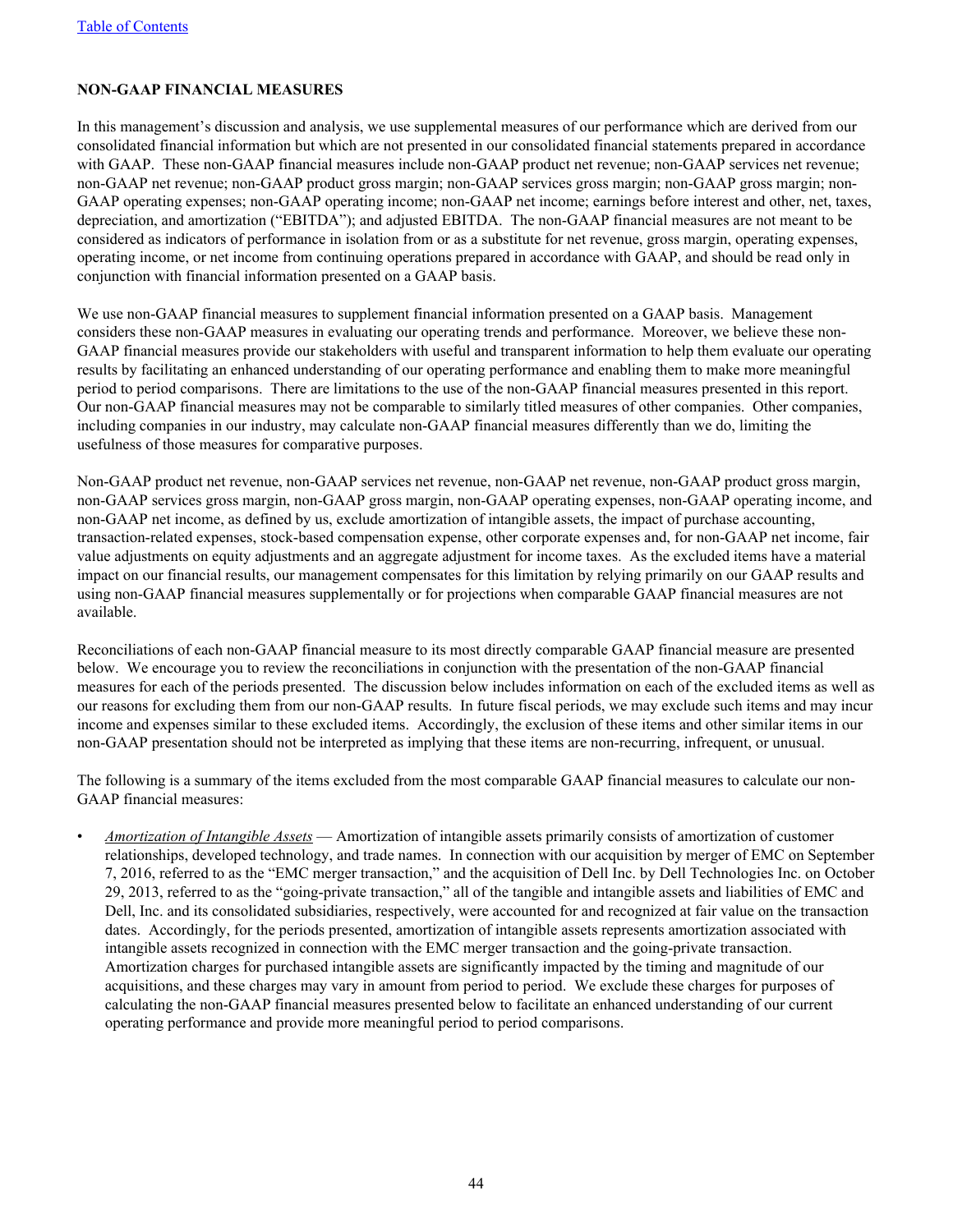- *Impact of Purchase Accounting* The impact of purchase accounting includes purchase accounting adjustments related to the EMC merger transaction and, to a lesser extent, the going-private transaction, recorded under the acquisition method of accounting in accordance with the accounting guidance for business combinations. This guidance prescribes that the purchase price be allocated to assets acquired and liabilities assumed based on the estimated fair value of such assets and liabilities on the date of the transaction. Accordingly, all of the assets and liabilities acquired in the EMC merger transaction and the going-private transaction were accounted for and recognized at fair value as of the respective transaction dates, and the fair value adjustments are being amortized over the estimated useful lives in the periods following the transactions. The fair value adjustments primarily relate to deferred revenue, inventory, and property, plant, and equipment. Although purchase accounting adjustments and related amortization of those adjustments are reflected in our GAAP results, we evaluate the operating results of the underlying businesses on a non-GAAP basis, after removing such adjustments. We believe that excluding the impact of purchase accounting for purposes of calculating the non-GAAP financial measures presented below facilitates an enhanced understanding of our current operating performance and provides more meaningful period to period comparisons.
- *• Transaction-related (income) expenses* Transaction-related expenses typically consist of acquisition, integration, and divestiture related costs, as well as the costs incurred in the VMware Spin-off, and are expensed as incurred. These expenses primarily represent costs for legal, banking, consulting, and advisory services. During Fiscal 2022, this category includes \$1.5 billion in debt extinguishment fees primarily associated with the early retirement of certain senior notes. See Note 7 of the Notes to the Consolidated Financial Statements included in this report for additional information on our debt activity. From time to time, this category also may include transaction-related income related to divestitures of businesses or asset sales. During Fiscal 2022, we recognized a pre-tax gain of \$4.0 billion on the sale of Boomi and during Fiscal 2021 we recognized a pre-tax gain of \$338 million on the sale of RSA Security. We exclude these items for purposes of calculating the non-GAAP financial measures presented below to facilitate an enhanced understanding of our current operating performance and provide more meaningful period to period comparisons.
- *• Stock-based Compensation Expense* Stock-based compensation expense consists of equity awards granted based on the estimated fair value of those awards at grant date. We estimate the fair value of service-based stock options using the Black-Scholes valuation model. To estimate the fair value of performance-based awards containing a market condition, we use the Monte Carlo valuation model. For all other share-based awards, the fair value is based on the closing price of the Class C Common Stock as reported on the NYSE on the date of grant. Although stock-based compensation is an important aspect of the compensation of our employees and executives, the fair value of the stock-based awards may bear little resemblance to the actual value realized upon the vesting or future exercise of the related stock-based awards. We believe that excluding stock-based compensation expense for purposes of calculating the non-GAAP financial measures presented below facilitates an enhanced understanding of our current operating performance and provides more meaningful period to period comparisons. See Note 16 of the Notes to the Consolidated Financial Statements included in this report for additional information on equity award issuances.
- *Other Corporate Expenses* Other corporate expenses consist of impairment charges, incentive charges related to equity investments, severance, facility action, and other costs. Virtustream non-cash pre-tax asset impairment charges of \$619 million were recognized in Fiscal 2020. Severance costs are primarily related to severance and benefits for employees terminated pursuant to cost savings initiatives. We continue to optimize our facilities footprint and may incur additional costs as we seek opportunities for operational efficiencies. Other corporate expenses vary from period to period and are significantly impacted by the timing and nature of these events. Therefore, although we may incur these types of expenses in the future, we believe that eliminating these charges for purposes of calculating the non-GAAP financial measures presented below facilitates an enhanced understanding of our current operating performance and provides more meaningful period to period comparisons.
- *• Fair Value Adjustments on Equity Investments* Fair value adjustments on equity investments primarily consist of the gain (loss) on strategic investments, which includes the recurring fair value adjustments of investments in publicly-traded companies, as well as those in privately-held companies, which are adjusted for observable price changes, and, to a lesser extent, any potential impairments. See Note 4 of the Notes to the Consolidated Financial Statements included in this report for additional information on our strategic investment activity. Given the volatility in the ongoing adjustments to the valuation of these strategic investments, we believe that excluding these gains and losses for purposes of calculating non-GAAP net income presented below facilitates an enhanced understanding of our current operating performance and provides more meaningful period to period comparisons.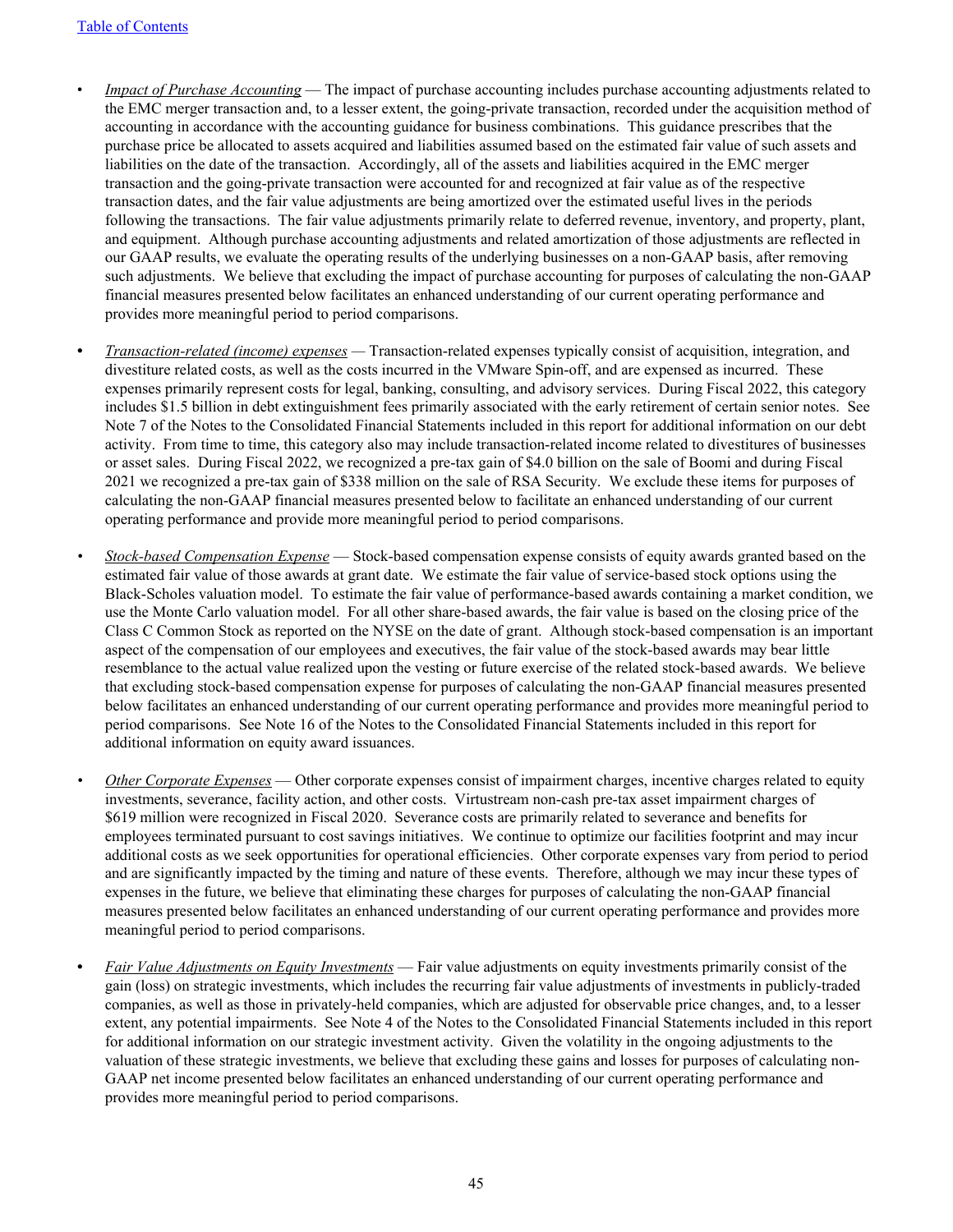• *Aggregate Adjustment for Income Taxes* — The aggregate adjustment for income taxes is the estimated combined income tax effect for the adjustments described above, as well as an adjustment for discrete tax items. Due to the variability in recognition of discrete tax items from period to period, we believe that excluding these benefits or charges for purposes of calculating non-GAAP net income facilitates an enhanced understanding of our current operating performance and provides more meaningful period to period comparisons. The tax effects are determined based on the tax jurisdictions where the above items were incurred. See Note 12 of the Notes to the Consolidated Financial Statements included in this report for additional information on our income taxes.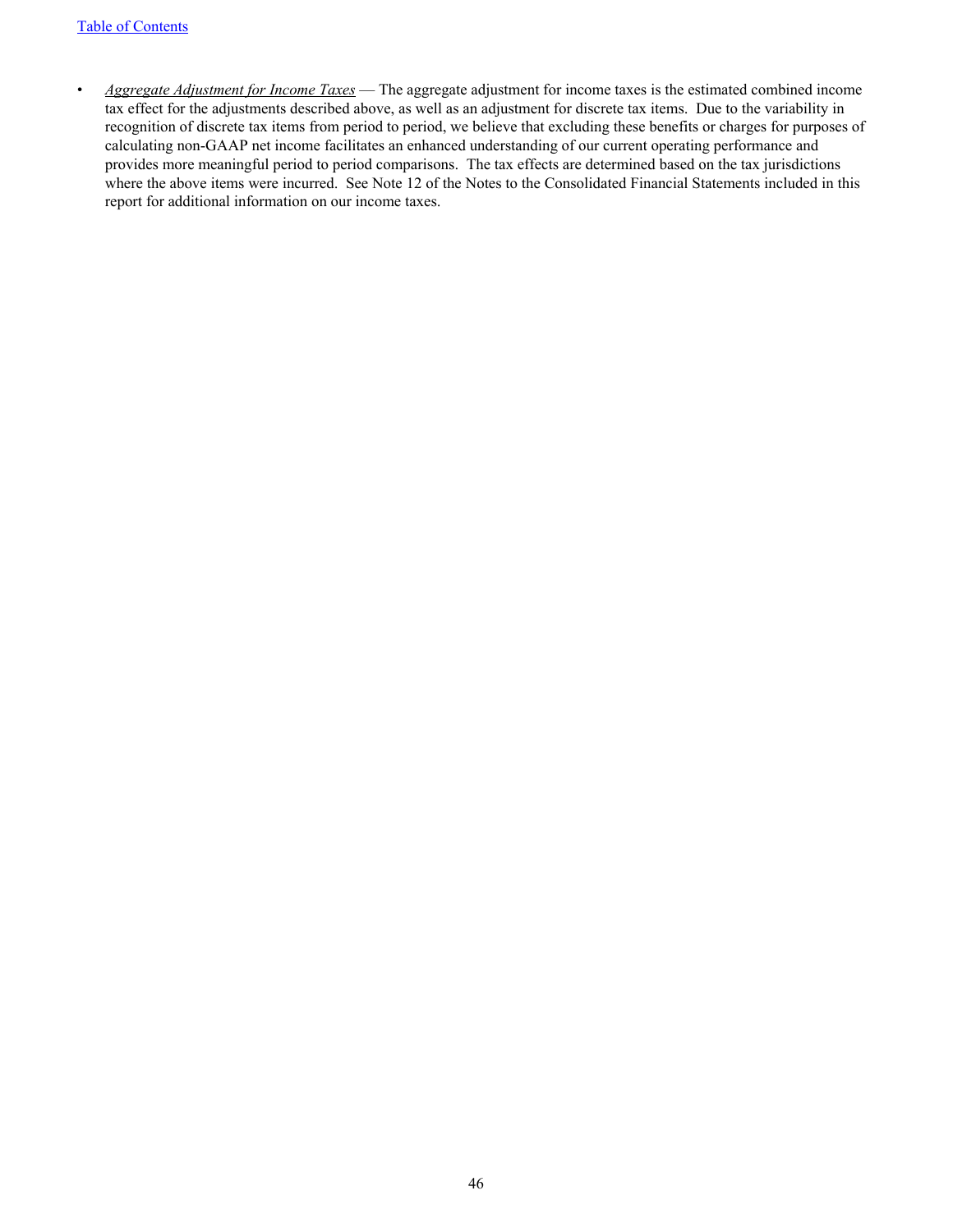The following table presents a reconciliation of each non-GAAP financial measure to the most directly comparable GAAP measure for the periods indicated:

|                                       |                                   |                                    |                         | <b>Fiscal Year Ended</b>          |                         |                            |
|---------------------------------------|-----------------------------------|------------------------------------|-------------------------|-----------------------------------|-------------------------|----------------------------|
|                                       |                                   | January 28,<br>$202\overset{.}{2}$ | $\frac{0}{0}$<br>Change | January 29,<br>2021               | $\frac{0}{0}$<br>Change | January 31,<br><b>2020</b> |
|                                       |                                   |                                    |                         | (in millions, except percentages) |                         |                            |
| Product net revenue                   | $\mathcal{S}$                     | 79,830                             | 18 % \$                 | 67,744                            | $-$ % \$                | 67,607                     |
| Non-GAAP adjustments:                 |                                   |                                    |                         |                                   |                         |                            |
| Impact of purchase accounting         |                                   |                                    |                         | $\overline{2}$                    |                         | $\mathfrak{H}$             |
| Non-GAAP product net revenue          | $\mathcal{S}$                     | 79,830                             | 18 % \$                 | 67,746                            | $-$ % \$                | 67,612                     |
|                                       |                                   |                                    |                         |                                   |                         |                            |
| Services net revenue                  | $\mathbb{S}$                      | 21,367                             | 13 % \$                 | 18,926                            | $10 \%$ \$              | 17,208                     |
| Non-GAAP adjustments:                 |                                   |                                    |                         |                                   |                         |                            |
| Impact of purchase accounting         |                                   | 32                                 |                         | 104                               |                         | 224                        |
| Non-GAAP services net revenue         | $\$$                              | 21,399                             | $12 \%$ \$              | 19,030                            | 9%                      | 17,432                     |
|                                       |                                   |                                    |                         |                                   |                         |                            |
| Net revenue                           | $\boldsymbol{\mathsf{S}}$         | 101,197                            | $17 \%$ \$              | 86,670                            | $2 \%$                  | 84,815                     |
| Non-GAAP adjustments:                 |                                   |                                    |                         |                                   |                         |                            |
| Impact of purchase accounting         |                                   | 32                                 |                         | 106                               |                         | 229                        |
| Non-GAAP net revenue                  | $\mathbb{S}% _{t}\left( t\right)$ | 101,229                            | 17 % \$                 | 86,776                            | $2 \%$ \$               | 85,044                     |
|                                       |                                   |                                    |                         |                                   |                         |                            |
| Product gross margin                  | $\mathbf{\hat{S}}$                | 12,606                             | $11 \%$ \$              | 11,313                            | $(8)\%$ \$              | 12,238                     |
| Non-GAAP adjustments:                 |                                   |                                    |                         |                                   |                         |                            |
| Amortization of intangibles           |                                   | 598                                |                         | 853                               |                         | 1,268                      |
| Impact of purchase accounting         |                                   | 3                                  |                         | 5                                 |                         | 11                         |
| Transaction-related (income) expenses |                                   |                                    |                         |                                   |                         | (2)                        |
| Stock-based compensation expense      |                                   | 48                                 |                         | 23                                |                         | 9                          |
| Other corporate expenses              |                                   | 6                                  |                         | 17                                |                         | 16                         |
| Non-GAAP product gross margin         | $\mathbb S$                       | 13,261                             | 9%                      | 12,211                            | $(10)\%$ \$             | 13,540                     |
|                                       |                                   |                                    |                         |                                   |                         |                            |
| Services gross margin                 | $\boldsymbol{\mathsf{S}}$         | 9,285                              | $5 \%$                  | 8,827                             | $5 \%$                  | 8,401                      |
| Non-GAAP adjustments:                 |                                   |                                    |                         |                                   |                         |                            |
| Impact of purchase accounting         |                                   | 32                                 |                         | 104                               |                         | 220                        |
| Transaction-related expenses          |                                   |                                    |                         |                                   |                         | 2                          |
| Stock-based compensation expense      |                                   | 85                                 |                         | 52                                |                         | 23                         |
| Other corporate expenses              |                                   | 21                                 |                         | 39                                |                         | 43                         |
| Non-GAAP services gross margin        | $\sqrt{\ }$                       | 9,423                              | $4\%$ \$                | 9,022                             | 4%                      | 8,689                      |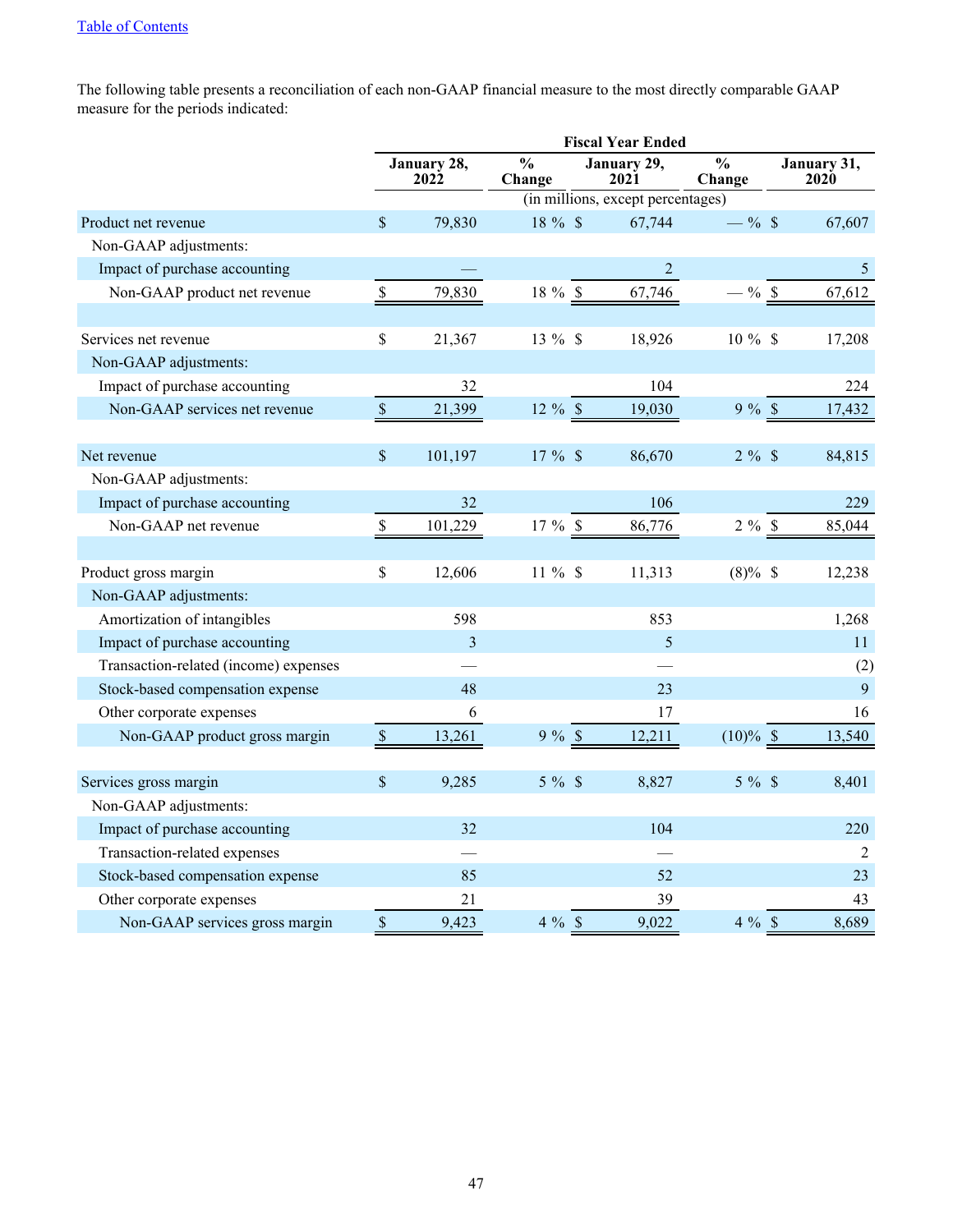|                                                 |              |                     |                         | <b>Fiscal Year Ended</b>          |                         |                     |
|-------------------------------------------------|--------------|---------------------|-------------------------|-----------------------------------|-------------------------|---------------------|
|                                                 |              | January 28,<br>2022 | $\frac{0}{0}$<br>Change | January 29,<br>2021               | $\frac{0}{0}$<br>Change | January 31,<br>2020 |
|                                                 |              |                     |                         | (in millions, except percentages) |                         |                     |
| Gross margin                                    | \$           | 21,891              | 9%                      | 20,140                            | $(2)\%$ \$              | 20,639              |
| Non-GAAP adjustments:                           |              |                     |                         |                                   |                         |                     |
| Amortization of intangibles                     |              | 598                 |                         | 853                               |                         | 1,268               |
| Impact of purchase accounting                   |              | 35                  |                         | 109                               |                         | 231                 |
| Stock-based compensation expense                |              | 133                 |                         | 75                                |                         | 32                  |
| Other corporate expenses                        |              | 27                  |                         | 56                                |                         | 59                  |
| Non-GAAP gross margin                           | $\mathbb{S}$ | 22,684              | 7%                      | 21,233                            | $(4)\%$ \$              | 22,229              |
| Operating expenses                              | $\$$         | 17,232              | $5 \%$                  | 16,455                            | $(10)\%$ \$             | 18,273              |
| Non-GAAP adjustments:                           |              |                     |                         |                                   |                         |                     |
| Amortization of intangibles                     |              | (1,043)             |                         | (1,280)                           |                         | (1,703)             |
| Impact of purchase accounting                   |              | (32)                |                         | (35)                              |                         | (43)                |
| Transaction-related expenses                    |              | (273)               |                         | (124)                             |                         | (116)               |
| Stock-based compensation expense                |              | (675)               |                         | (412)                             |                         | (213)               |
| Other corporate expenses                        |              | (310)               |                         | (320)                             |                         | (785)               |
| Non-GAAP operating expenses                     | \$           | 14,899              | $4\%$ \$                | 14,284                            | $(7)%$ \$               | 15,413              |
| Operating income                                | \$           | 4,659               | $26 \%$ \$              | 3,685                             | 56 % \$                 | 2,366               |
| Non-GAAP adjustments:                           |              |                     |                         |                                   |                         |                     |
| Amortization of intangibles                     |              | 1,641               |                         | 2,133                             |                         | 2,971               |
| Impact of purchase accounting                   |              | 67                  |                         | 144                               |                         | 274                 |
| Transaction-related expenses                    |              | 273                 |                         | 124                               |                         | 116                 |
| Stock-based compensation expense                |              | 808                 |                         | 487                               |                         | 245                 |
| Other corporate expenses                        |              | 337                 |                         | 376                               |                         | 844                 |
| Non-GAAP operating income                       | $\mathbb S$  | 7,785               | 12 % \$                 | 6,949                             | $2 \%$                  | 6,816               |
| Net income from continuing operations           | $\$$         | 4,942               | $120 \%$ \$             | 2,245                             | $331 \%$ \$             | 521                 |
| Non-GAAP adjustments:                           |              |                     |                         |                                   |                         |                     |
| Amortization of intangibles                     |              | 1,641               |                         | 2,133                             |                         | 2,971               |
| Impact of purchase accounting                   |              | 67                  |                         | 144                               |                         | 274                 |
| Transaction-related (income) expenses           |              | (2, 143)            |                         | (332)                             |                         | 116                 |
| Stock-based compensation expense                |              | 808                 |                         | 487                               |                         | 245                 |
| Other corporate expenses                        |              | 337                 |                         | 268                               |                         | 844                 |
| Fair value adjustments on equity<br>investments |              | (572)               |                         | (427)                             |                         | (159)               |
| Aggregate adjustment for income taxes           |              | (156)               |                         | (772)                             |                         | (1,361)             |
| Non-GAAP net income                             | $\mathbb S$  | 4,924               | 31 % \$                 | 3,746                             | $9%$ \$                 | 3,451               |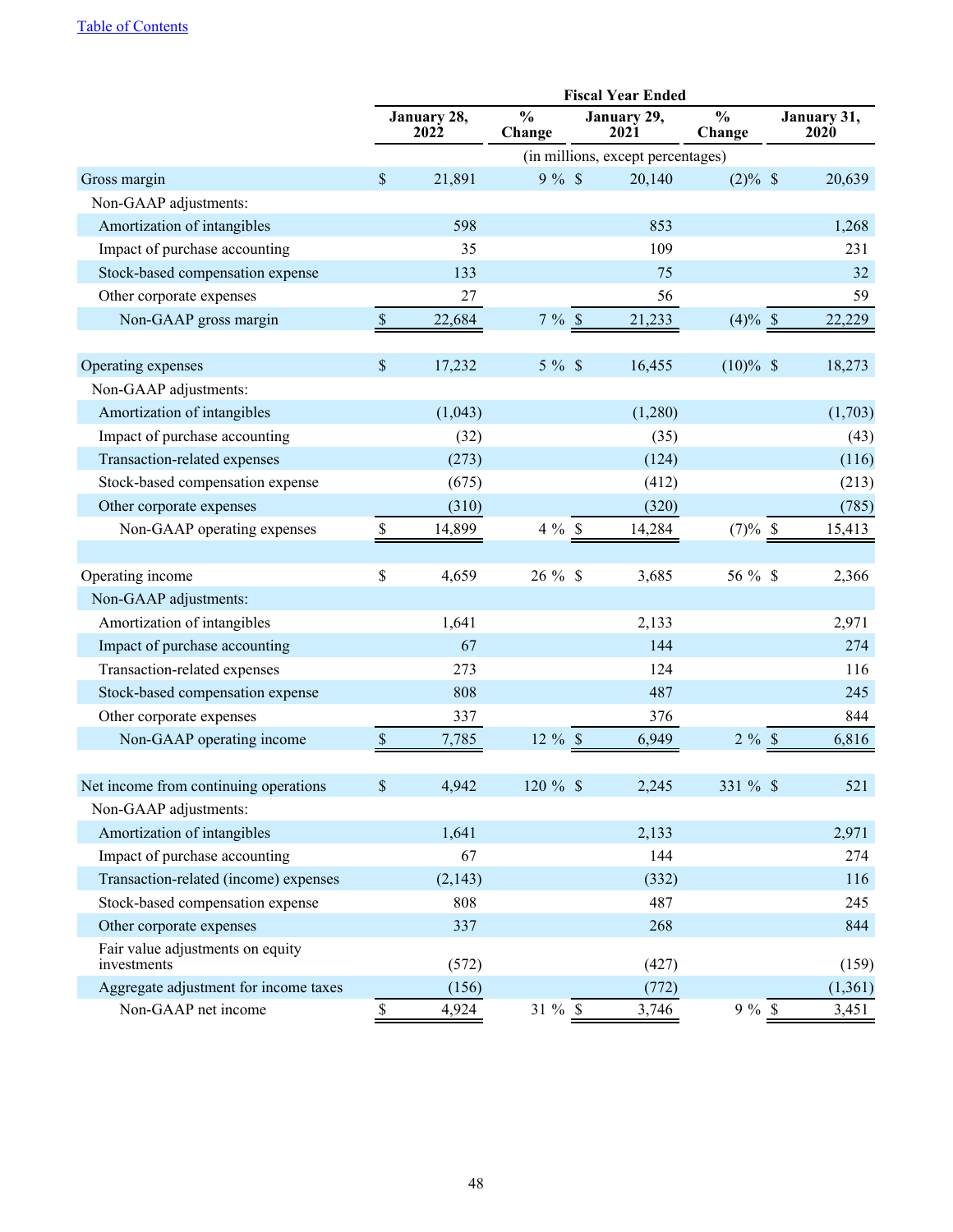$\mathcal{L}_\text{max}$  , where  $\mathcal{L}_\text{max}$  , we have

In addition to the above measures, we also use EBITDA and adjusted EBITDA to provide additional information for evaluation of our operating performance. Adjusted EBITDA excludes purchase accounting adjustments related to the EMC merger transaction and the going-private transaction, acquisition, integration, and divestiture related costs, impairment charges, and severance, facility action, and other costs, and stock-based compensation expense. We believe that, due to the non-operational nature of the purchase accounting entries, it is appropriate to exclude these adjustments.

As is the case with the non-GAAP measures presented above, users should consider the limitations of using EBITDA and adjusted EBITDA, including the fact that those measures do not provide a complete measure of our operating performance. EBITDA and adjusted EBITDA do not purport to be alternatives to net income (loss) as measures of operating performance or to cash flows from operating activities as a measure of liquidity. In particular, EBITDA and adjusted EBITDA are not intended to be a measure of free cash flow available for management's discretionary use, as these measures do not consider certain cash requirements, such as working capital needs, capital expenditures, contractual commitments, interest payments, tax payments, and other debt service requirements.

The following table presents a reconciliation of EBITDA and adjusted EBITDA to net income (loss) for the periods indicated:

|                                       | <b>Fiscal Year Ended</b> |                     |                         |              |                                   |                         |              |                     |
|---------------------------------------|--------------------------|---------------------|-------------------------|--------------|-----------------------------------|-------------------------|--------------|---------------------|
|                                       |                          | January 28,<br>2022 | $\frac{6}{6}$<br>Change |              | January 29,<br>2021               | $\frac{6}{6}$<br>Change |              | January 31,<br>2020 |
|                                       |                          |                     |                         |              | (in millions, except percentages) |                         |              |                     |
| Net income from continuing operations | \$                       | 4,942               | $120 \%$ \$             |              | 2,245                             | 331 % \$                |              | 521                 |
| Adjustments:                          |                          |                     |                         |              |                                   |                         |              |                     |
| Interest and other, net (a)           |                          | (1,264)             |                         |              | 1,339                             |                         |              | 2,417               |
| Income tax expense (benefit) (b)      |                          | 981                 |                         |              | 101                               |                         |              | (572)               |
| Depreciation and amortization         |                          | 3,547               |                         |              | 3,867                             |                         |              | 4,458               |
| <b>EBITDA</b>                         | S                        | 8,206               | $9\%$                   | $\mathbb{S}$ | 7,552                             | $11\%$                  | -S           | 6,824               |
|                                       |                          |                     |                         |              |                                   |                         |              |                     |
| <b>EBITDA</b>                         | \$                       | 8,206               | $9\%$ \$                |              | 7,552                             | $11 \%$ \$              |              | 6,824               |
| Adjustments:                          |                          |                     |                         |              |                                   |                         |              |                     |
| Stock-based compensation expense      |                          | 808                 |                         |              | 487                               |                         |              | 245                 |
| Impact of purchase accounting (c)     |                          | 36                  |                         |              | 106                               |                         |              | 229                 |
| Transaction-related expenses (d)      |                          | 273                 |                         |              | 124                               |                         |              | 116                 |
| Other corporate expenses (e)          |                          | 337                 |                         |              | 376                               |                         |              | 812                 |
| Adjusted EBITDA                       | \$                       | 9,660               | $12 \%$ \$              |              | 8,645                             | $5\%$                   | <sup>S</sup> | 8,226               |

(a) See "Results of Operations — Interest and Other, Net" for more information on the components of interest and other, net.

(b) See Note 12 of the Notes to the Consolidated Financial Statements included in this report for additional information on discrete tax items.

(c) This amount includes the non-cash purchase accounting adjustments related to the EMC merger transaction and the goingprivate transaction.

(d) Transaction-related expenses consist of acquisition, integration, and divestiture related costs, as well as the costs incurred in the VMware Spin-off.

(e) Other corporate expenses includes impairment charges, incentive charges related to equity investments, severance, facility action, and other costs. For the fiscal year ended January 31, 2020, this category includes Virtustream pre-tax impairment charges of \$619 million.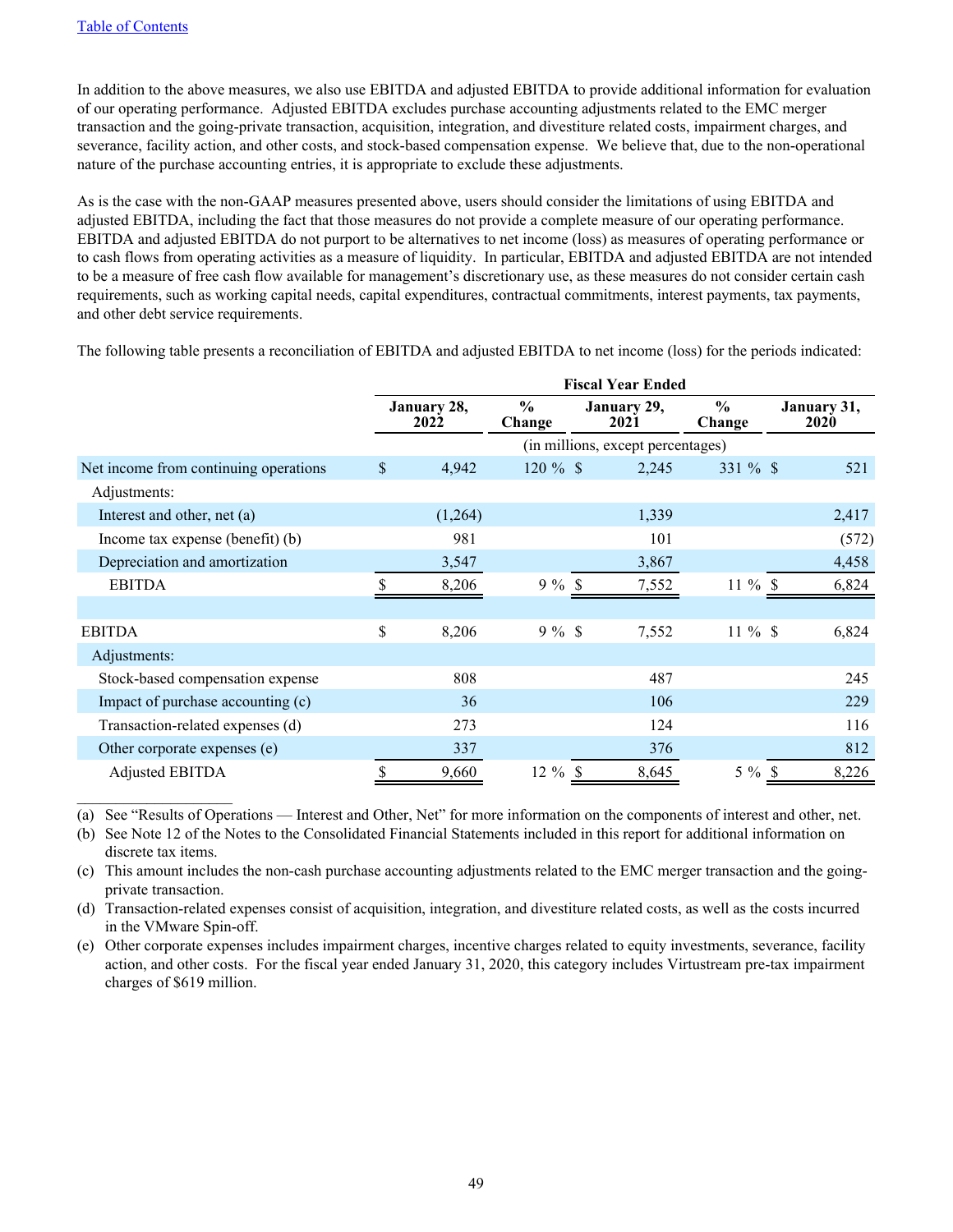# **RESULTS OF OPERATIONS**

#### **Consolidated Results**

The following table summarizes our consolidated results for the periods indicated. Unless otherwise indicated, all changes identified for the current period results represent comparisons to results for the prior corresponding fiscal period.

|                                          |    |                |                                 |                         |               |                | <b>Fiscal Year Ended</b>          |                         |    |                |                          |
|------------------------------------------|----|----------------|---------------------------------|-------------------------|---------------|----------------|-----------------------------------|-------------------------|----|----------------|--------------------------|
|                                          |    |                | <b>January 28, 2022</b>         |                         |               |                | <b>January 29, 2021</b>           |                         |    |                | <b>January 31, 2020</b>  |
|                                          |    | <b>Dollars</b> | $%$ of<br><b>Net</b><br>Revenue | $\frac{0}{0}$<br>Change |               | <b>Dollars</b> | $%$ of<br><b>Net</b><br>Revenue   | $\frac{0}{0}$<br>Change |    | <b>Dollars</b> | $%$ of<br>Net<br>Revenue |
|                                          |    |                |                                 |                         |               |                | (in millions, except percentages) |                         |    |                |                          |
| Net revenue:                             |    |                |                                 |                         |               |                |                                   |                         |    |                |                          |
| Products                                 | S. | 79,830         | 78.9 %                          | 18 %                    | <sup>\$</sup> | 67,744         | 78.2 %                            | $-$ % \$                |    | 67,607         | 79.7 %                   |
| <b>Services</b>                          |    | 21,367         | 21.1%                           | 13 %                    |               | 18,926         | 21.8 %                            | $10\%$                  |    | 17,208         | 20.3 %                   |
| Total net revenue                        |    | \$101,197      | $100.0 \%$                      | $17\%$                  | <sup>S</sup>  | 86,670         | $100.0 \%$                        | $2\%$                   | \$ | 84,815         | 100.0%                   |
| Gross margin:                            |    |                |                                 |                         |               |                |                                   |                         |    |                |                          |
| Products (a)                             | \$ | 12,606         | 15.8 %                          | $11\%$                  | \$            | 11,313         | $16.7\%$                          | $(8)\%$ \$              |    | 12,238         | 18.1 %                   |
| Services (b)                             |    | 9,285          | 43.5 $%$                        | $5\%$                   |               | 8,827          | 46.6 $%$                          | $5\%$                   |    | 8,401          | 48.8 %                   |
| Total gross margin                       | S  | 21,891         | 21.6%                           | $9\%$                   | <sup>\$</sup> | 20,140         | 23.2 %                            | $(2)\%$                 | S  | 20,639         | 24.3 %                   |
| Operating expenses                       | \$ | 17,232         | 17.0%                           | $5\%$                   | <sup>\$</sup> | 16,455         | 18.9 %                            | $(10)\%$ \$             |    | 18,273         | 21.5 %                   |
| Operating income                         | \$ | 4,659          | 4.6 $%$                         | $26 \%$ \$              |               | 3,685          | 4.3 $%$                           | $56 \%$ \$              |    | 2,366          | 2.8 %                    |
| Net income from continuing<br>operations | \$ | 4,942          | 4.9 $%$                         | $120 \%$                | <sup>\$</sup> | 2,245          | $2.6\%$                           | 331 % \$                |    | 521            | $0.6\%$                  |

#### *Non-GAAP Financial Information*

 $\mathcal{L}_\text{max}$  , where  $\mathcal{L}_\text{max}$  , we have

|                             |    |                |                                           |                         |               |                | <b>Fiscal Year Ended</b>                  |                         |               |                |                                           |
|-----------------------------|----|----------------|-------------------------------------------|-------------------------|---------------|----------------|-------------------------------------------|-------------------------|---------------|----------------|-------------------------------------------|
|                             |    |                | <b>January 28, 2022</b>                   |                         |               |                | <b>January 29, 2021</b>                   |                         |               |                | <b>January 31, 2020</b>                   |
|                             |    | <b>Dollars</b> | $%$ of Non-<br><b>GAAP</b> Net<br>Revenue | $\frac{0}{0}$<br>Change |               | <b>Dollars</b> | $%$ of Non-<br><b>GAAP Net</b><br>Revenue | $\frac{0}{0}$<br>Change |               | <b>Dollars</b> | $%$ of Non-<br><b>GAAP Net</b><br>Revenue |
|                             |    |                |                                           |                         |               |                | (in millions, except percentages)         |                         |               |                |                                           |
| Non-GAAP net revenue:       |    |                |                                           |                         |               |                |                                           |                         |               |                |                                           |
| Products                    | S  | 79,830         | 78.9 %                                    | 18 %                    | <sup>\$</sup> | 67,746         | 78.1 %                                    | $- \frac{9}{6}$         | -S            | 67,612         | 79.5 %                                    |
| <b>Services</b>             |    | 21,399         | 21.1%                                     | $12\%$                  |               | 19,030         | 21.9%                                     | $9\%$                   |               | 17,432         | $20.5 \%$                                 |
| Total non-GAAP net revenue  |    | \$101,229      | 100.0 %                                   | $17\%$                  | \$            | 86,776         | 100.0 %                                   | $2\%$                   | \$            | 85,044         | 100.0 %                                   |
| Non-GAAP gross margin:      |    |                |                                           |                         |               |                |                                           |                         |               |                |                                           |
| Products (a)                | \$ | 13,261         | $16.6\%$                                  | $9\%$ \$                |               | 12,211         | 18.0 %                                    | $(10)\%$ \$             |               | 13,540         | 20.0 %                                    |
| Services (b)                |    | 9,423          | 44.0 $%$                                  | $4\%$                   |               | 9,022          | 47.4 %                                    | $4\%$                   |               | 8,689          | 49.8 %                                    |
| Total non-GAAP gross margin | S  | 22,684         | 22.4 %                                    | $7\%$                   | \$            | 21,233         | 24.5 %                                    | (4)%                    | S             | 22,229         | 26.1 %                                    |
| Non-GAAP operating expenses | \$ | 14,899         | 14.7%                                     | $4\%$                   | $\mathbb{S}$  | 14,284         | $16.5\%$                                  | (7)%                    | <sup>\$</sup> | 15,413         | 18.1 %                                    |
| Non-GAAP operating income   | \$ | 7.785          | $7.7\%$                                   | $12 \%$ \$              |               | 6,949          | $8.0 \%$                                  | $2 \%$ \$               |               | 6,816          | $8.0 \%$                                  |
| Non-GAAP net income         | \$ | 4,924          | 4.9 $%$                                   | $31 \%$ \$              |               | 3,746          | 4.3 $%$                                   | $9\%$ \$                |               | 3,451          | 4.1 $%$                                   |
| <b>EBITDA</b>               | \$ | 8,206          | 8.1%                                      | $9\%$ \$                |               | 7,552          | $8.7\%$                                   | $11 \%$ \$              |               | 6,824          | $8.0 \%$                                  |
| <b>Adjusted EBITDA</b>      | \$ | 9,660          | $9.5\%$                                   | $12 \%$ \$              |               | 8,645          | $10.0 \%$                                 | $5 \%$ \$               |               | 8,226          | $9.7\%$                                   |

(a) Product gross margin percentages represent product gross margin as a percentage of product net revenue, and non-GAAP product gross margin percentages represent non-GAAP product gross margin as a percentage of non-GAAP product net revenue.

(b) Services gross margin percentages represent services gross margin as a percentage of services net revenue, and non-GAAP services gross margin percentages represent non-GAAP services gross margin as a percentage of non-GAAP services net revenue.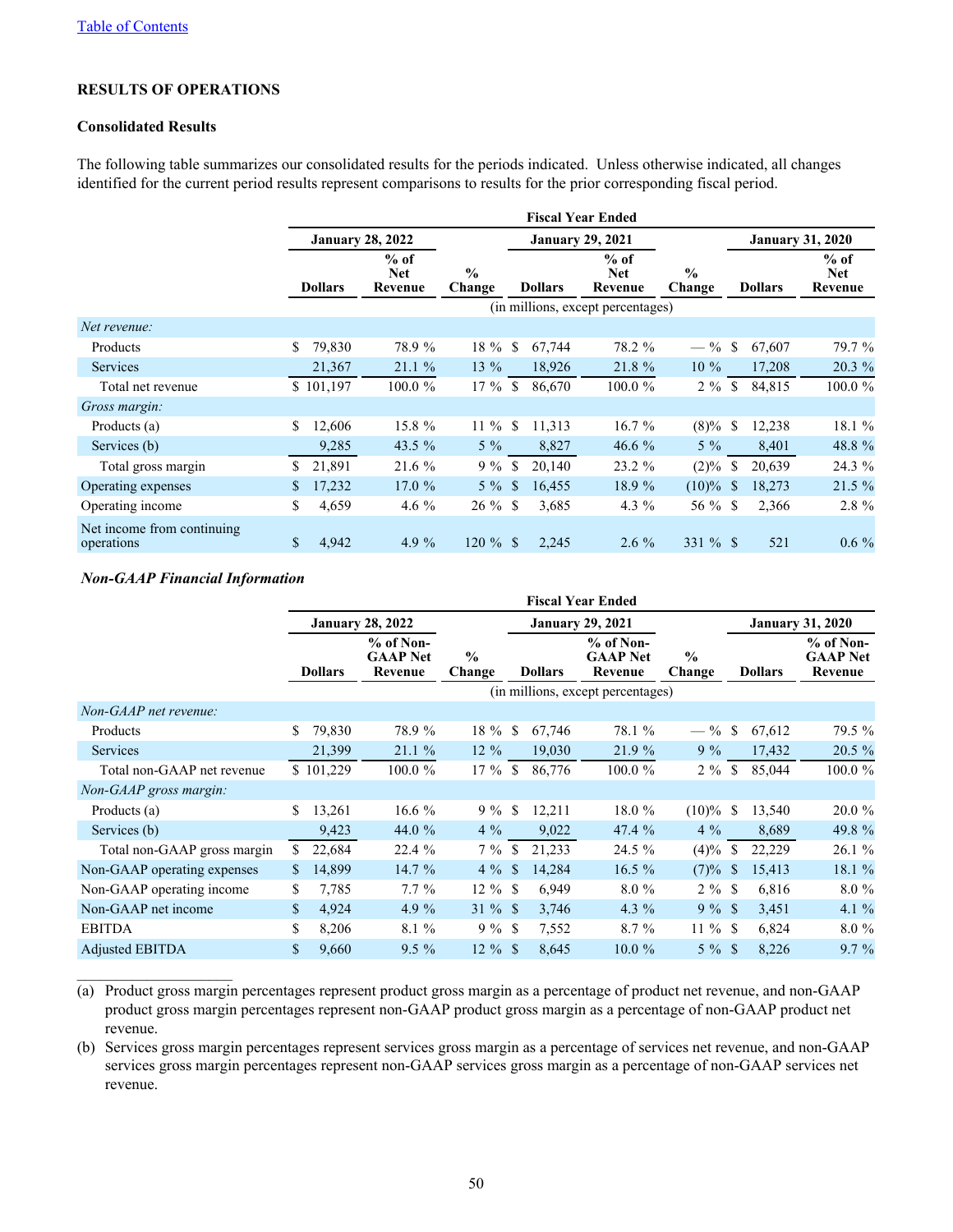Non-GAAP product net revenue, non-GAAP services net revenue, non-GAAP net revenue, non-GAAP product gross margin, non-GAAP services gross margin, non-GAAP gross margin, non-GAAP operating expenses, non-GAAP operating income, non-GAAP net income, EBITDA, and adjusted EBITDA are not measurements of financial performance prepared in accordance with GAAP. Non-GAAP financial measures as a percentage of revenue are calculated based on non-GAAP net revenue. See "Non‑GAAP Financial Measures" for additional information about these non-GAAP financial measures, including our reasons for including these measures, material limitations with respect to the usefulness of the measures, and a reconciliation of each non-GAAP financial measure to the most directly comparable GAAP financial measure.

#### **Overview**

During Fiscal 2022, our net revenue and non-GAAP net revenue both increased 17% primarily due to growth in net revenue for CSG and, to a lesser extent, an increase in ISG net revenue. CSG net revenue benefited from increased sales of both commercial and consumer offerings, driven by the strong demand as a result of the continued global economic recovery coupled with customers seeking improved connectivity and productivity. ISG net revenue continued to benefit from overall improvements in the macroeconomic environment and a shift toward investment in IT infrastructure.

During Fiscal 2022, our operating income increased 26% to \$4.7 billion and our non-GAAP operating income increased 12% to \$7.8 billion. The increases in both operating income and non-GAAP operating income were primarily driven by growth in operating income for CSG, driven principally by our commercial offerings. Operating income also benefited from a decrease in amortization of intangible assets partially offset by an increase in stock-based compensation expense.

Operating income as a percentage of net revenue increased 30 basis points to 4.6%, primarily due to the favorable impact of a decrease in amortization of intangible assets. The increase in operating income as a percentage of net revenue was mostly offset by a decline in gross margin as a percentage of net revenue, which was principally attributable to a shift in mix towards CSG offerings coupled with a mix shift within ISG. Further, the decline in gross margin as a percentage of net revenue was driven by the impacts of supply chain challenges and associated increases in component and logistics costs, the effects of which were not fully offset by pricing adjustments. As a result of these dynamics, non-GAAP operating income as a percentage of net revenue decreased 30 basis points to 7.7%.

Cash provided by operating activities was \$10.3 billion and \$11.4 billion during Fiscal 2022 and Fiscal 2021, respectively. Our cash flow from operations in Fiscal 2022 were primarily attributable to strong revenue growth throughout the year. See "Market Conditions, Liquidity, Capital Commitments, and Contractual Cash Obligations" for further information on our cash flow metrics.

We continue to see opportunities to create value and grow in response to resilient demand for our IT solutions driven by a technology-enabled world. We have demonstrated our ability to adjust as needed to changing market conditions with complementary solutions across all segments of our business, an agile workforce, and the strength of our global supply chain. As we continue to innovate and modernize our core offerings, we believe that Dell Technologies is well-positioned for longterm profitable growth.

### **Net Revenue**

### *Fiscal 2022 compared to Fiscal 2021*

During Fiscal 2022, our net revenue and non-GAAP net revenue both increased 17%. The increases in net revenue and non-GAAP net revenue were primarily attributable to an increase in net revenue for CSG and, to a lesser extent, an increase in net revenue for ISG. See "Business Unit Results" for further information.

• *Product Net Revenue* — Product net revenue includes revenue from the sale of hardware products and software licenses. During Fiscal 2022, both product net revenue and non-GAAP product net revenue increased 18%, primarily due to an increase in product net revenue for CSG and, to a lesser extent, ISG product net revenue. CSG product net revenue increased primarily due to increases in units sold of both commercial and consumer product offerings as a result of continued strength in the demand environment and, to a lesser extent, an increase in average selling price principally related to our commercial offerings. ISG product net revenue increased primarily due to increased sales volumes of our server offerings.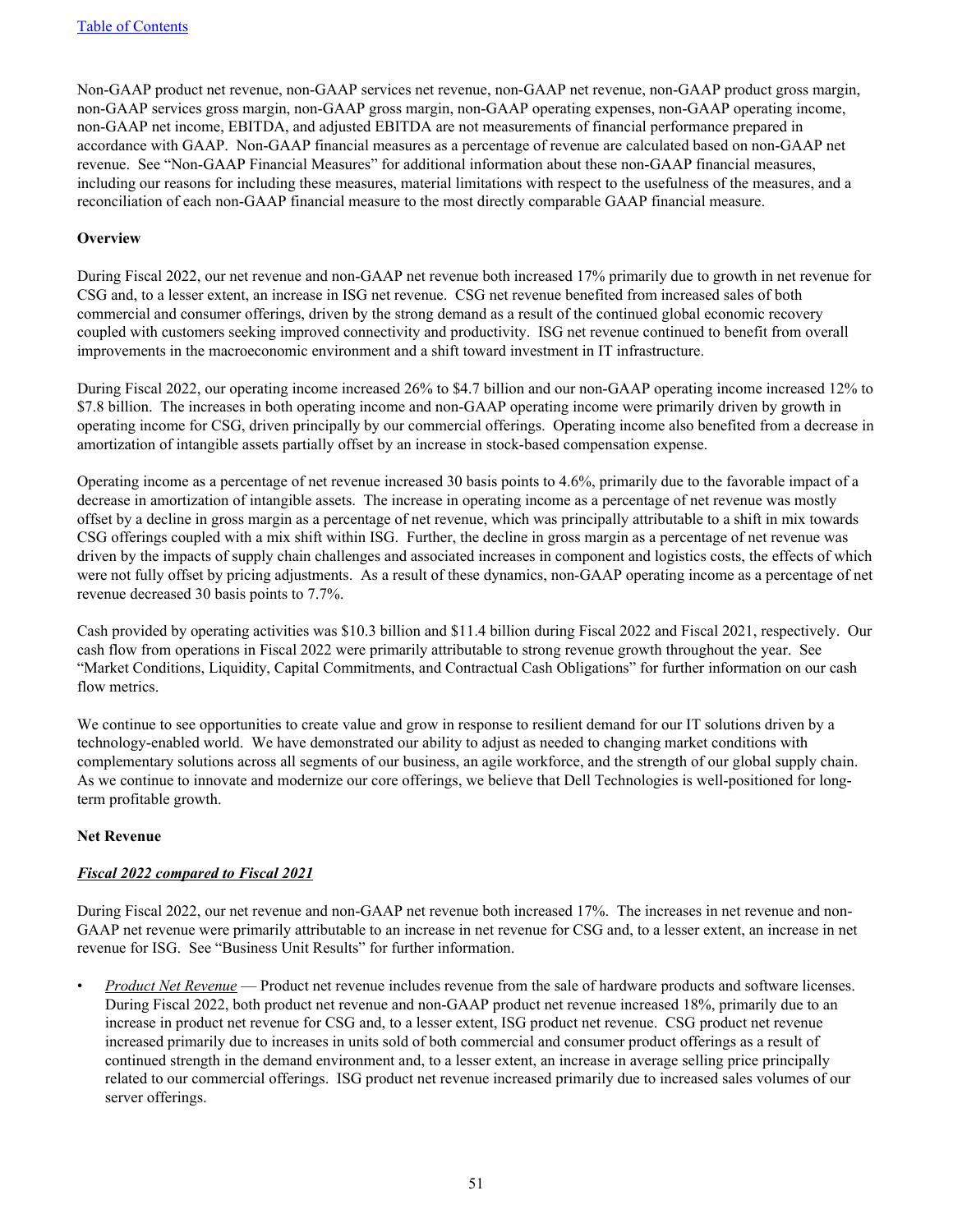• *Services Net Revenue* — Services net revenue includes revenue from our services offerings and support services related to hardware products and software licenses. During Fiscal 2022, services net revenue and non-GAAP services net revenue increased 13% and 12%, respectively, driven primarily by growth in CSG services net revenue and, to a lesser extent, growth in both ISG and other businesses services net revenue. Growth in CSG services net revenue was primarily due to increases in services net revenue attributable to both CSG hardware support and maintenance and CSG third-party software support and maintenance. ISG services net revenue increased primarily as a result of growth within hardware support services while other businesses services net revenue increased due to growth in software support and maintenance within VMware Resale. A substantial portion of services net revenue is derived from offerings that have been deferred over a period of time, and, as a result, reported services net revenue growth rates will be different than reported product net revenue growth rates.

From a geographical perspective, net revenue generated by sales to customers in all regions increased during Fiscal 2022 primarily driven by strong CSG performance and, to a lesser extent, ISG performance.

### *Fiscal 2021 compared to Fiscal 2020*

During Fiscal 2021, our net revenue and non-GAAP net revenue both increased 2%. The increases in net revenue and non-GAAP net revenue were primarily attributable to an increase in net revenue for CSG, partially offset by a decline in ISG net revenue. See "Business Unit Results" for further information.

- *Product Net Revenue* During Fiscal 2021, both product net revenue and non-GAAP product net revenue remained flat, primarily due to a decrease in product net revenue for ISG, which was offset by an increase in product net revenue for CSG.
- *Services Net Revenue* During Fiscal 2021, services net revenue and non-GAAP services net revenue increased 10% and 9%, respectively. These increases were primarily attributable to an increase in services net revenue for CSG third-party software support and maintenance as well as an increase in VMware resale.

From a geographical perspective, net revenue generated by sales to customers in the Americas and EMEA both increased during Fiscal 2021 due to strong CSG performance partially offset by declines in ISG net revenue. Net revenue generated by sales to customers in APJ decreased for both CSG and ISG as a result of a weaker demand environment.

### **Gross Margin**

### *Fiscal 2022 compared to Fiscal 2021*

During Fiscal 2022, our gross margin increased 9% to \$21.9 billion principally driven by growth in CSG gross margin and the favorable impact of a decrease in amortization of intangible assets. This increase was partially offset by a decrease in gross margin for other businesses primarily as a result of the impact of the divestiture of RSA Security during Fiscal 2021. Non-GAAP gross margin increased 7% to \$22.7 billion and was driven by the same CSG and other businesses dynamics discussed above.

During Fiscal 2022, our gross margin percentage decreased 160 basis points to 21.6%. The decrease in gross margin percentage was principally due to a shift in mix towards CSG offerings coupled with a mix shift within ISG. Further, the decline in gross margin as a percentage of net revenue was driven by the impacts of supply chain challenges and associated increases in component and logistics costs, the effects of which were not fully offset by pricing adjustments. These decreases were partially offset by the favorable impact of a decrease in amortization of intangible assets. Non-GAAP gross margin percentage decreased 210 basis points to 22.4% due to the same CSG and ISG dynamics discussed above.

• *Products Gross Margin* — During Fiscal 2022, product gross margin increased 11% to \$12.6 billion primarily as a result of growth in CSG product gross margin coupled with the favorable impact of a decrease in amortization of intangible assets. These effects were partially offset by a decline in other businesses product gross margin as a result of the impact of the divestiture of RSA Security. Non-GAAP product gross margin increased 9% to \$13.3 billion due to the same CSG and other businesses impacts.

During Fiscal 2022, product gross margin percentage decreased 90 basis points to 15.8%, primarily due to a decline in product gross margin percentage for both CSG and ISG and, to a lesser extent, a shift in mix towards CSG. These impacts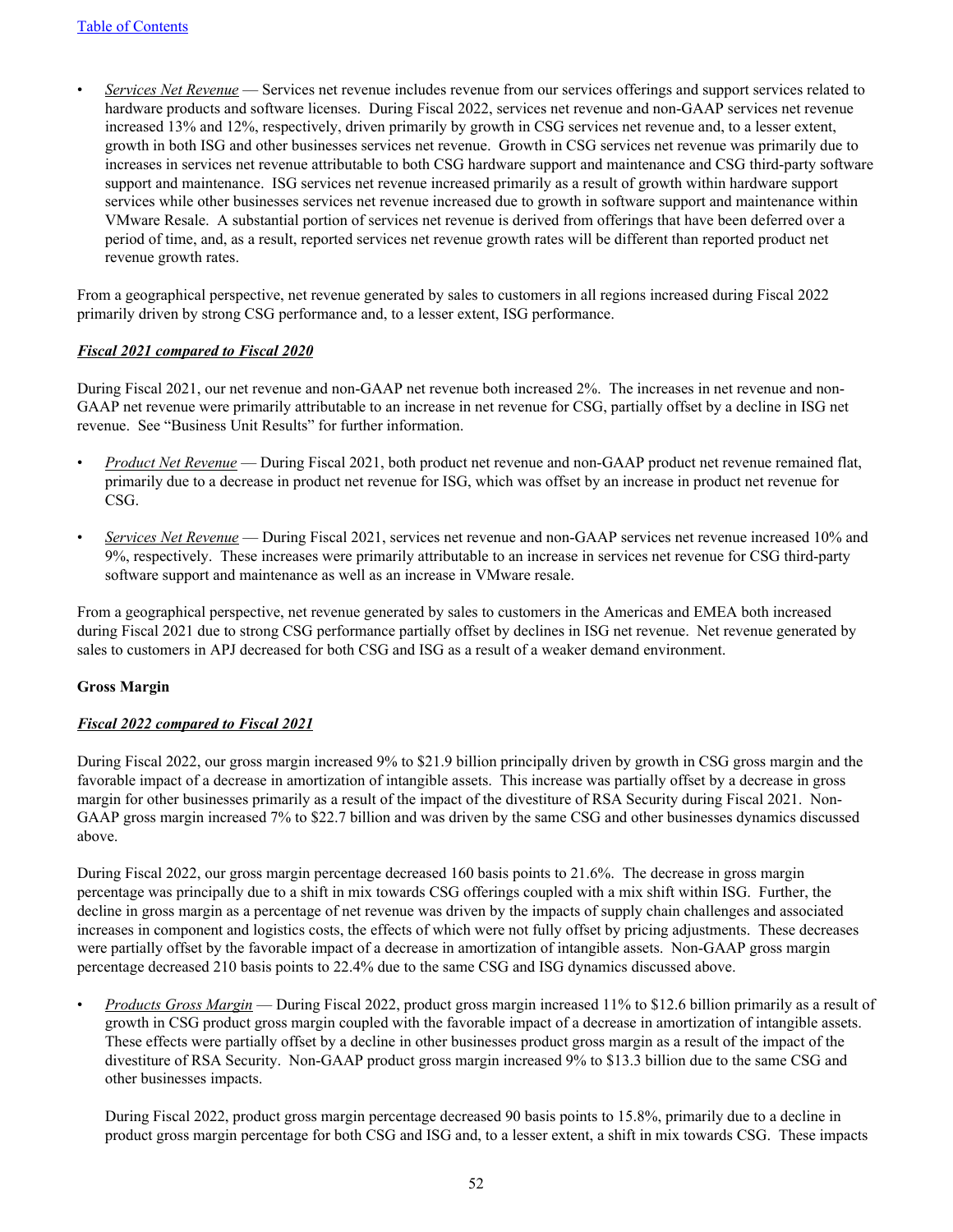were partially offset by the favorable impact of a decrease in amortization of intangible assets. Non-GAAP product gross margin percentage decreased 140 basis points to 16.6% and was driven by the same CSG and ISG impacts discussed above.

*• Services Gross Margin* — During Fiscal 2022, services gross margin increased 5% to \$9.3 billion and non-GAAP services gross margin increased 4% to \$9.4 billion. The increases were driven primarily by CSG and ISG services gross margin, partially offset by other businesses services gross margin as a result of the impact of the divestiture of RSA Security. Both CSG and ISG services gross margin increased primarily due to growth in hardware support and maintenance.

Services gross margin percentage decreased 310 basis points to 43.5% and non-GAAP services gross margin percentage decreased 340 basis points to 44.0%. The decreases were primarily driven by declines in services gross margin percentage across CSG, ISG, and other businesses and, to a lesser extent, a shift in mix towards CSG.

### *Fiscal 2021 compared to Fiscal 2020*

During Fiscal 2021, our gross margin and non-GAAP gross margin decreased 2% to \$20.1 billion and 4% to \$21.2 billion, respectively. The decrease in gross margin was primarily due to a decline in gross margin for ISG and other businesses, mostly offset by an increase in CSG gross margin coupled with a favorable impact of a decrease in amortization of intangible assets. The decline in gross margin for other businesses decrease was driven by the divestiture of RSA Security. The non-GAAP gross margin decrease was driven by the same ISG and other businesses dynamics discussed above.

During Fiscal 2021, our gross margin percentage and non-GAAP gross margin percentage decreased 110 basis points to 23.2% and 160 basis points to 24.5%, respectively. The decreases in gross margin percentage and non-GAAP gross margin percentage were driven by a shift in product mix due to strong CSG sales, as well as decreases in gross margin percentages for ISG and CSG. The decrease in gross margin percentage was partially offset by the favorable impact of a decrease in amortization of intangible assets.

• *Products Gross Margin* — During Fiscal 2021, product gross margin decreased 8% to \$11.3 billion and non-GAAP product gross margin decreased 10% to \$12.2 billion. The decreases in product gross margin and non-GAAP product gross margin were primarily a decrease in ISG product net revenue, as well as a shift in product mix towards CSG. These unfavorable impacts to product net revenue were partially offset by a decrease in amortization of intangibles.

During Fiscal 2021, product gross margin percentage decreased 140 basis points to 16.7% and non-GAAP product gross margin percentage decreased 200 basis points to 18.0%. The decreases in product gross margin percentage and non-GAAP product gross margin percentage were attributable to a shift in product mix towards CSG, as well as decreases in product gross margin percentages for ISG and CSG.

• *Services Gross Margin* — During Fiscal 2021, services gross margin and non-GAAP services gross margin increased 5% to \$8.8 billion and 4% to \$9.0 billion, respectively. The increases in both services gross margin and non-GAAP services gross margin were as a result of growth in CSG third-party software support and maintenance. Further, services gross margin increased due to the favorable impact of a decrease in purchase accounting adjustments.

Services gross margin percentage and non-GAAP services gross margin percentage decreased 220 basis points to 46.6% and 240 basis points to 47.4%, respectively. Both services gross margin percentage and non-GAAP services gross margin percentage decreased primarily due to a mix shift towards CSG coupled with a decline in CSG services gross margin percentage. Services gross margin percentage was partially offset by the favorable impact of a decrease in purchase accounting adjustments.

### *Vendor Programs and Settlements*

Our gross margin is affected by our ability to achieve competitive pricing with our vendors and contract manufacturers, including through our negotiation of a variety of vendor rebate programs to achieve lower net costs for the various components we include in our products. Under these programs, vendors provide us with rebates or other discounts from the list prices for the components, which are generally elements of their pricing strategy. We account for vendor rebates and other discounts as a reduction in cost of net revenue. We manage our costs on a total net cost basis, which includes supplier list prices reduced by vendor rebates and other discounts.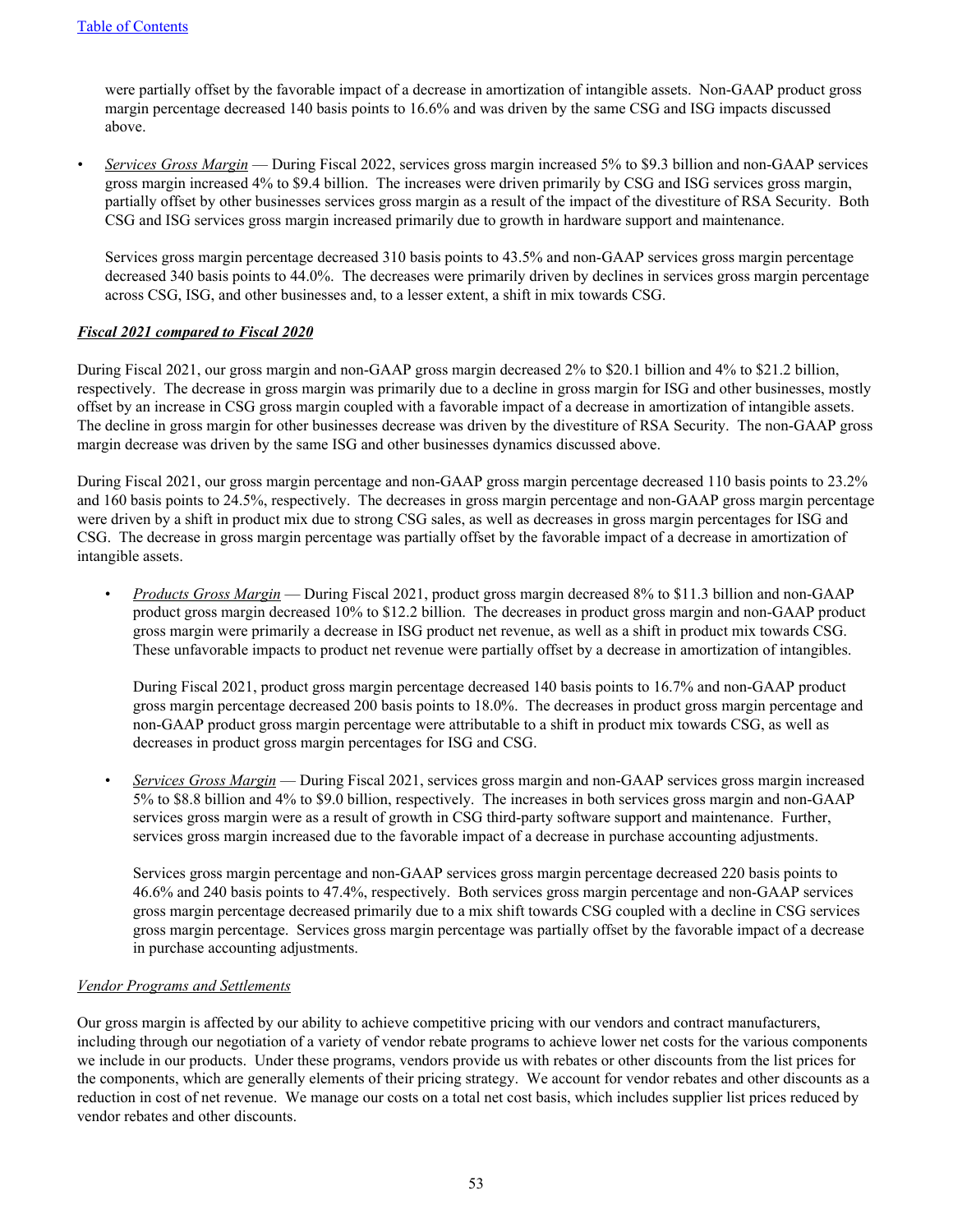The terms and conditions of our vendor rebate programs are largely based on product volumes and are generally negotiated either at the beginning of the annual or quarterly period, depending on the program. The timing and amount of vendor rebates and other discounts we receive under the programs may vary from period to period, reflecting changes in the competitive environment. We monitor our component costs and seek to address the effects of any changes to terms that might arise under our vendor rebate programs. Our gross margins for Fiscal 2022, Fiscal 2021, and Fiscal 2020 were not materially affected by any changes to the terms of our vendor rebate programs, as the amounts we received under these programs were generally stable relative to our total net cost. We are not aware of any significant changes to vendor pricing or rebate programs that may impact our results in the near term.

### **Operating Expenses**

The following table presents information regarding our operating expenses for the periods indicated:

|                                         |                        |                                         |                         |                        | <b>Fiscal Year Ended</b>                  |                         |                         |                                           |
|-----------------------------------------|------------------------|-----------------------------------------|-------------------------|------------------------|-------------------------------------------|-------------------------|-------------------------|-------------------------------------------|
|                                         |                        | <b>January 28, 2022</b>                 |                         |                        | <b>January 29, 2021</b>                   |                         |                         | <b>January 31, 2020</b>                   |
|                                         | <b>Dollars</b>         | $%$ of<br><b>Net</b><br>Revenue         | $\frac{0}{0}$<br>Change | <b>Dollars</b>         | $%$ of<br><b>Net</b><br>Revenue           | $\frac{0}{0}$<br>Change | <b>Dollars</b>          | $%$ of<br><b>Net</b><br>Revenue           |
|                                         |                        |                                         |                         |                        | (in millions, except percentages)         |                         |                         |                                           |
| Operating expenses:                     |                        |                                         |                         |                        |                                           |                         |                         |                                           |
| Selling, general, and<br>administrative | 14,655<br>\$           | 14.5 $%$                                | $5\%$                   | \$<br>14,000           | 16.1%                                     | (11)%                   | 15,819<br><sup>\$</sup> | 18.6 %                                    |
| Research and development                | 2,577                  | $2.5\%$                                 | $5\%$                   | 2,455                  | $2.8 \%$                                  | $-$ %                   | 2,454                   | 2.9%                                      |
| Total operating expenses                | 17,232                 | 17.0%                                   | $5\%$                   | 16,455<br><sup>S</sup> | 18.9 %                                    | $(10)\%$ \$             | 18,273                  | $21.5 \%$                                 |
|                                         |                        |                                         |                         |                        | <b>Fiscal Year Ended</b>                  |                         |                         |                                           |
|                                         |                        | <b>January 28, 2022</b>                 |                         |                        | <b>January 29, 2021</b>                   |                         |                         | <b>January 31, 2020</b>                   |
|                                         | <b>Dollars</b>         | % of Non-<br><b>GAAP Net</b><br>Revenue | $\frac{0}{0}$<br>Change | <b>Dollars</b>         | $%$ of Non-<br><b>GAAP</b> Net<br>Revenue | $\frac{0}{0}$<br>Change | <b>Dollars</b>          | $%$ of Non-<br><b>GAAP Net</b><br>Revenue |
|                                         |                        |                                         |                         |                        | (in millions, except percentages)         |                         |                         |                                           |
| Non-GAAP operating expenses             | $\mathbb{S}$<br>14,899 | 14.7 %                                  | $4\%$                   | $\mathbb{S}$<br>14,284 | $16.5\%$                                  | $(7)\%$ \$              | 15,413                  | 18.1 %                                    |

# *Fiscal 2022 compared to Fiscal 2021*

During Fiscal 2022, total operating expenses and non-GAAP operating expenses increased 5% and 4%, respectively, primarily due to an increase in selling, general, and administrative expenses and, to a lesser extent, an increase in research and development expenses.

- *• Selling, General, and Administrative* Selling, general, and administrative ("SG&A") expenses increased 5% during Fiscal 2022. The increase was primarily due to an increase in consulting and contractor costs incurred in connection with our transformational initiatives, primarily the VMware Spin-off. Further, SG&A expenses increased as a result of employee-related compensation and benefits expense due to the reintroduction of expenses that were temporarily reduced during Fiscal 2021 in response to COVID-19, as well as an increase in advertising and promotion expense.
- *• Research and Development* Research and development ("R&D") expenses are primarily composed of personnel-related expenses related to product development. R&D expenses grew 5% during Fiscal 2022. As a percentage of net revenue, R&D expenses for Fiscal 2022 and Fiscal 2021 were approximately 2.5% and 2.8%, respectively. The decrease in R&D expenses as a percentage of net revenue was attributable to revenue growth that outpaced R&D investments. We intend to continue to support R&D initiatives to innovate and introduce new and enhanced solutions into the market.

We continue to make selective investments designed to enable growth, marketing, and R&D, while balancing our efforts to drive cost efficiencies in the business. We also expect to continue to make investments in support of our own digital transformation to modernize our IT operations.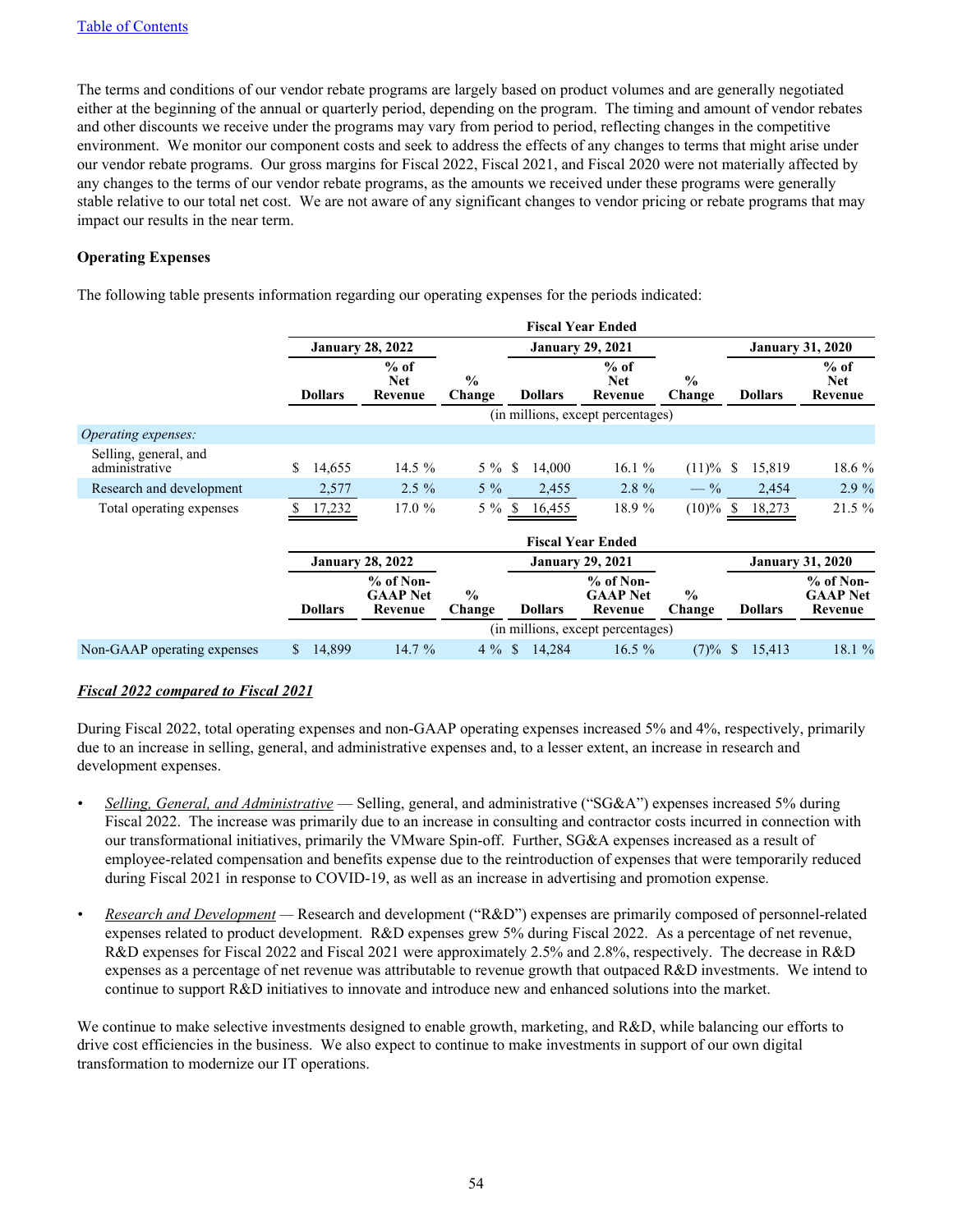# *Fiscal 2021 compared to Fiscal 2020*

During Fiscal 2021, total operating expenses decreased 10% and total non-GAAP operating expenses decreased 7% primarily due to a decrease in selling, general, and administrative expense.

- *• Selling, General, and Administrative* Selling, general, and administrative ("SG&A") expenses decreased 11% during Fiscal 2021. The decrease in SG&A expenses was partly attributable to measures taken as a result of the COVID-19 pandemic, which included global hiring limitations, reductions in consulting and contractor costs and facilities-related costs, global travel restrictions, and suspension of the Dell 401(k) match program for U.S. employees, as well as a decrease in amortization of intangible assets. Additionally, during Fiscal 2021, SG&A expenses benefited from the absence of Virtustream pre-tax impairment charges of \$619 million recognized in Fiscal 2020.
- *• Research and Development* R&D expenses remained flat during Fiscal 2021 when compared to Fiscal 2020. R&D expenses as a percentage of net revenue also remained essentially flat during Fiscal 2021at 2.8% compared to 2.9% during Fiscal 2020.

### **Operating Income**

### *Fiscal 2022 compared to Fiscal 2021*

During Fiscal 2022, our operating income and non-GAAP operating income increased 26% to \$4.7 billion and 12% to \$7.8 billion, respectively. The increases were primarily due to growth in operating income for CSG, driven primarily by our commercial offerings. Operating income also benefited from the favorable impact of a decrease in amortization of intangible assets, which was partially offset by an increase in stock-based compensation expense.

Operating income as a percentage of net revenue increased 30 basis points to 4.6%, primarily due to the favorable impact of a decrease in amortization of intangible assets. The increase in operating income as a percentage of net revenue was mostly offset by a decline in gross margin as a percentage of net revenue principally due to a shift in mix towards CSG offerings coupled with a mix shift within ISG. Further, the decline in gross margin as a percentage of net revenue was driven by the impacts of supply chain challenges and associated increases in component and logistics costs, the effects of which were not fully offset by pricing adjustments. As a result of these dynamics, non-GAAP operating income as a percentage of net revenue decreased 30 basis points to 7.7%.

### *Fiscal 2021 compared to Fiscal 2020*

During Fiscal 2021, our operating income increased 56% to \$3.7 billion, primarily driven by a decrease in amortization of intangible assets and other corporate expenses, most notably resulting from the absence of Virtustream impairment charges of \$619 million recognized in Fiscal 2020. Non-GAAP operating income increased 2% to \$6.9 billion during Fiscal 2021 primarily due to an increase in operating income for CSG, which was partially offset by a decrease in operating income for ISG. Operating income for both CSG and ISG benefited from lower selling, general, and administrative expenses as we realized the benefit of cost reduction initiatives, of which select initiatives began to be reinstated in the fourth quarter of Fiscal 2021.

Operating income as a percentage of net revenue increased 150 basis points to 4.3% and was primarily driven by the favorable impact of decreases in both amortization of intangible assets and other corporate expenses resulting from the absence of Virtustream impairment charges of \$619 million recognized in Fiscal 2020. Non-GAAP operating income as a percentage of net revenue remained flat at 8.0% as result of a decrease in gross margin percentage offset by decreases in operating expenses as a percentage of net revenue.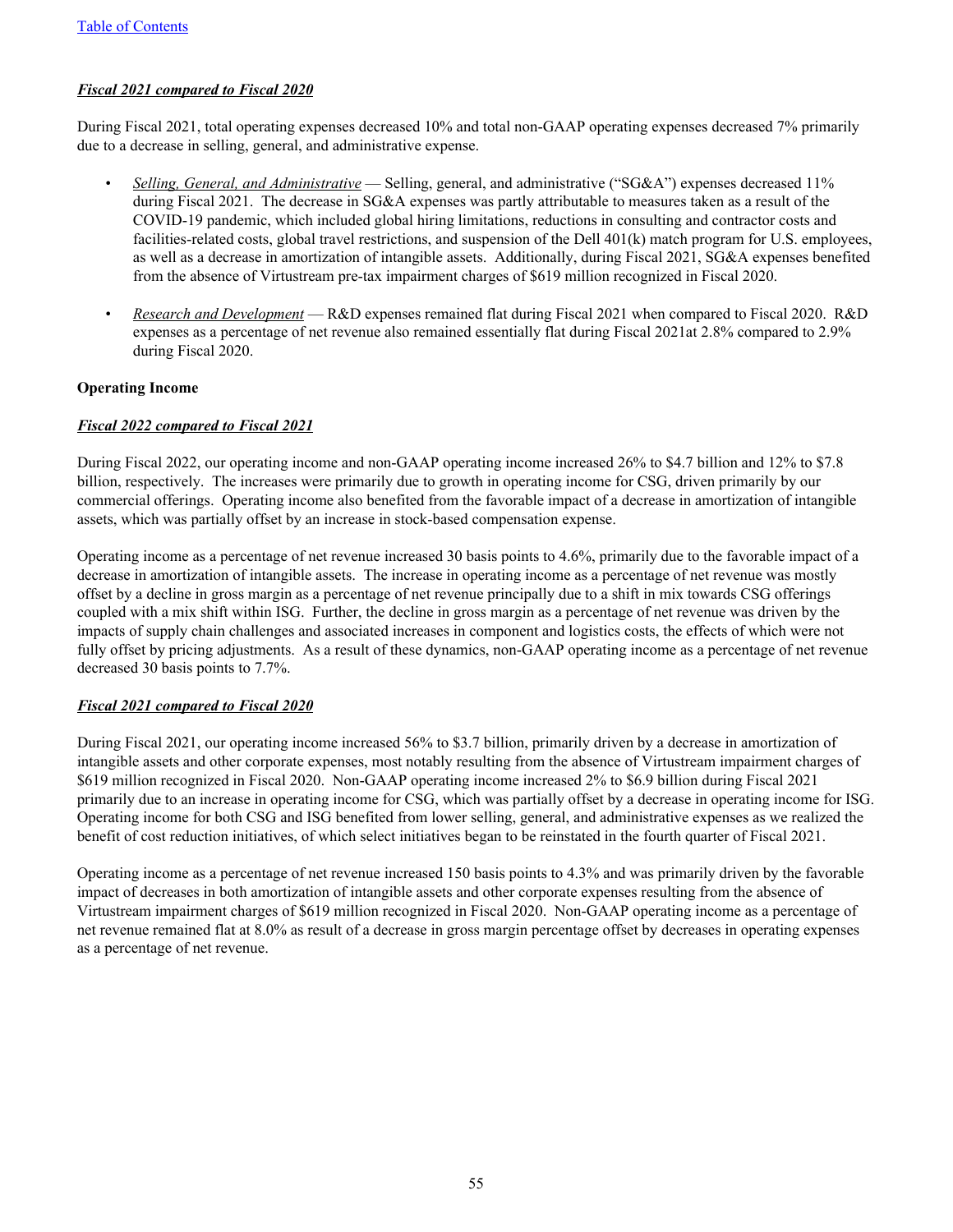### **Interest and Other, Net**

The following table presents information regarding interest and other, net for the periods indicated:

|                                              |                         |      | <b>Fiscal Year Ended</b> |      |                         |
|----------------------------------------------|-------------------------|------|--------------------------|------|-------------------------|
|                                              | <b>January 28, 2022</b> |      | <b>January 29, 2021</b>  |      | <b>January 31, 2020</b> |
|                                              |                         |      | (in millions)            |      |                         |
| Interest and other, net:                     |                         |      |                          |      |                         |
| Investment income, primarily interest        | \$<br>42                | - \$ | 47                       | - \$ | 99                      |
| Gain on investments, net                     | 569                     |      | 425                      |      | 158                     |
| Interest expense                             | (1, 542)                |      | (2,052)                  |      | (2, 334)                |
| Foreign exchange                             | (221)                   |      | (160)                    |      | (195)                   |
| Gain on disposition of businesses and assets | 3,968                   |      | 458                      |      |                         |
| Debt extinguishment fees                     | (1,572)                 |      | (158)                    |      | (83)                    |
| Other                                        | 20                      |      | 101                      |      | (62)                    |
| Total interest and other, net                | 1,264                   |      | $(1,339)$ \$             |      | (2, 417)                |

# *Fiscal 2022 compared to Fiscal 2021*

During Fiscal 2022, the change in interest and other, net was favorable by \$2.6 billion, which was primarily driven by the pretax gain of \$4.0 billion on the sale of Boomi coupled with a decrease in interest expense due to debt paydowns. These effects were partially offset by debt extinguishment fees of \$1.6 billion primarily associated with the early retirement of certain senior notes. Refer to Note 7 of the Notes to the Consolidated Financial Statements for further details associated with the retirement of this debt.

### *Fiscal 2021 compared to Fiscal 2020*

During Fiscal 2021, the change in interest and other, net was favorable by \$1.1 billion, primarily due to a \$233 million net gain on the fair value adjustment of one of our strategic investments and a pre-tax gain of \$338 million on the sale of RSA Security. Interest and other, net also benefited from a decrease in interest expense due to debt paydowns over the period.

### **Income and Other Taxes**

The following table presents information regarding our income and other taxes for the periods indicated:

|                                   |                         |    | <b>Fiscal Year Ended</b>          |      |                         |
|-----------------------------------|-------------------------|----|-----------------------------------|------|-------------------------|
|                                   | <b>January 28, 2022</b> |    | <b>January 29, 2021</b>           |      | <b>January 31, 2020</b> |
|                                   |                         |    | (in millions, except percentages) |      |                         |
| Income (loss) before income taxes | 5.923                   |    | 2.346                             |      | (51)                    |
| Income tax expense (benefit)      | 981                     | -8 | 101                               | - \$ | (572)                   |
| Effective income tax rate         | $16.6\%$                |    | $4.3\%$                           |      | 1121.6%                 |

For Fiscal 2022, Fiscal 2021, and Fiscal 2020, our effective income tax rates were 16.6% on pre-tax income of \$5,923 million, 4.3% on pre-tax income of \$2,346 million, and 1121.6% on a pre-tax loss of \$51 million, respectively. The changes in our effective income tax rate for Fiscal 2022 as compared to Fiscal 2021 and for Fiscal 2021 as compared to Fiscal 2020, were primarily driven by discrete tax items and a change in our jurisdictional mix of income.

For Fiscal 2022, the Company's effective tax rate includes tax expense of \$1.0 billion on pre-tax gain of\$4.0 billion related to the divestiture of Boomi during the period, as well as tax benefits of \$367 million on \$1.6 billion debt extinguishment fees and \$244 million related to the restructuring of certain legal entities. For Fiscal 2021, the Company's effective tax rate includes tax benefits of \$746 million related to an audit settlement and tax expense of \$359 million on pre-tax gain of \$338 million relating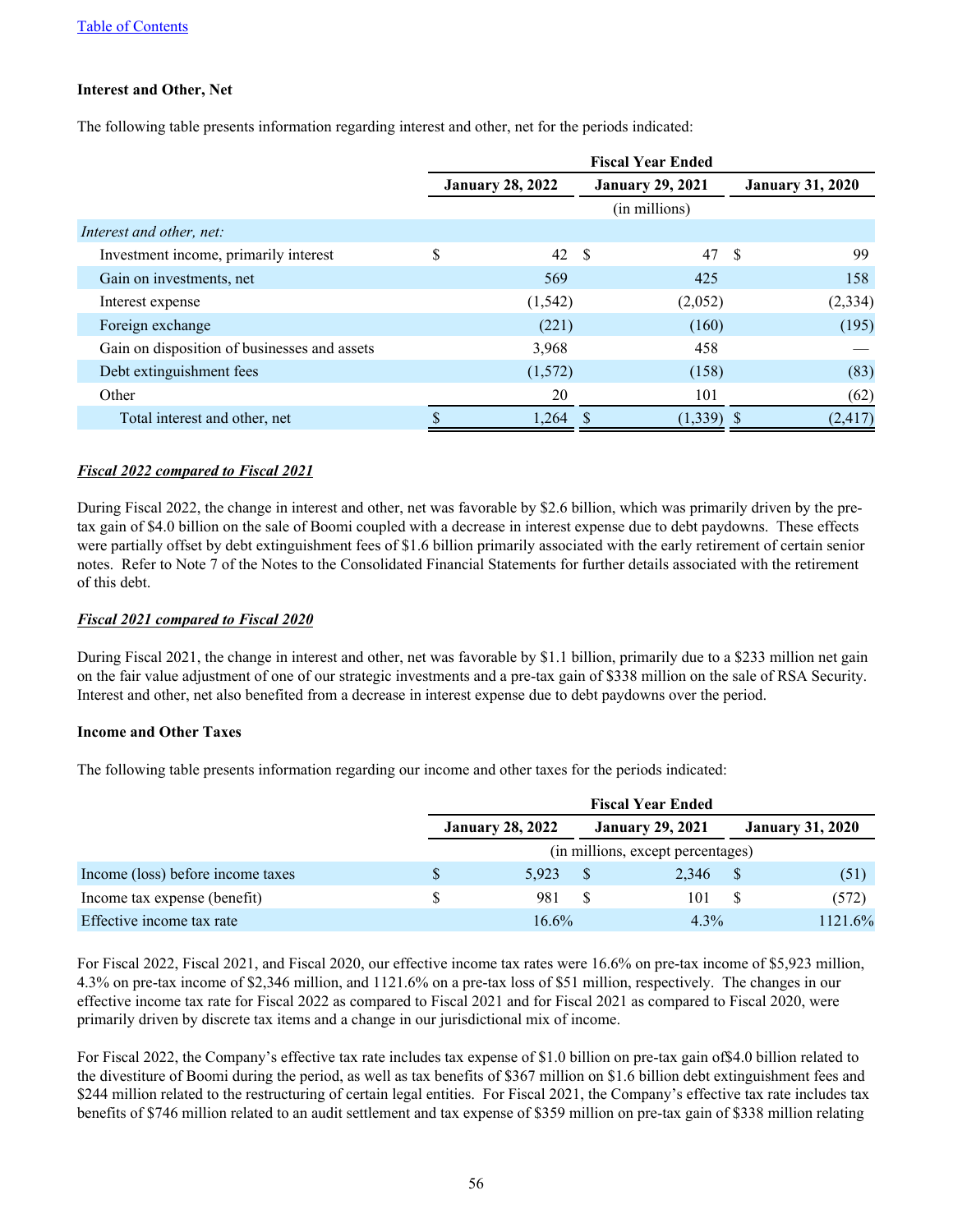to the divestiture of RSA Security during the period. For Fiscal 2020, the Company's effective tax rate includes tax benefits of \$405 million related to an intra-entity asset transfer and \$305 million related to an audit settlement.

Our effective income tax rate can fluctuate depending on the geographic distribution of our worldwide earnings, as our foreign earnings are generally taxed at lower rates than in the United States. The differences between our effective income tax rate and the U.S. federal statutory rate of 21% principally result from the geographical distribution of income, differences between the book and tax treatment of certain items and the discrete tax items described above. In certain jurisdictions, our tax rate is significantly less than the applicable statutory rate as a result of tax holidays. The majority of our foreign income that is subject to these tax holidays is attributable to Singapore and China. A significant portion of these income tax benefits relates to a tax holiday that will be effective until January 31, 2029. Our other tax holidays will expire in whole or in part during Fiscal 2030 through Fiscal 2031. Many of these tax holidays and reduced tax rates may be extended when certain conditions are met or may be terminated early if certain conditions are not met. As of January 28, 2022, we were not aware of any matters of noncompliance related to these tax holidays.

For further discussion regarding tax matters, including the status of income tax audits, see Note 12 of the Notes to the Consolidated Financial Statements included in this report.

### **Net Income from Continuing Operations**

### *Fiscal 2022 compared to Fiscal 2021*

Net income from continuing operations was \$4.9 billion in Fiscal 2022, compared to \$2.2 billion in Fiscal 2021. The increase in net income from continuing operations was primarily attributable to a favorable change in interest and other, net coupled with an increase in operating income, partially offset by an increase in tax expense during the period.

Non-GAAP net income was \$4.9 billion in Fiscal 2022, compared to \$3.7 billion in Fiscal 2021. The increase in non-GAAP net income was primarily attributable to an increase in non-GAAP operating income coupled with a favorable change in interest and other, net.

#### *Fiscal 2021 compared to Fiscal 2020*

Net income from continuing operations was \$2.2 billion in Fiscal 2021, compared to \$0.5 billion in Fiscal 2020. The increase in net income from continuing operations during Fiscal 2021 was primarily attributable to an increase in operating income and a favorable change in interest and other, net, partially offset by an increase in tax expense for the period.

Non-GAAP net income was \$3.7 billion in Fiscal 2021, compared to \$3.5 billion in Fiscal 2020. The increase in non-GAAP net income during Fiscal 2021 was primarily attributable to an increase in operating income and a favorable change in interest and other, net for the period.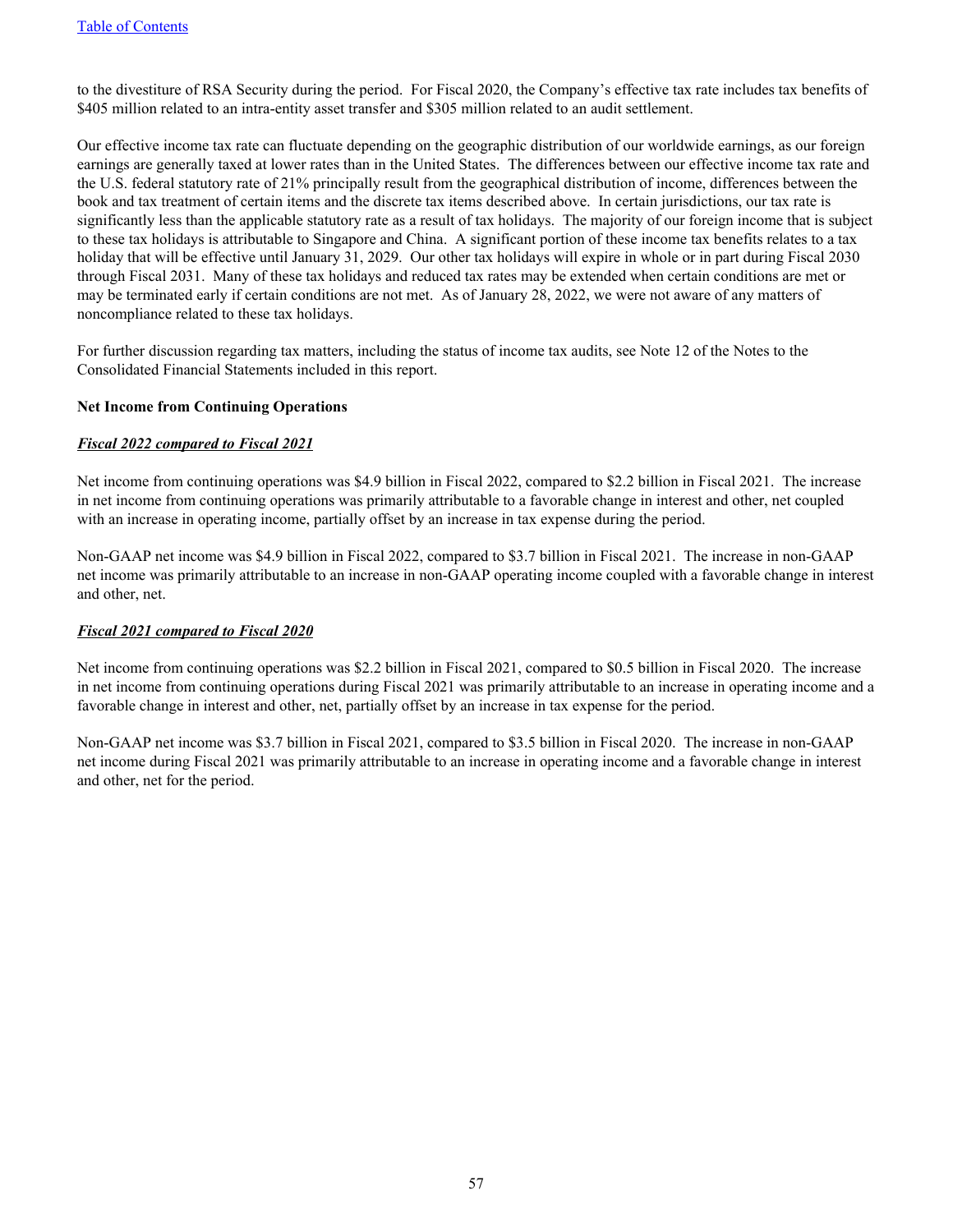### **Business Unit Results**

Our reportable segments are based on the following business units: ISG and CSG. A description of our business units is provided under "Introduction." See Note 19 of the Notes to the Consolidated Financial Statements included in this report for a reconciliation of net revenue and operating income by reportable segment to consolidated net revenue and consolidated operating income (loss), respectively.

### **Infrastructure Solutions Group**

The following table presents net revenue and operating income attributable to ISG for the periods indicated:

| Servers and networking<br>Storage<br>Total ISG net revenue | <b>Fiscal Year Ended</b> |        |                         |                                   |                         |                     |  |  |  |  |  |  |
|------------------------------------------------------------|--------------------------|--------|-------------------------|-----------------------------------|-------------------------|---------------------|--|--|--|--|--|--|
|                                                            | January 28,<br>2022      |        | $\frac{6}{9}$<br>Change | January 29,<br>2021               | $\frac{0}{0}$<br>Change | January 31,<br>2020 |  |  |  |  |  |  |
|                                                            |                          |        |                         | (in millions, except percentages) |                         |                     |  |  |  |  |  |  |
| Net revenue:                                               |                          |        |                         |                                   |                         |                     |  |  |  |  |  |  |
|                                                            | \$                       | 17,901 | $8 \%$ \$               | 16,592                            | $(3)\%$ \$              | 17,193              |  |  |  |  |  |  |
|                                                            |                          | 16,465 | $-$ %                   | 16,410                            | (4)%                    | 17,174              |  |  |  |  |  |  |
|                                                            |                          | 34,366 | $4\%$ \$                | 33,002                            | $(4)\%$ \$              | 34,367              |  |  |  |  |  |  |
|                                                            |                          |        |                         |                                   |                         |                     |  |  |  |  |  |  |
| Operating income:                                          |                          |        |                         |                                   |                         |                     |  |  |  |  |  |  |
| ISG operating income                                       |                          | 3,736  | $-$ % \$                | 3,753                             | $(5)\%$ \$              | 3,948               |  |  |  |  |  |  |
| % of segment net revenue                                   |                          | 10.9%  |                         | 11.4%                             |                         | 11.5%               |  |  |  |  |  |  |

### *Fiscal 2022 compared to Fiscal 2021*

*Net Revenue —* During Fiscal 2022, ISG net revenue increased 4% primarily due to an increase in sales of servers and networking. This increase was attributable to improvements in the macroeconomic environment and a shift towards investment in IT infrastructure compared to Fiscal 2021 which was impacted by a weaker demand environment as a result of COVID-19.

Revenue from the sales of servers and networking increased 8% during Fiscal 2022, primarily driven by an increase in units sold due to continued strong demand for our PowerEdge servers.

Storage revenue remained flat during Fiscal 2022. Within storage, revenue associated with our hyper-converged infrastructure offerings increased during the same period. We continue to experience growth in demand across most of our storage offerings which we expect will benefit net revenue in future periods.

ISG customers are interested in new and innovative models that address how they consume our solutions. We offer options that include as-a-Service, utility, leases, and immediate pay models, designed to match customers' consumption and financing preferences. Our multiyear agreements typically result in recurring revenue streams over the term of the arrangement. We expect our flexible consumption models and as-a-Service offerings through APEX will further strengthen our customer relationships and provide a foundation for growth in recurring revenue.

From a geographical perspective, net revenue attributable to ISG increased in all regions during Fiscal 2022.

*Operating Income —* During Fiscal 2022, ISG operating income as a percentage of net revenue decreased 50 basis points to 10.9% due to a decline in ISG gross margin percentage. The decline in ISG gross margin percentage was driven by a shift in mix within ISG towards servers and networking, competitive pricing pressure, and the impacts of industry-wide supply chain challenges which were not fully offset by pricing adjustments. Supply chain challenges included component availability, increased logistics costs, and the inflationary component cost environment. The decrease in ISG operating income as a percentage of net revenue was partially offset by a decrease in ISG operating expense as a percentage of net revenue.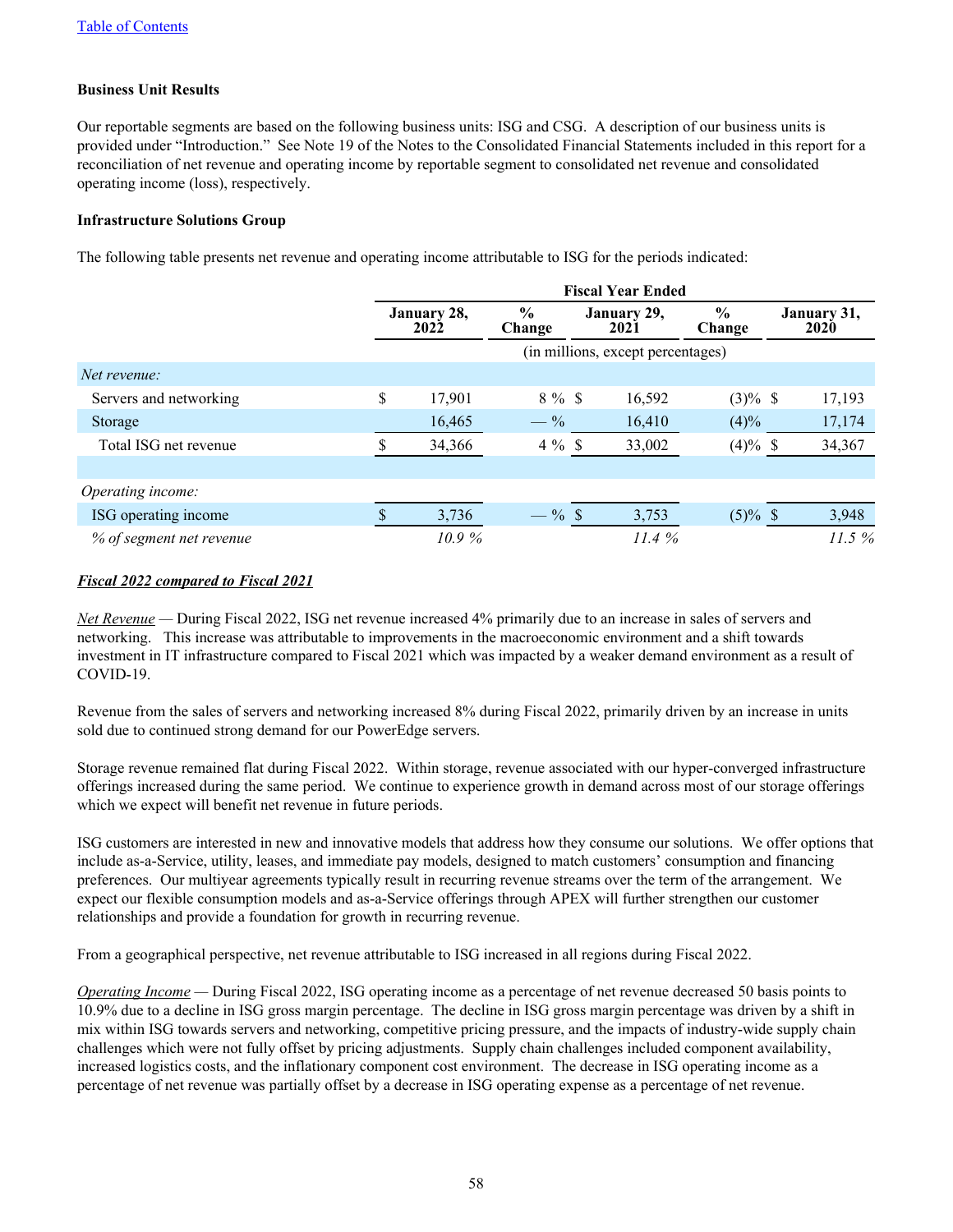### *Fiscal 2021 compared to Fiscal 2020*

*Net Revenue* — During Fiscal 2021, ISG net revenue decreased 4% due to decreases in sales of servers and networking and storage. ISG net revenue decreased primarily due to a weaker demand environment, as customers shifted their investments toward remote work and business continuity solutions.

Revenue from the sales of servers and networking decreased 3% during Fiscal 2021, primarily driven by a decline in demand of our PowerEdge servers due to the broader macroeconomic environment, including the effects of COVID-19.

Storage revenue decreased 4% during Fiscal 2021 primarily due to declines in demand for our core storage solutions offerings, partially offset by increased demand for converged and hyper-converged infrastructure solutions. We continue to make enhancements to our storage solutions offerings and expect that these offerings, including our PowerStore storage array released in May 2020, will drive long-term improvements in the business.

From a geographical perspective, net revenue attributable to ISG decreased in all regions during Fiscal 2021, driven by a weaker demand environment as a result of pervasive global COVID-19 disruptions.

*Operating Income* — During Fiscal 2021, ISG operating income as a percentage of net revenue decreased 10 basis points to 11.4%. The decline in ISG operating income percentage during Fiscal 2021 was driven by a decrease in ISG gross margin percentage from higher server configuration costs, increased freight costs, and lower benefits from component cost deflation. During Fiscal 2021, ISG component costs remained deflationary in the aggregate, but to a lesser degree relative to Fiscal 2020. The decline in ISG gross margin percentage in Fiscal 2021 was partially offset by a decrease in ISG operating expenses as a percentage of net revenue, as we realized the benefit of cost reduction initiatives.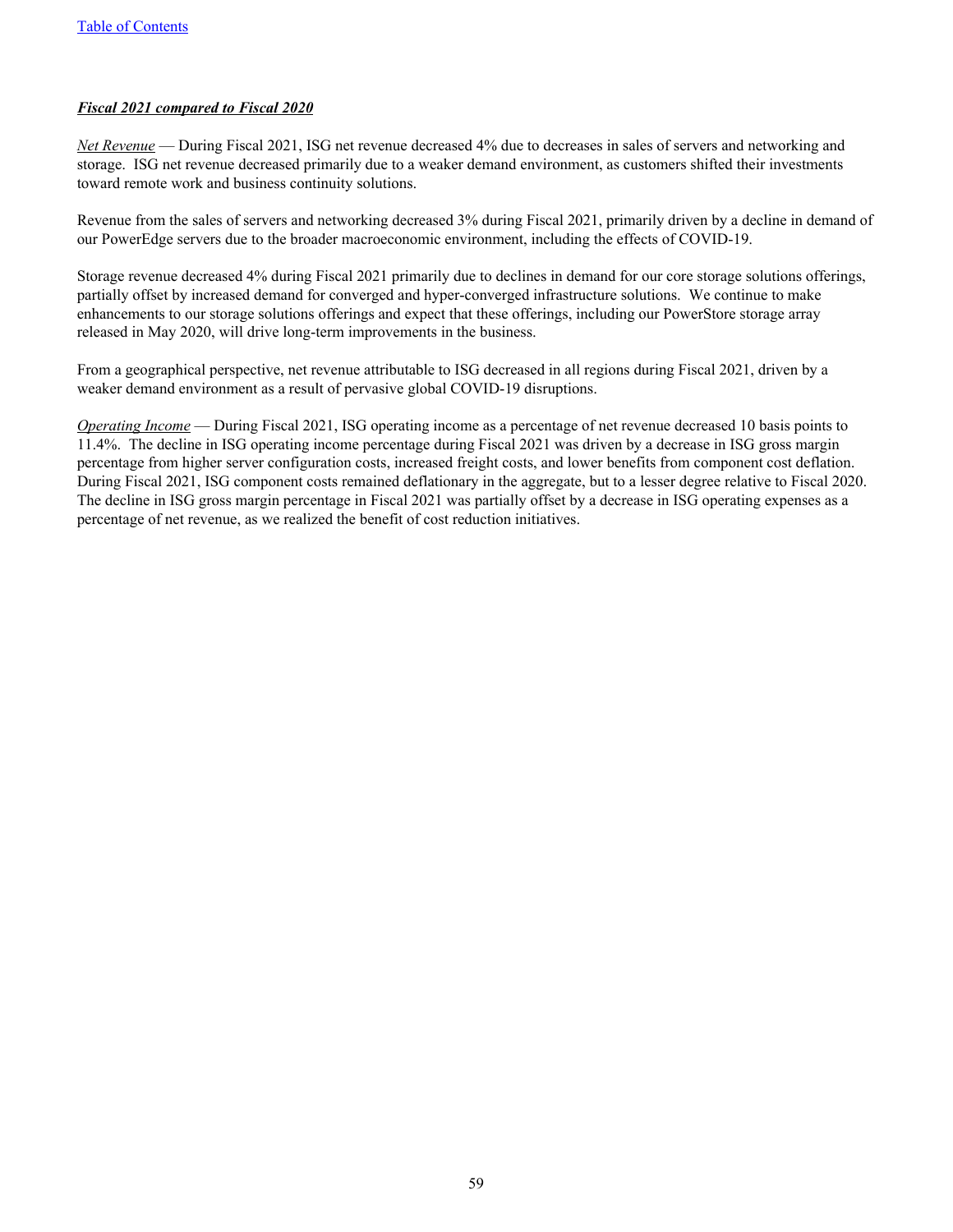### **Client Solutions Group**

The following table presents net revenue and operating income attributable to CSG for the periods indicated:

|                                                 |                     |                         |                     | <b>Fiscal Year Ended</b>          |                         |                     |
|-------------------------------------------------|---------------------|-------------------------|---------------------|-----------------------------------|-------------------------|---------------------|
| Commercial<br>Consumer<br>Total CSG net revenue | January 28,<br>2022 | $\frac{6}{9}$<br>Change | January 29,<br>2021 |                                   | $\frac{0}{0}$<br>Change | January 31,<br>2020 |
|                                                 |                     |                         |                     | (in millions, except percentages) |                         |                     |
| Net revenue:                                    |                     |                         |                     |                                   |                         |                     |
|                                                 | \$<br>45,576        | $29 \%$ \$              |                     | 35,423                            | $3\%$ \$                | 34,293              |
|                                                 | 15,888              | $23 \%$                 |                     | 12,964                            | $12\%$                  | 11,562              |
|                                                 | 61,464              | $27 \%$ \$              |                     | 48,387                            | $6\%$ \$                | 45,855              |
|                                                 |                     |                         |                     |                                   |                         |                     |
| Operating income:                               |                     |                         |                     |                                   |                         |                     |
| CSG operating income                            | 4,365               | $31 \%$ \$              |                     | 3,333                             | $7\%$ \$                | 3,114               |
| % of segment net revenue                        | 7.1%                |                         |                     | 6.9%                              |                         | 6.8%                |

### *Fiscal 2022 compared to Fiscal 2021*

*Net Revenue —* During Fiscal 2022, CSG net revenue increased 27% primarily due to increases in units sold of both commercial and consumer product offerings. The commercial and consumer increases were driven by strength in the demand environment as a result of the continued global economic recovery coupled with customers seeking improved connectivity and productivity.

Commercial revenue increased 29% during Fiscal 2022 primarily due to an increase in sales across the majority of our commercial offerings. To a lesser extent, increases in average selling price also contributed to the growth in commercial revenue as we navigated through supply chain shortages and managed pricing in response to the inflationary cost environment.

Consumer revenue increased 23% during Fiscal 2022 primarily due to an increase in units sold as a result of strong demand across the majority of our consumer product offerings.

From a geographical perspective, net revenue attributable to CSG increased across all regions during Fiscal 2022.

*Operating Income —* During Fiscal 2022, CSG operating income as a percentage of net revenue increased 20 basis points to 7.1%, driven primarily by a decrease in CSG operating expenses as a percentage of revenue. This benefit was mostly offset by a decrease in CSG gross margin percentage which was impacted by heightened supply chain challenges, logistics costs, and the inflationary component cost environment, the effects of which were not fully offset by pricing adjustments.

# *Fiscal 2021 compared to Fiscal 2020*

*Net Revenue* — During Fiscal 2021, CSG net revenue increased 6% primarily due to an increase in commercial and consumer notebook sales, partially offset by a decrease in commercial desktop sales. Much of this demand was driven by the imperative for remote work and remote learning solutions, as business, government, and education customers sought to maintain productivity in the midst of COVID-19.

Commercial revenue increased 3% during Fiscal 2021 due to an increase in commercial notebooks sales, and particularly for entry-level commercial notebooks driven by customers in education and state and local government. The increases were partially offset by lower sales of commercial desktops.

Consumer revenue increased 12% during Fiscal 2021 due to increases in average selling prices across all consumer product offerings, coupled with continued strong demand for consumer notebooks and high-end and gaming systems.

From a geographical perspective, net revenue attributable to CSG increased in the Americas and EMEA during Fiscal 2021. These increases were partially offset by a decline in net revenue attributable to CSG in APJ during the period.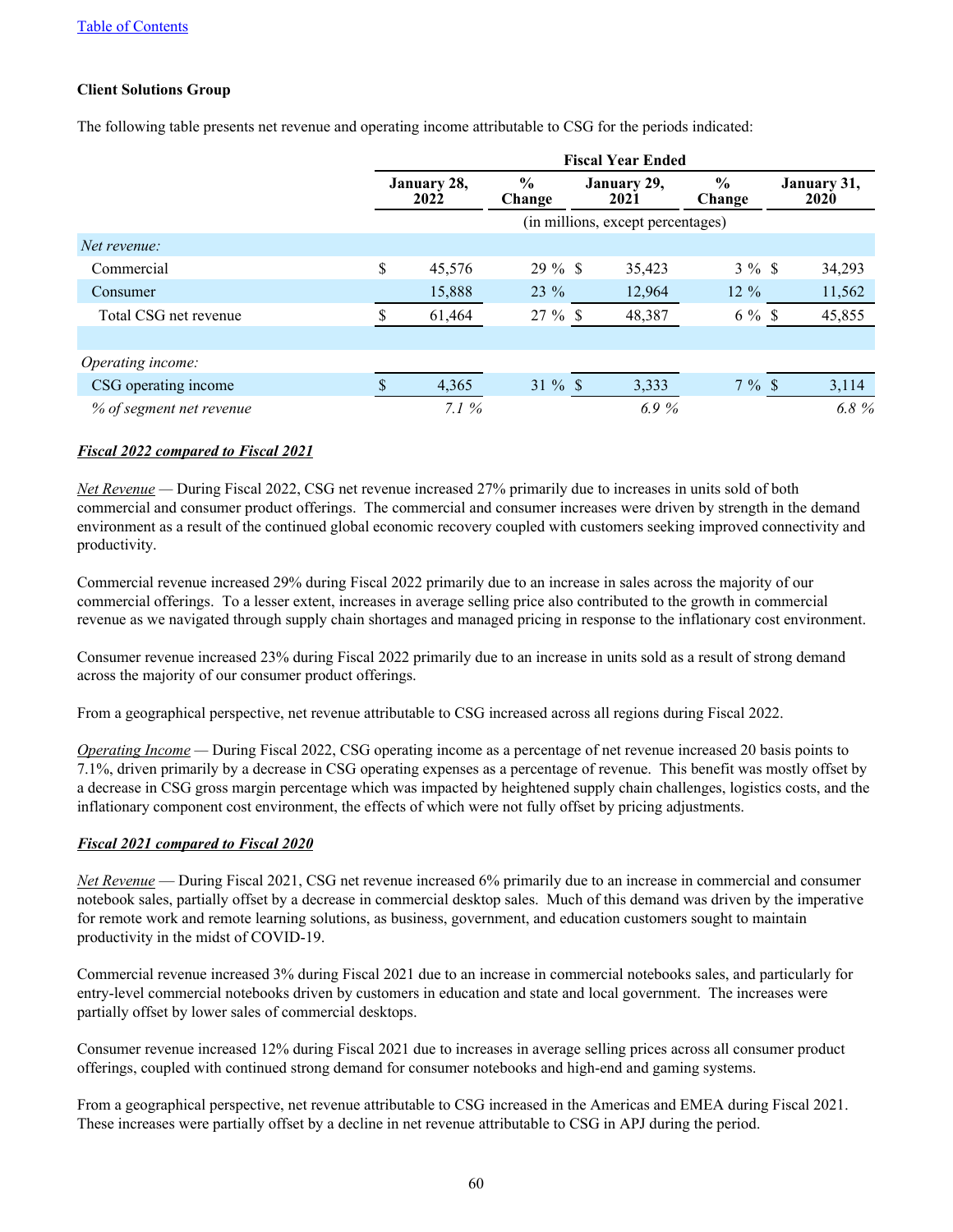*Operating Income* — During Fiscal 2021, CSG operating income as a percentage of net revenue increased 10 basis points to 6.9%. This increase was primarily attributable to a decrease in CSG operating expenses as a percentage of revenue, as we realized the benefit of cost reduction initiatives. This benefit was mostly offset by a decrease in CSG gross margin percentage driven by a shift in product mix to entry-level commercial notebooks and lower component cost deflation relative to pricing.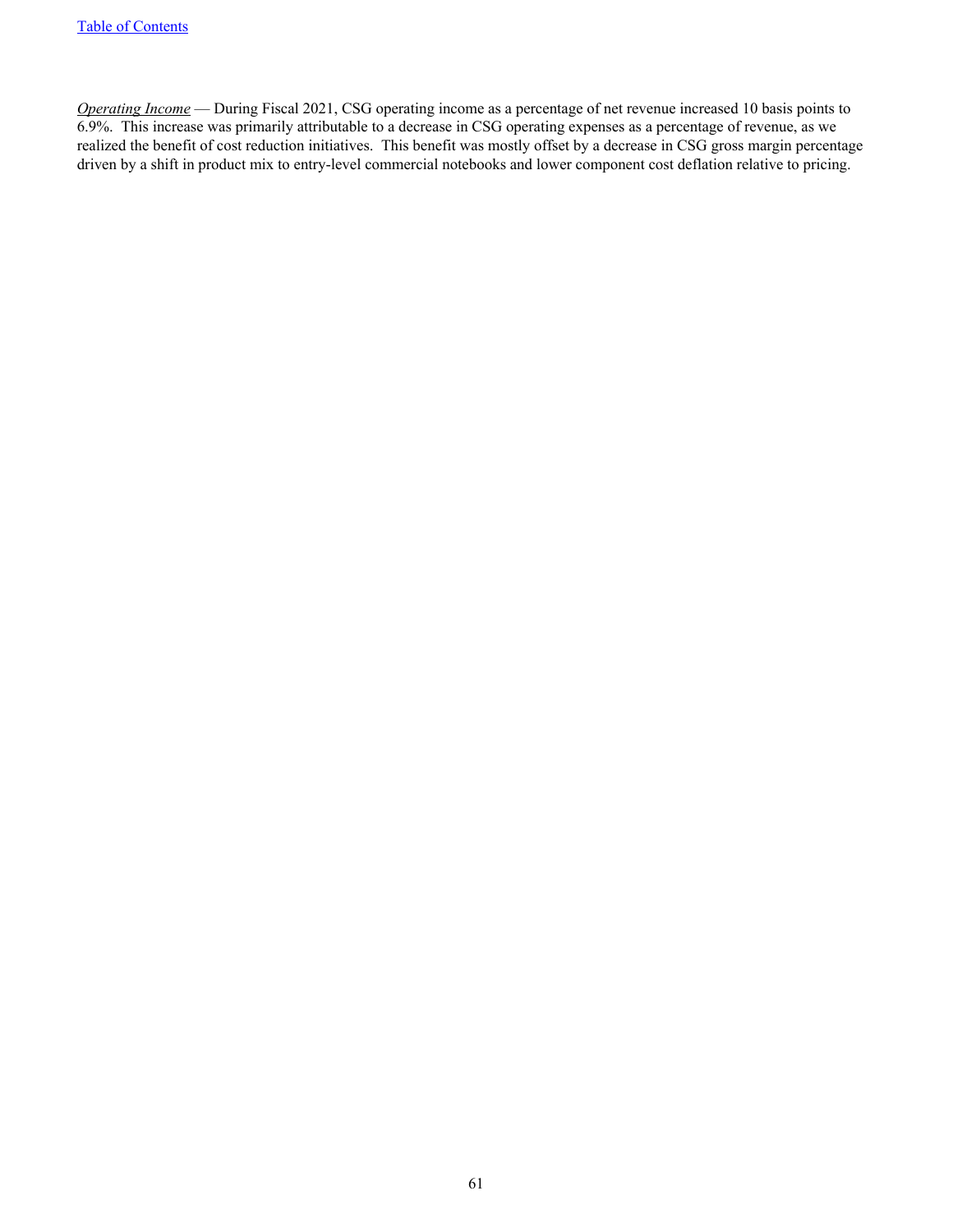# **OTHER BALANCE SHEET ITEMS**

#### **Accounts Receivable**

We sell products and services directly to customers and through a variety sales channels, including retail distribution. Our accounts receivable, net, was \$12.9 billion and \$10.7 billion as of January 28, 2022 and January 29, 2021, respectively. We maintain an allowance for expected credit losses to cover receivables that may be deemed uncollectible. The allowance for expected credit losses is an estimate based on an analysis of historical loss experience, current receivables aging, and management's assessment of current conditions and reasonable and supportable expectation of future conditions, as well as specific identifiable customer accounts that are deemed at risk. As of January 28, 2022 and January 29, 2021, the allowance for expected credit losses was \$90 million and \$99 million, respectively. Based on our assessment, we believe that we are adequately reserved for expected credit losses. We will continue to monitor the aging of our accounts receivable and take actions, where necessary, to reduce our exposure to credit losses.

### **Dell Financial Services and Financing Receivables**

The Company offers or arranges various financing options and services for our customers globally, including through captive financing operations. DFS originates, collects, and services customer receivables primarily related to the purchase of our product, software, and service solutions. The Company further strengthens our customer relationships through its flexible consumption models, which enable us to offer our customers the option to pay over time and, in certain cases, based on utilization, to provide them with financial flexibility to meet their changing technological requirements. New financing originations were \$8.5 billion, \$8.9 billion, and \$8.5 billion for Fiscal 2022, Fiscal 2021, and Fiscal 2020, respectively.

The Company's leases are classified as sales-type leases, direct financing leases, or operating leases. Amounts due from lessees under sales-type leases or direct financing leases are recorded as part of financing receivables, with interest income recognized over the contract term. On commencement of sales-type leases, we typically qualify for up-front revenue recognition. On originations of operating leases, we record equipment under operating leases, classified as property, plant, and equipment, and recognize rental revenue and depreciation expense, classified as cost of net revenue, over the contract term. Direct financing leases are immaterial. Leases that commenced prior to the effective date of the current lease accounting standard continue to be accounted for under previous lease accounting guidance.

As of January 28, 2022 and January 29, 2021, our financing receivables, net were \$10.6 billion and \$10.5 billion, respectively. We maintain an allowance to cover expected financing receivable credit losses and evaluate credit loss expectations based on our total portfolio. For Fiscal 2022, Fiscal 2021, and Fiscal 2020, the principal charge-off rate for our financing receivables portfolio was 0.6%, 0.7%, and 1.0%, respectively. The credit quality of our financing receivables has improved in recent years as the mix of high-quality commercial accounts in our portfolio has continued to increase. We continue to monitor broader economic indicators and their potential impact on future credit loss performance. We have an extensive process to manage our exposure to customer credit risk, including active management of credit lines and our collection activities. We also sell selected fixed-term financing receivables without recourse to unrelated third parties on a periodic basis, primarily to manage certain concentrations of customer credit exposure. Based on our assessment of the customer financing receivables, we believe that we are adequately reserved.

We retain a residual interest in equipment leased under our lease programs. As of January 28, 2022 and January 29, 2021, the residual interest recorded as part of financing receivables was \$217 million and \$424 million, respectively. The decline in residual interest during Fiscal 2022 was principally attributable to a corresponding increase in originations of operating leases. The amount of the residual interest is established at the inception of the lease based upon estimates of the value of the equipment at the end of the lease term using historical studies, industry data, and future value-at-risk demand valuation methods. On a quarterly basis, we assess the carrying amount of our recorded residual values for impairment. Generally, expected losses as a result of residual value risk on equipment under lease are not considered to be significant primarily because of the existence of a secondary market with respect to the equipment. Further, the lease agreement clearly defines applicable return conditions and remedies for non-compliance, to ensure that the leased equipment will be in good operating condition upon return. No expected losses were recorded related to residual assets during Fiscal 2022 or Fiscal 2021.

As of January 28, 2022 and January 29, 2021, equipment under operating leases, net was \$1.7 billion and \$1.3 billion, respectively. We assess the carrying amount of the equipment under operating leases for impairment whenever events or circumstances may indicate that an impairment has occurred. No material impairment losses were recorded related to such equipment during Fiscal 2022, Fiscal 2021, or Fiscal 2020.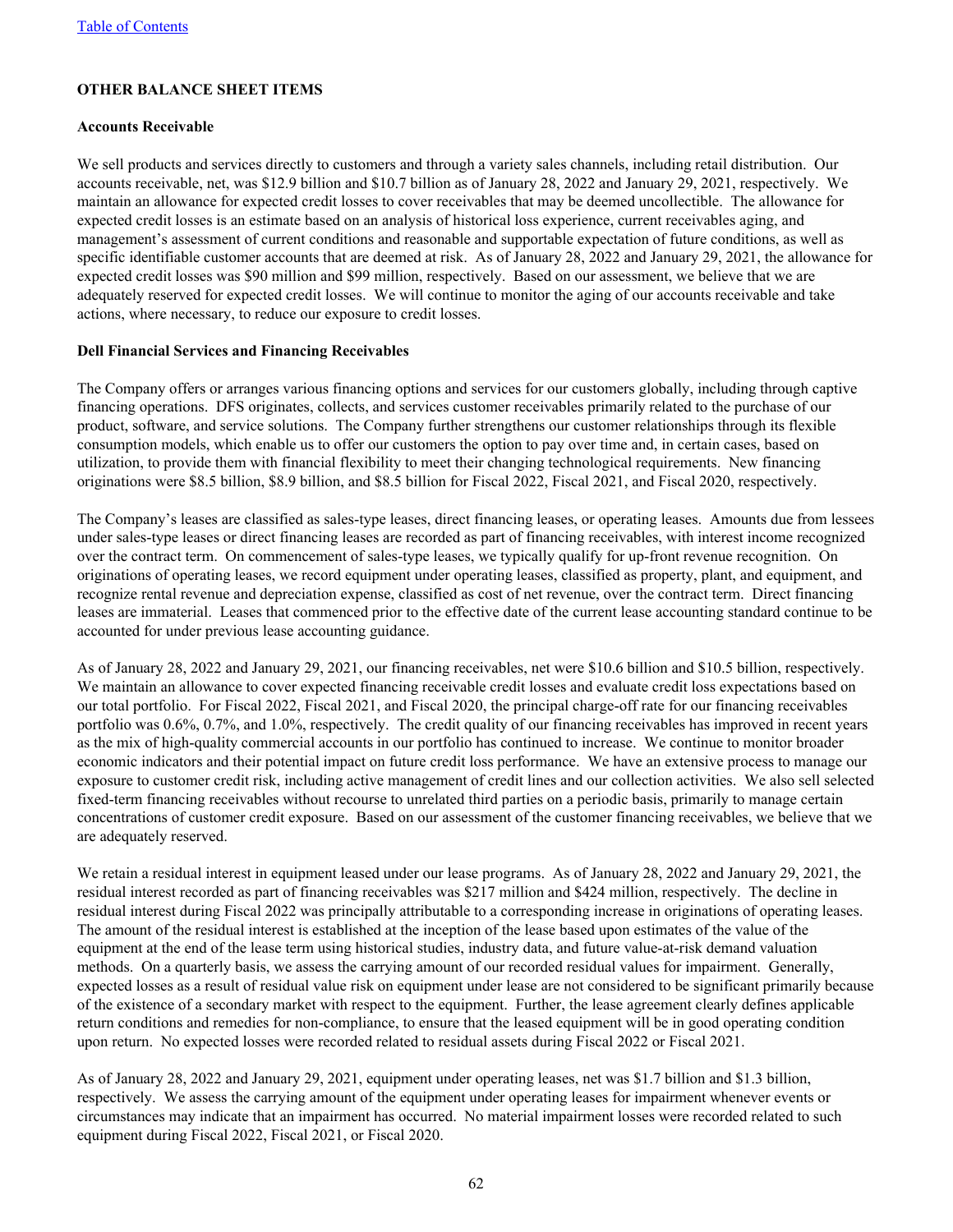DFS offerings are initially funded through cash on hand at the time of origination, most of which is subsequently replaced with asset-backed financing. For DFS offerings which qualify as sales-type leases, the initial funding of financing receivables is reflected as an impact to cash flows from operations, and is largely subsequently offset by cash proceeds from financing. For DFS operating leases, the initial funding is classified as a capital expenditure and reflected as an impact to cash flows used in investing activities.

See Note 5 of the Notes to the Consolidated Financial Statements included in this report for additional information about our financing receivables and the associated allowances, and equipment under operating leases.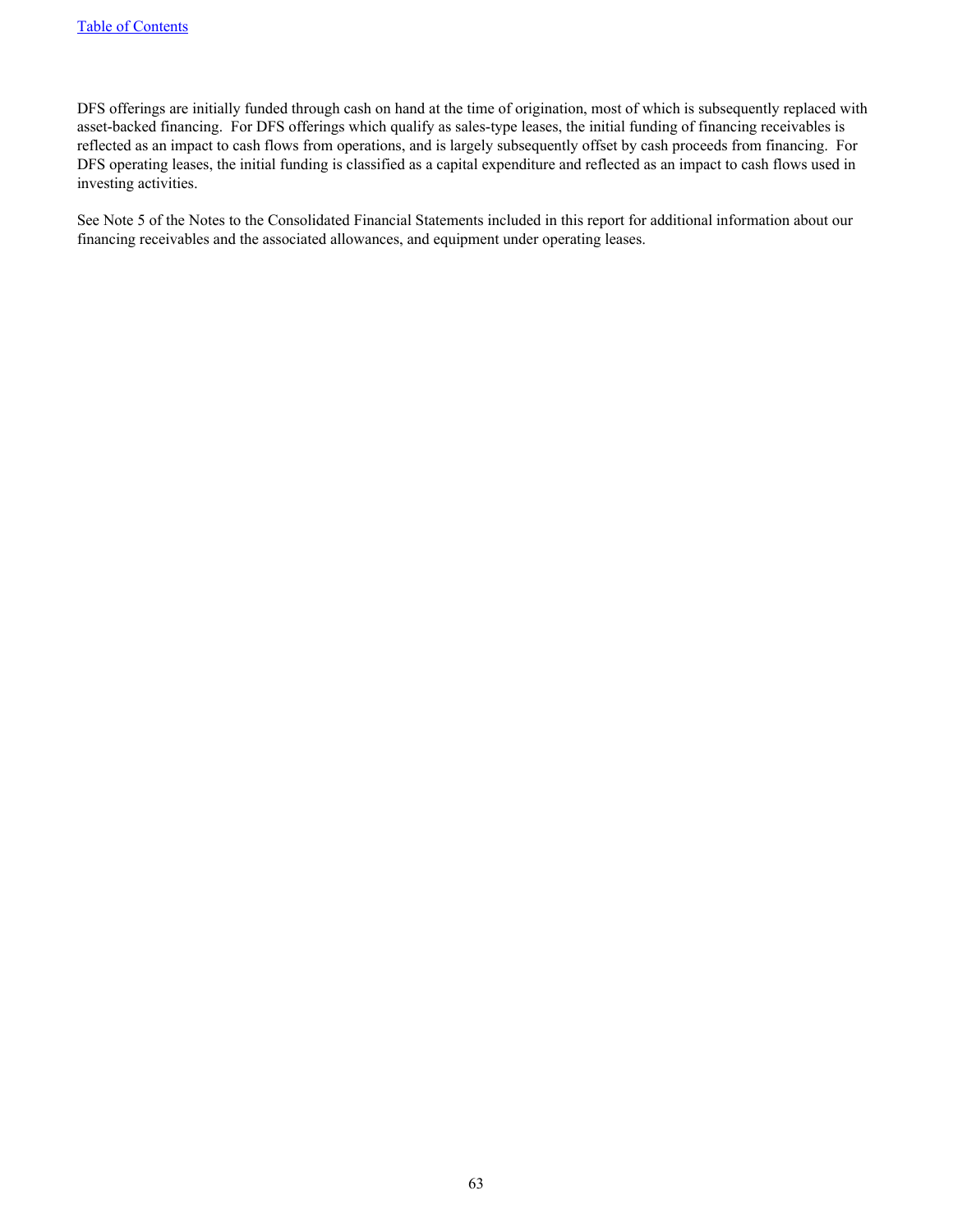### **LIQUIDITY, CAPITAL COMMITMENTS, CONTRACTUAL CASH OBLIGATIONS, AND MARKET CONDITIONS**

### **Liquidity and Capital Resources**

To support our ongoing business operations, we rely on operating cash flows as our primary source of liquidity. We monitor the efficiency of our balance sheet to ensure that we have adequate liquidity to support our business and strategic initiatives. In addition to internally generated cash, we have access to other capital sources to finance our strategic initiatives and fund growth in our financing operations. Our strategy is to deploy capital from any potential source, whether internally generated cash or debt, depending on the adequacy and availability of that source of capital and whether it can be accessed in a cost-effective manner.

We believe that our current cash and cash equivalents, together with cash that will be provided by future operations and borrowings expected to be available under our revolving credit facility, will be sufficient over at least the next twelve months and for the foreseeable future thereafter meet our material cash requirements, including funding of our operations, debt related payments, capital expenditures, and other corporate needs.

As part our overall capital allocation strategy, we intend to drive growth while maintaining our investment grade rating and focusing on returning capital to our shareholders through both share repurchase programs and dividend payments.

The following table presents our cash and cash equivalents as well as our available borrowings as of the dates indicated:

|                                                                  | <b>January 28, 2022</b> |               | <b>January 29, 2021</b> |
|------------------------------------------------------------------|-------------------------|---------------|-------------------------|
|                                                                  |                         | (in millions) |                         |
| Cash and cash equivalents, and available borrowings:             |                         |               |                         |
| Cash and cash equivalents                                        | 9.477 \$                |               | 9,508                   |
| Remaining available borrowings under revolving credit facilities | 4.969                   |               | 4,467                   |
| Total cash, cash equivalents, and available borrowings           | 14.446                  |               | 3.975                   |

Our revolving credit facilities as of January 28, 2022 consist only of the 2021 Revolving Credit Facility which has a maximum capacity of \$5.0 billion and available borrowings under this facility are reduced by draws on the facility and outstanding letters of credit. As of January 28, 2022, there were no borrowings outstanding under the facility and remaining available borrowings totaled approximately \$5.0 billion. We may regularly use our available borrowings from the 2021 Revolving Credit Facility on a short-term basis for general corporate purposes. See Note 7 of the Notes to the Consolidated Financial Statements included in this report for additional information about the 2021 Revolving Credit Facility.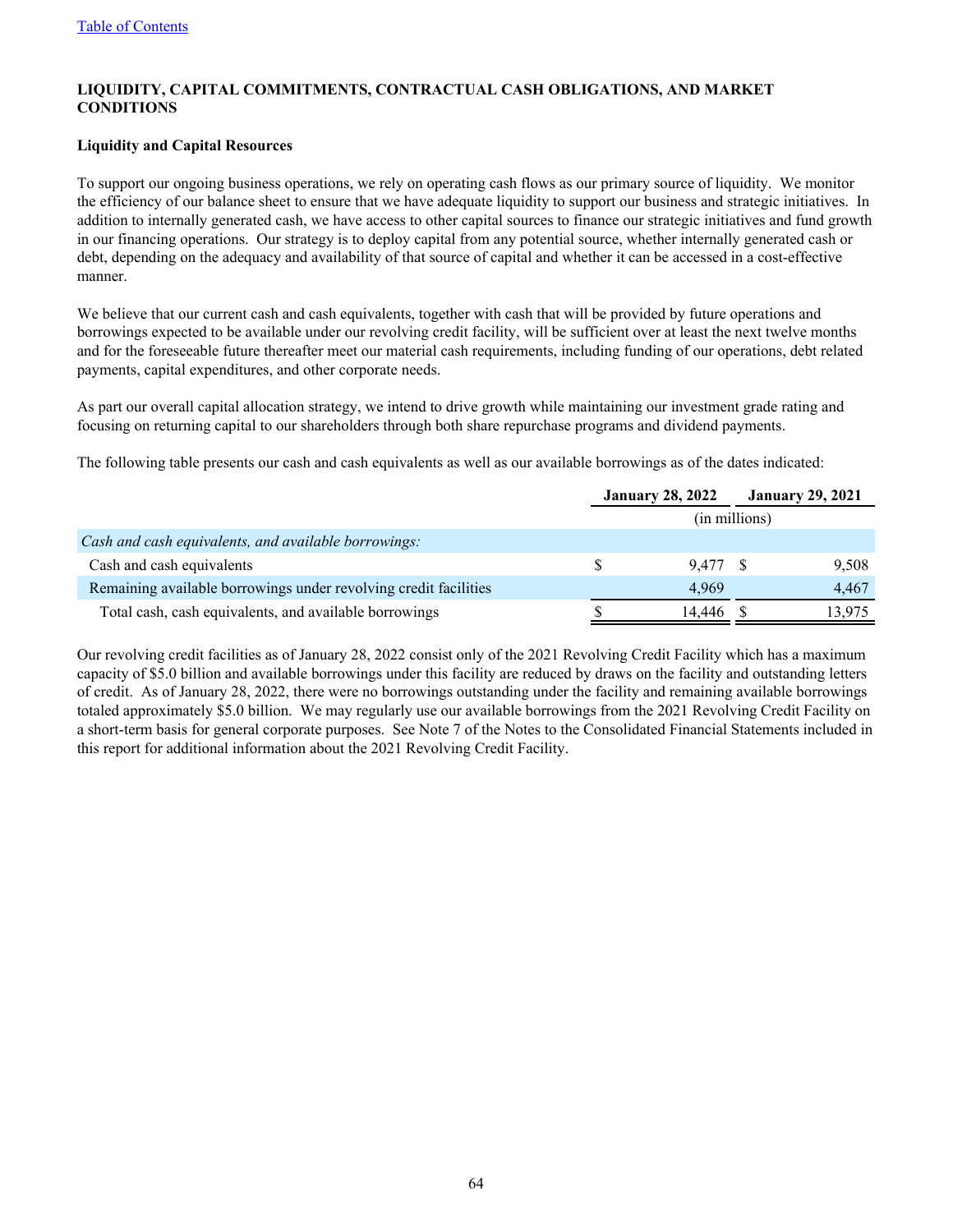### *Debt*

The following table presents our outstanding debt as of the dates indicated:

|                                    | <b>January 28, 2022</b> |             | <b>Increase</b><br>(Decrease) |                | <b>January 29, 2021</b> |  |  |
|------------------------------------|-------------------------|-------------|-------------------------------|----------------|-------------------------|--|--|
|                                    |                         |             | (in millions)                 |                |                         |  |  |
| Core debt                          |                         |             |                               |                |                         |  |  |
| <b>Senior Notes</b>                | \$                      | $16,300$ \$ |                               | $(11, 177)$ \$ | 27,477                  |  |  |
| <b>Legacy Notes and Debentures</b> |                         | 952         |                               | (400)          | 1,352                   |  |  |
| <b>EMC</b> Notes                   |                         |             |                               | (1,000)        | 1,000                   |  |  |
| DFS allocated debt                 |                         | (1, 133)    |                               | (467)          | (666)                   |  |  |
| Total core debt                    |                         | 16,119      |                               | (13,044)       | 29,163                  |  |  |
| <b>DFS</b> related debt            |                         |             |                               |                |                         |  |  |
| DFS debt                           |                         | 9,646       |                               | (20)           | 9,666                   |  |  |
| DFS allocated debt                 |                         | 1,133       |                               | 467            | 666                     |  |  |
| Total DFS related debt             |                         | 10,779      |                               | 447            | 10,332                  |  |  |
| <b>Other</b>                       |                         | 337         |                               | 157            | 180                     |  |  |
| Total debt, principal amount       |                         | 27,235      |                               | (12, 440)      | 39,675                  |  |  |
| Carrying value adjustments         |                         | (281)       |                               | 172            | (453)                   |  |  |
| Total debt, carrying value         |                         | 26,954      | - 55                          | $(12,268)$ \$  | 39,222                  |  |  |

During Fiscal 2022, the outstanding principal amount of our debt decreased by \$12.4 billion to \$27.2 billion as of January 28, 2022, primarily driven by net repayments of core debt.

We define core debt as the total principal amount of our debt, less DFS related debt and other debt. Our core debt was \$16.1 billion and \$29.2 billion as of January 28, 2022 and January 29, 2021, respectively. The decrease in our core debt during Fiscal 2022 was driven by principal repayments which were primarily funded with the proceeds from the VMware Spin-off special dividend of \$9.3 billion paid to Dell Technologies and, to a lesser extent, cash on hand. See Note 7 of the Notes to the Consolidated Financial Statements included in this report for more information about our debt.

DFS related debt primarily represents debt from our securitization and structured financing programs. The majority of DFS debt represents borrowings under securitization programs and structured financing programs, for which our risk of loss is limited to transferred lease and loan payments and associated equipment, and under which the credit holders have no recourse to Dell Technologies.

To fund expansion of the DFS business, we balance the use of the securitization and structured financing programs with other sources of liquidity. We approximate the amount of our debt used to fund the DFS business by applying a 7:1 debt to equity ratio to the sum of our financing receivables balance and equipment under our DFS operating leases, net. The debt to equity ratio is based on the underlying credit quality of the assets. See Note 5 of the Notes to the Consolidated Financial Statements included in this report for more information about our DFS debt.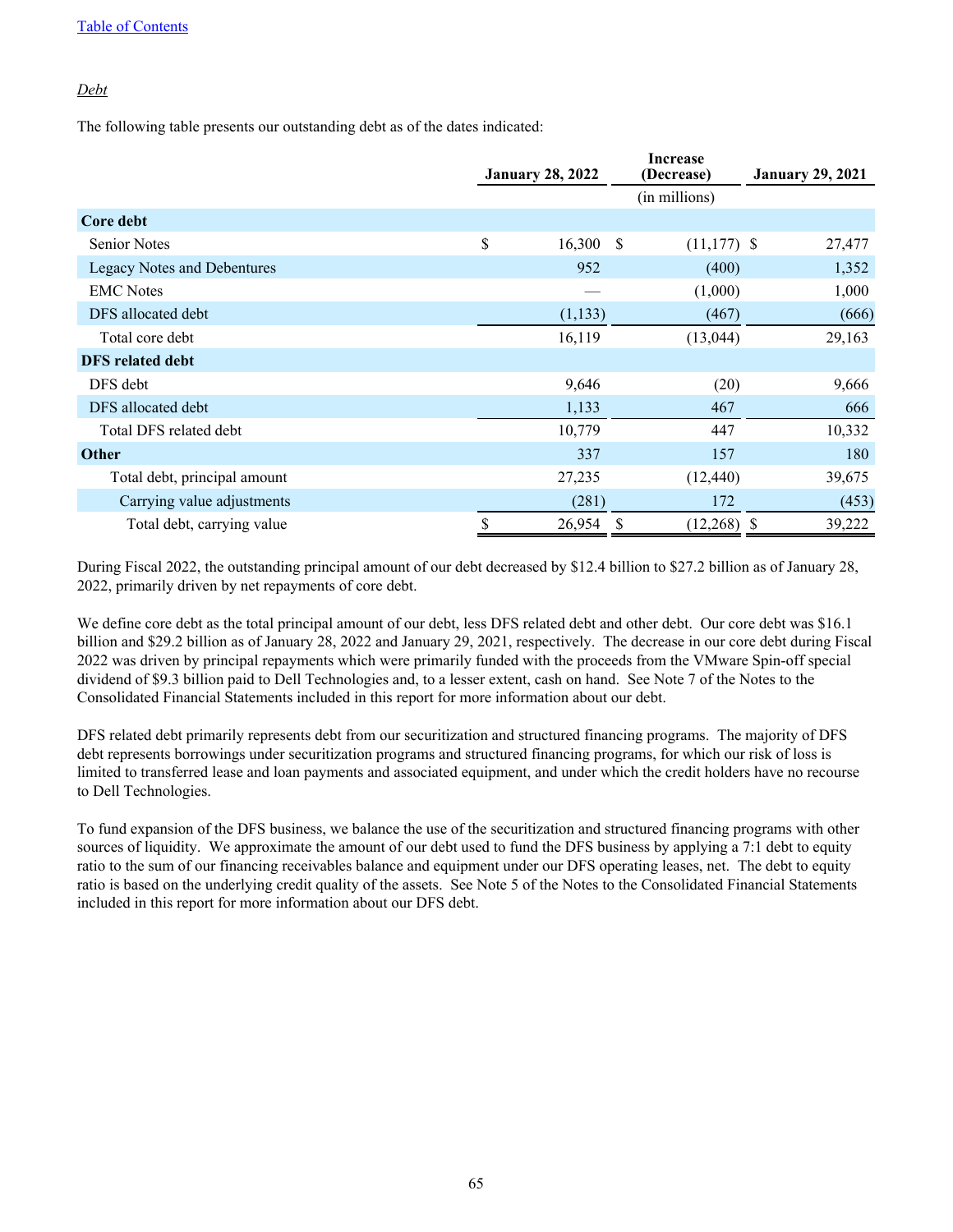We have made steady progress in paying down debt and we will continue to pursue deleveraging as an important component of our overall strategy. As a result of our debt reduction and liability management strategy, we achieved an investment grade corporate family rating from three major credit rating agencies during Fiscal 2022.

We believe we will continue to be able to make our debt principal and interest payments, including the short-term maturities, from existing and expected sources of cash, primarily from operating cash flows. Cash used for debt principal and interest payments may include short-term borrowings under our revolving credit facility. Under our variable-rate debt, we could experience variations in our future interest expense from potential fluctuations in applicable reference rates, or from possible fluctuations in the level of DFS debt required to meet future demand for customer financing. For Fiscal 2023, there are no scheduled maturities related to our outstanding core debt. However, at our sole discretion, we may purchase, redeem, prepay, refinance, or otherwise retire any amount of our outstanding indebtedness under the terms of such indebtedness at any time and from time to time, in open market or negotiated transactions with the holders of such indebtedness or otherwise, as appropriate market conditions exist.

### **Cash Flows**

The following table presents a summary of our Consolidated Statements of Cash Flows for the periods indicated:

|                                                                                   | <b>Fiscal Year Ended</b> |          |                         |         |                         |         |
|-----------------------------------------------------------------------------------|--------------------------|----------|-------------------------|---------|-------------------------|---------|
|                                                                                   | <b>January 28, 2022</b>  |          | <b>January 29, 2021</b> |         | <b>January 31, 2020</b> |         |
|                                                                                   |                          |          | (in millions)           |         |                         |         |
| Net change in cash from:                                                          |                          |          |                         |         |                         |         |
| Operating activities                                                              | \$                       | 10,307   | -S                      | 11,407  | - S                     | 9,291   |
| Investing activities                                                              |                          | 1,306    |                         | (460)   |                         | (4,686) |
| Financing activities                                                              |                          | (16,609) |                         | (5,950) |                         | (4,604) |
| Effect of exchange rate changes on cash, cash equivalents, and<br>restricted cash |                          | (106)    |                         | 36      |                         | (90)    |
| Change in cash, cash equivalents, and restricted cash                             |                          | (5,102)  |                         | 5,033   |                         | (89)    |

*Operating Activities* — Fiscal 2022 includes cash provided by operating activities related to VMware through the date of the VMware Spin-off. In comparison, Fiscal 2021 and Fiscal 2020 reflect cash provided by operating activities related to VMware for the full fiscal year. Cash provided by operating activities was \$10.3 billion during Fiscal 2022 and was primarily attributable to strong revenue growth throughout the year.

Cash provided by operating activities was \$11.4 billion during Fiscal 2021 which was primarily driven by strong profitability, revenue growth and working capital dynamics as the impacts of COVID-19 began to normalize. During Fiscal 2020, cash provided by operating activities was \$9.3 billion which was attributable to improved profitability and working capital discipline.

*Investing Activities —* Investing activities primarily consist of cash used to fund capital expenditures for property, plant, and equipment, which includes equipment under DFS operating leases. Additional activities include capitalized software development costs, strategic investments, acquisitions of businesses by VMware, and the maturities, sales, and purchases of investments. During Fiscal 2022, cash provided by investing activities was \$1.3 billion and was primarily driven by net cash proceeds from the divestiture of Boomi, partially offset by capital expenditures.

Cash used in investing activities was \$460 million during Fiscal 2021 and was primarily driven by capital expenditures and cash used in acquisition of businesses by VMware, largely offset by net cash proceeds from the divestiture of RSA Security. During Fiscal 2020, cash used in investing activities was \$4.7 billion and was primarily driven by capital expenditures and acquisitions of businesses by VMware.

*Financing Activities* — Financing activities primarily consist of the proceeds and repayments of debt and cash used to repurchase common stock. As a result of the VMware Spin-off, financing activities during Fiscal 2022 also include the net transfer of cash, cash equivalents, and restricted cash to VMware, and dividends paid by VMware to non-controlling interests. Cash used in financing activities of \$16.6 billion during Fiscal 2022 primarily consisted of debt repayments and associated debt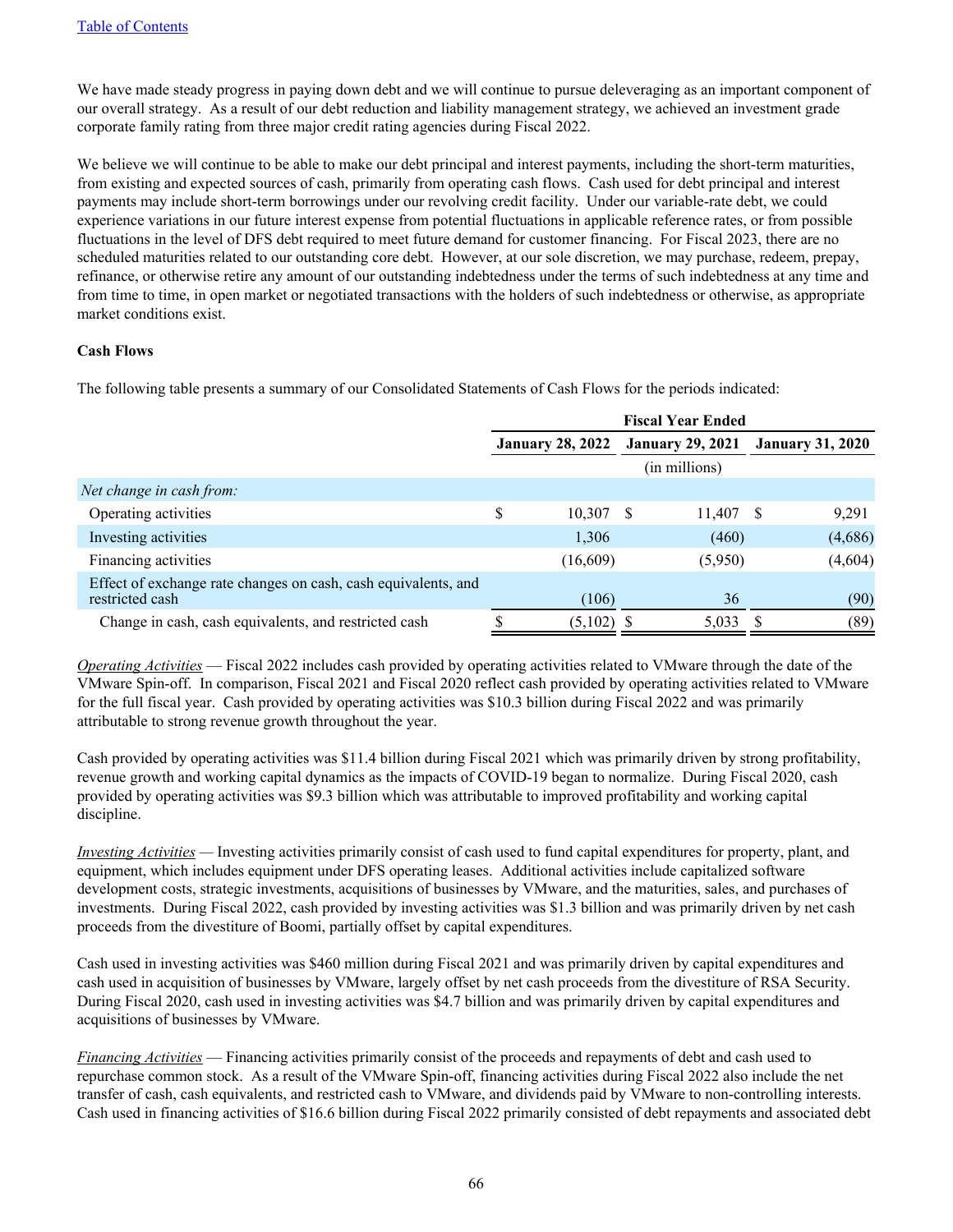extinguishment fees, as well as our financing activities related to the VMware Spin-off. The effect of these activities was partially offset by cash proceeds from the issuance of senior notes by Dell Technologies and VMware.

Cash used in financing activities of \$6.0 billion during Fiscal 2021 primarily consisted of debt repayments and repurchases of common stock by our public subsidiaries, partially offset by cash proceeds from the issuances of senior notes by Dell Technologies and VMware. During Fiscal 2020, cash used in financing activities of \$4.6 billion primarily consisted of net debt repayments and repurchases of common stock by our public subsidiaries, primarily related to VMware Inc.'s acquisition of Pivotal Software, Inc.

*DFS Cash Flow Impacts* — DFS offerings are initially funded through cash on hand at the time of origination, most of which is subsequently replaced with asset-backed financing. For DFS offerings that qualify as sales-type leases, the initial funding of financing receivables is reflected as an impact to cash flows from operations and is largely subsequently offset by cash proceeds from financing. For DFS operating leases, which have increased under the current lease accounting standard, the initial funding is classified as a capital expenditure and reflected as cash flows used in investing activities. DFS new financing originations were \$8.5 billion, \$8.9 billion, and \$8.5 billion during Fiscal 2022, Fiscal 2021, and Fiscal 2020, respectively. As of January 28, 2022, DFS had \$10.6 billion of total net financing receivables and \$1.7 billion of equipment under DFS operating leases, net.

### **Capital Commitments**

*Capital Expenditures* — During Fiscal 2022 and Fiscal 2021, we spent \$2.8 billion and \$2.1 billion, respectively, on property, plant, and equipment and capitalized software development costs, of which the funding of equipment under DFS operating leases was \$1.0 billion and \$0.7 billion, respectively. Product demand, product mix, the use of contract manufacturers, and ongoing investments in operating and information technology infrastructure, influence the level and prioritization of our capital expenditures. Aggregate capital expenditures for Fiscal 2023 are currently expected to total between \$2.8 billion and \$3.0 billion, of which approximately \$0.8 billion of expenditures are expected to be applied to equipment under DFS operating leases and approximately \$0.3 billion to capitalized software development costs.

### **Repurchases of Common Stock**

### *Dell Technologies Common Stock Repurchases by Dell Technologies during Fiscal 2022*

Effective as of September 23, 2021, our board of directors approved a stock repurchase program with no established expiration date under which we are authorized to repurchase up to \$5 billion of shares of the Company's Class C Common Stock. During the fiscal year ended January 28, 2022, we repurchased approximately 12 million shares of Class C Common Stock for a total purchase price of approximately \$659 million.

### *Dell Technologies Common Stock Repurchases by Dell Technologies during Fiscal 2021*

During the fiscal year ended January 29, 2021, we repurchased approximately 6 million shares of Class C Common Stock for a total purchase price of approximately \$240 million under a previous stock repurchase program that was subsequently suspended and, in Fiscal 2022, terminated.

### **Dividend Payments**

On February 24, 2022, we announced that our board of directors has adopted a dividend policy under which we intend to pay quarterly cash dividends on its common stock, beginning in the first fiscal quarter of fiscal year 2023, at an initial rate of \$0.33 per share per fiscal quarter. We also announced that our board has declared the initial quarterly dividend under the policy in the amount of \$0.33 per share, which will be payable on April 29, 2022 to the holders of record of all of the issued and outstanding shares of common stock as of the close of business on April 20, 2022.

The dividend policy and the declaration and payment of each quarterly cash dividend will be subject to the board's continuing determination that the policy and the declaration of dividends thereunder are in the best interests of our stockholders and are in compliance with applicable law. The board retains the power to modify, suspend, or cancel the dividend policy in any manner and at any time that it may deem necessary or appropriate.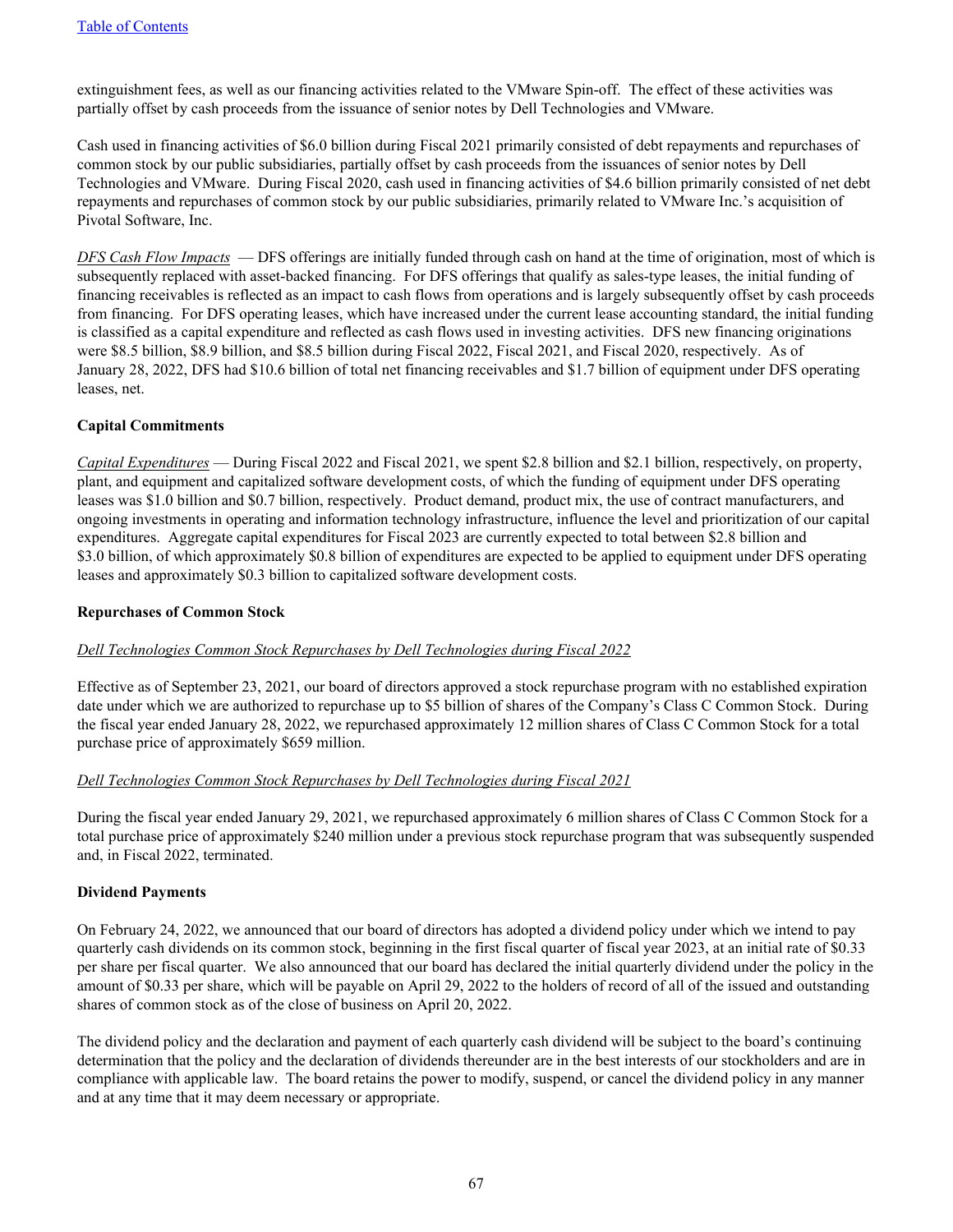### **Contractual Cash Obligations**

The following table presents a summary of our contractual cash obligations as of January 28, 2022:

|                                  |                   |   | <b>Payments Due by Fiscal Year</b> |               |               |              |           |              |                   |  |
|----------------------------------|-------------------|---|------------------------------------|---------------|---------------|--------------|-----------|--------------|-------------------|--|
|                                  | <b>Total</b>      |   | 2023                               |               | 2024-2025     |              | 2026-2027 |              | <b>Thereafter</b> |  |
|                                  |                   |   |                                    |               | (in millions) |              |           |              |                   |  |
| Contractual cash obligations:    |                   |   |                                    |               |               |              |           |              |                   |  |
| Principal payments on debt:      |                   |   |                                    |               |               |              |           |              |                   |  |
| Core debt $(a)$                  | \$<br>$17,252$ \$ |   |                                    | <sup>\$</sup> | 2,000         | <sup>S</sup> | 7,250     | <sup>S</sup> | 8,002             |  |
| DFS debt                         | 9,646             |   | 5,803                              |               | 3,195         |              | 648       |              |                   |  |
| Other                            | 337               |   | 25                                 |               | 289           |              | 21        |              | 2                 |  |
| Total principal payments on debt | 27,235            |   | 5,828                              |               | 5,484         |              | 7,919     |              | 8,004             |  |
| Interest                         | 9,181             |   | 1,068                              |               | 1,896         |              | 1,539     |              | 4,678             |  |
| Purchase obligations             | 6,278             |   | 5,623                              |               | 433           |              | 160       |              | 62                |  |
| Operating leases                 | 1,092             |   | 286                                |               | 373           |              | 217       |              | 216               |  |
| Tax obligations                  | 164               |   | 19                                 |               | 84            |              | 61        |              |                   |  |
| Contractual cash obligations     | 43,950            | S | 12,824                             | <sup>8</sup>  | 8,270         |              | 9,896     | \$.          | 12,960            |  |

(a) Contractual cash obligations associated with core debt exclude DFS allocated debt.

*Principal Payments on Debt* **—** Our expected principal cash payments on borrowings are exclusive of discounts and premiums. We have outstanding long-term notes with varying maturities. For additional information about our debt, see Note 5 and Note 7 of the Notes to the Consolidated Financial Statements included in this report.

*Interest* **—** Of the total cash obligations for interest presented in the table above, the amounts related to our DFS debt were expected to be \$78 million in Fiscal 2023 and \$40 million in Fiscal 2024-2025. See Note 5 and Note 7 of the Notes to the Consolidated Financial Statements included in this report for further discussion of our debt and related interest expense.

*Purchase Obligations* **—** Purchase obligations are defined as contractual obligations to purchase goods or services that are enforceable and legally binding on us. These obligations specify all significant terms, including fixed or minimum quantities to be purchased; fixed, minimum, or variable price provisions; and the approximate timing of the transaction. Purchase obligations do not include contracts that may be canceled without penalty.

We utilize several suppliers to manufacture sub-assemblies for our products. Our efficient supply chain management allows us to enter into flexible and mutually beneficial purchase arrangements with our suppliers in order to minimize inventory risk. Consistent with industry practice, we acquire raw materials or other goods and services, including product components, by issuing to suppliers authorizations to purchase based on our projected demand and manufacturing needs. These purchase orders are typically fulfilled within 30 days and are entered into during the ordinary course of business in order to establish best pricing and continuity of supply for our production. Purchase orders are not included in purchase obligations, as they typically represent our authorization to purchase rather than binding purchase obligations.

*Operating Leases* **—** We lease property and equipment, manufacturing facilities, and office space under non-cancelable leases. Certain of these leases obligate us to pay taxes, maintenance, and repair costs. See Note 6 of the Notes to the Consolidated Financial Statements included in this report for additional information about our leasing transactions in which we are the lessee.

*Tax Obligations* **—** Tax obligations represent a one-time mandatory deemed repatriation tax on undistributed earnings of foreign subsidiaries. Excluded from the table above are \$1.2 billion in additional liabilities associated with uncertain tax positions as of January 28, 2022. We are unable to reliably estimate the expected payment dates for any liabilities for uncertain tax positions. See Note 12 of the Notes to the Consolidated Financial Statements included in this report for more information on these tax matters.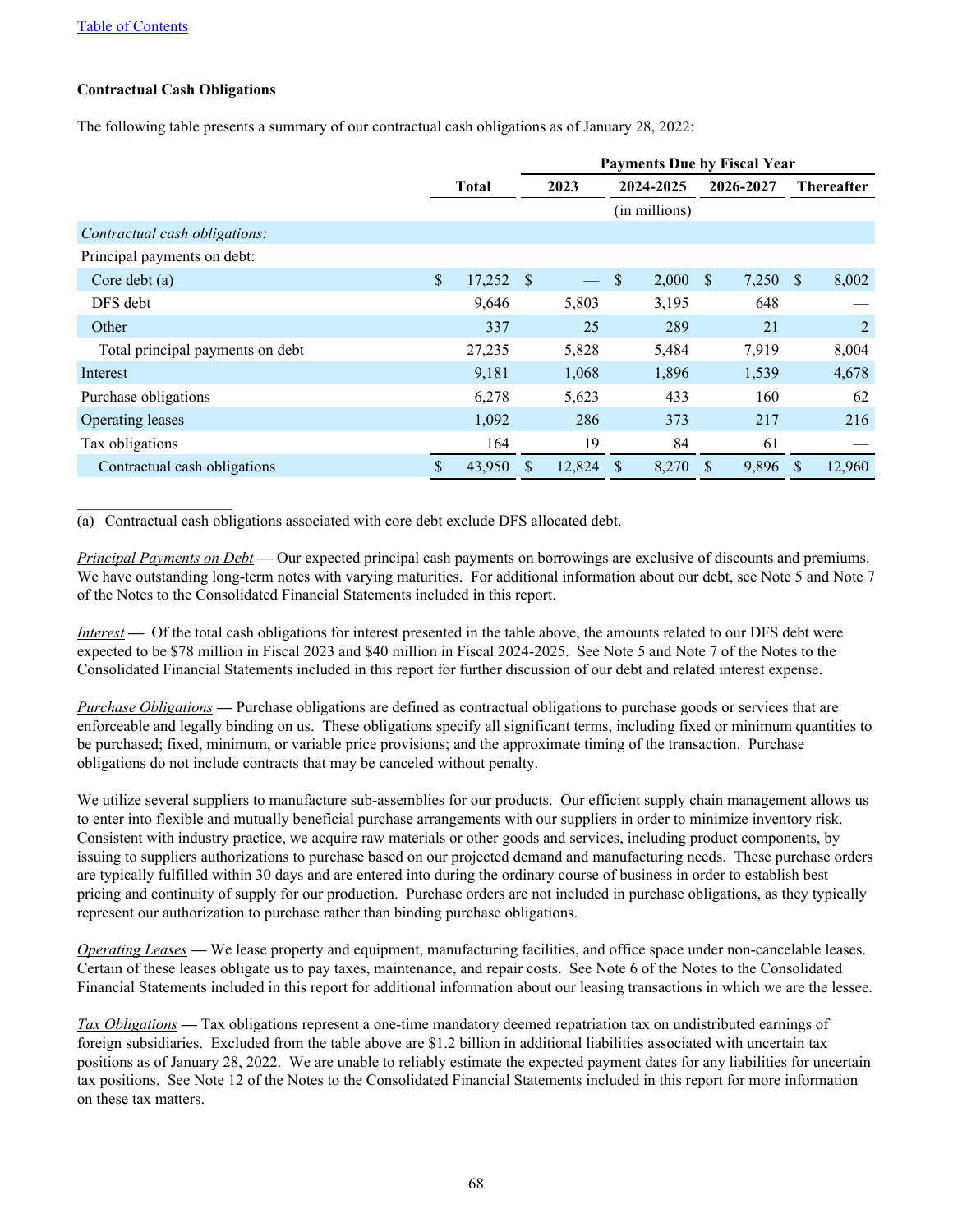### **Market Conditions**

We regularly monitor economic conditions and associated impacts on the financial markets and our business. We consistently evaluate the financial health of our supplier base, carefully manage customer credit, diversify counterparty risk, and monitor the concentration risk of our cash and cash equivalents balances globally. We routinely monitor our financial exposure to borrowers and counterparties.

We monitor credit risk associated with our financial counterparties using various market credit risk indicators such as credit ratings issued by nationally recognized credit rating agencies and changes in market credit default swap levels. We perform periodic evaluations of our positions with these counterparties and may limit exposure to any one counterparty in accordance with our policies. We monitor and manage these activities depending on current and expected market developments.

We use derivative instruments to hedge certain foreign currency exposures. We use forward contracts and purchased options designated as cash flow hedges to protect against the foreign currency exchange rate risks inherent in our forecasted transactions denominated in currencies other than the U.S. dollar. In addition, we primarily use forward contracts and may use purchased options to hedge monetary assets and liabilities denominated in a foreign currency. See Note 8 of the Notes to the Consolidated Financial Statements included in this report for more information about our use of derivative instruments.

We are exposed to interest rate risk related to our variable-rate debt portfolio. In the normal course of business, we follow established policies and procedures to manage this risk, including monitoring of our asset and liability mix. As a result, we do not anticipate any material losses from interest rate risk.

The impact of any credit adjustments related to our use of counterparties on our Consolidated Financial Statements included in this report has been immaterial.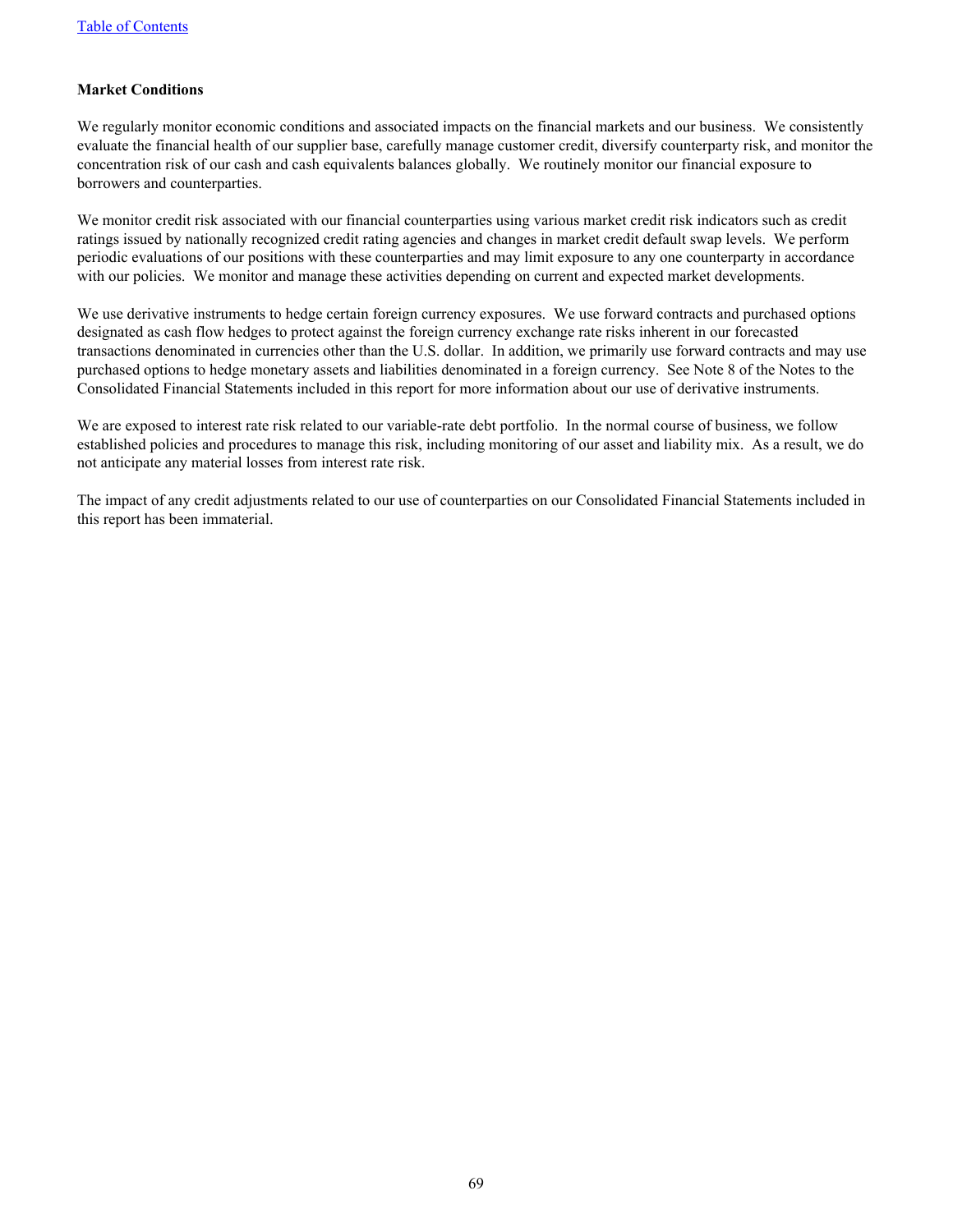$\mathcal{L}_\text{max}$  , where  $\mathcal{L}_\text{max}$  , we have

### **Summarized Guarantor Financial Information**

As discussed in Note 7 of the Notes to the Consolidated Financial Statements included in this report, Dell International L.L.C. and EMC Corporation (the "Issuers"), both of which are wholly-owned subsidiaries of Dell Technologies, completed private offerings of multiple series of senior secured notes issued on June 1, 2016, March 20, 2019, and April 9, 2020 (the "First Lien Notes"). In June 2021, the Issuers completed an exchange offer and issued \$18.4 billion aggregate principal amount of registered first lien notes under the Securities Act of 1933 in exchange for the same principal amount and substantially identical terms of the First Lien Notes. The aggregate principal amount of unregistered First Lien Notes remaining outstanding following the settlement of the exchange offer was approximately \$0.1 billion. Such registered first lien notes, together with the remaining unregistered First Lien Notes, were previously referred to as "First Lien Notes."

The First Lien Notes were previously secured on a pari passu basis with the Senior Secured Credit Facilities, on a first-priority basis by substantially all of the tangible and intangible assets of the issuers and guarantors that secured obligations under the Senior Secured Credit Facilities, including pledges of all capital stock of the issuers, Dell, Inc. ("Dell"), a wholly-owned subsidiary of Dell Technologies, and certain wholly-owned material subsidiaries of the issuers and guarantors, subject to certain exceptions.

On November 1, 2021, the Company entered into a new senior unsecured revolving credit facility to replace the previous senior secured revolving credit facility. Following the full redemption of the previously outstanding term loan facilities and replacement of the senior secured revolving credit facility, the credit agreement governing the former senior secured revolving credit facility was terminated. Subsequent to the termination of the previous credit agreement, and upon Dell Technologies receiving investment grade credit ratings, the tangible and intangible assets of the issuers and guarantors that secured obligations under the Senior Secured Credit Facilities were released as collateral. As a result, the First Lien Notes became fully unsecured and are collectively referred to as "Senior Notes." In addition, all guarantees by Dell's subsidiaries were released.

*Guarantees* — The Senior Notes are guaranteed on a joint and several unsecured basis by Dell Technologies and its whollyowned subsidiaries, Denali Intermediate, Inc., and Dell (collectively, the "Guarantors").

*Basis of Preparation of the Summarized Financial Information* — The tables below are summarized financial information provided in conformity with Rule 13-01 of the SEC's Regulation S-X. The summarized financial information of the Issuers and Guarantors (collectively, the "Obligor Group") is presented on a combined basis, excluding intercompany balances and transactions between entities in the Obligor Group. To the extent material, the Obligor Group's amounts due from, amounts due to and transactions with Non-Obligor Subsidiaries and the Related Party have been presented separately. The Obligor Group's investment balances in Non-Obligor Subsidiaries have been excluded.

The following table presents summarized results of operations information for the Obligor Group for the period indicated:

|                                        |    | <b>Fiscal Year Ended</b> |  |  |
|----------------------------------------|----|--------------------------|--|--|
|                                        |    | <b>January 28, 2022</b>  |  |  |
|                                        |    | (in millions)            |  |  |
| Net revenue $(a)$                      | S  | 9,974                    |  |  |
| Gross margin (b)                       |    | 3,948                    |  |  |
| Operating income                       |    | 236                      |  |  |
| Interest and other, net (c)            |    | (3,776)                  |  |  |
| Loss before income taxes               |    | (3,540)                  |  |  |
| Net loss attributable to Obligor Group | \$ | (2,379)                  |  |  |

<sup>(</sup>a) Includes net revenue from services provided and product sales to Non-Guarantor Subsidiaries of \$1,061 million and \$185 million, respectively.

<sup>(</sup>b) Includes cost of net revenue from resale of solutions purchased from Non-Guarantor Subsidiaries and the Related Party of \$1,132 million and \$500 million, respectively. Includes costs of net revenue from shared services provided by Non-Guarantor Subsidiaries of \$793 million.

<sup>(</sup>c) Includes interest expense on inter-company loan payables of \$1,030 million and other expenses from services provided by Non-Guarantor Subsidiaries of \$11 million.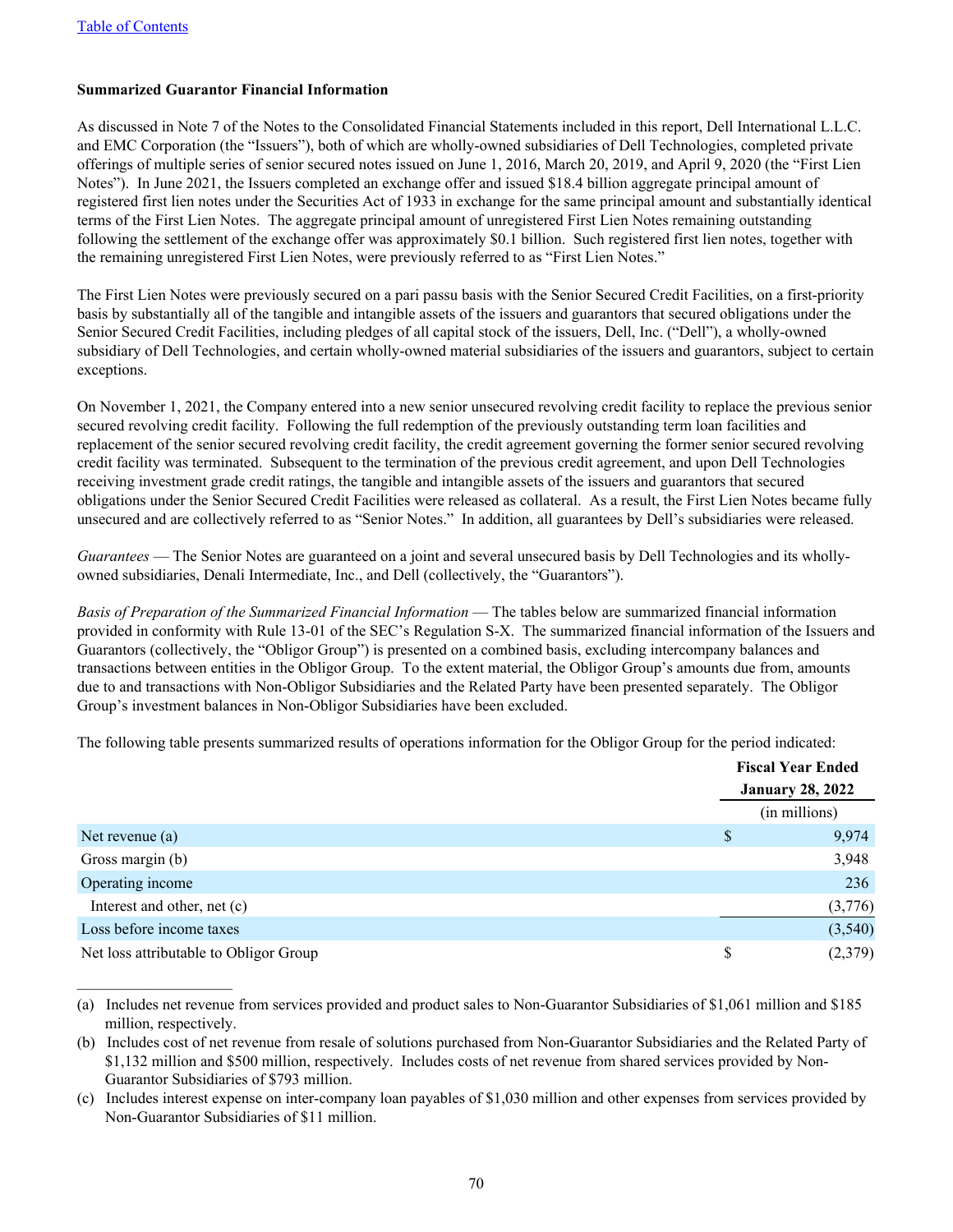The following table presents summarized balance sheet information for the Obligor Group as of the dates indicated:

|                                |                           | <b>January 28, 2022</b> |  |  |
|--------------------------------|---------------------------|-------------------------|--|--|
|                                |                           | (in millions)           |  |  |
| <b>ASSETS</b>                  |                           |                         |  |  |
| Current assets                 | \$                        | 3,106                   |  |  |
| Intercompany receivables       |                           | 988                     |  |  |
| Due from related party, net    |                           | 59                      |  |  |
| Total current assets           |                           | 4,153                   |  |  |
| Due from related party, net    |                           | 710                     |  |  |
| Goodwill and intangible assets |                           | 15,399                  |  |  |
| Other non-current assets       |                           | 2,810                   |  |  |
| Total assets                   |                           | 23,072                  |  |  |
| <b>LIABILITIES</b>             |                           |                         |  |  |
| <b>Current liabilities</b>     | $\mathcal{S}$             | 4,625                   |  |  |
| Due to related party           |                           | 192                     |  |  |
| Total current liabilities      |                           | 4,817                   |  |  |
| Long-term debt                 |                           | 17,001                  |  |  |
| Intercompany loan payables     |                           | 37,509                  |  |  |
| Other non-current liabilities  |                           | 3,473                   |  |  |
| <b>Total liabilities</b>       | $\boldsymbol{\mathsf{S}}$ | 62,800                  |  |  |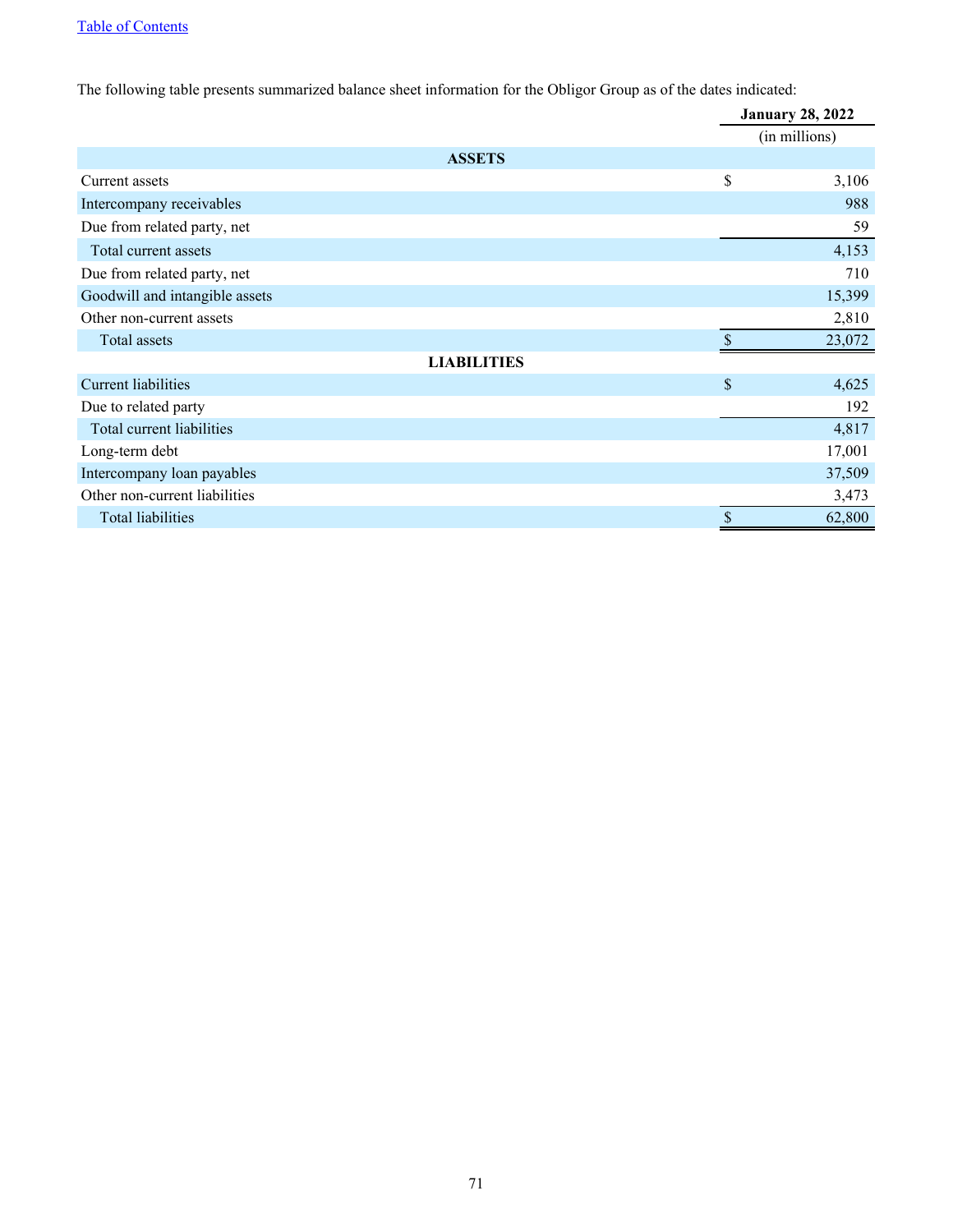### **Critical Accounting Estimates**

We prepare our financial statements in conformity with GAAP, which requires certain estimates, assumptions, and judgments to be made that may affect our Consolidated Statements of Financial Position and Consolidated Statements of Income. Accounting policies that have a significant impact on our Consolidated Financial Statements are described in Note 2 of the Notes to the Consolidated Financial Statements included in this report. The accounting estimates and assumptions discussed in this section are those that we consider to be the most critical. We consider an accounting policy to be critical if the nature of the estimate or assumption is subject to a material level of judgment and if changes in those estimates or assumptions are reasonably likely to materially impact our Consolidated Financial Statements. We have discussed the development, selection, and disclosure of our critical accounting policies with the Audit Committee of our Board of Directors.

*Revenue Recognition* — We sell a wide portfolio of products and services offerings to our customers. Our agreements have varying terms and conditions depending on the goods and services being sold, the rights and obligations conveyed, and the legal jurisdiction of the arrangement.

Our contracts with customers often include multiple performance obligations for various distinct goods and services such as hardware, software licenses, support and maintenance agreements, and other service offerings and solutions. We use significant judgment to assess whether these promises are distinct performance obligations that should be accounted for separately. In certain hardware solutions, the hardware is highly interdependent on, and interrelated with, the embedded software. In these offerings, the hardware and software licenses are accounted for as a single performance obligation.

The transaction price reflects the amount of consideration to which we expect to be entitled in exchange for transferring goods or services to the customer. If the consideration promised in a contract includes a variable amount, we estimate the amount to which we expect to be entitled using either the expected value or most likely amount method. Estimates are updated each reporting period as the variability is resolved or if additional information becomes available. Generally, volume discounts, rebates, and sales returns reduce the transaction price. When we determine the transaction price, we only include amounts that are not subject to significant future reversal.

When a contract includes multiple performance obligations, the transaction price is allocated to each performance obligation in proportion to the standalone selling price ("SSP") of each performance obligation.

Judgment is required when determining the SSP of our performance obligations. If the observable price is available, we utilize that price for the SSP. If the observable price is not available, the SSP must be estimated. We estimate SSP by considering multiple factors, including, but not limited to, pricing practices, internal costs, and profit objectives as well as overall market conditions, which include geographic or regional specific factors, competitive positioning, and competitor actions. SSP for our performance obligations is periodically reassessed.

*Goodwill and Indefinite-Lived Intangible Assets Impairment Assessments* — Goodwill and indefinite-lived intangible assets are tested for impairment annually during the third fiscal quarter and whenever events or circumstances may indicate that an impairment has occurred.

To determine whether goodwill is impaired, we first assess certain qualitative factors. Qualitative factors that may be assessed include but are not limited to macroeconomic conditions, industry and market considerations, cost factors, overall financial performance, or other relevant company-specific events. Based on this assessment, if it is determined more likely than not that the fair value of a goodwill reporting unit is less than its carrying amount, we perform the quantitative analysis of the goodwill impairment test. Alternatively, we may bypass the qualitative assessment and perform a quantitative impairment test.

Significant judgment is exercised in the identification of goodwill reporting units, assignment of assets and liabilities to goodwill reporting units, assignment of goodwill to reporting units, and determination of the fair value of each goodwill reporting unit. The fair value of each of our goodwill reporting units is generally estimated using a combination of public company multiples and discounted cash flow methodologies, and then compared to the carrying value of each goodwill reporting unit. The discounted cash flow and public company multiples methodologies require significant judgment, including estimation of future revenues, gross margins, and operating expenses, which are dependent on internal forecasts, current and anticipated economic conditions and trends, selection of market multiples through assessment of the reporting unit's performance relative to peer competitors, the estimation of the long-term revenue growth rate and discount rate of our business, and the determination of our weighted average cost of capital. Changes in these estimates and assumptions could materially affect the fair value of the goodwill reporting unit, potentially resulting in a non-cash impairment charge.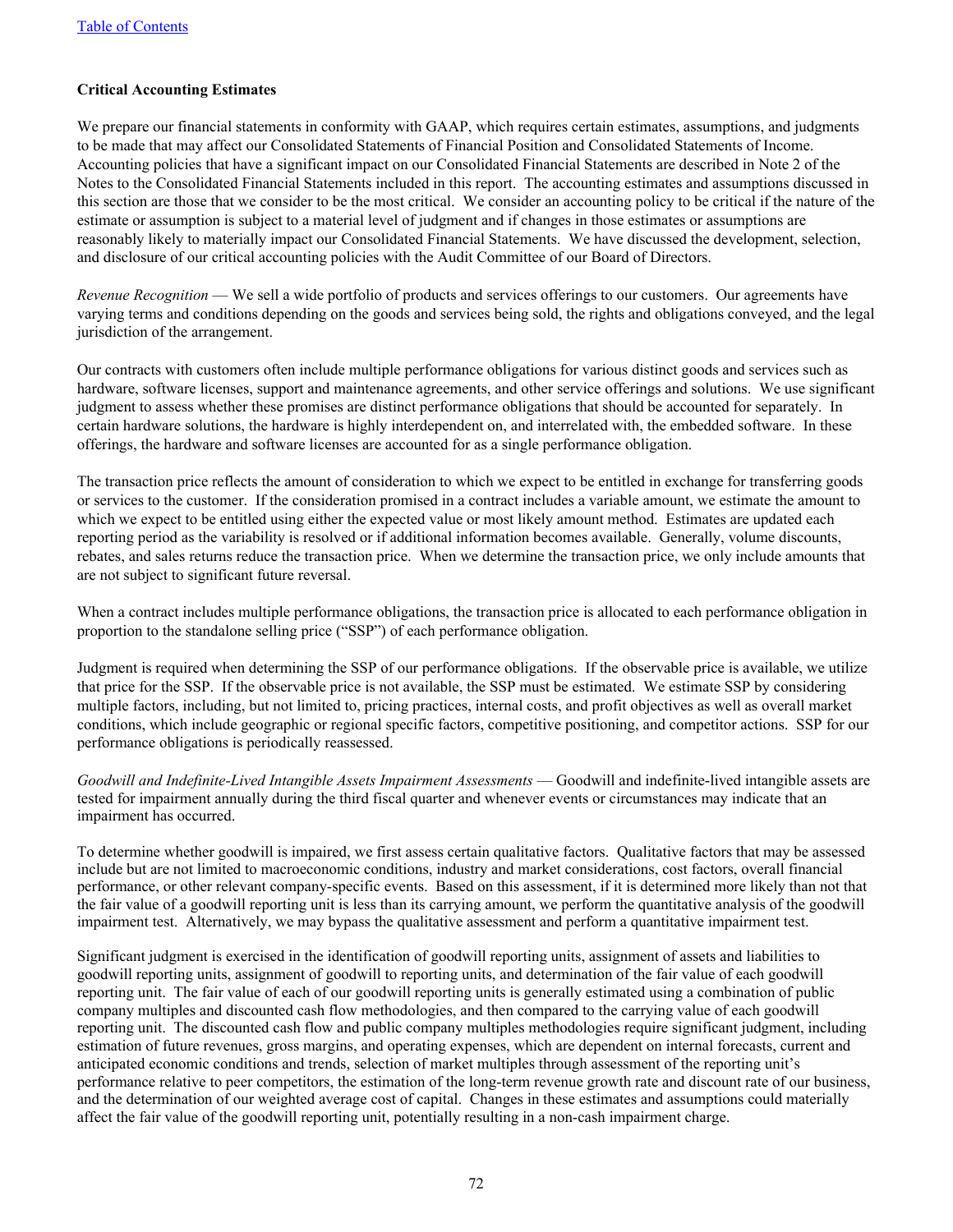The fair value of the indefinite-lived intangible assets is generally estimated using discounted cash flow methodologies. The discounted cash flow methodologies require significant judgment, including estimation of future revenue, the estimation of the long-term revenue growth rate of our business, and the determination of the weighted average cost of capital and royalty rates. Changes in these estimates and assumptions could materially affect the fair value of the indefinite-lived intangible assets, potentially resulting in a non-cash impairment charge.

*Income Taxes* — We are subject to income tax in the United States and numerous foreign jurisdictions. Significant judgments are required in determining the consolidated provision for income taxes. We calculate a provision for income taxes using the asset and liability method, under which deferred tax assets and liabilities are recognized by identifying the temporary differences arising from the different treatment of items for tax and accounting purposes. We account for the tax impact of including Global Intangible Low-Taxed Income (GILTI) in U.S. taxable income as a period cost. We provide related valuation allowances for deferred tax assets, where appropriate. Significant judgment is required in determining any valuation allowance against deferred tax assets. In assessing the need for a valuation allowance, we consider all available evidence for each jurisdiction, including past operating results, estimates of future taxable income, and the feasibility of ongoing tax planning strategies. In the event we determine that all or part of the net deferred tax assets are not realizable in the future, we will make an adjustment to the valuation allowance that would be charged to earnings in the period such determination is made.

Significant judgment is also required in evaluating our uncertain tax positions. Although we believe our tax return positions are sustainable, we recognize tax benefits from uncertain tax positions in the financial statements only when it is more likely than not that the positions will be sustained upon examination, including resolution of any related appeals or litigation processes, based on the technical merits and a consideration of the relevant taxing authority's administrative practices and precedents. To the extent that the final tax outcome of these matters is different from the amounts recorded, such differences will impact the provision for income taxes in the period in which such determination is made. The provision for income taxes includes the impact of reserve provisions and changes to reserves that are considered appropriate, as well as the related net interest and penalties. We believe we have provided adequate reserves for all uncertain tax positions.

*Legal and Other Contingencies* — The outcomes of legal proceedings and claims brought against us are subject to significant uncertainty. An estimated loss from a loss contingency such as a legal proceeding or claim is accrued by a charge to income if it is probable that an asset has been impaired or a liability has been incurred and the amount of the loss can be reasonably estimated. In determining whether a loss should be accrued we evaluate, among other factors, the degree of probability of an unfavorable outcome and the ability to make a reasonable estimate of the amount of loss. Changes in these factors could materially impact our consolidated financial statements.

*Inventories* — We state our inventory at the lower of cost or net realizable value. We record a write-down for inventories of components and products, including third-party products held for resale, which have become obsolete or are in excess of anticipated demand or net realizable value. We perform a detailed review of inventory each fiscal quarter that considers multiple factors, including demand forecasts, product life cycle status, product development plans, current sales levels, product pricing, and component cost trends. The industries in which we compete are subject to demand changes. If future demand or market conditions for our products are less favorable than forecasted or if unforeseen technological changes negatively impact the utility of component inventory, we may be required to record additional write-downs, which would adversely affect our gross margin.

### **Recently Issued Accounting Pronouncements**

See Note 2 of the Notes to the Consolidated Financial Statements included in this report for a summary of recently issued accounting pronouncements that are applicable to our Consolidated Financial Statements.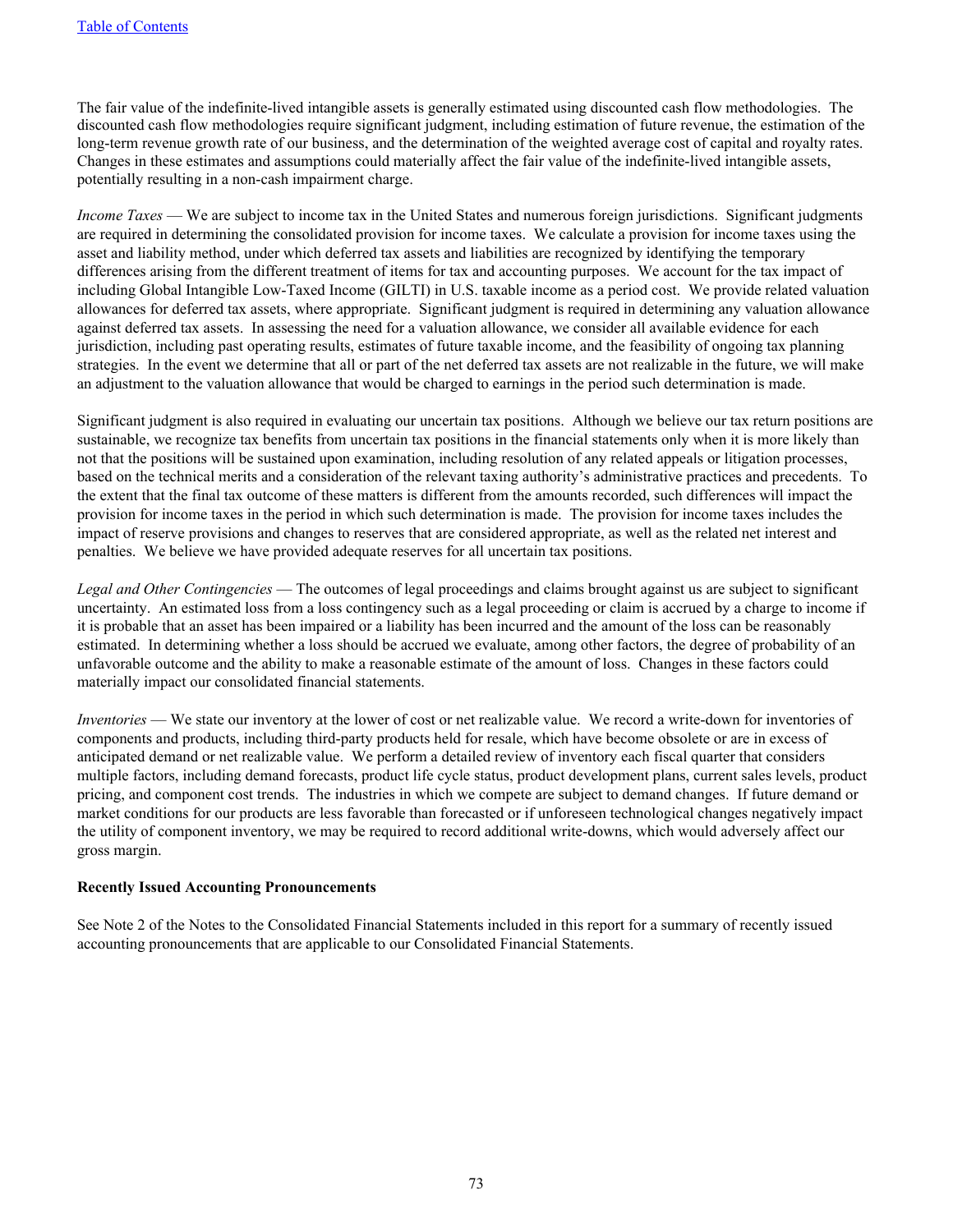# **ITEM 7A — QUANTITATIVE AND QUALITATIVE DISCLOSURES ABOUT MARKET RISK**

Dell Technologies is exposed to a variety of market risks, including risks associated with foreign currency exchange rate fluctuations, interest rate changes affecting its variable-rate debt, and changes in the market value of equity investments. In the normal course of business, Dell Technologies employs established policies and procedures to manage these risks.

## **Foreign Currency Risk**

During Fiscal 2022 and Fiscal 2021, the principal foreign currencies in which Dell Technologies transacted business were the Euro, Chinese Renminbi, Japanese Yen, British Pound, Indian Rupee, and Canadian Dollar. The objective of Dell Technologies in managing its exposures to foreign currency exchange rate fluctuations is to reduce the impact of adverse fluctuations associated with foreign currency exchange rate changes on earnings and cash flows. Accordingly, Dell Technologies utilizes foreign currency option contracts and forward contracts to hedge its exposure on forecasted transactions and firm commitments for certain currencies. Dell Technologies monitors its foreign currency exchange exposures to ensure the overall effectiveness of its foreign currency hedge positions. However, there can be no assurance that the foreign currency hedging activities will continue to substantially offset the impact of fluctuations in currency exchange rates on Dell Technologies' results of operations and financial position in the future.

Based on the outstanding foreign currency hedge instruments of Dell Technologies, which include designated and nondesignated instruments, there was a maximum potential one-day loss in fair value at a 95% confidence level of approximately \$16 million as of January 28, 2022 and \$15 million as of January 29, 2021 using a Value-at-Risk ("VAR") model. By using market implied rates and incorporating volatility and correlation among the currencies of a portfolio, the VAR model simulates 10,000 randomly generated market prices and calculates the difference between the fifth percentile and the average as the Value-at-Risk. The VAR model is a risk estimation tool and is not intended to represent actual losses in fair value that could be incurred. Additionally, as Dell Technologies utilizes foreign currency instruments for hedging forecasted and firmly committed transactions, a loss in fair value for those instruments is generally offset by increases in the value of the underlying exposure.

## **Interest Rate Risk**

Dell Technologies is primarily exposed to interest rate risk related to its variable-rate debt portfolio.

*Variable-Rate Debt* — As of January 28, 2022, Dell Technologies' variable-rate debt consisted of \$0.9 billion of unhedged outstanding DFS borrowings. Amounts outstanding under these facilities generally bear interest at variable rates equal to applicable margins plus specified base rates or LIBOR-based rates. Accordingly, Dell Technologies is exposed to market risk based on fluctuations in interest rates on borrowings under the facilities where we do not mitigate the interest rate risk through the use of interest rate swaps. As of January 28, 2022, outstanding unhedged DFS borrowings accrued interest at an annual rate of between 1.30% and 2.05%.

Based on the variable-rate debt outstanding as of January 28, 2022, a 100 basis point increase in interest rates would have resulted in an increase of approximately \$9 million in annual interest expense. For more information about our debt, see Note 7 of the Notes to the Consolidated Financial Statements included in this report.

By comparison, as of January 29, 2021, Dell Technologies had \$6.3 billion of outstanding borrowings under its Senior Secured Credit Facilities, \$4.0 billion of outstanding borrowings under its Margin Loan Facility, and \$1.0 billion of outstanding DFS borrowings. Based on this variable-rate debt outstanding as of January 29, 2021, a 100 basis point increase in interest rates would have resulted in an increase of approximately \$93 million in annual interest expense.

*Transition from LIBOR to Alternative Reference Rates* — LIBOR is the subject of recent regulatory guidance and proposals for reform. As a result of these reforms, the ICE Benchmark Administration Limited, the administrator of LIBOR, ceased publication for the one-week and two-month USD LIBOR settings on December 31, 2021 and is expected to to begin phasing out the remaining USD LIBOR settings on July 1, 2023. We have completed identification of impacted financial instruments and contracts and have been working to transition such contracts linked to LIBOR to alternative reference rates.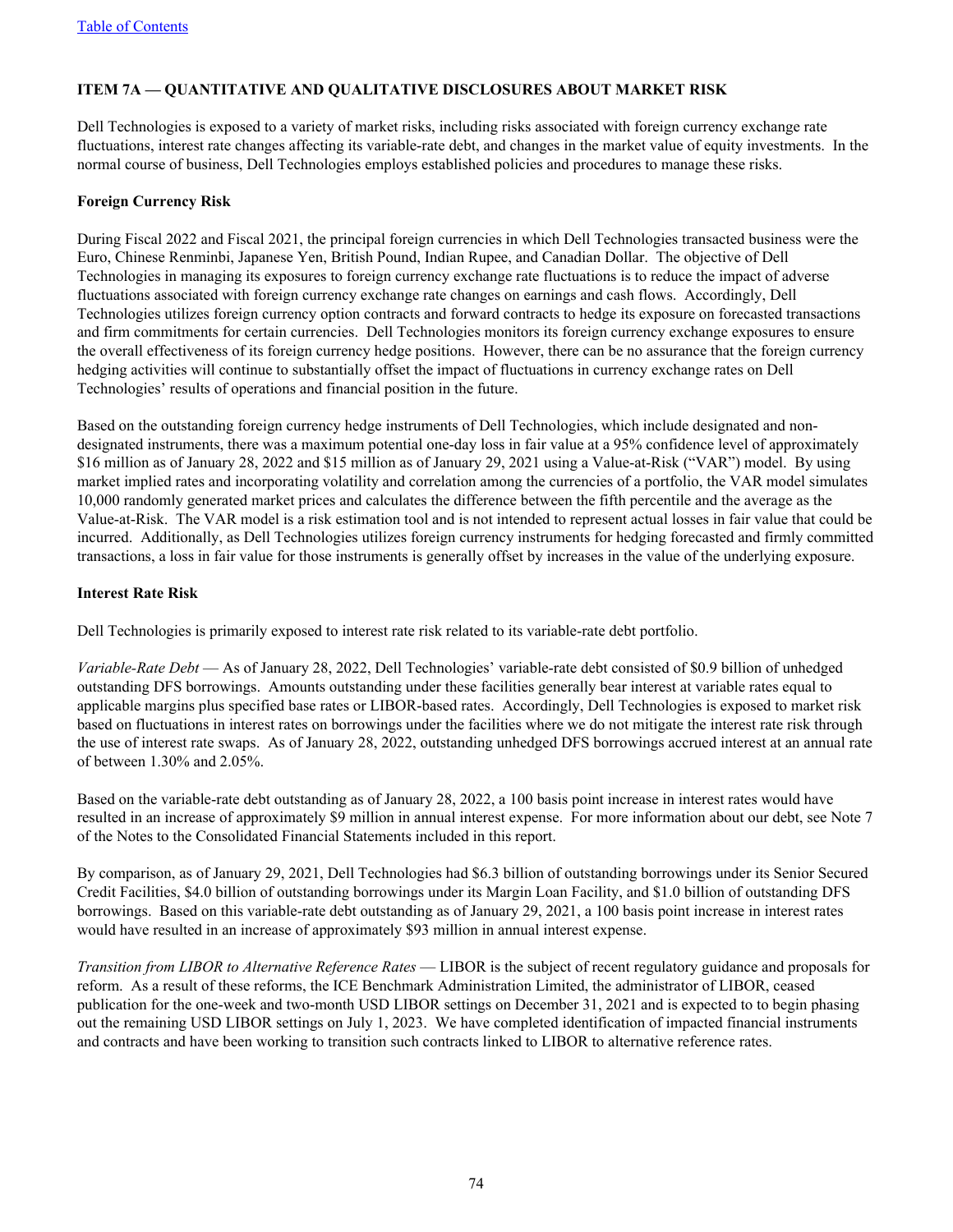## **Equity Price Risk**

*Strategic Investments* — Our strategic investments include early-stage, privately-held companies that are considered to be in the start-up or development stages and are inherently risky. The technologies or products these companies have under development are typically in the early stages and may never materialize, which could result in a loss of a substantial part of our initial investment in the companies. We record these investments at cost, less impairment, adjusted for observable price changes. The evaluation is based on information provided by these companies, which are not subject to the same disclosure obligations as U.S. publicly-traded companies, and as such, the basis for these evaluations is subject to the timing and accuracy of the data provided. The carrying value of our strategic investments without readily determinable fair values was \$1.4 billion and \$0.9 billion as of January 28, 2022 and January 29, 2021, respectively.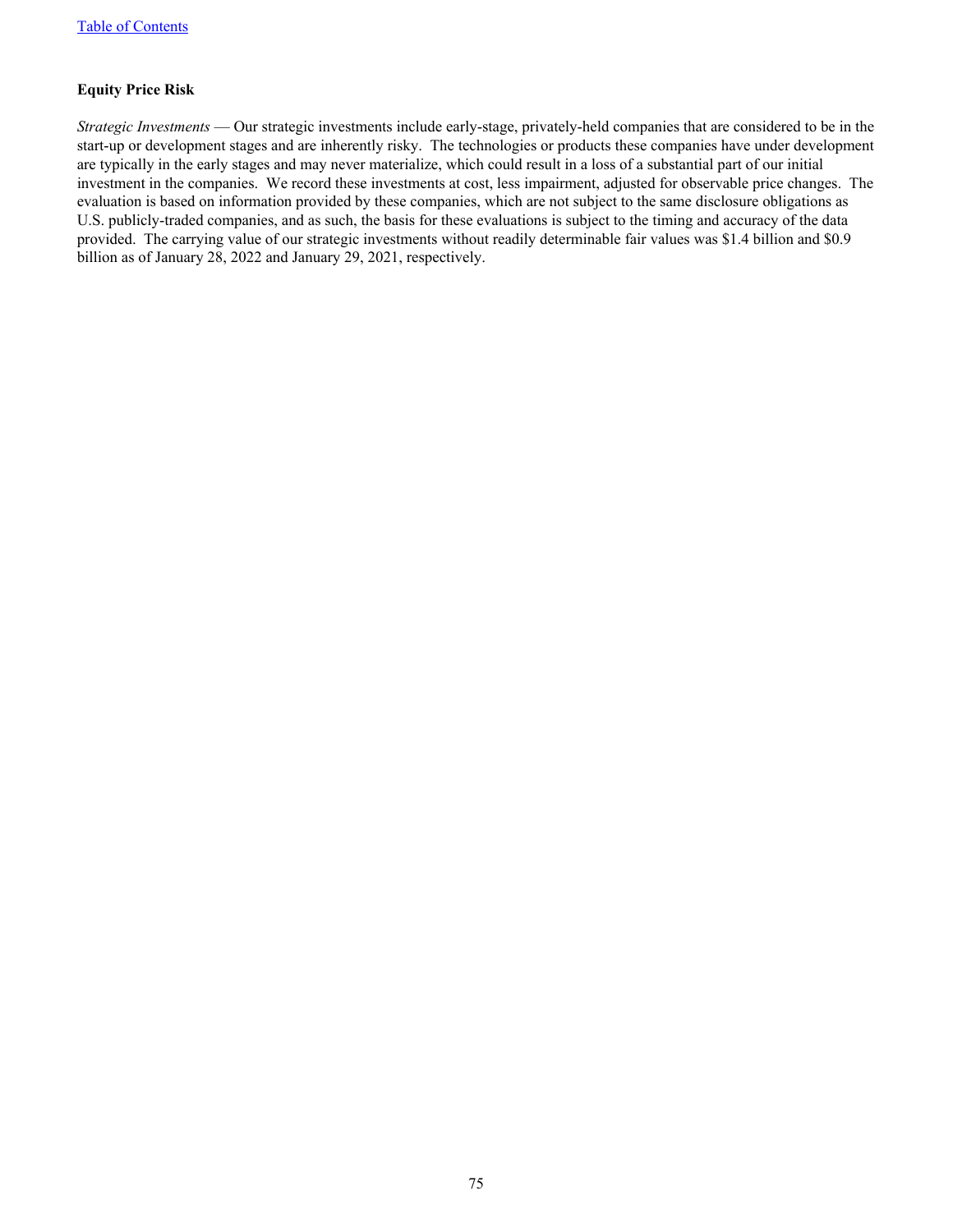# **ITEM 8** *—* **FINANCIAL STATEMENTS AND SUPPLEMENTARY DATA**

# **Index**

|                                                                                                                                                  | Page       |
|--------------------------------------------------------------------------------------------------------------------------------------------------|------------|
| Report of Independent Registered Public Accounting Firm (Public Company Accounting Oversight Board ID: 238)                                      | 77         |
| Consolidated Statements of Financial Position as of January 28, 2022 and January 29, 2021                                                        | 80         |
| Consolidated Statements of Income for the fiscal years ended January 28, 2022, January 29, 2021, and January 31,<br>2020                         | 82         |
| Consolidated Statements of Comprehensive Income for the fiscal years ended January 28, 2022, January 29, 2021,<br>and January 31, 2020           | 83         |
| Consolidated Statements of Cash Flows for the fiscal years ended January 28, 2022, January 29, 2021, and January<br>31, 2020                     | 84         |
| Consolidated Statements of Stockholders' Equity (Deficit) for the fiscal years ended January 28, 2022, January 29,<br>2021, and January 31, 2020 | 86         |
| <b>Notes to the Consolidated Financial Statements</b>                                                                                            | 89         |
| Note 1 – Basis of Presentation                                                                                                                   | 89         |
| Note 2 — Description of Business and Summary of Significant Accounting Policies                                                                  | 90         |
| Note 3 — Discontinued Operations                                                                                                                 | 100        |
| Note 4 — Fair Value Measurements and Investments                                                                                                 | 103        |
| Note 5 — Financial Services                                                                                                                      | 106        |
| Note $6$ – Leases                                                                                                                                | <u>114</u> |
| Note 7 – Debt                                                                                                                                    | 116        |
| <u>Note 8 — Derivative Instruments and Hedging Activities</u>                                                                                    | <u>119</u> |
| Note 9 — Goodwill and Intangible Assets                                                                                                          | 124        |
| Note 10 — Deferred Revenue                                                                                                                       | <u>126</u> |
| Note 11 — Commitments and Contingencies                                                                                                          | <u>127</u> |
| Note 12 — Income and Other Taxes                                                                                                                 | 130        |
| Note 13 — Accumulated Other Comprehensive Income (Loss)                                                                                          | <u>135</u> |
| Note 14 — Capitalization                                                                                                                         | 137        |
| Note 15 – Earnings Per Share                                                                                                                     | 139        |
| Note 16 - Stock-Based Compensation                                                                                                               | 140        |
| Note 17 - Redeemable Shares                                                                                                                      | 144        |
| Note 18 - Retirement Plan Benefits                                                                                                               | <u>145</u> |
| Note 19 – Segment Information                                                                                                                    | 147        |
| Note 20 — Supplemental Consolidated Financial Information                                                                                        | <u>150</u> |
| Note 21 – Related Party Transactions                                                                                                             | 154        |
| Note 22 — Unaudited Quarterly Results                                                                                                            | 157        |
| Note 23 - Subsequent Events                                                                                                                      | 157        |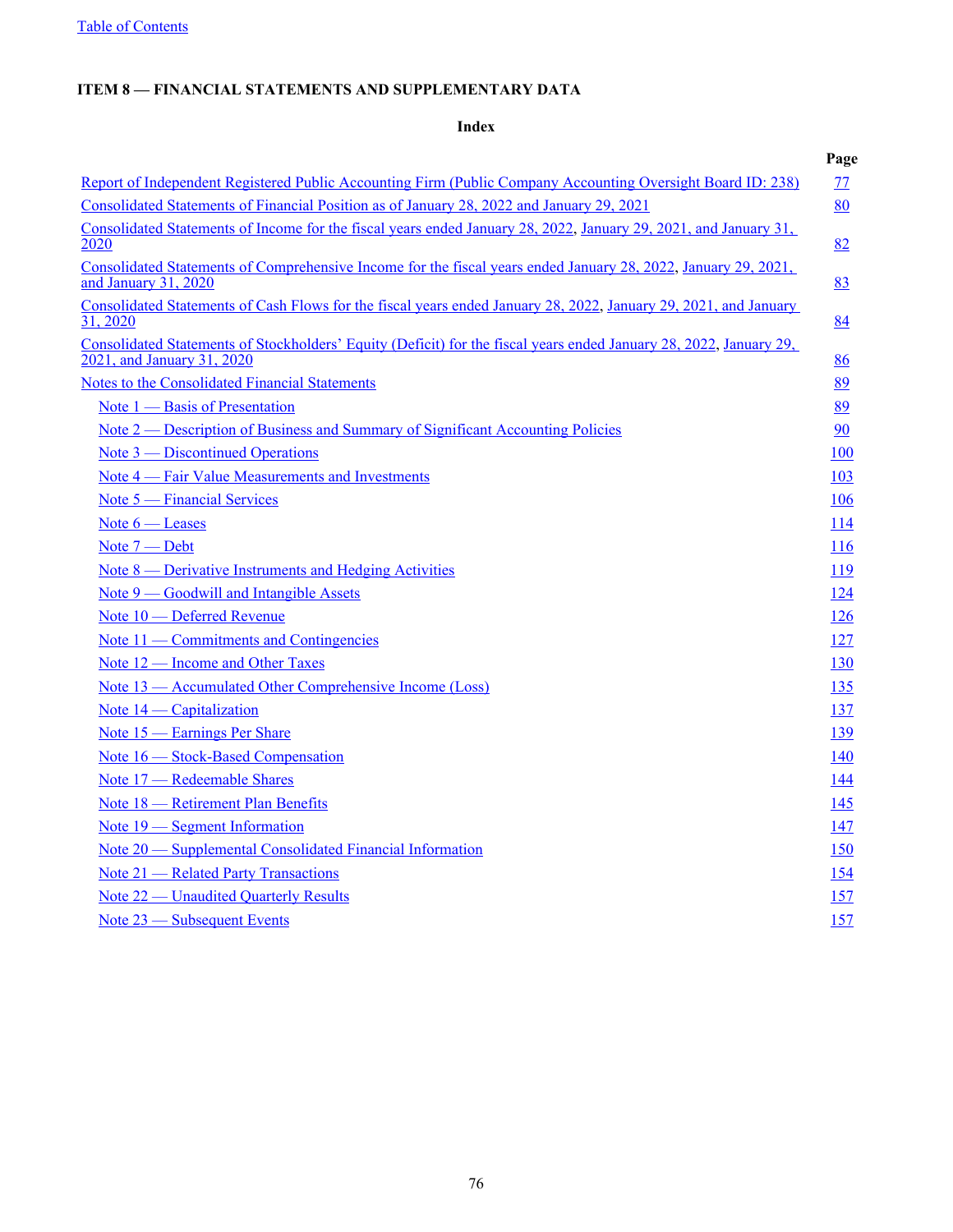### **Report of Independent Registered Public Accounting Firm**

<span id="page-76-0"></span>To the Board of Directors and Stockholders of Dell Technologies Inc.

#### *Opinions on the Financial Statements and Internal Control over Financial Reporting*

We have audited the accompanying consolidated statements of financial position of Dell Technologies Inc. and its subsidiaries (the "Company") as of January 28, 2022 and January 29, 2021, and the related consolidated statements of income, of comprehensive income, of stockholders' equity (deficit) and of cash flows for each of the three years in the period ended January 28, 2022, including the related notes (collectively referred to as the "consolidated financial statements").We also have audited the Company's internal control over financial reporting as of January 28, 2022, based on criteria established in *Internal Control - Integrated Framework* (2013) issued by the Committee of Sponsoring Organizations of the Treadway Commission (COSO).

In our opinion, the consolidated financial statements referred to above present fairly, in all material respects, the financial position of the Company as of January 28, 2022 and January 29, 2021**,** and the results of its operations and its cash flows for each of the three years in the period ended January 28, 2022 in conformity with accounting principles generally accepted in the United States of America. Also in our opinion, the Company maintained, in all material respects, effective internal control over financial reporting as of January 28, 2022, based on criteria established in *Internal Control - Integrated Framework* (2013) issued by the COSO.

#### *Change in Accounting Principle*

As discussed in Note 2 to the consolidated financial statements, the Company changed the manner in which it accounts for leases as of February 2, 2019.

### *Basis for Opinions*

The Company's management is responsible for these consolidated financial statements, for maintaining effective internal control over financial reporting, and for its assessment of the effectiveness of internal control over financial reporting, included in Management's Annual Report on Internal Control Over Financial Reporting appearing under Item 9A. Our responsibility is to express opinions on the Company's consolidated financial statements and on the Company's internal control over financial reporting based on our audits. We are a public accounting firm registered with the Public Company Accounting Oversight Board (United States) (PCAOB) and are required to be independent with respect to the Company in accordance with the U.S. federal securities laws and the applicable rules and regulations of the Securities and Exchange Commission and the PCAOB.

We conducted our audits in accordance with the standards of the PCAOB. Those standards require that we plan and perform the audits to obtain reasonable assurance about whether the consolidated financial statements are free of material misstatement, whether due to error or fraud, and whether effective internal control over financial reporting was maintained in all material respects.

Our audits of the consolidated financial statements included performing procedures to assess the risks of material misstatement of the consolidated financial statements, whether due to error or fraud, and performing procedures that respond to those risks. Such procedures included examining, on a test basis, evidence regarding the amounts and disclosures in the consolidated financial statements. Our audits also included evaluating the accounting principles used and significant estimates made by management, as well as evaluating the overall presentation of the consolidated financial statements. Our audit of internal control over financial reporting included obtaining an understanding of internal control over financial reporting, assessing the risk that a material weakness exists, and testing and evaluating the design and operating effectiveness of internal control based on the assessed risk. Our audits also included performing such other procedures as we considered necessary in the circumstances. We believe that our audits provide a reasonable basis for our opinions.

### *Definition and Limitations of Internal Control over Financial Reporting*

A company's internal control over financial reporting is a process designed to provide reasonable assurance regarding the reliability of financial reporting and the preparation of financial statements for external purposes in accordance with generally accepted accounting principles. A company's internal control over financial reporting includes those policies and procedures that (i) pertain to the maintenance of records that, in reasonable detail, accurately and fairly reflect the transactions and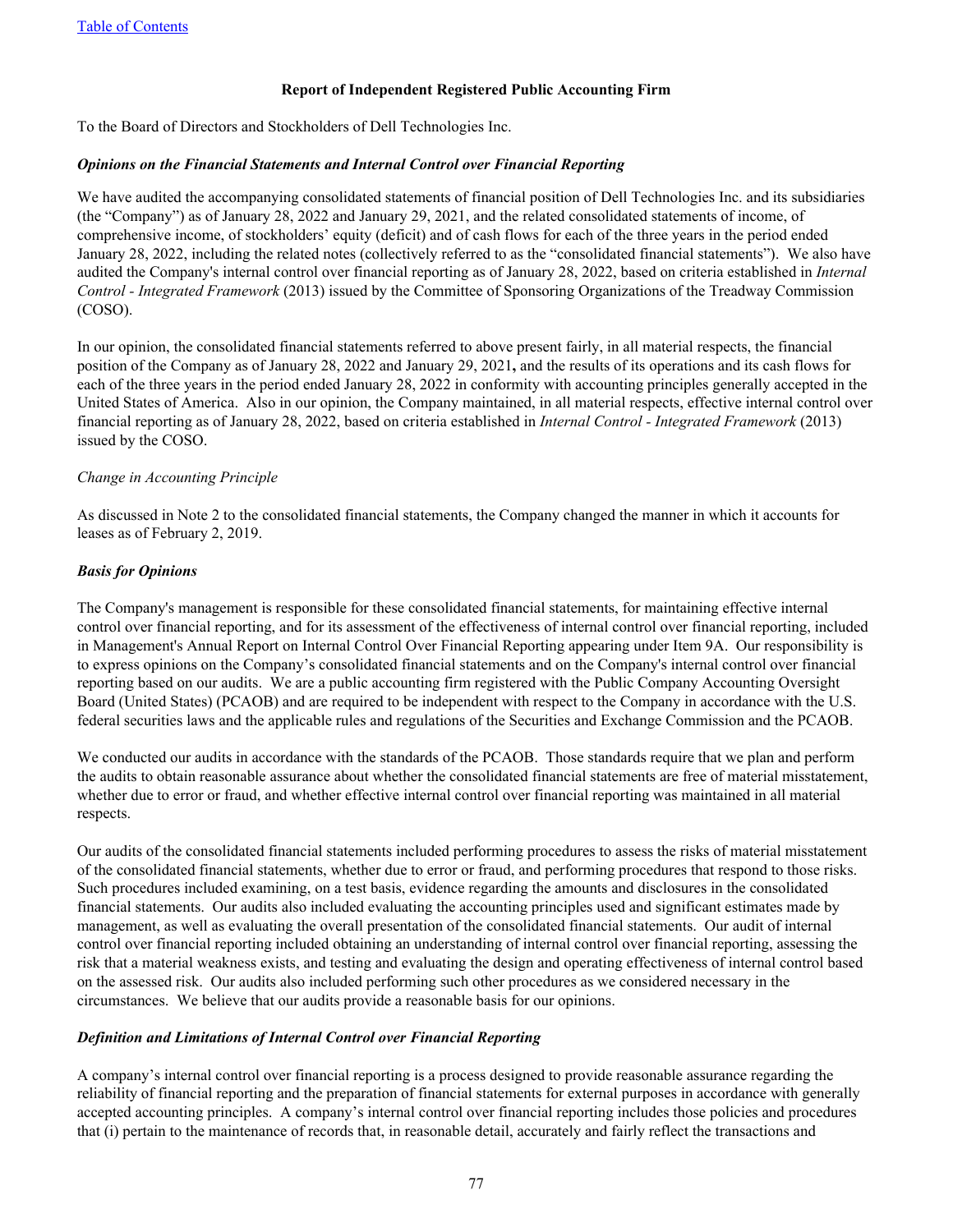dispositions of the assets of the company; (ii) provide reasonable assurance that transactions are recorded as necessary to permit preparation of financial statements in accordance with generally accepted accounting principles, and that receipts and expenditures of the company are being made only in accordance with authorizations of management and directors of the company; and (iii) provide reasonable assurance regarding prevention or timely detection of unauthorized acquisition, use, or disposition of the company's assets that could have a material effect on the financial statements.

Because of its inherent limitations, internal control over financial reporting may not prevent or detect misstatements. Also, projections of any evaluation of effectiveness to future periods are subject to the risk that controls may become inadequate because of changes in conditions, or that the degree of compliance with the policies or procedures may deteriorate.

### *Critical Audit Matters*

The critical audit matters communicated below are matters arising from the current period audit of the consolidated financial statements that were communicated or required to be communicated to the audit committee and that (i) relate to accounts or disclosures that are material to the consolidated financial statements and (ii) involved our especially challenging, subjective, or complex judgments. The communication of critical audit matters does not alter in any way our opinion on the consolidated financial statements, taken as a whole, and we are not, by communicating the critical audit matters below, providing separate opinions on the critical audit matters or on the accounts or disclosures to which they relate.

### *Revenue Recognition - Identification of Performance Obligations in Revenue Contracts*

As described in Notes 2 and 19 to the consolidated financial statements, the Company's contracts with customers often include the promise to transfer multiple goods and services to a customer. Distinct promises within a contract are referred to as performance obligations and are accounted for as separate units of account. Management assesses whether each promised good or service is distinct for the purpose of identifying the performance obligations in the contract. This assessment involves subjective determinations and requires management to make judgments about the individual promised goods or services and whether such goods or services are separable from the other aspects of the contractual relationship. The Company's performance obligations include various distinct goods and services such as hardware, software licenses, support and maintenance agreements, and other service offerings and solutions. For the year ended January 28, 2022, a significant portion of the \$34.4 billion Infrastructure Solutions Group ("ISG") reportable segment net revenues relate to contracts with multiple performance obligations.

The principal considerations for our determination that performing procedures relating to the identification of performance obligations in revenue contracts is a critical audit matter are the significant judgment by management in identifying performance obligations in revenue contracts, which in turn led to a high degree of auditor judgment, subjectivity and effort in performing procedures to evaluate whether performance obligations in revenue contracts were appropriately identified by management.

Addressing the matter involved performing procedures and evaluating audit evidence in connection with forming our overall opinion on the consolidated financial statements. These procedures included testing the effectiveness of controls relating to the revenue recognition process, including controls related to the proper identification of performance obligations in revenue contracts. These procedures also included, among others, testing the completeness and accuracy of management's identification of performance obligations by examining revenue contracts on a test basis.

### *Tax-free Determination of the Distribution of VMware Inc.*

As described in Note 3 to the consolidated financial statements, management determined that the VMware Spin-off, and related distributions, qualified as tax-free for U.S. federal income tax purposes, which required significant judgment. In making these determinations, management applied U.S. federal tax law to relevant facts and circumstances and obtained a favorable private letter ruling from the Internal Revenue Service, a tax opinion, and other external tax advice related to the concluded tax treatment. If the completed transactions were to fail to qualify for tax-free treatment, the Company could be subject to significant liabilities, and there could be material adverse impacts on the Company's business, financial condition, results of operations and cash flows in future reporting periods.

The principal considerations for our determination that performing procedures relating to the tax-free determination of the distribution of VMware Inc. is a critical audit matter are the significant judgment by management regarding the tax technical merits of the transaction and the application of the appropriate tax laws and regulations in determining that the distribution of VMware qualifies for tax-free status. This in turn led to a high degree of auditor judgment, subjectivity and effort in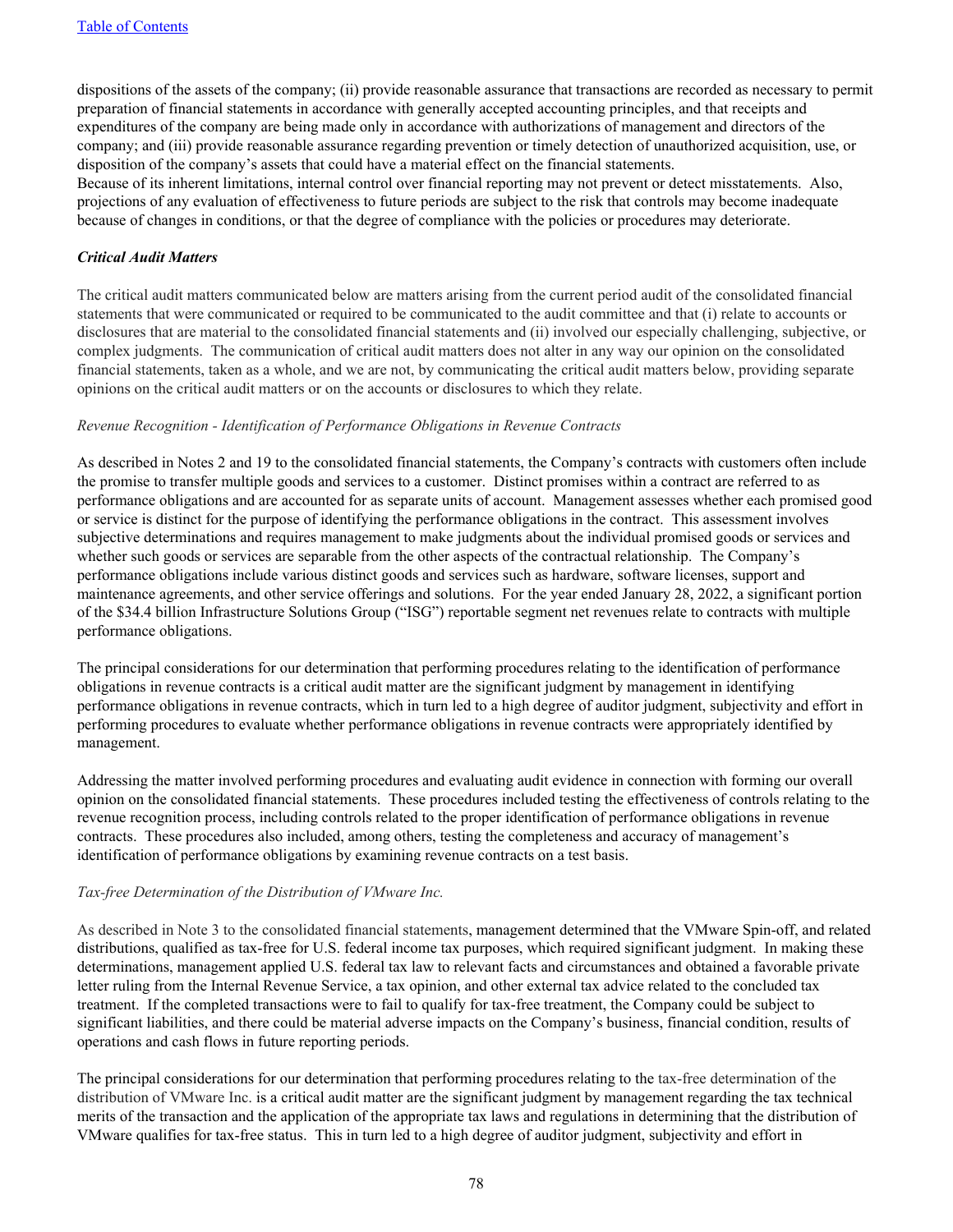performing procedures and evaluating audit evidence relating to the tax-free determination of the distribution of VMware. In addition, the audit effort involved the use of professionals with specialized skill and knowledge.

Addressing the matter involved performing procedures and evaluating audit evidence in connection with forming our overall opinion on the consolidated financial statements. These procedures included testing the effectiveness of controls relating to the key judgments and evaluation of the tax treatment relating to management's determination of the tax-free nature of the transaction. These procedures also included, among others (i) testing management's process for determining the tax-free treatment of the transaction, (ii) evaluating the information used in management's determination, including tax rulings from relevant taxing authorities and supporting information, tax opinion, and relevant tax laws, and (iii) evaluating the reasonableness of management's position that the transaction qualifies for tax-free status. Professionals with specialized skill and knowledge were used to assist in the evaluation of the transaction, related assumptions, private letter ruling and tax opinion, and certain representations from management, as well as the application of relevant tax laws.

/s/ PricewaterhouseCoopers LLP

Austin, Texas March 24, 2022

We have served as the Company's auditor since 1986.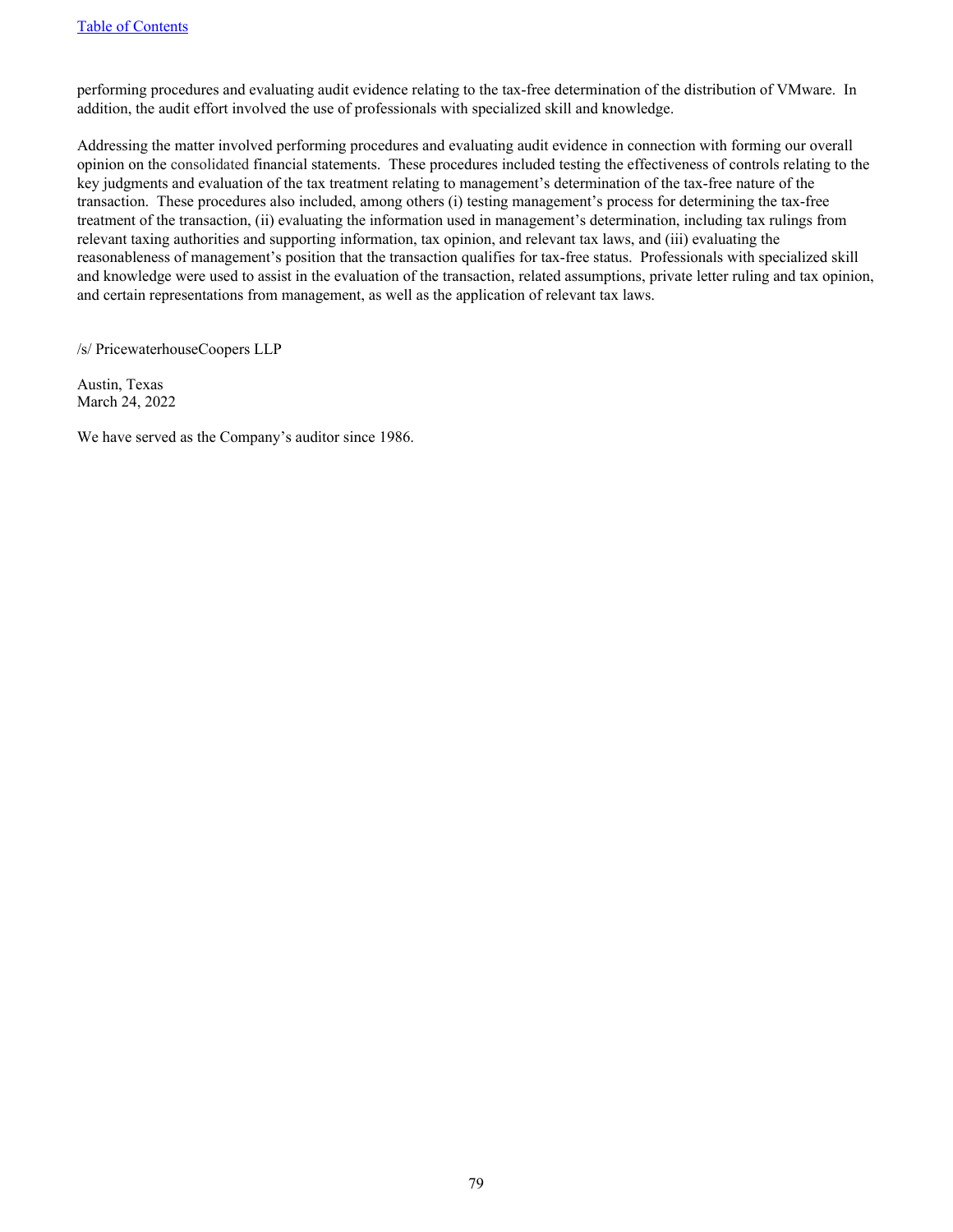### **CONSOLIDATED STATEMENTS OF FINANCIAL POSITION**

(in millions; continued on next page)

<span id="page-79-0"></span>

|                                                                                   |    | <b>January 28, 2022</b> | <b>January 29, 2021</b>   |         |
|-----------------------------------------------------------------------------------|----|-------------------------|---------------------------|---------|
| <b>ASSETS</b>                                                                     |    |                         |                           |         |
| Current assets:                                                                   |    |                         |                           |         |
| Cash and cash equivalents                                                         | \$ | 9,477 \$                |                           | 9,508   |
| Accounts receivable, net of allowance of \$90 and \$99 (Note 20)                  |    | 12,912                  |                           | 10,731  |
| Due from related party, net                                                       |    | 131                     |                           | 115     |
| Short-term financing receivables, net of allowance of \$142 and \$228 (Note 5)    |    | 5,089                   |                           | 5,148   |
| Inventories                                                                       |    | 5,898                   |                           | 3,403   |
| Other current assets                                                              |    | 11,526                  |                           | 9,810   |
| Current assets of discontinued operations (Note 3)                                |    |                         |                           | 4,852   |
| Total current assets                                                              |    | 45,033                  |                           | 43,567  |
| Property, plant, and equipment, net                                               |    | 5,415                   |                           | 4,833   |
| Long-term investments                                                             |    | 1,839                   |                           | 1,334   |
| Long-term financing receivables, net of allowance of \$47 and \$93 (Note 5)       |    | 5,522                   |                           | 5,339   |
| Goodwill                                                                          |    | 19,770                  |                           | 20,028  |
| Intangible assets, net                                                            |    | 7,461                   |                           | 9,115   |
| Due from related party, net                                                       |    | 710                     |                           | 451     |
| Other non-current assets                                                          |    | 6,985                   |                           | 6,733   |
| Non-current assets of discontinued operations (Note 3)                            |    |                         |                           | 32,015  |
| Total assets                                                                      | \$ | 92,735                  | $\mathcal{S}$             | 123,415 |
| LIABILITIES, REDEEMABLE SHARES, AND STOCKHOLDERS' EQUITY (continued on next page) |    |                         |                           |         |
| Current liabilities:                                                              |    |                         |                           |         |
| Short-term debt                                                                   | \$ | 5,823                   | $\boldsymbol{\mathsf{S}}$ | 6,357   |
| Accounts payable                                                                  |    | 27,143                  |                           | 21,572  |
| Due to related party                                                              |    | 1,414                   |                           | 1,461   |
| Accrued and other                                                                 |    | 7,578                   |                           | 7,166   |
| Short-term deferred revenue                                                       |    | 14,261                  |                           | 13,201  |
| Current liabilities of discontinued operations (Note 3)                           |    |                         |                           | 4,375   |
| Total current liabilities                                                         |    | 56,219                  |                           | 54,132  |
| Long-term debt                                                                    |    | 21,131                  |                           | 32,865  |
| Long-term deferred revenue                                                        |    | 13,312                  |                           | 12,391  |
| Other non-current liabilities                                                     |    | 3,653                   |                           | 3,923   |
| Non-current liabilities of discontinued operations (Note 3)                       |    |                         |                           | 12,079  |
| <b>Total liabilities</b>                                                          |    | 94,315                  |                           | 115,390 |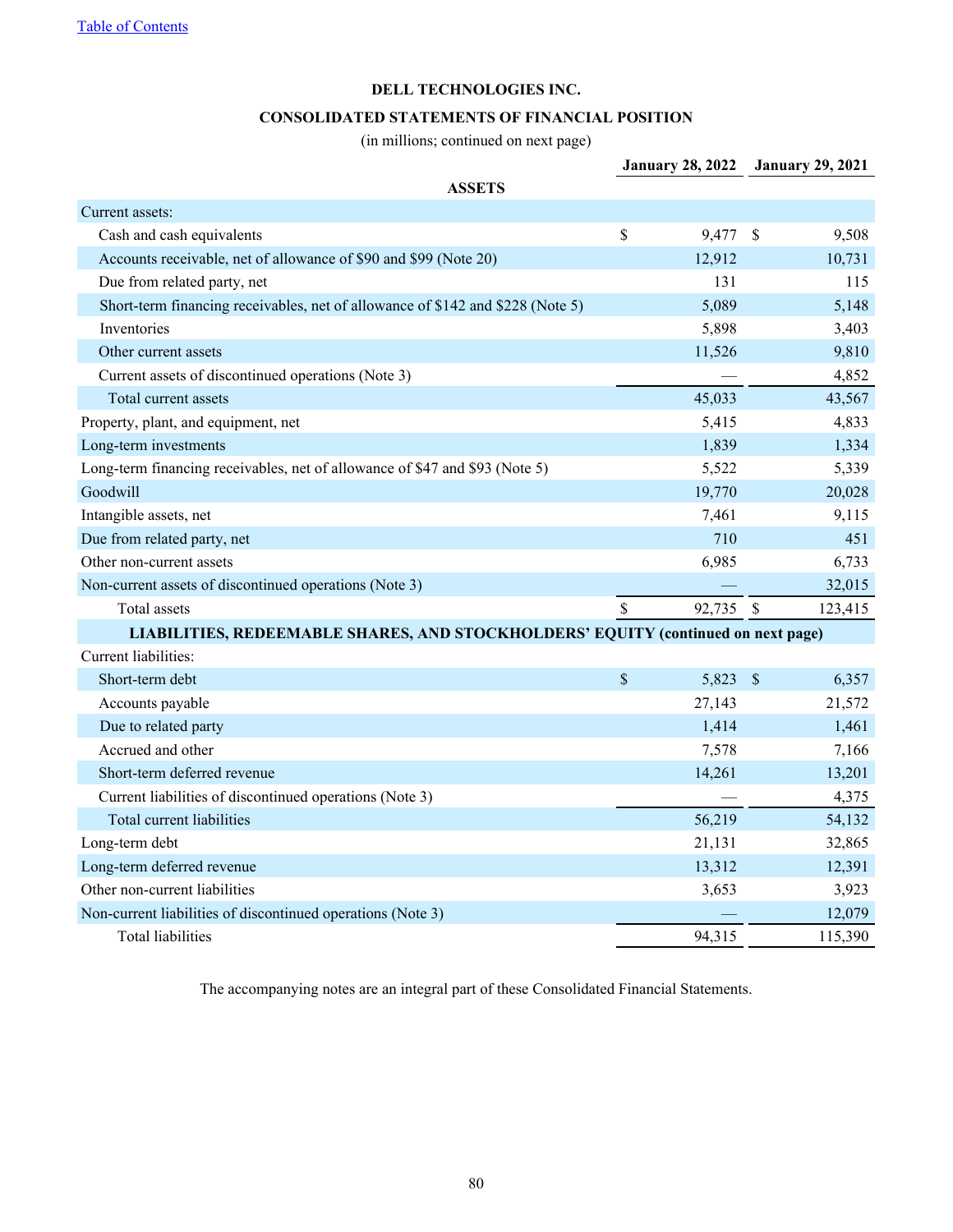# **DELL TECHNOLOGIES INC. CONSOLIDATED STATEMENTS OF FINANCIAL POSITION**

(continued; in millions)

# **January 28, 2022 January 29, 2021**

| LIABILITIES, REDEEMABLE SHARES, AND STOCKHOLDERS' EQUITY (continued) |         |          |
|----------------------------------------------------------------------|---------|----------|
| Commitments and contingencies (Note 11)                              |         |          |
| Redeemable shares (Note 17)                                          |         | 472      |
| Stockholders' equity (deficit):                                      |         |          |
| Common stock and capital in excess of \$0.01 par value (Note 14)     | 7.898   | 16,849   |
| Treasury stock at cost                                               | (964)   | (305)    |
| Accumulated deficit                                                  | (8,188) | (13,751) |
| Accumulated other comprehensive loss                                 | (431)   | (314)    |
| Total Dell Technologies Inc. stockholders' equity (deficit)          | (1,685) | 2,479    |
| Non-controlling interests                                            | 105     | 96       |
| Non-controlling interests of discontinued operations                 |         | 4,978    |
| Total stockholders' equity (deficit)                                 | (1,580) | 7,553    |
| Total liabilities, redeemable shares, and stockholders' equity       | 92,735  | 123,415  |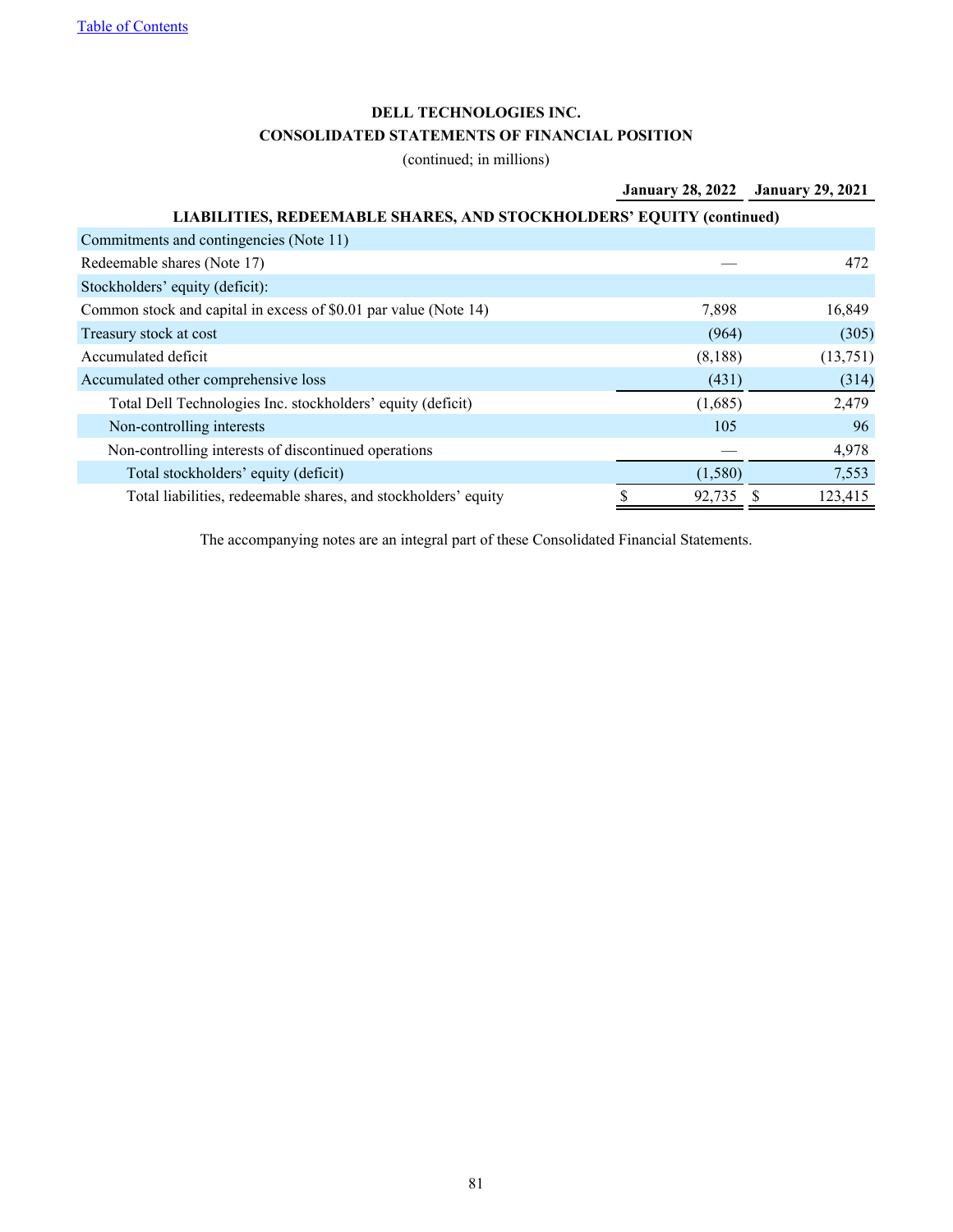### **CONSOLIDATED STATEMENTS OF INCOME**

(in millions, except per share amounts)

<span id="page-81-0"></span>

|                                                                                          |               | <b>January 28, 2022</b> | <b>January 29, 2021</b>            | <b>January 31, 2020</b> |
|------------------------------------------------------------------------------------------|---------------|-------------------------|------------------------------------|-------------------------|
| Net revenue:                                                                             |               |                         |                                    |                         |
| Products                                                                                 | \$            | 79,830                  | $\mathcal{S}$<br>67,744            | \$<br>67,607            |
| Services                                                                                 |               | 21,367                  | 18,926                             | 17,208                  |
| Total net revenue                                                                        |               | 101,197                 | 86,670                             | 84,815                  |
| Cost of net revenue $(a)$ :                                                              |               |                         |                                    |                         |
| Products                                                                                 |               | 67,224                  | 56,431                             | 55,369                  |
| Services                                                                                 |               | 12,082                  | 10,099                             | 8,807                   |
| Total cost of net revenue                                                                |               | 79,306                  | 66,530                             | 64,176                  |
| Gross margin                                                                             |               | 21,891                  | 20,140                             | 20,639                  |
| Operating expenses:                                                                      |               |                         |                                    |                         |
| Selling, general, and administrative                                                     |               | 14,655                  | 14,000                             | 15,819                  |
| Research and development                                                                 |               | 2,577                   | 2,455                              | 2,454                   |
| Total operating expenses                                                                 |               | 17,232                  | 16,455                             | 18,273                  |
| Operating income                                                                         |               | 4,659                   | 3,685                              | 2,366                   |
| Interest and other, net                                                                  |               | 1,264                   | (1, 339)                           | (2, 417)                |
| Income (loss) before income taxes                                                        |               | 5,923                   | 2,346                              | (51)                    |
| Income tax expense (benefit)                                                             |               | 981                     | 101                                | (572)                   |
| Net income from continuing operations                                                    |               | 4,942                   | 2,245                              | 521                     |
| Income from discontinued operations, net of income taxes<br>(Note 3)                     |               | 765                     | 1,260                              | 5,008                   |
| Net income                                                                               |               | 5,707                   | 3,505                              | 5,529                   |
| Less: Net loss attributable to non-controlling interests                                 |               | (6)                     | (4)                                | (4)                     |
| Less: Net income attributable to non-controlling interests of<br>discontinued operations |               | 150                     | 259                                | 917                     |
| Net income attributable to Dell Technologies Inc.                                        | $\mathcal{S}$ | 5,563                   | $\boldsymbol{\mathsf{S}}$<br>3,250 | 4,616<br>$\mathcal{S}$  |
|                                                                                          |               |                         |                                    |                         |
| Earnings per share attributable to Dell Technologies Inc. $-$ basic:                     |               |                         |                                    |                         |
| Continuing operations                                                                    | \$            | 6.49                    | \$<br>3.02                         | \$<br>0.73              |
| Discontinued operations                                                                  | \$            | 0.81                    | $\mathcal{S}$<br>1.35              | $\mathcal{S}$<br>5.65   |
| Earnings per share attributable to Dell Technologies Inc. - diluted:                     |               |                         |                                    |                         |
| Continuing operations                                                                    | \$            | 6.26                    | $\mathcal{S}$<br>2.93              | $\mathcal{S}$<br>0.70   |
| Discontinued operations                                                                  | $\$$          | $0.76$ \$               | 1.29                               | $\sqrt{S}$<br>5.33      |
| (a) Includes related party cost of net revenue as follows:                               |               |                         |                                    |                         |
| Products                                                                                 | \$            | 1,577                   | 1,493<br>$\sqrt{3}$                | $\mathcal{S}$<br>1,425  |
| Services                                                                                 | \$            | 2,487                   | $\mathcal{S}$<br>1,848             | $\mathcal{S}$<br>1,226  |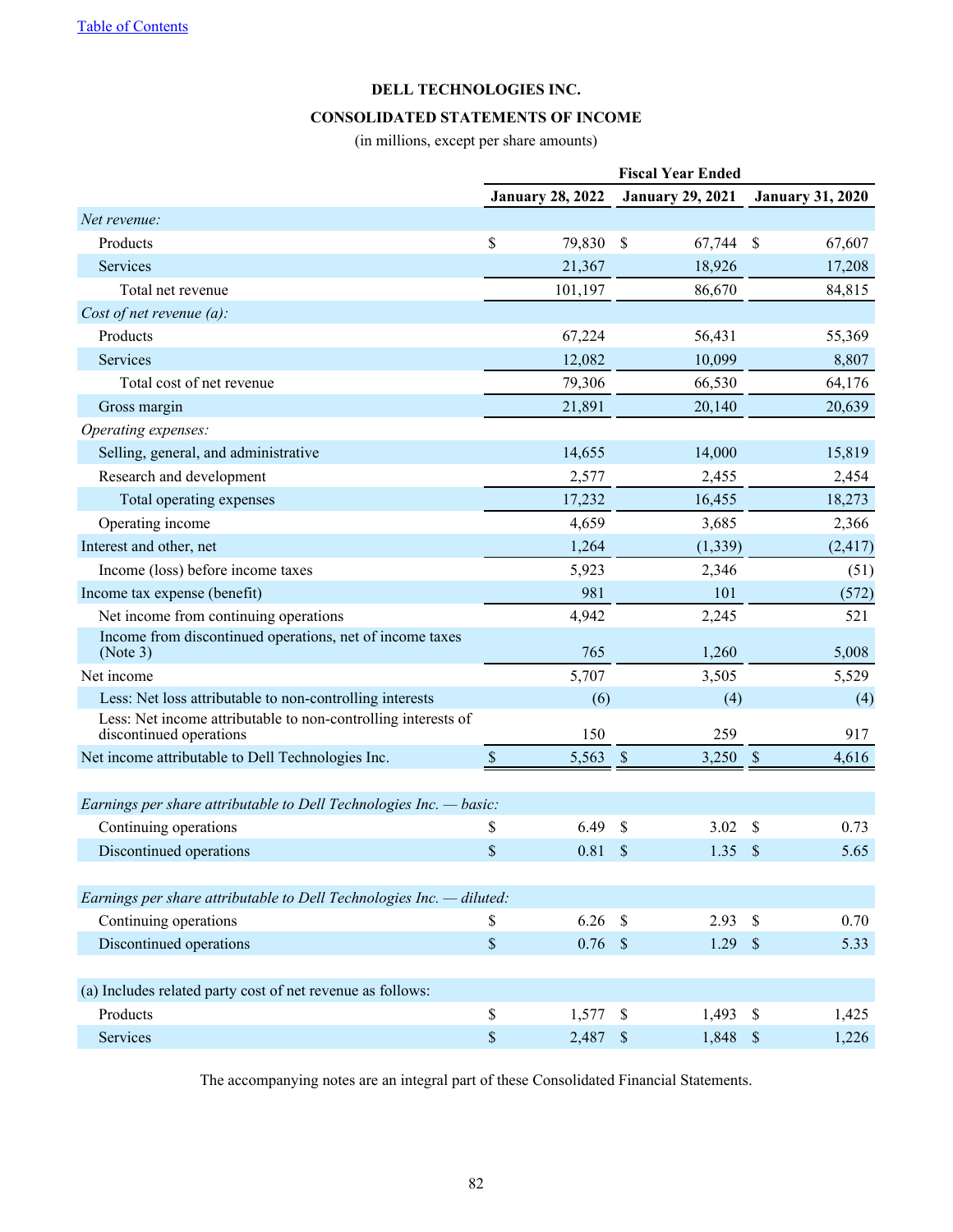### **CONSOLIDATED STATEMENTS OF COMPREHENSIVE INCOME**

(in millions)

<span id="page-82-0"></span>

|                                                                                                                          | <b>Fiscal Year Ended</b> |                         |                         |  |  |
|--------------------------------------------------------------------------------------------------------------------------|--------------------------|-------------------------|-------------------------|--|--|
|                                                                                                                          | <b>January 28, 2022</b>  | <b>January 29, 2021</b> | <b>January 31, 2020</b> |  |  |
| Net income                                                                                                               | \$<br>5,707 \$           | 3,505                   | $\mathcal{S}$<br>5,529  |  |  |
|                                                                                                                          |                          |                         |                         |  |  |
| Other comprehensive income (loss), net of tax                                                                            |                          |                         |                         |  |  |
| Foreign currency translation adjustments                                                                                 | (385)                    | 528                     | (226)                   |  |  |
| Cash flow hedges:                                                                                                        |                          |                         |                         |  |  |
| Change in unrealized gains (losses)                                                                                      | 374                      | (200)                   | 269                     |  |  |
| Reclassification adjustment for net (gains) losses included<br>in net income                                             | (158)                    | 100                     | (226)                   |  |  |
| Net change in cash flow hedges                                                                                           | 216                      | (100)                   | 43                      |  |  |
| Pension and other postretirement plans:                                                                                  |                          |                         |                         |  |  |
| Recognition of actuarial net gains (losses) from pension<br>and other postretirement plans                               | 37                       | (38)                    | (60)                    |  |  |
| Reclassification adjustments for net losses from pension<br>and other postretirement plans                               | 7                        | 5                       | 1                       |  |  |
| Net change in actuarial net gains (losses) from pension<br>and other postretirement plans                                | 44                       | (33)                    | (59)                    |  |  |
|                                                                                                                          |                          |                         |                         |  |  |
| Total other comprehensive income (loss), net of tax expense<br>(benefit) of \$30, $\$(18)$ , and $\$(14)$ , respectively | (125)                    | 395                     | (242)                   |  |  |
| Comprehensive income, net of tax                                                                                         | 5,582                    | 3,900                   | 5,287                   |  |  |
| Less: Net loss attributable to non-controlling interests                                                                 | 144                      | 255                     | 913                     |  |  |
| Comprehensive income attributable to Dell Technologies Inc. \$                                                           | 5,438                    | 3,645<br>S              | 4,374<br><sup>\$</sup>  |  |  |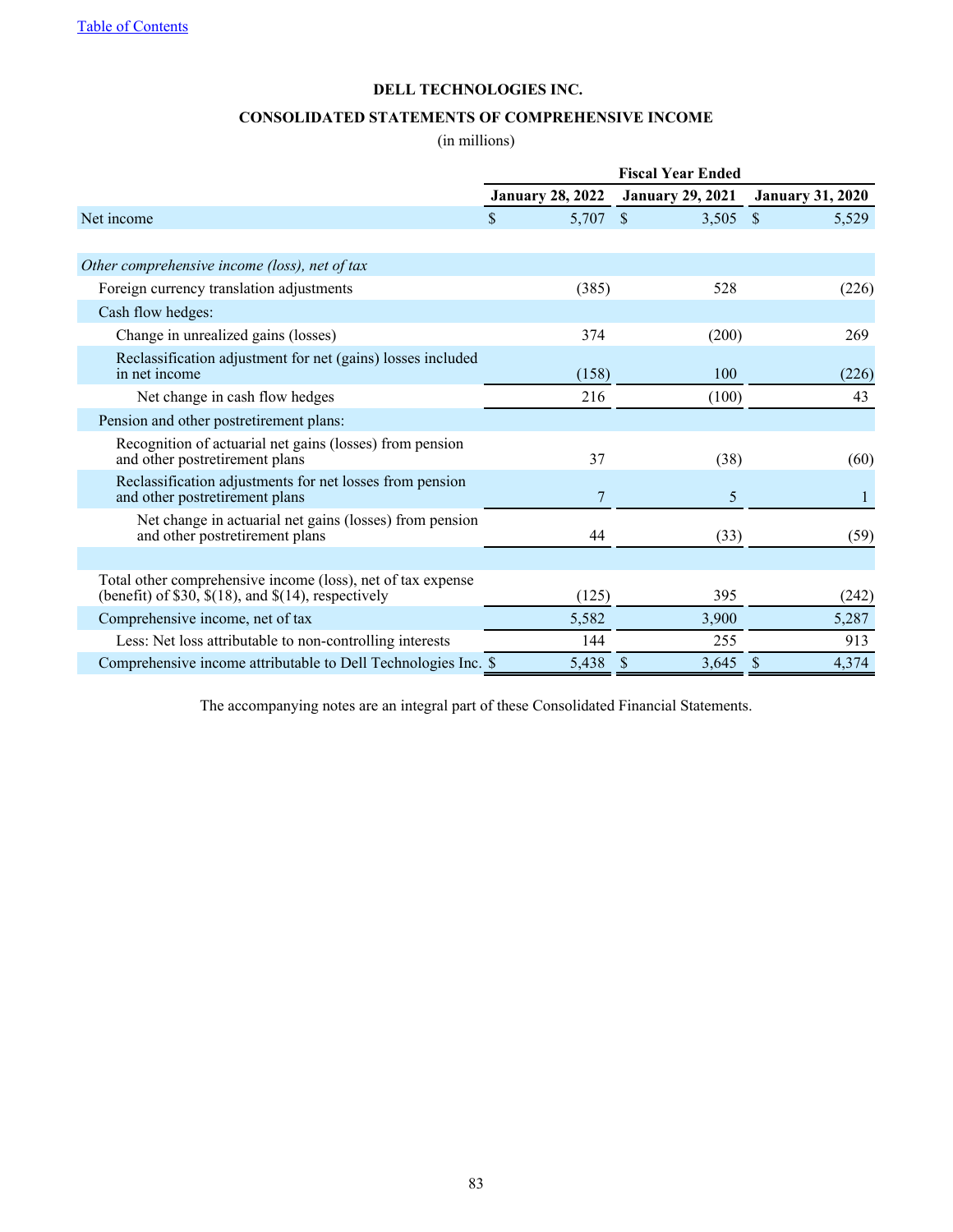## **CONSOLIDATED STATEMENTS OF CASH FLOWS**

(in millions; continued on next page)

<span id="page-83-0"></span>

|                                                                                          | <b>Fiscal Year Ended</b> |                         |                         |  |  |
|------------------------------------------------------------------------------------------|--------------------------|-------------------------|-------------------------|--|--|
|                                                                                          | <b>January 28, 2022</b>  | <b>January 29, 2021</b> | <b>January 31, 2020</b> |  |  |
| Cash flows from operating activities:                                                    |                          |                         |                         |  |  |
| Net income                                                                               | \$<br>5,707              | $\mathcal{S}$<br>3,505  | - \$<br>5,529           |  |  |
| Adjustments to reconcile net income to net cash provided by<br>operating activities:     |                          |                         |                         |  |  |
| Depreciation and amortization                                                            | 4,551                    | 5,390                   | 6,143                   |  |  |
| Stock-based compensation expense                                                         | 1,622                    | 1,609                   | 1,262                   |  |  |
| Deferred income taxes                                                                    | (365)                    | (399)                   | (6,339)                 |  |  |
| Other, net $(a)$                                                                         | (3,130)                  | (88)                    | 938                     |  |  |
| Changes in assets and liabilities, net of effects from<br>acquisitions and dispositions: |                          |                         |                         |  |  |
| Accounts receivable                                                                      | (2,193)                  | (396)                   | (286)                   |  |  |
| Financing receivables                                                                    | (241)                    | (728)                   | (1,329)                 |  |  |
| Inventories                                                                              | (2,514)                  | (243)                   | 311                     |  |  |
| Other assets and liabilities                                                             | (1,948)                  | (1,656)                 | (1, 559)                |  |  |
| Due from/to related party, net                                                           | 479                      |                         |                         |  |  |
| Accounts payable                                                                         | 5,742                    | 1,598                   | 894                     |  |  |
| Deferred revenue                                                                         | 2,597                    | 2,815                   | 3,727                   |  |  |
| Change in cash from operating activities                                                 | 10,307                   | 11,407                  | 9,291                   |  |  |
| Cash flows from investing activities:                                                    |                          |                         |                         |  |  |
| Purchases of investments                                                                 | (414)                    | (338)                   | (181)                   |  |  |
| Maturities and sales of investments                                                      | 513                      | 169                     | 497                     |  |  |
| Capital expenditures and capitalized software development<br>costs                       | (2,796)                  | (2,082)                 | (2,576)                 |  |  |
| Acquisition of businesses and assets, net                                                | (16)                     | (424)                   | (2, 463)                |  |  |
| Divestitures of businesses and assets, net                                               | 3,957                    | 2,187                   | (3)                     |  |  |
| Other                                                                                    | 62                       | 28                      | 40                      |  |  |
| Change in cash from investing activities                                                 | 1,306                    | (460)                   | (4,686)                 |  |  |
| Cash flows from financing activities:                                                    |                          |                         |                         |  |  |
| Dividends paid by VMware, Inc. to non-controlling interests                              | (2,240)                  |                         |                         |  |  |
| Proceeds from the issuance of common stock                                               | 334                      | 452                     | 658                     |  |  |
| Repurchases of parent common stock                                                       | (663)                    | (241)                   | (8)                     |  |  |
| Repurchases of subsidiary common stock                                                   | (1,175)                  | (1, 363)                | (3,547)                 |  |  |
| Net transfer of cash, cash equivalents, and restricted cash to<br>VMware, Inc.           | (5,052)                  |                         |                         |  |  |
| Proceeds from debt                                                                       | 20,425                   | 16,391                  | 20,481                  |  |  |
| Repayments of debt                                                                       | (26, 723)                | (20, 919)               | (22, 117)               |  |  |
| Debt related costs and other, net                                                        | (1,515)                  | (270)                   | (71)                    |  |  |
| Change in cash from financing activities                                                 | (16,609)                 | (5,950)                 | (4,604)                 |  |  |
| Effect of exchange rate changes on cash, cash equivalents, and<br>restricted cash        | (106)                    | 36                      | (90)                    |  |  |
| Change in cash, cash equivalents, and restricted cash                                    | (5,102)                  | 5,033                   | (89)                    |  |  |

(a) During the fiscal year ended January 28, 2022, other, net, includes a \$4.0 billion pre-tax gain on the sale of Boomi, Inc.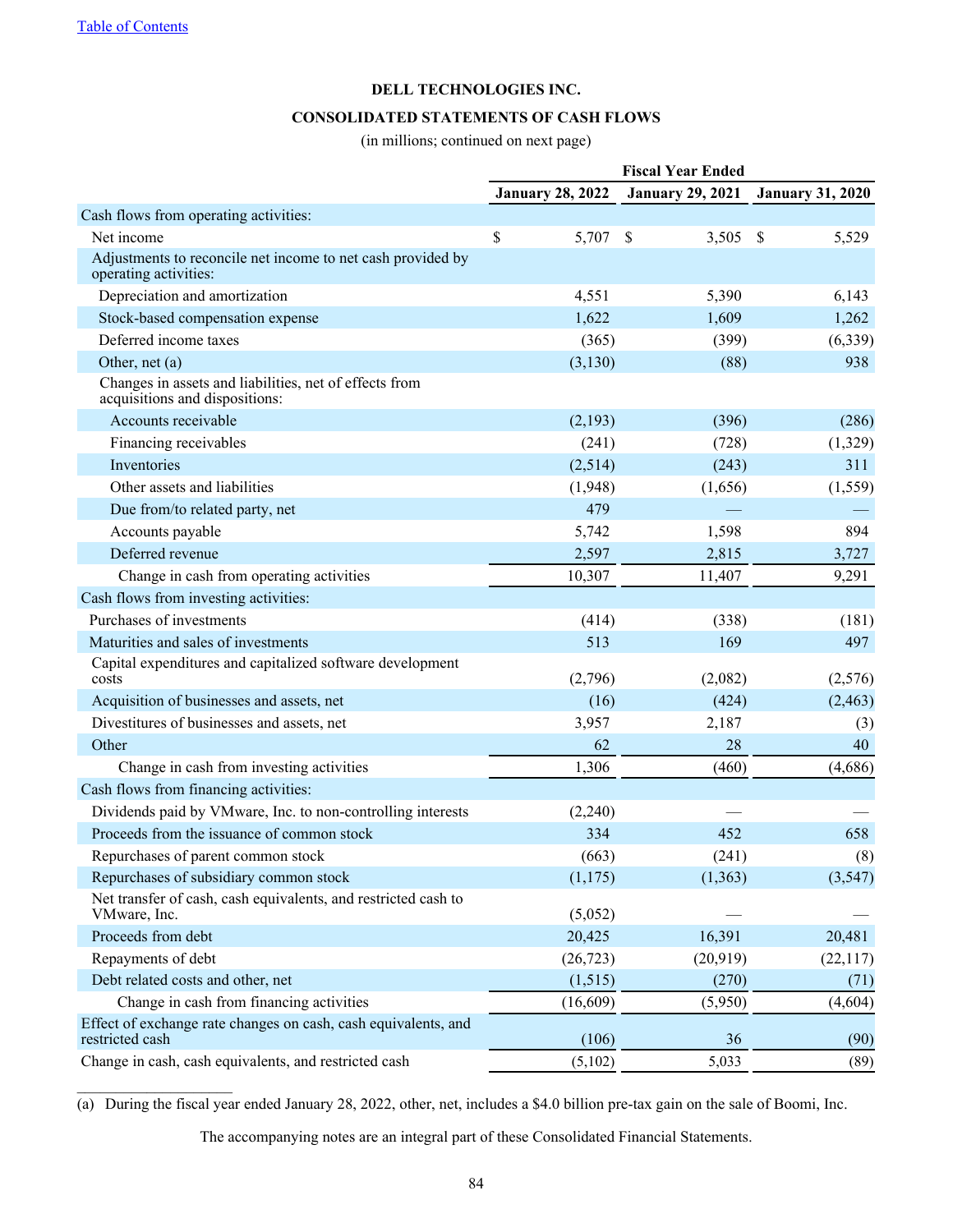# **CONSOLIDATED STATEMENTS OF CASH FLOWS**

## (continued; in millions)

|                                                                                                                                   | <b>Fiscal Year Ended</b> |                         |                         |  |  |  |
|-----------------------------------------------------------------------------------------------------------------------------------|--------------------------|-------------------------|-------------------------|--|--|--|
|                                                                                                                                   | <b>January 28, 2022</b>  | <b>January 29, 2021</b> | <b>January 31, 2020</b> |  |  |  |
| Change in cash, cash equivalents, and restricted cash                                                                             | (5,102)                  | 5,033                   | (89)                    |  |  |  |
| Cash, cash equivalents, and restricted cash at beginning of the<br>period, including cash attributable to discontinued operations | 15,184                   | 10,151                  | 10,240                  |  |  |  |
| Cash, cash equivalents, and restricted cash at end of the period,<br>including cash attributable to discontinued operations       | 10,082                   | 15,184                  | 10,151                  |  |  |  |
| Less: Cash, cash equivalents, and restricted cash attributable to<br>discontinued operations                                      |                          | 4,770                   | 3,031                   |  |  |  |
| Cash, cash equivalents, and restricted cash from continuing<br>operations                                                         | 10,082                   | 10,414                  | 7,120                   |  |  |  |
| Income tax paid                                                                                                                   | 1.257<br>S               | 1.421<br>S.             | 1,414<br>-S             |  |  |  |
| Interest paid                                                                                                                     | 1.825                    | 2.279                   | 2,500                   |  |  |  |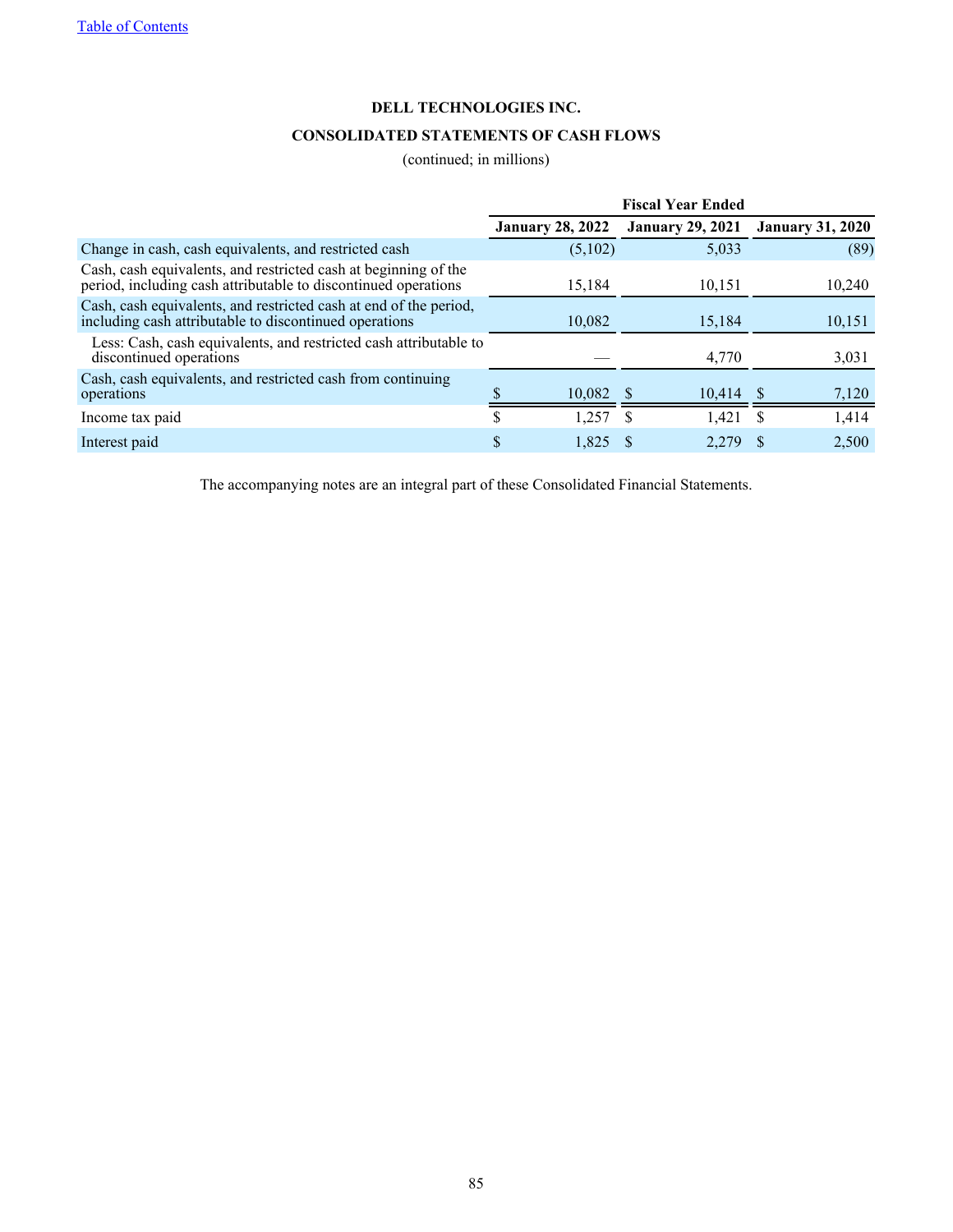# **CONSOLIDATED STATEMENTS OF STOCKHOLDERS' EQUITY (DEFICIT)**

(in millions; continued on next page)

<span id="page-85-0"></span>

|                                                                    | <b>Common Stock and</b><br><b>Capital in Excess of Par</b><br>Value<br><b>Treasury Stock</b> |                         |               |                           |                               |                                                       |                                                                                |                                         |                                                                 |
|--------------------------------------------------------------------|----------------------------------------------------------------------------------------------|-------------------------|---------------|---------------------------|-------------------------------|-------------------------------------------------------|--------------------------------------------------------------------------------|-----------------------------------------|-----------------------------------------------------------------|
|                                                                    | <b>Issued</b><br><b>Shares</b>                                                               | Amount                  | <b>Shares</b> | Amount                    | Accumulated<br><b>Deficit</b> | Accumulated<br>Other<br>Comprehensive<br>Income/Loss) | <b>Dell</b><br><b>Technologies</b><br>Stockholders'<br><b>Equity (Deficit)</b> | Non-<br>Controlling<br><b>Interests</b> | <b>Total</b><br><b>Stockholders'</b><br><b>Equity (Deficit)</b> |
| <b>Balances as of February 1,</b><br>2019                          | 721                                                                                          | $\mathbf{s}$<br>16,114  |               | $2 \sqrt{3}$<br>$(63)$ \$ | $(21,349)$ \$                 | $(467)$ \$                                            | $(5,765)$ \$                                                                   | 4,823 \$                                | (942)                                                           |
| Adjustment for adoption of<br>accounting standards                 |                                                                                              |                         |               |                           | 3                             |                                                       | 3                                                                              |                                         | 3                                                               |
| Net income                                                         |                                                                                              |                         |               |                           | 4,616                         |                                                       | 4,616                                                                          | 913                                     | 5,529                                                           |
| Foreign currency translation<br>adjustments                        |                                                                                              |                         |               |                           |                               | (226)                                                 | (226)                                                                          |                                         | (226)                                                           |
| Cash flow hedges, net change                                       |                                                                                              |                         |               |                           |                               | 43                                                    | 43                                                                             |                                         | 43                                                              |
| Pension and other post-<br>retirement                              |                                                                                              |                         |               |                           |                               | (59)                                                  | (59)                                                                           |                                         | (59)                                                            |
| Issuance of common stock                                           | 24                                                                                           | 345                     |               |                           |                               |                                                       | 345                                                                            |                                         | 345                                                             |
| Stock-based compensation<br>expense                                |                                                                                              | 225                     |               |                           |                               |                                                       | 225                                                                            | 1,037                                   | 1,262                                                           |
| Treasury stock repurchases                                         |                                                                                              |                         |               | (2)                       |                               |                                                       | (2)                                                                            |                                         | (2)                                                             |
| Revaluation of redeemable<br>shares                                |                                                                                              | 567                     |               |                           |                               |                                                       | 567                                                                            |                                         | 567                                                             |
| Impact from equity<br>transactions of non-controlling<br>interests |                                                                                              | (1,160)                 |               |                           | (161)                         |                                                       | (1,321)                                                                        | (2,044)                                 | (3,365)                                                         |
| <b>Balances as of January 31,</b><br>2020                          | 745                                                                                          | 16,091<br><sup>\$</sup> |               | $2 \sqrt{3}$<br>$(65)$ \$ | $(16,891)$ \$                 | $(709)$ \$                                            | $(1,574)$ \$                                                                   | 4,729 \$                                | 3,155                                                           |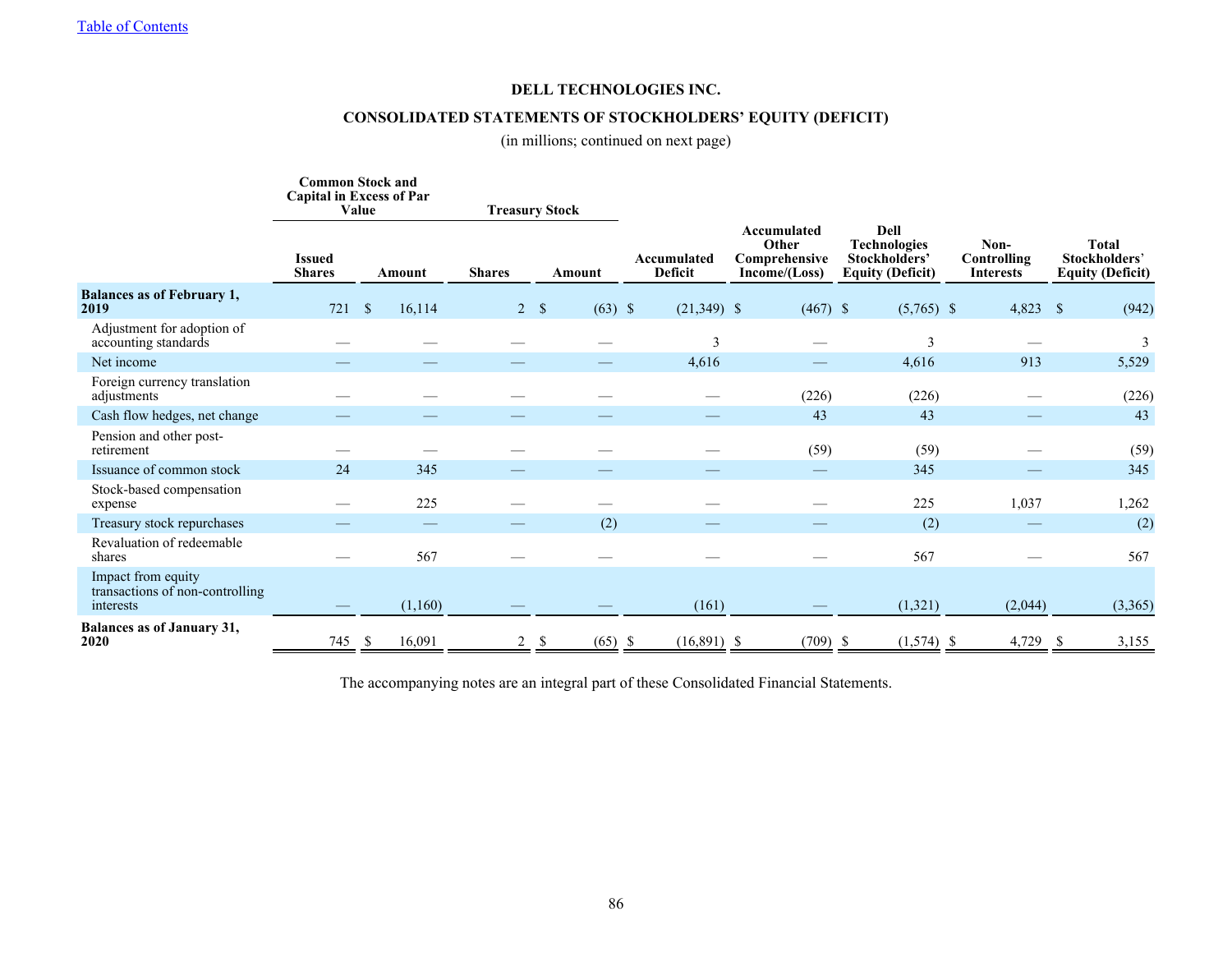# **CONSOLIDATED STATEMENTS OF STOCKHOLDERS' EQUITY (DEFICIT)**

(in millions; continued on next page)

|                                                                    | <b>Common Stock and</b><br><b>Capital in Excess of Par</b><br><b>Treasury Stock</b><br>Value |                         |               |                         |                               |                                                       |                                                                                |                                         |                                                          |
|--------------------------------------------------------------------|----------------------------------------------------------------------------------------------|-------------------------|---------------|-------------------------|-------------------------------|-------------------------------------------------------|--------------------------------------------------------------------------------|-----------------------------------------|----------------------------------------------------------|
|                                                                    | <b>Issued</b><br><b>Shares</b>                                                               | <b>Amount</b>           | <b>Shares</b> | Amount                  | Accumulated<br><b>Deficit</b> | Accumulated<br>Other<br>Comprehensive<br>Income/Loss) | <b>Dell</b><br><b>Technologies</b><br>Stockholders'<br><b>Equity (Deficit)</b> | Non-<br>Controlling<br><b>Interests</b> | <b>Total</b><br>Stockholders'<br><b>Equity (Deficit)</b> |
| <b>Balances as of January 31,</b><br>2020                          | 745                                                                                          | $\mathbf{s}$<br>16,091  |               | 2 S<br>$(65)$ \$        | $(16,891)$ \$                 | $(709)$ \$                                            | $(1,574)$ \$                                                                   | $4,729$ \$                              | 3,155                                                    |
| Adjustment for adoption of<br>accounting standards                 |                                                                                              |                         |               |                         | (110)                         |                                                       | (110)                                                                          |                                         | (110)                                                    |
| Net income                                                         |                                                                                              |                         |               |                         | 3,250                         |                                                       | 3,250                                                                          | 255                                     | 3,505                                                    |
| Foreign currency translation<br>adjustments                        |                                                                                              |                         |               |                         |                               | 528                                                   | 528                                                                            |                                         | 528                                                      |
| Cash flow hedges, net change                                       |                                                                                              |                         |               |                         |                               | (100)                                                 | (100)                                                                          |                                         | (100)                                                    |
| Pension and other post-<br>retirement                              |                                                                                              |                         |               |                         |                               | (33)                                                  | (33)                                                                           |                                         | (33)                                                     |
| Issuance of common stock                                           | 16                                                                                           | 178                     |               |                         |                               |                                                       | 178                                                                            |                                         | 178                                                      |
| Stock-based compensation<br>expense                                |                                                                                              | 462                     |               |                         |                               |                                                       | 462                                                                            | 1,147                                   | 1,609                                                    |
| Treasury stock repurchases                                         |                                                                                              |                         | 6             | (240)                   |                               |                                                       | (240)                                                                          |                                         | (240)                                                    |
| Revaluation of redeemable<br>shares                                |                                                                                              | 157                     |               |                         |                               |                                                       | 157                                                                            |                                         | 157                                                      |
| Impact from equity<br>transactions of non-controlling<br>interests |                                                                                              | (39)                    |               |                         |                               |                                                       | (39)                                                                           | (1,057)                                 | (1,096)                                                  |
| <b>Balances as of January 29,</b><br>2021                          | 761                                                                                          | 16,849<br><sup>\$</sup> |               | $8 \quad$<br>$(305)$ \$ | $(13,751)$ \$                 | $(314)$ \$                                            | 2,479                                                                          | $5,074$ \$<br>- \$                      | 7,553                                                    |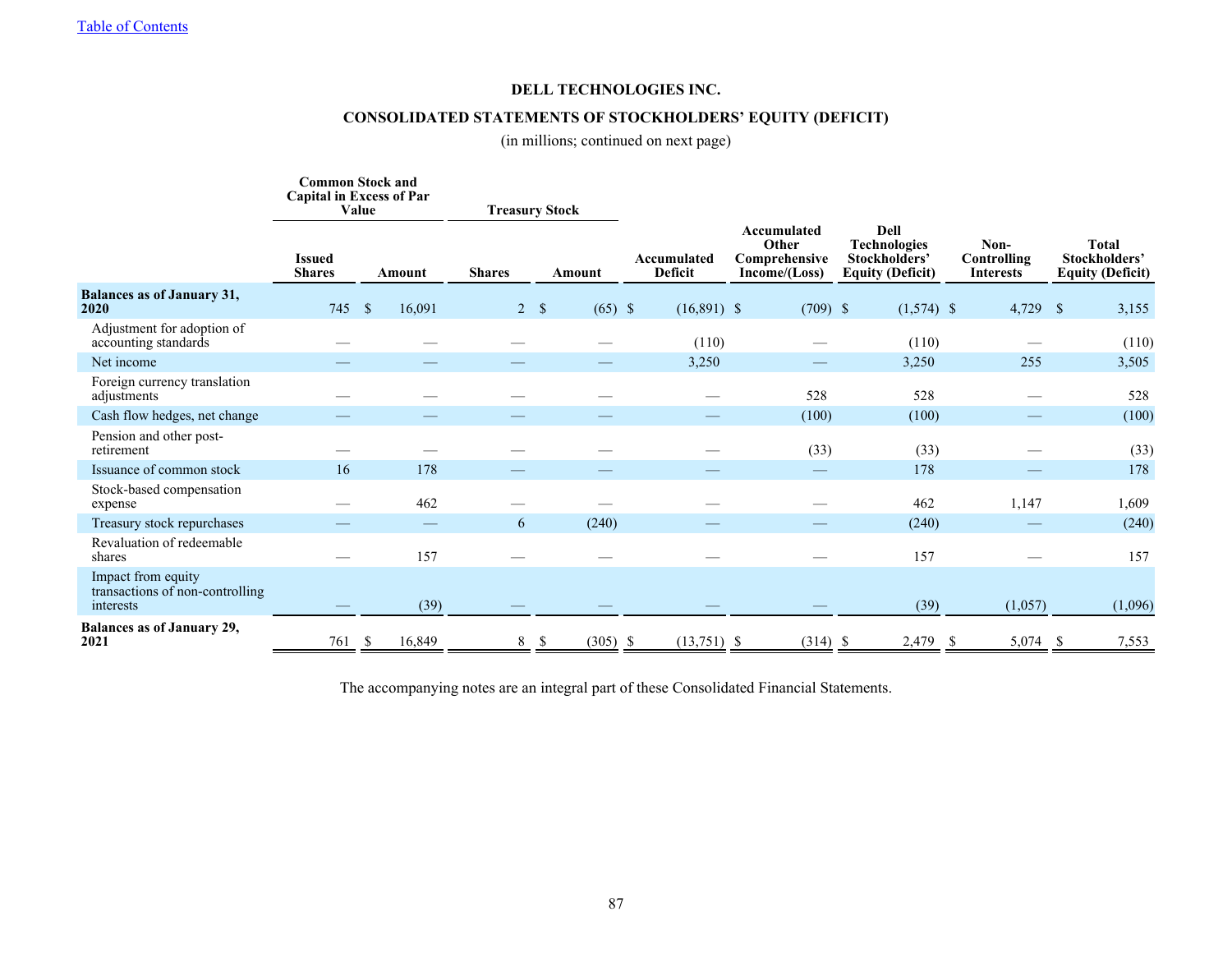# **DELL TECHNOLOGIES INC. CONSOLIDATED STATEMENTS OF STOCKHOLDERS' EQUITY (DEFICIT)**

(continued; in millions)

|                                                                    |                                | <b>Common Stock and</b><br><b>Capital in Excess of Par</b><br>Value |               | <b>Treasury Stock</b>                         |                               |                                                               |                                                                         |                                         |                                                          |
|--------------------------------------------------------------------|--------------------------------|---------------------------------------------------------------------|---------------|-----------------------------------------------|-------------------------------|---------------------------------------------------------------|-------------------------------------------------------------------------|-----------------------------------------|----------------------------------------------------------|
|                                                                    | <b>Issued</b><br><b>Shares</b> | Amount                                                              | <b>Shares</b> | Amount                                        | Accumulated<br><b>Deficit</b> | <b>Accumulated</b><br>Other<br>Comprehensive<br>Income/(Loss) | Dell<br><b>Technologies</b><br>Stockholders'<br><b>Equity (Deficit)</b> | Non-<br>Controlling<br><b>Interests</b> | <b>Total</b><br>Stockholders'<br><b>Equity (Deficit)</b> |
| <b>Balances as of January 29,</b><br>2021                          | 761                            | 16,849<br>$\mathcal{S}$                                             | 8S            | $(305)$ \$                                    | $(13,751)$ \$                 | $(314)$ \$                                                    | 2,479 \$                                                                | $5,074$ \$                              | 7,553                                                    |
| Net income                                                         |                                |                                                                     |               |                                               | 5,563                         |                                                               | 5,563                                                                   | 144                                     | 5,707                                                    |
| Foreign currency translation<br>adjustments                        |                                |                                                                     |               |                                               |                               | (385)                                                         | (385)                                                                   |                                         | (385)                                                    |
| Cash flow hedges, net change                                       |                                |                                                                     |               |                                               |                               | 216                                                           | 216                                                                     |                                         | 216                                                      |
| Pension and other post-<br>retirement                              |                                |                                                                     |               |                                               |                               | 44                                                            | 44                                                                      |                                         | 44                                                       |
| Issuance of common stock                                           | 16                             | 22                                                                  |               |                                               |                               |                                                               | 22                                                                      |                                         | 22                                                       |
| Stock-based compensation<br>expense                                |                                | 777                                                                 |               |                                               |                               |                                                               | 777                                                                     | 845                                     | 1,622                                                    |
| Treasury stock repurchases                                         |                                | $\overline{\phantom{0}}$                                            | 12            | (659)                                         |                               |                                                               | (659)                                                                   |                                         | (659)                                                    |
| Revaluation of redeemable<br>shares                                |                                | 472                                                                 |               |                                               |                               |                                                               | 472                                                                     |                                         | 472                                                      |
| Impact from equity<br>transactions of non-controlling<br>interests |                                | (60)                                                                |               |                                               |                               |                                                               | (60)                                                                    | (823)                                   | (883)                                                    |
| Dividends paid by VMware,<br>Inc. to non-controlling interests     |                                |                                                                     |               |                                               |                               |                                                               |                                                                         | (2,240)                                 | (2, 240)                                                 |
| Spin-off of VMware, Inc.                                           |                                | (10, 162)                                                           |               |                                               |                               | 8                                                             | (10, 154)                                                               | (2,895)                                 | (13, 049)                                                |
| <b>Balances as of January 28,</b><br>2022                          | 777                            | 7,898<br><sup>\$</sup>                                              | 20            | $\frac{\mathsf{s}}{\mathsf{s}}$<br>$(964)$ \$ | $(8,188)$ \$                  | $(431)$ \$                                                    | $(1,685)$ \$                                                            | 105                                     | (1, 580)<br>-S                                           |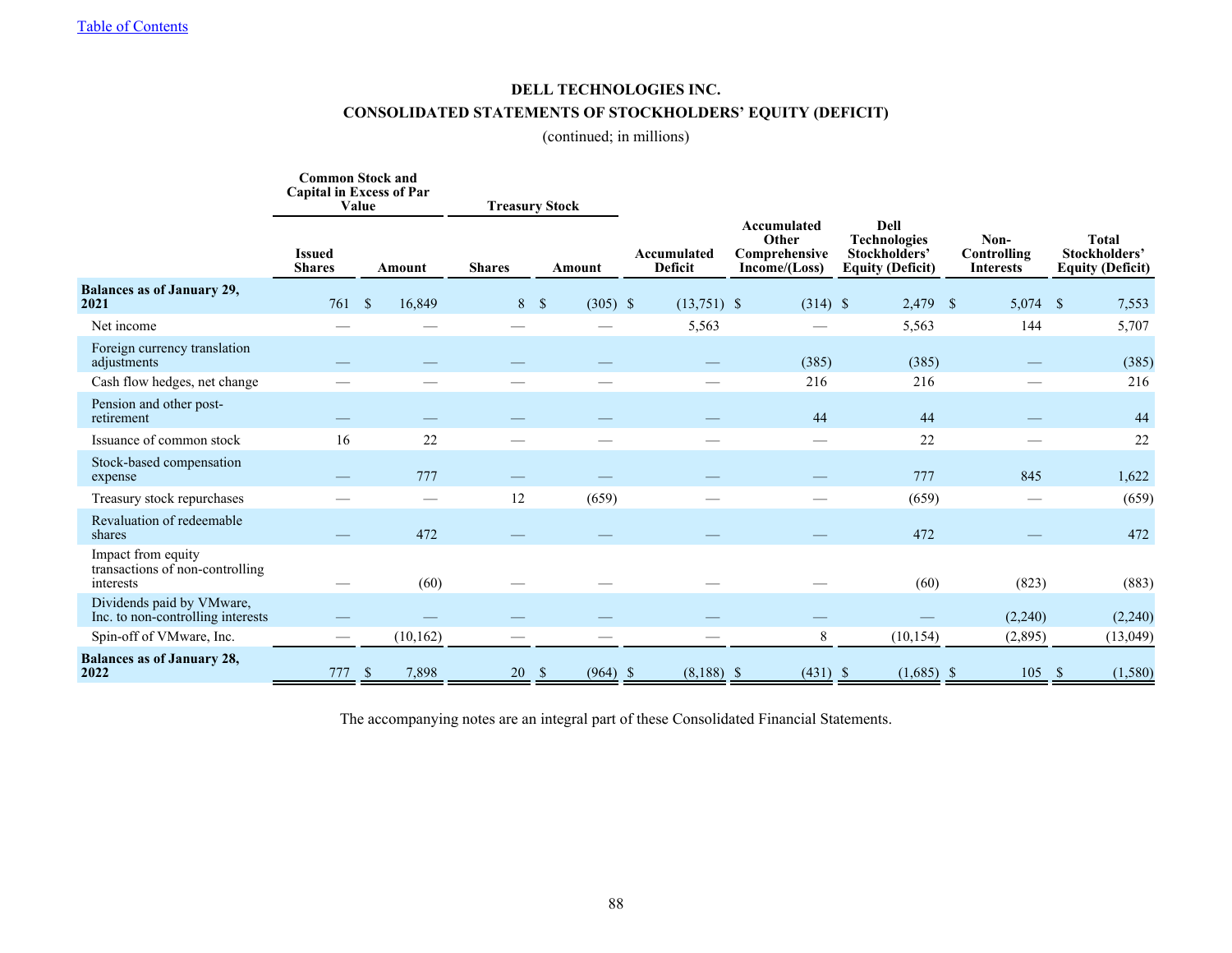## **DELL TECHNOLOGIES INC. NOTES TO THE CONSOLIDATED FINANCIAL STATEMENTS**

## <span id="page-88-0"></span>**NOTE 1 — OVERVIEW AND BASIS OF PRESENTATION**

References in these Notes to the Consolidated Financial Statements to the "Company" or "Dell Technologies" mean Dell Technologies Inc. individually and together with its consolidated subsidiaries.

*Basis of Presentation —* These Consolidated Financial Statements have been prepared in accordance with accounting principles generally accepted in the United States of America ("GAAP").

*Spin-Off of VMware, Inc.* — On November 1, 2021, the Company completed its previously announced spin-off of VMware, Inc. (NYSE: VMW) (individually and together with its consolidated subsidiaries, "VMware") by means of a special stock dividend (the "VMware Spin-off"). The VMware Spin-off was effectuated pursuant to a Separation and Distribution Agreement, dated as of April 14, 2021 between Dell Technologies and VMware (the "Separation and Distribution Agreement").

Pursuant to the Commercial Framework Agreement (the "CFA") entered in to between Dell Technologies and VMware, Dell Technologies will continue to act as a distributor of VMware's standalone products and services and purchase such products and services for resale to customers. Dell Technologies will also continue to integrate VMware's products and services with Dell Technologies' offerings and sell them to customers. The results of such operations are presented as continuing operations within the Company's Consolidated Statements of Income. See Note 3 of the Notes to the Consolidated Financial Statements for additional information on the VMware Spin-off.

In accordance with applicable accounting guidance, the results of VMware, excluding Dell's resale of VMware offerings, are presented as discontinued operations in the Consolidated Statements of Income and, as such, have been excluded from both continuing operations and segment results for all periods presented. Further, the Company reclassified the assets and liabilities of VMware as assets and liabilities of discontinued operations in the Consolidated Statements of Financial Position as of January 29, 2021. The Consolidated Statements of Cash Flows are presented on a consolidated basis for both continuing operations and discontinued operations.

*Boomi Divestiture* — On October 1, 2021, Dell Technologies completed the sale of Boomi, Inc. ("Boomi") and certain related assets to Francisco Partners and TPG Capital. At the completion of the sale, the Company received total cash consideration of approximately \$4.0 billion, resulting in a pre-tax gain on sale of \$4.0 billion recognized in interest and other, net on the Consolidated Statements of Income. The Company ultimately recorded a \$3.0 billion gain, net of \$1.0 billion in tax expense. The transaction was intended to support the Company's focus on fueling growth initiatives through targeted investments to modernize Dell Technologies' core infrastructure and by expanding in high-priority areas, including hybrid and private cloud, edge, telecommunications solutions, and the Company's APEX offerings. Prior to the divestiture, Boomi's operating results were included within other businesses and the divestiture did not qualify for presentation as a discontinued operation.

*RSA Security Divestiture* — On September 1, 2020, Dell Technologies completed the sale of RSA Security LLC ("RSA Security") to a consortium led by Symphony Technology Group, Ontario Teachers' Pension Plan Board and AlpInvest Partners for total cash consideration of approximately \$2.1 billion, resulting in a pre-tax gain on sale of \$338 million. The Company ultimately recorded a \$21 million loss, net of \$359 million in tax expense due to the relatively low tax basis for the assets sold, particularly goodwill. The transaction included the sale of RSA Archer, RSA NetWitness Platform, RSA SecurID, RSA Fraud and Risk Intelligence, and RSA Conference and was intended to further simplify Dell Technologies' product portfolio and corporate structure. Prior to the divestiture, RSA Security's operating results were included within other businesses and the divestiture did not qualify for presentation as a discontinued operation.

*Secureworks* — As of January 28, 2022 and January 29, 2021, the Company held approximately 83.9% and 85.7%, respectively, of the outstanding equity interest in SecureWorks Corp. ("Secureworks"), excluding restricted stock awards ("RSAs"), and approximately 83.1% and 84.9%, respectively, of the equity interest, including RSAs. The portion of the results of operations of Secureworks allocable to its other owners is shown as net income attributable to the non-controlling interests in the Consolidated Statements of Income, as an adjustment to net income attributable to Dell Technologies stockholders. The non-controlling interests' share of equity in Secureworks is reflected as a component of the non-controlling interests in the Consolidated Statements of Financial Position and was \$105 million and \$96 million as of January 28, 2022 and January 29, 2021, respectively.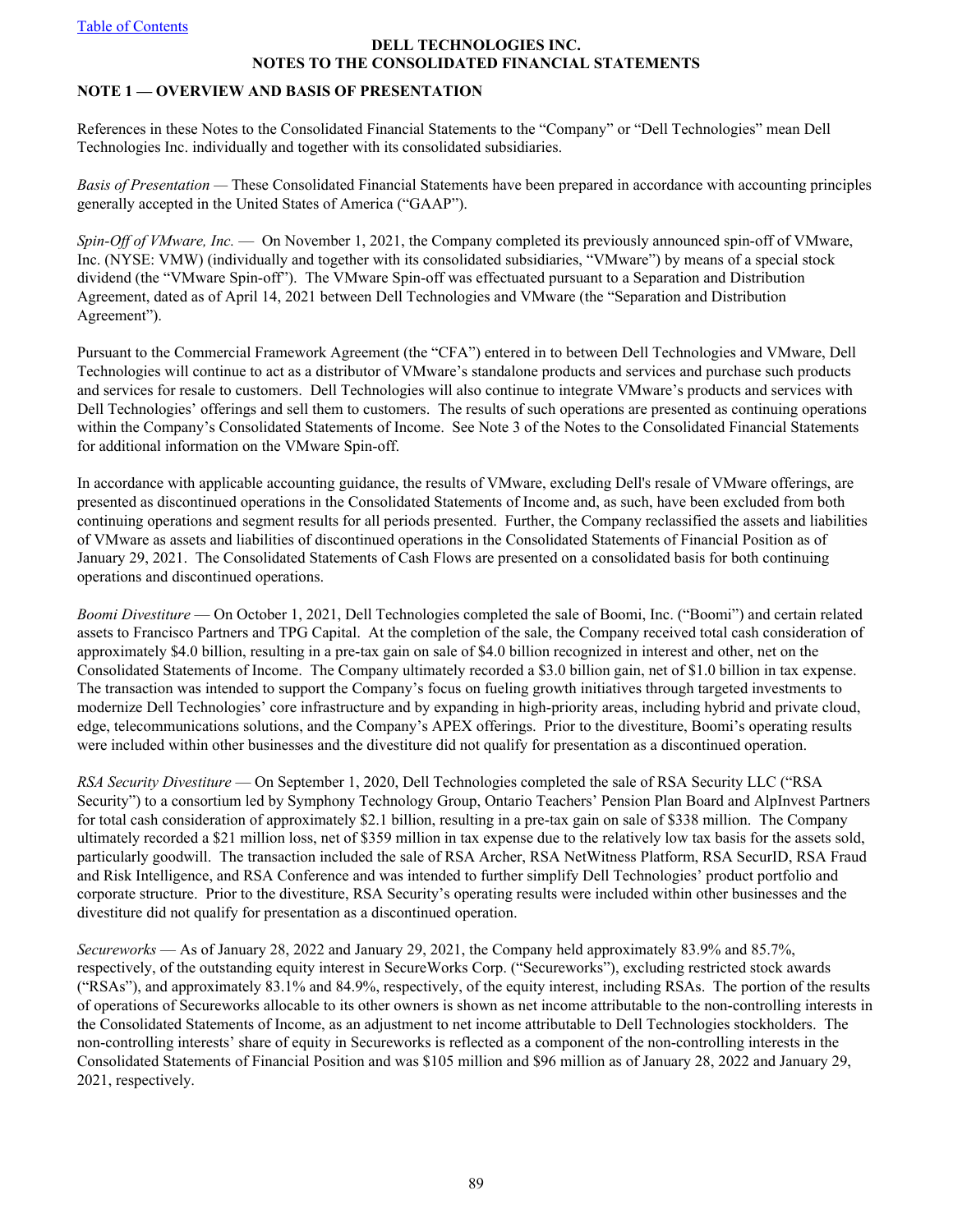# <span id="page-89-0"></span>**NOTE 2 — DESCRIPTION OF BUSINESS AND SUMMARY OF SIGNIFICANT ACCOUNTING POLICIES**

*Description of Business* — The Company is a leading global end-to-end technology provider that offers a broad range of comprehensive and integrated solutions, which include servers and networking products, storage products, cloud solutions products, desktops, notebooks, services, software, and third-party software and peripherals.

The Company's fiscal year is the 52- or 53-week period ending on the Friday nearest January 31. The fiscal years ended January 28, 2022, January 29, 2021, and January 31, 2020 were 52-week periods.

*Principles of Consolidation* — These Consolidated Financial Statements include the accounts of Dell Technologies and its wholly-owned subsidiaries, as well as the accounts of Secureworks, which, as indicated above, is majority-owned by Dell Technologies and VMware through the date of the VMware Spin-off. All intercompany transactions have been eliminated.

The Company also consolidates Variable Interest Entities ("VIEs") where it has been determined that the Company is the primary beneficiary of the applicable entities' operations. For each VIE, the primary beneficiary is the party that has both the power to direct the activities that most significantly impact the VIE's economic performance and the obligation to absorb losses or the right to receive benefits of the VIE that could potentially be significant to such VIE. In evaluating whether the Company is the primary beneficiary of each entity, the Company evaluates its power to direct the most significant activities of the VIE by considering the purpose and design of each entity and the risks each entity was designed to create and pass through to its respective variable interest holders. The Company also evaluates its economic interests in each of the VIEs. See Note 5 of the Notes to the Consolidated Financial Statements for more information regarding consolidated VIEs.

*Use of Estimates* — The preparation of financial statements in accordance with GAAP requires management to make estimates and assumptions that affect the amounts reported in the Consolidated Financial Statements and the accompanying Notes. Management has considered the actual and potential impacts of the coronavirus disease 2019 ("COVID-19") pandemic on the Company's critical and significant accounting estimates. Actual results could differ materially from those estimates.

*Cash and Cash Equivalents* — All highly liquid investments, including credit card receivables due from banks, with original maturities of 90 days or less at date of purchase, are reported at fair value and are considered to be cash equivalents. All other investments not considered to be cash equivalents are separately categorized as investments.

*Investments* — The Company has strategic investments in equity securities as well as investments in fixed-income debt securities. All equity and other securities are recorded as long-term investments in the Consolidated Statements of Financial Position.

Strategic investments in marketable equity and other securities are recorded at fair value based on quoted prices in active markets. Strategic investments in non-marketable equity and other securities without readily determinable fair values are recorded at cost, less impairment, and are adjusted for observable price changes. Fair value measurements and impairments for strategic investments are recognized in interest and other, net in the Consolidated Statements of Income. In evaluating equity investments without readily determinable fair values for impairment or observable price changes, the Company uses inputs that include pre- and post-money valuations of recent financing events and the impact of those events on its fully diluted ownership percentages, as well as other available information regarding the issuer's historical and forecasted performance.

Fixed-income debt securities are carried at amortized cost. The Company intends to hold the fixed-income debt securities to maturity.

*Allowance for Expected Credit Losses* — The Company recognizes an allowance for losses on accounts receivable in an amount equal to the current expected credit losses. The estimation of the allowance is based on an analysis of historical loss experience, current receivables aging, and management's assessment of current conditions and reasonable and supportable expectation of future conditions, as well as an assessment of specific identifiable customer accounts considered at risk or uncollectible. The Company assesses collectibility by pooling receivables where similar characteristics exist and evaluates receivables individually when specific customer balances no longer share those risk characteristics and are considered at risk or uncollectible. The expense associated with the allowance for expected credit losses is recognized in selling, general, and administrative expenses.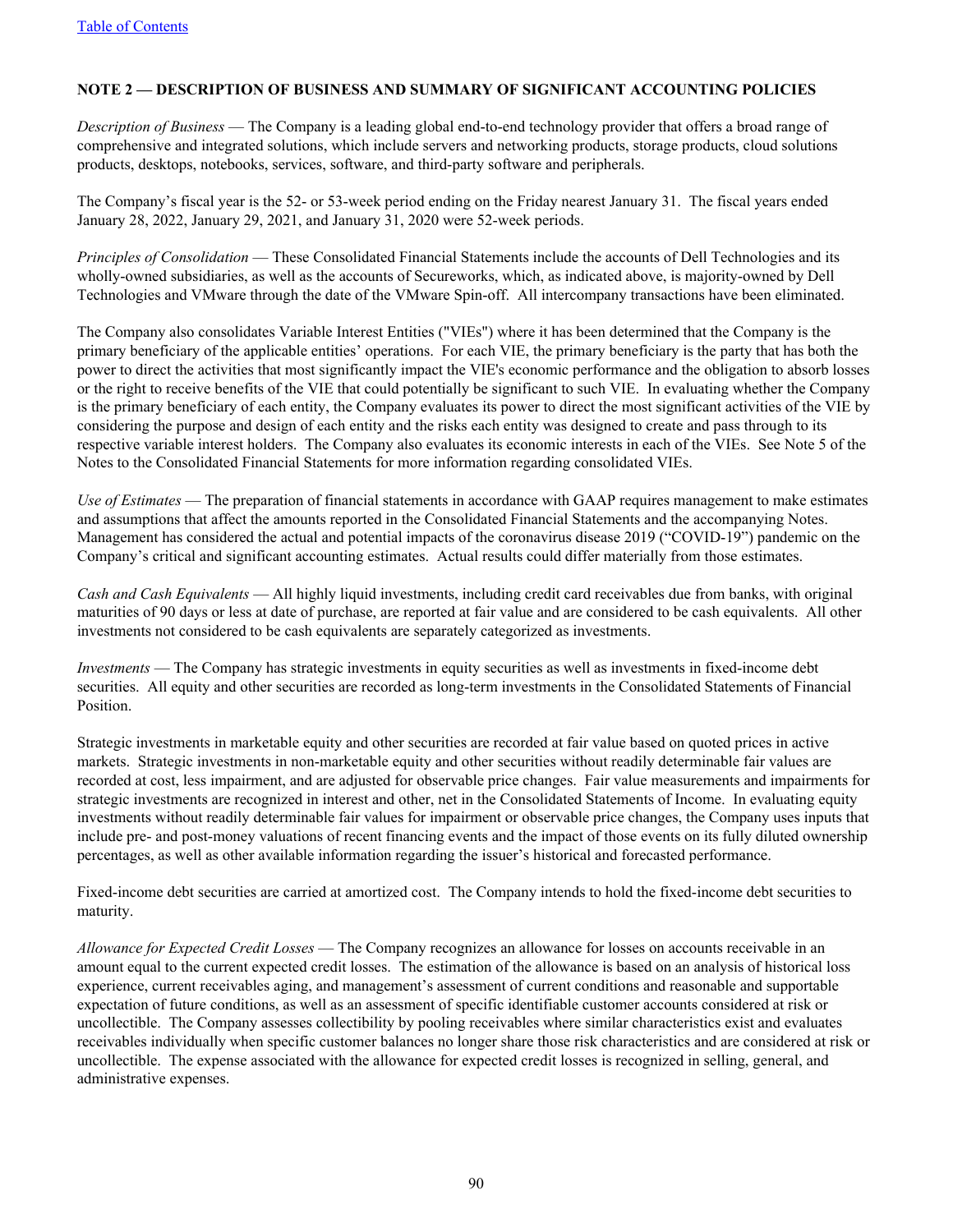The Company's policy for estimating this allowance is based on an expected loss model and reflects the adoption of the accounting standard related to current expected credit losses in the fiscal year ended January 29, 2021. See "Recently Adopted Accounting Pronouncements" in this Note for more information. In prior periods, this allowance was estimated using an incurred loss model, which did not require the consideration of forward-looking information and conditions in the reserve calculation.

*Accounting for Operating Leases as a Lessee —* In its ordinary course of business, the Company enters into leases as a lessee for office buildings, warehouses, employee vehicles, and equipment. The Company determines if an arrangement is a lease or contains a lease at inception. Operating leases result in the recognition of right of use ("ROU") assets and lease liabilities on the Consolidated Statements of Financial Position. ROU assets represent the right to use an underlying asset for the lease term and lease liabilities represent the obligation to make lease payments arising from the lease, measured on a discounted basis. At lease commencement, the lease liability is measured at the present value of the lease payments over the lease term. The operating lease ROU asset equals the lease liability adjusted for any initial direct costs, prepaid or deferred rent, and lease incentives. The Company uses the implicit rate when readily determinable. As most of the leases do not provide an implicit rate, the Company uses its incremental borrowing rate based on the information available at the commencement date to determine the present value of lease payments.

The lease term may include options to extend or to terminate the lease that the Company is reasonably certain to exercise. . The Company has elected not to record leases with an initial term of 12 months or less on the Consolidated Statements of Financial Position. Lease expense is recognized on a straight-line basis over the lease term in most instances. The Company does not generate material sublease income and has no material related party leases. The Company's lease agreements do not contain any material residual value guarantees or material restrictive covenants.

The Company's office building agreements contain costs such as common area maintenance and other executory costs that may be either fixed or variable in nature. Variable lease costs are expensed as incurred. The Company combines lease and nonlease components, including fixed common area and other maintenance costs, in calculating the ROU assets and lease liabilities for its office buildings and employee vehicles. Under certain service agreements with third-party logistics providers, the Company directs the use of the inventory within the warehouses and, therefore, controls the assets. The warehouses and some of the equipment used are considered embedded leases. The Company accounts for the lease and non-lease components separately. The lease components consist of the warehouses and some of the equipment, such as conveyor belts. The non-lease components consist of services and other shared equipment, such as material handling and transportation. The Company allocates the consideration to the lease and non-lease components using their relative standalone values. See Note 6 of the Notes to the Consolidated Financial Statements for additional information.

*Accounting for Leases as a Lessor —* The Company's wholly-owned subsidiary Dell Financial Services and its affiliates ("DFS") act as a lessor to provide equipment financing to customers through a variety of lease arrangements ("DFS leases"). The Company's leases are classified as sales-type leases, direct financing leases, or operating leases. Direct financing leases are immaterial. Leases that commenced prior to the adoption of the current lease standard were not reassessed or restated pursuant to the practical expedients elected and continue to be accounted for under previous lease accounting guidance.

The Company also offers alternative payment structures and "as-a-Service" offerings that are assessed to determine whether an embedded lease arrangement exists. The Company accounts for those contracts as a lease arrangement if it is determined that the contract contains an identified asset and that control of that asset has transferred to the customer.

When a contract includes lease and non-lease components, the Company allocates consideration under the contract to each component based on relative standalone selling price and subsequently assesses lease classification for each lease component within a contract. DFS provides lessees with the option to extend the lease or purchase the underlying asset at the end of the lease term, which is considered when evaluating lease classification. In general, DFS's lease arrangements do not have variable payment terms and are typically non-cancelable.

On commencement of sales-type leases, the Company recognizes profit up-front, and amounts due from the customer under the lease contract are recognized as financing receivables on the Consolidated Statements of Financial Position. Interest income is recognized as net product revenue over the term of the lease based on the effective interest method. The Company has elected not to include sales and other taxes collected from the lessee as part of lease revenue.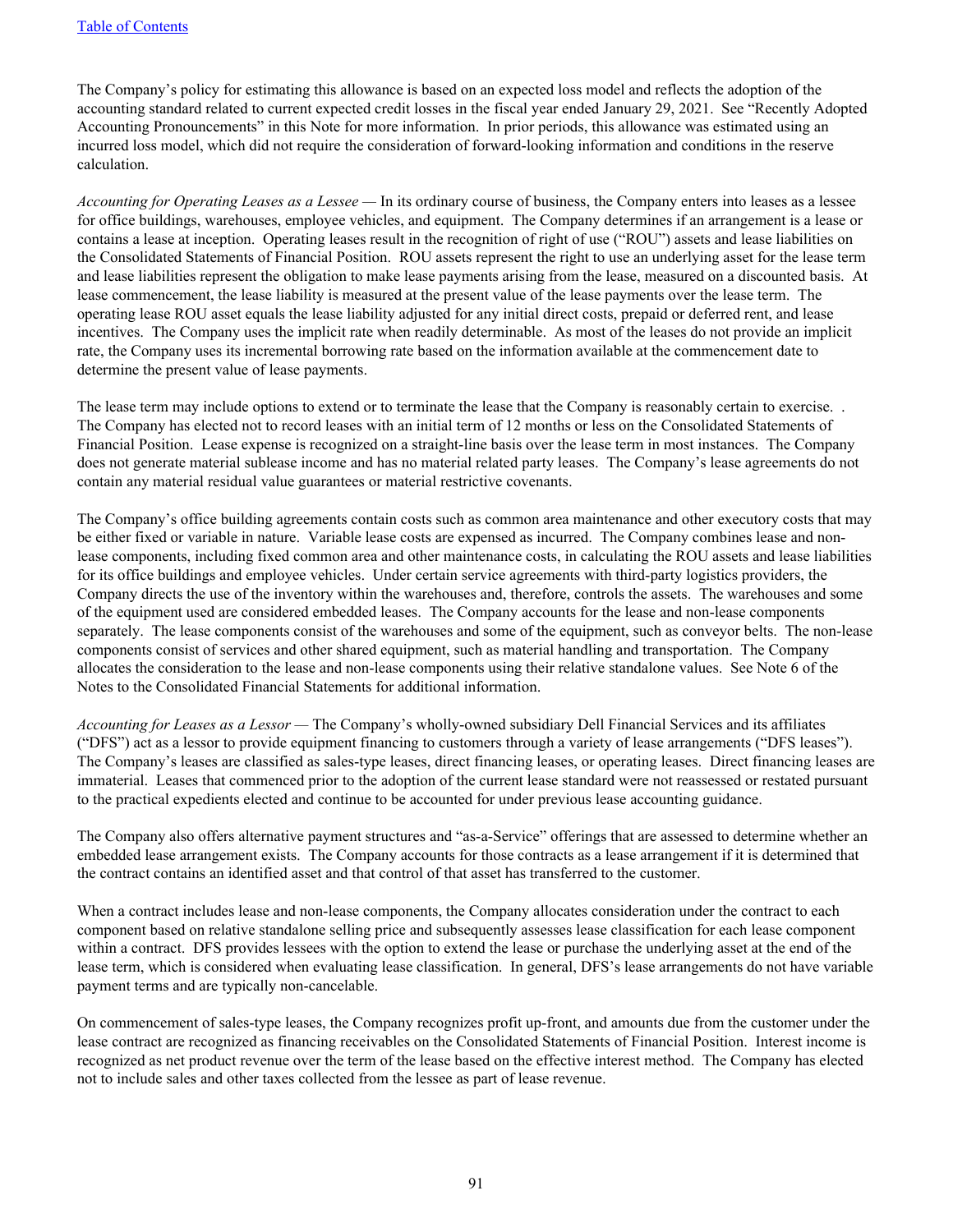All other leases that do not meet the definition of a sales-type lease or direct financing lease are classified as operating leases. The underlying asset in an operating lease arrangement is carried at depreciated cost as "Equipment under operating leases" within Property, plant, and equipment, net on the Consolidated Statements of Financial Position. Depreciation is calculated using the straight-line method over the term of the underlying lease contract and is recognized as Cost of net revenue. The depreciable basis is the original cost of the equipment less the estimated residual value of the equipment at the end of the lease term. The residual value is based upon estimates of the value of the equipment at the end of the lease term using historical studies, industry data, and future value-at-risk demand valuation methods. The Company recognizes operating lease income to product revenue generally on a straight-line basis over the lease term and expenses deferred initial direct costs on the same basis. The Company recognizes variable operating lease income to product revenue generally as earned. Impairment of equipment under operating leases is assessed on the same basis as other long-lived assets.

*Financing Receivables* — Financing receivables are presented net of allowance for losses and consist of customer receivables and residual interest. Gross customer receivables include amounts due from customers under revolving loans, fixed-term loans, fixed-term sales-type or direct financing leases, and accrued interest. The Company has two portfolios, consisting of (i) fixedterm leases and loans and (ii) revolving loans, and assesses risk at the portfolio level to determine the appropriate allowance levels. The portfolio segments are further segregated into classes based on products, customer type, and credit risk evaluation: (i) Revolving — Dell Preferred Account ("DPA"); (ii) Revolving — Dell Business Credit ("DBC"); and (iii) Fixed-term — Consumer and Commercial. Fixed-term leases and loans are offered to qualified small and medium-sized businesses, large commercial accounts, governmental organizations, and educational entities. Fixed-term loans are also offered to qualified individual consumers. Revolving loans are offered under private label credit financing programs. The DPA revolving loan programs are primarily offered to individual consumers and the DBC revolving loan programs are primarily offered to small and medium-sized business customers.

The Company retains a residual interest in equipment leased under its fixed-term lease programs. The amount of the residual interest is established at the inception of the lease based upon estimates of the value of the equipment at the end of the lease term using historical studies, industry data, and future value-at-risk demand valuation methods.

*Allowance for Financing Receivables Losses* — The Company recognizes an allowance for financing receivable losses, including both the lease receivable and unguaranteed residual, in an amount equal to the probable losses net of recoveries. The allowance for financing receivable losses on the lease receivable is determined based on various factors, including lifetime expected losses determined using macroeconomic forecast assumptions and management judgments applicable to and through the expected life of the portfolios as well as past due receivables, receivable type, and customer risk profile. Both fixed and revolving financing receivable loss rates are affected by macroeconomic conditions, including the level of gross domestic product ("GDP") growth, the level of commercial capital equipment investment, unemployment rates, and the credit quality of the borrower.

Generally, expected credit losses as a result of residual value risk on equipment under lease are not considered to be significant primarily because of the existence of a secondary market with respect to the equipment. The lease agreement also defines applicable return conditions and remedies for non-compliance to ensure that the leased equipment will be in good operating condition upon return. Model changes and updates, as well as market strength and product acceptance, are monitored and adjustments are made to residual values in accordance with the significance of any such changes.

When an account is deemed to be uncollectible, customer account principal and interest are charged off to the allowance for losses. While the Company does not generally place financing receivables on non-accrual status during the delinquency period, accrued interest is included in the allowance for loss calculation and, therefore, the Company is adequately reserved in the event of charge off. Recoveries on receivables previously charged off as uncollectible are recorded to the allowance for financing receivables losses. The expense associated with the allowance for financing receivables losses is recognized as cost of net revenue.

*Asset Securitization* — The Company transfers certain U.S. and European customer loan and lease payments and associated equipment to Special Purpose Entities ("SPEs") that meet the definition of a Variable Interest Entity ("VIE") and are consolidated into the Consolidated Financial Statements. These SPEs are bankruptcy-remote legal entities with separate assets and liabilities. The purpose of the SPEs is to facilitate the funding of customer loan and lease payments and associated equipment in the capital markets. Some of these SPEs have entered into financing arrangements with multi-seller conduits that, in turn, issue asset-backed debt securities in the capital markets. The asset securitizations in the SPEs are accounted for as secured borrowings.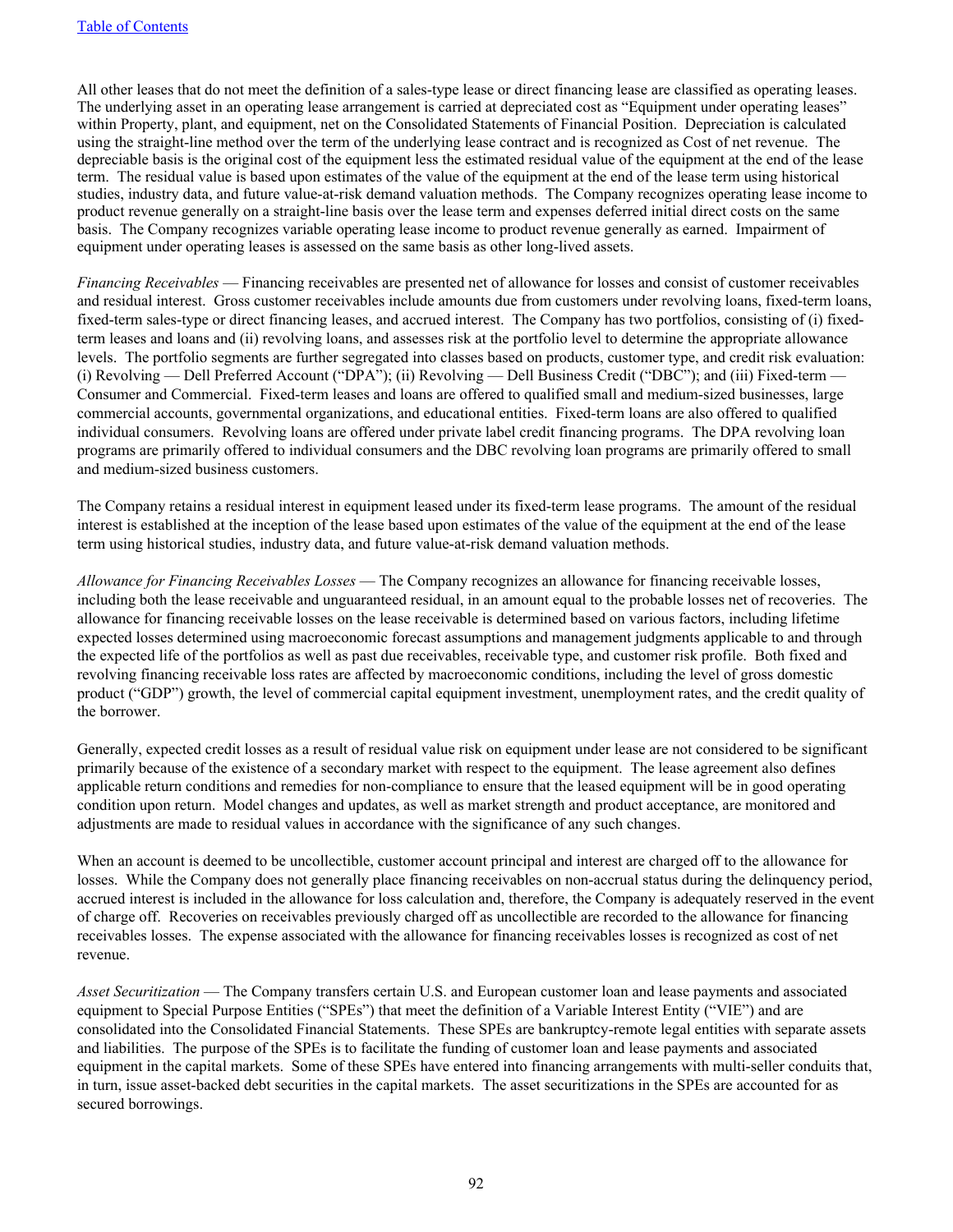*Inventories* — Inventories are stated at the lower of cost or net realizable value, with cost being determined on a first-in, firstout basis. Adjustments to reduce the cost of inventory to its net realizable value are made, if required, for estimated excess, obsolescence, or impaired balances. At the point of the loss recognition, a new, lower cost basis for that inventory is established, and subsequent changes in facts and circumstances do not result in the restoration or increase in the newly established cost basis.

*Property, Plant, and Equipment* — Property, plant, and equipment are carried at depreciated cost. Depreciation is determined using the straight-line method over the shorter of the estimated useful lives of the assets or the lease term, as applicable. The estimated useful lives of the Company's property, plant, and equipment are generally as follows:

|                                     | <b>Estimated Useful Life</b>                 |
|-------------------------------------|----------------------------------------------|
| Computer equipment                  | 3-5 years                                    |
| Equipment under operating leases    | Term of underlying lease contract            |
| Buildings and building improvements | 10-30 years or term of underlying land lease |
| Leasehold improvements              | 5 years or contract term                     |
| Machinery and equipment             | 3-5 years                                    |

Gains or losses related to retirements or dispositions of fixed assets are recognized in the period during which the retirement or disposition occurs.

*Capitalized Software Development Costs* — Software development costs related to the development of new product offerings are capitalized subsequent to the establishment of technological feasibility, which is demonstrated by the completion of a detailed program design or working model, if no program design is completed. The Company amortizes capitalized costs on a straight-line basis over the estimated useful lives of the products, which generally range from two to four years.

As of January 28, 2022 and January 29, 2021, capitalized software development costs were \$672 million and \$610 million, respectively, and are included in other non-current assets, net in the accompanying Consolidated Statements of Financial Position. Amortization expense for the fiscal years ended January 28, 2022, January 29, 2021, and January 31, 2020 was \$263 million, \$315 million, and \$273 million, respectively.

The Company capitalizes certain internal and external costs to acquire or create internal use software which are incurred subsequent to the completion of the preliminary project stage. Development costs are generally amortized on a straight-line basis over five years. Costs associated with maintenance and minor enhancements to the features and functionality of the Company's internal use software, including its website, are expensed as incurred.

*Impairment of Long-Lived Assets* — The Company reviews long-lived assets for impairment when events or changes in circumstances indicate the carrying amount of an asset may not be recoverable. The Company assesses the recoverability of the assets based on the undiscounted future cash flows expected from the use and eventual disposition of the asset. If the carrying amount of the asset is determined not to be recoverable, a write-down to fair value is recorded. Fair values are determined based on quoted market values, discounted cash flows, or external appraisals, as applicable. Long-lived assets to be disposed of are reported at the lower of carrying amount or fair value less costs to sell.

*Intangible Assets Including Goodwill* — Identifiable intangible assets with finite lives are amortized over their estimated useful lives. Indefinite-lived intangible assets are not amortized. Definite-lived intangible assets are reviewed for impairment when events and circumstances indicate the asset may be impaired. Goodwill and indefinite-lived intangible assets are tested for impairment annually during the third fiscal quarter and whenever events or circumstances indicate that an impairment may have occurred.

*Foreign Currency Translation* — The majority of the Company's international sales are made by international subsidiaries, some of which have the U.S. Dollar as their functional currency. The Company's subsidiaries that do not use the U.S. Dollar as their functional currency translate assets and liabilities at current exchange rates in effect at the balance sheet date. Revenue and expenses from these international subsidiaries are translated using either the monthly average exchange rates in effect for the period in which the activity was recognized or the specific daily exchange rate associated with the date the transactions actually occur. Foreign currency translation adjustments are included as a component of accumulated other comprehensive income (loss) ("AOCI") in stockholders' equity (deficit).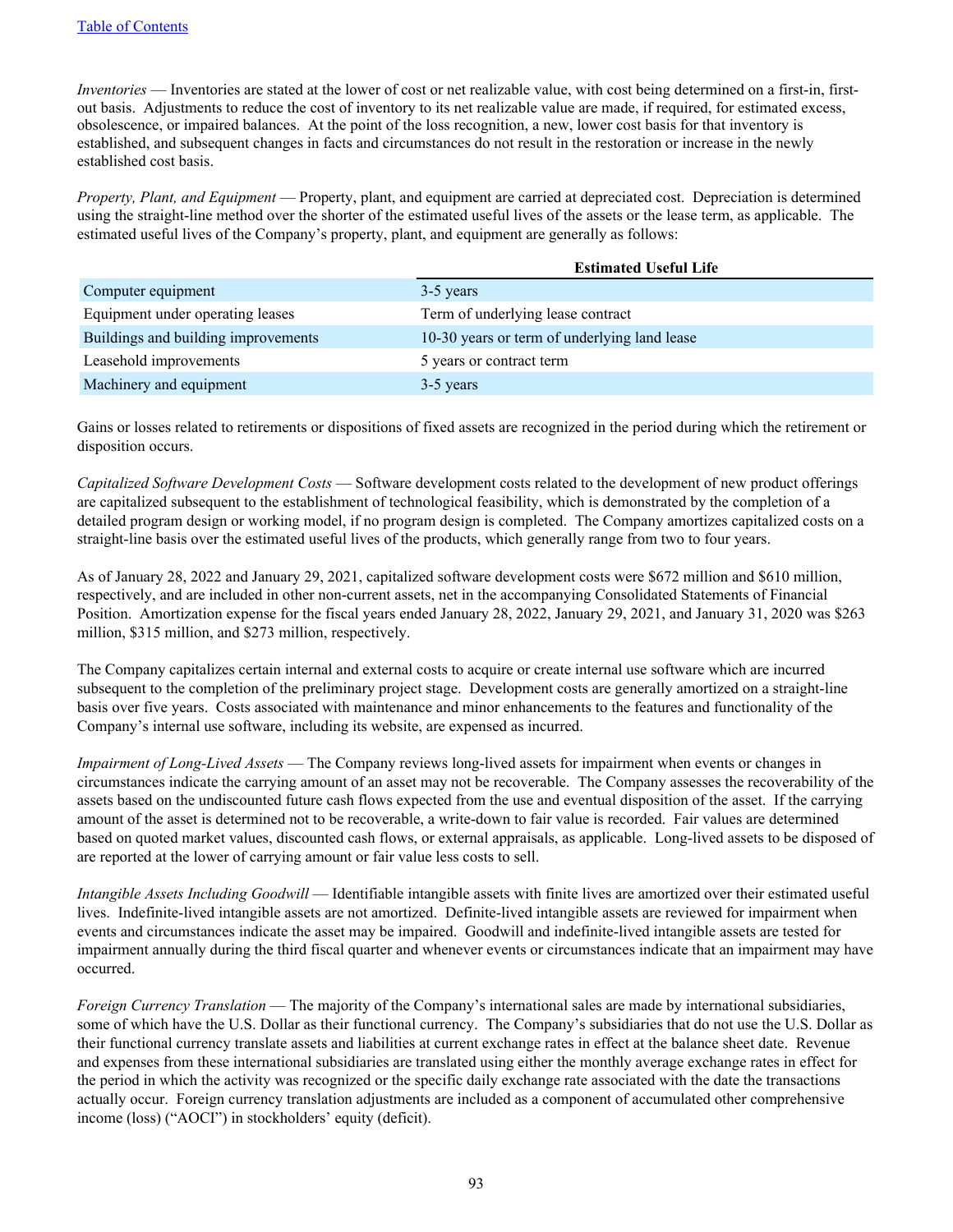Local currency transactions of international subsidiaries that have the U.S. Dollar as their functional currency are remeasured into U.S. Dollars using the current rates of exchange for monetary assets and liabilities and historical rates of exchange for nonmonetary assets and liabilities. Gains and losses from remeasurement of monetary assets and liabilities are included in interest and other, net on the Consolidated Statements of Income. See Note 20 of the Notes to the Consolidated Financial Statements for amounts recognized from remeasurement during the periods presented.

*Hedging Instruments* — The Company uses derivative financial instruments, primarily forward contracts, options, and swaps, to hedge certain foreign currency and interest rate exposures. The relationships between hedging instruments and hedged items, as well as the risk management objectives and strategies for undertaking hedge transactions, are formally documented. The Company does not use derivatives for speculative purposes. All derivative instruments are recognized as either assets or liabilities in the Consolidated Statements of Financial Position and are measured at fair value.

The Company's hedge portfolio includes non-designated derivatives and derivatives designated as cash flow hedges. For derivative instruments that are designated as cash flow hedges, the Company assesses hedge effectiveness at the onset of the hedge, then performs qualitative assessments at regular intervals throughout the life of the derivative. The gain or loss on cash flow hedges is recorded in accumulated other comprehensive income (loss), as a separate component of stockholders' equity (deficit), and reclassified into earnings in the period during which the hedged transaction is recognized in earnings. For derivatives that are not designated as hedges or do not qualify for hedge accounting treatment, the Company recognizes the change in the instrument's fair value currently in earnings as a component of interest and other, net.

Cash flows from derivative instruments are presented in the same category on the Consolidated Statements of Cash Flows as the cash flows from the underlying hedged items. See Note 8 of the Notes to the Consolidated Financial Statements for a description of the Company's derivative financial instrument activities.

*Revenue Recognition* — The Company sells a wide portfolio of products and services to its customers. The Company's agreements have varying requirements depending on the goods and services being sold, the rights and obligations conveyed, and the legal jurisdiction of the arrangement.

Revenue is recognized for these arrangements based on the following five steps:

- *(1) Identify the contract with a customer.* The Company evaluates facts and circumstances regarding sales transactions in order to identify contracts with its customers. An agreement must meet all of the following criteria to qualify as a contract eligible for revenue recognition under the model: (i) the contract must be approved by all parties who are committed to perform their respective obligations; (ii) each party's rights regarding the goods and services to be transferred to the customer can be identified; (iii) the payment terms for the goods and services can be identified; (iv) the customer has the ability and intent to pay and it is probable that the Company will collect substantially all of the consideration to which it will be entitled; and (v) the contract must have commercial substance. Judgment is used in determining the customer's ability and intent to pay, which is based upon various factors, including the customer's historical payment experience or customer credit and financial information.
- *(2) Identify the performance obligations in the contract.* The Company's contracts with customers often include the promise to transfer multiple goods and services to the customer. Distinct promises within a contract are referred to as "performance obligations" and are accounted for as separate units of account. The Company assesses whether each promised good or service is distinct for the purpose of identifying the performance obligations in the contract. This assessment involves subjective determinations and requires management to make judgments about the individual promised goods or services and whether such goods or services are separable from the other aspects of the contractual relationship. Promised goods and services are considered distinct provided that: (i) the customer can benefit from the good or service either on its own or together with other resources that are readily available to the customer (that is, the good or service is capable of being distinct); and (ii) the Company's promise to transfer the good or service to the customer is separately identifiable from other promises in the contract (that is, the promise to transfer the good or service is distinct within the context of the contract). The Company's performance obligations include various distinct goods and services such as hardware, software licenses, support and maintenance agreements, and other service offerings and solutions. Promised goods and services are explicitly identified in the Company's contracts and may be sold on a standalone basis or bundled as part of a combined solution. In certain hardware solutions, the hardware is highly interdependent on, and interrelated with, the embedded software. In these offerings, the hardware and software licenses are accounted for as a single performance obligation.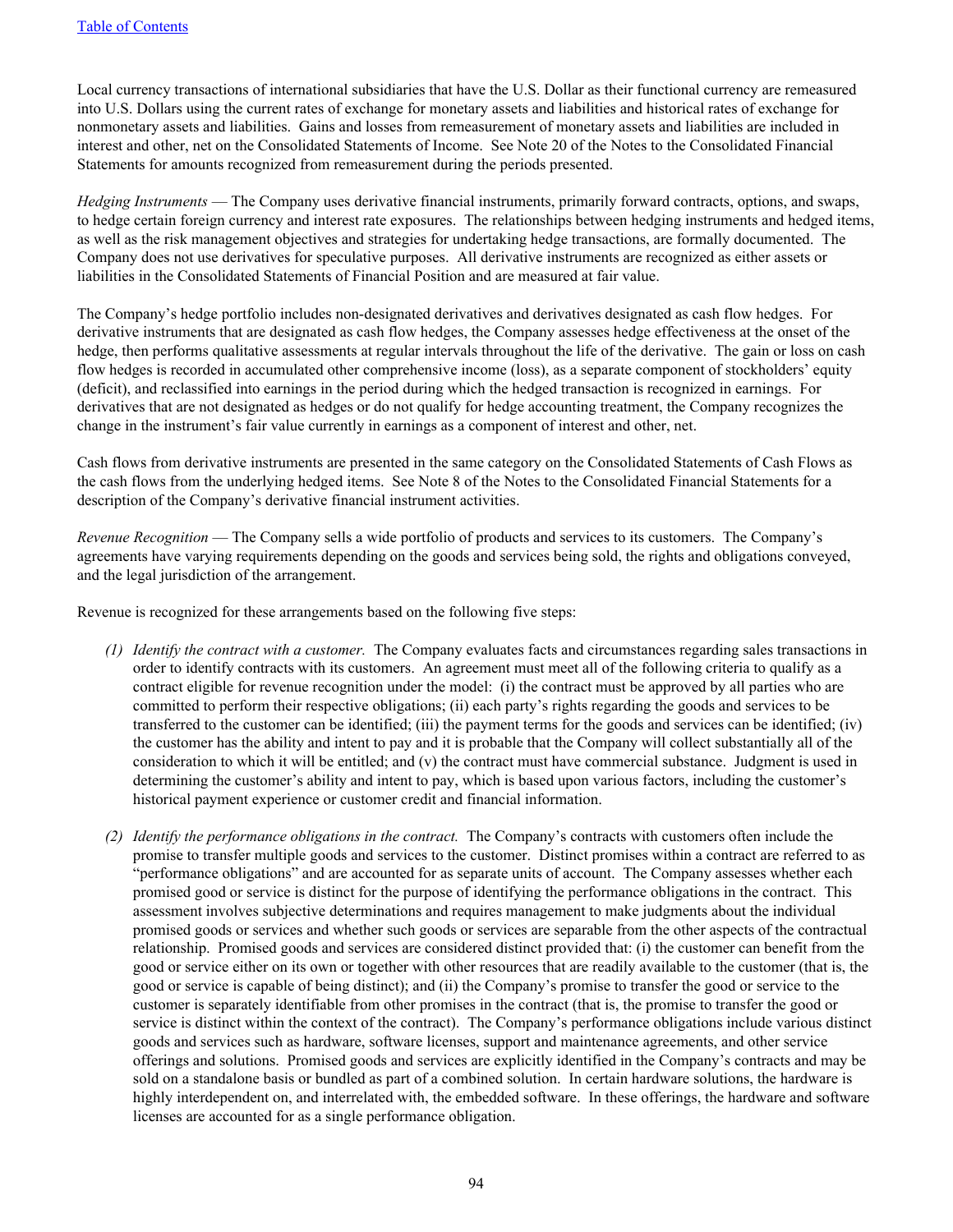- *(3) Determine the transaction price.* The transaction price reflects the amount of consideration to which the Company expects to be entitled in exchange for transferring goods or services to the customer. If the consideration promised in a contract includes a variable amount, the Company estimates the amount to which it expects to be entitled using either the expected value or most likely amount method. Generally, volume discounts, rebates, and sales returns reduce the transaction price. In determining the transaction price, the Company only includes amounts that are not subject to significant future reversal.
- *(4) Allocate the transaction price to performance obligations in the contract.* When a contract includes multiple performance obligations, the transaction price is allocated to each performance obligation in an amount that depicts the consideration to which the Company expects to be entitled in exchange for transferring the promised goods or services. For contracts with multiple performance obligations, the transaction price is allocated in proportion to the standalone selling price ("SSP") of each performance obligation.

The best evidence of SSP is the observable price of a good or service when the Company sells that good or service separately in similar circumstances to similar customers. If a directly observable price is available, the Company will utilize that price for the SSP. If a directly observable price is not available, the SSP must be estimated. The Company estimates SSP by considering multiple factors, including, but not limited to, pricing practices, internal costs, and profit objectives as well as overall market conditions, which include geographic or regional specific factors, competitive positioning, and competitor actions.

*(5) Recognize revenue when (or as) the performance obligation is satisfied.* Revenue is recognized when obligations under the terms of the contract with the Company's customer are satisfied. Revenue is recognized either over time or at a point in time, depending on when the underlying products or services are transferred to the customer. Revenue is recognized at a point in time for products upon transfer of control. Revenue is recognized over time for support and deployment services, software support, Software-as-a-Service ("SaaS"), and Infrastructure-as-a-Service ("IaaS"). Revenue is recognized either over time or at a point in time for professional services and training depending on the nature of the offering to the customer.

The Company reports revenue net of any revenue-based taxes assessed by governmental authorities that are imposed on and concurrently with specific revenue-producing transactions.

The Company has elected the following practical expedients:

- The Company does not account for significant financing components if the period between revenue recognition and when the customer pays for the product or service will be one year or less.
- The Company recognizes revenue equal to the amount it has a right to invoice when the amount corresponds directly with the value to the customer of the Company's performance to date.
- The Company does not account for shipping and handling activities as a separate performance obligation, but rather as an activity performed to transfer the promised good.

The following summarizes the nature of revenue recognized and the manner in which the Company accounts for sales transactions.

### *Products*

Product revenue consists of revenue from sales of hardware products, including notebooks and desktop PCs, servers, storage hardware, and other hardware-related devices, as well as revenue from software license sales, including nonessential software applications and third-party software licenses.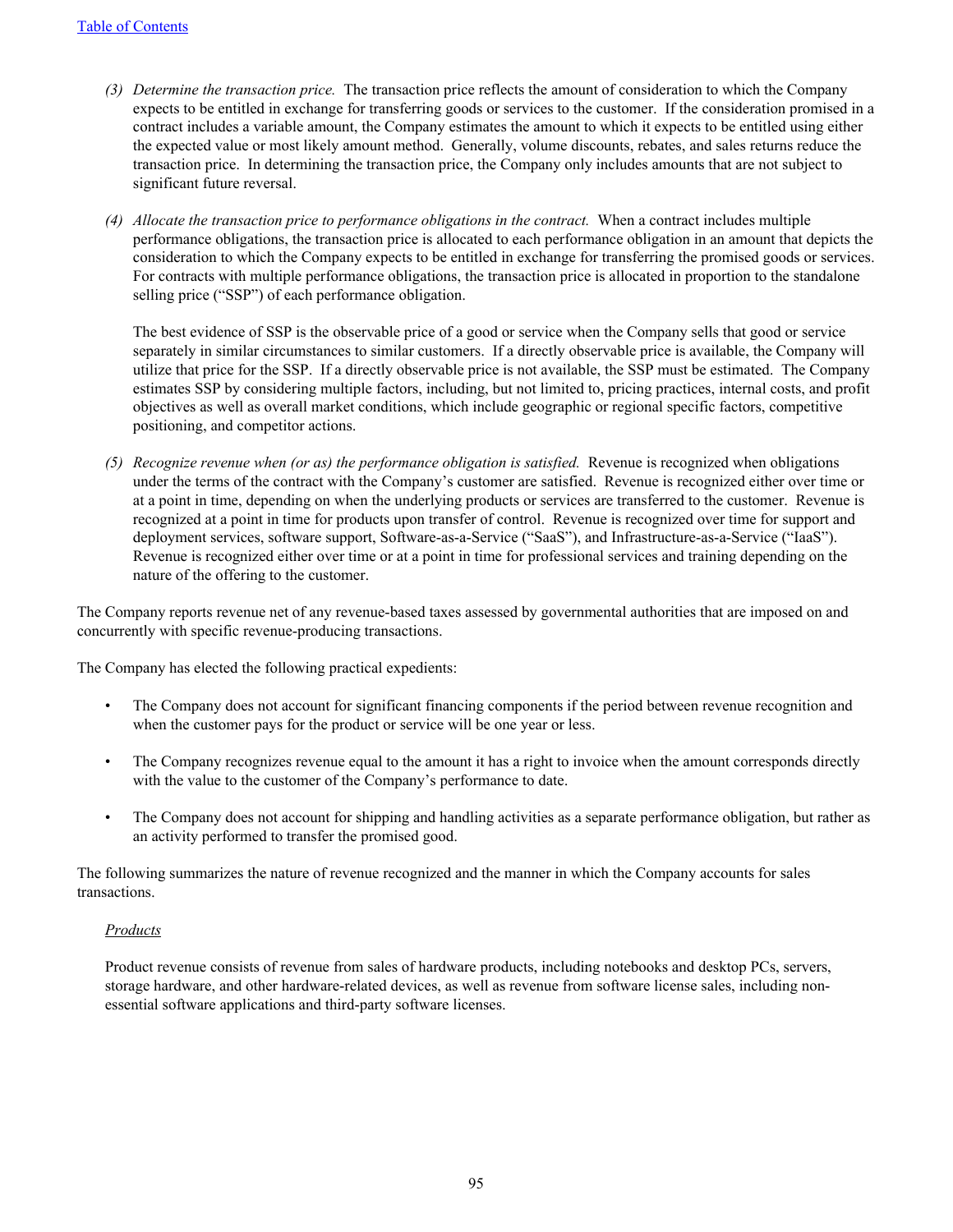Revenue from sales of hardware products is recognized when control has transferred to the customer, which typically occurs when the hardware has been shipped to the customer, risk of loss has transferred to the customer, the Company has a present right to payment, and customer acceptance has been satisfied. Customer acceptance is satisfied if acceptance is obtained from the customer, if all acceptance provisions lapse, or if the Company has evidence that all acceptance provisions will be, or have been, satisfied. Revenue from software license sales is generally recognized when control has transferred to the customer, which is typically upon shipment, electronic delivery, or when the software is available for download by the customer. For certain software arrangements in which the customer is granted a right to additional unspecified future software licenses, the Company's promise to the customer is considered a stand-ready obligation in which the transfer of control and revenue recognition will occur over time.

#### *Services*

Services revenue consists of revenue from sales of support services, including hardware support that extends beyond the Company's standard warranties, software maintenance, and installation; professional services; training; SaaS; and IaaS. Revenue associated with undelivered performance obligations is deferred and recognized when or as control is transferred to the customer. Revenue from fixed-price support or maintenance contracts sold for both hardware and software is recognized on a straight-line basis over the period of performance because the Company is required to provide services at any given time. Other services revenue is recognized when the Company performs the services and the customer receives and consumes the benefits.

#### *Other*

Revenue from leasing arrangements is not subject to the revenue standard for contracts with customers and remains separately accounted for under lease accounting guidance. The Company records operating lease rental revenue as product revenue on a straight-line basis over the lease term. The Company records revenue from the sale of equipment under salestype leases as product revenue in an amount equal to the present value of minimum lease payments at the inception of the lease. Sales-type leases also produce financing income, which is included in product net revenue in the Consolidated Statements of Income and is recognized at effective rates of return over the lease term. The Company also offers qualified customers fixed-term loans and revolving credit lines for the purchase of products and services offered by the Company. Financing income attributable to these loans is recognized in product net revenue on an accrual basis.

*Principal versus Agent* — For transactions that involve a third party, the Company evaluates whether it is acting as the principal or the agent in the transaction. This determination requires significant judgement and impacts the amount and timing of revenue recognized. If the Company determines that it controls a good or service before it is transferred to the customer, the Company is acting as the principal and recognizes revenue at the gross amount of consideration it is entitled to from the customer. Conversely, if the Company determines that it does not control the good or service before it is transferred to the customer, the Company is acting as an agent in the transaction. As an agent, the Company is arranging for the good or service to be provided by another party and recognizes revenue at the net amount of consideration retained.

*Disaggregation of Revenue* — The Company's revenue is presented on a disaggregated basis on the Consolidated Statements of Income and in Note 19 of the Notes to the Consolidated Financial Statements based on an evaluation of disclosures outside of the financial statements, information regularly reviewed by the chief operating decision maker for evaluating the financial performance of operating segments, and other information that is used to evaluate the Company's financial performance or make resource allocations. This information includes revenue from products and services, revenue from reportable segments, and revenue by major product categories within the segments.

*Contract Assets* — Contract assets are rights to consideration in exchange for goods or services that the Company has transferred to a customer when such a right is conditional on something other than the passage of time. Such amounts have been insignificant to date.

*Contract Liabilities* — Contract liabilities primarily consist of deferred revenue. Deferred revenue is recorded when the Company has invoiced or payments have been received for undelivered products or services, or in situations where revenue recognition criteria have not been met. Deferred revenue primarily includes amounts received in advance for extended warranty services and software maintenance. Revenue is recognized on these items when the revenue recognition criteria are met, generally resulting in ratable recognition over the contract term. The Company also has deferred revenue related to undelivered hardware and professional services, consisting of installations and consulting engagements, which are recognized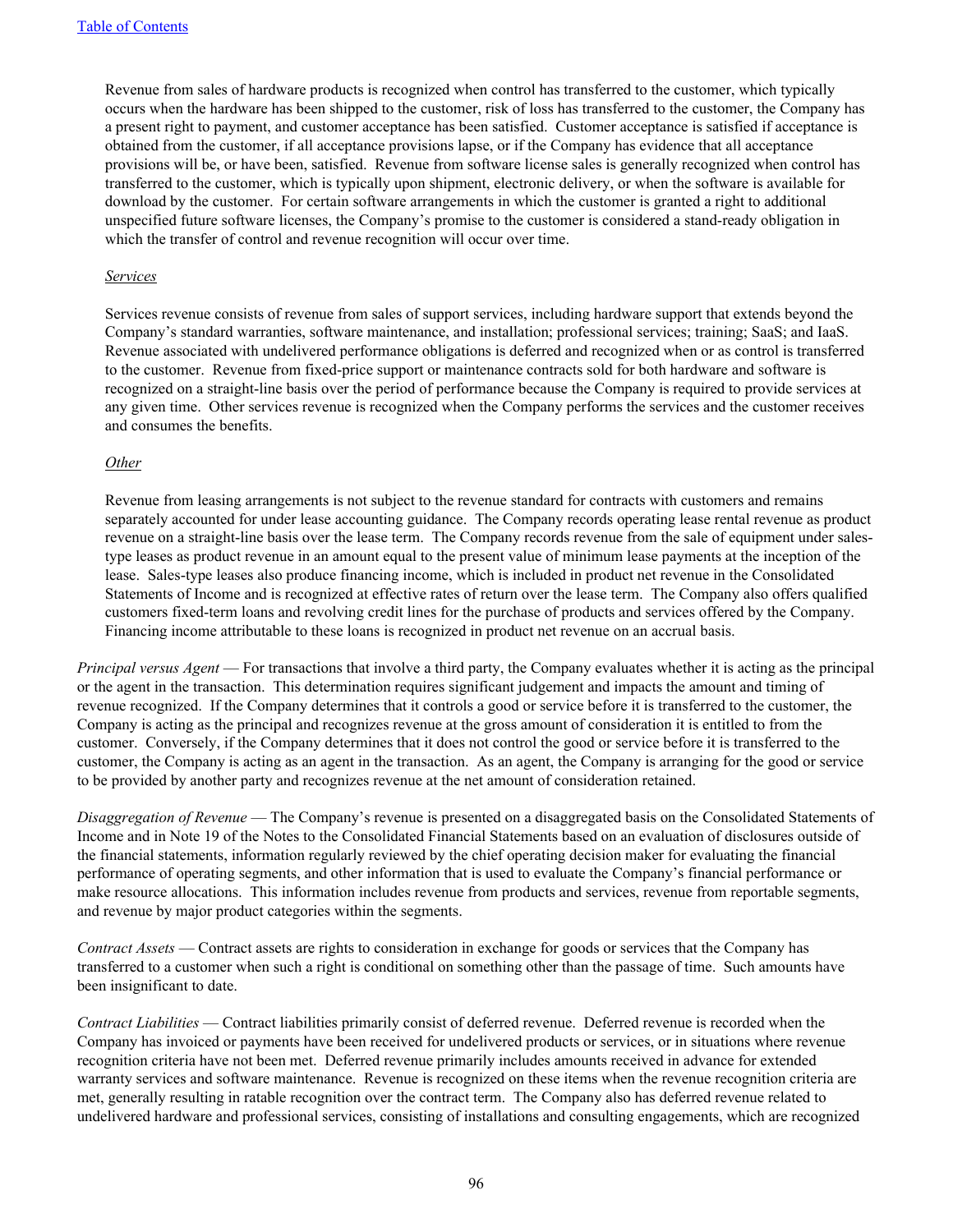when the Company's performance obligations under the contract are completed. See Note 10 of the Notes to the Consolidated Financial Statements for additional information about deferred revenue.

*Costs to Obtain a Contract* — The Company capitalizes incremental direct costs to obtain a contract, primarily sales commissions and employer taxes related to commission payments, if the costs are deemed to be recoverable. The Company has elected, as a practical expedient, to expense as incurred costs to obtain a contract equal to or less than one year in duration. Capitalized costs are deferred and amortized over the period of contract performance or the estimated life of the customer relationship, if renewals are expected, and are typically amortized over an average period of three to five years. Amortization expense is recognized on a straight-line basis and included in selling, general, and administrative expenses in the Consolidated Statements of Income.

The Company periodically reviews these deferred costs to determine whether events or changes in circumstances have occurred that could impact the carrying value or period of benefit of the deferred sales commissions. There were no material impairment losses for deferred costs to obtain a contract during the fiscal years ended January 28, 2022, January 29, 2021, and January 31, 2020.

Deferred costs to obtain a contract as of January 28, 2022 and January 29, 2021 were \$734 million and \$737 million, respectively. Deferred costs to obtain a contract are classified as current assets and other non-current assets on the Consolidated Statements of Financial Position, based on when the expense is expected to be recognized. Amortization of costs to obtain a contract during the fiscal years ended January 28, 2022, January 29, 2021, and January 31, 2020 was \$380 million, \$385 million, and \$376 million, respectively.

*Standard Warranty Liabilities* — The Company records warranty liabilities for estimated costs of fulfilling its obligations under standard limited hardware and software warranties at the time of sale. The liabilities for standard warranties are included in accrued and other current and other non-current liabilities in the Consolidated Statements of Financial Position. The specific warranty terms and conditions vary depending upon the product sold and the country in which the Company does business, but generally includes technical support, parts, and labor over a period ranging from one to three years. Factors that affect the Company's warranty liabilities include the number of installed units currently under warranty, historical and anticipated rates of warranty claims on those units, and cost per claim to satisfy the Company's warranty obligation. The anticipated rate of warranty claims is the primary factor impacting the estimated warranty obligation. The other factors are less significant due to the fact that the average remaining aggregate warranty period of the covered installed base is approximately 18 months, repair parts are generally already in stock or available at pre-determined prices, and labor rates are generally arranged at preestablished amounts with service providers. Warranty claims are relatively predictable based on historical experience of failure rates. If actual results differ from the estimates, the Company revises its estimated warranty liability. Each quarter, the Company reevaluates its estimates to assess the adequacy of its recorded warranty liabilities and adjusts the amounts as necessary.

*Vendor Rebates and Settlements* — The Company may receive consideration from vendors in the normal course of business. Certain of these funds are rebates of purchase price paid and others are related to reimbursement of costs incurred by the Company to sell the vendor's products. The Company recognizes a reduction of cost of goods sold if the funds are determined to be a reduction of the price of the vendor's products. If the consideration is a reimbursement of costs incurred by the Company to sell or develop the vendor's products, then the consideration is classified as a reduction of such costs, most often operating expenses, in the Consolidated Statements of Income. In order to be recognized as a reduction of operating expenses, the reimbursement must be for a specific, incremental, and identifiable cost incurred by the Company in selling the vendor's products or services.

In addition, the Company may settle commercial disputes with vendors from time to time. Claims for loss recoveries are recognized when a loss event has occurred, recovery is considered probable, the agreement is finalized, and collectibility is assured. Amounts received by the Company from vendors for loss recoveries are generally recorded as a reduction of cost of goods sold.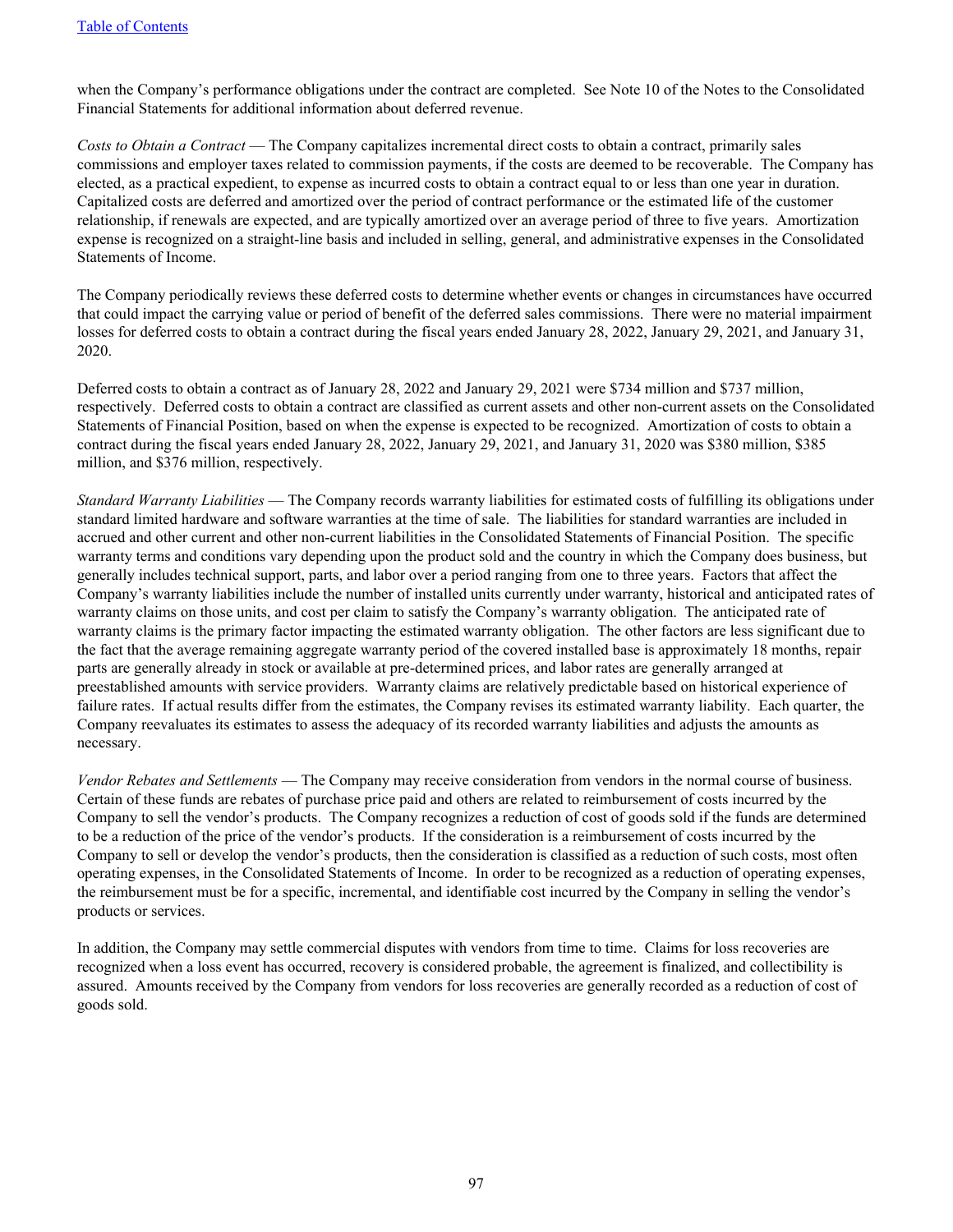*Loss Contingencies* — The Company is subject to the possibility of various losses arising in the ordinary course of business. The Company considers the likelihood of loss or impairment of an asset or the incurrence of a liability, as well as the Company's ability to reasonably estimate the amount of loss, in determining loss contingencies. An estimated loss contingency is accrued when it is probable that an asset has been impaired or a liability has been incurred and the amount of loss can be reasonably estimated. The Company regularly evaluates current information available to determine whether such accruals should be adjusted and whether new accruals are required.

*Shipping Costs* — The Company's shipping and handling costs are included in cost of net revenue in the Consolidated Statements of Income.

*Selling, General, and Administrative* — Selling expenses include items such as sales salaries and commissions, marketing and advertising costs, contractor services, and allowance for expected credit losses. Advertising costs are expensed as incurred in selling, general, and administrative expenses in the Consolidated Statements of Income. For the fiscal years ended January 28, 2022, January 29, 2021, and January 31, 2020, advertising expenses were \$1.3 billion, \$1.0 billion, and \$1.1 billion, respectively. General and administrative expenses include items for the Company's administrative functions, such as finance, legal, human resources, and information technology support. These functions include costs for items such as salaries and benefits and other personnel-related costs, maintenance and supplies, outside services, intangible asset amortization, and depreciation expense.

*Research and Development* — Research and development ("R&D") costs are expensed as incurred. As noted in Capitalized Software Development Costs in this Note, qualifying software development costs are capitalized and amortized over time. R&D costs include salaries and benefits and other personnel-related costs associated with product development. Also included in R&D expenses are infrastructure costs, which consist of equipment and material costs, facilities-related costs, and depreciation expense.

*Income Taxes* — Deferred tax assets and liabilities are recorded based on the difference between the financial statement and tax basis of assets and liabilities using enacted tax rates in effect for the year in which the differences are expected to reverse. The Company calculates a provision for income taxes using the asset and liability method, under which deferred tax assets and liabilities are recognized by identifying the temporary differences arising from the different treatment of items for tax and accounting purposes. The Company accounts for the tax impact of including Global Intangible Low-Taxed Income (GILTI) in U.S. taxable income as a period cost. The Company provides valuation allowances for deferred tax assets, where appropriate. In assessing the need for a valuation allowance, the Company considers all available evidence for each jurisdiction, including past operating results, estimates of future taxable income, and the feasibility of ongoing tax planning strategies. In the event the Company determines that all or part of the net deferred tax assets are not realizable in the future, the Company will make an adjustment to the valuation allowance that will be charged to earnings in the period in which such a determination is made.

The accounting guidance for uncertainties in income tax prescribes a comprehensive model for the financial statement recognition, measurement, presentation, and disclosure of uncertain tax positions taken or expected to be taken in income tax returns. The Company recognizes a tax benefit from an uncertain tax position in the financial statements only when it is more likely than not that the position will be sustained upon examination, including resolution of any related appeals or litigation processes, based on the technical merits and a consideration of the relevant taxing authority's administrative practices and precedents.

*Stock-Based Compensation* — The Company measures stock-based compensation expense for all share-based awards granted based on the estimated fair value of those awards at grant date. To estimate the fair value of performance-based awards containing a market condition, the Company uses the Monte Carlo valuation model. The fair value of all other share-based awards is generally based on the closing price of the Class C Common Stock as reported on the New York Stock Exchange ("NYSE") on the date of grant.

The compensation cost of service-based stock options, restricted stock, and restricted stock units is recognized net of any estimated forfeitures on a straight-line basis over the employee requisite service period. Compensation cost for performancebased awards is recognized on a graded accelerated basis net of estimated forfeitures over the requisite service period. Forfeiture rates are estimated at grant date based on historical experience and adjusted in subsequent periods for differences in actual forfeitures from those estimates.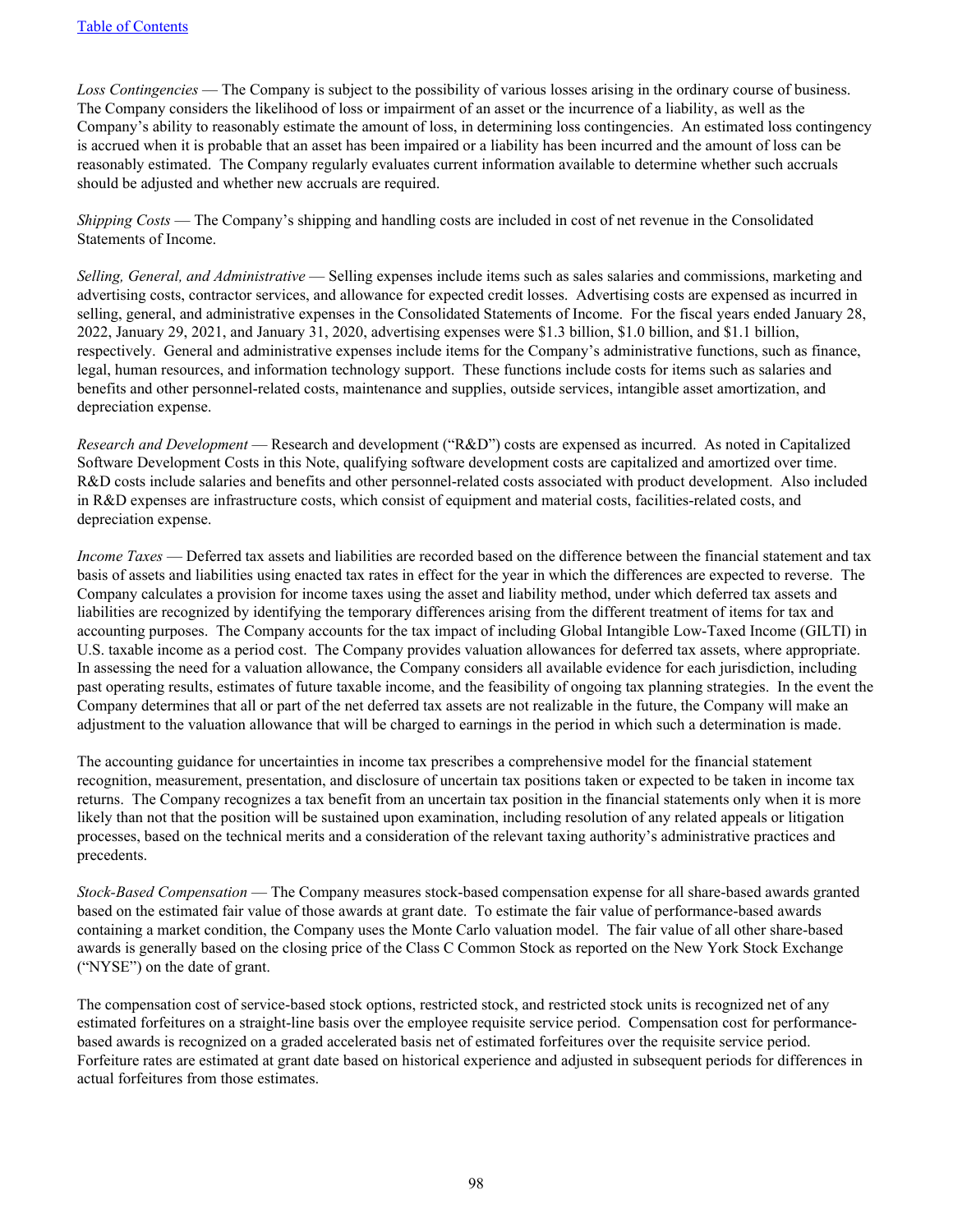## *Recently Issued Accounting Pronouncements*

*Accounting for Contract Assets and Contract Liabilities from Contracts with Customers —* In October 2021, the Financial Accounting Standards Board ("FASB") issued guidance which requires companies to apply Topic 606, Revenue from Contracts with Customers, to recognize and measure contract assets and contract liabilities from contracts with customers acquired in a business combination. Public entities must adopt the new guidance for fiscal years beginning after December 15, 2022 and interim periods within those fiscal years, with early adoption permitted. The Company is currently evaluating the impact and timing of adoption of this guidance.

*Reference Rate Reform* — In March 2020, the FASB issued guidance which provides temporary optional expedients and exceptions to GAAP guidance on contract modifications and certain hedging relationships to ease the financial reporting burdens related to the expected market transition from the London Interbank Offered Rate to alternative reference rates. The Company may elect to apply the amendments prospectively through December 31, 2022. Adoption of the new guidance is not expected to have a material impact on the Company's financial results.

## *Recently Adopted Accounting Pronouncements*

*Accounting for Convertible Instruments and Contracts in an Entity's Own Equity* — In August 2020, the FASB issued guidance to simplify the accounting for convertible debt instruments and convertible preferred stock, and the derivatives scope exception for contracts in an entity's own equity. In addition, the guidance on calculating diluted earnings per share has been simplified and made more internally consistent. The Company early adopted this standard as of January 30, 2021. There was no impact on the Consolidated Financial Statements or to diluted earnings per share as of the adoption date.

*Simplifying Accounting for Income Taxes —* In December 2019, the FASB issued guidance to simplify the accounting for income taxes by removing certain exceptions to the general principles in Topic 740, Income Taxes, and by clarifying and amending existing guidance in order to improve consistent application of GAAP for other areas of Topic 740. The Company adopted the standard as of April 30, 2021. The impact of the adoption of this standard was immaterial to the Consolidated Financial Statements.

*Measurement of Credit Losses on Financial Instruments —* In June 2016, the FASB issued amended guidance which replaced the incurred loss impairment methodology for measurement of credit losses on financial instruments with a methodology (the "current expected credit losses model" or "CECL model") that reflects expected credit losses and requires consideration of a broader range of reasonable and supportable information to inform credit loss estimates. Under the CECL model, the allowance for losses on financial assets, measured at amortized cost, reflects management's estimate of credit losses over the remaining expected life of such assets.

The Company adopted the standard (the "CECL standard") as of February 1, 2020 using the modified retrospective method, with the cumulative-effect adjustment to the opening balance of stockholders' equity (deficit) as of the adoption date. The cumulative effect of adopting the CECL standard resulted in an increase of \$111 million and \$27 million to the allowance for expected credit losses within financing receivables, net and accounts receivable, net, respectively, on the Consolidated Statements of Financial Position, and a corresponding decrease of \$28 million to other non-current liabilities related to deferred taxes and \$110 million to stockholders' equity (deficit) as of February 1, 2020. See Note 5 and Note 20 of the Notes to the Consolidated Financial Statements for additional information about the Company's allowance for financing receivables losses and allowance for expected credit losses of accounts receivable.

*Leases* — In February 2016, the FASB issued amended guidance on the accounting for leasing transactions. The Company adopted the new lease standard as of February 2, 2019 using the modified retrospective approach, with the cumulative-effect adjustment to the opening balance of stockholders' equity (deficit) as of the adoption date. The Company recorded an immaterial adjustment to stockholders' equity (deficit) as of February 2, 2019 to reflect the cumulative effect of adoption of the new lease standard.

See Note 5 and Note 6 of the Notes to the Consolidated Financial Statements for additional information about the Company's leases from a lessor and lessee perspective, respectively.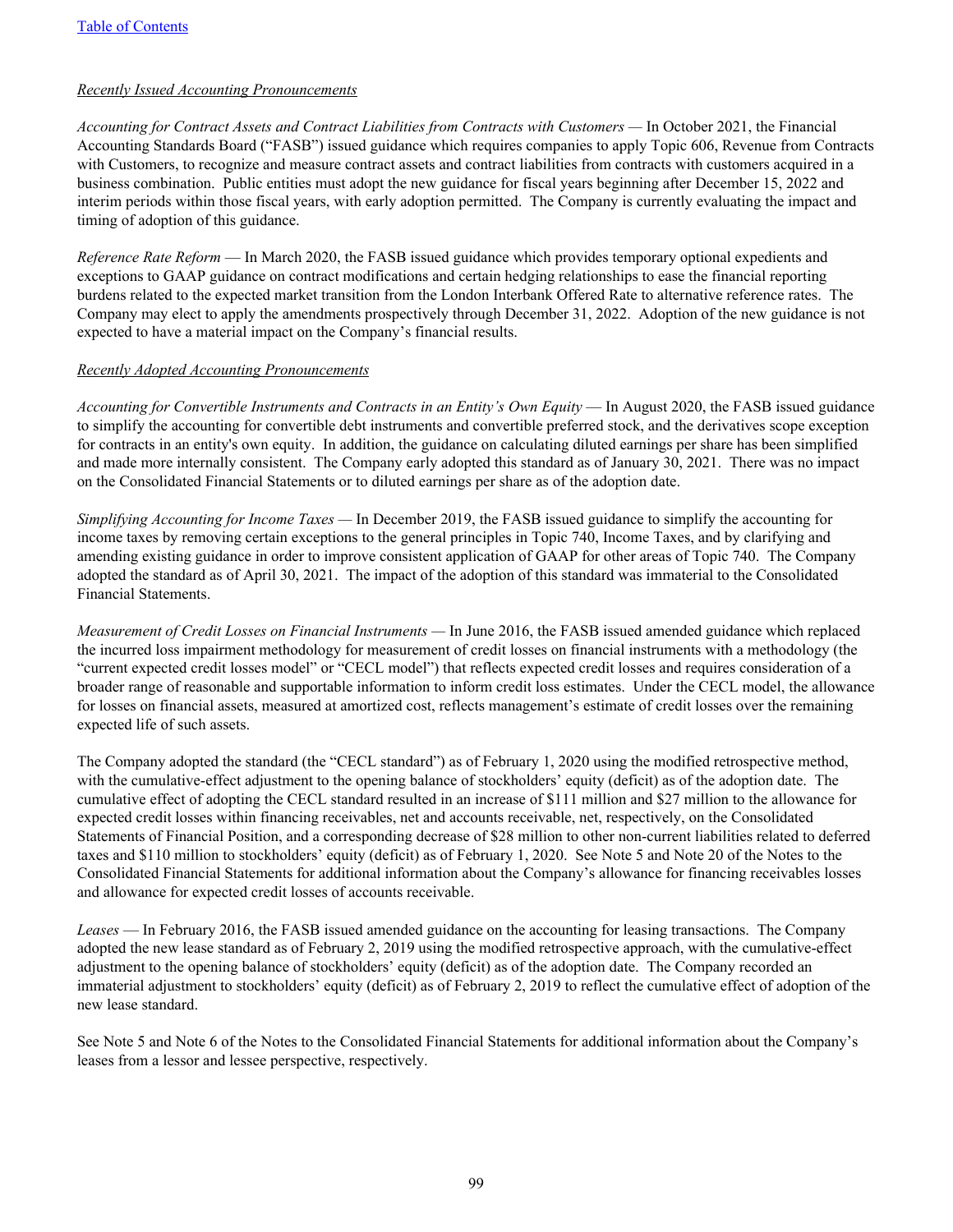# <span id="page-99-0"></span>**NOTE 3 — DISCONTINUED OPERATIONS**

*VMware Spin-Off* — As disclosed in Note 1 of the Notes to the Consolidated Financial Statements, on November 1, 2021, the Company completed its previously announced spin-off of VMware by means of a special stock dividend of 30,678,605 shares of Class A common stock and 307,221,836 shares of Class B common stock of VMware to Dell Technologies stockholders of record as of October 29, 2021.

Prior to receipt of the VMware common stock by the Company's stockholders, each share of VMware Class B common stock automatically converted into one share of VMware Class A common stock. As a result of these transactions, each holder of record of shares of Dell Technologies common stock as of the distribution record date received approximately 0.440626 of a share of VMware Class A common stock for each share of Dell Technologies common stock held as of such date, based on shares outstanding as of the completion of the VMware Spin-off. The pre-transaction stockholders of Dell Technologies owned shares in two separate public companies, consisting of (1) VMware, which continues to own the businesses of VMware, Inc. and its subsidiaries, and (2) Dell Technologies, which continues to own Dell Technologies' other businesses and subsidiaries. After the separation, Dell Technologies does not beneficially own any shares of VMware common stock.

VMware paid a cash dividend, pro rata, to each of the holders of VMware common stock in an aggregate amount equal to \$11.5 billion, of which Dell Technologies received \$9.3 billion. Following the payment by VMware to its stockholders, the separation of VMware from Dell Technologies occurred, including the termination or settlement of certain intercompany accounts and intercompany contracts. Dell Technologies used the net proceeds from its pro rata share of the cash dividend to repay a portion of its outstanding debt.

Dell Technologies determined that the VMware Spin-off, and related distributions, qualified as tax-free for U.S. federal income tax purposes, which required significant judgment by management. In making these determinations, Dell Technologies applied U.S. federal tax law to relevant facts and circumstances and obtained a favorable private letter ruling from the Internal Revenue Service, a tax opinion, and other external tax advice related to the concluded tax treatment. If the completed transactions were to fail to qualify for tax-free treatment for U.S. federal income tax purposes, the Company could be subject to significant liabilities, and there could be material adverse impacts on the Company's business, financial condition, results of operations and cash flows in future reporting periods.

In connection with and upon completion of the VMware Spin-off, Dell Technologies and VMware entered into various agreements that provide a framework for the relationship between the companies after the transaction, including, among others, a commercial framework agreement, a tax matters agreement, and a transition services agreement.

The CFA referred to in Note 1 to the Notes to the Consolidated Financial Statements provides a framework under which the Company and VMware will continue their commercial relationship after the transaction, particularly with respect to projects mutually agreed by the parties as having the potential to accelerate the growth of an industry, product, service, or platform that may provide one or both companies with a strategic market opportunity. The CFA has an initial term of five years, with automatic one-year renewals occurring annually thereafter, subject to certain terms and conditions.

Pursuant to the CFA, Dell Technologies will continue to act as a distributor of VMware's standalone products and services and purchase such products and services for resale to end-user customers. Dell Technologies will also continue to integrate VMware's products and services with Dell Technologies' offerings and sell them to end users. The Company has determined that it is generally acting as principal in such transactions. The results of such operations are classified as continuing operations within the Company's Consolidated Statements of Income.

In accordance with applicable accounting guidance, the results of VMware, excluding Dell's resale of VMware offerings, are presented as discontinued operations in the Consolidated Statements of Income and, as such, have been excluded from both continuing operations and segment results for all periods presented. Further, the Company reclassified the assets and liabilities of VMware as assets and liabilities of discontinued operations in the Consolidated Statements of Financial Position as of January 29, 2021. The Consolidated Statements of Cash Flows are presented on a consolidated basis for both continuing operations and discontinued operations.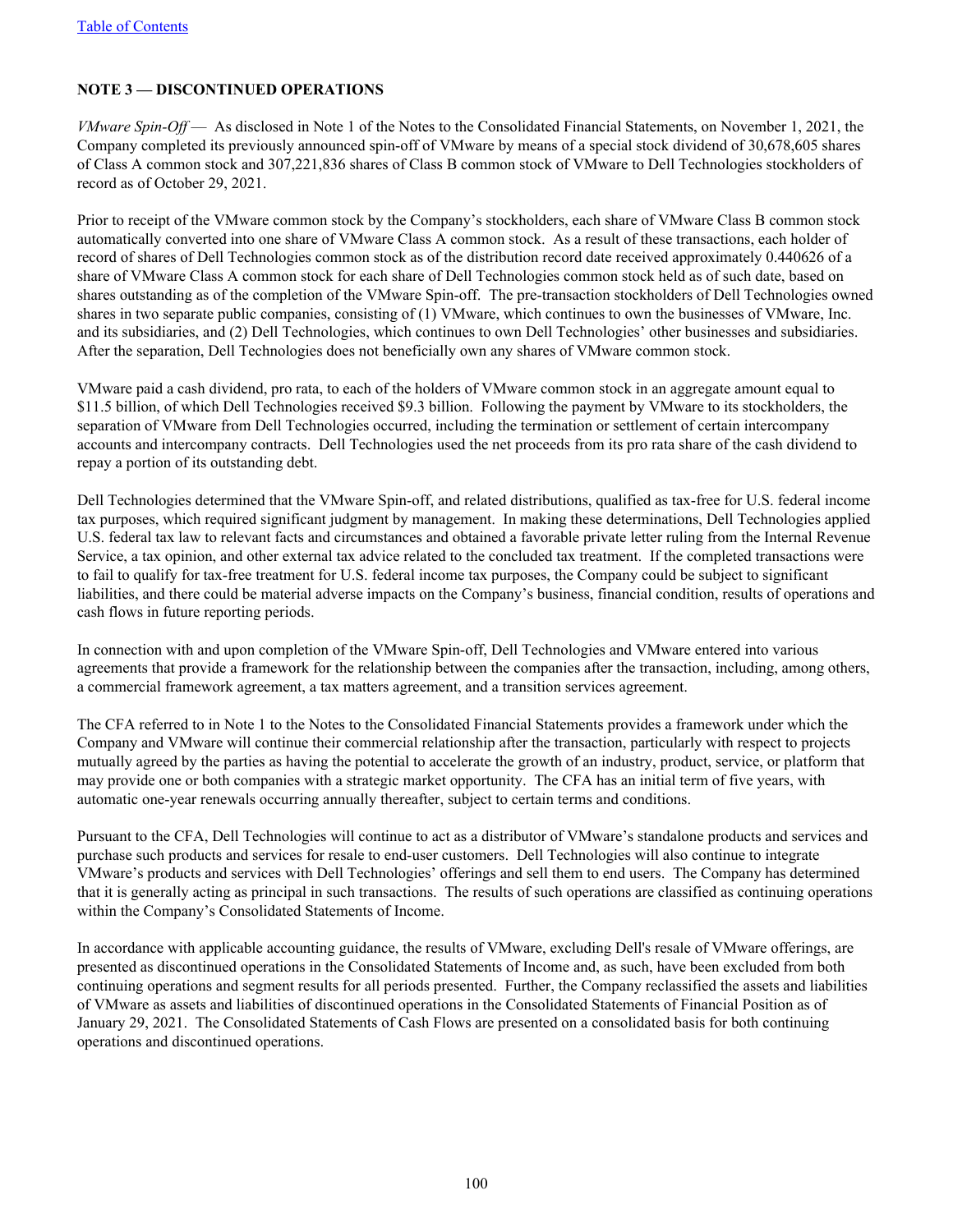$\mathcal{L}_\text{max}$  , where  $\mathcal{L}_\text{max}$  , we have

The tax matters agreement between the Company and VMware governs the respective rights, responsibilities, and obligations of Dell Technologies and VMware with respect to tax liabilities (including taxes, if any, incurred as a result of any failure of the VMware Spin-off to qualify for tax-free treatment for U.S. federal income tax purposes) and benefits, tax attributes, the preparation and filing of tax returns, the control of audits and other tax proceedings, cooperation, and other matters regarding tax.

The transition services agreement between the Company and VMware governs the various administrative services which the Company will provide to VMware on an interim transitional basis. Transition services may be provided for up to one year.

Dell Technologies has continuing involvement with VMware due to the activities supported under the CFA. Cash flows between Dell and VMware primarily relate to Dell's purchase of VMware products and services for resale. See Note 21 of the Notes to the Consolidated Financial Statements for additional information regarding transactions between Dell Technologies and VMware.

The following table presents key components of "Income from discontinued operations, net of income taxes" for the fiscal years ended January 28, 2022, January 29, 2021, and January 31, 2020:

|                                                          | <b>Fiscal Year Ended (a)</b> |                         |  |                         |  |                         |
|----------------------------------------------------------|------------------------------|-------------------------|--|-------------------------|--|-------------------------|
|                                                          |                              | <b>January 28, 2022</b> |  | <b>January 29, 2021</b> |  | <b>January 31, 2020</b> |
|                                                          |                              |                         |  | (in millions)           |  |                         |
| Net revenue                                              | \$                           | 5,798 \$                |  | 7,554 \$                |  | 7,339                   |
| Cost of net revenue                                      |                              | (1,632)                 |  | (1,723)                 |  | (955)                   |
| Operating expenses                                       |                              | 6,384                   |  | 7,818                   |  | 8,038                   |
| Interest and other, net                                  |                              | 232                     |  | 135                     |  | 209                     |
| Income from discontinued operations before income taxes  |                              | 814                     |  | 1,324                   |  | 47                      |
| Income tax expense (benefit)                             |                              | 49                      |  | 64                      |  | (4,961)                 |
| Income from discontinued operations, net of income taxes |                              | 765                     |  | 1,260                   |  | 5,008                   |

(a) The table above reflects the offsetting effects of historical intercompany transactions which are presented on a gross basis within continuing operations on the Consolidated Statements of Income.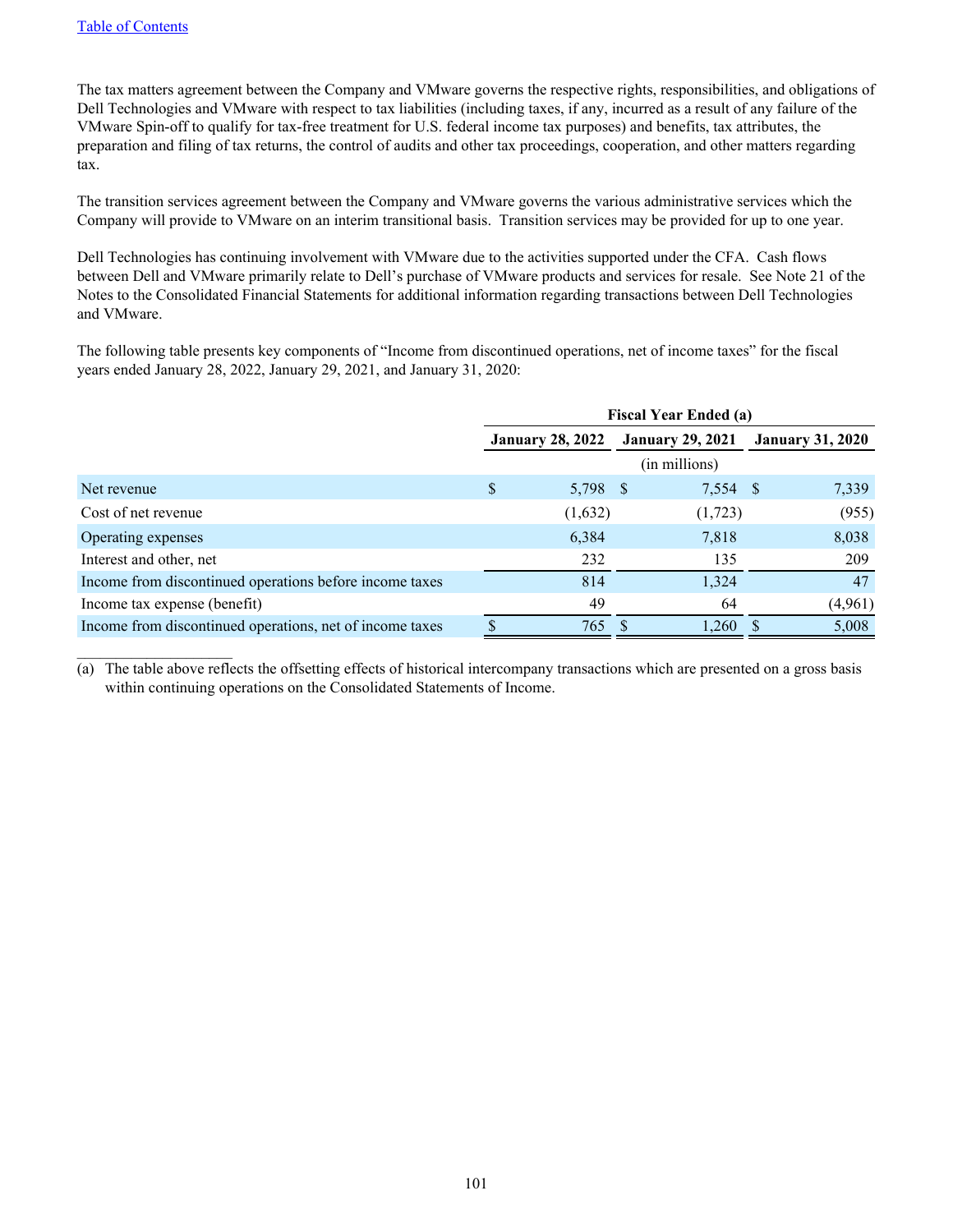$\mathcal{L}_\text{max}$  , where  $\mathcal{L}_\text{max}$  , we have

The following table presents assets and liabilities that are classified as discontinued operations on the Consolidated Statements of Financial Position as of January 29, 2021:

|                                     |                    |                           | <b>January 29, 2021 (a)</b> |  |  |  |  |  |
|-------------------------------------|--------------------|---------------------------|-----------------------------|--|--|--|--|--|
|                                     |                    |                           | (in millions)               |  |  |  |  |  |
|                                     | <b>ASSETS</b>      |                           |                             |  |  |  |  |  |
| Current assets:                     |                    |                           |                             |  |  |  |  |  |
| Cash and cash equivalents           |                    | \$                        | 4,693                       |  |  |  |  |  |
| Accounts receivable, net            |                    |                           | 2,057                       |  |  |  |  |  |
| Other current assets                |                    |                           | (1, 898)                    |  |  |  |  |  |
| Total current assets                |                    |                           | 4,852                       |  |  |  |  |  |
| Property, plant, and equipment, net |                    |                           | 1,598                       |  |  |  |  |  |
| Long-term investments               |                    |                           | 290                         |  |  |  |  |  |
| Goodwill                            |                    |                           | 20,801                      |  |  |  |  |  |
| Intangible assets, net              |                    |                           | 5,314                       |  |  |  |  |  |
| Other non-current assets            |                    |                           | 4,012                       |  |  |  |  |  |
| Total assets                        |                    | $\boldsymbol{\mathsf{S}}$ | 36,867                      |  |  |  |  |  |
|                                     |                    |                           |                             |  |  |  |  |  |
|                                     | <b>LIABILITIES</b> |                           |                             |  |  |  |  |  |
| Current liabilities:                |                    |                           |                             |  |  |  |  |  |
| Accounts payable                    |                    | \$                        | 124                         |  |  |  |  |  |
| Accrued and other                   |                    |                           | 927                         |  |  |  |  |  |
| Short-term deferred revenue         |                    |                           | 3,324                       |  |  |  |  |  |
| Total current liabilities           |                    |                           | 4,375                       |  |  |  |  |  |
| Long-term debt                      |                    |                           | 8,757                       |  |  |  |  |  |
| Long-term deferred revenue          |                    |                           | 1,885                       |  |  |  |  |  |
| Other non-current liabilities       |                    |                           | 1,437                       |  |  |  |  |  |
| <b>Total liabilities</b>            |                    | \$                        | 16,454                      |  |  |  |  |  |

(a) The table above reflects the offsetting effects of historical intercompany transactions which are presented on a gross basis within continuing operations on the Consolidated Statements of Financial Position.

The following table presents significant cash flow items from discontinued operations for the fiscal years ended January 28, 2022, January 29, 2021, and January 31, 2020 included within the Consolidated Statements of Cash Flows:

|                                  | <b>Fiscal Year Ended (a)</b> |  |               |                                                    |       |  |  |  |  |  |  |  |
|----------------------------------|------------------------------|--|---------------|----------------------------------------------------|-------|--|--|--|--|--|--|--|
|                                  |                              |  |               | January 28, 2022 January 29, 2021 January 31, 2020 |       |  |  |  |  |  |  |  |
|                                  |                              |  | (in millions) |                                                    |       |  |  |  |  |  |  |  |
| Depreciation and amortization    | 1,004                        |  | 1,523         |                                                    | 1,685 |  |  |  |  |  |  |  |
| Capital expenditures             | 263S                         |  | 329           |                                                    | 279   |  |  |  |  |  |  |  |
| Stock-based compensation expense | 814 S                        |  | $1,122$ \$    |                                                    | 1,017 |  |  |  |  |  |  |  |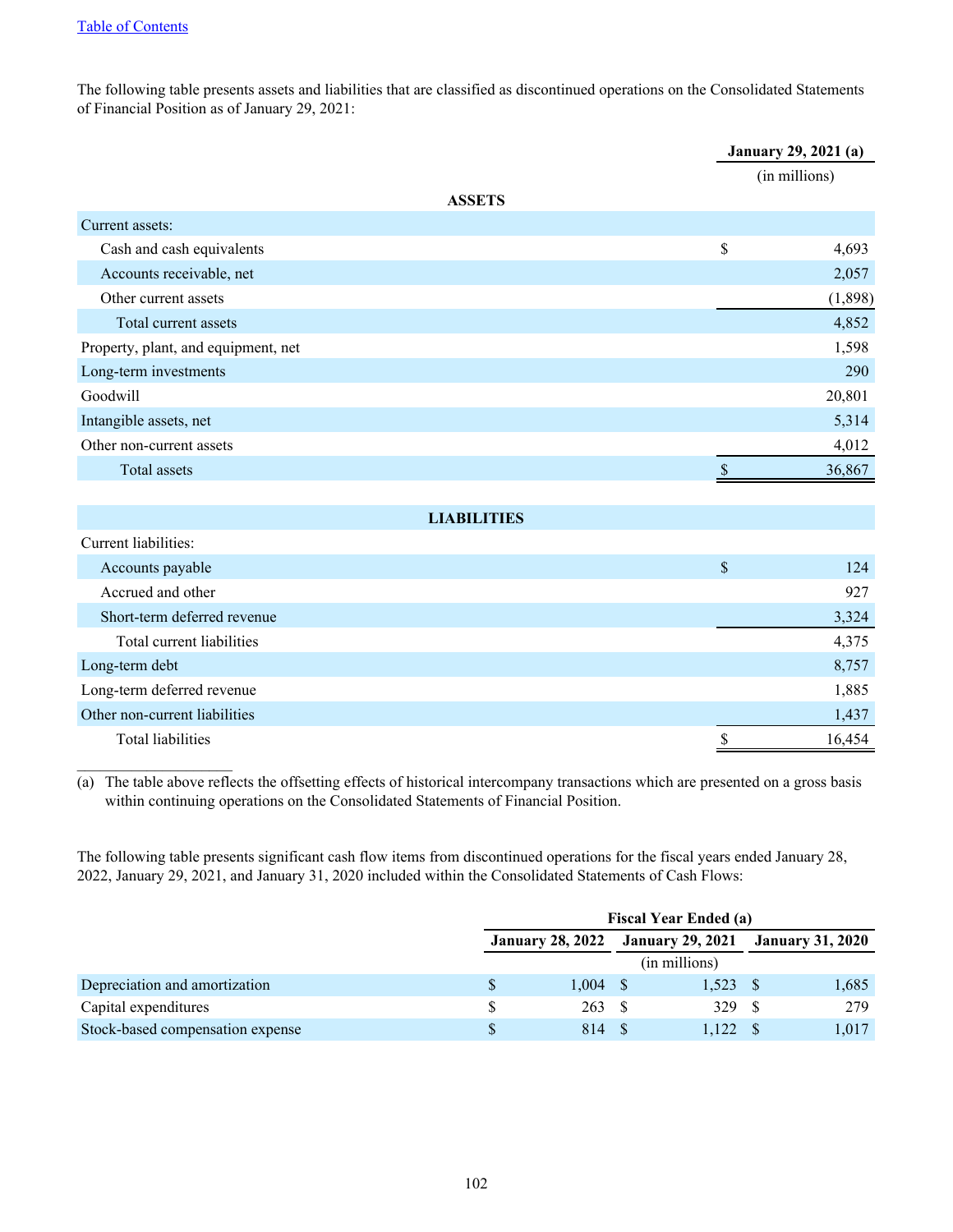# <span id="page-102-0"></span>**NOTE 4 — FAIR VALUE MEASUREMENTS AND INVESTMENTS**

The following table presents the Company's hierarchy for its assets and liabilities measured at fair value on a recurring basis as of the dates indicated:

|                                           |              |                                                                                                    |                    | <b>January 28, 2022</b>                             |    |                                       |    |               | <b>January 29, 2021</b>                                                                                   |                |                    |                                                     |    |                                       |    |              |  |  |  |  |
|-------------------------------------------|--------------|----------------------------------------------------------------------------------------------------|--------------------|-----------------------------------------------------|----|---------------------------------------|----|---------------|-----------------------------------------------------------------------------------------------------------|----------------|--------------------|-----------------------------------------------------|----|---------------------------------------|----|--------------|--|--|--|--|
|                                           |              | Level 1                                                                                            |                    | Level 2                                             |    | Level 3                               |    | <b>Total</b>  |                                                                                                           | <b>Level 1</b> |                    | Level 2                                             |    | Level 3                               |    | <b>Total</b> |  |  |  |  |
|                                           |              | <b>Ouoted</b><br>Prices in<br>Active<br><b>Markets</b><br>for<br><b>Identical</b><br><b>Assets</b> |                    | Significant<br>Other<br><b>Observable</b><br>Inputs |    | Significant<br>Unobservable<br>Inputs |    |               | <b>Ouoted</b><br>Prices in<br><b>Active</b><br><b>Markets</b><br>for<br><b>Identical</b><br><b>Assets</b> |                |                    | Significant<br>Other<br><b>Observable</b><br>Inputs |    | Significant<br>Unobservable<br>Inputs |    |              |  |  |  |  |
|                                           |              |                                                                                                    |                    |                                                     |    |                                       |    | (in millions) |                                                                                                           |                |                    |                                                     |    |                                       |    |              |  |  |  |  |
| Assets:                                   |              |                                                                                                    |                    |                                                     |    |                                       |    |               |                                                                                                           |                |                    |                                                     |    |                                       |    |              |  |  |  |  |
| Cash and cash<br>equivalents:             |              |                                                                                                    |                    |                                                     |    |                                       |    |               |                                                                                                           |                |                    |                                                     |    |                                       |    |              |  |  |  |  |
| Money market funds                        | $\mathbb{S}$ | 3,737                                                                                              | $\mathbf{\hat{S}}$ |                                                     | -S |                                       |    | \$3,737       | $\mathbb{S}$                                                                                              | 5,109          | $\mathbf{\hat{S}}$ |                                                     | \$ |                                       |    | \$5,109      |  |  |  |  |
| Marketable equity and<br>other securities |              | 86                                                                                                 |                    |                                                     |    |                                       |    | 86            |                                                                                                           | 287            |                    |                                                     |    |                                       |    | 287          |  |  |  |  |
| Derivative instruments                    |              |                                                                                                    |                    | 253                                                 |    |                                       |    | 253           |                                                                                                           |                |                    | 95                                                  |    |                                       |    | 95           |  |  |  |  |
| Total assets                              |              | 3,823                                                                                              | S                  | 253                                                 | S  |                                       |    | \$4,076       | S.                                                                                                        | 5,396          | S                  | 95                                                  |    |                                       |    | \$ 5,491     |  |  |  |  |
| Liabilities:                              |              |                                                                                                    |                    |                                                     |    |                                       |    |               |                                                                                                           |                |                    |                                                     |    |                                       |    |              |  |  |  |  |
| Derivative instruments                    | \$           |                                                                                                    | \$                 | 138                                                 | \$ |                                       | \$ | 138           | \$                                                                                                        |                | S                  | 128                                                 | \$ |                                       | \$ | 128          |  |  |  |  |
| <b>Total liabilities</b>                  | \$           |                                                                                                    | \$                 | 138                                                 | \$ |                                       | \$ | 138           | S                                                                                                         |                | \$                 | 128                                                 | S  |                                       | \$ | 128          |  |  |  |  |

The following section describes the valuation methodologies the Company uses to measure financial instruments at fair value:

*Money Market Funds* — The Company's investment in money market funds that are classified as cash equivalents hold underlying investments with a weighted average maturity of 90 days or less and are recognized at fair value. The valuations of these securities are based on quoted prices in active markets for identical assets, when available, or pricing models whereby all significant inputs are observable or can be derived from or corroborated by observable market data. The Company reviews security pricing and assesses liquidity on a quarterly basis.

*Marketable Equity and Other Securities* — The majority of the Company's investments in equity and other securities that are measured at fair value on a recurring basis consist of strategic investments in publicly-traded companies. The valuation of these securities is based on quoted prices in active markets.

*Derivative Instruments* — The Company's derivative financial instruments consist primarily of foreign currency forward and purchased option contracts and interest rate swaps. The fair value of the portfolio is determined using valuation models based on market observable inputs, including interest rate curves, forward and spot prices for currencies, and implied volatilities. Credit risk is also factored into the fair value calculation of the Company's derivative financial instrument portfolio. See Note 8 of the Notes to the Consolidated Financial Statements for a description of the Company's derivative financial instrument activities.

*Deferred Compensation Plans* —The Company offers deferred compensation plans for eligible employees, which allow participants to defer a portion of their compensation. Assets were the same as liabilities associated with the plans at approximately \$192 million and \$168 million as of January 28, 2022 and January 29, 2021, respectively, and are included in other assets and other liabilities on the Consolidated Statements of Financial Position. The net impact to the Consolidated Statements of Income is not material since changes in the fair value of the assets substantially offset changes in the fair value of the liabilities. As such, assets and liabilities associated with these plans have not been included in the recurring fair value table above.

*Assets and Liabilities Measured at Fair Value on a Nonrecurring Basis* — Certain assets are measured at fair value on a nonrecurring basis and therefore are not included in the recurring fair value table above. These assets consist primarily of non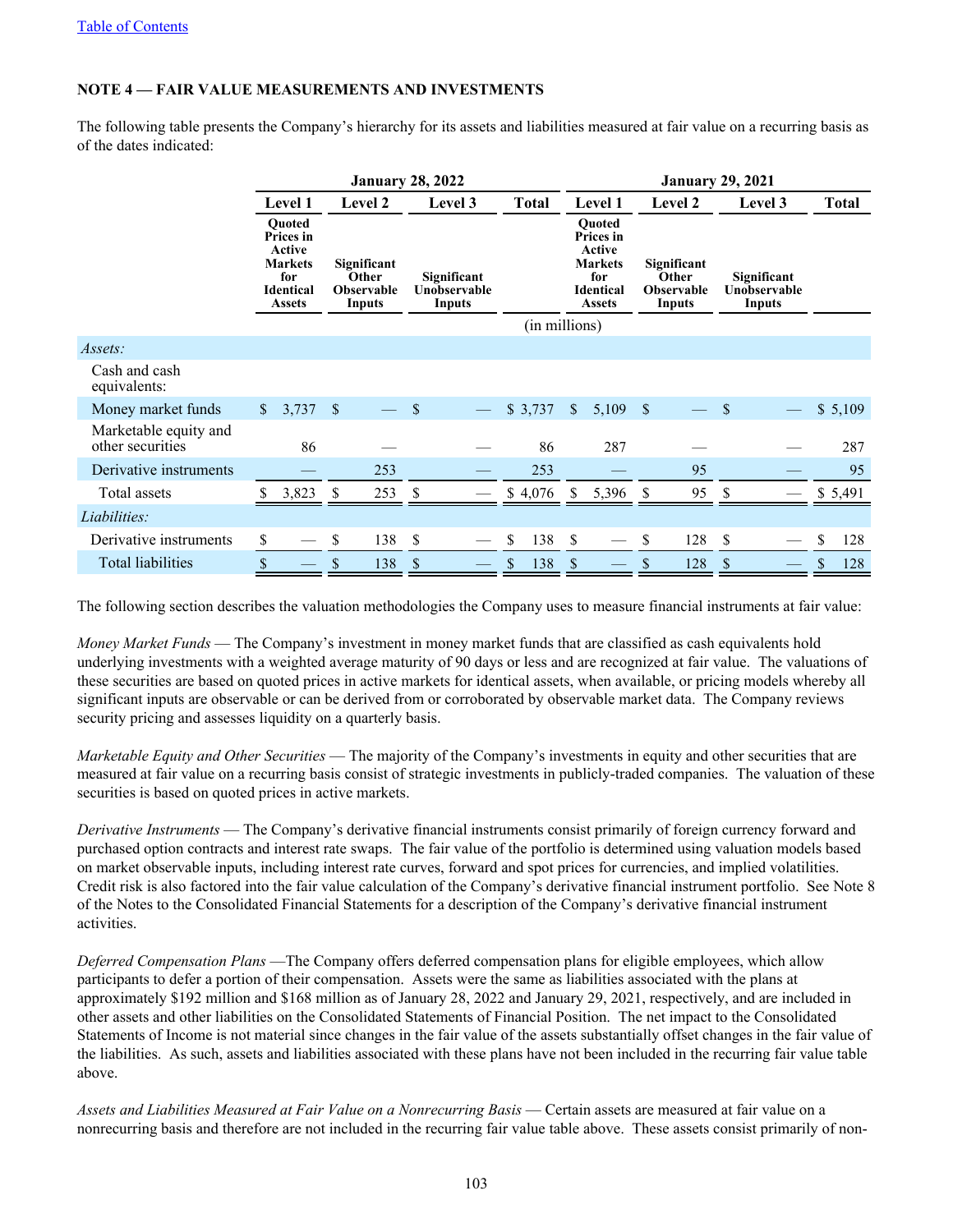financial assets such as goodwill and intangible assets. See Note 9 of the Notes to the Consolidated Financial Statements for additional information about goodwill and intangible assets.

As of January 28, 2022 and January 29, 2021, the Company held strategic investments in non-marketable equity and other securities of \$1.4 billion and \$0.9 billion, respectively. As these investments represent early-stage companies without readily determinable fair values, they are not included in the recurring fair value table above.

*Carrying Value and Estimated Fair Value of Outstanding Debt* — The following table presents the carrying value and estimated fair value of the Company's outstanding debt as described in Note 7 of the Notes to the Consolidated Financial Statements, including the current portion, as of the dates indicated:

|                                         |   | <b>January 28, 2022</b> |                   | <b>January 29, 2021</b> |         |  |                   |  |  |  |
|-----------------------------------------|---|-------------------------|-------------------|-------------------------|---------|--|-------------------|--|--|--|
|                                         |   | <b>Carrying Value</b>   | <b>Fair Value</b> | <b>Carrying Value</b>   |         |  | <b>Fair Value</b> |  |  |  |
|                                         |   |                         | (in billions)     |                         |         |  |                   |  |  |  |
| <b>Senior Secured Credit Facilities</b> | S | $-$ S                   | $-$ S             |                         | 6.2 S   |  | 6.3               |  |  |  |
| <b>Senior Notes</b>                     | S | 16.1                    | 18.5 S            |                         | 20.9    |  | 25.5              |  |  |  |
| Legacy Notes and Debentures             |   | 0.8 <sup>°</sup>        | 1.1               | - \$                    | 1.2     |  | 1.6               |  |  |  |
| <b>EMC</b> Notes                        |   | $-$ S                   | $-$ S             |                         | $\pm 0$ |  | 1.0               |  |  |  |

The fair values of the outstanding debt shown in the table above, as well as the DFS debt described in Note 5 of the Notes to the Consolidated Financial Statements, were determined based on observable market prices in a less active market or based on valuation methodologies using observable inputs and were categorized as Level 2 in the fair value hierarchy. The carrying value of DFS debt approximates fair value.

### **Investments**

The Company has strategic investments in equity and other securities as well as investments in fixed-income debt securities. As of January 28, 2022 and January 29, 2021, total investments were \$1.8 billion and \$1.3 billion, respectively.

### *Equity and Other Securities*

Equity and other securities include strategic investments in marketable and non-marketable securities. Investments in marketable securities are measured at fair value on a recurring basis. The Company has elected to apply the measurement alternative for non-marketable securities. Under the alternative, the Company measures investments without readily determinable fair values at cost, less impairment, adjusted by observable price changes. The Company makes a separate election to use the alternative for each eligible investment and is required to reassess at each reporting period whether an investment qualifies for the alternative. In evaluating these investments for impairment or observable price changes, the Company uses inputs including pre- and post-money valuations of recent financing events and the impact of those events on its fully diluted ownership percentages, as well as other available information regarding the issuer's historical and forecasted performance.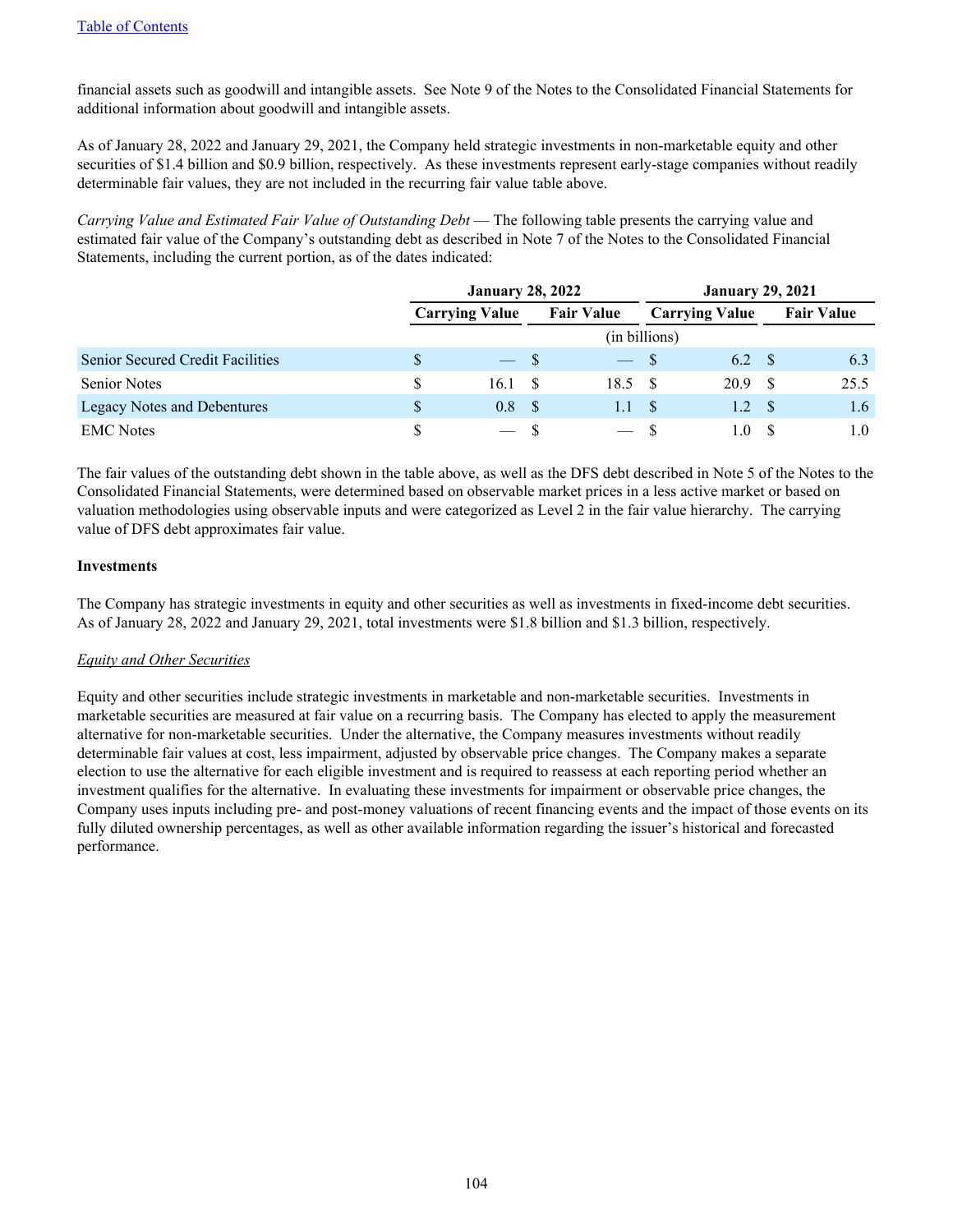## *Carrying Value of Equity and Other Securities*

The following table presents the amortized cost, cumulative unrealized gains, cumulative unrealized losses, and carrying value of the Company's strategic investments in marketable and non-marketable equity securities as of the dates indicated.

|                                      |                            |     |      | <b>January 28, 2022</b>                 |      |            |  | <b>January 29, 2021</b> |                    |     |    |                    |          |                   |  |       |  |
|--------------------------------------|----------------------------|-----|------|-----------------------------------------|------|------------|--|-------------------------|--------------------|-----|----|--------------------|----------|-------------------|--|-------|--|
|                                      | Unrealized<br>Cost<br>Gain |     |      | Unrealized<br>Carrying<br>Value<br>Loss |      |            |  | Cost                    | Unrealized<br>Gain |     |    | Unrealized<br>Loss |          | Carrying<br>Value |  |       |  |
|                                      |                            |     |      |                                         |      |            |  | (in millions)           |                    |     |    |                    |          |                   |  |       |  |
| Marketable                           | S.                         | 126 | - \$ | 79                                      | - \$ | $(119)$ \$ |  | 86                      | -\$                | 185 | -S | 144                | <b>S</b> | $(42)$ \$         |  | 287   |  |
| Non-marketable                       |                            | 593 |      | 900                                     |      | (52)       |  | 1.441                   |                    | 454 |    | 419                |          | (11)              |  | 862   |  |
| Total equity and<br>other securities |                            | 719 |      | 979                                     |      | (171)      |  | 1,527                   |                    | 639 |    | 563                | S        | (53)              |  | 1,149 |  |

### *Gains and Losses on Equity and Other Securities*

The following table presents unrealized gains and losses on marketable and non-marketable equity and other securities for the periods indicated:

|                                               |                         | <b>Fiscal Year Ended</b> |                         |
|-----------------------------------------------|-------------------------|--------------------------|-------------------------|
|                                               | <b>January 28, 2022</b> | <b>January 29, 2021</b>  | <b>January 31, 2020</b> |
|                                               |                         | (in millions)            |                         |
| <i>Marketable securities</i>                  |                         |                          |                         |
| Unrealized gain                               | \$<br>45                | - \$<br>288              | -S<br>5                 |
| Unrealized loss                               | (151)                   | (45)                     | (18)                    |
| Net unrealized gain (loss)                    | (106)                   | 243                      | (13)                    |
| Non-marketable securities                     |                         |                          |                         |
| Unrealized gain                               | 604                     | 190                      | 75                      |
| Unrealized loss                               | (43)                    | (59)                     | (15)                    |
| Net unrealized gain (a)                       | 561                     | 131                      | 60                      |
| Total net gain on equity and other securities | \$<br>455               | 374<br>S                 | 47<br><sup>\$</sup>     |

(a) For all periods presented, net gains on non-marketable securities are due to upward adjustments for observable price changes offset by losses primarily attributable to impairments.

### *Fixed Income Debt Securities*

The Company has fixed income debt securities carried at amortized cost which are held as collateral for borrowings. The Company intends to hold the investments to maturity.

The following table summarizes the Company's debt securities for the periods indicated:

|                                 |                                          |     | <b>January 28, 2022</b> |                                         |  | <b>January 29, 2021</b> |  |                   |                     |       |  |                    |  |                   |  |     |
|---------------------------------|------------------------------------------|-----|-------------------------|-----------------------------------------|--|-------------------------|--|-------------------|---------------------|-------|--|--------------------|--|-------------------|--|-----|
|                                 | Unrealized<br>Amortized<br>Gains<br>Cost |     |                         | Carrying<br>Unrealized<br>Value<br>Loss |  |                         |  | Amortized<br>Cost | Unrealized<br>Gains |       |  | Unrealized<br>Loss |  | Carrying<br>Value |  |     |
|                                 |                                          |     |                         |                                         |  |                         |  | (in millions)     |                     |       |  |                    |  |                   |  |     |
| Fixed income debt<br>securities |                                          | 333 |                         | 26 \$                                   |  | $(47)$ \$               |  | 312 \$            |                     | 176 S |  | 12 \$              |  | (3)               |  | 185 |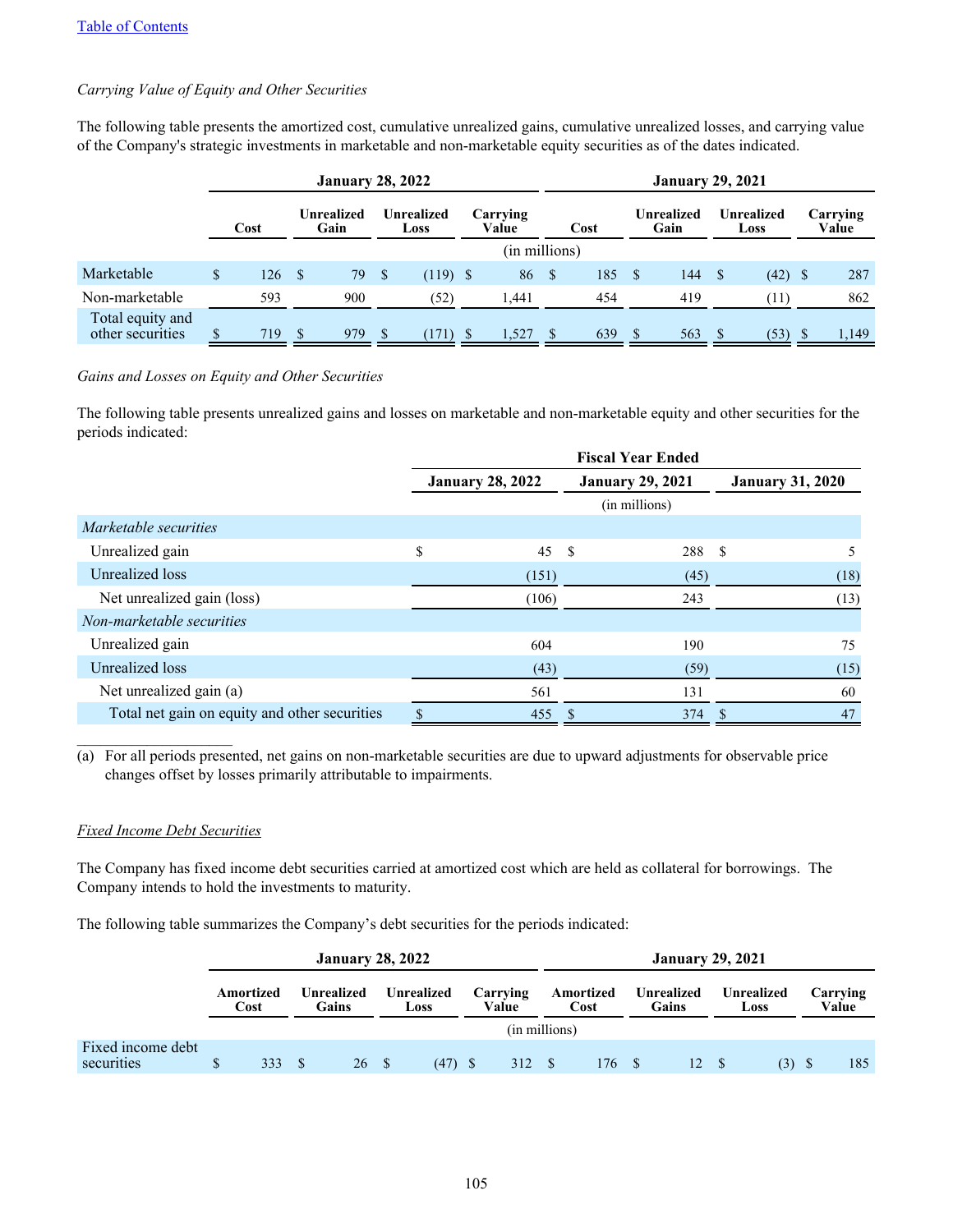# <span id="page-105-0"></span>**NOTE 5 — FINANCIAL SERVICES**

The Company offers or arranges various financing options and services, and alternative payment structures for its customers globally. The Company also arranges financing for some of its customers in various countries where DFS does not currently operate as a captive enterprise. The Company further strengthens customer relationships through flexible consumption models, which enable the Company to offer its customers the option to pay over time and, in certain cases, based on utilization, to provide them with financial flexibility to meet their changing technological requirements. The key activities of DFS include originating, collecting, and servicing customer financing arrangements primarily related to the purchase or use of Dell Technologies products and services. In some cases, DFS also offers financing for the purchase of third-party technology products that complement the Dell Technologies portfolio of products and services. New financing originations were \$8.5 billion, \$8.9 billion, and \$8.5 billion for the fiscal years ended January 28, 2022, January 29, 2021, and January 31, 2020, respectively.

The Company's lease and loan arrangements with customers are aggregated primarily into the following categories:

*Revolving loans* — Revolving loans offered under private label credit financing programs provide qualified customers with a revolving credit line for the purchase of products and services offered by Dell Technologies. These private label credit financing programs are referred to as Dell Preferred Account ("DPA") and Dell Business Credit ("DBC"). The DPA product is primarily offered to individual consumer customers, and the DBC product is primarily offered to small and medium-sized commercial customers. Revolving loans in the United States bear interest at a variable annual percentage rate that is tied to the prime rate. Based on historical payment patterns, revolving loan transactions are typically repaid within twelve months on average. Due to the short-term nature of the revolving loan portfolio, the carrying value of the portfolio approximates fair value.

*Fixed-term leases and loans* — The Company enters into financing arrangements with customers who seek lease financing for equipment. DFS leases are classified as sales-type leases, direct financing leases, or operating leases. Direct financing leases are immaterial. Leases that commenced prior to the effective date of the current lease accounting standard continue to be accounted for under previous lease accounting guidance. Leases with business customers have fixed terms of generally two to four years.

The Company also offers fixed-term loans to qualified small businesses, large commercial accounts, governmental organizations, educational entities, and certain individual consumer customers. These loans are repaid in equal payments including interest and have defined terms of generally three to five years. The fair value of the fixed-term loan portfolio is determined using market observable inputs. The carrying value of these loans approximates fair value.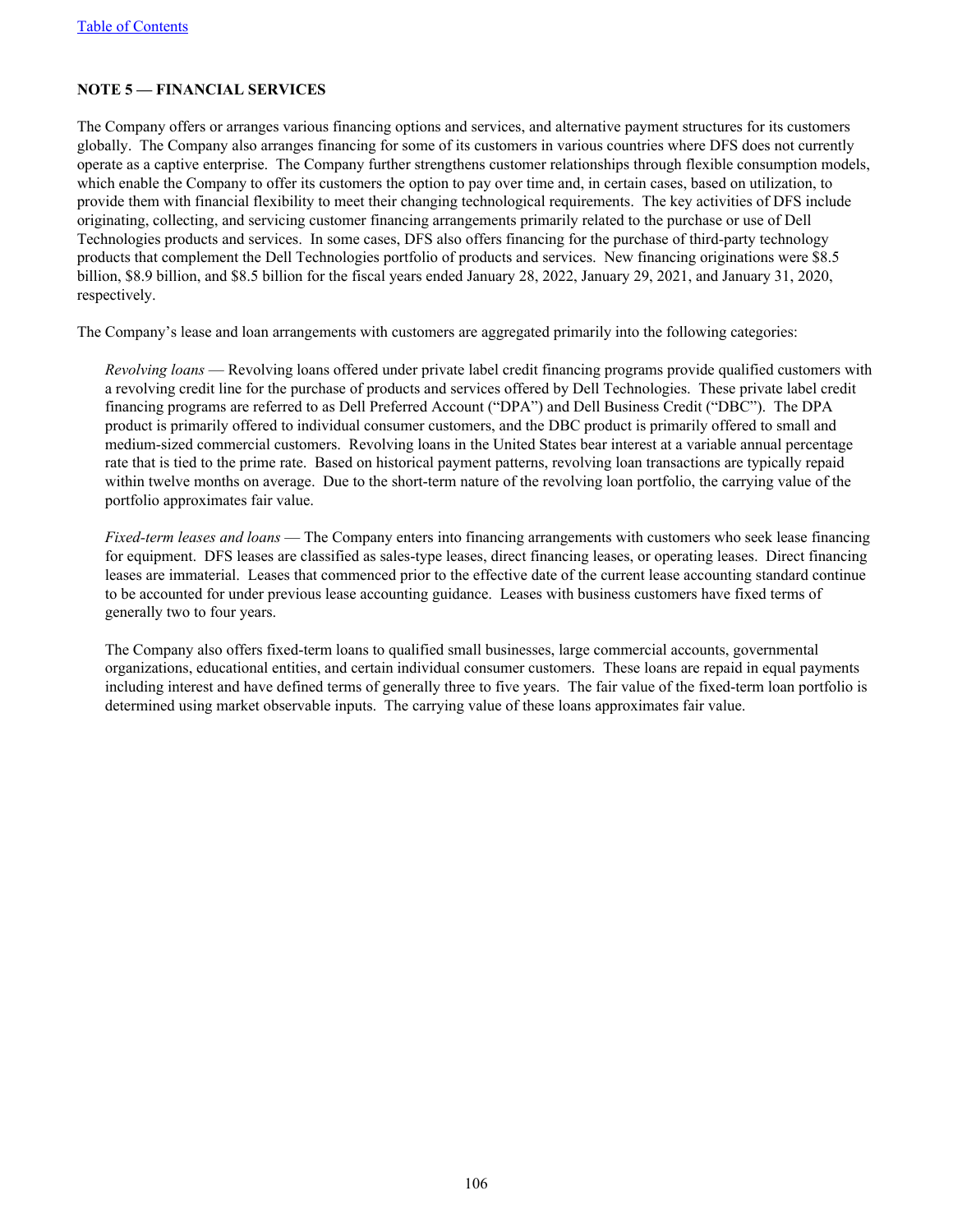# **Financing Receivables**

 $\mathcal{L}_\text{max}$  , where  $\mathcal{L}_\text{max}$  , we have

The following table presents the components of the Company's financing receivables segregated by portfolio segment as of the dates indicated:

|                                 |     |                  |    | <b>January 28, 2022</b> |               | <b>January 29, 2021</b> |                          |     |                   |   |              |  |  |
|---------------------------------|-----|------------------|----|-------------------------|---------------|-------------------------|--------------------------|-----|-------------------|---|--------------|--|--|
|                                 |     | <b>Revolving</b> |    | <b>Fixed-term</b>       | <b>Total</b>  |                         | <b>Revolving</b>         |     | <b>Fixed-term</b> |   | <b>Total</b> |  |  |
|                                 |     |                  |    |                         | (in millions) |                         |                          |     |                   |   |              |  |  |
| Financing receivables, net:     |     |                  |    |                         |               |                         |                          |     |                   |   |              |  |  |
| Customer receivables, gross (a) | \$  | 750              | S  | 9,833                   | \$<br>10,583  | <sup>\$</sup>           | 796                      | S   | 9,588             | S | 10,384       |  |  |
| Allowances for losses           |     | (102)            |    | (87)                    | (189)         |                         | (148)                    |     | (173)             |   | (321)        |  |  |
| Customer receivables, net       |     | 648              |    | 9.746                   | 10,394        |                         | 648                      |     | 9,415             |   | 10,063       |  |  |
| Residual interest               |     |                  |    | 217                     | 217           |                         |                          |     | 424               |   | 424          |  |  |
| Financing receivables, net      |     | 648              |    | 9,963                   | 10,611        |                         | 648                      |     | 9,839             |   | 10,487       |  |  |
| Short-term                      | \$. | 648              | \$ | 4,441                   | \$<br>5,089   | $\mathcal{S}$           | 648                      | \$. | 4,500             | S | 5,148        |  |  |
| Long-term                       | \$  |                  |    | 5,522                   | 5,522         |                         | $\overline{\phantom{0}}$ |     | 5,339             | S | 5,339        |  |  |

(a) Customer receivables, gross include amounts due from customers under revolving loans, fixed-term loans, fixed-term sales-type or direct financing leases, and accrued interest.

The following table presents the changes in allowance for financing receivable losses for the periods indicated:

|                                                            | <b>Revolving</b> |    | <b>Fixed-term</b> |    | <b>Total</b> |  |
|------------------------------------------------------------|------------------|----|-------------------|----|--------------|--|
|                                                            |                  |    | (in millions)     |    |              |  |
| Allowance for financing receivable losses:                 |                  |    |                   |    |              |  |
| Balances as of February 1, 2019                            | \$<br>75         | -S | 61                | -S | 136          |  |
| Charge-offs, net of recoveries                             | (71)             |    | (23)              |    | (94)         |  |
| Provision charged to income statement                      | 66               |    | 41                |    | 107          |  |
| Balances as of January 31, 2020                            | 70               |    | 79                |    | 149          |  |
| Adjustment for adoption of accounting standard<br>(Note 2) | 40               |    | 71                |    | 111          |  |
| Charge-offs, net of recoveries                             | (62)             |    | (29)              |    | (91)         |  |
| Provision charged to income statement                      | 100              |    | 52                |    | 152          |  |
| Balances as of January 29, 2021                            | 148              |    | 173               |    | 321          |  |
| Charge-offs, net of recoveries                             | (43)             |    | (29)              |    | (72)         |  |
| Provision charged to income statement                      | (3)              |    | (57)              |    | (60)         |  |
| Balances as of January 28, 2022                            | 102              | S  | 87                |    | 189          |  |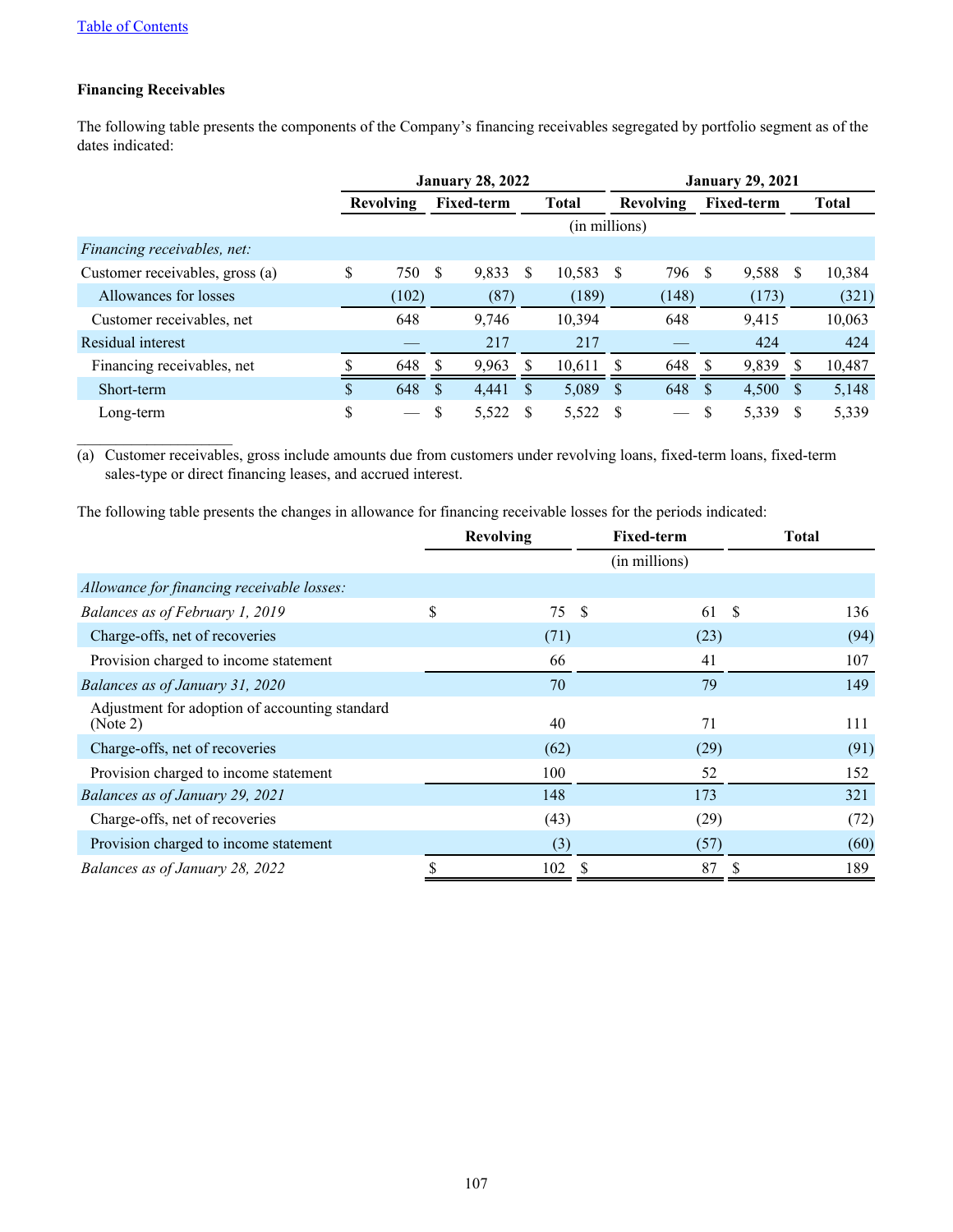# *Aging*

The following table presents the aging of the Company's customer financing receivables, gross, including accrued interest, segregated by class, as of the dates indicated:

|                                         |         |          |               | <b>January 28, 2022</b>                    |      |                                |               | <b>January 29, 2021</b> |          |         |  |                                     |     |                                       |              |              |  |  |
|-----------------------------------------|---------|----------|---------------|--------------------------------------------|------|--------------------------------|---------------|-------------------------|----------|---------|--|-------------------------------------|-----|---------------------------------------|--------------|--------------|--|--|
|                                         | Current |          |               | <b>Past Due</b><br>$1 - 90$<br><b>Days</b> |      | <b>Past Due</b><br>>90<br>Days |               | <b>Total</b>            |          | Current |  | <b>Past Due</b><br>$1 - 90$<br>Days |     | <b>Past Due</b><br>>90<br><b>Days</b> |              | <b>Total</b> |  |  |
|                                         |         |          |               |                                            |      |                                |               | (in millions)           |          |         |  |                                     |     |                                       |              |              |  |  |
| $Revolving - DPA$                       | \$      | 520      | <sup>\$</sup> | 40                                         | - \$ | 11                             | <sup>\$</sup> | 571                     | <b>S</b> | 578 \$  |  | 30                                  | - S | 13                                    | <sup>8</sup> | 621          |  |  |
| $Revolving - DBC$                       |         | 158      |               | 18                                         |      | 3                              |               | 179                     |          | 157     |  | 14                                  |     | 4                                     |              | 175          |  |  |
| Fixed-term — Consumer and<br>Commercial |         | 9.444    |               | 345                                        |      | 44                             |               | 9,833                   |          | 9,185   |  | 316                                 |     | 87                                    |              | 9,588        |  |  |
| Total customer receivables, gross       |         | \$10,122 |               | 403                                        | - S  | 58                             |               | \$10,583                |          | 9,920   |  | 360                                 |     | 104                                   |              | \$10,384     |  |  |

Aging is likely to fluctuate as a result of the variability in volume of large transactions entered into over the period, and the administrative processes that accompany those transactions. Aging is also impacted by the timing of the Dell Technologies fiscal period end date relative to calendar month-end customer payment due dates. As a result of these factors, fluctuations in aging from period to period do not necessarily indicate a material change in the collectibility of the portfolio.

Fixed-term consumer and commercial customer receivables are placed on non-accrual status if principal or interest is past due and considered delinquent, or if there is concern about collectibility of a specific customer receivable. These receivables identified as doubtful for collectibility may be classified as current for aging purposes. Aged revolving portfolio customer receivables identified as delinquent are charged off.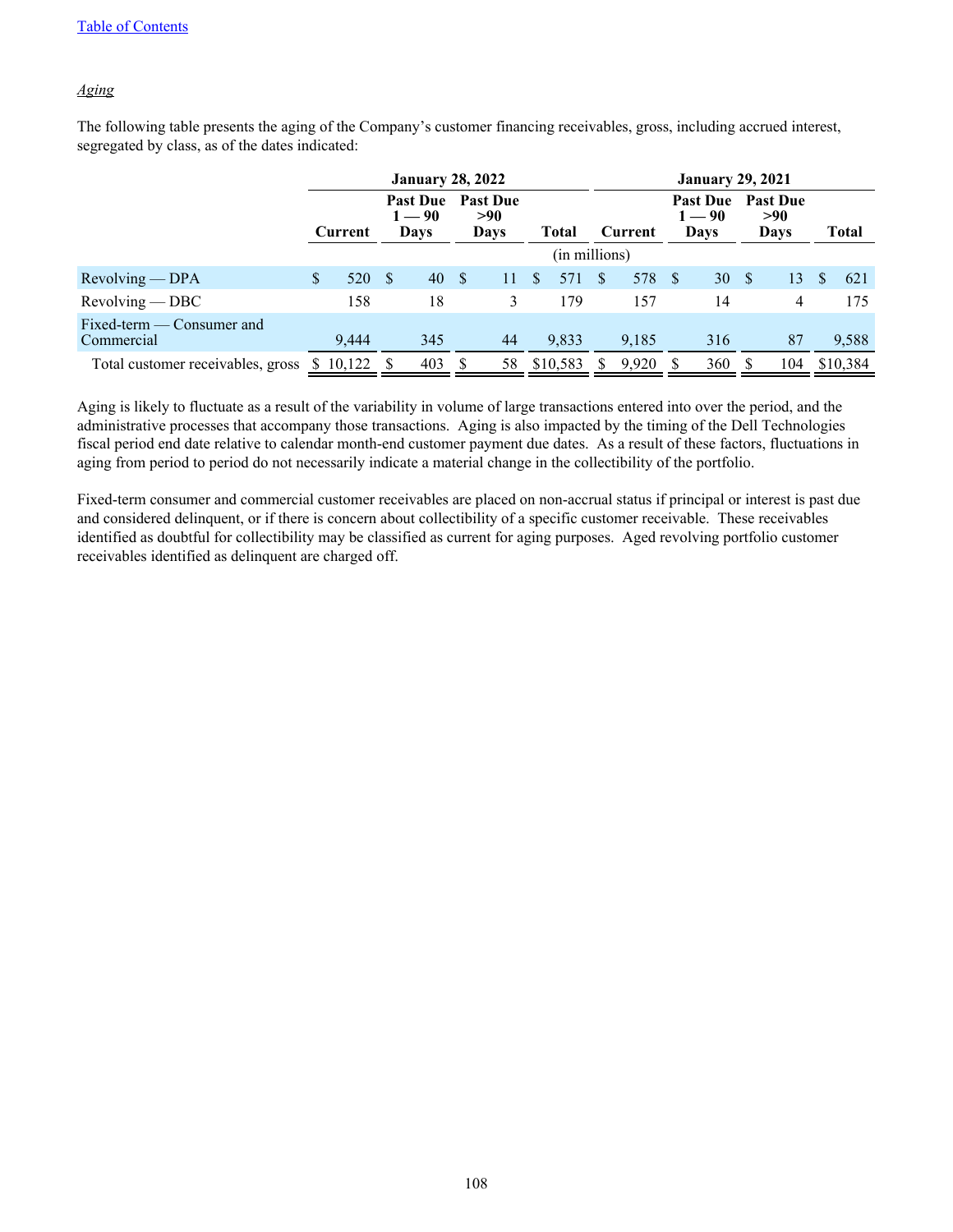## *Credit Quality*

|        |         |             |                                   |                     |                                      | <b>January 28, 2022</b> |                      |                             |              |
|--------|---------|-------------|-----------------------------------|---------------------|--------------------------------------|-------------------------|----------------------|-----------------------------|--------------|
|        |         |             |                                   |                     | Fixed-term — Consumer and Commercial |                         |                      |                             |              |
|        |         |             | <b>Fiscal Year of Origination</b> |                     |                                      |                         |                      |                             |              |
|        | 2022    | 2021        | 2020                              | 2019                | 2018                                 | Years<br><b>Prior</b>   | $Rewolving -$<br>DPA | $Revolving -$<br><b>DBC</b> | <b>Total</b> |
|        |         |             |                                   |                     |                                      | (in millions)           |                      |                             |              |
| Higher | \$3,279 | 1,824<br>S. | - \$<br>914                       | 221<br><sup>S</sup> | 25<br>- \$                           | -S                      | 150<br>3S            | 46<br>-S                    | 6,462<br>S   |
| Mid    | 1.071   | 751         | 329                               | 94                  | 17                                   |                         | 166                  | 57                          | 2,485        |
| Lower  | 599     | 450         | 208                               | 42                  | 6                                    |                         | 255                  | 76                          | 1,636        |
| Total  | 4,949   | 3,025<br>S. | 1,451                             | 357                 | 48                                   | 3<br>S                  | 571<br>£.            | 179                         | 10,583<br>S. |

The following tables present customer receivables, gross, including accrued interest, by credit quality indicator segregated by class, as of the dates indicated:

|        |             |              |       |    |       |   |                                   |              | <b>January 29, 2021</b>              |          |                          |              |                      |    |                             |              |              |
|--------|-------------|--------------|-------|----|-------|---|-----------------------------------|--------------|--------------------------------------|----------|--------------------------|--------------|----------------------|----|-----------------------------|--------------|--------------|
|        |             |              |       |    |       |   |                                   |              | Fixed-term — Consumer and Commercial |          |                          |              |                      |    |                             |              |              |
|        |             |              |       |    |       |   | <b>Fiscal Year of Origination</b> |              |                                      |          |                          |              |                      |    |                             |              |              |
|        | 2021        |              | 2020  |    | 2019  |   | 2018                              |              | 2017                                 |          | Years<br><b>Prior</b>    |              | $Revolving -$<br>DPA |    | $Revolving -$<br><b>DBC</b> |              | <b>Total</b> |
|        |             |              |       |    |       |   |                                   |              | (in millions)                        |          |                          |              |                      |    |                             |              |              |
| Higher | 3,119<br>S. | <sup>S</sup> | 1,801 | -S | 661   | S | 166                               | <sup>S</sup> | 26                                   | <b>S</b> | $\overline{\phantom{a}}$ | $\mathbf{S}$ | 172                  | -S | 47                          | <sup>S</sup> | 5,992        |
| Mid    | 1,121       |              | 671   |    | 287   |   | 73                                |              | 9                                    |          |                          |              | 188                  |    | 52                          |              | 2,401        |
| Lower  | 865         |              | 499   |    | 243   |   | 38                                |              | 9                                    |          |                          |              | 261                  |    | 76                          |              | 1,991        |
| Total  | 5,105       |              | 2.971 |    | 1,191 |   | 277                               |              | 44                                   |          |                          |              | 621                  | S  | 175                         |              | 10,384       |

The categories shown in the tables above segregate customer receivables based on the relative degrees of credit risk. The credit quality indicators for DPA revolving accounts are measured primarily as of each quarter-end date, while all other indicators are generally updated on a periodic basis.

For DPA revolving receivables shown in the table above, the Company makes credit decisions based on proprietary scorecards, which include the customer's credit history, payment history, credit usage, and other credit agency-related elements. The higher quality category includes prime accounts generally of a higher credit quality that are comparable to U.S. customer FICO scores of 720 or above. The mid-category represents the mid-tier accounts that are comparable to U.S. customer FICO scores from 660 to 719. The lower category is generally sub-prime and represents lower credit quality accounts that are comparable to U.S. customer FICO scores below 660. For the DBC revolving receivables and fixed-term commercial receivables shown in the table above, an internal grading system is utilized that assigns a credit level score based on a number of considerations, including liquidity, operating performance, and industry outlook. The grading criteria and classifications for the fixed-term products differ from those for the revolving products as loss experience varies between these product and customer groups. The credit quality categories cannot be compared between the different classes as loss experience varies substantially between the classes.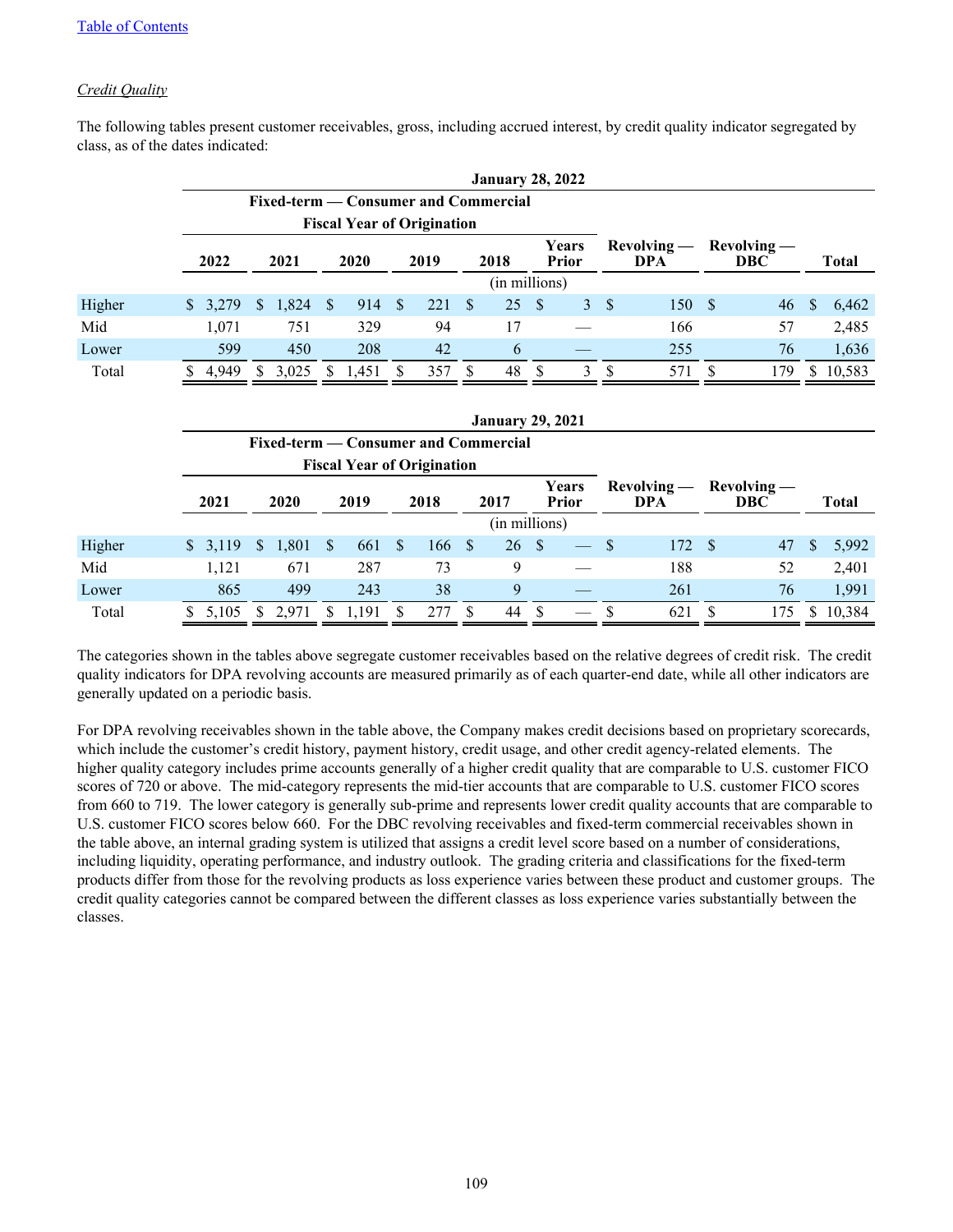### *Leases*

Interest income on sales-type lease receivables was \$246 million, \$270 million, and \$259 million for the fiscal years ended January 28, 2022, January 29, 2021, and January 31, 2020, respectively.

The following table presents the net revenue, cost of net revenue, and gross margin recognized at the commencement date of sales-type leases for the periods indicated:

|                                  | <b>Fiscal Year Ended</b> |  |                         |                         |     |  |
|----------------------------------|--------------------------|--|-------------------------|-------------------------|-----|--|
|                                  | <b>January 28, 2022</b>  |  | <b>January 29, 2021</b> | <b>January 31, 2020</b> |     |  |
|                                  |                          |  | (in millions)           |                         |     |  |
| Net revenue $-$ products         | 756 \$                   |  | 824                     |                         | 770 |  |
| $Cost of net revenue - products$ | 583                      |  | 578                     |                         | 582 |  |
| Gross margin $-$ products        | 173                      |  | 246                     |                         | 188 |  |

The following table presents the future maturity of the Company's fixed-term customer leases and associated financing payments, and reconciles the undiscounted cash flows to the customer receivables, gross recognized on the Consolidated Statements of Financial Position as of the date indicated:

|                                   | <b>January 28, 2022</b> |               |  |
|-----------------------------------|-------------------------|---------------|--|
|                                   |                         | (in millions) |  |
| Fiscal 2023                       | \$                      | 2,488         |  |
| Fiscal 2024                       |                         | 1,627         |  |
| Fiscal 2025                       |                         | 938           |  |
| Fiscal 2026                       |                         | 375           |  |
| Fiscal 2027 and beyond            |                         | 96            |  |
| Total undiscounted cash flows     |                         | 5,524         |  |
| Fixed-term loans                  |                         | 4,921         |  |
| Revolving loans                   |                         | 750           |  |
| Less: unearned income             |                         | (612)         |  |
| Total customer receivables, gross |                         | 10,583        |  |

### **Operating Leases**

The following table presents the components of the Company's operating lease portfolio included in Property, plant, and equipment, net as of the dates indicated:

|                                        | <b>January 28, 2022</b> |  | <b>January 29, 2021</b> |  |
|----------------------------------------|-------------------------|--|-------------------------|--|
|                                        | (in millions)           |  |                         |  |
| Equipment under operating lease, gross | $2,643$ \$              |  | 1,746                   |  |
| Less: accumulated depreciation         | (935)                   |  | (432)                   |  |
| Equipment under operating lease, net   | 1,708                   |  | 1.314                   |  |

Operating lease income relating to lease payments was \$717 million, \$452 million, and \$169 million for the fiscal years ended January 28, 2022, January 29, 2021, and January 31, 2020, respectively. Depreciation expense was \$536 million, \$334 million, and \$115 million for the fiscal years ended January 28, 2022, January 29, 2021, and January 31, 2020, respectively.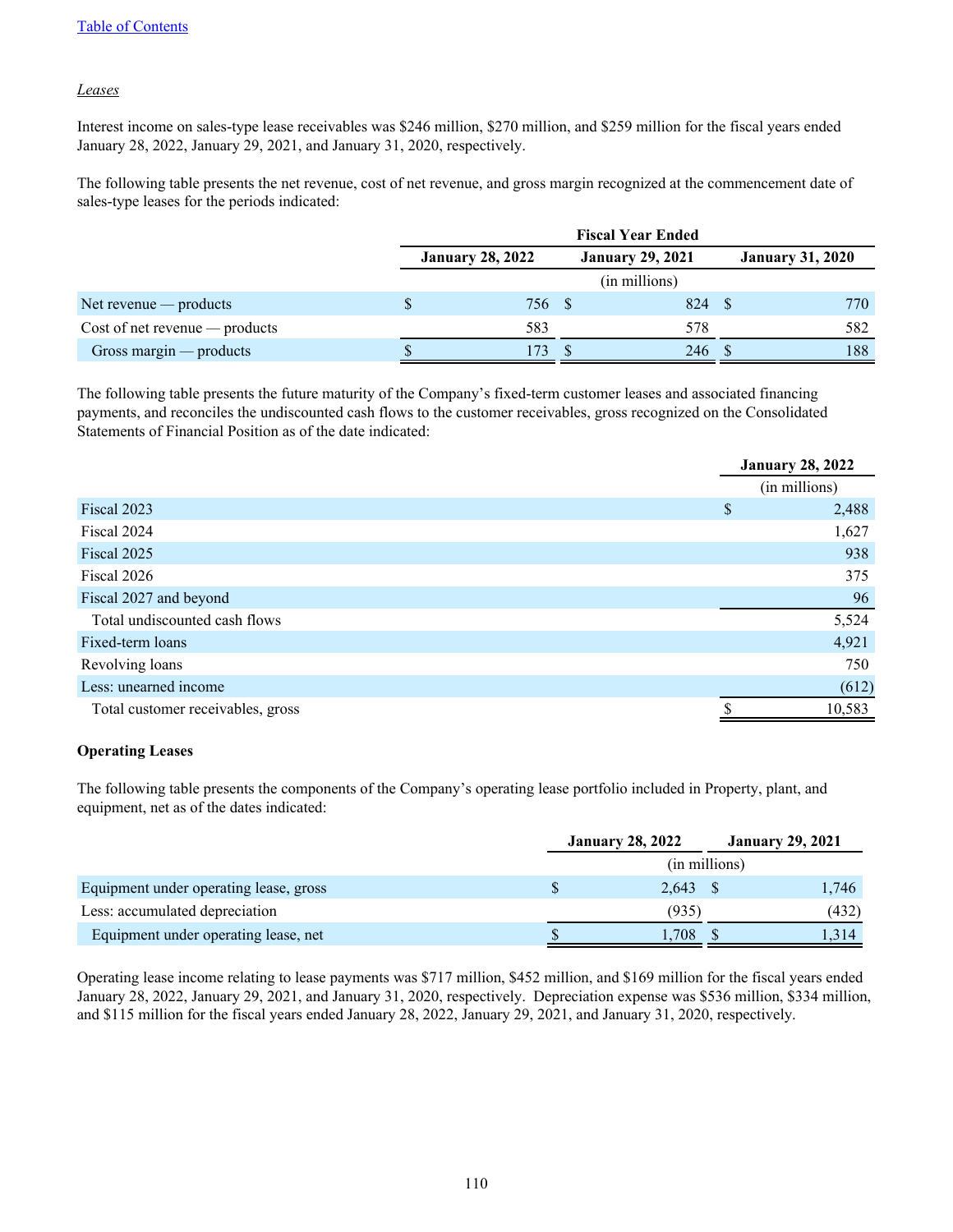The following table presents the future payments to be received by the Company as lessor in operating lease contracts as of the date indicated:

|                        | <b>January 28, 2022</b> |               |  |
|------------------------|-------------------------|---------------|--|
|                        |                         | (in millions) |  |
| Fiscal 2023            | S                       | 809           |  |
| Fiscal 2024            |                         | 557           |  |
| Fiscal 2025            |                         | 311           |  |
| Fiscal 2026            |                         | 82            |  |
| Fiscal 2027 and beyond |                         | 25            |  |
| Total                  |                         | ,784          |  |

### **DFS Debt**

The Company maintains programs that facilitate the funding of leases, loans, and other alternative payment structures in the capital markets. The majority of DFS debt is non-recourse to Dell Technologies and represents borrowings under securitization programs and structured financing programs, for which the Company's risk of loss is limited to transferred loan and lease payments and associated equipment. The following table presents DFS debt as of the dates indicated. The table excludes the allocated portion of the Company's other borrowings, which represents the additional amount considered to fund the DFS business.

|                                                     | <b>January 28, 2022</b> |            |               | <b>January 29, 2021</b> |
|-----------------------------------------------------|-------------------------|------------|---------------|-------------------------|
| <b>DFS</b> debt                                     |                         |            | (in millions) |                         |
| DFS U.S. debt:                                      |                         |            |               |                         |
| Asset-based financing and securitization facilities | \$                      | $3,054$ \$ |               | 3,311                   |
| Fixed-term securitization offerings                 |                         | 3,011      |               | 2,961                   |
| Other                                               |                         | 135        |               | 140                     |
| <b>Total DFS U.S. debt</b>                          |                         | 6,200      |               | 6,412                   |
| DFS international debt:                             |                         |            |               |                         |
| Securitization facility                             |                         | 739        |               | 786                     |
| Other borrowings                                    |                         | 785        |               | 1,006                   |
| Note payable                                        |                         | 250        |               | 250                     |
| Dell Bank Senior Unsecured Eurobonds                |                         | 1,672      |               | 1,212                   |
| <b>Total DFS international debt</b>                 |                         | 3,446      |               | 3,254                   |
| <b>Total DFS debt</b>                               |                         | 9,646      |               | 9,666                   |
| <b>Total short-term DFS debt</b>                    | \$                      | 5,803      | <sup>S</sup>  | 4,888                   |
| <b>Total long-term DFS debt</b>                     | \$                      | 3,843      | -S            | 4,778                   |

### *DFS U.S. Debt*

*Asset-Based Financing and Securitization Facilities* **—** The Company maintains separate asset-based financing facilities and a securitization facility in the United States, which are revolving facilities for fixed-term leases and loans and for revolving loans, respectively. This debt is collateralized solely by the U.S. loan and lease payments and associated equipment in the facilities. The debt has a variable interest rate and the duration of the debt is based on the terms of the underlying loan and lease payment streams. As of January 28, 2022, the total debt capacity related to the U.S. asset-based financing and securitization facilities was \$4.5 billion. The Company enters into interest swap agreements to effectively convert a portion of this debt from a floating rate to a fixed rate. See Note 8 of the Notes to the Consolidated Financial Statements for additional information about interest rate swaps.

The Company's U.S. securitization facility for revolving loans is effective through June 25, 2022. The Company's two U.S. asset-based financing facilities for fixed-term leases and loans are effective through July 10, 2023 and July 26, 2022, respectively.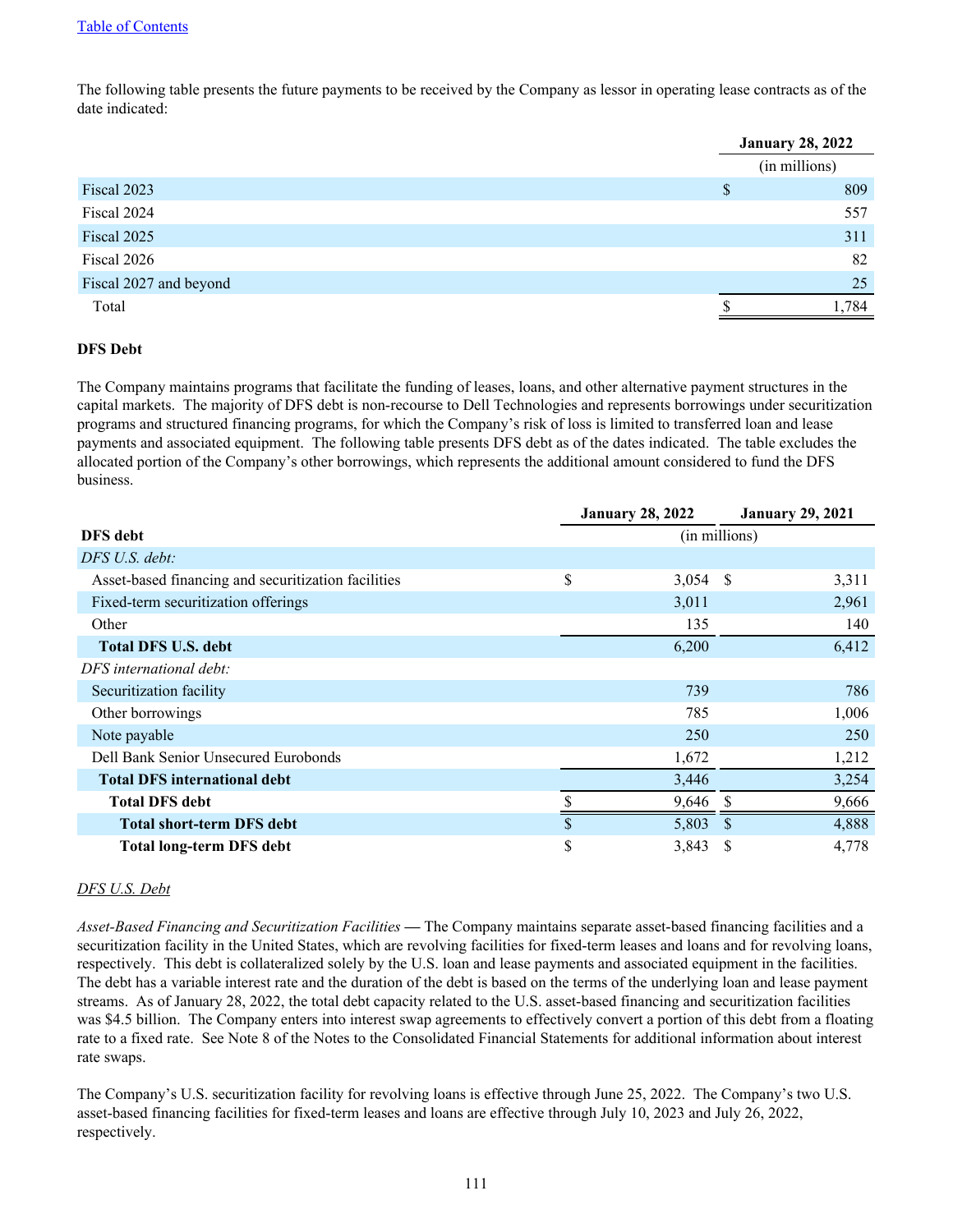The asset-based financing and securitization facilities contain standard structural features related to the performance of the funded receivables, which include defined credit losses, delinquencies, average credit scores, and minimum collection requirements. In the event one or more of these criteria are not met and the Company is unable to restructure the facility, no further funding of receivables will be permitted and the timing of the Company's expected cash flows from overcollateralization will be delayed. As of January 28, 2022, these criteria were met.

*Fixed-Term Securitization Offerings* **—** The Company periodically issues asset-backed debt securities under fixed-term securitization programs to private investors. The asset-backed debt securities are collateralized solely by the U.S. fixed-term leases and loans in the offerings, which are held by Special Purpose Entities ("SPEs"), as discussed below. The interest rate on these securities is fixed and ranges from 0.18% to 5.92% per annum, and the duration of these securities is based on the terms of the underlying lease and loan payment streams.

#### *DFS International Debt*

*Securitization Facility* **—** The Company maintains a securitization facility in Europe for fixed-term leases and loans. This facility is effective through December 21, 2022 and had a total debt capacity of \$892 million as of January 28, 2022.

The securitization facility contains standard structural features related to the performance of the securitized receivables, which include defined credit losses, delinquencies, average credit scores, and minimum collection requirements. In the event one or more of these criteria are not met and the Company is unable to restructure the program, no further funding of receivables will be permitted and the timing of the Company's expected cash flows from over-collateralization will be delayed. As of January 28, 2022, these criteria were met.

*Other Borrowings* **—** In connection with the Company's international financing operations, the Company has entered into revolving structured financing debt programs related to its fixed-term lease and loan products sold in Canada, Europe, Australia, and New Zealand. The Canadian facility, which is collateralized solely by Canadian loan and lease payments and associated equipment, had a total debt capacity of \$353 million as of January 28, 2022, and is effective through January 16, 2025. The European facility, which is collateralized solely by European loan and lease payments and associated equipment, had a total debt capacity of \$669 million as of January 28, 2022, and is effective through December 14, 2023. The Australia and New Zealand facility, which is collateralized solely by Australia and New Zealand loan and lease payments and associated equipment, had a total debt capacity of \$316 million as of January 28, 2022, and is effective through April 20, 2023.

*Note Payable* —On August 7, 2020, the Company entered into two new unsecured credit agreements to fund receivables in Mexico. As of January 28, 2022, the aggregate principal amount of the notes payable was \$250 million. The notes bear interest at an annual rate of 3.37% and will mature on June 1, 2022.

*Dell Bank Senior Unsecured Eurobonds* **—** On October 17, 2019, Dell Bank International D.A.C. issued 500 million Euro of 0.625% senior unsecured three year eurobonds due October 2022. On June 24, 2020, Dell Bank International D.A.C. issued an additional 500 million Euro of 1.625% senior unsecured four year eurobonds due June 2024. On October 27, 2021, Dell Bank International D.A.C issued 500 million Euro of 0.5% senior unsecured five years eurobonds due October 2026. The issuance of the senior unsecured eurobonds support the expansion of the financing operations in Europe.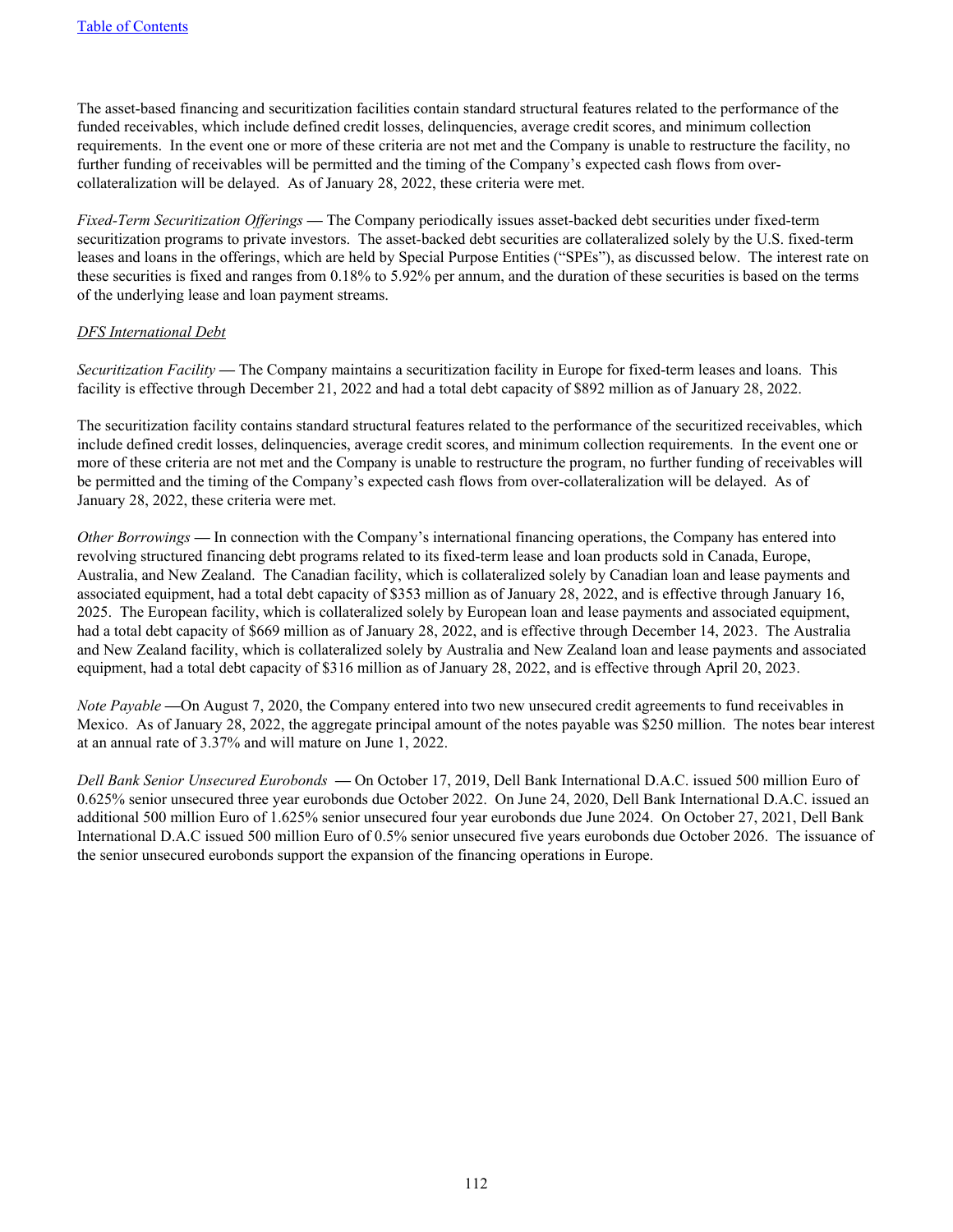### **Variable Interest Entities**

In connection with the asset-based financing facilities, securitization facilities, and fixed-term securitization offerings discussed above, the Company transfers certain U.S. and European loan and lease payments and associated equipment to SPEs that meet the definition of a Variable Interest Entity ("VIE") and are consolidated, along with the associated debt detailed above, into the Consolidated Financial Statements, as the Company is the primary beneficiary of the VIEs. The SPEs are bankruptcy-remote legal entities with separate assets and liabilities. The purpose of the SPEs is to facilitate the funding of customer loan and lease payments and associated equipment in the capital markets.

Some of the SPEs have entered into financing arrangements with multi-seller conduits that, in turn, issue asset-backed debt securities in the capital markets. DFS debt outstanding held by the consolidated VIEs is collateralized by the loan and lease payments and associated equipment. The Company's risk of loss related to securitized receivables is limited to the amount by which the Company's right to receive collections for assets securitized exceeds the amount required to pay interest, principal, and fees and expenses related to the asset-backed securities. The Company provides credit enhancement to the securitization in the form of over-collateralization.

The following table presents the assets and liabilities held by the consolidated VIEs as of the dates indicated, which are included in the Consolidated Statements of Financial Position:

|                                              | <b>January 28, 2022</b> |               |  | <b>January 29, 2021</b> |
|----------------------------------------------|-------------------------|---------------|--|-------------------------|
|                                              |                         | (in millions) |  |                         |
| <b>Assets held by consolidated VIEs</b>      |                         |               |  |                         |
| Other current assets                         | \$                      | 535 \$        |  | 838                     |
| Financing receivables, net of allowance      |                         |               |  |                         |
| Short-term                                   | \$                      | 3,368 \$      |  | 3,534                   |
| Long-term                                    | \$                      | $3,141$ \$    |  | 3,314                   |
| Property, plant, and equipment, net          | \$                      | 945 \$        |  | 792                     |
| <b>Liabilities held by consolidated VIEs</b> |                         |               |  |                         |
| Debt, net of unamortized debt issuance costs |                         |               |  |                         |
| Short-term                                   | \$                      | 4,560 \$      |  | 4,208                   |
| Long-term                                    | \$                      | 2,235         |  | 2,841                   |

Loan and lease payments and associated equipment transferred via securitization through SPEs were \$5.3 billion and \$6.1 billion for the fiscal years ended January 28, 2022 and January 29, 2021, respectively.

### **Customer Receivable Sales**

To manage certain concentrations of customer credit exposure, the Company may sell selected fixed-term customer receivables to unrelated third parties on a periodic basis, without recourse. The amount of customer receivables sold for this purpose was \$201 million, \$648 million, and \$538 million for the fiscal years ended January 28, 2022, January 29, 2021, and January 31, 2020, respectively. The Company's continuing involvement in these customer receivables is primarily limited to servicing arrangements.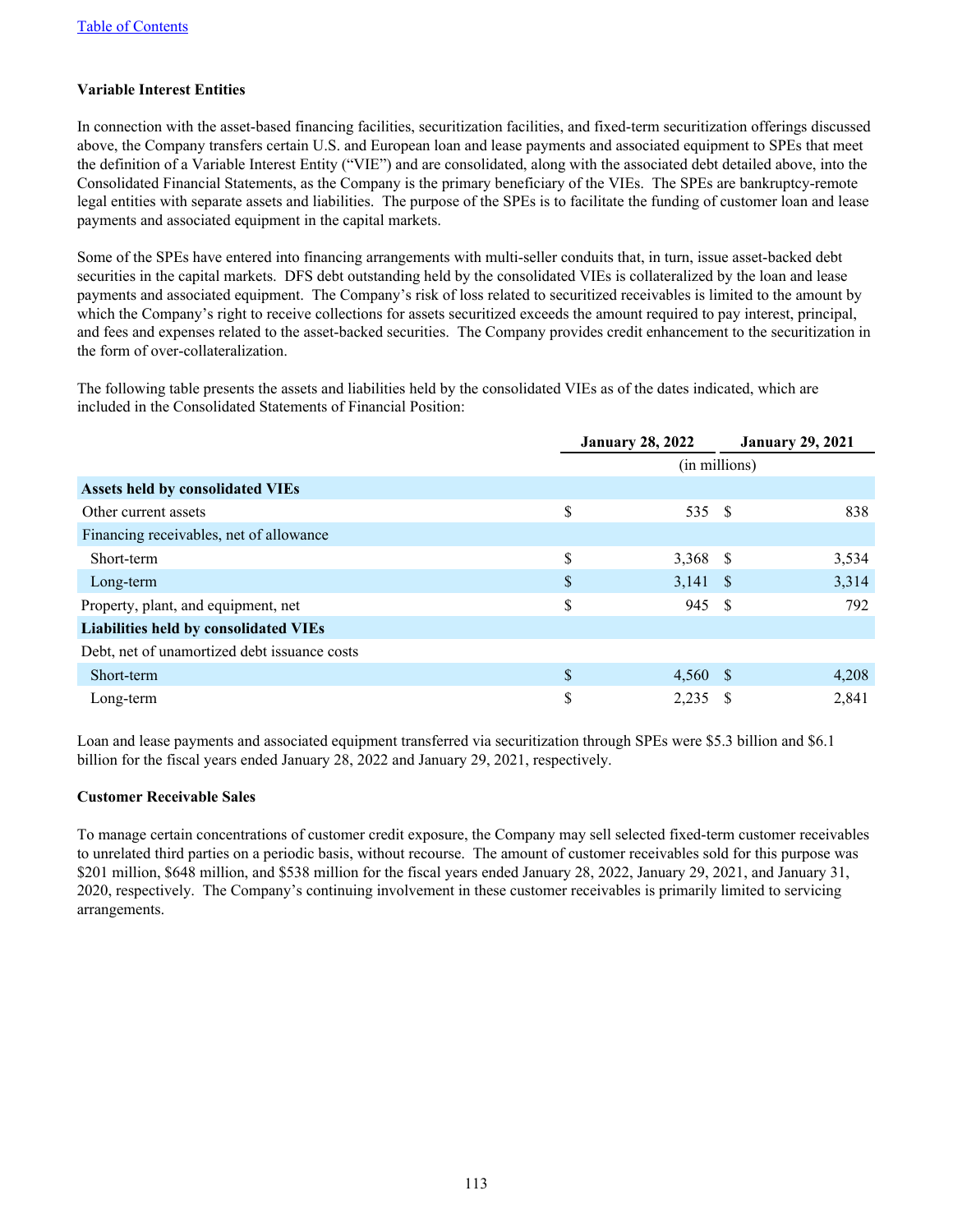## **NOTE 6 — LEASES**

The Company enters into leasing transactions in which the Company is the lessee. These lease contracts are typically classified as operating leases. The Company's lease contracts are generally for office buildings used to conduct its business, and the determination of whether such contracts contain leases generally does not require significant estimates or judgments. The Company also leases certain global logistics warehouses, employee vehicles, and equipment. As of January 28, 2022, the remaining terms of the Company's leases range from less than two months to eleven years.

The Company also enters into leasing transactions in which the Company is the lessor, primarily through customer financing arrangements offered through DFS. DFS originates leases that are primarily classified as either sales-type leases or operating leases. See Note 5 of the Notes to the Consolidated Financial Statements for more information on the DFS lease portfolio and related lease disclosures.

Financial information associated with the Company's leases in which the Company is the lessee is contained in this Note. As of January 28, 2022 and January 29, 2021, there were no material finance leases for which the Company was a lessee.

The following table presents components of lease costs included in the Consolidated Statements of Income for the periods indicated:

|                       |    | <b>Fiscal Year Ended</b> |                         |  |  |
|-----------------------|----|--------------------------|-------------------------|--|--|
|                       |    | <b>January 28, 2022</b>  | <b>January 29, 2021</b> |  |  |
|                       |    | (in millions)            |                         |  |  |
| Operating lease costs | S. | 335 \$                   | 348                     |  |  |
| Variable costs        |    | 96                       | 132                     |  |  |
| Total lease costs     |    | 431                      | 480                     |  |  |

During the fiscal years ended January 28, 2022 and January 29, 2021, sublease income, finance lease costs, and short-term lease costs were immaterial.

The following table presents supplemental information related to operating leases included in the Consolidated Statements of Financial Position as of the dates indicated:

|                                                     | <b>Classification</b>                    | <b>January 28, 2022</b> | <b>January 29, 2021</b>                          |
|-----------------------------------------------------|------------------------------------------|-------------------------|--------------------------------------------------|
|                                                     |                                          |                         | (in millions, except for term and discount rate) |
| Operating lease Right-of-Use assets                 | Other non-current assets                 | \$<br>871               | 1,121<br><sup>S</sup>                            |
|                                                     |                                          |                         |                                                  |
| Current operating lease liabilities                 | Accrued and other current liabilities \$ | 287                     | - \$<br>328                                      |
| Non-current operating lease liabilities             | Other non-current liabilities            | 720                     | 897                                              |
| Total operating lease liabilities                   |                                          | 1.007                   | 1.225                                            |
|                                                     |                                          |                         |                                                  |
| Weighted-average remaining lease<br>term (in years) |                                          | 5.51                    | 5.68                                             |
| Weighted-average discount rate                      |                                          | $3.01\%$                | $3.23 \%$                                        |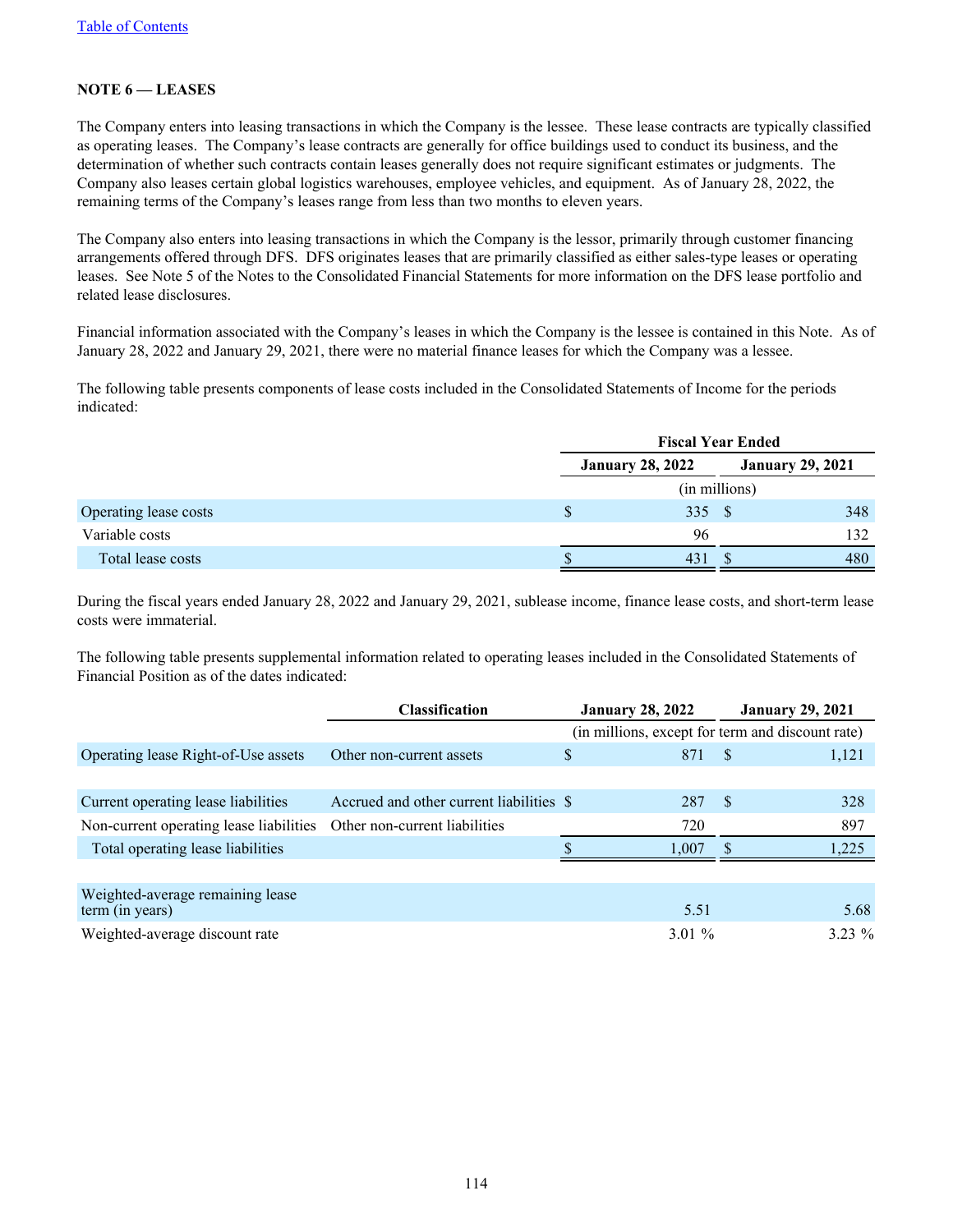$\mathcal{L}_\text{max}$  , where  $\mathcal{L}_\text{max}$  , we have the set of  $\mathcal{L}_\text{max}$ 

The following table presents supplemental cash flow information related to leases for the periods indicated:

|                                                                                                                               | <b>Fiscal Year Ended</b> |       |                         |     |  |
|-------------------------------------------------------------------------------------------------------------------------------|--------------------------|-------|-------------------------|-----|--|
|                                                                                                                               | <b>January 28, 2022</b>  |       | <b>January 29, 2021</b> |     |  |
|                                                                                                                               |                          |       | (in millions)           |     |  |
| Cash paid for amounts included in the measurement of lease liabilities —<br>operating cash outflows from operating leases (a) |                          | 459 S |                         | 523 |  |
|                                                                                                                               |                          |       |                         |     |  |
| Right-of-Use assets obtained in exchange for new operating lease liabilities \$                                               |                          | 144.  |                         | 548 |  |

(a) Cash paid for amounts included in the measurement of lease liabilities - operating cash outflows from operating leases from discontinued operations was \$135 million and \$174 million for the fiscal years ended January 28, 2022 and January 29, 2021 respectively.

The following table presents the future maturity of the Company's operating lease liabilities under non-cancelable leases and reconciles the undiscounted cash flows for these leases to the lease liability recognized on the Consolidated Statements of Financial Position as of the date indicated:

|                                         |    | <b>January 28, 2022</b> |
|-----------------------------------------|----|-------------------------|
|                                         |    | (in millions)           |
| Fiscal 2023                             | \$ | 286                     |
| Fiscal 2024                             |    | 219                     |
| Fiscal 2025                             |    | 154                     |
| Fiscal 2026                             |    | 120                     |
| Fiscal 2027                             |    | 97                      |
| Thereafter                              |    | 216                     |
| Total lease payments                    |    | 1,092                   |
| Less: Imputed interest                  |    | (85)                    |
| Total                                   |    | 1,007                   |
| Current operating lease liabilities     | -S | 287                     |
| Non-current operating lease liabilities | \$ | 720                     |

As of January 28, 2022, the Company's undiscounted operating leases that had not yet commenced were immaterial.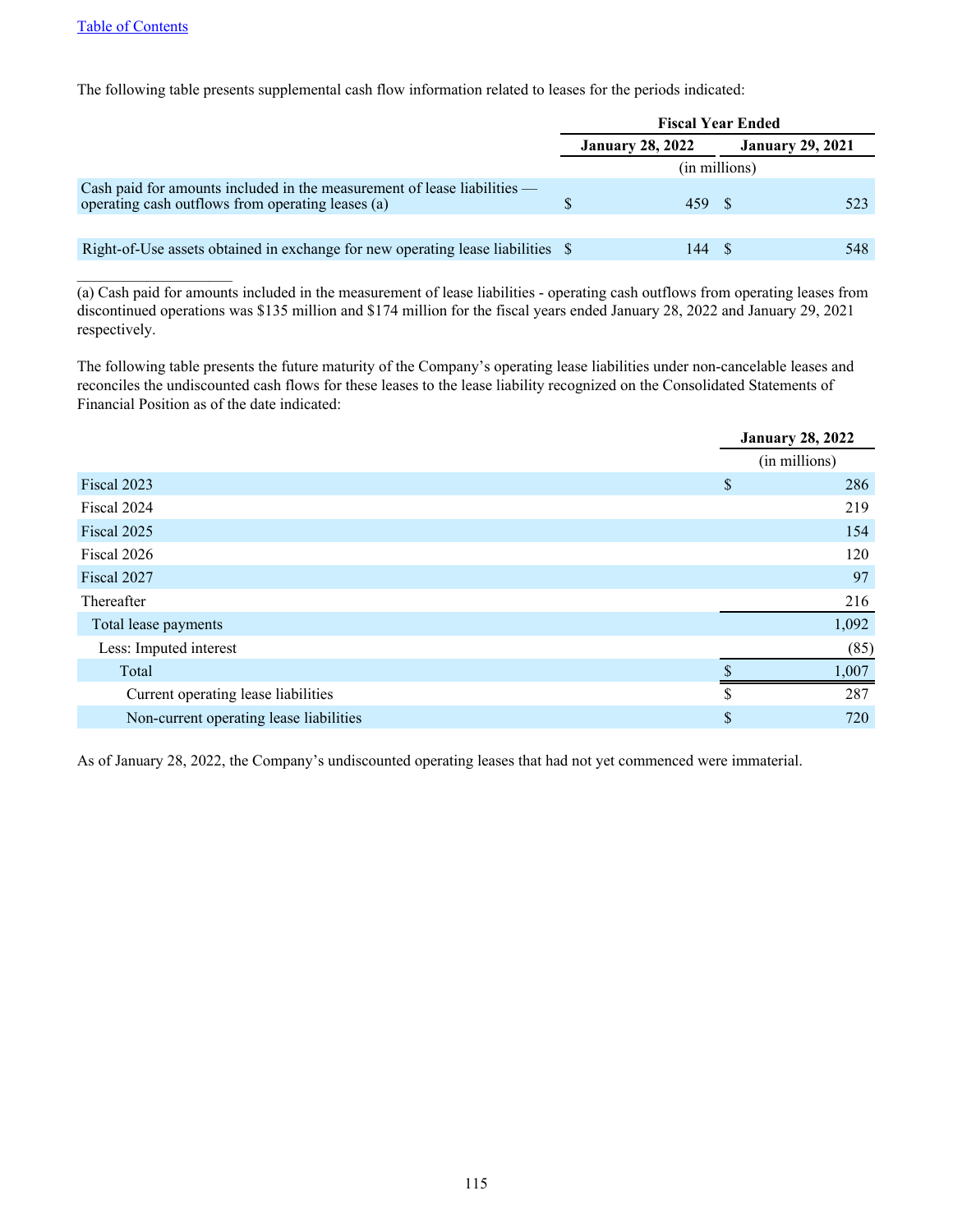### **NOTE 7 — DEBT**

The following table summarizes the Company's outstanding debt as of the dates indicated:

|                                                  |                           | <b>January 28, 2022</b> |                           | <b>January 29, 2021</b> |
|--------------------------------------------------|---------------------------|-------------------------|---------------------------|-------------------------|
|                                                  |                           | $(in$ millions)         |                           |                         |
| Senior Secured Credit Facilities:                |                           |                         |                           |                         |
| 2.00% Term Loan B-1 Facility due September 2025  | \$                        | $\frac{1}{1}$           | $\mathcal{S}$             | 3,143                   |
| 1.84% Term Loan A-6 Facility due March 2024      |                           |                         |                           | 3,134                   |
| Senior Notes:                                    |                           |                         |                           |                         |
| 5.88% due June 2021                              |                           |                         |                           | 1,075                   |
| 5.45% due June 2023                              |                           | 1,000                   |                           | 3,750                   |
| 7.13% due June 2024                              |                           |                         |                           | 1,625                   |
| 4.00% due July 2024                              |                           | 1,000                   |                           | 1,000                   |
| 5.85% due July 2025                              |                           | 1,000                   |                           | 1,000                   |
| 6.02% due June 2026                              |                           | 4,500                   |                           | 4,500                   |
| 4.90% due October 2026                           |                           | 1,750                   |                           | 1,750                   |
| 6.10% due July 2027                              |                           | 500                     |                           | 500                     |
| 5.30% due October 2029                           |                           | 1,750                   |                           | 1,750                   |
| 6.20% due July 2030                              |                           | 750                     |                           | 750                     |
| 8.10% due July 2036                              |                           | 1,000                   |                           | 1,500                   |
| 3.38% due December 2041                          |                           | 1,000                   |                           |                         |
| 8.35% due July 2046                              |                           | 800                     |                           | 2,000                   |
| 3.45% due December 2051                          |                           | 1,250                   |                           |                         |
| Legacy Notes and Debentures:                     |                           |                         |                           |                         |
| 4.63% due April 2021                             |                           |                         |                           | 400                     |
| 7.10% due April 2028                             |                           | 300                     |                           | 300                     |
| 6.50% due April 2038                             |                           | 388                     |                           | 388                     |
| 5.40% due September 2040                         |                           | 264                     |                           | 264                     |
| <b>EMC</b> Notes:                                |                           |                         |                           |                         |
| 3.38% due June 2023                              |                           |                         |                           | 1,000                   |
| DFS Debt (Note 5)                                |                           | 9,646                   |                           | 9,666                   |
| Other                                            |                           | 337                     |                           | 180                     |
| Total debt, principal amount                     | $\boldsymbol{\mathsf{S}}$ | 27,235                  | $\mathcal{S}$             | 39,675                  |
| Unamortized discount, net of unamortized premium |                           | (134)                   |                           | (178)                   |
| Debt issuance costs                              |                           | (147)                   |                           | (275)                   |
| Total debt, carrying value                       | $\mathbb S$               | 26,954                  | $\sqrt{S}$                | 39,222                  |
| Total short-term debt, carrying value            | \$                        | 5,823                   | $\boldsymbol{\mathsf{S}}$ | 6,357                   |
| Total long-term debt, carrying value             | \$                        | 21,131                  | $\mathcal{S}$             | 32,865                  |

During the fiscal year ended January 28, 2022, total outstanding debt decreased by \$12.3 billion primarily as a result of principal repayments funded by proceeds from the VMware Spin-off special dividend of \$9.3 billion and cash on hand. The net decrease in the Company's debt balance was attributable to repayments of \$7.2 billion principal amount of Senior Notes, \$6.3 billion principal amount of Senior Secured Credit Facilities, \$1.0 billion principal amount of EMC Notes, and \$0.4 billion principal amount of Legacy Notes and Debentures. These decreases were partially offset by the issuance of \$2.3 billion in aggregate principal amount of Senior Notes.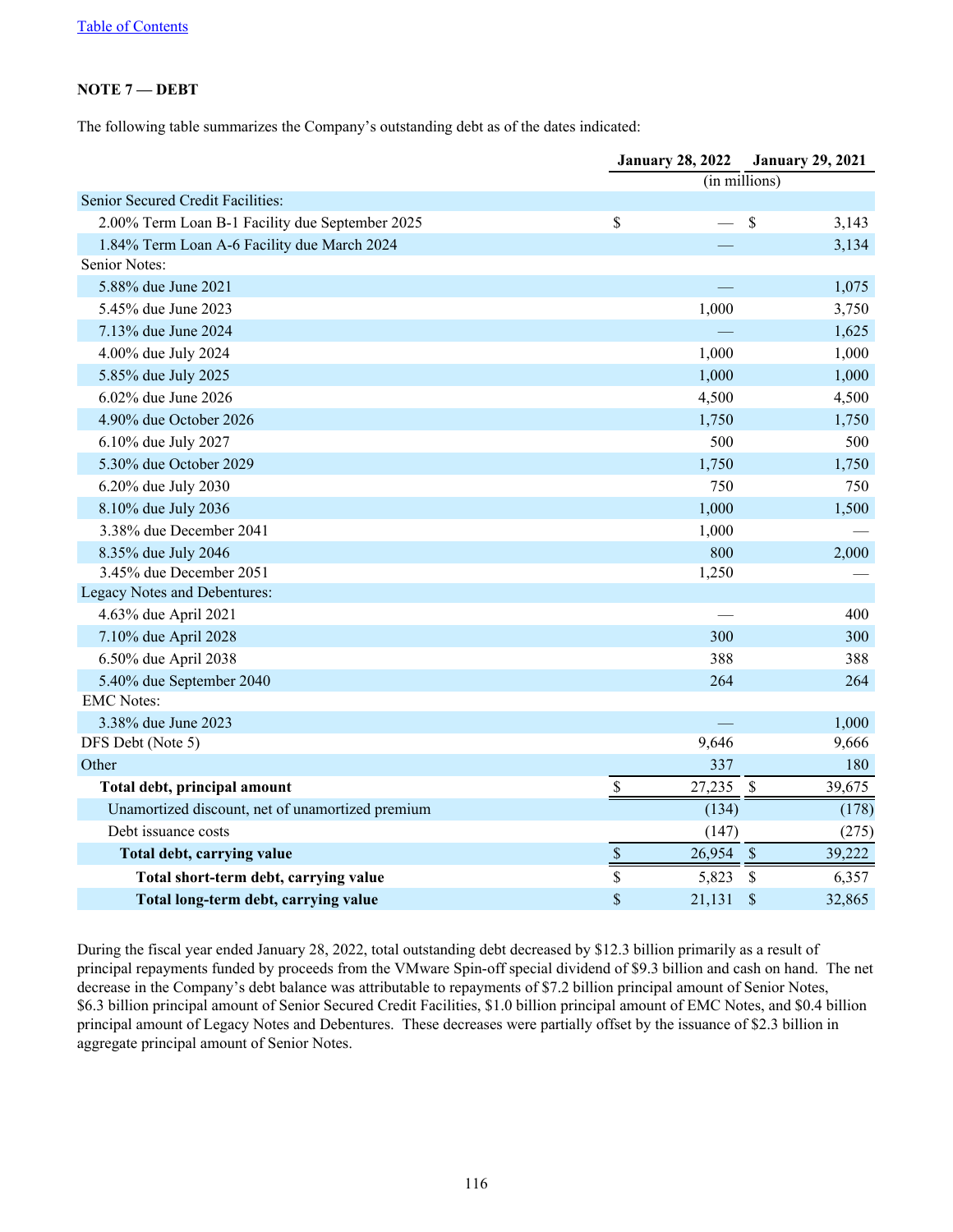### **2021 Debt Tender Offers**

On December 21, 2021, the Company completed tender offers for outstanding Senior Notes. The transaction was funded with the net proceeds received from the December 13, 2021 issuance of \$1.0 billion aggregate principal amount of 3.38% Senior Notes due December 15, 2041 and \$1.3 billion aggregate principal amount of 3.45% Senior Notes due December 15, 2051, as well as \$0.7 billion of cash and cash equivalents.

As a result of the transaction, the Company retired \$1.2 billion in aggregate principal amount of 8.35% Senior Notes due 2046 and \$0.5 billion in aggregate principal amount of 8.10% Senior Notes due 2036. The Company incurred \$1.2 billion in debt extinguishment fees recognized in interest and other, net in the Consolidated Statements of Income.

#### **2021 Revolving Credit Facility**

On November 1, 2021, the Company entered into a new senior unsecured Revolving Credit Facility (the "2021 Revolving Credit Facility") to replace the previous senior secured Revolving Credit Facility (the "Revolving Credit Facility"). Following the full redemption of the outstanding term loan facilities and replacement of the Revolving Credit Facility, the credit agreement governing the Revolving Credit Facility (the "Previous Credit Agreement") was terminated.

The 2021 Revolving Credit Facility, which matures on November 1, 2026, provides the Company with revolving commitments in an aggregate principal amount of \$5.0 billion for general corporate purposes and includes a letter of credit sub-facility of up to \$0.5 billion and a swing-line loan sub-facility of up to \$0.5 billion. The 2021 Revolving Credit Facility also allows the Company to request incremental commitments on one or more occasions in minimum amounts of \$10 million.

The Company may conduct borrowings under the 2021 Revolving Credit Facility through London Interbank Offered Rate ("LIBOR") borrowings or Base Rate Loan borrowings. LIBOR borrowings bear interest at a rate per annum equal to the LIBOR, plus an applicable rate that varies based upon the Company's existing debt ratings (the "applicable rate"). Base Rate Loan borrowings bear interest at a rate per annum equal to the base rate plus the applicable rate. The base rate is calculated based upon the greatest of the specified prime rate, the specified federal reserve bank rate, or LIBOR plus 1%.

The borrowers may voluntarily repay outstanding loans under the 2021 Revolving Credit Facility at any time without premium or penalty, other than customary breakage costs.

As of January 28, 2022, available borrowings under the 2021 Revolving Credit Facility totaled \$5.0 billion.

### **Outstanding Debt**

*Senior Notes* — The Company completed private offerings of multiple series of senior notes which were issued on June 1, 2016, June 22, 2016, March 20, 2019, April 9, 2020, and December 13, 2021 in aggregate principal amounts of \$20.0 billion, \$3.3 billion, \$4.5 billion, \$2.3 billion, and \$2.3 billion respectively (the "Senior Notes"). Interest on these borrowings is payable semiannually.

In June 2021, Dell International L.L.C and EMC Corporation (the "Issuers"), wholly-owned subsidiaries of Dell Technologies, completed offers to exchange any and all outstanding Senior Notes issued on June 1,2016, March 20, 2019, and April 9, 2020 (the "First Lien Notes") for first lien notes registered under the Securities Act of 1933 having terms substantially identical to the terms of the outstanding First Lien Notes. The Issuers issued \$18.4 billion aggregate principal amount of registered first lien notes in exchange for the same aggregate principal amount of First Lien Notes. The aggregate principal amount of unregistered First Lien Notes remaining outstanding following the settlement of the exchange offers was approximately \$0.1 billion.

Such registered first lien notes, together with the remaining unregistered First Lien Notes, were previously secured on a pari passu basis with the Senior Secured Credit Facilities, on a first-priority basis by substantially all of the tangible and intangible assets of the issuers and guarantors that secured obligations under the Previous Credit Agreement, including pledges of all capital stock of the issuers, Dell Inc., a wholly-owned subsidiary of Dell Technologies Inc., and certain wholly-owned material subsidiaries of the issuers and the guarantors, subject to certain exceptions.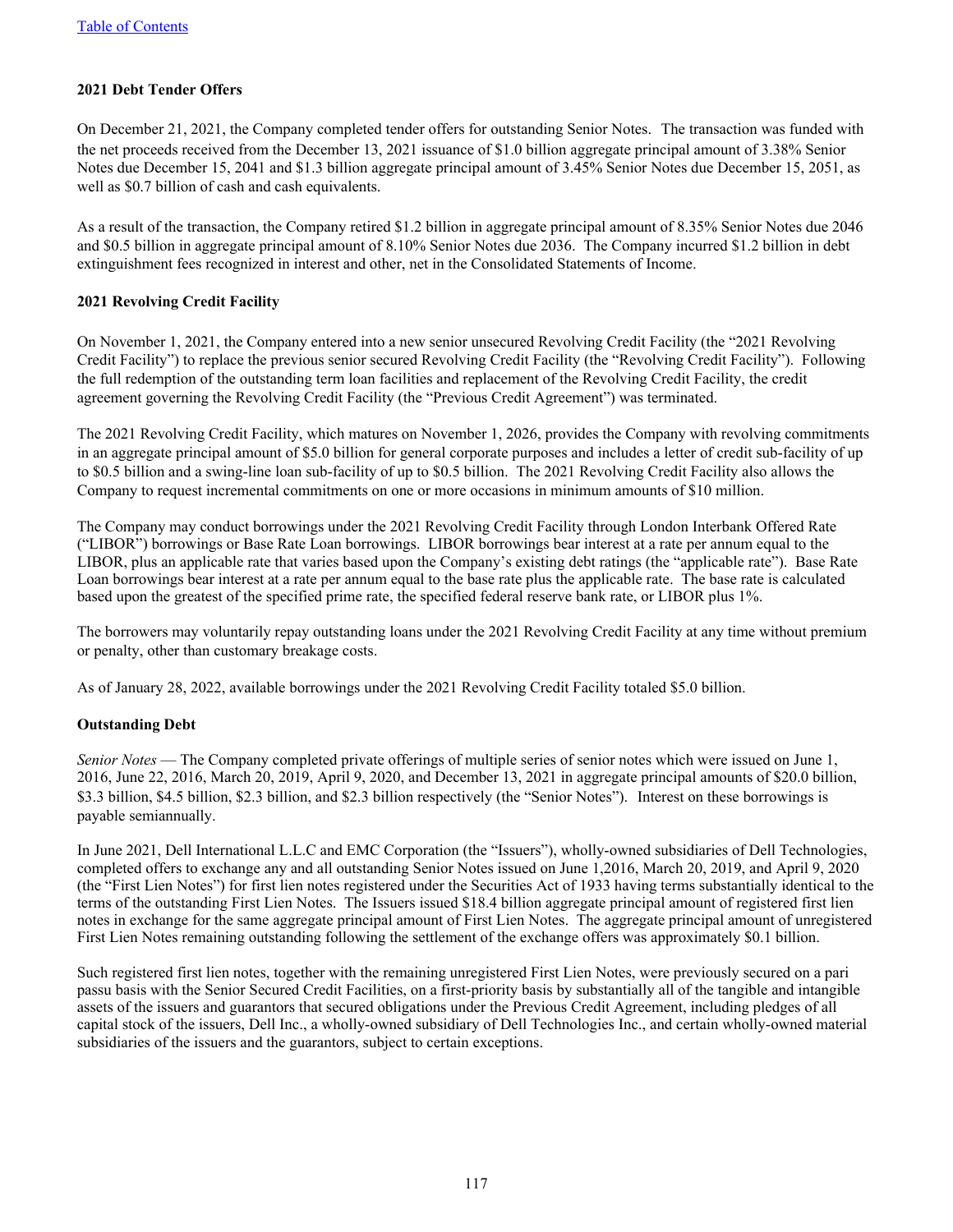Following the termination of the Previous Credit Agreement, and upon Dell Technologies receiving investment grade credit ratings, the tangible and intangible assets of the issuers and guarantors that secured obligations under the Senior Secured Credit Facilities were released as collateral. As a result, the registered first lien notes and the remaining unregistered First Lien Notes are fully unsecured and are collectively referred to as "Senior Notes" in these Notes to the Consolidated Financial Statements.

*Legacy Notes and Debentures* — The Company has outstanding unsecured notes and debentures (collectively, the "Legacy Notes and Debentures") that were issued by Dell prior to the acquisition of Dell Inc. by Dell Technologies Inc. in the goingprivate transaction that closed in October 2013. Interest on these borrowings is payable semiannually.

*DFS Debt* — See Note 5 and Note 8 of the Notes to the Consolidated Financial Statements, respectively, for discussion of DFS debt and the interest rate swap agreements that hedge a portion of that debt.

*Covenants* — The credit agreement governing the 2021 Revolving Credit Facility and the indentures governing the Senior Notes and the Legacy Notes and Debentures variously impose limitations, subject to exceptions, on creating certain liens and entering into sale and lease-back transactions. The foregoing credit agreement and indentures contain customary events of default, including failure to make required payments, failure to comply with covenants, and the occurrence of certain events of bankruptcy and insolvency. The 2021 Revolving Credit Facility is also subject to an interest coverage ratio covenant that is tested at the end of each fiscal quarter with respect to the Company's preceding four fiscal quarters. The Company was in compliance with financial covenants as of January 28, 2022.

### **Aggregate Future Maturities**

The following tables presents the aggregate future maturities of the Company's debt as of January 28, 2022 for the periods indicated:

|                                            | <b>Maturities by Fiscal Year</b> |      |       |      |       |    |                  |   |       |                   |       |   |              |  |
|--------------------------------------------|----------------------------------|------|-------|------|-------|----|------------------|---|-------|-------------------|-------|---|--------------|--|
|                                            | 2023                             | 2024 |       | 2025 |       |    | 2026             |   | 2027  | <b>Thereafter</b> |       |   | <b>Total</b> |  |
|                                            |                                  |      |       |      |       |    | (in millions)    |   |       |                   |       |   |              |  |
| <b>Senior Notes</b>                        | \$                               | \$   | 1,000 | \$.  | 1,000 | S. | 1,000            | S | 6,250 | <sup>\$</sup>     | 7,050 | S | 16,300       |  |
| <b>Legacy Notes and Debentures</b>         |                                  |      |       |      |       |    |                  |   |       |                   | 952   |   | 952          |  |
| DFS Debt                                   | 5,803                            |      | 2,195 |      | 1,000 |    | 85               |   | 563   |                   |       |   | 9,646        |  |
| Other                                      | 25                               |      | 173   |      | 116   |    | 20               |   |       |                   | 2     |   | 337          |  |
| Total maturities, principal amount         | 5,828                            |      | 3,368 |      | 2,116 |    | 1,105            |   | 6,814 |                   | 8.004 |   | 27,235       |  |
| Associated carrying value<br>adjustments   | (5)                              |      | (6)   |      | (9)   |    | $\left(8\right)$ |   | (59)  |                   | (194) |   | (281)        |  |
| Total maturities, carrying value<br>amount | 5,823                            |      | 3,362 |      | 2,107 |    | 1,097            |   | 6,755 |                   | 7,810 |   | 26,954       |  |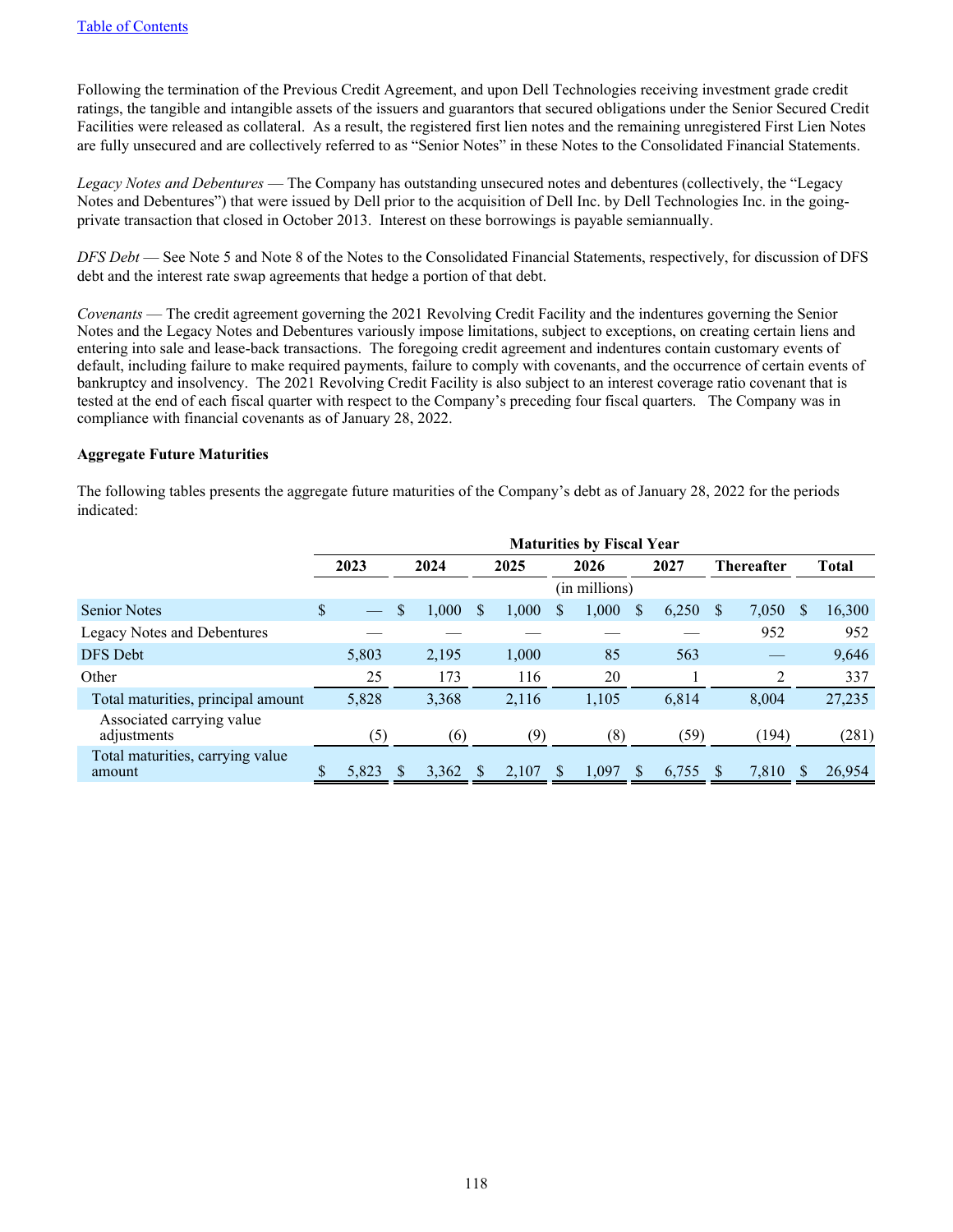## **NOTE 8 — DERIVATIVE INSTRUMENTS AND HEDGING ACTIVITIES**

As part of its risk management strategy, the Company uses derivative instruments, primarily foreign currency forward and option contracts and interest rate swaps, to hedge certain foreign currency and interest rate exposures, respectively.

The Company's objective is to offset gains and losses resulting from these exposures with gains and losses on the derivative contracts used to hedge the exposures, thereby reducing volatility of earnings and protecting the fair values of assets and liabilities. The earnings effects of the derivative instruments are presented in the same income statement line items as the earnings effects of the hedged items. For derivatives designated as cash flow hedges, the Company assesses hedge effectiveness both at the onset of the hedge and at regular intervals throughout the life of the derivative. The Company does not have any derivatives designated as fair value hedges.

### **Foreign Exchange Risk**

The Company uses foreign currency forward and option contracts designated as cash flow hedges to protect against the foreign currency exchange rate risks inherent in its forecasted transactions denominated in currencies other than the U.S. Dollar. Hedge accounting is applied based upon the criteria established by accounting guidance for derivative instruments and hedging activities. The risk of loss associated with purchased options is limited to premium amounts paid for the option contracts. The risk of loss associated with forward contracts is equal to the exchange rate differential from the time the contract is entered into until the time it is settled. The majority of these contracts typically expire in twelve months or less.

During the fiscal years ended January 28, 2022, January 29, 2021, and January 31, 2020, the Company did not discontinue any cash flow hedges related to foreign exchange contracts that had a material impact on the Company's results of operations due to the probability that the forecasted cash flows would not occur.

The Company uses forward contracts to hedge monetary assets and liabilities denominated in a foreign currency. These contracts generally expire in three months or less, are considered economic hedges, and are not designated for hedge accounting. The change in the fair value of these instruments represents a natural hedge as their gains and losses offset the changes in the underlying fair value of the monetary assets and liabilities due to movements in currency exchange rates.

In connection with expanded offerings of DFS in Europe, forward contracts are used to hedge financing receivables denominated in foreign currencies other than Euro. These contracts are not designated for hedge accounting and most expire within three years or less.

### **Interest Rate Risk**

The Company uses interest rate swaps to hedge the variability in cash flows related to the interest rate payments on structured financing debt. The interest rate swaps economically convert the variable rate on the structured financing debt to a fixed interest rate to match the underlying fixed rate being received on fixed-term customer leases and loans. These contracts are not designated for hedge accounting and most expire within four years or less.

Interest rate swaps are utilized to manage the interest rate risk, at a portfolio level, associated with DFS operations in Europe. The interest rate swaps economically convert the fixed rate on financing receivables to a three-month Euribor floating rate in order to match the floating rate nature of the banks' funding pool. These contracts are not designated for hedge accounting and most expire within five years or less.

The Company utilizes cross-currency amortizing swaps to hedge the currency and interest rate risk exposure associated with the European securitization program. The cross currency swaps combine a Euro-based interest rate swap with a British Pound or U.S. Dollar foreign exchange forward contract in which the Company pays a fixed British Pound or U.S. Dollar amount and receives a floating amount in Euros linked to the one-month Euribor. The notional value of the swaps amortizes in line with the expected cash flows and run-off of the securitized assets. The swaps are not designated for hedge accounting and expire within five years or less.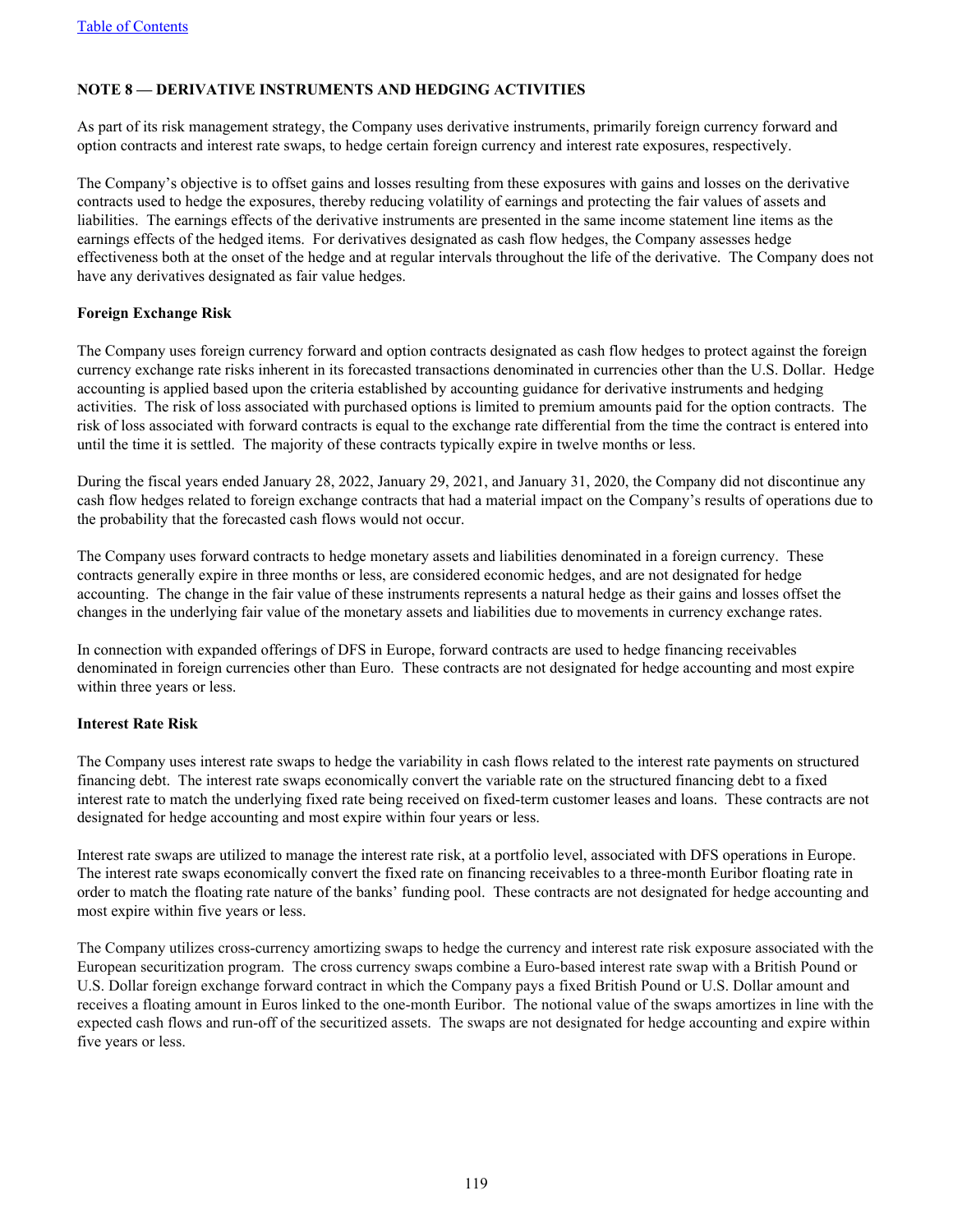## **Derivative Instruments**

 $\mathcal{L}_\text{max}$  , where  $\mathcal{L}_\text{max}$  , we have the set of  $\mathcal{L}_\text{max}$ 

# *Notional Amounts of Outstanding Derivative Instruments*

|                                             |   | <b>January 28, 2022</b> |  | <b>January 29, 2021</b> |  |  |  |  |  |
|---------------------------------------------|---|-------------------------|--|-------------------------|--|--|--|--|--|
|                                             |   | (in millions)           |  |                         |  |  |  |  |  |
| Foreign exchange contracts:                 |   |                         |  |                         |  |  |  |  |  |
| Designated as cash flow hedging instruments | S | 7,879 \$                |  | 6,840                   |  |  |  |  |  |
| Non-designated as hedging instruments       |   | 8,713                   |  | 9,890                   |  |  |  |  |  |
| Total $(a)$                                 |   | 16.592                  |  | 16.730                  |  |  |  |  |  |
| Interest rate contracts:                    |   |                         |  |                         |  |  |  |  |  |
| Non-designated as hedging instruments       | S | 6.715 \$                |  | 5,859                   |  |  |  |  |  |

(a) Total foreign exchange contracts attributable to discontinued operations was \$1.7 billion as of January 29, 2021.

*Effect of Derivative Instruments Designated as Hedging Instruments on the Consolidated Statements of Financial Position and the Consolidated Statements of Income*

| <b>Derivatives in Cash Flow Hedging</b><br>Relationships | Gain (Loss)<br><b>Recognized in</b><br><b>Accumulated OCI,</b><br>Net of Tax, on<br><b>Derivatives</b> | <b>Location of Gain (Loss)</b><br><b>Reclassified from Accumulated</b><br><b>OCI</b> into Income | Gain (Loss)<br><b>Reclassified from</b><br><b>Accumulated OCI</b><br>into Income |                |  |  |  |
|----------------------------------------------------------|--------------------------------------------------------------------------------------------------------|--------------------------------------------------------------------------------------------------|----------------------------------------------------------------------------------|----------------|--|--|--|
| (in millions)                                            |                                                                                                        |                                                                                                  |                                                                                  | (in millions)  |  |  |  |
| For the fiscal year ended January 28, 2022               |                                                                                                        |                                                                                                  |                                                                                  |                |  |  |  |
|                                                          |                                                                                                        | Total net revenue                                                                                | \$                                                                               | 158            |  |  |  |
| Foreign exchange contracts                               | $\mathsf{\$}$<br>374                                                                                   | Total cost of net revenue                                                                        |                                                                                  | (3)            |  |  |  |
| Interest rate contracts                                  |                                                                                                        | Interest and other, net                                                                          |                                                                                  |                |  |  |  |
| Total                                                    | 374                                                                                                    | Income from discontinued<br>operations                                                           |                                                                                  | $\overline{3}$ |  |  |  |
|                                                          |                                                                                                        | Total                                                                                            |                                                                                  | 158            |  |  |  |
|                                                          |                                                                                                        |                                                                                                  |                                                                                  |                |  |  |  |
| For the fiscal year ended January 29, 2021               |                                                                                                        |                                                                                                  |                                                                                  |                |  |  |  |
|                                                          |                                                                                                        | Total net revenue                                                                                | $\mathsf{\$}$                                                                    | (98)           |  |  |  |
| Foreign exchange contracts                               | \$<br>(200)                                                                                            | Total cost of net revenue                                                                        |                                                                                  | 5              |  |  |  |
| Interest rate contracts                                  |                                                                                                        | Interest and other, net                                                                          |                                                                                  |                |  |  |  |
| Total                                                    | (200)                                                                                                  | Income from discontinued<br>operations                                                           |                                                                                  | (7)            |  |  |  |
|                                                          |                                                                                                        | Total                                                                                            |                                                                                  | (100)          |  |  |  |
|                                                          |                                                                                                        |                                                                                                  |                                                                                  |                |  |  |  |
| For the fiscal year ended January 31, 2020               |                                                                                                        |                                                                                                  |                                                                                  |                |  |  |  |
|                                                          |                                                                                                        | Total net revenue                                                                                | \$                                                                               | 217            |  |  |  |
| Foreign exchange contracts                               | $\mathsf{\$}$<br>269                                                                                   | Total cost of net revenue                                                                        |                                                                                  |                |  |  |  |
| Interest rate contracts                                  |                                                                                                        | Interest and other, net                                                                          |                                                                                  |                |  |  |  |
| Total                                                    | 269                                                                                                    | Income from discontinued<br>operations                                                           |                                                                                  | 9              |  |  |  |
|                                                          |                                                                                                        | Total                                                                                            | \$                                                                               | 226            |  |  |  |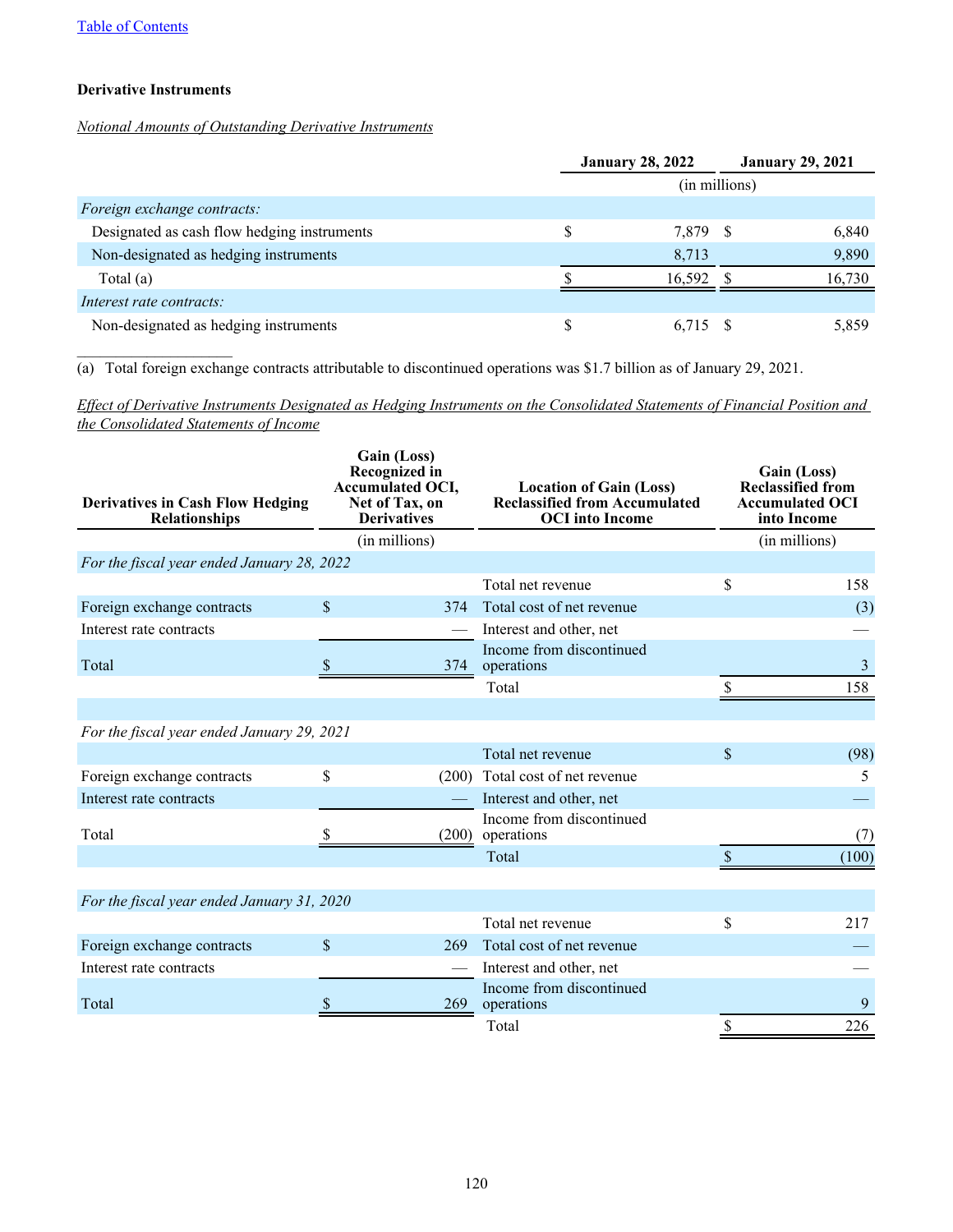|                               |                         | <b>Fiscal Year Ended</b> |                         |                                              |
|-------------------------------|-------------------------|--------------------------|-------------------------|----------------------------------------------|
|                               | <b>January 28, 2022</b> | <b>January 29, 2021</b>  | <b>January 31, 2020</b> | <b>Location of Gain (Loss)</b><br>Recognized |
|                               |                         | (in millions)            |                         |                                              |
| Foreign exchange contracts \$ | $(469)$ \$              | 169                      | - S<br>(206)            | Interest and other, net                      |
| Interest rate contracts       | 10                      | (45)                     | (28)                    | Interest and other, net                      |
| Foreign exchange contracts    | 26                      | (62)                     | 54                      | Income from discontinued<br>operations       |
| Total                         | (433) \$                | 62                       | 180)                    |                                              |

*Effect of Derivative Instruments Not Designated as Hedging Instruments on the Consolidated Statements of Income*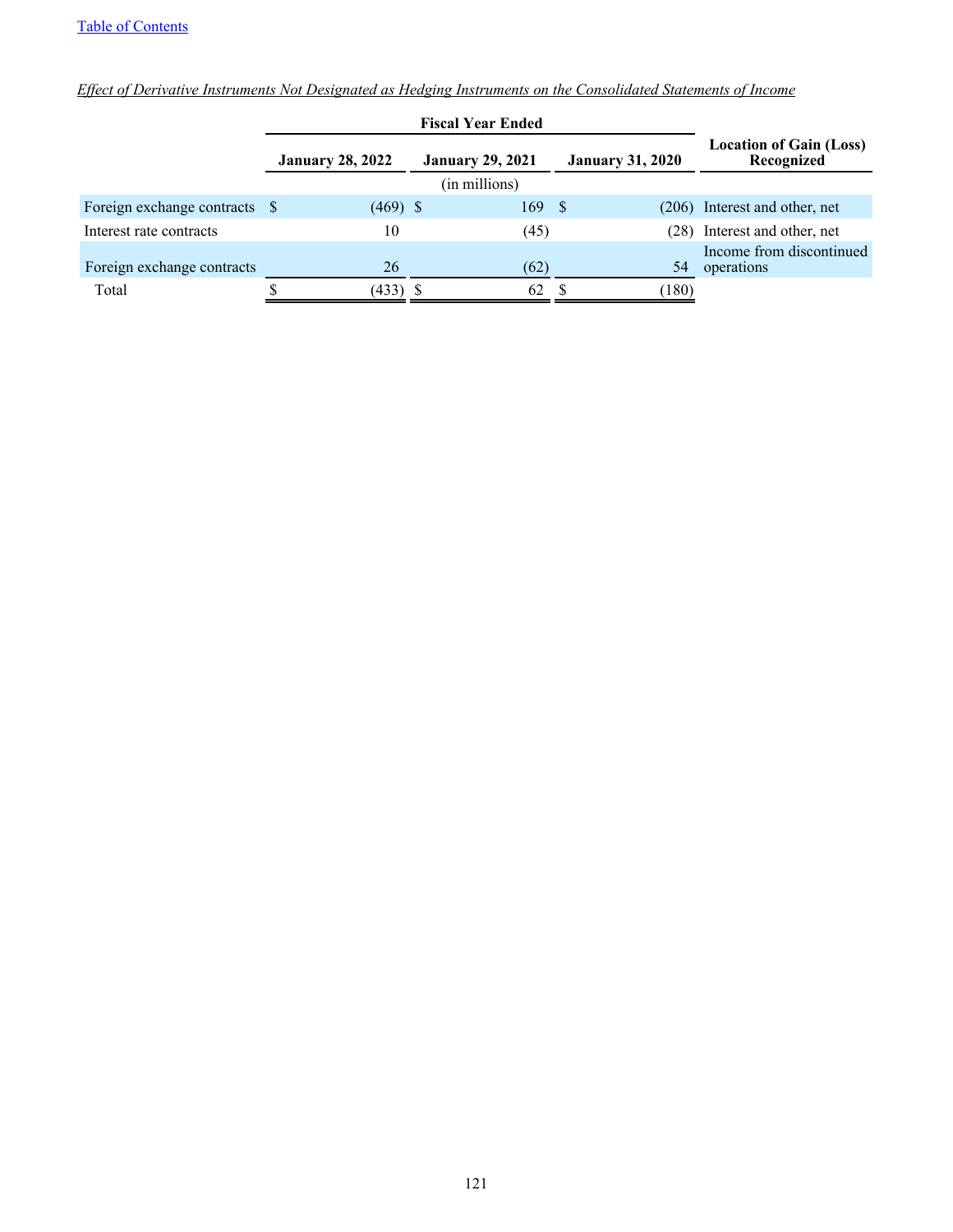## *Fair Value of Derivative Instruments in the Consolidated Statements of Financial Position*

The Company presents its foreign exchange derivative instruments on a net basis in the Consolidated Statements of Financial Position due to the right of offset by its counterparties under master netting arrangements. The following tables present the fair value of those derivative instruments presented on a gross basis as the dates indicated:

|                                                    | <b>January 28, 2022</b>                  |       |                                               |                |                                               |               |                                                           |      |  |                                   |
|----------------------------------------------------|------------------------------------------|-------|-----------------------------------------------|----------------|-----------------------------------------------|---------------|-----------------------------------------------------------|------|--|-----------------------------------|
|                                                    | <b>Other</b><br>Current<br><b>Assets</b> |       | <b>Other Non-</b><br>Current<br><b>Assets</b> |                | <b>Other</b><br>Current<br><b>Liabilities</b> |               | <b>Other Non-</b><br><b>Current</b><br><b>Liabilities</b> |      |  | <b>Total</b><br><b>Fair Value</b> |
|                                                    |                                          |       |                                               |                |                                               | (in millions) |                                                           |      |  |                                   |
| Derivatives designated as hedging instruments:     |                                          |       |                                               |                |                                               |               |                                                           |      |  |                                   |
| Foreign exchange contracts in an asset position    | \$                                       | 135   | -\$                                           |                | \$                                            | 50            | -S                                                        |      |  | 185                               |
| Foreign exchange contracts in a liability position |                                          | (5)   |                                               |                |                                               | (8)           |                                                           |      |  | (13)                              |
| Net asset (liability)                              |                                          | 130   |                                               |                |                                               | 42            |                                                           |      |  | 172                               |
| Derivatives not designated as hedging instruments: |                                          |       |                                               |                |                                               |               |                                                           |      |  |                                   |
| Foreign exchange contracts in an asset position    |                                          | 280   |                                               | $\mathfrak{D}$ |                                               | 106           |                                                           |      |  | 388                               |
| Foreign exchange contracts in a liability position |                                          | (189) |                                               |                |                                               | (244)         |                                                           | (5)  |  | (438)                             |
| Interest rate contracts in an asset position       |                                          |       |                                               | 30             |                                               |               |                                                           |      |  | 30                                |
| Interest rate contracts in a liability position    |                                          |       |                                               |                |                                               |               |                                                           | (37) |  | (37)                              |
| Net asset (liability)                              |                                          | 91    |                                               | 32             |                                               | (138)         |                                                           | (42) |  | (57)                              |
| Total derivatives at fair value                    |                                          | 221   |                                               | 32             |                                               | (96)          |                                                           | (42) |  | 115                               |

|                                                    | <b>January 29, 2021</b>                  |       |                                               |    |                                                                |       |                                                    |      |              |                                   |
|----------------------------------------------------|------------------------------------------|-------|-----------------------------------------------|----|----------------------------------------------------------------|-------|----------------------------------------------------|------|--------------|-----------------------------------|
|                                                    | <b>Other</b><br>Current<br><b>Assets</b> |       | <b>Other Non-</b><br>Current<br><b>Assets</b> |    | <b>Other</b><br>Current<br><b>Liabilities</b><br>(in millions) |       | <b>Other Non-</b><br>Current<br><b>Liabilities</b> |      |              | <b>Total</b><br><b>Fair Value</b> |
| Derivatives designated as hedging instruments:     |                                          |       |                                               |    |                                                                |       |                                                    |      |              |                                   |
| Foreign exchange contracts in an asset position    | \$                                       | 28    | S                                             |    | \$                                                             | 18    | \$                                                 |      |              | 46                                |
| Foreign exchange contracts in a liability position |                                          | (10)  |                                               |    |                                                                | (14)  |                                                    |      |              | (24)                              |
| Net asset (liability)                              |                                          | 18    |                                               |    |                                                                | 4     |                                                    |      |              | 22                                |
| Derivatives not designated as hedging instruments: |                                          |       |                                               |    |                                                                |       |                                                    |      |              |                                   |
| Foreign exchange contracts in an asset position    |                                          | 175   |                                               |    |                                                                | 58    |                                                    |      |              | 233                               |
| Foreign exchange contracts in a liability position |                                          | (108) |                                               |    |                                                                | (155) |                                                    | (4)  |              | (267)                             |
| Interest rate contracts in an asset position       |                                          |       |                                               | 10 |                                                                |       |                                                    |      |              | 10                                |
| Interest rate contracts in a liability position    |                                          |       |                                               |    |                                                                |       |                                                    | (31) |              | (31)                              |
| Net asset (liability)                              |                                          | 67    |                                               | 10 |                                                                | (97)  |                                                    | (35) |              | (55)                              |
| Total derivatives at fair value                    |                                          | 85    |                                               | 10 |                                                                | (93)  |                                                    | (35) | <sup>8</sup> | (33)                              |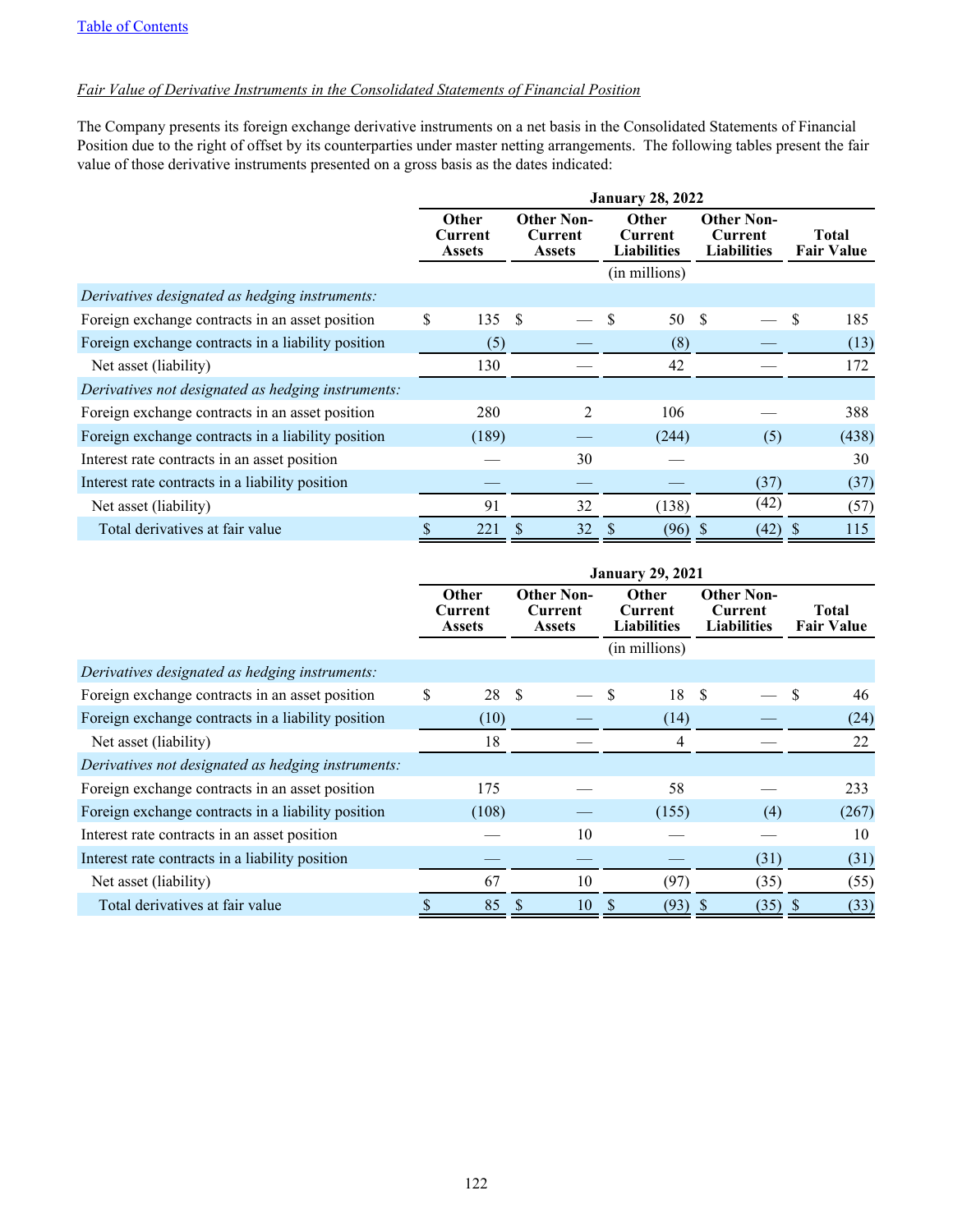The following tables present the gross amounts of the Company's derivative instruments, amounts offset due to master netting agreements with the Company's counterparties, and the net amounts recognized in the Consolidated Statements of Financial Position as of the dates indicated:

|                              |                           |                                                             |      |                                                                             | <b>January 28, 2022</b>                                                 |                          |                                                                                  |                                                            |                                                  |          |                                                                   |
|------------------------------|---------------------------|-------------------------------------------------------------|------|-----------------------------------------------------------------------------|-------------------------------------------------------------------------|--------------------------|----------------------------------------------------------------------------------|------------------------------------------------------------|--------------------------------------------------|----------|-------------------------------------------------------------------|
|                              | Gross<br>Gross<br>Amounts |                                                             |      |                                                                             | <b>Net Amounts</b><br>of Assets/<br>(Liabilities)                       |                          | <b>Gross Amounts not Offset in the</b><br><b>Statement of Financial Position</b> |                                                            | <b>Net Amount</b><br>of Assets/<br>(Liabilities) |          |                                                                   |
|                              |                           | <b>Amounts of</b><br>Recognized<br>Assets/<br>(Liabilities) |      | Offset in the<br><b>Statement of</b><br><b>Financial</b><br><b>Position</b> | <b>Presented in</b><br>the Statement<br>of Financial<br><b>Position</b> | Financial<br>Instruments |                                                                                  | Cash<br><b>Collateral</b><br><b>Received or</b><br>Pledged |                                                  |          | Recognized in<br>the Statement<br>of Financial<br><b>Position</b> |
|                              |                           |                                                             |      |                                                                             |                                                                         |                          | (in millions)                                                                    |                                                            |                                                  |          |                                                                   |
| Derivative instruments:      |                           |                                                             |      |                                                                             |                                                                         |                          |                                                                                  |                                                            |                                                  |          |                                                                   |
| Financial assets             | \$                        | 603                                                         | - \$ | $(350)$ \$                                                                  | 253S                                                                    |                          |                                                                                  |                                                            |                                                  | <b>S</b> | 253                                                               |
| <b>Financial liabilities</b> |                           | (488)                                                       |      | 350                                                                         | (138)                                                                   |                          |                                                                                  |                                                            | 24                                               |          | (114)                                                             |
| Total derivative instruments |                           | 115                                                         |      |                                                                             | 115                                                                     |                          |                                                                                  |                                                            | 24                                               |          | 139                                                               |

|                              | <b>January 29, 2021</b>                                                                                                                                            |  |                                                      |  |                     |               |  |  |                                                                         |   |                                                  |  |                                                            |  |                                                                          |
|------------------------------|--------------------------------------------------------------------------------------------------------------------------------------------------------------------|--|------------------------------------------------------|--|---------------------|---------------|--|--|-------------------------------------------------------------------------|---|--------------------------------------------------|--|------------------------------------------------------------|--|--------------------------------------------------------------------------|
|                              | <b>Net Amounts</b><br><b>Gross Amounts not Offset in the</b><br>of Assets/<br>Gross<br><b>Statement of Financial Position</b><br>(Liabilities)<br>Gross<br>Amounts |  |                                                      |  |                     |               |  |  |                                                                         |   | <b>Net Amount</b><br>of Assets/<br>(Liabilities) |  |                                                            |  |                                                                          |
|                              | <b>Amounts of</b><br>Recognized<br>Assets/<br>(Liabilities)                                                                                                        |  | Offset in the<br><b>Financial</b><br><b>Position</b> |  | <b>Statement of</b> |               |  |  | <b>Presented in</b><br>the Statement<br>of Financial<br><b>Position</b> |   | Financial<br><b>Instruments</b>                  |  | Cash<br><b>Collateral</b><br><b>Received or</b><br>Pledged |  | <b>Recognized in</b><br>the Statement<br>of Financial<br><b>Position</b> |
|                              |                                                                                                                                                                    |  |                                                      |  |                     | (in millions) |  |  |                                                                         |   |                                                  |  |                                                            |  |                                                                          |
| Derivative instruments:      |                                                                                                                                                                    |  |                                                      |  |                     |               |  |  |                                                                         |   |                                                  |  |                                                            |  |                                                                          |
| Financial assets             | \$<br>289 \$                                                                                                                                                       |  | $(194)$ \$                                           |  | 95 S                |               |  |  |                                                                         | S | 95                                               |  |                                                            |  |                                                                          |
| <b>Financial liabilities</b> | (322)                                                                                                                                                              |  | 194                                                  |  | (128)               |               |  |  | $\overline{2}$                                                          |   | (126)                                            |  |                                                            |  |                                                                          |
| Total derivative instruments | (33)                                                                                                                                                               |  |                                                      |  | (33)                |               |  |  | 2                                                                       |   | (31)                                             |  |                                                            |  |                                                                          |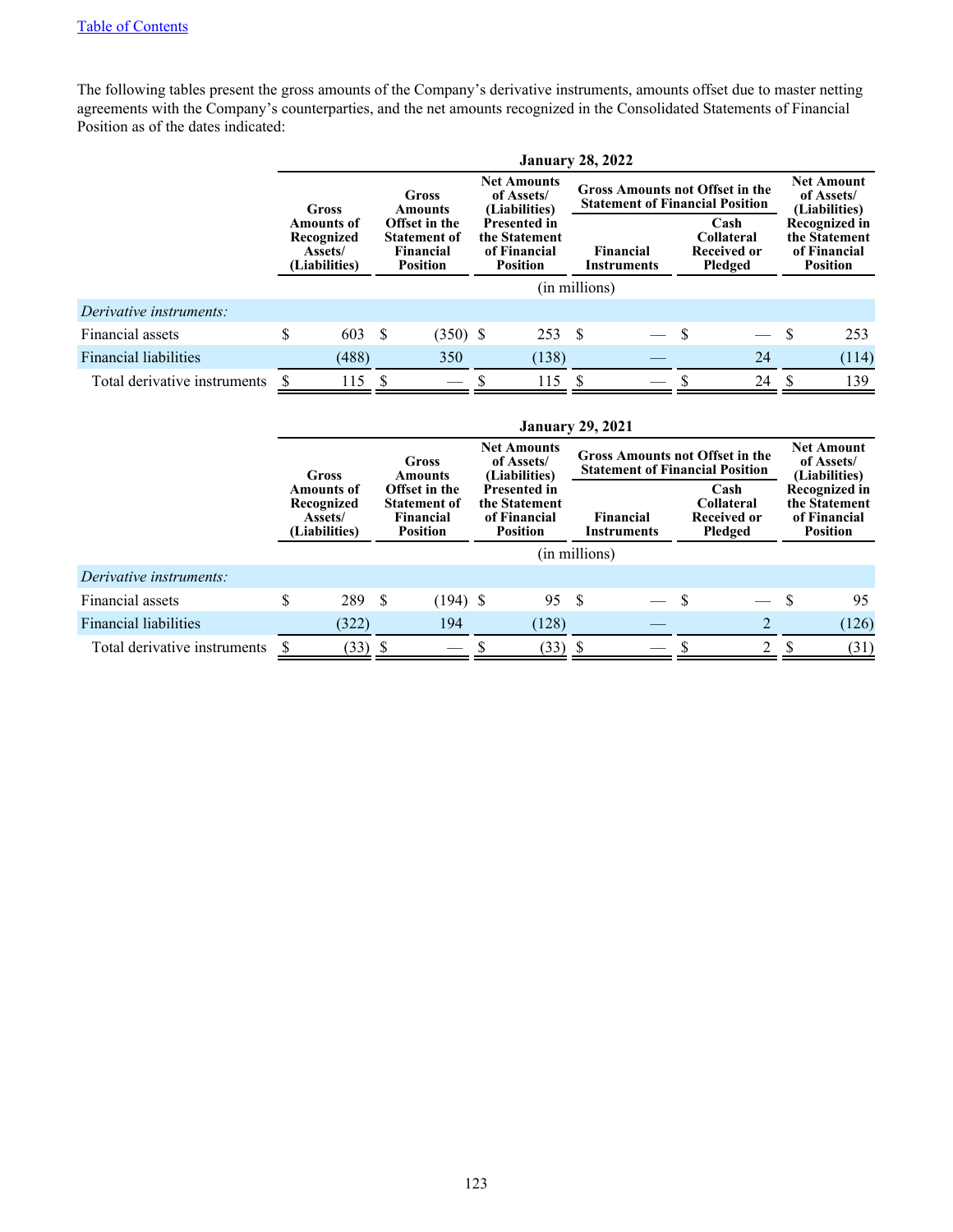## **NOTE 9 — GOODWILL AND INTANGIBLE ASSETS**

### **Goodwill**

The Infrastructure Solutions Group and Client Solutions Group reporting units are consistent with the reportable segments identified in Note 19 of the Notes to the Consolidated Financial Statements. Other businesses consists of VMware Resale, Secureworks and Virtustream which each represent separate reporting units.

The following table presents goodwill allocated to the Company's reportable segments and changes in the carrying amount of goodwill as of the dates indicated:

|                                        | Infrastructure<br><b>Solutions</b><br>Group |              | <b>Client</b><br><b>Solutions</b><br>Group |              | <b>Other</b><br><b>Businesses</b> |      | Total   |
|----------------------------------------|---------------------------------------------|--------------|--------------------------------------------|--------------|-----------------------------------|------|---------|
|                                        |                                             |              | (in millions)                              |              |                                   |      |         |
| Balances as of January 31, 2020        | \$<br>15,089                                | <sup>S</sup> | 4,237                                      | <sup>S</sup> | 1,833                             | - \$ | 21,159  |
| Goodwill acquired                      |                                             |              |                                            |              | 9                                 |      | 9       |
| Impact of foreign currency translation | 236                                         |              |                                            |              | 9                                 |      | 245     |
| Goodwill divested (a)                  |                                             |              |                                            |              | (1,385)                           |      | (1,385) |
| Balances as of January 29, 2021        | 15,325                                      |              | 4,237                                      |              | 466                               |      | 20,028  |
| Impact of foreign currency translation | (219)                                       |              |                                            |              |                                   |      | (219)   |
| Goodwill divested (b)                  |                                             |              |                                            |              | (39)                              |      | (39)    |
| Balances as of January 28, 2022        | 15,106                                      |              | 4,237                                      | S            | 427                               |      | 19,770  |

(a) During the fiscal year ended January 29, 2021, Dell Technologies completed its sale of RSA Security. Prior to the divestiture, RSA Security was included within other businesses. See Note 1 of the Notes to the Consolidated Financial Statements for additional information about the divestiture of RSA Security.

(b) During the fiscal year ended January 28, 2022, Dell Technologies completed its sale of Boomi. Prior to the divestiture, Boomi was included within other businesses. See Note 1 of the Notes to the Consolidated Financial Statements for additional information about the divestiture of Boomi.

### **Intangible Assets**

 $\mathcal{L}_\text{max}$  , where  $\mathcal{L}_\text{max}$  , we have the set of  $\mathcal{L}_\text{max}$ 

The following table presents the Company's intangible assets as of the dates indicated:

|                                  |              |      | <b>January 28, 2022</b>     |            |               | <b>January 29, 2021</b> |        |                             |               |  |            |  |
|----------------------------------|--------------|------|-----------------------------|------------|---------------|-------------------------|--------|-----------------------------|---------------|--|------------|--|
|                                  | <b>Gross</b> |      | Accumulated<br>Amortization | <b>Net</b> |               | Gross                   |        | Accumulated<br>Amortization |               |  | <b>Net</b> |  |
|                                  |              |      |                             |            | (in millions) |                         |        |                             |               |  |            |  |
| Customer relationships           | \$<br>16,956 | - \$ | $(13,938)$ \$               |            | 3,018         | S                       | 16,964 | - \$                        | $(12,929)$ \$ |  | 4,035      |  |
| Developed technology             | 9,635        |      | (8,405)                     |            | 1,230         |                         | 9,659  |                             | (7, 834)      |  | 1,825      |  |
| Trade names                      | 885          |      | (757)                       |            | 128           |                         | 885    |                             | (715)         |  | 170        |  |
| Definite-lived intangible assets | 27,476       |      | (23,100)                    |            | 4,376         |                         | 27,508 |                             | (21, 478)     |  | 6,030      |  |
| Indefinite-lived trade names     | 3,085        |      |                             |            | 3,085         |                         | 3,085  |                             |               |  | 3,085      |  |
| Total intangible assets          | 30,561       |      | (23,100)                    |            | 7,461         |                         | 30,593 |                             | (21, 478)     |  | 9,115      |  |

Amortization expense related to definite-lived intangible assets was approximately \$1.6 billion, \$2.1 billion, and \$3.0 billion for the fiscal years ended January 28, 2022, January 29, 2021, and January 31, 2020, respectively. There were no material impairment charges related to intangible assets during the fiscal years ended January 28, 2022 and January 29, 2021. During the fiscal year ended January 31, 2020, the Company recognized an impairment charge of approximately \$266 million related to Virtustream intangible assets, net and within in Selling, general, and administrative in the Consolidated Statements of Income.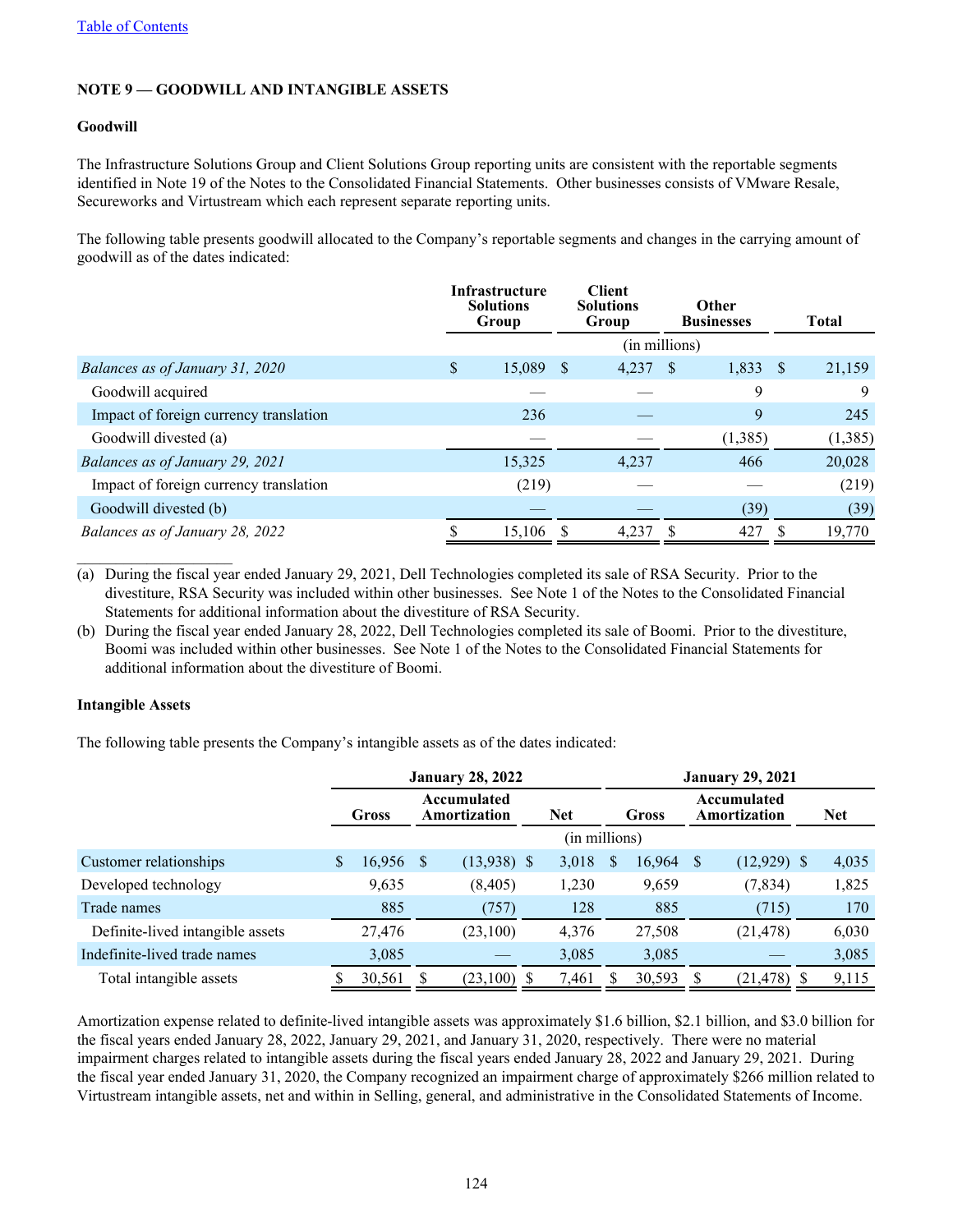During the fiscal year ended January 29, 2021, the Company recognized proceeds and a gain of \$120 million from the sale of certain internally developed intellectual property assets.

The following table presents the estimated future annual pre-tax amortization expense of definite-lived intangible assets as of the date indicated:

|             |    | <b>January 28, 2022</b> |
|-------------|----|-------------------------|
|             |    | (in millions)           |
| Fiscal 2023 | \$ | 977                     |
| Fiscal 2024 |    | 776                     |
| Fiscal 2025 |    | 607                     |
| Fiscal 2026 |    | 474                     |
| Fiscal 2027 |    | 361                     |
| Thereafter  |    | 1,181                   |
| Total       | ۰D | 4,376                   |

#### **Goodwill and Intangible Assets Impairment Testing**

Goodwill and indefinite-lived intangible assets are tested for impairment annually during the third fiscal quarter and whenever events or circumstances may indicate that an impairment has occurred.

For the annual impairment review in the third quarter of Fiscal 2022, the Company elected to bypass the assessment of qualitative factors to determine whether it was more likely than not that the fair value of a reporting unit was less than its carrying amount, including goodwill. In electing to bypass the qualitative assessment, the Company proceeded directly to perform a quantitative goodwill impairment test to measure the fair value of each goodwill reporting unit relative to its carrying amount, and to determine the amount of goodwill impairment loss to be recognized, if any.

Management exercised significant judgment related to the above assessment, including the identification of goodwill reporting units, assignment of assets and liabilities to goodwill reporting units, assignment of goodwill to reporting units, and determination of the fair value of each goodwill reporting unit. The fair value of each goodwill reporting unit is generally estimated using a combination of public company multiples and discounted cash flow methodologies, except with respect to Secureworks, which is a publicly-traded entity, in which case the fair value is determined based primarily on the public company market valuation. The discounted cash flow and public company multiples methodologies require significant judgment, including estimation of future revenues, gross margins, and operating expenses, which are dependent on internal forecasts, current and anticipated economic conditions and trends, selection of market multiples through assessment of the reporting unit's performance relative to peer competitors, the estimation of the long-term revenue growth rate and discount rate of the Company's business, and the determination of the Company's weighted average cost of capital. Changes in these estimates and assumptions could materially affect the fair value of the goodwill reporting unit, potentially resulting in a noncash impairment charge.

The fair value of the indefinite-lived trade names is generally estimated using discounted cash flow methodologies. The discounted cash flow methodology requires significant judgment, including estimation of future revenue, the estimation of the long-term revenue growth rate of the Company's business and the determination of the Company's weighted average cost of capital and royalty rates. Changes in these estimates and assumptions could materially affect the fair value of the indefinitelived intangible assets, potentially resulting in a non-cash impairment charge.

Based on the results of the annual impairment test performed during the fiscal year ended January 28, 2022, the fair values of each of the reporting units exceeded their carrying values. No impairment test was performed during the fiscal year ended January 28, 2022 other than the Company's annual impairment review.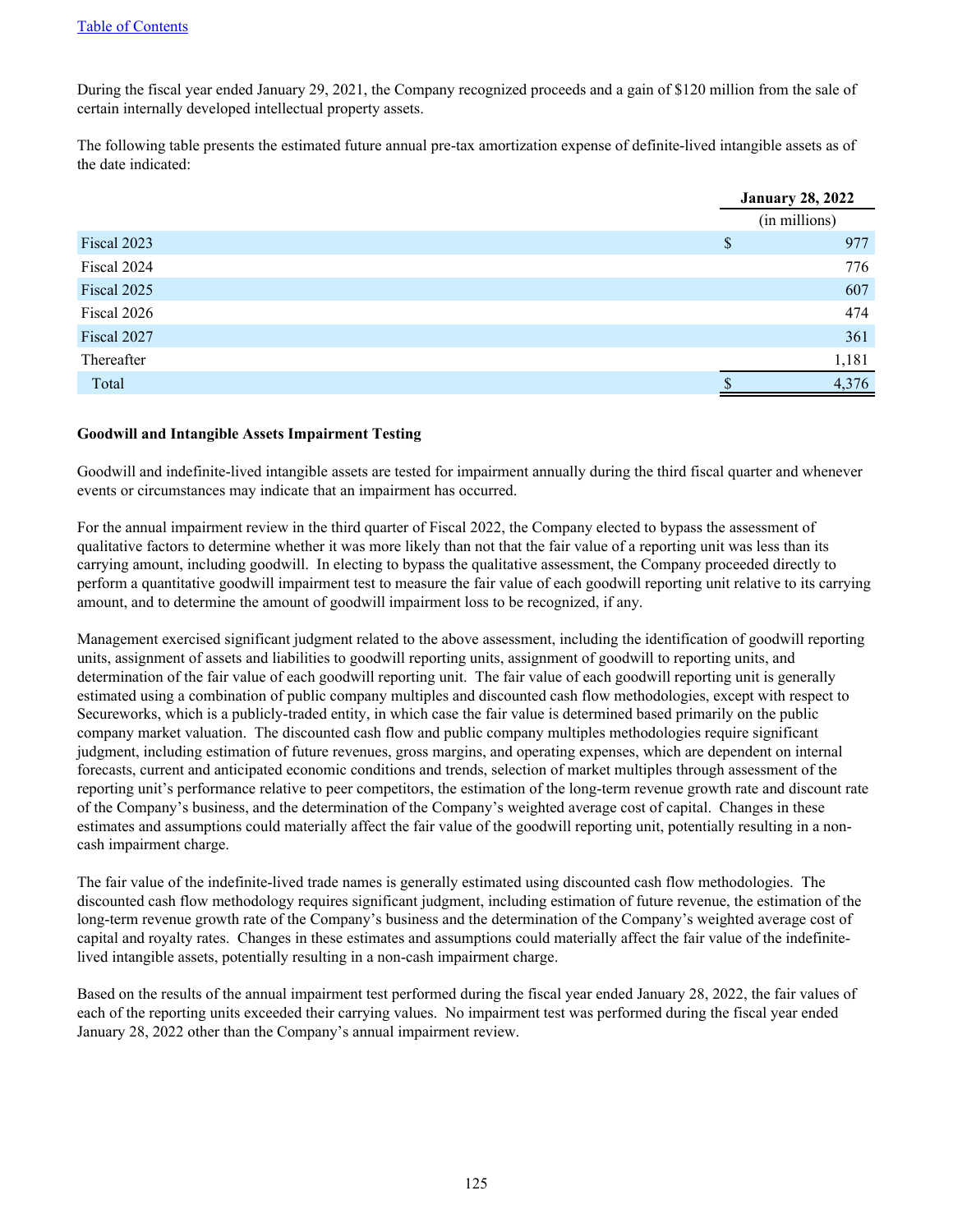$\mathcal{L}_\text{max}$  , where  $\mathcal{L}_\text{max}$  , we have the set of  $\mathcal{L}_\text{max}$ 

## **NOTE 10 — DEFERRED REVENUE**

*Deferred Revenue* — Deferred revenue is recorded for support and deployment services, software maintenance, professional services, training, and Software-as-a-Service when the Company has invoiced or payments have been received for undelivered products or services where transfer of control has not occurred. Revenue is recognized on these items when the revenue recognition criteria are met, generally resulting in ratable recognition over the contract term. The Company also has deferred revenue related to undelivered hardware and professional services, consisting of installations and consulting engagements, which is recognized as the Company's performance obligations under the contract are completed.

The following table presents the changes in the Company's deferred revenue for the periods indicated:

|                                         | <b>Fiscal Year Ended</b> |  |                         |  |  |
|-----------------------------------------|--------------------------|--|-------------------------|--|--|
|                                         | <b>January 28, 2022</b>  |  | <b>January 29, 2021</b> |  |  |
|                                         | (in millions)            |  |                         |  |  |
| Deferred revenue:                       |                          |  |                         |  |  |
| Deferred revenue at beginning of period | \$<br>25,592 \$          |  | 22,539                  |  |  |
| Revenue deferrals                       | 20,968                   |  | 20,412                  |  |  |
| Revenue recognized                      | (18, 843)                |  | (17,098)                |  |  |
| Other $(a)$                             | (144)                    |  | (261)                   |  |  |
| Deferred revenue at end of period       | 27.573                   |  | 25,592                  |  |  |
| Short-term deferred revenue             | \$<br>$14,261$ \$        |  | 13,201                  |  |  |
| Long-term deferred revenue              | \$<br>13,312             |  | 12,391                  |  |  |

(a) For the fiscal year ended January 28, 2022, Other consists of divested deferred revenue from the sale of Boomi. For the fiscal year ended January 29, 2021, Other consists of divested deferred revenue from the sale of RSA Security. See Note 1 of the Notes to the Consolidated Financial Statements for more information about the divestitures of Boomi and RSA Security.

*Remaining Performance Obligations* — Remaining performance obligations represent the aggregate amount of the transaction price allocated to performance obligations not delivered, or partially undelivered, as of the end of the reporting period. Remaining performance obligations include deferred revenue plus unbilled amounts not yet recorded in deferred revenue. The value of the transaction price allocated to remaining performance obligations as of January 28, 2022 was approximately \$42 billion. The Company expects to recognize approximately 62% of remaining performance obligations as revenue in the next twelve months, and the remainder thereafter.

The aggregate amount of the transaction price allocated to remaining performance obligations does not include amounts owed under cancelable contracts where there is no substantive termination penalty. The Company applied the practical expedient to exclude the value of remaining performance obligations for contracts for which revenue is recognized at the amount to which the Company has the right to invoice for services performed.

Remaining performance obligation estimates are subject to change and are affected by several factors, including terminations, changes in the scope of contracts, periodic revalidation, adjustments for revenue that have not materialized, and adjustments for currency.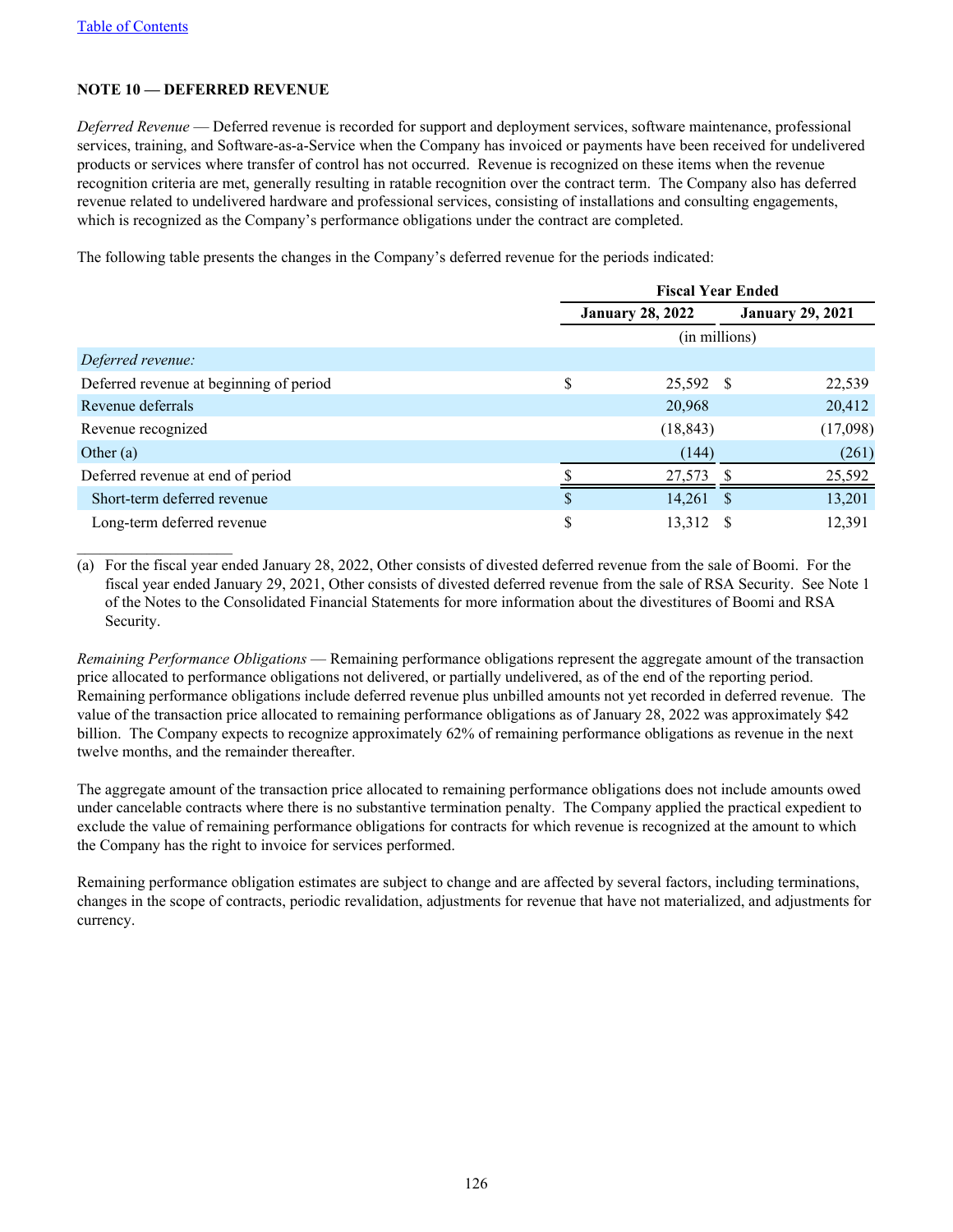## **NOTE 11 — COMMITMENTS AND CONTINGENCIES**

### **Purchase Obligations**

The Company has contractual obligations to purchase goods or services, which specify significant terms, (including fixed or minimum quantities to be purchased), fixed, minimum, or variable price provisions; and the approximate timing of the transaction. As of January 28, 2022, such purchase obligations were \$5.6 billion, \$0.3 billion, and \$0.4 billion for fiscal 2023, fiscal 2024, and fiscal 2025 and thereafter, respectively.

### **Legal Matters**

The Company is involved in various claims, suits, assessments, investigations, and legal proceedings that arise from time to time in the ordinary course of its business, including those identified below, consisting of matters involving consumer, antitrust, tax, intellectual property, and other issues on a global basis. Pursuant to the Separation and Distribution Agreement referred to below, Dell Technologies shares responsibility with VMware for certain matters, as indicated below, and VMware has agreed to indemnify Dell Technologies in whole or in part with respect to certain matters.

The Company accrues a liability when it believes that it is both probable that a liability has been incurred and that it can reasonably estimate the amount of the loss. The Company reviews these accruals at least quarterly and adjusts them to reflect ongoing negotiations, settlements, rulings, advice of legal counsel, and other relevant information. To the extent new information is obtained and the Company's views on the probable outcomes of claims, suits, assessments, investigations, or legal proceedings change, changes in the Company's accrued liabilities are recorded in the period in which such a determination is made. For some matters, the amount of liability is not probable or the amount cannot be reasonably estimated and therefore accruals have not been made.

The following is a discussion of the Company's significant legal matters and other proceedings:

*Class Actions Related to the Class V Transaction* — On December 28, 2018, the Company completed a transaction (the "Class V transaction") in which it paid \$14.0 billion in cash and issued 149,387,617 shares of its Class C Common Stock to holders of its Class V Common Stock in exchange for all outstanding shares of Class V Common Stock. As a result of the Class V transaction, the tracking stock feature of the Company's capital structure associated with the Class V Common Stock was terminated. In November 2018, four purported stockholders brought putative class action complaints arising out of the Class V transaction. The actions were captioned Hallandale Beach Police and Fire Retirement Plan v. Michael Dell et al. (Civil Action No. 2018-0816-JTL), Howard Karp v. Michael Dell et al. (Civil Action No. 2019-0032-JTL), Miramar Police Officers' Retirement Plan v. Michael Dell et al. (Civil Action No. 2019-0049-JTL), and Steamfitters Local 449 Pension Plan v. Michael Dell et al. (Civil Action No. 2019-0115-JTL). The four actions were consolidated in the Delaware Chancery Court into In Re Dell Class V Litigation (Consol. C.A. No. 2018-0816-JTL). The suit currently names as defendants certain of the directors serving on the board of directors at the time of the Class V transaction, certain stockholders of the Company, consisting of Michael S. Dell and Silver Lake Group LLC and certain of its affiliated funds, and Goldman Sachs & Co. LLC ("Goldman Sachs"), which served as financial advisor to the Company in connection with the Class V transaction. In an amended complaint filed in August 2019, the plaintiffs generally alleged that the director and stockholder defendants breached their fiduciary duties under Delaware law to the former holders of Class V Common Stock in connection with the Class V transaction by allegedly causing the Company to enter into a transaction that favored the interests of the controlling stockholders at the expense of such former stockholders, thereby depriving the former stockholders of the fair value of their shares. On August 20, 2021, the plaintiffs added Goldman Sachs as a defendant and alleged that it had aided and abetted the alleged primary violations. In the complaint, the plaintiffs seek, among other remedies, a judicial declaration that the director and stockholder defendants breached their fiduciary duties. The plaintiffs also seek disgorgement of all profits, benefits, and other compensation obtained by the defendants as a result of such alleged conduct and an award of unspecified damages, fees, and costs. The defendants filed a motion to dismiss the action in September 2019. The court denied the motion in June 2020 and the case is currently in the discovery phase. Trial is scheduled to begin on December 5, 2022. The Company is not a defendant in this action but is subject to director indemnification provisions under its certificate of incorporation and bylaws, and is a party to agreements with the defendants that contain indemnification obligations of the Company, conditioned on the satisfaction of the requirements set forth in such agreements, relating to service as a director, ownership of the Company's securities, and provision of services, as applicable.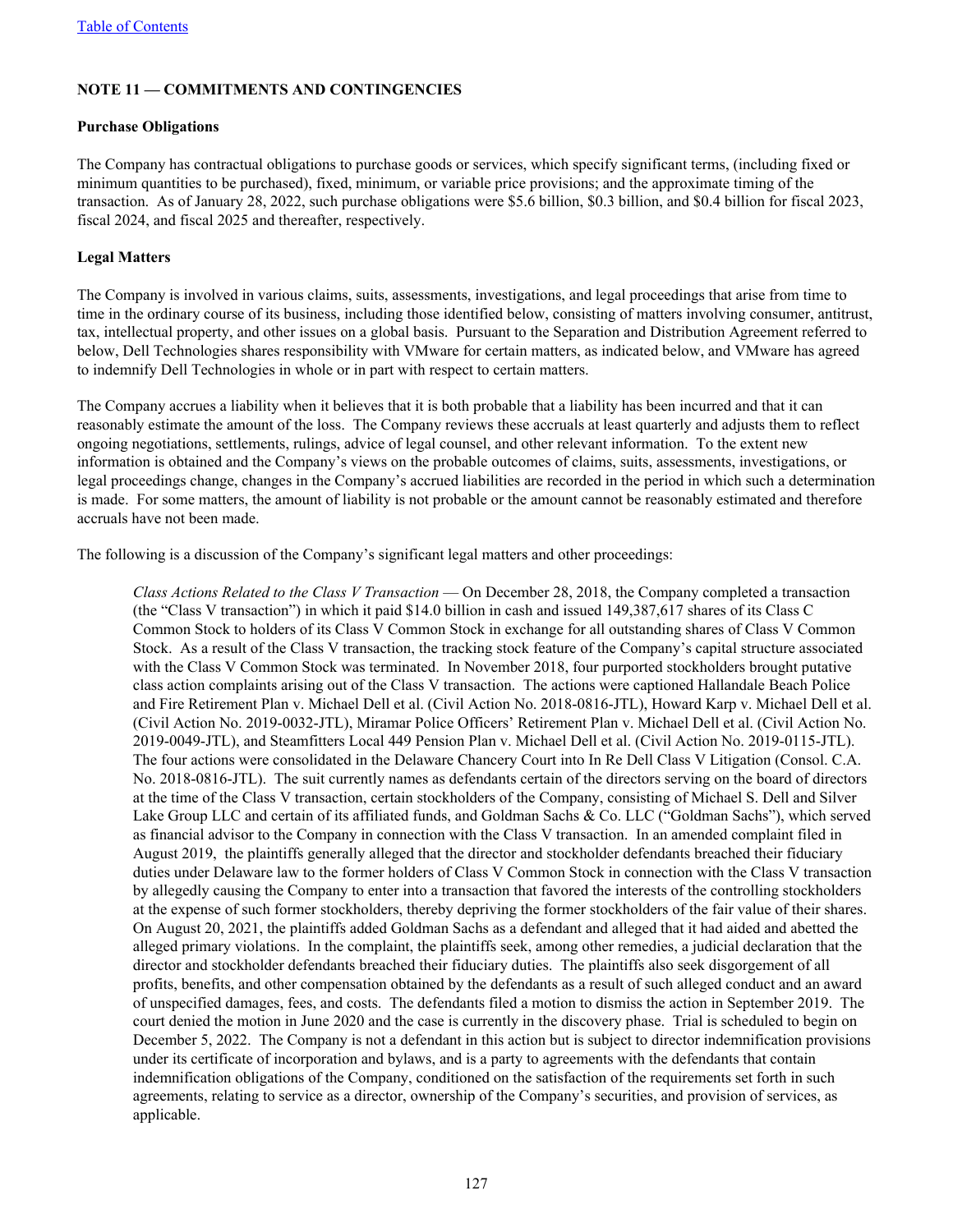*Class Actions Related to VMware, Inc.'s Acquisition of Pivotal* — Two purported stockholders brought putative class action complaints arising out of VMware, Inc.'s acquisition of Pivotal Software, Inc. on December 30, 2019. The two actions were consolidated in the Delaware Chancery Court into In re: Pivotal Software, Inc. Stockholders Litigation (Civil Action No. 2020-0440-KSJM). The complaint names as defendants the Company, VMware, Inc., Michael S. Dell, and certain officers of Pivotal. The plaintiffs generally allege that the defendants breached their fiduciary duties to the former holders of Pivotal Class A Common Stock in connection with VMware, Inc.'s acquisition of Pivotal by allegedly causing Pivotal to enter into a transaction that favored the interests of Pivotal's controlling stockholders at the expense of such former stockholders. The plaintiffs seek, among other remedies, a judicial declaration that the defendants breached their fiduciary duties and an award of damages, fees, and costs. Trial is scheduled to begin on July 6, 2022.

*Other Litigation* — Dell does not currently anticipate that any of the other various legal proceedings it is involved in will have a material adverse effect on its business, financial condition, results of operations, or cash flows.

In accordance with the relevant accounting guidance, the Company provides disclosures of matters where it is at least reasonably possible that the Company could experience a material loss exceeding the amounts already accrued for these or other proceedings or matters. In addition, the Company also discloses matters based on its consideration of other matters and qualitative factors, including the experience of other companies in the industry, and investor, customer, and employee relations considerations. As of January 28, 2022, the Company does not believe there is a reasonable possibility that a material loss exceeding the amounts already accrued for these or other proceedings or matters has been incurred. However, since the ultimate resolution of any such proceedings and matters is inherently unpredictable, the Company's business, financial condition, results of operations, or cash flows could be materially affected in any particular period by unfavorable outcomes in one or more of these proceedings or matters. Whether the outcome of any claim, suit, assessment, investigation, or legal proceeding, individually or collectively, could have a material adverse effect on the Company's business, financial condition, results of operations, or cash flows will depend on a number of factors, including the nature, timing, and amount of any associated expenses, amounts paid in settlement, damages, or other remedies or consequences.

#### **Indemnifications Obligations**

In the ordinary course of business, the Company enters into various contracts under which it may agree to indemnify other parties for losses incurred from certain events as defined in the relevant contract, such as litigation, regulatory penalties, or claims relating to past performance. Such indemnification obligations may not be subject to maximum loss clauses. Historically, payments related to these indemnification obligations have not been material to the Company.

Under the Separation and Distribution Agreement described in Note 3 of the Notes to the Consolidated Financial Statements, Dell Technologies has agreed to indemnify VMware, Inc., each of its subsidiaries and each of their respective directors, officers and employees from and against all liabilities relating to, arising out of or resulting from, among other matters, the liabilities allocated to Dell Technologies as part of the separation of Dell Technologies and VMware and their respective businesses as a result of the VMware Spin-off (the "Separation"). VMware similarly has agreed to indemnify Dell Technologies, Inc., each of its subsidiaries and each of their respective directors, officers, and employees from and against all liabilities relating to, arising out of or resulting from, among other matters, the liabilities allocated to VMware as part of the Separation. Dell Technologies expects VMware to fully perform under the terms of the Separation and Distribution Agreement.

For information on the cross-indemnifications related to the tax matters agreement between the Company and VMware described in Note 3 of the Notes to the Consolidated Financial Statements effective upon the Separation on November 1, 2021, see Note 3 and Note 21 of the Notes to the Consolidated Financial Statements.

### **Certain Concentrations**

The Company maintains cash and cash equivalents, derivatives, and certain other financial instruments with various financial institutions that potentially subject it to concentration of credit risk. As part of its risk management processes, the Company performs periodic evaluations of the relative credit standing of these financial institutions. The Company has not sustained material credit losses from instruments held at these financial institutions. Further, the Company does not anticipate nonperformance by any of the counterparties.

The Company markets and sells its products and services to large corporate clients, governments, and health care and education accounts, as well as to small and medium-sized businesses and individuals. No single customer accounted for more than 10%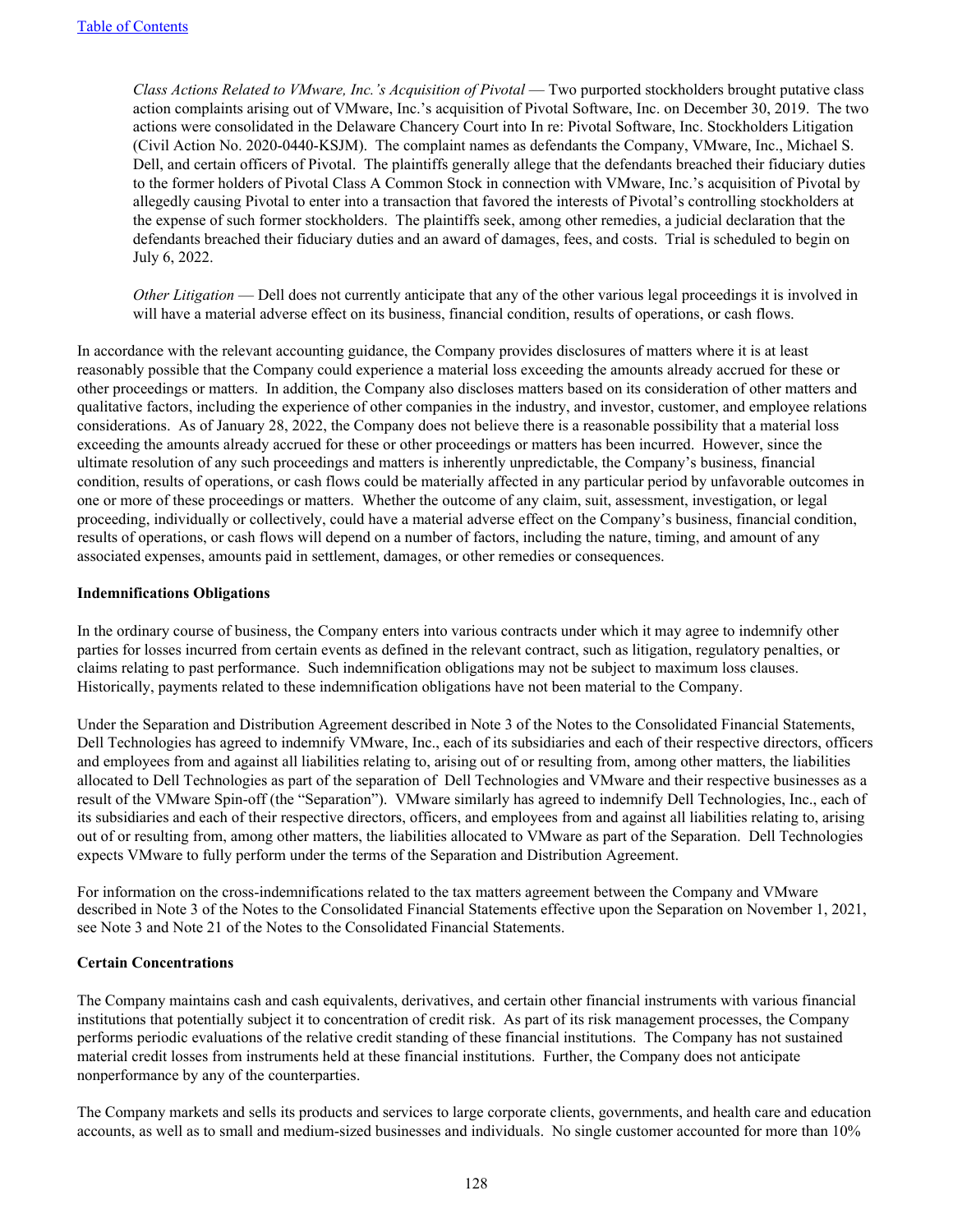of the Company's consolidated net revenue during the fiscal year ended January 28, 2022, January 29, 2021, or January 31, 2020.

The Company utilizes a limited number of contract manufacturers that assemble a portion of its products. The Company may purchase components from suppliers and sell those components to such contract manufacturers, thereby creating receivables balances from the contract manufacturers. The agreements with the majority of the contract manufacturers permit the Company to offset its payables against these receivables, thus mitigating the credit risk wholly or in part. Receivables from the Company's four largest contract manufacturers represented the majority of the Company's gross non-trade receivables of \$5.7 billion and \$4.1 billion as of January 28, 2022 and January 29, 2021, respectively, of which \$4.2 billion and \$3.1 billion as of January 28, 2022 and January 29, 2021, respectively, have been offset against the corresponding payables. The portion of receivables not offset against payables is included in other current assets in the Consolidated Statements of Financial Position. The Company does not reflect the sale of the components in revenue and does not recognize any profit on the component sales until the related products are sold.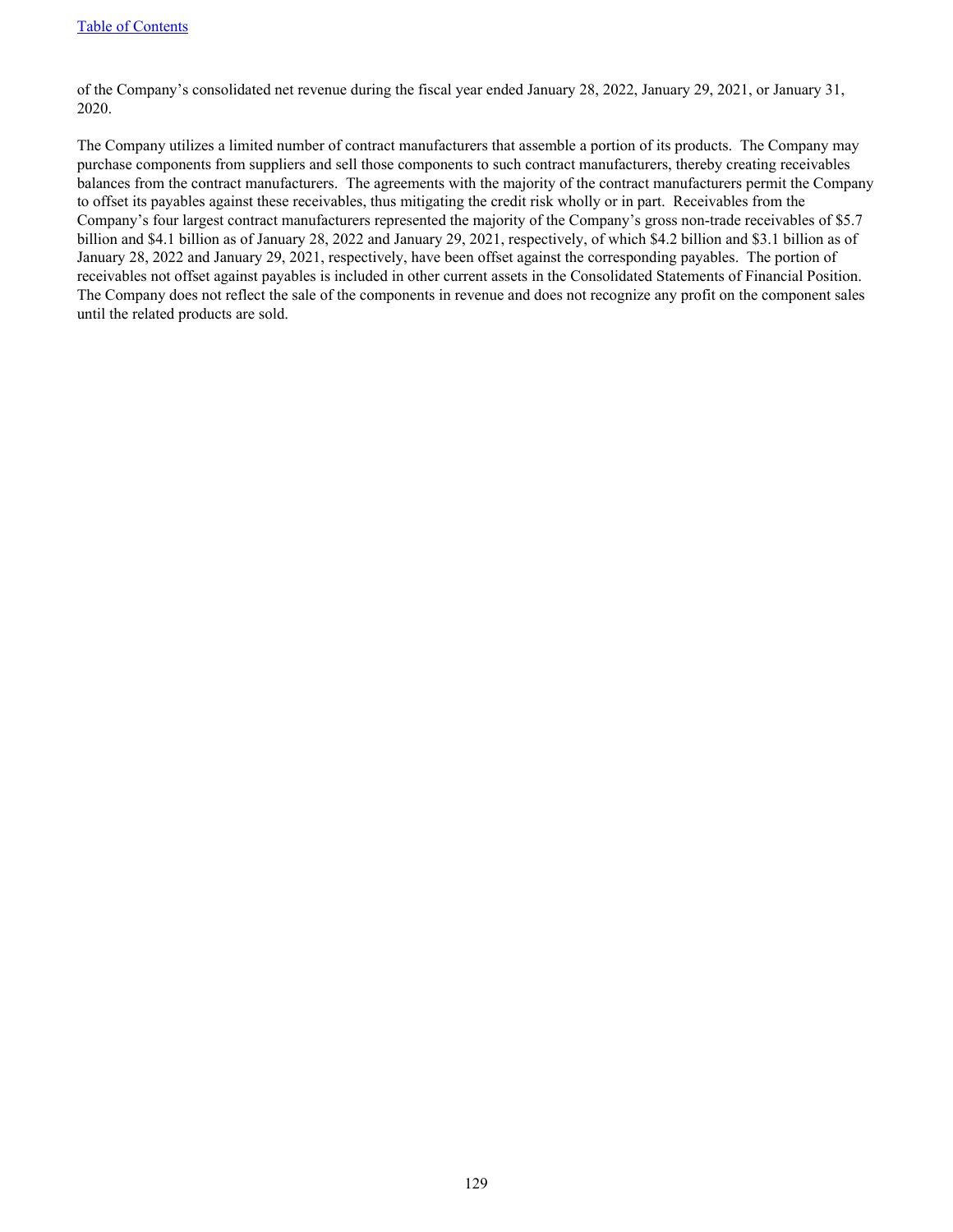# **NOTE 12 — INCOME AND OTHER TAXES**

The following table presents components of the income tax expense (benefit) for continuing operations recognized for the periods indicated:

|                              | <b>Fiscal Year Ended</b> |                         |               |    |                         |  |  |
|------------------------------|--------------------------|-------------------------|---------------|----|-------------------------|--|--|
|                              | <b>January 28, 2022</b>  | <b>January 29, 2021</b> |               |    | <b>January 31, 2020</b> |  |  |
|                              |                          |                         | (in millions) |    |                         |  |  |
| Current:                     |                          |                         |               |    |                         |  |  |
| Federal                      | \$<br>166                | - \$                    | $(514)$ \$    |    | (144)                   |  |  |
| State/local                  | 76                       |                         | (22)          |    | 41                      |  |  |
| Foreign                      | 960                      |                         | 825           |    | 647                     |  |  |
| Current                      | 1,202                    |                         | 289           |    | 544                     |  |  |
| Deferred:                    |                          |                         |               |    |                         |  |  |
| Federal                      | (54)                     |                         | (16)          |    | (404)                   |  |  |
| State/local                  |                          |                         | (115)         |    | (90)                    |  |  |
| Foreign                      | (167)                    |                         | (57)          |    | (622)                   |  |  |
| Deferred                     | (221)                    |                         | (188)         |    | (1,116)                 |  |  |
| Income tax expense (benefit) | 981                      | \$                      | 101           | \$ | (572)                   |  |  |

The following table presents components of income (loss) before income taxes for continuing operations for the periods indicated:

|                                   | <b>Fiscal Year Ended</b> |                         |  |              |  |         |  |
|-----------------------------------|--------------------------|-------------------------|--|--------------|--|---------|--|
|                                   | <b>January 28, 2022</b>  | <b>January 31, 2020</b> |  |              |  |         |  |
|                                   | (in millions)            |                         |  |              |  |         |  |
| Domestic                          |                          | $1,414$ \$              |  | $(1,361)$ \$ |  | (2,894) |  |
| Foreign                           |                          | 4,509                   |  | 3,707        |  | 2,843   |  |
| Income (loss) before income taxes |                          | 5.923                   |  | 2,346        |  | (51)    |  |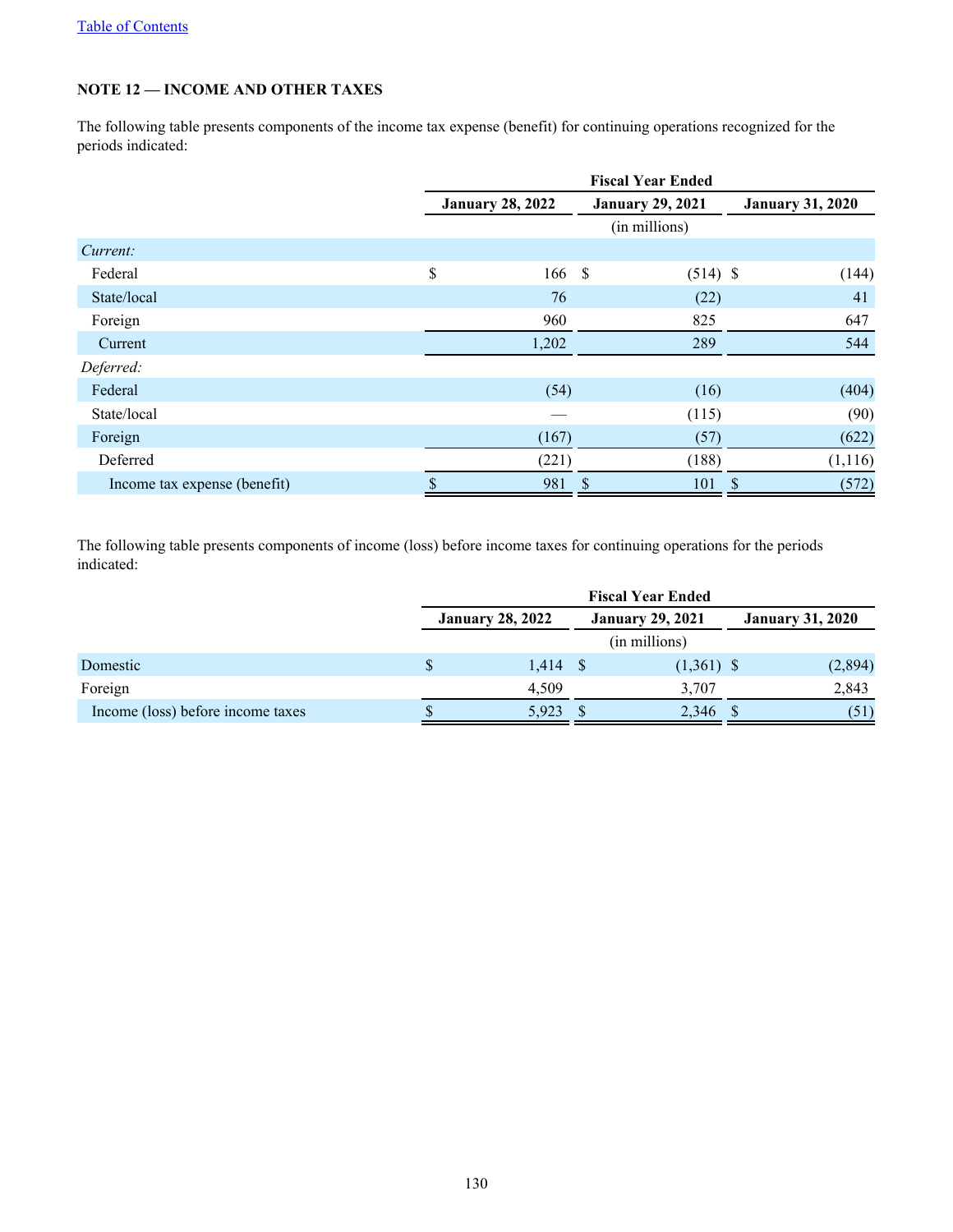|                                                |                         | <b>Fiscal Year Ended</b> |                         |
|------------------------------------------------|-------------------------|--------------------------|-------------------------|
|                                                | <b>January 28, 2022</b> | <b>January 29, 2021</b>  | <b>January 31, 2020</b> |
| U.S. federal statutory rate                    | 21.0%                   | 21.0%                    | 21.0 %                  |
| State income taxes, net of federal tax benefit | 1.7                     | (3.5)                    | 45.1                    |
| Tax impact of foreign operations               | (0.3)                   | 8.9                      | (274.5)                 |
| Impact of intangible property transfers        |                         |                          | 794.1                   |
| Change in valuation allowance                  | 0.4                     |                          | (233.3)                 |
| U.S. tax audit settlement                      |                         | (31.8)                   | 598.0                   |
| Non-deductible transaction-related costs       | 1.2                     | 1.0                      | (35.3)                  |
| Stock-based compensation expense               | (2.4)                   | (3.2)                    | 243.1                   |
| $U.S. R&D$ tax credits                         | (1.3)                   | (2.5)                    | 121.6                   |
| Legal entity restructuring                     | (4.1)                   |                          |                         |
| RSA Security divestiture                       |                         | 12.3                     |                         |
| Other                                          | 0.4                     | 2.1                      | (158.2)                 |
| Total                                          | 16.6 $%$                | 4.3 $%$                  | 1121.6%                 |

The following table presents a reconciliation of the Company's effective tax rate to the statutory U.S. federal tax rate for continuing operations for the periods indicated:

The changes in the Company's effective tax rates for all periods presented were primarily driven by discrete tax items and a change in the Company's jurisdictional mix of income.

The Company's effective tax rate for the fiscal year ended January 28, 2022 includes tax expense of \$1.0 billion on a pre-tax gain of \$4.0 billion related to the divestiture of Boomi during the period, as well as tax benefits of \$367 million on \$1.6 billion of debt extinguishment fees and \$244 million related to the restructuring of certain legal entities. The Company's effective tax rate for the fiscal year ended January 29, 2021 includes tax benefits of \$746 million related to an audit settlement and tax expense of \$359 million on pre-tax gain of \$338 million relating to the divestiture of RSA Security during the period. The Company's effective tax rate for the fiscal year ended January 31, 2020 includes tax benefits of \$405 million related to an intraentity asset transfer and \$305 million related to an audit settlement. The intra-entity asset transfer was of certain intellectual property to an Irish subsidiary.

The differences between the Company's effective income tax rates and the U.S. federal statutory rate of 21% principally result from the geographical distribution of income, differences between the book and tax treatment of certain items, and the discrete tax items discussed above. In certain jurisdictions, the Company's tax rate is significantly less than the applicable statutory rate as a result of tax holidays. The majority of the Company's foreign income that is subject to these tax holidays is attributable to Singapore and China. A significant portion of these income tax benefits relate to a tax holiday that will be effective until January 31, 2029. The Company's other tax holidays will expire in whole or in part during fiscal years 2030 through 2031. Many of these tax holidays and reduced tax rates may be extended when certain conditions are met or may be terminated early if certain conditions are not met. As of January 28, 2022, the Company was not aware of any matters of noncompliance related to these tax holidays. For the fiscal years ended January 28, 2022, January 29, 2021, and January 31, 2020, the income tax benefits attributable to the tax status of the affected subsidiaries were estimated to be approximately \$466 million (\$0.59 per share), \$359 million (\$0.47 per share), and \$444 million (\$0.59 per share), respectively. These income tax benefits are included in tax impact of foreign operations in the table above.

The Company believes that a significant portion of the Company's undistributed earnings as of January 28, 2022 will not be subject to further U.S. federal taxation. As of January 28, 2022, the Company has undistributed earnings of certain foreign subsidiaries of approximately \$36.5 billion that remain indefinitely reinvested, and as such has not recognized a deferred tax liability. Determination of the amount of unrecognized deferred income tax liability related to these undistributed earnings is not practicable.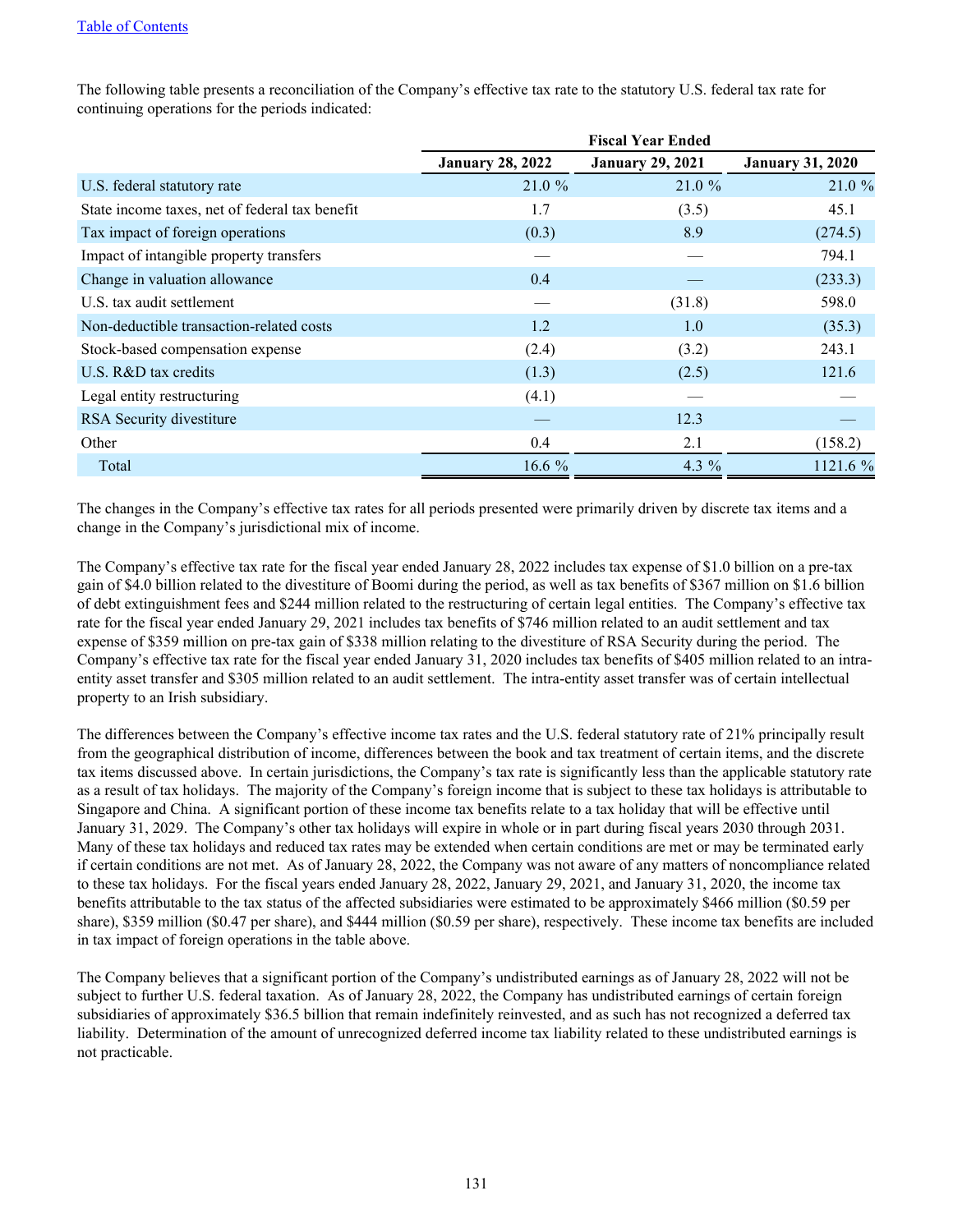The following table presents the components of the Company's net deferred tax assets (liabilities) as of the dates indicated:

|                                                      | <b>January 28, 2022</b> |          |               | <b>January 29, 2021</b> |  |
|------------------------------------------------------|-------------------------|----------|---------------|-------------------------|--|
|                                                      |                         |          | (in millions) |                         |  |
| Deferred tax assets:                                 |                         |          |               |                         |  |
| Deferred revenue and warranty provisions             | \$                      | 1,555    | -\$           | 1,493                   |  |
| Provisions for product returns and doubtful accounts |                         | 95       |               | 132                     |  |
| Credit carryforwards                                 |                         | 1,094    |               | 985                     |  |
| Loss carryforwards                                   |                         | 379      |               | 438                     |  |
| Operating and compensation related accruals          |                         | 512      |               | 478                     |  |
| Other                                                |                         | 301      |               | 296                     |  |
| Deferred tax assets                                  |                         | 3,936    |               | 3,822                   |  |
| Valuation allowance                                  |                         | (1, 423) |               | (1,297)                 |  |
| Deferred tax assets, net of valuation allowance      |                         | 2,513    |               | 2,525                   |  |
| Deferred tax liabilities:                            |                         |          |               |                         |  |
| Leasing and financing                                |                         | (382)    |               | (375)                   |  |
| Property and equipment                               |                         | (452)    |               | (351)                   |  |
| Intangibles                                          |                         | (673)    |               | (986)                   |  |
| Other                                                |                         | (363)    |               | (341)                   |  |
| Deferred tax liabilities                             |                         | (1,870)  |               | (2,053)                 |  |
| Net deferred tax assets                              | \$                      | 643      | <sup>S</sup>  | 472                     |  |

The following tables present the net operating loss carryforwards, tax credit carryforwards, and other deferred tax assets with related valuation allowances recognized as of the dates indicated:

|                           |   | <b>Deferred Tax</b><br><b>Assets</b> |      |            |  | Valuation<br><b>Allowance</b> | <b>Net Deferred Tax</b><br><b>Assets</b> |  | <b>First Year</b><br><b>Expiring</b> |
|---------------------------|---|--------------------------------------|------|------------|--|-------------------------------|------------------------------------------|--|--------------------------------------|
| (in millions)             |   |                                      |      |            |  |                               |                                          |  |                                      |
| Credit carryforwards      | S | 1,094                                | - \$ | $(917)$ \$ |  | 177                           | Fiscal 2023                              |  |                                      |
| Loss carryforwards        |   | 379                                  |      | (276)      |  | 103                           | Fiscal 2023                              |  |                                      |
| Other deferred tax assets |   | 2,463                                |      | (230)      |  | 2,233                         | NA                                       |  |                                      |
| Total                     |   | 3,936                                |      | 1,423)     |  | 2,513                         |                                          |  |                                      |

|                           | <b>Deferred Tax</b><br><b>Assets</b> |       |     |               |  | Valuation<br><b>Allowance</b> |             | <b>Net Deferred Tax</b><br><b>Assets</b> | <b>First Year</b><br><b>Expiring</b> |
|---------------------------|--------------------------------------|-------|-----|---------------|--|-------------------------------|-------------|------------------------------------------|--------------------------------------|
|                           |                                      |       |     | (in millions) |  |                               |             |                                          |                                      |
| Credit carryforwards      |                                      | 985   | - S | $(822)$ \$    |  | 163                           | Fiscal 2022 |                                          |                                      |
| Loss carryforwards        |                                      | 438   |     | (258)         |  | 180                           | Fiscal 2022 |                                          |                                      |
| Other deferred tax assets |                                      | 2,399 |     | (217)         |  | 2,182                         | NA          |                                          |                                      |
| Total                     |                                      | 3,822 |     | (1,297)       |  | 2,525                         |             |                                          |                                      |

The Company's credit carryforwards as of January 28, 2022 and January 29, 2021 relate primarily to U.S. tax credits and include state and federal tax credits associated with research and development, as well as foreign tax credits associated with the U.S. Tax Cuts and Jobs Act enacted in December 2017 ("U.S. Tax Reform"). The more significant amounts of the Company's carryforwards begin expiring in fiscal year 2028. The Company assessed the realizability of these U.S. tax credits and has recorded a valuation allowance against the credits it does not expect to utilize. The change in the valuation allowance against these credits is included in change in valuation allowance in the Company's effective tax reconciliation. The Company's loss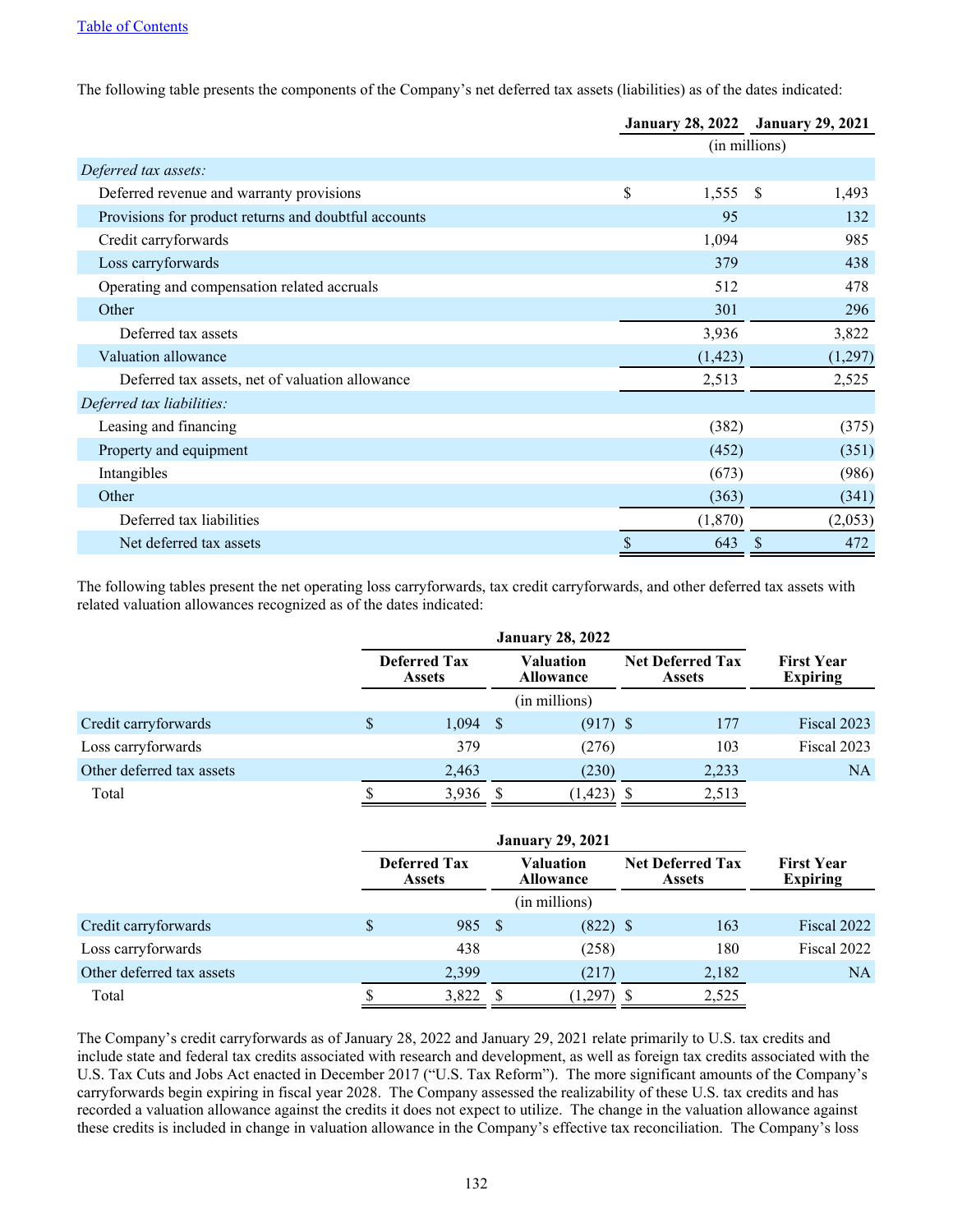carryforwards as of January 28, 2022 and January 29, 2021 include net operating loss carryforwards from federal, state, and foreign jurisdictions. The valuation allowances for other deferred tax assets as of January 28, 2022 and January 29, 2021 primarily relate to foreign jurisdictions, the changes in which are included in tax impact of foreign operations in the Company's effective tax reconciliation. The Company has determined that it will be able to realize the remainder of its deferred tax assets, based on the future reversal of deferred tax liabilities.

The following table presents a reconciliation of the Company's beginning and ending balances of unrecognized tax benefits for the periods indicated:

|                                                        | <b>Fiscal Year Ended</b> |                         |  |                         |                         |       |  |
|--------------------------------------------------------|--------------------------|-------------------------|--|-------------------------|-------------------------|-------|--|
|                                                        |                          | <b>January 28, 2022</b> |  | <b>January 29, 2021</b> | <b>January 31, 2020</b> |       |  |
|                                                        |                          |                         |  | (in millions)           |                         |       |  |
| <b>Beginning Balance</b>                               | S                        | $1,620$ \$              |  | $2,235$ \$              |                         | 2,842 |  |
| Increases related to tax positions of the current year |                          | 113                     |  | 102                     |                         | 122   |  |
| Increases related to tax position of prior years       |                          | 143                     |  | 385                     |                         | 437   |  |
| Reductions for tax positions of prior years            |                          | (153)                   |  | (673)                   |                         | (659) |  |
| Lapse of statute of limitations                        |                          | (78)                    |  | (27)                    |                         | (105) |  |
| Audit settlements                                      |                          | (50)                    |  | (402)                   |                         | (402) |  |
| <b>Ending Balance</b>                                  |                          | 1,595                   |  | 1,620                   |                         | 2,235 |  |

The table does not include accrued interest and penalties of \$383 million, \$404 million, and \$721 million as of January 28, 2022, January 29, 2021, and January 31, 2020, respectively. Additionally, the table does not include certain tax benefits associated with interest and state tax deductions and other indirect jurisdictional effects of uncertain tax positions, which were \$817 million, \$835 million, and \$601 million as of January 28, 2022, January 29, 2021, and January 31, 2020, respectively. After taking these items into account, the Company's net unrecognized tax benefits were \$1.2 billion, \$1.2 billion, and \$2.4 billion as of January 28, 2022, January 29, 2021, and January 31, 2020, respectively, and are included in accrued and other and other non-current liabilities in the Consolidated Statements of Financial Position.

The unrecognized tax benefits in the table above include \$0.9 billion, \$0.9 billion, and \$1.8 billion as of January 28, 2022, January 29, 2021, and January 31, 2020, respectively, that, if recognized, would have impacted income tax expense. Interest and penalties related to income tax liabilities are included in income tax expense. The Company recorded tax benefits for interest and penalties of \$14 million and \$247 million for the fiscal years ended January 28, 2022 and January 29, 2021, respectively, and tax expense of \$179 million for the fiscal year ended January 31, 2020.

The Internal Revenue Service is currently conducting tax examinations of the Company for fiscal years 2015 through 2019. The Company is also currently under income tax audits in various state and foreign taxing jurisdictions. The Company is undergoing negotiations, and in some cases contested proceedings, relating to tax matters with the taxing authorities in these jurisdictions. The Company believes that it has provided adequate reserves related to all matters contained in tax periods open to examination. Although the Company believes it has made adequate provisions for the uncertainties surrounding these audits, should the Company experience unfavorable outcomes, such outcomes could have a material impact on its results of operations, financial position, and cash flows. With respect to major U.S. state and foreign taxing jurisdictions, the Company is generally not subject to tax examinations for years prior to the fiscal year ended January 29, 2010.

Judgment is required in evaluating the Company's uncertain tax positions and determining the Company's provision for income taxes. The Company does not expect a significant change to the total amount of unrecognized tax benefits within the next twelve months.

The Company takes certain non-income tax positions in the jurisdictions in which it operates and has received certain nonincome tax assessments from various jurisdictions. The Company believes that a material loss in these matters is not probable and that it is not reasonably possible that a material loss exceeding amounts already accrued has been incurred. The Company believes its positions in these non-income tax litigation matters are supportable and that it ultimately will prevail in the matters. In the normal course of business, the Company's positions and conclusions related to its non-income taxes could be challenged and assessments may be made. To the extent new information is obtained and the Company's views on its positions, probable outcomes of assessments, or litigation change, changes in estimates to the Company's accrued liabilities would be recorded in the period in which such a determination is made. In the resolution process for income tax and non-income tax audits, the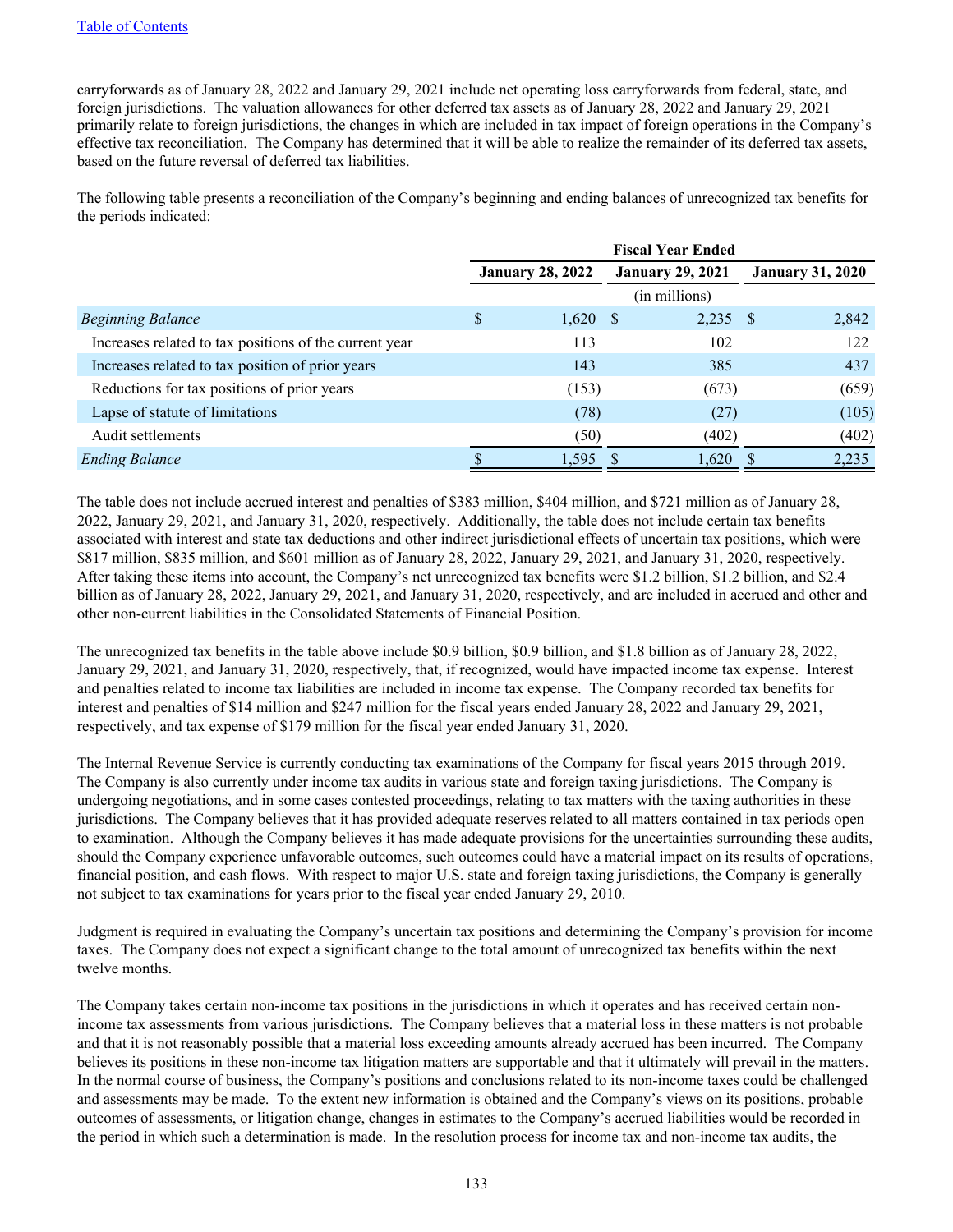Company is required in certain situations to provide collateral guarantees or indemnification to regulators and tax authorities until the matter is resolved.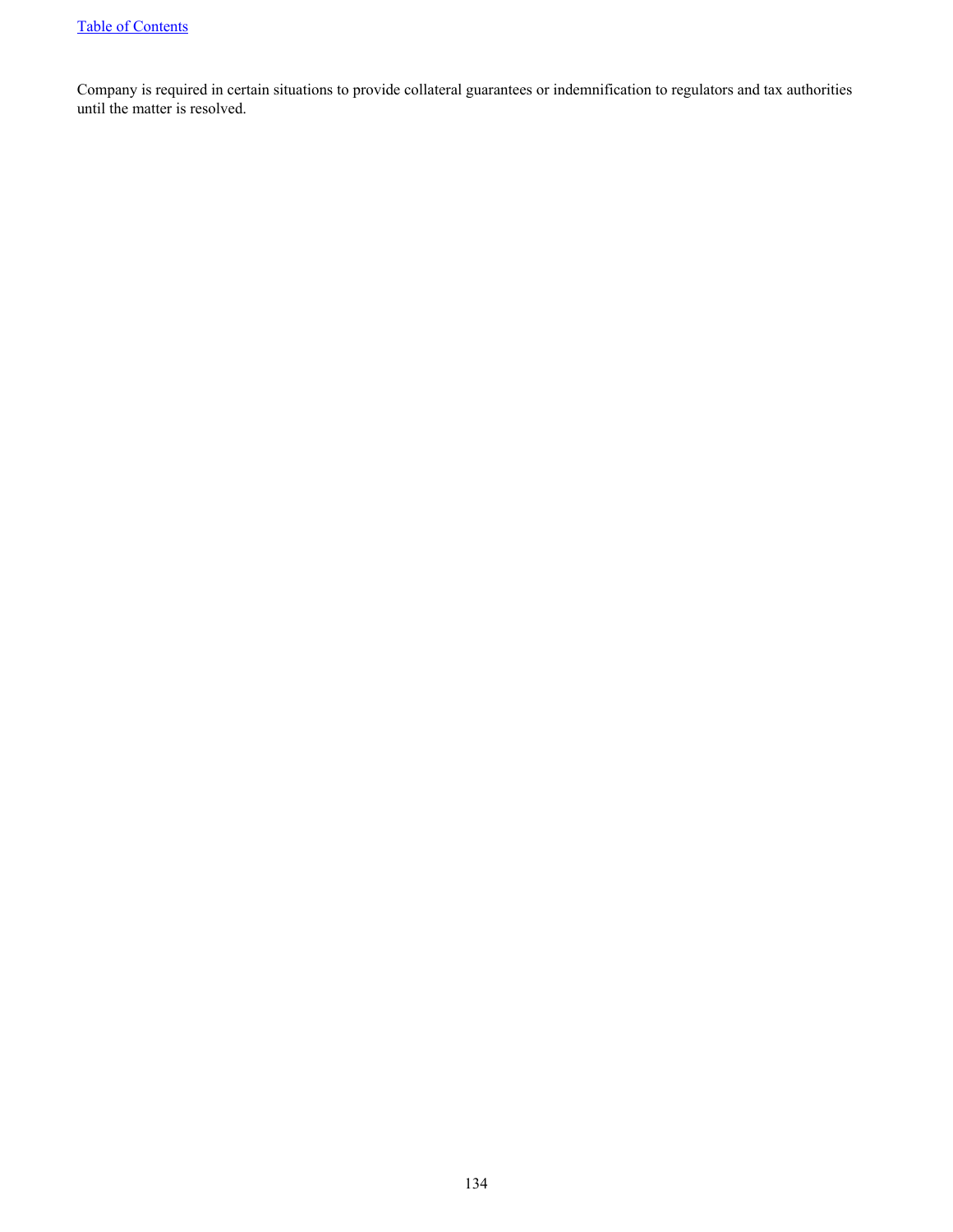### **NOTE 13 — ACCUMULATED OTHER COMPREHENSIVE INCOME (LOSS)**

Accumulated other comprehensive income (loss) is presented in stockholders' equity (deficit) in the Consolidated Statements of Financial Position and consists of amounts related to foreign currency translation adjustments, unrealized net gains (losses) on investments, unrealized net gains (losses) on cash flow hedges, and actuarial net gains (losses) from pension and other postretirement plans.

The following table presents changes in accumulated other comprehensive income (loss), net of tax, by the following components as of the dates indicated:

|                                                                            | Foreign<br>Currency<br><b>Translation</b><br><b>Adjustments</b> | <b>Cash Flow</b><br><b>Hedges</b> | <b>Pension and</b><br>Other<br><b>Postretirement</b><br><b>Plans</b> | Accumulated<br>Other<br>Comprehensive<br>Income (Loss) |
|----------------------------------------------------------------------------|-----------------------------------------------------------------|-----------------------------------|----------------------------------------------------------------------|--------------------------------------------------------|
|                                                                            |                                                                 |                                   | (in millions)                                                        |                                                        |
| Balances as of February 1, 2019                                            | \$<br>$(452)$ \$                                                | $(29)$ \$                         | 14                                                                   | <sup>\$</sup><br>(467)                                 |
| Other comprehensive income (loss) before<br>reclassifications              | (226)                                                           | 269                               | (60)                                                                 | (17)                                                   |
| Amounts reclassified from accumulated other<br>comprehensive income (loss) |                                                                 | (226)                             | $\mathbf{1}$                                                         | (225)                                                  |
| Total change for the period                                                | (226)                                                           | 43                                | (59)                                                                 | (242)                                                  |
| Balances as of January 31, 2020                                            | $(678)$ \$                                                      | 14                                | \$<br>$(45)$ \$                                                      | (709)                                                  |
| Other comprehensive income (loss) before<br>reclassifications              | 528                                                             | (200)                             | (38)                                                                 | 290                                                    |
| Amounts reclassified from accumulated other<br>comprehensive income (loss) |                                                                 | 100                               | 5                                                                    | 105                                                    |
| Total change for the period                                                | 528                                                             | (100)                             | (33)                                                                 | 395                                                    |
| Balances as of January 29, 2021                                            | $(150)$ \$                                                      | $(86)$ \$                         | (78)                                                                 | -\$<br>(314)                                           |
| Other comprehensive income (loss) before<br>reclassifications              | (385)                                                           | 374                               | 37                                                                   | 26                                                     |
| Amounts reclassified from accumulated other<br>comprehensive income (loss) |                                                                 | (158)                             | 7                                                                    | (151)                                                  |
| Spin-off of VMware                                                         | 9                                                               | (1)                               |                                                                      | 8                                                      |
| Total change for the period                                                | (376)                                                           | 215                               | 44                                                                   | (117)                                                  |
| Balances as of January 28, 2022                                            | \$<br>$(526)$ \$                                                | 129                               | \$<br>(34)                                                           | \$<br>(431)                                            |

Amounts related to investments are reclassified to net income (loss) when gains and losses are realized. See Note 4 of the Notes to the Consolidated Financial Statements for more information on the Company's investments. Amounts related to the Company's cash flow hedges are reclassified to net income during the same period in which the items being hedged are recognized in earnings. See Note 8 of the Notes to the Consolidated Financial Statements for more information on the Company's derivative instruments.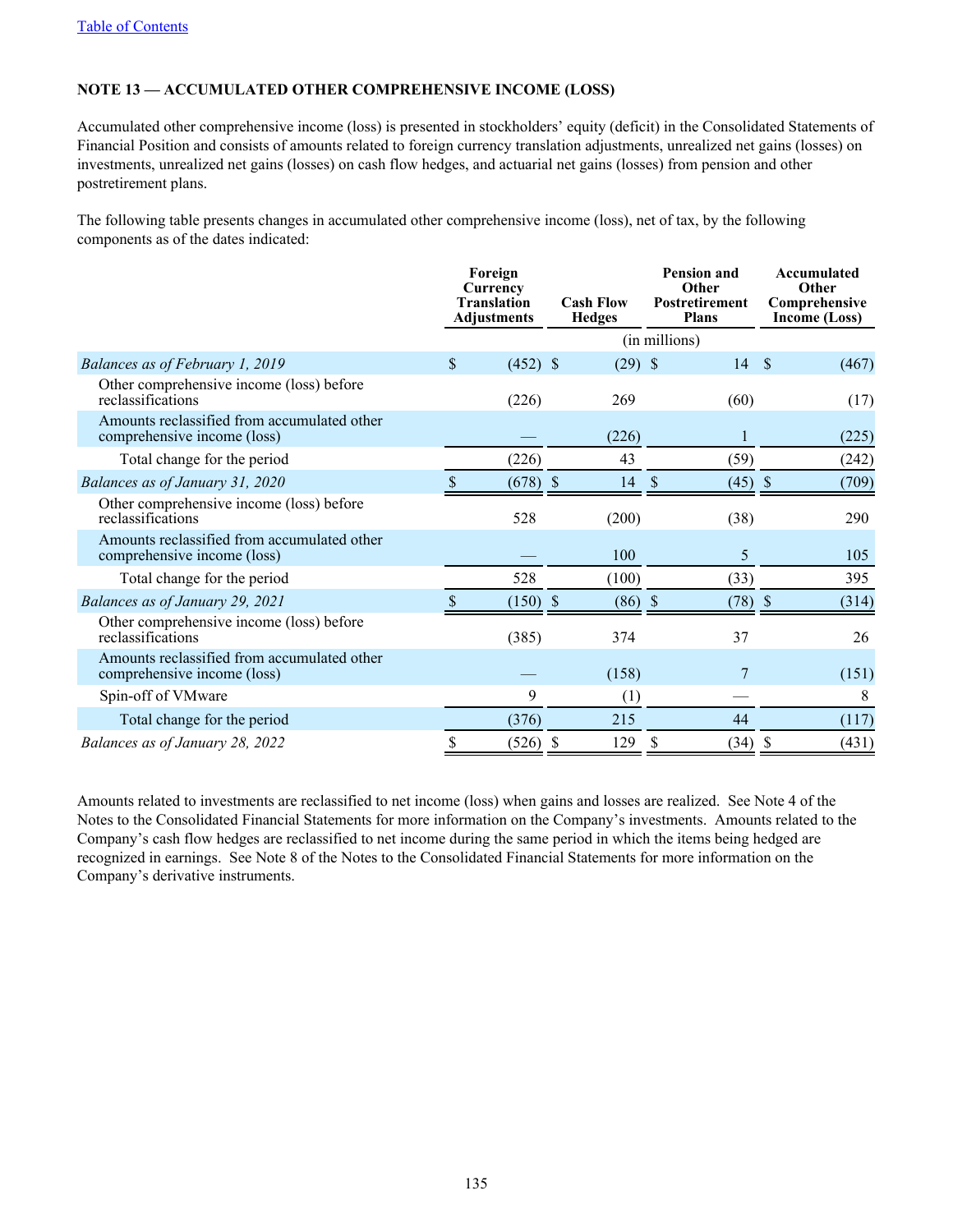The following table presents reclassifications out of accumulated other comprehensive income (loss), net of tax, to net income for the periods indicated:

|                                      | <b>Fiscal Year Ended</b> |                                   |      |                         |    |               |     |                                   |  |                 |   |              |
|--------------------------------------|--------------------------|-----------------------------------|------|-------------------------|----|---------------|-----|-----------------------------------|--|-----------------|---|--------------|
|                                      |                          |                                   |      | <b>January 28, 2022</b> |    |               |     | <b>January 29, 2021</b>           |  |                 |   |              |
|                                      |                          | <b>Cash Flow</b><br><b>Hedges</b> |      | <b>Pensions</b>         |    | <b>Total</b>  |     | <b>Cash Flow</b><br><b>Hedges</b> |  | <b>Pensions</b> |   | <b>Total</b> |
|                                      |                          |                                   |      |                         |    | (in millions) |     |                                   |  |                 |   |              |
| Total reclassifications, net of tax: |                          |                                   |      |                         |    |               |     |                                   |  |                 |   |              |
| Net revenue                          | \$                       | 158                               | - \$ |                         | \$ | 158           | - S | $(98)$ \$                         |  |                 | S | (98)         |
| Cost of net revenue                  |                          | (3)                               |      |                         |    | (3)           |     | 5                                 |  |                 |   | 5            |
| Operating expenses                   |                          |                                   |      | (7)                     |    | (7)           |     |                                   |  | (5)             |   | (5)          |
| Income from discontinued operations  |                          | 3                                 |      |                         |    | 3             |     | (7                                |  |                 |   | (7)          |
| Total reclassifications, net of tax  |                          | 158                               |      |                         |    | 151           |     | (100)                             |  | (5)             | ъ | (105)        |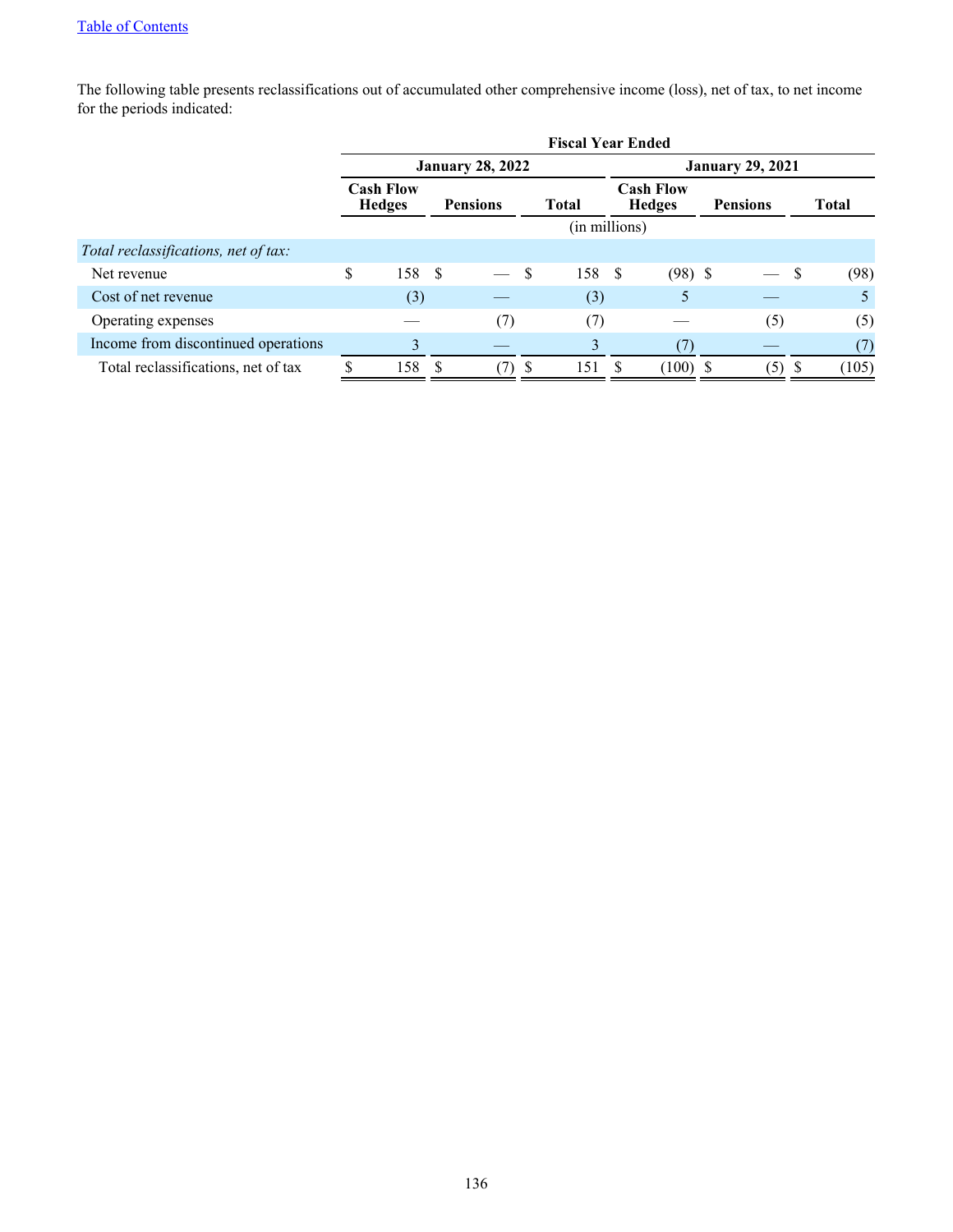# **NOTE 14 — CAPITALIZATION**

The following table presents the Company's authorized, issued, and outstanding common stock as of the dates indicated:

|                                     | <b>Authorized</b> | <b>Issued</b> | Outstanding |
|-------------------------------------|-------------------|---------------|-------------|
|                                     |                   | (in millions) |             |
| Common stock as of January 28, 2022 |                   |               |             |
| Class A                             | 600               | 379           | 379         |
| Class B                             | <b>200</b>        | 95            | 95          |
| Class C                             | 7,900             | 303           | 283         |
| Class D                             | 100               |               |             |
| Class V                             | 343               |               |             |
|                                     | 9,143             | 777           | 757         |
|                                     |                   |               |             |
| Common stock as of January 29, 2021 |                   |               |             |

| Class A | 600   | 385 | 385 |
|---------|-------|-----|-----|
| Class B | 200   | 102 | 102 |
| Class C | 7,900 | 274 | 266 |
| Class D | 100   |     |     |
| Class V | 343   |     |     |
|         | 9,143 | 761 | 753 |
|         |       |     |     |

Under the Company's certificate of incorporation, the Company is prohibited from issuing any of the authorized shares of Class V Common Stock.

## **Preferred Stock**

The Company is authorized to issue one million shares of preferred stock, par value \$0.01 per share. As of January 28, 2022 and January 29, 2021, no shares of preferred stock were issued or outstanding.

### **Common Stock**

*Dell Technologies Common Stock* — The Class A Common Stock, the Class B Common Stock, the Class C Common Stock, and the Class D Common Stock are collectively referred to as Dell Technologies Common Stock. The par value for all classes of Dell Technologies Common Stock is \$0.01 per share. The Class A Common Stock, the Class B Common Stock, the Class C Common Stock, and the Class D Common Stock share equally in dividends declared or accumulated and have equal participation rights in undistributed earnings.

*Voting Rights* — Each holder of record of (a) Class A Common Stock is entitled to ten votes per share of Class A Common Stock; (b) Class B Common Stock is entitled to ten votes per share of Class B Common Stock; (c) Class C Common Stock is entitled to one vote per share of Class C Common Stock; and (d) Class D Common Stock is not entitled to any vote on any matter except to the extent required by provisions of Delaware law (in which case such holder is entitled to one vote per share of Class D Common Stock).

*Conversion Rights* — Under the Company's certificate of incorporation, at any time and from time to time, any holder of Class A Common Stock or Class B Common Stock has the right to convert all or any of the shares of Class A Common Stock or Class B Common Stock, as applicable, held by such holder into shares of Class C Common Stock on a one-to-one basis.

During the fiscal year ended January 28, 2022, the Company issued an aggregate of 5,985,573 shares of Class C Common Stock to stockholders upon their conversion of the same number of shares of Class A Common Stock into Class C Common Stock in accordance with the Company's certificate of incorporation.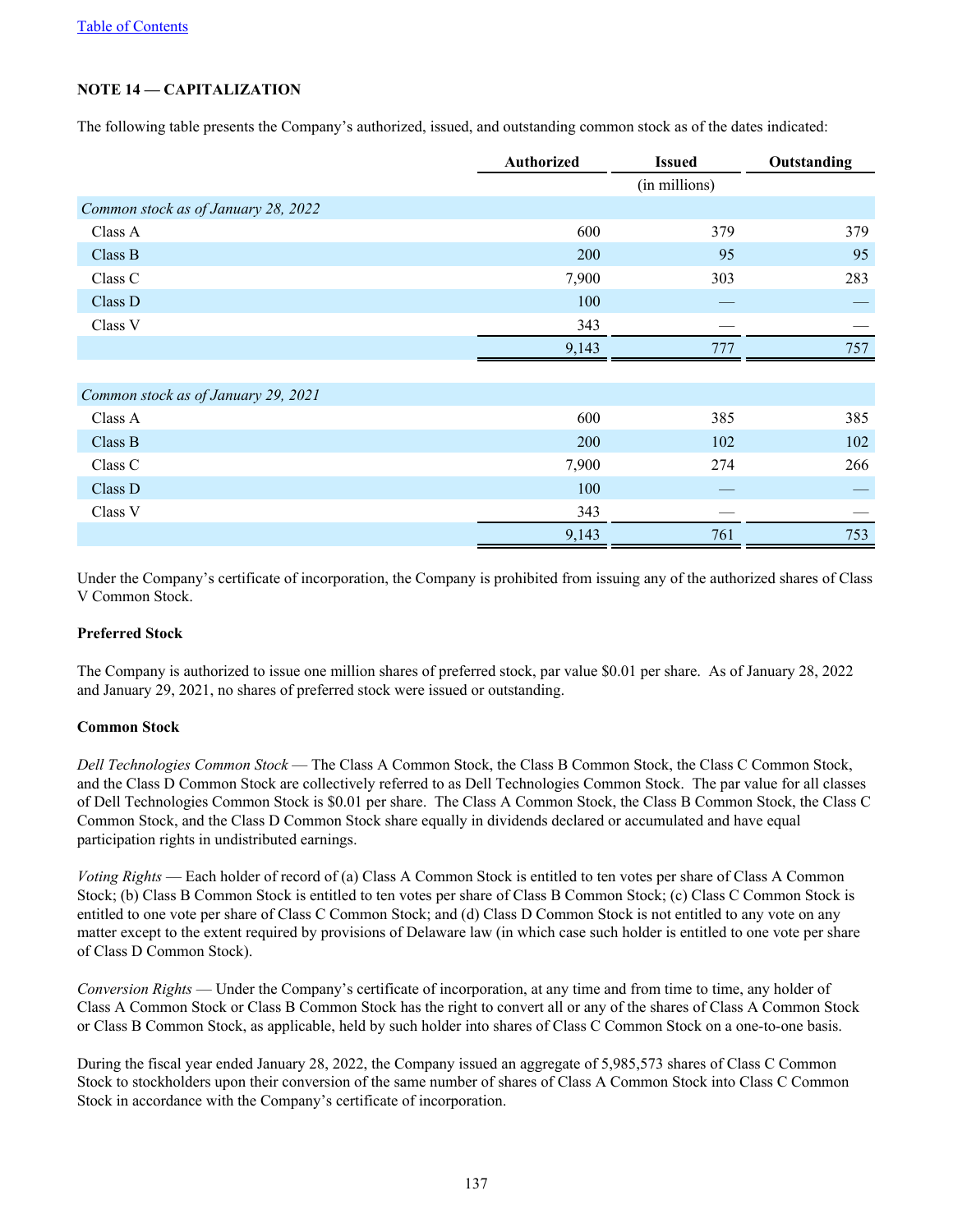During the fiscal year ended January 28, 2022, the Company issued 6,334,990 shares of Class C Common Stock to stockholders upon their conversion of the same number of shares of Class B Common Stock into Class C Common Stock in accordance with the Company's certificate of incorporation.

During the fiscal year ended January 29, 2021, the Company issued an aggregate of 72,727 shares of Class C Common Stock to stockholders upon their conversion of the same number of shares of Class A Common Stock into Class C Common Stock in accordance with the Company's certificate of incorporation.

### **Repurchases of Common Stock and Treasury Stock**

### *Dell Technologies Common Stock Repurchases by Dell Technologies during Fiscal 2022*

Effective as of September 23, 2021, the Company's Board of Directors terminated the Company's previous stock repurchase program and approved a new stock repurchase program (the "2021 Stock Repurchase Program") under which the Company is authorized to use assets to repurchase up to \$5 billion of shares of the Company's Class C Common Stock with no established expiration date. During the fiscal year ended January 28, 2022, the Company repurchased approximately 12 million shares of Class C Common Stock for a total purchase price of approximately \$659 million.

### *Dell Technologies Common Stock Repurchases by Dell Technologies during Fiscal 2021*

During the fiscal year ended January 29, 2021, the Company repurchased approximately 6 million shares of Class C Common Stock for a total purchase price of approximately \$240 million under a previous stock repurchase program that was subsequently suspended and, in the fiscal year ended January 28, 2022, terminated.

To the extent not retired, shares repurchased under the repurchase program are placed in the Company's treasury.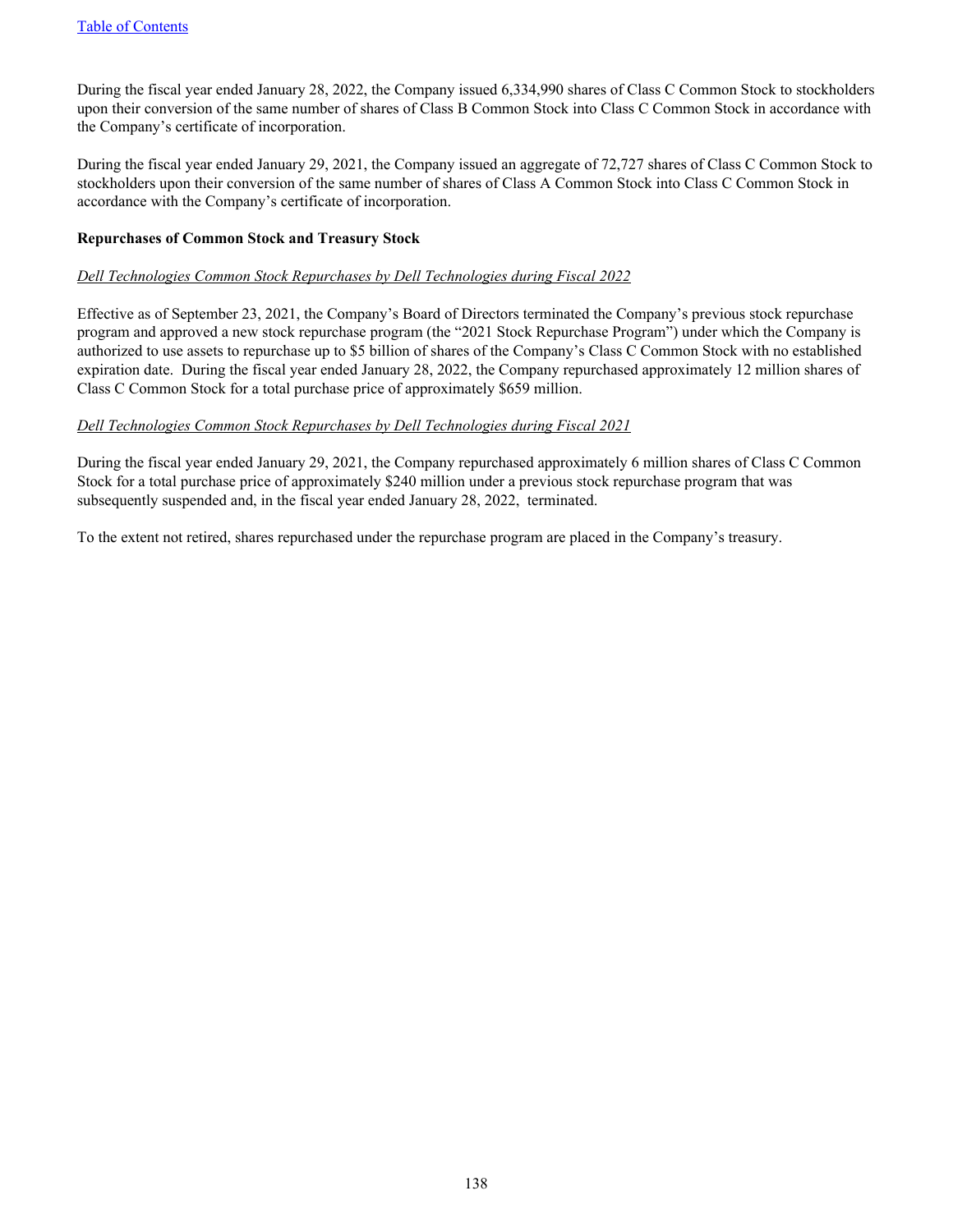$\mathcal{L}_\text{max}$  , where  $\mathcal{L}_\text{max}$  and  $\mathcal{L}_\text{max}$ 

## **NOTE 15 — EARNINGS PER SHARE**

Basic earnings per share is based on the weighted-average effect of all common shares issued and outstanding and is calculated by dividing net income by the weighted-average shares outstanding during the period. Diluted earnings per share is calculated by dividing net income by the weighted-average number of common shares used in the basic earnings per share calculation plus the number of common shares that would be issued assuming exercise or conversion of all potentially dilutive instruments. The Company excludes equity instruments from the calculation of diluted earnings per share if the effect of including such instruments is antidilutive.

The following table presents basic and diluted earnings per share for the periods indicated:

|                                                                       |                         |           | <b>Fiscal Year Ended</b> |        |                         |      |
|-----------------------------------------------------------------------|-------------------------|-----------|--------------------------|--------|-------------------------|------|
|                                                                       | <b>January 28, 2022</b> |           | <b>January 29, 2021</b>  |        | <b>January 31, 2020</b> |      |
| Earnings per share attributable to Dell Technologies Inc. - basic     |                         |           |                          |        |                         |      |
| Continuing operations                                                 | S                       | 6.49 \$   |                          | 3.02 S |                         | 0.73 |
| Discontinued operations                                               | S                       | 0.81 S    |                          | 1.35S  |                         | 5.65 |
|                                                                       |                         |           |                          |        |                         |      |
| Earnings per share attributable to Dell Technologies Inc. $-$ diluted |                         |           |                          |        |                         |      |
| Continuing operations                                                 | \$                      | 6.26 S    |                          | 2.93 S |                         | 0.70 |
| Discontinued operations                                               | S                       | $0.76$ \$ |                          | 1.29   |                         | 5.33 |

The following table presents the computation of basic and diluted earnings per share for the periods indicated:

|                                                                                                               | <b>Fiscal Year Ended</b> |          |                     |               |      |                            |
|---------------------------------------------------------------------------------------------------------------|--------------------------|----------|---------------------|---------------|------|----------------------------|
|                                                                                                               | January 28,<br>2022      |          | January 29,<br>2021 |               |      | January 31,<br><b>2020</b> |
|                                                                                                               |                          |          |                     | (in millions) |      |                            |
| <b>Numerator:</b> Continuing operations                                                                       |                          |          |                     |               |      |                            |
| Net income attributable to Dell Technologies Inc. from continuing<br>operations - basic and diluted           | \$                       | 4,948 \$ |                     | $2,249$ \$    |      | 525                        |
|                                                                                                               |                          |          |                     |               |      |                            |
| Numerator: Discontinued operations                                                                            |                          |          |                     |               |      |                            |
| Income from discontinued operations, net of income taxes - basic                                              | -S                       | 615 \$   |                     | 1,001         | - \$ | 4,091                      |
| Incremental dilution from VMware (a)                                                                          |                          | (7)      |                     | (13)          |      | (84)                       |
| Income from discontinued operations, net of income taxes,<br>attributable to Dell Technologies Inc. - diluted | S                        | 608 \$   |                     | 988 \$        |      | 4,007                      |
|                                                                                                               |                          |          |                     |               |      |                            |
| Denominator: Dell Technologies Common Stock weighted-average<br>shares outstanding                            |                          |          |                     |               |      |                            |
| Weighted-average shares outstanding — basic                                                                   |                          | 762      |                     | 744           |      | 724                        |
| Dilutive effect of options, restricted stock units, restricted stock,<br>and other                            |                          | 29       |                     | 23            |      | 27                         |
| Weighted-average shares outstanding — diluted                                                                 |                          | 791      |                     | 767           |      | 751                        |
| Weighted-average shares outstanding — antidilutive                                                            |                          |          |                     |               |      |                            |

(a) The incremental dilution from VMware represents the impact of VMware's dilutive securities on diluted earnings per share of Dell Technologies Common Stock, and is calculated by multiplying the difference between VMware's basic and diluted earnings (loss) per share by the number of shares of VMware common stock held by the Company.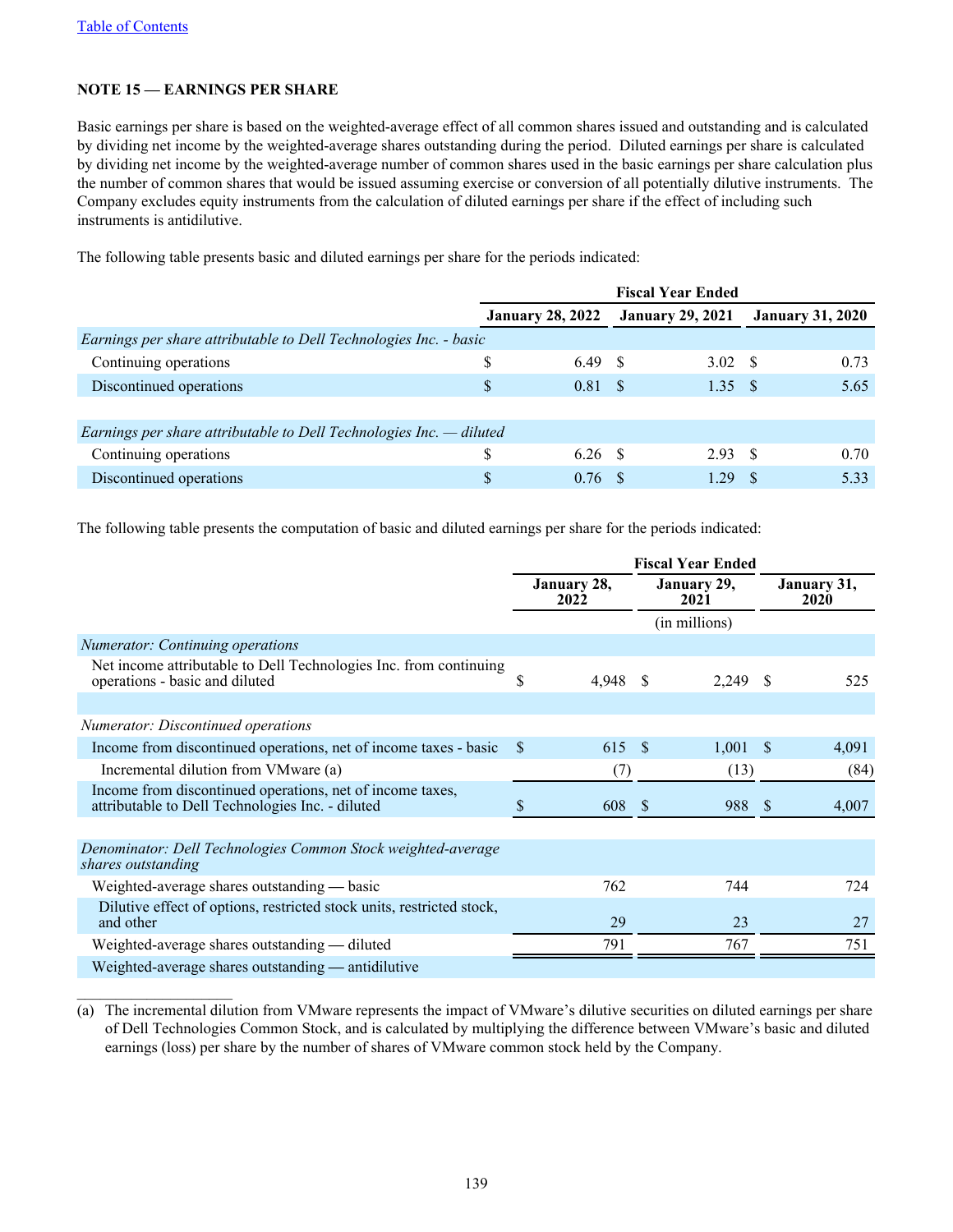$\mathcal{L}_\text{max}$  , where  $\mathcal{L}_\text{max}$  , we have the set of  $\mathcal{L}_\text{max}$ 

## **NOTE 16 — STOCK-BASED COMPENSATION**

### **Stock-Based Compensation Expense**

The following table presents stock-based compensation expense recognized in the Consolidated Statements of Income for the periods indicated:

|                                                                                   | <b>Fiscal Year Ended</b> |                         |    |                         |    |                         |
|-----------------------------------------------------------------------------------|--------------------------|-------------------------|----|-------------------------|----|-------------------------|
|                                                                                   |                          | <b>January 28, 2022</b> |    | <b>January 29, 2021</b> |    | <b>January 31, 2020</b> |
|                                                                                   |                          |                         |    | (in millions)           |    |                         |
| Stock-based compensation expense:                                                 |                          |                         |    |                         |    |                         |
| Cost of net revenue                                                               | \$                       | 133                     | -S | 75                      | -S | 32                      |
| Operating expenses                                                                |                          | 675                     |    | 412                     |    | 213                     |
| Stock-based compensation expense from continuing<br>operations before taxes       |                          | 808                     |    | 487                     |    | 245                     |
| Stock-based compensation expense from discontinued<br>operations before taxes (a) |                          | 814                     |    | 1,122                   |    | 1,017                   |
| Total stock-based compensation expense before taxes                               |                          | 1,622                   |    | 1,609                   |    | 1,262                   |
| Income tax benefit                                                                |                          | (296)                   |    | (313)                   |    | (392)                   |
| Total stock-based compensation expense, net of income<br>taxes                    |                          | 1,326                   |    | 1,296                   |    | 870                     |

(a) Stock-based compensation expense from discontinued operations before taxes represents VMware stock-based compensation expense and is included in Income from discontinued operations, net of taxes, on the Consolidated Statements of Income.

### **Dell Technologies Inc. Stock-Based Compensation Plan**

*Dell Technologies Inc. 2013 Stock Incentive Plan* — Employees, consultants, non-employee directors, and other service providers of the Company or its affiliates are eligible to participate in the Dell Technologies Inc. 2013 Stock Incentive Plan, as amended and restated as of July 9, 2019, (the "2013 Plan"). The 2013 Plan authorizes the Company to grant stock options, restricted stock units ("RSUs"), stock appreciation rights ("SARs"), restricted stock awards, and dividend equivalents. Stock options have been granted with option exercise prices equal to the fair market value of the Company's Class C Common Stock and expire ten years after the grant date.

The 2013 Plan provides for an equitable adjustment of the share pool authorized under the 2013 Plan and outstanding awards in the event of a corporate restructuring event. In connection with the VMware Spin-off, the authorized share pool under the 2013 Plan and stock awards that were outstanding at the time of the VMware Spin-off were adjusted using a conversion ratio of approximately 1.97 to 1. The conversion ratio was based on the Company's pre-VMware Spin-off closing stock price on November 1, 2021 and post-VMware Spin-off opening stock price on November 2, 2021. The adjustment resulted in an increase of approximately 30 million restricted stock units and 2 million stock options. The exercise price of unexercised stock options was also adjusted in accordance with the terms of the 2013 Plan using the conversion ratio of approximately 1.97 to 1. The adjustment did not result in material incremental stock-based compensation expense for the fiscal year ended January 28, 2022 as the adjustment was required by the 2013 Plan.

The 2013 Plan authorizes the issuance of an aggregate of 165.5 million shares of the Company's Class C Common Stock, including 55.0 million shares automatically added to the share pool pursuant to the equitable adjustment provisions relating to the VMware Spin-off. As of January 28, 2022, there were approximately 46 million shares of Class C Common Stock available for future grants under the 2013 Plan.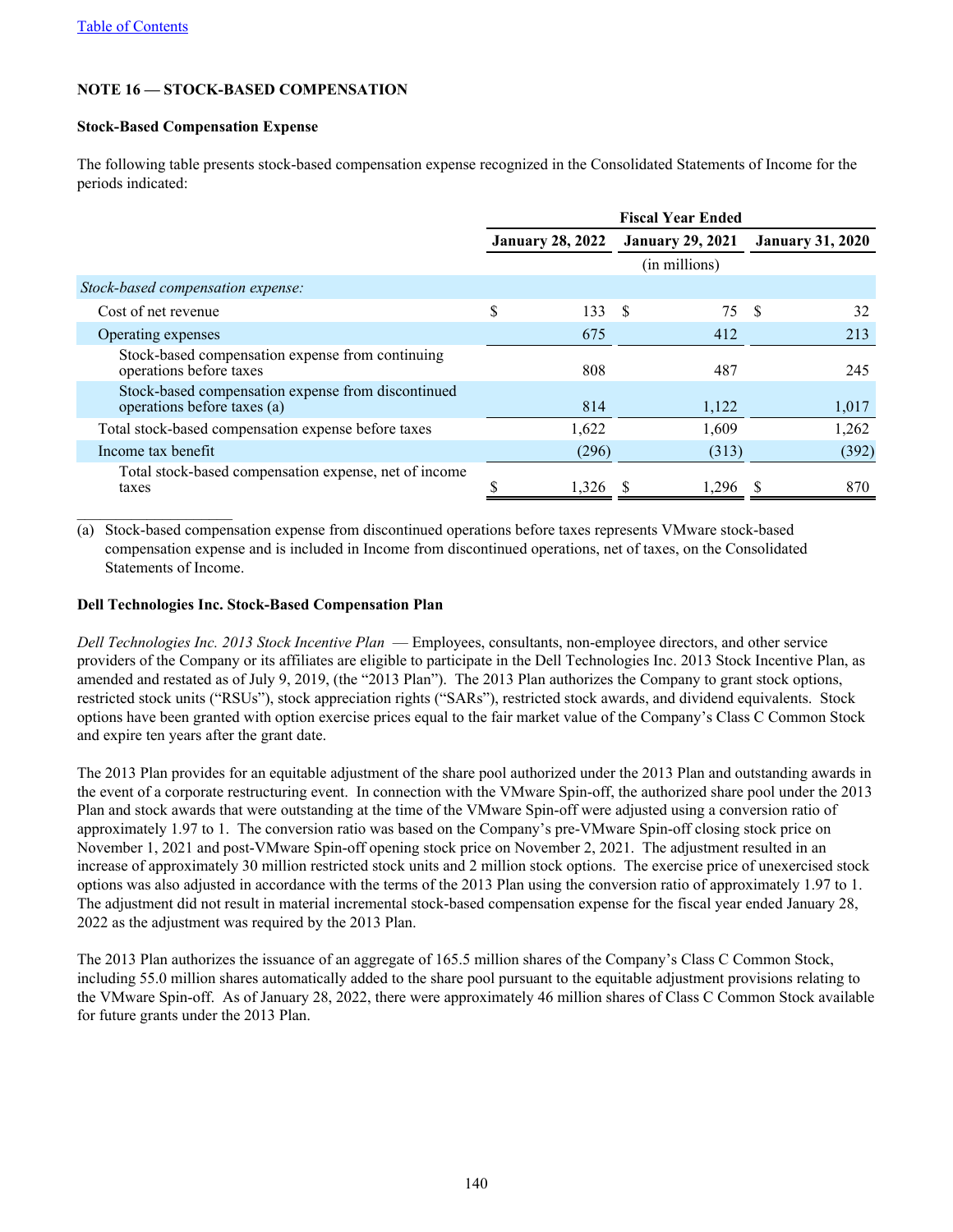$\mathcal{L}_\text{max}$  , where  $\mathcal{L}_\text{max}$  , we have the set of  $\mathcal{L}_\text{max}$ 

*Stock Option Activity* — The following table presents stock option activity settled in Dell Technologies Common Stock for the periods indicated:

|                                                                                      | Number of<br><b>Options</b> | Weighted-<br>Average<br><b>Exercise Price</b> |             | Weighted-Average<br>Remaining<br><b>Contractual Term</b> | Aggregate<br><b>Intrinsic Value</b><br>(a) |     |
|--------------------------------------------------------------------------------------|-----------------------------|-----------------------------------------------|-------------|----------------------------------------------------------|--------------------------------------------|-----|
|                                                                                      | (in millions)               |                                               | (per share) | (in years)                                               | (in millions)                              |     |
| Options outstanding as of February 1, 2019                                           | 42                          | $\mathcal{S}$                                 | 14.76       |                                                          |                                            |     |
| Granted                                                                              |                             |                                               |             |                                                          |                                            |     |
| Exercised                                                                            | (24)                        |                                               | 14.86       |                                                          |                                            |     |
| Forfeited                                                                            |                             |                                               |             |                                                          |                                            |     |
| Canceled/expired                                                                     |                             |                                               |             |                                                          |                                            |     |
| Options outstanding as of January 31, 2020                                           | 18                          |                                               | 14.82       |                                                          |                                            |     |
| Granted                                                                              |                             |                                               |             |                                                          |                                            |     |
| Exercised                                                                            | (12)                        |                                               | 14.32       |                                                          |                                            |     |
| Forfeited                                                                            |                             |                                               |             |                                                          |                                            |     |
| Canceled/expired                                                                     |                             |                                               |             |                                                          |                                            |     |
| Options outstanding as of January 29, 2021                                           | 6                           |                                               | 15.87       |                                                          |                                            |     |
| Granted                                                                              |                             |                                               |             |                                                          |                                            |     |
| VMware Spin-off adjustment                                                           | $\overline{2}$              |                                               | <b>NA</b>   |                                                          |                                            |     |
| Exercised                                                                            | (5)                         |                                               | 13.36       |                                                          |                                            |     |
| Forfeited                                                                            |                             |                                               |             |                                                          |                                            |     |
| Canceled/expired                                                                     |                             |                                               |             |                                                          |                                            |     |
| Options outstanding as of January 28, 2022 (b)                                       | $\overline{3}$              | $\mathcal{S}$                                 | 9.62        | 2.8 <sup>°</sup>                                         |                                            | 132 |
| Exercisable as of January 28, 2022                                                   | $\overline{3}$              | \$                                            | 9.34        | 2.7                                                      | <sup>\$</sup>                              | 131 |
| Vested and expected to vest (net of estimated<br>forfeitures) as of January 28, 2022 | 3                           | \$                                            | 9.62        | 2.8                                                      | $\mathcal{S}$                              | 132 |

(a) The aggregate intrinsic values represent the total pre-tax intrinsic values based on the closing price of \$56.24 of the Company's Class C Common Stock on January 28, 2022 as reported on the NYSE that would have been received by the option holders had all in-the-money options been exercised as of that date.

(b) In connection with the VMware Spin-off, Dell Technologies made certain adjustments to the number of stock options to preserve the intrinsic value of the awards prior to the VMware Spin-off. The ending weighted-average exercise price was calculated based on underlying options outstanding as of January 28, 2022. Of the 3 million stock options outstanding on January 28, 2022, 2 million stock options related to performance-based awards and 1 million stock options related to service-based awards.

The total fair value of options vested was not material for the fiscal years ended January 28, 2022, January 29, 2021, and January 31, 2020. The pre-tax intrinsic value of the options exercised was \$340 million, \$591 million, and \$835 million for the fiscal years ended January 28, 2022, January 29, 2021, and January 31, 2020, respectively. Cash proceeds from the exercise of stock options was \$62 million, \$179 million, and \$350 million for the fiscal years ended January 28, 2022, January 29, 2021, and January 31, 2020, respectively.

The tax benefit realized from the exercise of stock options was \$76 million, \$139 million, and \$197 million for the fiscal years ended January 28, 2022, January 29, 2021, and January 31, 2020, respectively.

*Restricted Stock* — The Company's restricted stock primarily consists of RSUs granted to employees. During the fiscal year ended January 28, 2022, January 29, 2021, and January 31, 2020, the Company granted long-term incentive awards in the form of service-based RSUs and performance-based RSUs ("PSUs") in order to align critical talent retention programs with the interests of holders of the Class C Common Stock.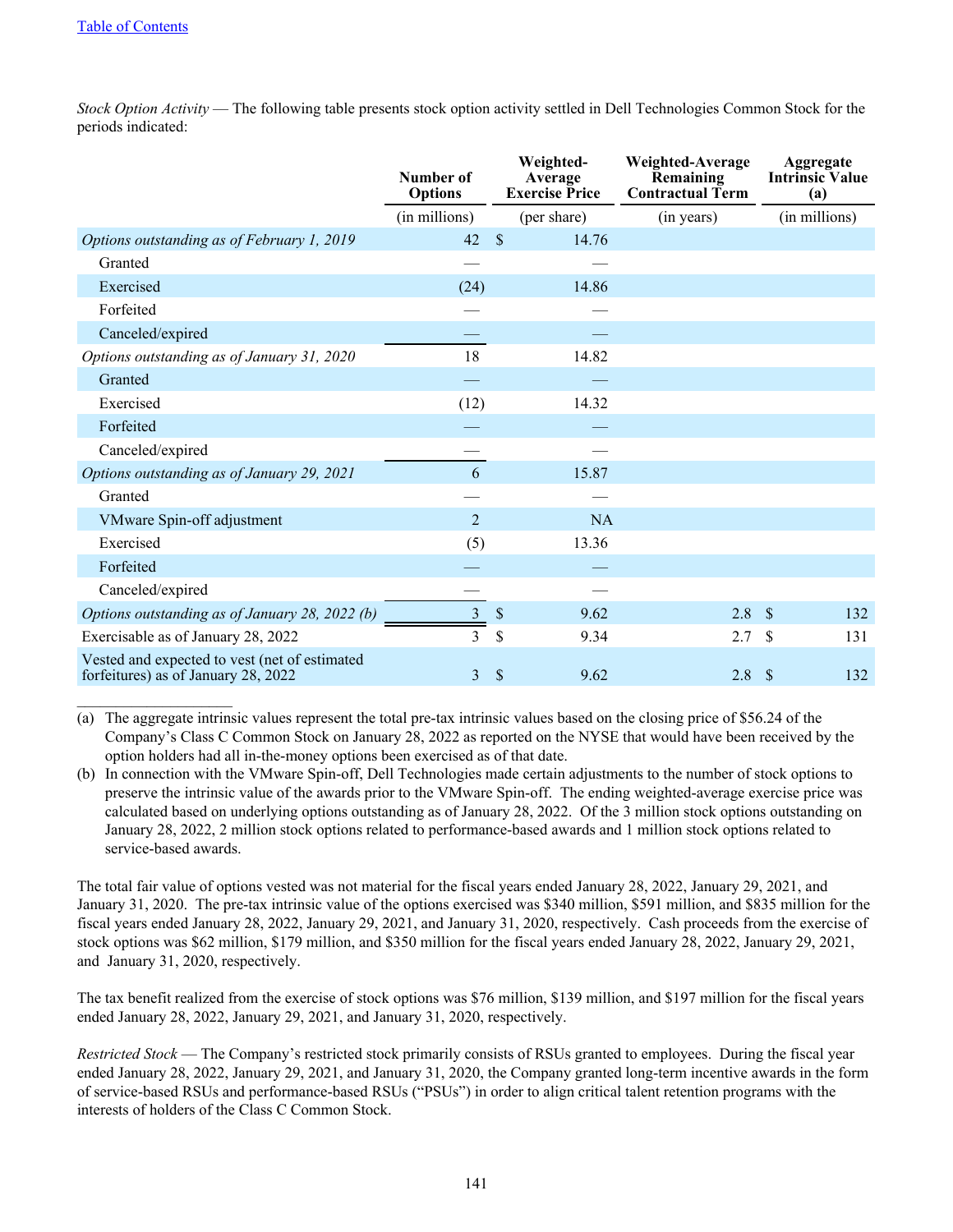Service-based RSUs have a fair value based on the closing price of the Class C Common Stock price as reported on the NYSE on the grant date or the trade day immediately preceding the grant date, if the grant date falls on a non-trading day. Most of such RSUs vest ratably over a three-year period. Each service-based RSU represents the right to acquire one share of Class C Common Stock upon vesting.

The PSUs granted during the periods presented are reflected as target units for performance periods not yet complete. The actual number of units that ultimately vest will range from 0% to 200% of target, based on the level of achievement of the performance goals and continued employment with the Company over a three-year performance period. Approximately half of the PSUs granted are subject to achievement of market-based performance goals based on relative total shareholder return and were valued utilizing a Monte Carlo valuation model to simulate the probabilities of achievement. The remaining PSUs are subject to internal financial measures and have fair values based on the closing price of the Class C Common Stock as reported on the NYSE on the accounting grant date.

Prior to the Class V transaction, the Company granted market-based PSUs to certain members of the Company's senior leadership team, which were also valued using the Monte Carlo model. The vesting and payout of the PSU awards depended upon the return on equity achieved on various measurement dates through the five-year anniversary of the Company's acquisition of EMC Corporation in a transaction that closed in September 2016 (the "EMC merger transaction") or specified liquidity events.

The following table presents the assumptions utilized in the Monte Carlo valuation model for the periods indicated:

|                                                | <b>Fiscal Year Ended</b> |                         |  |                         |                         |         |  |
|------------------------------------------------|--------------------------|-------------------------|--|-------------------------|-------------------------|---------|--|
|                                                |                          | <b>January 28, 2022</b> |  | <b>January 29, 2021</b> | <b>January 31, 2020</b> |         |  |
| Weighted-average grant date fair value         |                          | 134.01                  |  | 40.01                   |                         | 87.17   |  |
| Term (in years)                                |                          |                         |  |                         |                         |         |  |
| Risk-free rate (U.S. Government Treasury Note) |                          | $0.3 \%$                |  | $0.6\%$                 |                         | $2.4\%$ |  |
| Expected volatility                            |                          | 43 $\%$                 |  | $47\%$                  |                         | 45 %    |  |
| Expected dividend yield                        |                          | $- \frac{9}{6}$         |  | $- \frac{9}{6}$         |                         | $-$ %   |  |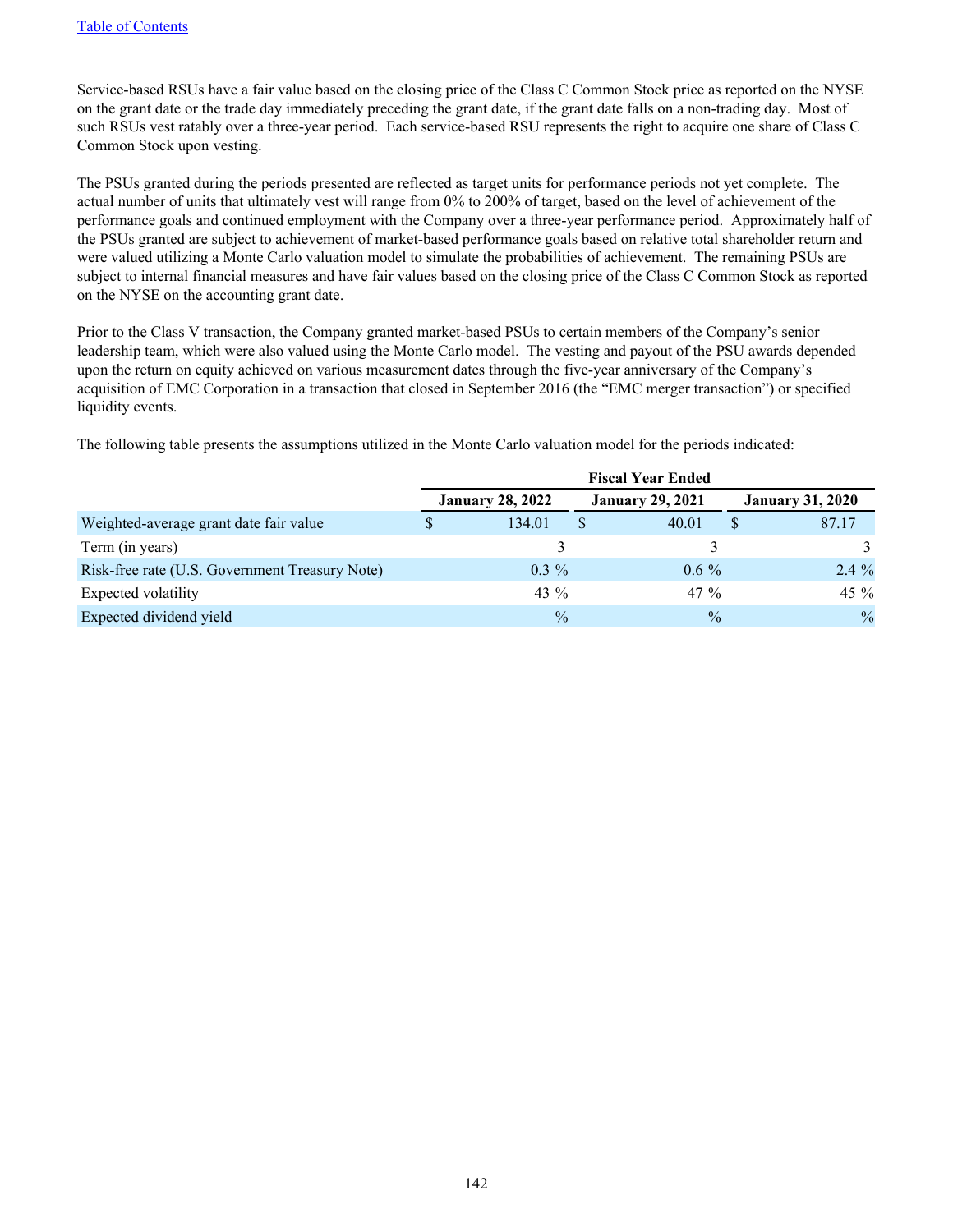The following table presents restricted stock and restricted stock units activity settled in Dell Technologies Common Stock for the periods indicated:

|                                               | <b>Number of Units</b> | Weighted-Average<br><b>Grant Date Fair Value</b> | <b>Aggregate Intrinsic</b><br>Value (a) |
|-----------------------------------------------|------------------------|--------------------------------------------------|-----------------------------------------|
|                                               | (in millions)          | (per unit)                                       |                                         |
| Outstanding, February 1, 2019                 | 5                      | $\mathcal{S}$<br>18.90                           |                                         |
| Granted                                       | 13                     | 60.55                                            |                                         |
| Vested                                        | (1)                    | 30.24                                            |                                         |
| Forfeited                                     | (1)                    | 46.50                                            |                                         |
| Outstanding, January 31, 2020                 | 16                     | <sup>S</sup><br>50.78                            |                                         |
| Granted                                       | 25                     | 39.14                                            |                                         |
| Vested                                        | (5)                    | 48.15                                            |                                         |
| Forfeited                                     | (3)                    | 41.56                                            |                                         |
| Outstanding, January 29, 2021                 | 33                     | -S<br>43.09                                      |                                         |
| Granted                                       | 13                     | 88.13                                            |                                         |
| VMware Spin-off adjustment                    | 30                     | <b>NA</b>                                        |                                         |
| Vested                                        | (13)                   | 39.33                                            |                                         |
| Forfeited                                     | (4)                    | 46.27                                            |                                         |
| Outstanding, January 28, 2022(b)              | 59                     | <sup>\$</sup><br>31.67                           | -\$<br>3,337                            |
| Vested and expected to vest, January 28, 2022 | 55                     | <sup>\$</sup><br>31.30                           | -\$<br>3,070                            |

(a) The aggregate intrinsic value represents the total pre-tax intrinsic values based on the closing price of \$56.24 of the Company's Class C Common Stock on January 28, 2022 as reported on the NYSE that would have been received by the RSU holders had the RSUs been issued as of January 28, 2022.

(b) In connection with the VMware Spin-off, Dell Technologies made certain adjustments to the number of RSUs to preserve the intrinsic value of the awards prior to the VMware Spin-off. The ending weighted-average grant date fair value was calculated based on underlying RSUs outstanding as of January 28, 2022. As of January 28, 2022, the 59 million units outstanding included 48 million RSUs and 11 million PSUs.

The total fair value of restricted stock that vested during the fiscal years ended January 28, 2022, January 29, 2021, and January 31, 2020 was \$493 million, \$235 million, and \$27 million, respectively, with a pre-tax intrinsic value was \$1,097 million, \$226 million, and \$47 million, respectively.

As of January 28, 2022, there was \$963 million of unrecognized stock-based compensation expense, net of estimated forfeitures, related to these awards expected to be recognized over a weighted-average period of approximately 1.9 years.

*Dell Technologies Shares Withheld for Taxes* — Under certain situations, shares of Class C Common Stock are withheld from issuance to cover employee taxes for both the vesting of restricted stock units and the exercise of stock options. For the fiscal years ended January 28, 2022, January 29, 2021, and January 31, 2020, 0.4 million, 0.1 million, and 0.1 million shares, respectively, were withheld to cover \$40 million, \$1 million, and \$4 million, respectively, of employees' tax obligations.

## **Other Plans**

 $\mathcal{L}_\text{max}$  , where  $\mathcal{L}_\text{max}$  , we have the set of  $\mathcal{L}_\text{max}$ 

In addition to the 2013 Plan described above, the Company has a consolidated subsidiary, Secureworks, that maintains its own equity plan and issues equity grants settling in its own Class A common stock. The stock option and restricted stock unit activity under this plan was not material during the fiscal years ended January 28, 2022, January 29, 2021, and January 31, 2020.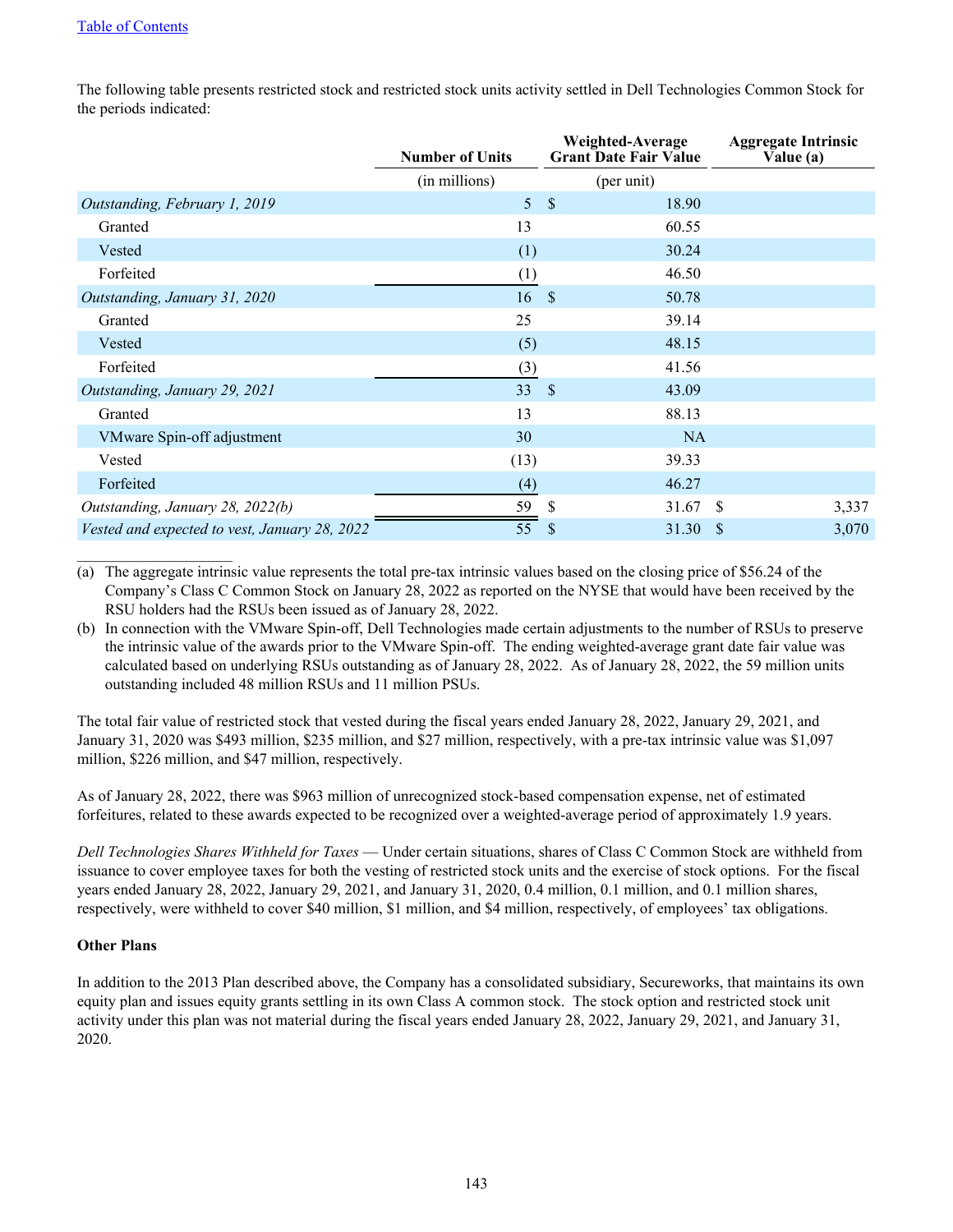## **NOTE 17 — REDEEMABLE SHARES**

Through June 27, 2021, awards under the Company's stock incentive plans included certain rights that allow the holder to exercise a put feature for the underlying Class A or Class C Common Stock after a six-month holding period following the issuance of such common stock. The put feature required the Company to purchase the stock at its fair market value. Accordingly, these awards and such common stock were subject to reclassification from equity to temporary equity. The put feature expired on June 27, 2021, and as a result, there were no issued and outstanding awards that were reclassified as temporary equity as of January 28, 2022.

As of the fiscal year ended January 29, 2021, the Company determined the award amounts to be classified as temporary equity as follows:

- For stock options to purchase Class C Common Stock subject to service requirements, the intrinsic value of the option is multiplied by the portion of the option for which services have been rendered. Upon exercise of the option, the amount in temporary equity represents the fair value of the Class C Common Stock.
- For stock appreciation rights, restricted stock units, or restricted stock awards, any of which stock award types are subject to service requirements, the fair value of the share is multiplied by the portion of the share for which services have been rendered.
- For share-based arrangements that are subject to the occurrence of a contingent event, the amounts are reclassified to temporary equity based on a probability assessment performed by the Company on a periodic basis. Contingent events include the achievement of performance-based measures.

The following table presents the amount of redeemable shares classified as temporary equity and summarizes the award type as of January 29, 2021:

|                                                   | <b>January 29, 2021</b> |  |
|---------------------------------------------------|-------------------------|--|
|                                                   | (in millions)           |  |
| Redeemable shares classified as temporary equity  | 472                     |  |
| Issued and outstanding unrestricted common shares |                         |  |
| Outstanding stock options                         | 6                       |  |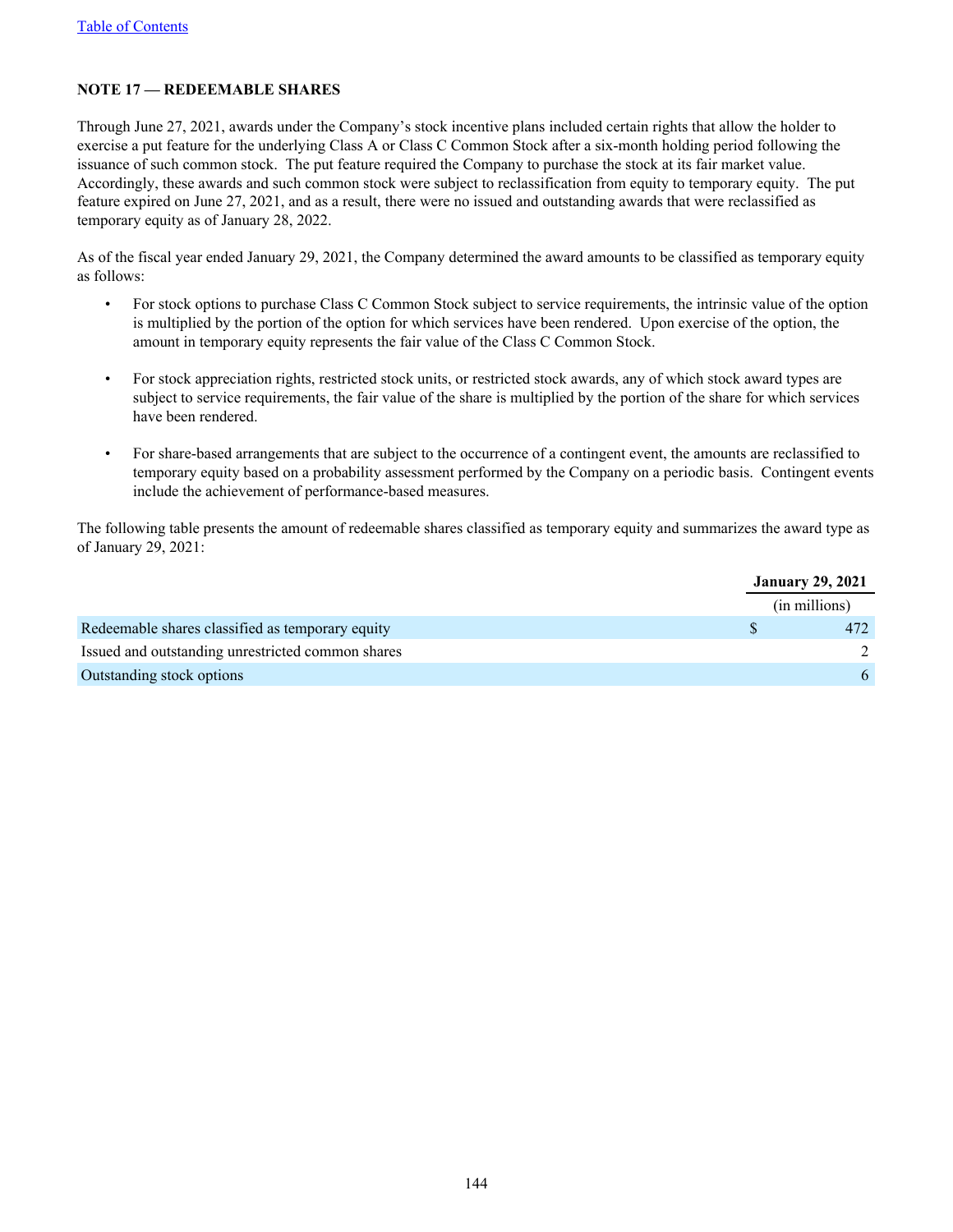## **NOTE 18 — RETIREMENT PLAN BENEFITS**

#### **Defined Benefit Retirement Plans**

 $\mathcal{L}_\text{max}$  , where  $\mathcal{L}_\text{max}$  , we have the set of  $\mathcal{L}_\text{max}$ 

The Company sponsors retirement plans for certain employees in the United States and internationally, some of which meet the criteria of a defined benefit retirement plan. Benefits under defined benefit retirement plans guarantee a particular payment to the employee in retirement. The amount of retirement benefit is defined by the plan and is typically a function of the number of years of service rendered by the employee and the employee's average salary or salary at retirement. The annual costs of the plans are determined using the projected unit credit actuarial cost method that includes actuarial assumptions and estimates which are subject to change.

*U.S. Pension Plan* — The Company sponsors a noncontributory defined benefit retirement plan in the United States (the "U.S. pension plan") which was assumed in connection with the EMC merger transaction. As of December 1999, the U.S. pension plan was frozen, so employees no longer accrue retirement benefits for future services. The measurement date for the U.S. pension plan is the end of the Company's fiscal year. The Company did not make any significant contributions to the U.S. pension plan for the fiscal years ended January 28, 2022, January 29, 2021, and January 31, 2020, and does not expect to make any significant contributions in Fiscal 2023.

Net periodic benefit costs related to the U.S. pension plan were immaterial for the fiscal years ended January 28, 2022, January 29, 2021, and January 31, 2020.

The following table presents attributes of the U.S. pension plan as of the dates indicated:

|                               | <b>January 28, 2022</b> | <b>January 29, 2021</b> |
|-------------------------------|-------------------------|-------------------------|
|                               | (in millions)           |                         |
| Plan assets at fair value (a) | 550 \$                  | 572                     |
| Benefit obligations           | (582)                   | (635)                   |
| Underfunded position (b)      | (32)                    | (63)                    |

(a) Plan assets are managed by outside investment managers. The Company's investment strategy with respect to plan assets is to achieve a long-term growth of capital, consistent with an appropriate level of risk. Assets are recognized at fair value and are primarily classified within Level 2 of the fair value hierarchy.

(b) The underfunded position of the U.S. pension plan is recognized in other non-current liabilities in the Consolidated Statements of Financial Position.

As of January 28, 2022, future benefit payments for the U.S. pension plan are expected to be paid as follows: \$35 million in fiscal 2023; \$36 million in fiscal 2024; \$37 million in fiscal 2025; \$37 million in fiscal 2026; \$38 million in fiscal 2027; and \$184 million thereafter.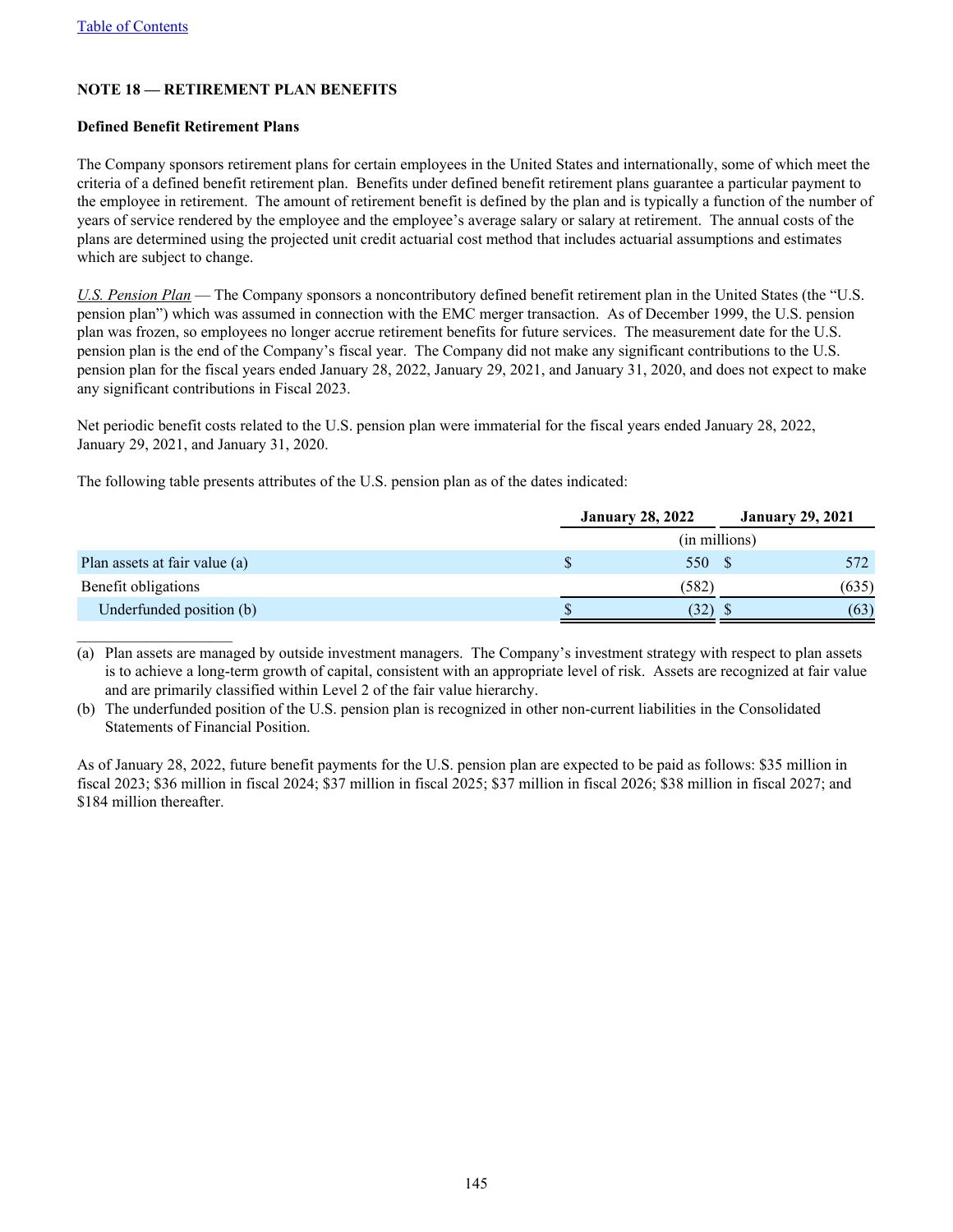$\mathcal{L}_\text{max}$  , where  $\mathcal{L}_\text{max}$  , we have the set of  $\mathcal{L}_\text{max}$ 

*International Pension Plans* — The Company also sponsors retirement plans outside of the United States which qualify as defined benefit plans. The following table presents attributes of the international pension plans as of the dates indicated:

|                               | <b>January 28, 2022</b> |               | <b>January 29, 2021</b> |
|-------------------------------|-------------------------|---------------|-------------------------|
|                               |                         | (in millions) |                         |
| Plan assets at fair value (a) |                         | 245 \$        | 256                     |
| Benefit obligations           |                         | (479)         | (517)                   |
| Underfunded position (b)      |                         | (234)         | (261)                   |

(a) Plan assets are managed by outside investment managers. The Company's investment strategy with respect to plan assets is to achieve a long-term growth of capital, consistent with an appropriate level of risk. Assets are recognized at fair value and are primarily classified within Level 2 of the fair value hierarchy.

(b) The underfunded position is recognized in other non-current liabilities in the Consolidated Statements of Financial Position.

#### **Defined Contribution Retirement Plans**

*Dell 401(k) Plan* — The Company has a defined contribution retirement plan (the "Dell 401(k) Plan") that complies with Section 401(k) of the Internal Revenue Code. Only U.S. employees and employees of certain subsidiaries, except those who are covered by a collective bargaining agreement, classified as a leased employee, a nonresident alien, or are covered under a separate plan, are eligible to participate in the Dell  $401(k)$  Plan. Participation in the Dell  $401(k)$  Plan is at the election of the employee. Historically, through May 31, 2020, the Company matched 100% of each participant's voluntary contributions (the "Dell  $401(k)$  employer match"), subject to a maximum contribution of  $6\%$  of the participant's eligible compensation, up to an annual limit of \$7,500, and participants vest immediately in all contributions to the Dell 401(k) Plan. On June 1, 2020, the Company suspended the Dell 401(k) employer match for U.S. employees as a precautionary measure to preserve financial flexibility in light of COVID-19. Effective January 1, 2021, the Dell 401(k) employer match was reinstated, with no change to the employer match policy or participant eligibility requirements.

The Company's matching contributions as well as participants' voluntary contributions are invested according to each participant's elections in the investment options provided under the Dell 401(k) Plan. The Company's contributions during the fiscal years ended January 28, 2022, January 29, 2021, and January 31, 2020 were \$249 million, \$154 million, and \$267 million, respectively. The Company's contributions decreased during the fiscal year ended January 29, 2021 due to the suspension of the Dell 401(k) employer match between June 1, 2020 and December 31, 2020, as discussed above.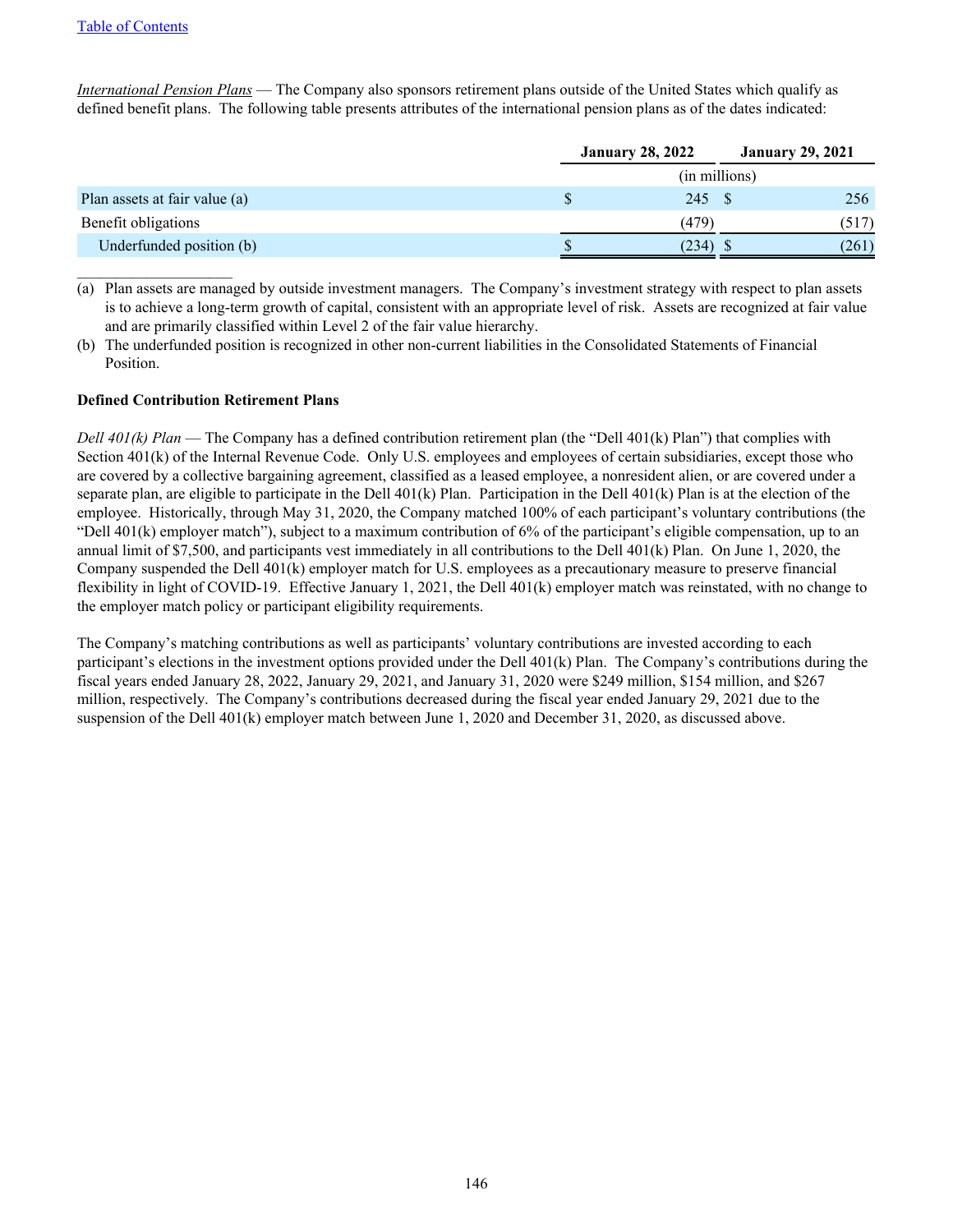## **NOTE 19 — SEGMENT INFORMATION**

The Company has two reportable segments that are based on the following business units: Infrastructure Solutions Group ("ISG") and Client Solutions Group ("CSG").

ISG enables the digital transformation of the Company's customers through its trusted multi-cloud and big data solutions, which are built upon a modern data center infrastructure. The ISG comprehensive portfolio of advanced storage solutions includes traditional storage solutions as well as next-generation storage solutions (such as all-flash arrays, scale-out file, object platforms, and software-defined solutions), while the Company's server portfolio includes high-performance rack, blade, tower, and hyperscale servers. The ISG networking portfolio helps business customers transform and modernize their infrastructure, mobilize and enrich end-user experiences, and accelerate business applications and processes. ISG also offers attached software, peripherals, and services, including support and deployment, configuration, and extended warranty services.

CSG includes sales to commercial and consumer customers of branded hardware (such as desktops, workstations, and notebooks) and branded peripherals (such as displays and projectors), as well as services and third-party software and peripherals. CSG also offers attached software, peripherals, and services, including support and deployment, configuration, and extended warranty services.

The reportable segments disclosed herein are based on information reviewed by the Company's management to evaluate the business segment results. The Company's measure of segment revenue and segment operating income for management reporting purposes excludes operating results of other businesses, unallocated corporate transactions, the impact of purchase accounting, amortization of intangible assets, transaction-related expenses, stock-based compensation expense, and other corporate expenses, as applicable. The Company does not allocate assets to the above reportable segments for internal reporting purposes.

As described in Note 1 and Note 3 of the Notes to the Consolidated Financial Statements, the Company completed the VMware Spin-off on November 1, 2021.

Pursuant to the CFA described in such Notes, Dell Technologies will continue to act as a distributor of VMware's standalone products and services and purchase such products and services for resale to end-user customers ("VMware Resale"). Dell Technologies will also continue to integrate VMware's products and services with Dell Technologies' offerings and sell them to end users. The results of such operations are classified as continuing operations within the Company's Consolidated Statements of Income. The results of standalone VMware Resale transactions are reflected in other businesses. The results of integrated offering transactions are reflected within CSG or ISG, depending upon the nature of the underlying offering sold. The Company's prior period segment results have been recast to reflect this change.

In accordance with applicable accounting guidance, the results of VMware, excluding Dell's resale of VMware offerings, are presented as discontinued operations in the Consolidated Statements of Income and, as such, have been excluded from both continuing operations and segment results for all periods presented.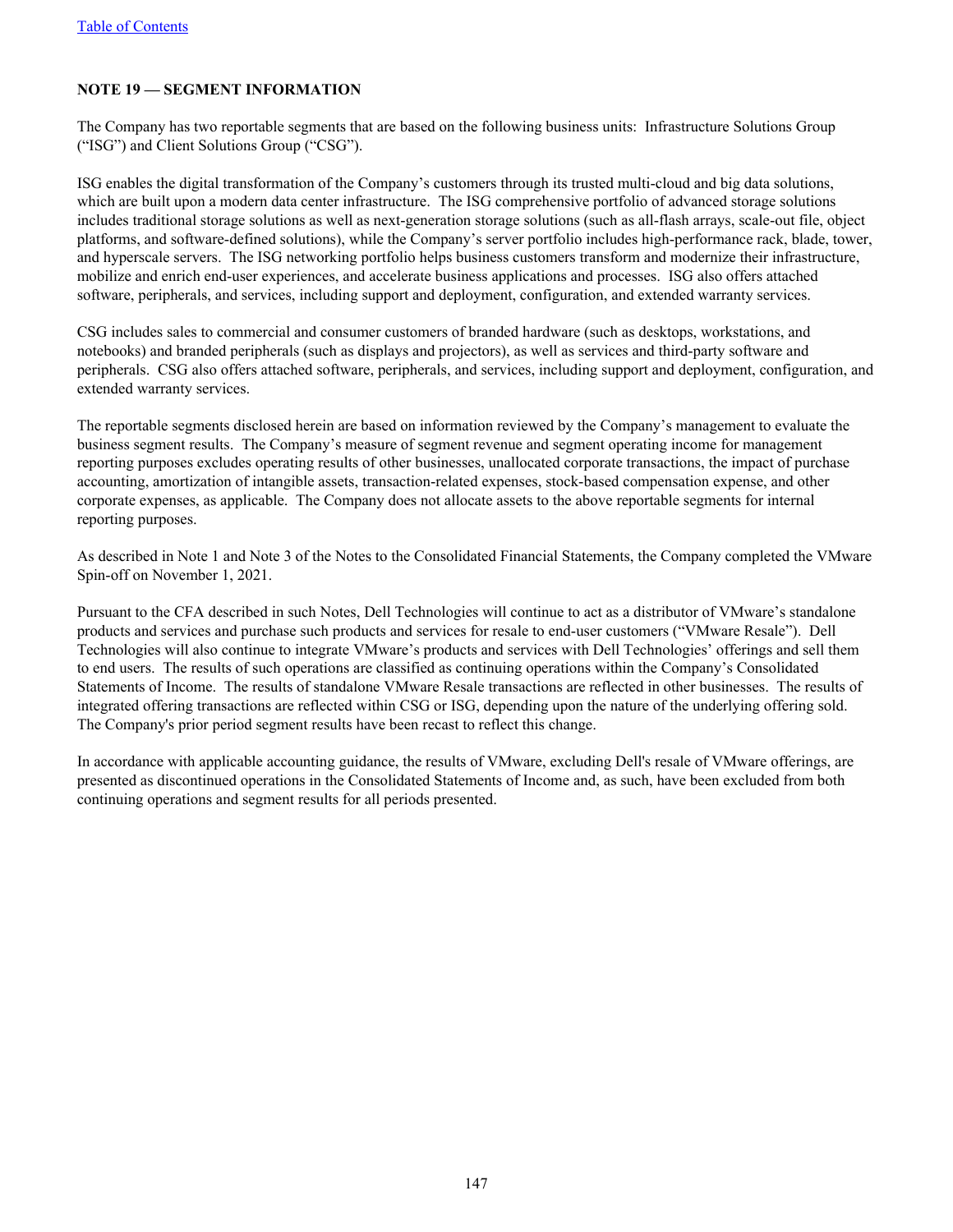#### [Table of Contents](#page-3-0)

 $\mathcal{L}_\text{max}$  , where  $\mathcal{L}_\text{max}$  , we have the set of  $\mathcal{L}_\text{max}$ 

The following table presents a reconciliation of net revenue by the Company's reportable segments to the Company's consolidated net revenue as well as a reconciliation of consolidated segment operating income to the Company's consolidated operating income (loss) for the periods indicated:

|                                       | <b>Fiscal Year Ended</b>          |                         |            |                         |               |                         |
|---------------------------------------|-----------------------------------|-------------------------|------------|-------------------------|---------------|-------------------------|
|                                       |                                   | <b>January 28, 2022</b> |            | <b>January 29, 2021</b> |               | <b>January 31, 2020</b> |
|                                       |                                   |                         |            | (in millions)           |               |                         |
| Consolidated net revenue:             |                                   |                         |            |                         |               |                         |
| <b>Infrastructure Solutions Group</b> | \$                                | 34,366                  | -\$        | 33,002                  | \$            | 34,367                  |
| <b>Client Solutions Group</b>         |                                   | 61,464                  |            | 48,387                  |               | 45,855                  |
| Reportable segment net revenue        |                                   | 95,830                  |            | 81,389                  |               | 80,222                  |
| Other businesses (a) (b)              |                                   | 5,388                   |            | 5,382                   |               | 4,823                   |
| Unallocated transactions (c)          |                                   | 11                      |            | 5                       |               | (1)                     |
| Impact of purchase accounting (d)     |                                   | (32)                    |            | (106)                   |               | (229)                   |
| Total consolidated net revenue        | S                                 | $101, 197$ \$           |            | 86,670                  | -S            | 84,815                  |
|                                       |                                   |                         |            |                         |               |                         |
| Consolidated operating income:        |                                   |                         |            |                         |               |                         |
| <b>Infrastructure Solutions Group</b> | \$                                | $3,736$ \$              |            | 3,753                   | $\mathcal{S}$ | 3,948                   |
| <b>Client Solutions Group</b>         |                                   | 4,365                   |            | 3,333                   |               | 3,114                   |
| Reportable segment operating income   |                                   | 8,101                   |            | 7,086                   |               | 7,062                   |
| Other businesses (a) (b)              |                                   | (319)                   |            | (139)                   |               | (217)                   |
| Unallocated transactions (c)          |                                   | 3                       |            | $\overline{2}$          |               | (29)                    |
| Impact of purchase accounting (d)     |                                   | (67)                    |            | (144)                   |               | (274)                   |
| Amortization of intangibles           |                                   | (1,641)                 |            | (2,133)                 |               | (2,971)                 |
| Transaction-related expenses (e)      |                                   | (273)                   |            | (124)                   |               | (116)                   |
| Stock-based compensation expense (f)  |                                   | (808)                   |            | (487)                   |               | (245)                   |
| Other corporate expenses $(g)$        |                                   | (337)                   |            | (376)                   |               | (844)                   |
| Total consolidated operating income   | $\mathbb{S}% _{t}\left( t\right)$ | 4,659                   | $\sqrt{3}$ | 3,685                   | $\mathcal{S}$ | 2,366                   |

(a) Other businesses consists of i) VMware Resale, ii) Secureworks, and iii) Virtustream, and do not meet the requirements for a reportable segment, either individually or collectively.

(b) The Company completed the sale of RSA Security on September 1, 2020, and the sale of Boomi on October 1, 2021. Prior to the divestitures, Boomi and RSA Security's results were included within other businesses. See Note 1 of the Notes to the Consolidated Financial Statements for further details related to the divestitures of RSA Security and Boomi.

(c) Unallocated transactions includes other corporate items that are not allocated to Dell Technologies' reportable segments.

(d) Impact of purchase accounting includes non-cash purchase accounting adjustments that are primarily related to the EMC merger transaction.

(e) Transaction-related expenses includes acquisition, integration, and divestiture related costs, as well as the costs incurred in the VMware Spin-off described in Note 1 of the Notes to the Consolidated Financial Statements.

(f) Stock-based compensation expense consists of equity awards granted based on the estimated fair value of those awards at grant date.

(g) Other corporate expenses includes impairment charges, incentive charges related to equity investments, severance, facility action, and other costs. For the fiscal year ended January 31, 2020 this category includes Virtustream pre-tax impairment charges of \$619 million.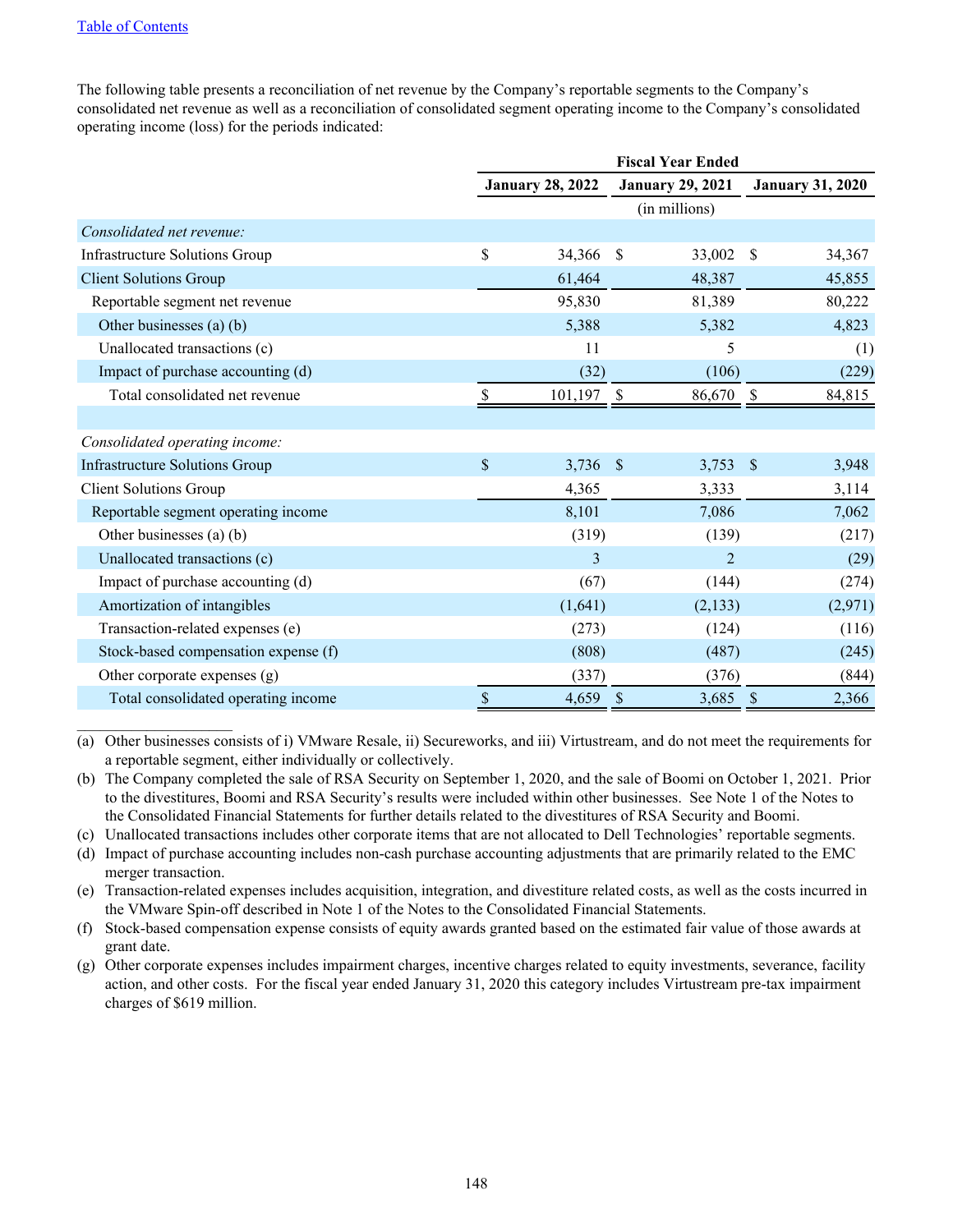The following table presents the disaggregation of net revenue by reportable segment, and by major product categories within the segments for the periods indicated:

|                                        | <b>Fiscal Year Ended</b> |      |                         |          |                         |  |  |
|----------------------------------------|--------------------------|------|-------------------------|----------|-------------------------|--|--|
|                                        | <b>January 28, 2022</b>  |      | <b>January 29, 2021</b> |          | <b>January 31, 2020</b> |  |  |
|                                        |                          |      | (in millions)           |          |                         |  |  |
| Net revenue:                           |                          |      |                         |          |                         |  |  |
| <i>Infrastructure Solutions Group:</i> |                          |      |                         |          |                         |  |  |
| Servers and networking                 | \$<br>17,901             | - \$ | $16,592$ \$             |          | 17,193                  |  |  |
| Storage                                | 16,465                   |      | 16,410                  |          | 17,174                  |  |  |
| Total ISG net revenue                  | 34,366                   |      | 33,002                  |          | 34,367                  |  |  |
| <b>Client Solutions Group:</b>         |                          |      |                         |          |                         |  |  |
| Commercial                             | 45,576                   |      | 35,423                  |          | 34,293                  |  |  |
| Consumer                               | 15,888                   |      | 12,964                  |          | 11,562                  |  |  |
| Total CSG net revenue                  | 61,464                   |      | 48,387                  | <b>S</b> | 45,855                  |  |  |

The following table presents net revenue allocated between the United States and foreign countries for the periods indicated:

|                      |   |                         | <b>Fiscal Year Ended</b> |                         |        |
|----------------------|---|-------------------------|--------------------------|-------------------------|--------|
|                      |   | <b>January 28, 2022</b> | <b>January 29, 2021</b>  | <b>January 31, 2020</b> |        |
|                      |   |                         | (in millions)            |                         |        |
| Net revenue:         |   |                         |                          |                         |        |
| <b>United States</b> | S | 46,752 \$               | 42,009                   | \$.                     | 40,338 |
| Foreign countries    |   | 54,445                  | 44.661                   |                         | 44,477 |
| Total net revenue    |   | 101.197                 | 86,670                   | S                       | 84,815 |

The following table presents property, plant, and equipment, net allocated between the United States and foreign countries as of the dates indicated:

|                                           | <b>January 28, 2022</b> January 29, 2021 |       |               |       |
|-------------------------------------------|------------------------------------------|-------|---------------|-------|
|                                           |                                          |       | (in millions) |       |
| Property, plant, and equipment, net:      |                                          |       |               |       |
| <b>United States</b>                      |                                          | 3.667 |               | 2.926 |
| Foreign countries                         |                                          | 1.748 |               | 1.907 |
| Total property, plant, and equipment, net |                                          | 5,415 |               | 4.833 |

The allocation between domestic and foreign net revenue is based on the location of the customers. Net revenue from any single foreign country did not constitute more than 10% of the Company's consolidated net revenue for any of the fiscal years ended January 28, 2022, January 29, 2021, and January 31, 2020. As of January 28, 2022 and January 29, 2021, property, plant, and equipment, net primarily related to domestic ownership with the remaining ownership consisting of individually immaterial balances in foreign countries.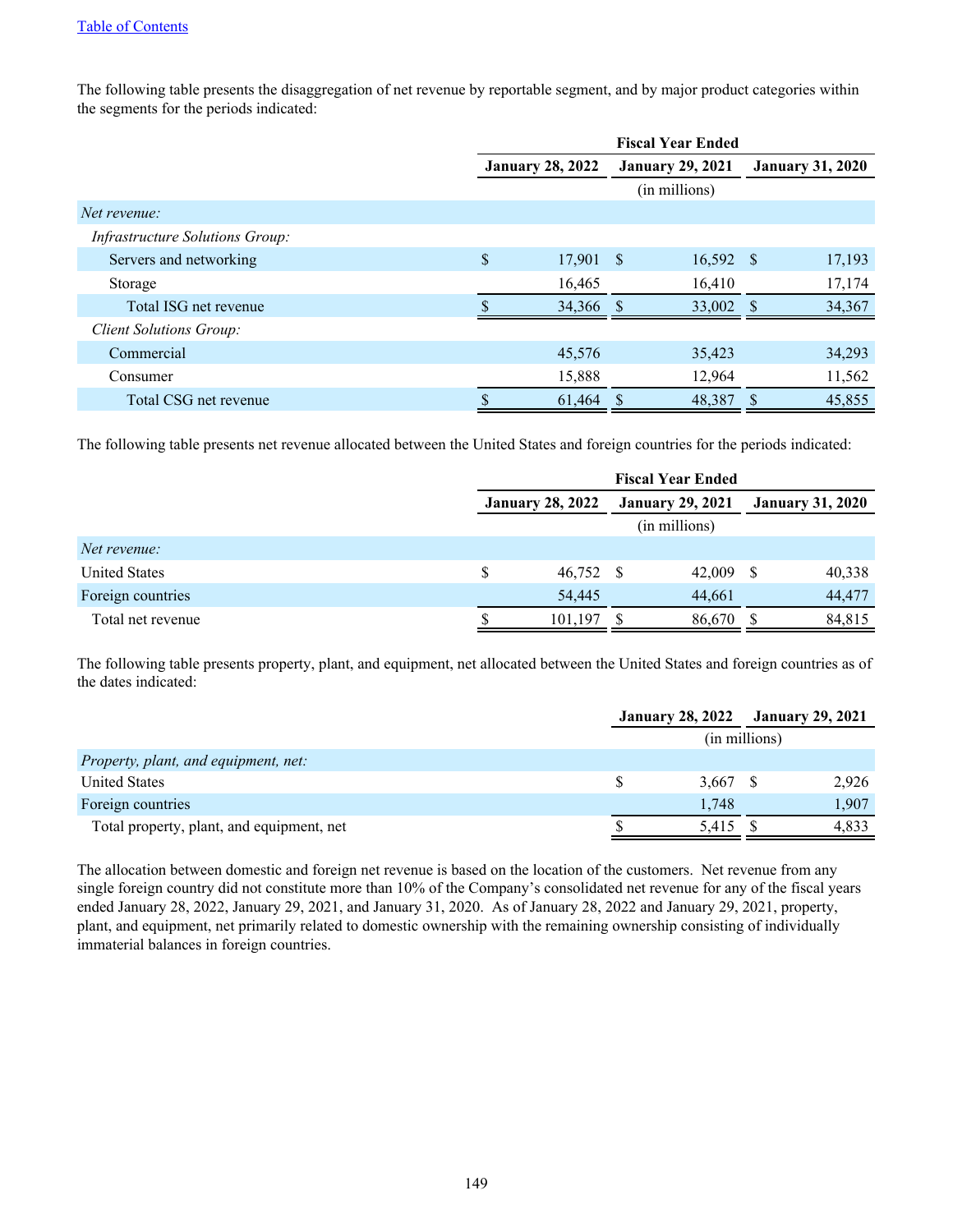$\mathcal{L}_\text{max}$  , where  $\mathcal{L}_\text{max}$  , we have the set of  $\mathcal{L}_\text{max}$ 

# **NOTE 20 — SUPPLEMENTAL CONSOLIDATED FINANCIAL INFORMATION**

The following table presents additional information on selected asset accounts included in the Consolidated Statements of Financial Position as of the dates indicated:

|                                                   |                           | <b>January 28, 2022</b> | <b>January 29, 2021</b> |         |  |
|---------------------------------------------------|---------------------------|-------------------------|-------------------------|---------|--|
|                                                   |                           |                         | (in millions)           |         |  |
| Cash, cash equivalents, and restricted cash:      |                           |                         |                         |         |  |
| Cash and cash equivalents                         | \$                        | 9,477                   | <sup>\$</sup>           | 9,508   |  |
| Restricted cash - other current assets (a)        |                           | 534                     |                         | 836     |  |
| Restricted cash - other non-current assets (a)    |                           | 71                      |                         | 70      |  |
| Total cash, cash equivalents, and restricted cash |                           | 10,082                  | -\$                     | 10,414  |  |
| Inventories, net:                                 |                           |                         |                         |         |  |
| Production materials                              | $\mathbb{S}$              | 3,653                   | <sup>S</sup>            | 1,718   |  |
| Work-in-process                                   |                           | 855                     |                         | 677     |  |
| Finished goods                                    |                           | 1,390                   |                         | 1,008   |  |
| Total inventories, net                            |                           | 5,898                   | S                       | 3,403   |  |
| Prepaid expenses:                                 |                           |                         |                         |         |  |
| Total prepaid expenses (c)                        | $\mathbb{S}$              | 886                     | \$                      | 721     |  |
| Deferred Costs:                                   |                           |                         |                         |         |  |
| Total deferred costs, current (c)                 | \$                        | 4,996                   | \$                      | 4,306   |  |
| Property, plant, and equipment, net:              |                           |                         |                         |         |  |
| Computer equipment                                | $\mathbf S$               | 6,497                   | \$                      | 5,622   |  |
| Land and buildings                                |                           | 3,095                   |                         | 3,169   |  |
| Machinery and other equipment                     |                           | 2,714                   |                         | 3,093   |  |
| Total property, plant, and equipment              |                           | 12,306                  |                         | 11,884  |  |
| Accumulated depreciation and amortization (b)     |                           | (6,891)                 |                         | (7,051) |  |
| Total property, plant, and equipment, net         | $\boldsymbol{\mathsf{S}}$ | 5,415                   | $\mathcal{S}$           | 4,833   |  |

(a) Restricted cash includes cash required to be held in escrow pursuant to DFS securitization arrangements.

(b) During the fiscal years ended January 28, 2022, January 29, 2021, and January 31, 2020, the Company recognized \$1.6 billion, \$1.3 billion, and \$1.1 billion, respectively, in depreciation expense.

(c) Deferred costs and prepaid expenses are included in other current assets in the Consolidated Statements of Financial Position.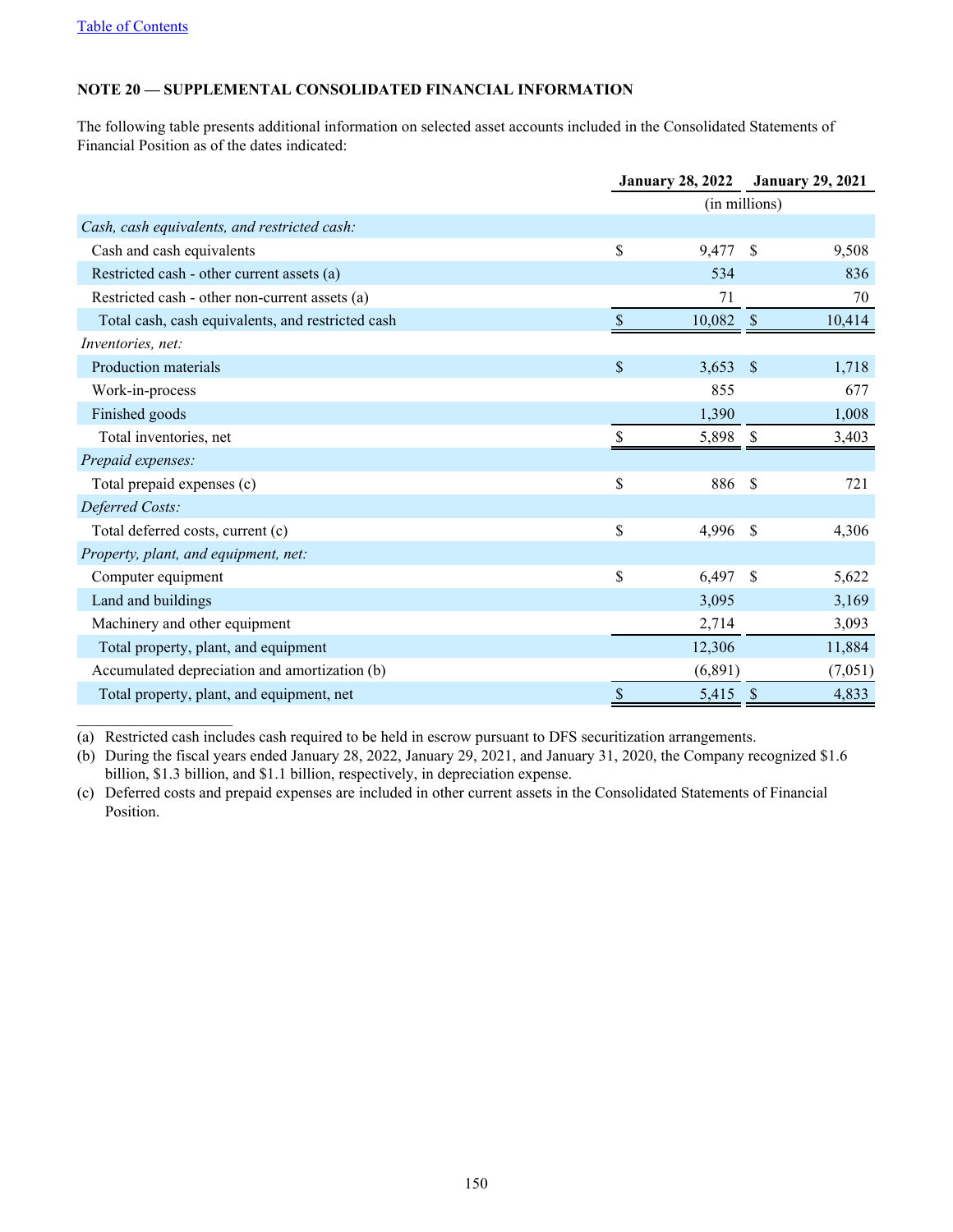## **Valuation and Qualifying Accounts**

The provisions recognized on the Consolidated Statements of Income during the fiscal years ended January 29, 2021 and January 28, 2022 are based on assessments of the impact of current and expected future economic conditions, inclusive of the effect of the COVID-19 pandemic on credit losses related to trade receivables and financing receivables. The duration and severity of COVID-19 and continued market volatility is highly uncertain and, as such, the impacts on expected credit losses for trade receivables and financing receivables are subject to significant judgment and may cause variability in the Company's allowance for credit losses in future periods for trade receivables and financing receivables. See Note 2 of the Notes to the Consolidated Financial Statements for additional information about the new CECL standard.

The following table presents the Company's valuation and qualifying accounts for the periods indicated:

|                                                                                | <b>Fiscal Year Ended</b> |                         |              |                         |               |                         |
|--------------------------------------------------------------------------------|--------------------------|-------------------------|--------------|-------------------------|---------------|-------------------------|
|                                                                                |                          | <b>January 28, 2022</b> |              | <b>January 29, 2021</b> |               | <b>January 31, 2020</b> |
|                                                                                |                          |                         |              | (in millions)           |               |                         |
| Trade Receivables - Allowance for expected credit losses:                      |                          |                         |              |                         |               |                         |
| Balance at beginning of period                                                 | \$                       | 99                      | \$           | 88                      | \$            | 84                      |
| Adjustment for adoption of accounting standard (a)                             |                          |                         |              | 27                      |               |                         |
| Allowance charged to provision                                                 |                          | 32                      |              | 46                      |               | 64                      |
| Bad debt write-offs                                                            |                          | (41)                    |              | (62)                    |               | (60)                    |
| Balance at end of period                                                       |                          | 90                      |              | 99                      | <sup>\$</sup> | 88                      |
| Customer Financing Receivables - Allowance for financing<br>receivable losses: |                          |                         |              |                         |               |                         |
| Balances at beginning of period                                                | \$                       | 321                     | $\mathbf{s}$ | 149                     | $\mathcal{S}$ | 136                     |
| Adjustment for adoption of accounting standard (a)                             |                          |                         |              | 111                     |               |                         |
| Charge-offs, net of recoveries (b)                                             |                          | (72)                    |              | (91)                    |               | (94)                    |
| Provision charged to income statement                                          |                          | (60)                    |              | 152                     |               | 107                     |
| Balances at end of period                                                      | \$                       | 189                     | \$           | 321                     | $\mathcal{S}$ | 149                     |
| Tax Valuation Allowance:                                                       |                          |                         |              |                         |               |                         |
| Balance at beginning of period                                                 | \$                       | 1,297                   | S            | 1,313                   | <sup>\$</sup> | 1,364                   |
| Charged to income tax provision                                                |                          | 155                     |              | 41                      |               | (2)                     |
| Charged to other accounts                                                      |                          | (29)                    |              | (57)                    |               | (49)                    |
| Balance at end of period                                                       | \$                       | 1,423                   | S            | 1,297                   | <sup>\$</sup> | 1,313                   |

 $\mathcal{L}_\text{max}$  , where  $\mathcal{L}_\text{max}$  , we have the set of  $\mathcal{L}_\text{max}$ (a) The Company adopted the current expected credit losses standard as of February 1, 2020 using the modified retrospective method, with the cumulative-effect adjustment to the opening balance of stockholders' equity (deficit) as of the adoption date.

(b) Charge-offs for customer financing receivables includes principal and interest.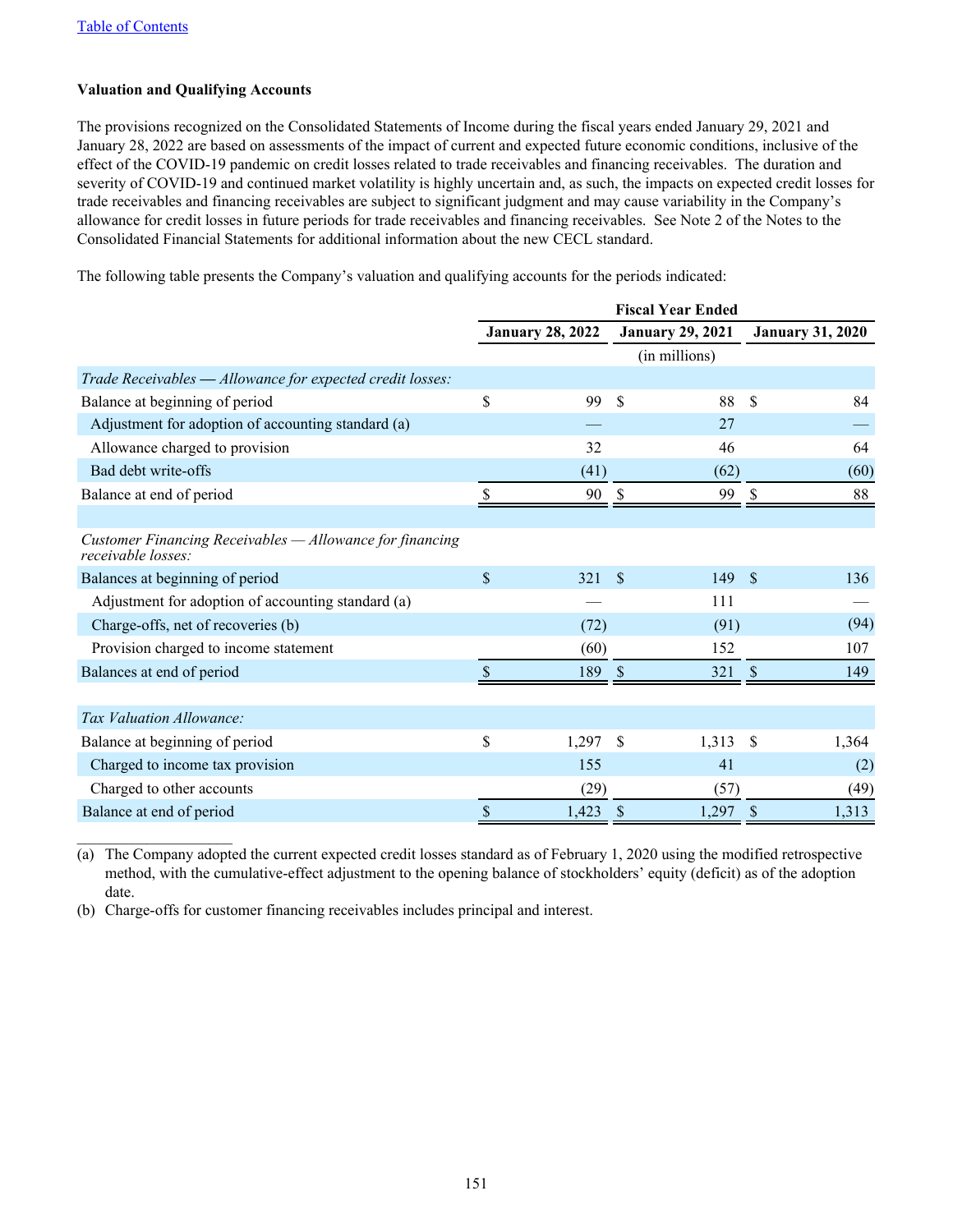# **Warranty Liability**

The following table presents changes in the Company's liability for standard limited warranties for the periods indicated:

|                                                                                                          | <b>Fiscal Year Ended</b> |                         |      |                         |          |                         |  |  |
|----------------------------------------------------------------------------------------------------------|--------------------------|-------------------------|------|-------------------------|----------|-------------------------|--|--|
|                                                                                                          |                          | <b>January 28, 2022</b> |      | <b>January 29, 2021</b> |          | <b>January 31, 2020</b> |  |  |
|                                                                                                          |                          |                         |      | (in millions)           |          |                         |  |  |
| <i>Warranty liability:</i>                                                                               |                          |                         |      |                         |          |                         |  |  |
| Warranty liability at beginning of period                                                                | \$                       | 473 \$                  |      | 496 \$                  |          | 524                     |  |  |
| Costs accrued for new warranty contracts and changes in<br>estimates for pre-existing warranties (a) (b) |                          | 957                     |      | 782                     |          | 854                     |  |  |
| Service obligations honored                                                                              |                          | (950)                   |      | (805)                   |          | (882)                   |  |  |
| Warranty liability at end of period                                                                      |                          | 480                     |      | 473                     |          | 496                     |  |  |
| Current portion                                                                                          |                          | 353                     | - \$ | 356 \$                  |          | 341                     |  |  |
| Non-current portion                                                                                      | \$                       | 127                     |      | 117                     | <b>S</b> | 155                     |  |  |

(a) Changes in cost estimates related to pre-existing warranties are aggregated with accruals for new standard warranty contracts. The Company's warranty liability process does not differentiate between estimates made for pre-existing warranties and new warranty obligations.

(b) Includes the impact of foreign currency exchange rate fluctuations.

#### **Severance Charges**

 $\mathcal{L}_\text{max}$  , where  $\mathcal{L}_\text{max}$  , we have the set of  $\mathcal{L}_\text{max}$ 

The Company incurs costs related to employee severance and records a liability for these costs when it is probable that employees will be entitled to termination benefits and the amounts can be reasonably estimated. The liability related to these actions is included in accrued and other current liabilities in the Consolidated Statements of Financial Position.

The following table presents the activity related to the Company's severance liability for the periods indicated:

|                                            | <b>Fiscal Year Ended</b> |                         |     |                         |                         |       |  |  |
|--------------------------------------------|--------------------------|-------------------------|-----|-------------------------|-------------------------|-------|--|--|
|                                            |                          | <b>January 28, 2022</b> |     | <b>January 29, 2021</b> | <b>January 31, 2020</b> |       |  |  |
|                                            |                          |                         |     | (in millions)           |                         |       |  |  |
| Severance liability:                       |                          |                         |     |                         |                         |       |  |  |
| Severance liability at beginning of period |                          | 109                     | - S | 117 \$                  |                         | 102   |  |  |
| Severance charges                          |                          | 134                     |     | 368                     |                         | 174   |  |  |
| Cash paid and other                        |                          | (169)                   |     | (376)                   |                         | (159) |  |  |
| Severance liability at end of period       |                          | 74                      |     | 109                     |                         | 117   |  |  |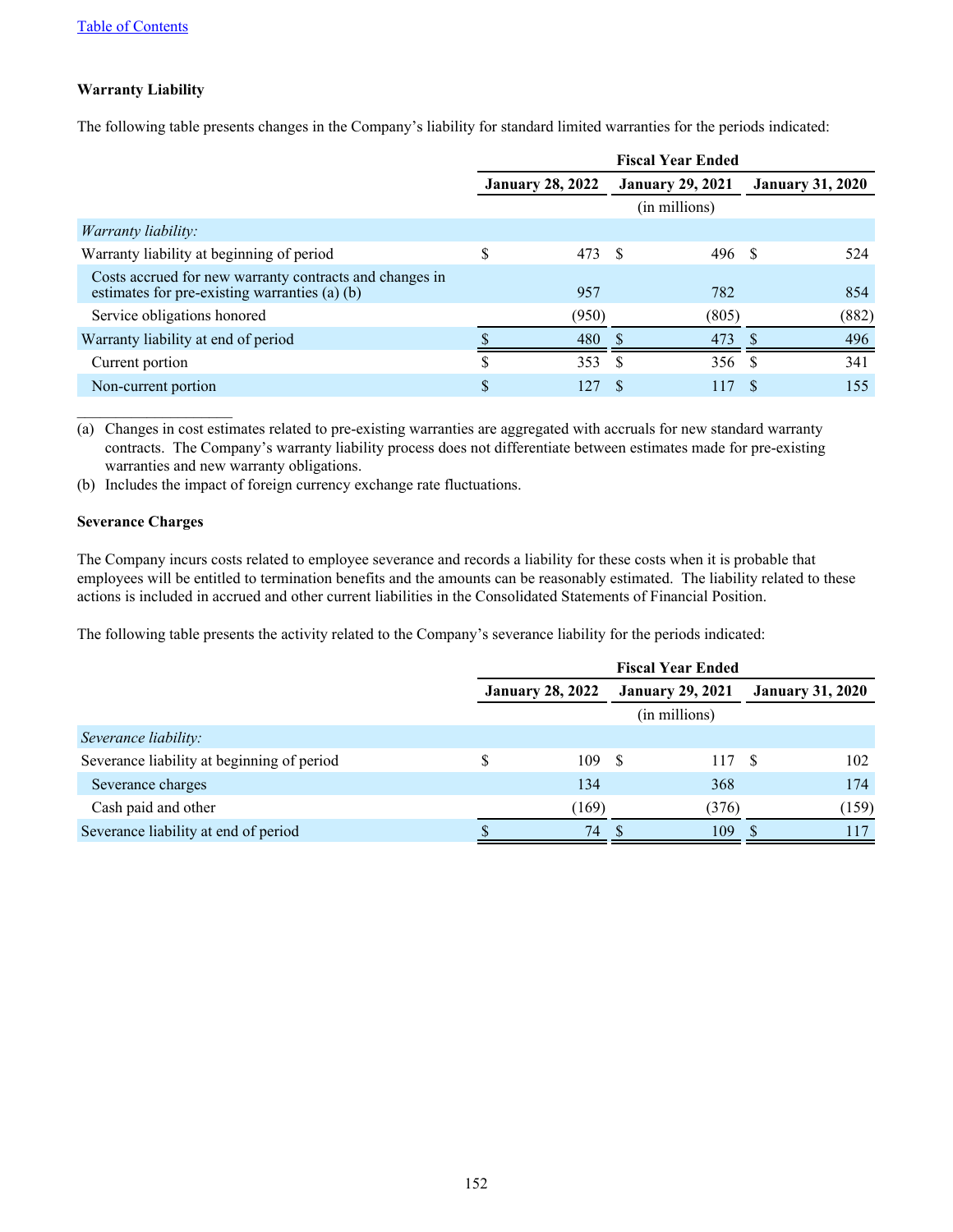## [Table of Contents](#page-3-0)

The following table presents severance charges as included in the Consolidated Statements of Income for the periods indicated:

|                                      | <b>Fiscal Year Ended</b> |                         |      |                         |     |                         |  |
|--------------------------------------|--------------------------|-------------------------|------|-------------------------|-----|-------------------------|--|
|                                      |                          | <b>January 28, 2022</b> |      | <b>January 29, 2021</b> |     | <b>January 31, 2020</b> |  |
|                                      |                          |                         |      | (in millions)           |     |                         |  |
| Severance charges:                   |                          |                         |      |                         |     |                         |  |
| Cost of net revenue                  | S                        | 29                      | - \$ | 58                      | - S | 24                      |  |
| Selling, general, and administrative |                          | 98                      |      | 262                     |     | 122                     |  |
| Research and development             |                          | $\mathbf{r}$            |      | 48                      |     | 28                      |  |
| Total severance charges              |                          | 134                     |      | 368                     |     | 174                     |  |

## **Interest and other, net**

The following table presents information regarding interest and other, net for the periods indicated:

|                                              | <b>Fiscal Year Ended</b> |                         |      |                         |      |                         |  |
|----------------------------------------------|--------------------------|-------------------------|------|-------------------------|------|-------------------------|--|
|                                              |                          | <b>January 28, 2022</b> |      | <b>January 29, 2021</b> |      | <b>January 31, 2020</b> |  |
|                                              |                          |                         |      | (in millions)           |      |                         |  |
| Interest and other, net:                     |                          |                         |      |                         |      |                         |  |
| Investment income, primarily interest        | \$                       | 42                      | - \$ | 47                      | - \$ | 99                      |  |
| Gain on investments, net                     |                          | 569                     |      | 425                     |      | 158                     |  |
| Interest expense                             |                          | (1, 542)                |      | (2,052)                 |      | (2, 334)                |  |
| Foreign exchange                             |                          | (221)                   |      | (160)                   |      | (195)                   |  |
| Gain on disposition of businesses and assets |                          | 3,968                   |      | 458                     |      |                         |  |
| Debt extinguishment fees                     |                          | (1,572)                 |      | (158)                   |      | (83)                    |  |
| Other                                        |                          | 20                      |      | 101                     |      | (62)                    |  |
| Total interest and other, net                |                          | 1,264                   |      | $(1,339)$ \$            |      | (2, 417)                |  |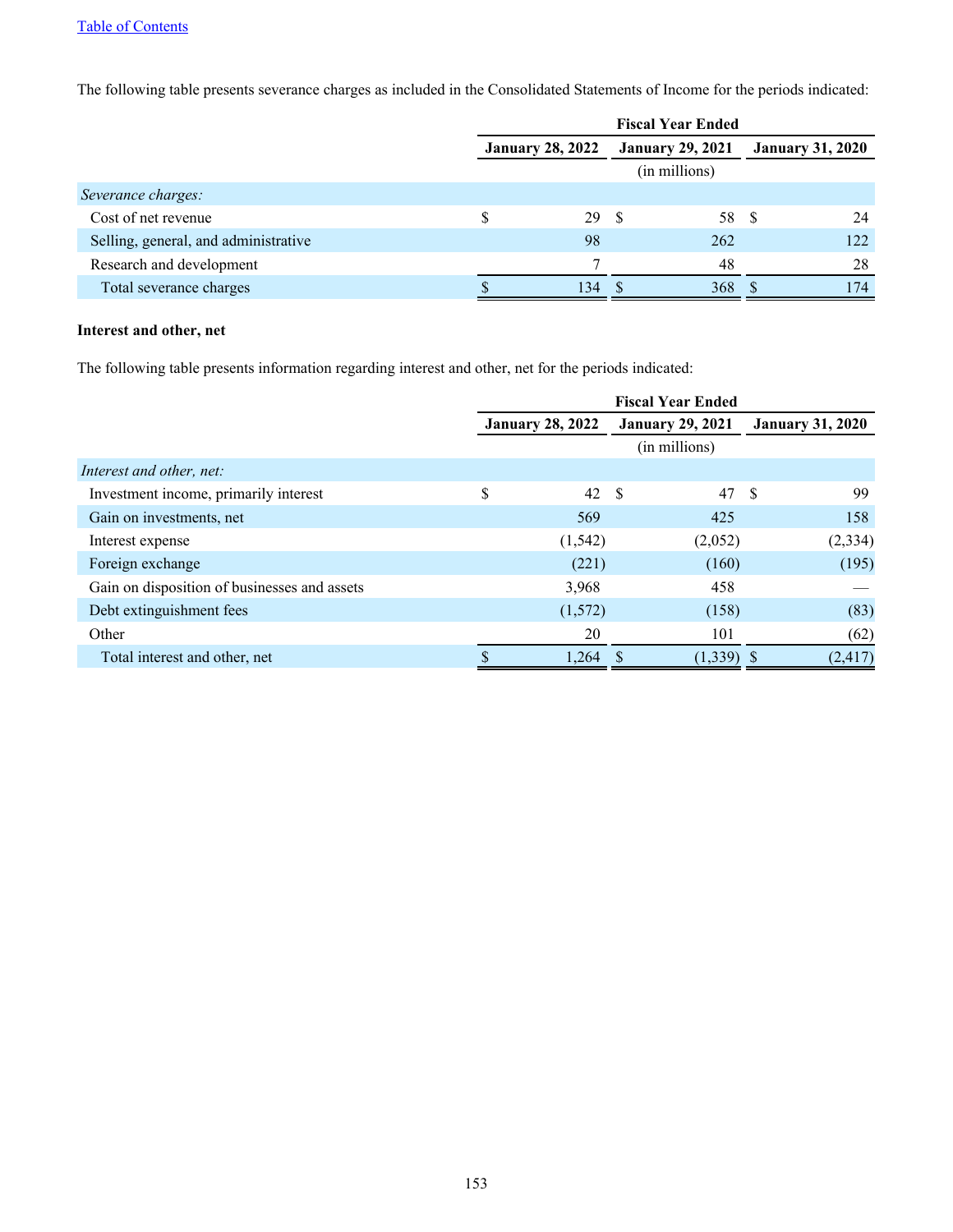# **NOTE 21 — RELATED PARTY TRANSACTIONS**

Effective upon the completion of the VMware Spin-off, VMware is considered to be a related party of the Company. The related party relationship is a result of Michael Dell's ownership interest in both Dell Technologies and VMware as well as Michael Dell's continued positions as Chairman and Chief Executive Officer of Dell Technologies and as Chairman of the Board of VMware, Inc. See Note 1 and Note 3 of the Notes to the Consolidated Financial Statements for more information about the VMware Spin-off.

The information provided below includes a summary of transactions with VMware and with its consolidated subsidiaries (collectively, "VMware"). Transactions with related parties other than VMware during the periods presented were immaterial, individually and in aggregate.

## **Transactions with VMware**

Dell Technologies and VMware engage in the following ongoing related party transactions:

- Pursuant to original equipment manufacturer and reseller arrangements, Dell Technologies integrates or bundles VMware's products and services with Dell Technologies' products and sells them to end-users. Dell Technologies also acts as a distributor, purchasing VMware's standalone products and services for resale to end-user customers. Where applicable, costs under these arrangements are presented net of rebates received by Dell Technologies.
- Dell Technologies procures products and services from VMware for its internal use.
- Dell Technologies sells and leases products and sells services to VMware. Sales of services were immaterial for all periods presented.
- Dell Technologies and VMware also enter into joint marketing, sales, and branding arrangements, for which both parties may incur costs.
- DFS provides financing to certain VMware's end users. Upon acceptance of the financing arrangement by both VMware's end users and DFS, DFS recognizes amounts due to related parties on the Consolidated Statements of Financial Position. Associated financing fees are recorded to net revenue on the Consolidated Statements of Income. The associated financing fees were not material during the fiscal years ended January 28, 2022, January 29, 2021, and January 31, 2020.
- Dell Technologies and VMware enter into agreements to collaborate on technology projects in which one party pays the corresponding party for services or the reimbursement of costs. For the fiscal years ended January 28, 2022, January 29, 2021, and January 31, 2020 collaborative technology projects were not material.
- Dell Technologies provides support services and support from Dell Technologies personnel to VMware in certain geographic regions where VMware does not have an established legal entity. These employees are managed by VMware but Dell Technologies incurs the costs for these services. The costs incurred by Dell Technologies on VMware's behalf to these employees are charged to VMware. For the fiscal years ended January 28, 2022, January 29, 2021, and January 31, 2020 costs associated with such seconded employees were not material.
- Dell Technologies and VMware entered into the TSA in connection with the VMware Spin-off to provide various support services including investment advisory services, certain support services from Dell Technologies personnel, and other transitional services. Costs associated with the TSA were not material for the fiscal year ended January 28, 2022. See Note 1 and Note 3 of the Notes to the Consolidated Financial Statements for more information about the VMware Spin-off.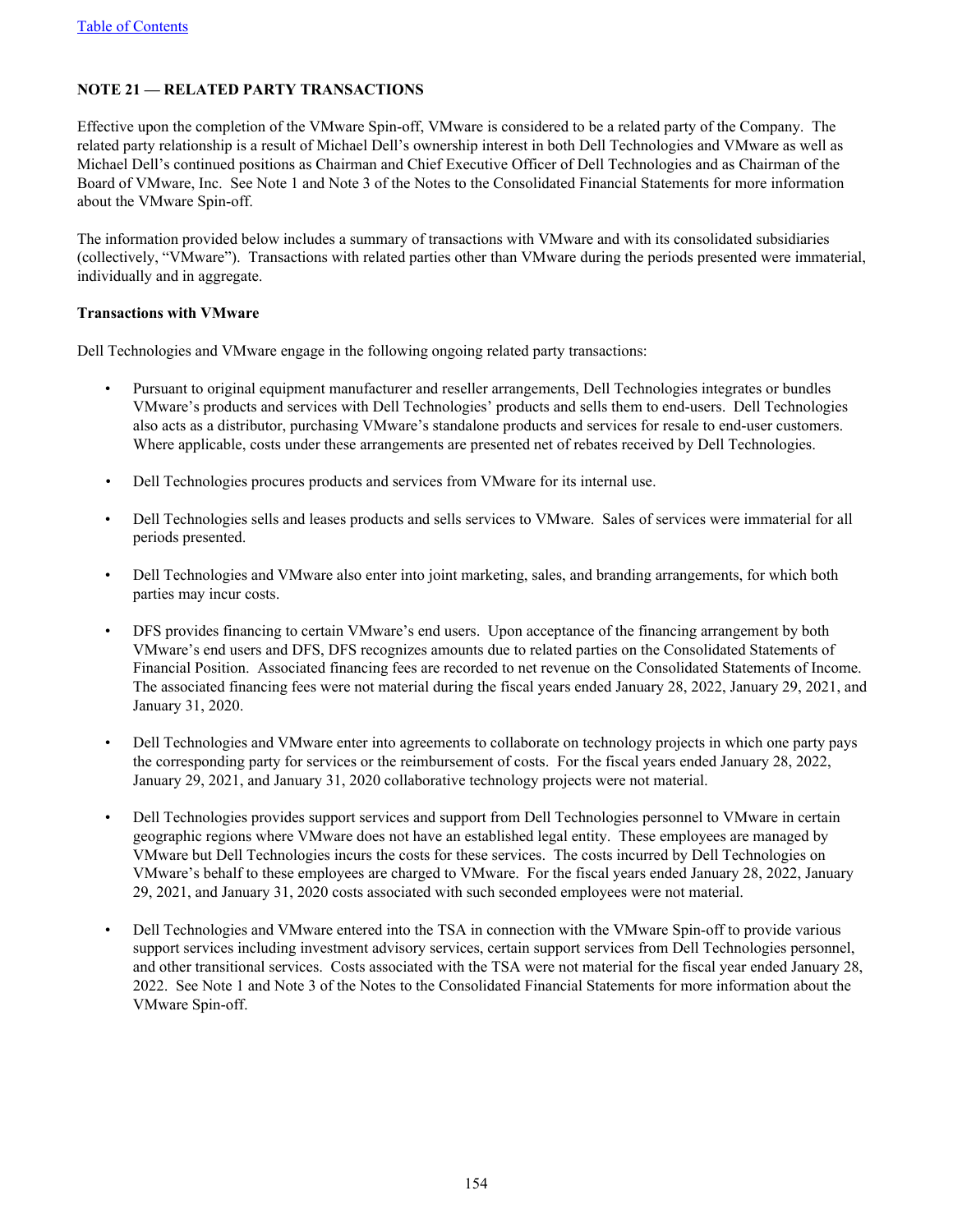The following table presents information about the impact of Dell Technologies' related party transactions with VMware on the Consolidated Statements of Income for the periods indicated:

|                                                                                   |                                   | <b>Fiscal Year Ended</b> |                         |  |                                          |      |                         |  |  |  |  |
|-----------------------------------------------------------------------------------|-----------------------------------|--------------------------|-------------------------|--|------------------------------------------|------|-------------------------|--|--|--|--|
|                                                                                   | <b>Classification</b>             |                          | <b>January 28, 2022</b> |  | <b>January 29, 2021</b><br>(in millions) |      | <b>January 31, 2020</b> |  |  |  |  |
| Sales and leases of products to<br><b>VMware</b>                                  | Net revenue - products            | \$                       | 188 \$                  |  | 166                                      | - S  | 94                      |  |  |  |  |
| Purchase of VMware products for<br>resale                                         | Cost of net revenue -<br>products | \$                       | $1,577$ \$              |  | 1,493                                    | -S   | 1,425                   |  |  |  |  |
| Purchase of VMware services for<br>resale                                         | Cost of net revenue -<br>services | \$                       | 2,487 \$                |  | 1,848                                    | - S  | 1,226                   |  |  |  |  |
| Purchase of VMware products and<br>services for internal use                      | Operating expenses                | \$                       | 66 \$                   |  | 58                                       | - \$ | 68                      |  |  |  |  |
| Consideration received from<br>VMware for joint marketing, sales,<br>and branding | Operating expenses                | S                        | $(109)$ \$              |  | $(110)$ \$                               |      | (91)                    |  |  |  |  |

The following table presents information about the impact of Dell Technologies' related party transactions with VMware on the Consolidated Statements of Financial Position for the periods indicated:

|                                                                                        | <b>Classification</b>   | <b>January 28, 2022</b> |          | <b>January 29, 2021</b> |       |
|----------------------------------------------------------------------------------------|-------------------------|-------------------------|----------|-------------------------|-------|
|                                                                                        |                         |                         |          | (in millions)           |       |
| Deferred costs related to VMware products and services for<br>resale                   | Other current assets \$ |                         | 2.571 \$ |                         | 2,123 |
| Deferred costs related to VMware products and services for Other non-current<br>resale | assets                  |                         | 2.311 \$ |                         | 2.087 |

#### *Related Party Tax Matters*

*Tax Sharing Agreement* — In connection with the VMware Spin-off and concurrently with the execution of the Separation and Distribution Agreement, effective as of April 14, 2021, Dell Technologies and VMware entered into a Tax Matters Agreement (the "Tax Matters Agreement") and agreed to terminate the tax sharing agreement as amended on December 30, 2019 (together with the Tax Matters Agreement, the "Tax Agreements"). The Tax Matters Agreement governs Dell Technologies' and VMware's respective rights and obligations, both for pre-spin-off periods and post-spin-off periods, regarding income and other taxes, and related matters, including tax liabilities and benefits, attributes and returns.

Net payments received from VMware pursuant to the Tax Agreements were \$36 million, \$307 million, and \$159 million during the fiscal years ended January 28, 2022, January 29, 2021, and January 31, 2020, respectively, and relate to VMware's portion of federal income taxes on Dell Technologies' consolidated tax return as well as state tax payments for combined states.

The timing of the tax payments due to and from related parties is governed by the Tax Agreements. VMware's portion of the mandatory one-time transition tax on accumulated earnings of foreign subsidiaries (the "Transition Tax") is governed by a letter agreement between VMware and Dell Technologies entered into on April 1, 2019.

As a result of the activity under the Tax Agreements with VMware, amounts due from VMware were \$621 million and \$451 million as of January 28, 2022 and January 29, 2021, respectively, primarily related to VMware's estimated tax obligation resulting from the Transition Tax. U.S. Tax Reform included a deferral election for an eight-year installment payment method on the Transition Tax. Dell Technologies expects VMware to pay the remainder of its Transition Tax over a period of four years.

*Indemnification* — Upon consummation of the VMware Spin-off, Dell Technologies recorded net income tax indemnification receivables from VMware related to certain income tax liabilities for which Dell Technologies is jointly and severally liable, but for which it is indemnified by VMware under the Tax Matters Agreement. The amounts that VMware may be obligated to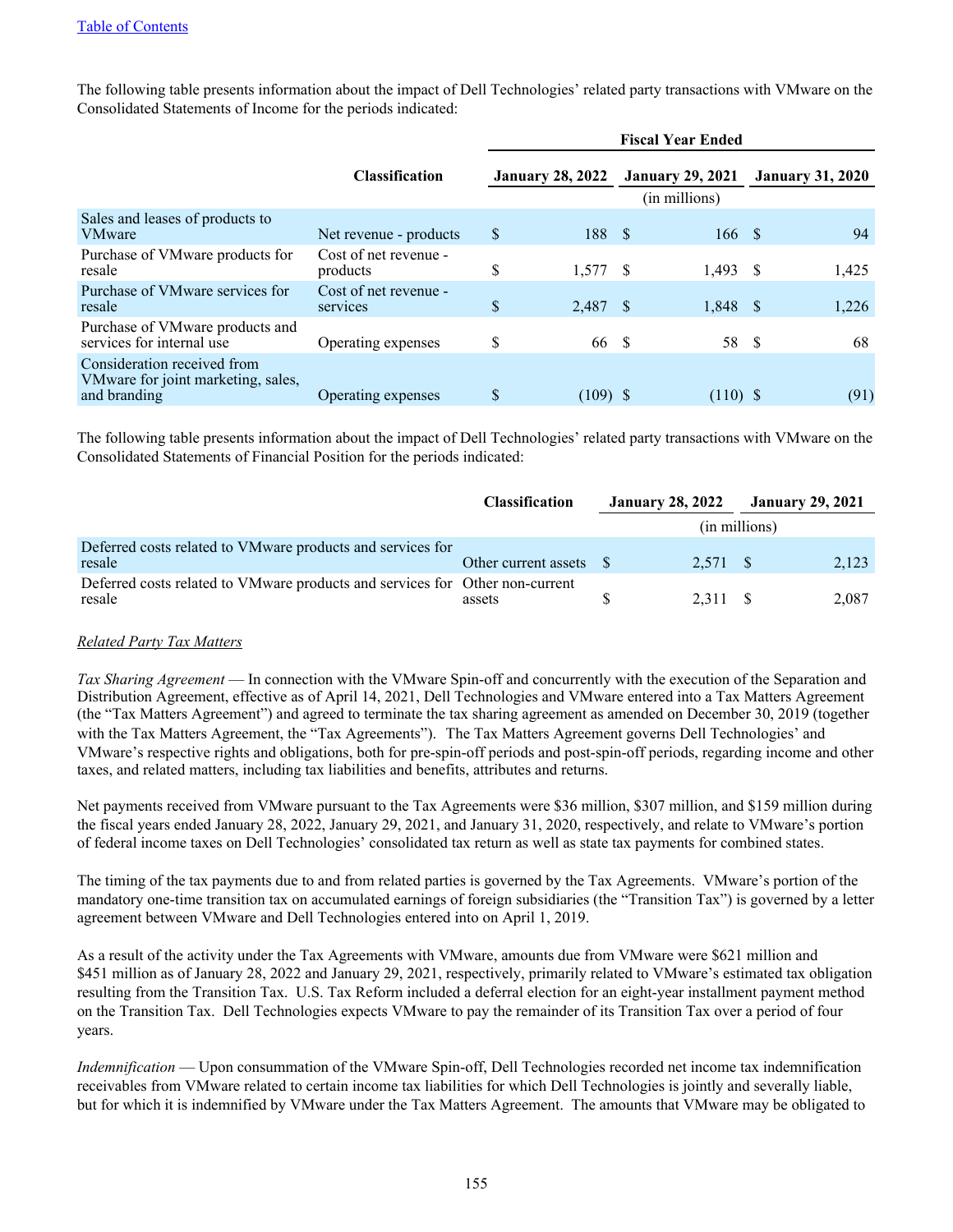pay Dell Technologies could vary depending on the outcome of certain unresolved tax matters, which may not be resolved for several years. The net receivable as of January 28, 2022 was \$144 million.

## *Due To/From Related Party*

The following table presents amounts due to and from VMware as of the dates indicated:

|                                              | <b>January 28, 2022</b> |               |  | <b>January 29, 2021</b> |
|----------------------------------------------|-------------------------|---------------|--|-------------------------|
|                                              |                         | (in millions) |  |                         |
| Due from related party, net, current (a)     | S.                      | 131 \$        |  |                         |
| Due from related party, net, non-current (b) | S.                      | 710 \$        |  | 451                     |
| Due to related party, current (c)            | S.                      | 1.414S        |  | 1,461                   |

(a) Amounts due from related party, current consists of amounts due from VMware, inclusive of current net tax receivables from VMware under the Tax Agreements. Amounts, excluding tax, are generally settled in cash within 60 days of each quarter-end.

(b) Amounts in due from related party, non-current consists of non-current portion of net receivables from VMware under the Tax Agreements.

(c) Amounts in due to related party, current includes amounts due to VMware which are generally settled in cash within 60 days of each quarter-end.

#### *Special Dividend by VMware*

 $\mathcal{L}_\text{max}$  , where  $\mathcal{L}_\text{max}$  , we have the set of  $\mathcal{L}_\text{max}$ 

On November 1, 2021, in connection with the closing of the VMware Spin-off, VMware paid a special cash dividend of \$11.5 billion, in aggregate, to VMware common stockholders of record on October 29, 2021, of which Dell Technologies received approximately \$9.3 billion.

See Note 1 and Note 3 of the Notes to the Consolidated Financial Statements for more information about the VMware Spin-off.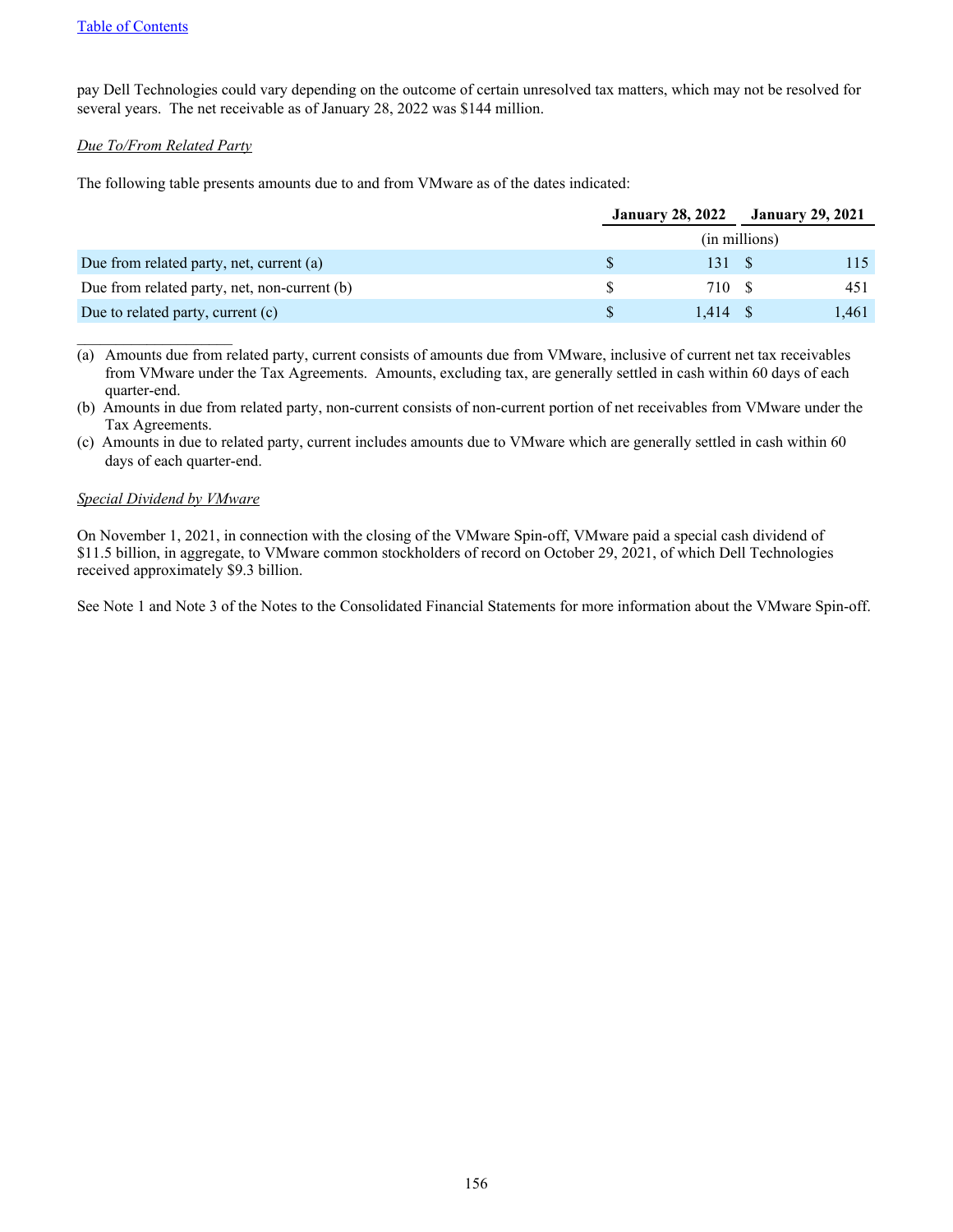# **NOTE 22 — UNAUDITED QUARTERLY RESULTS**

The following tables present selected unaudited consolidated statements of income (loss) for each quarter of the periods indicated:

|                                                                            | Fiscal 2022                          |          |               |                |               |            |              |           |
|----------------------------------------------------------------------------|--------------------------------------|----------|---------------|----------------|---------------|------------|--------------|-----------|
|                                                                            |                                      | Q1       |               | Q <sub>2</sub> |               | Q3         |              | Q4        |
|                                                                            | (in millions, except per share data) |          |               |                |               |            |              |           |
| Net revenue                                                                |                                      | \$22,590 |               | \$24,191       |               | \$26,424   |              | \$ 27,992 |
| Gross margin                                                               | S                                    | 5,264    | <sup>S</sup>  | 5,475          | $\mathbb{S}$  | 5,534      | <sup>S</sup> | 5,618     |
|                                                                            |                                      |          |               |                |               |            |              |           |
| Net income (loss) from continuing operations                               | \$                                   | 659      | <sup>\$</sup> | 629            | S             | 3,683      | <sup>S</sup> | (29)      |
| Income from discontinued operations, net of income taxes                   | \$.                                  | 279      | <sup>\$</sup> | 251            | <sup>\$</sup> | 205        | -S           | 30        |
| Net income attributable to Dell Technologies Inc.                          | \$                                   | 887      | <sup>\$</sup> | 831            | \$            | $3,843$ \$ |              | 2         |
|                                                                            |                                      |          |               |                |               |            |              |           |
| Earnings (loss) per share attributable to Dell Technologies Inc. - basic   |                                      |          |               |                |               |            |              |           |
| Continuing operations                                                      | \$                                   | 0.87     | <sup>\$</sup> | 0.83           | S             | 4.81       | <sup>S</sup> | (0.04)    |
| Discontinued operations                                                    | \$                                   | 0.30     | -S            | 0.26           | - \$          | 0.21       | \$.          | 0.04      |
| Earnings (loss) per share attributable to Dell Technologies Inc. - diluted |                                      |          |               |                |               |            |              |           |
| Continuing operations                                                      | \$                                   | 0.84     | <sup>\$</sup> | 0.80           | \$.           | 4.68       | S            | (0.04)    |
| Discontinued operations                                                    | \$                                   | 0.29     | \$.           | 0.25           | <b>S</b>      | 0.19       |              | 0.04      |

|                                                                     | <b>Fiscal 2021</b>                   |          |               |                |                |                |               |          |
|---------------------------------------------------------------------|--------------------------------------|----------|---------------|----------------|----------------|----------------|---------------|----------|
|                                                                     | Q1                                   |          |               | Q <sub>2</sub> |                | Q <sub>3</sub> |               | Q4       |
|                                                                     | (in millions, except per share data) |          |               |                |                |                |               |          |
| Net revenue                                                         |                                      | \$20,078 |               | \$20,853       |                | \$21,589       |               | \$24,150 |
| Gross margin                                                        | \$                                   | 4,715    | <sup>\$</sup> | 4,877          | $\mathbb{S}^-$ | 5,024          | S.            | 5,524    |
|                                                                     |                                      |          |               |                |                |                |               |          |
| Net income (loss) from continuing operations                        | \$                                   | 33       | <sup>\$</sup> | 924            | $\mathcal{S}$  | 593            | \$.           | 695      |
| Income from discontinued operations, net of income taxes            | \$                                   | 149      | <sup>\$</sup> | 175            | $\mathcal{S}$  | 288            | <sup>\$</sup> | 648      |
| Net income attributable to Dell Technologies Inc.                   |                                      |          | S.            | 1,048          | <sup>\$</sup>  | 832            | \$            | 1,227    |
|                                                                     |                                      |          |               |                |                |                |               |          |
| Earnings per share attributable to Dell Technologies Inc. - basic   |                                      |          |               |                |                |                |               |          |
| Continuing operations                                               | \$                                   | 0.05     | <sup>\$</sup> | 1.25           | - \$           | 0.80           | -S            | 0.93     |
| Discontinued operations                                             |                                      |          | <sup>\$</sup> | 0.16           | -S             | 0.31           | S.            | 0.71     |
| Earnings per share attributable to Dell Technologies Inc. - diluted |                                      |          |               |                |                |                |               |          |
| Continuing operations                                               | \$                                   | 0.05     | -S            | 1.21           | <sup>\$</sup>  | 0.77           | S.            | 0.90     |
| Discontinued operations                                             | \$                                   | 0.14     | \$.           | 0.16           | -S             | 0.31           | S             | 0.67     |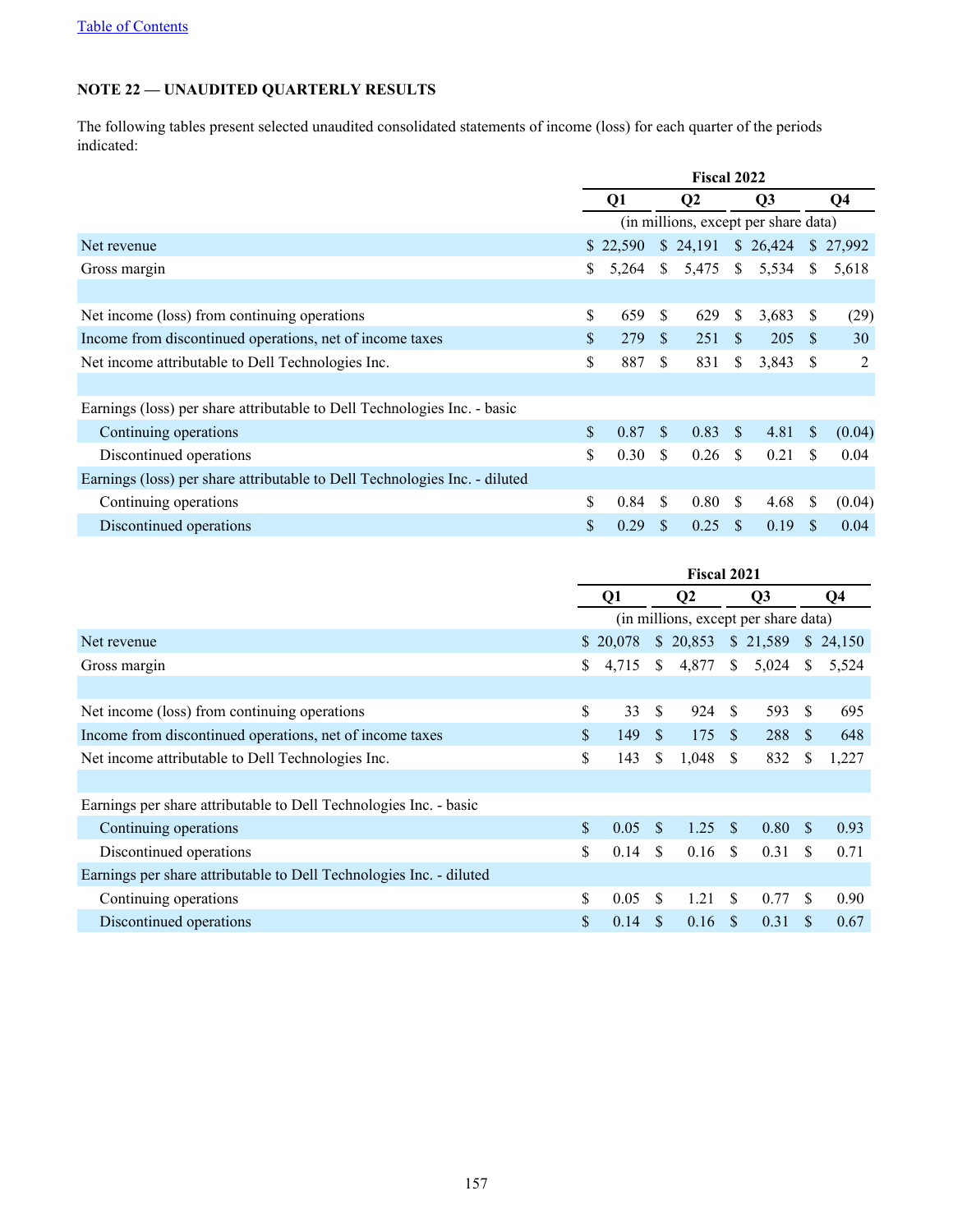# **NOTE 23 — SUBSEQUENT EVENTS**

*Dividend Announcement* — On February 24, 2022, the Company announced that its Board of Directors has adopted a dividend policy under which the Company intends to pay quarterly cash dividends on its common stock, beginning in the first fiscal quarter of fiscal year 2023, at an initial rate of \$0.33 per share per fiscal quarter. The Company also announced that the Board of Directors has declared the initial quarterly dividend under the new policy in the amount of \$0.33 per share, which will be payable on April 29, 2022 to the holders of record of all of the issued and outstanding shares of common stock as of the close of business on April 20, 2022.

The dividend policy and the declaration and payment of each quarterly cash dividend will be subject to the Board of Director's continuing determination that the policy and the declaration of dividends thereunder are in the best interests of the Company's stockholders and are in compliance with applicable law. The Board of Directors retains the power to modify, suspend, or cancel the dividend policy in any manner and at any time that it may deem necessary or appropriate.

Other than the item noted above, there were no known events occurring after January 28, 2022 and up until the date of the issuance of this report that would materially affect the information presented herein.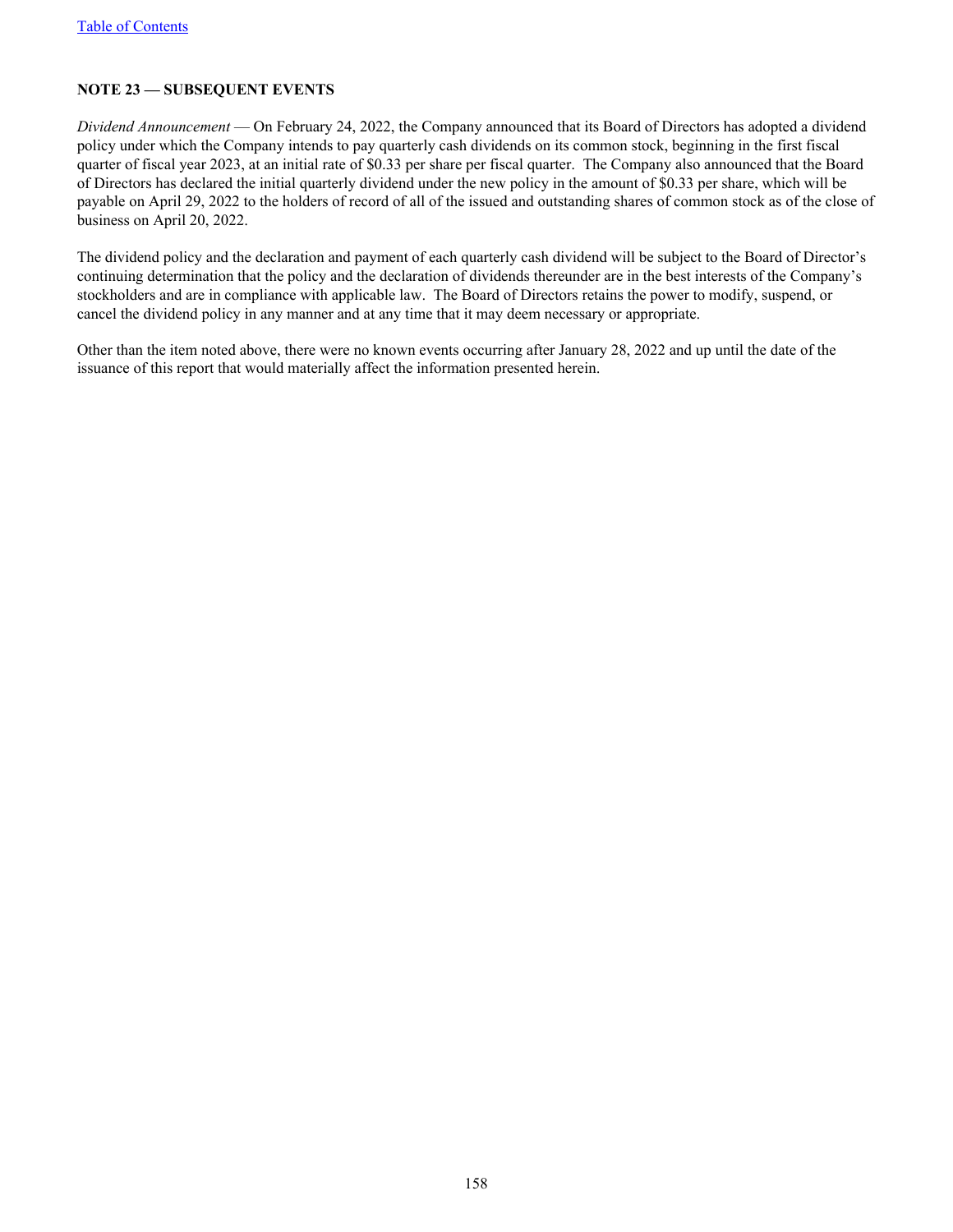# **ITEM 9 — CHANGES IN AND DISAGREEMENTS WITH ACCOUNTANTS ON ACCOUNTING AND FINANCIAL DISCLOSURE**

None.

# **ITEM 9A — CONTROLS AND PROCEDURES**

This report includes the certifications of our Chief Executive Officer and Chief Financial Officer required by Rule 13a-14 under the Securities Exchange Act of 1934 (the "Exchange Act"). See Exhibits 31.1 and 31.2 filed with this report. This Item 9A includes information concerning the controls and control evaluations referred to in those certifications.

#### **Evaluation of Disclosure Controls and Procedures**

Disclosure controls and procedures (as defined in Rules 13a-15(e) and 15d-15(e) under the Exchange Act) are designed to provide reasonable assurance that information required to be disclosed in reports filed or submitted under the Exchange Act is recorded, processed, summarized, and reported within the time periods specified in SEC rules and forms and that such information is accumulated and communicated to management, including the Chief Executive Officer and the Chief Financial Officer, as appropriate to allow timely decisions regarding required disclosures.

In connection with the preparation of this report, our management, under the supervision and with the participation of our Chief Executive Officer and Chief Financial Officer, conducted an evaluation of the effectiveness of the design and operation of our disclosure controls and procedures as of January 28, 2022. Based on that evaluation, our Chief Executive Officer and Chief Financial Officer have concluded that our disclosure controls and procedures were effective at the reasonable assurance level as of January 28, 2022.

## **Management's Annual Report on Internal Control Over Financial Reporting**

Management, under the supervision of the Chief Executive Officer and the Chief Financial Officer, is responsible for establishing and maintaining adequate internal control over financial reporting. Internal control over financial reporting (as defined in Rules 13a-15(f) and 15d(f) under the Exchange Act) is a process designed to provide reasonable assurance regarding the reliability of financial reporting and the preparation of financial statements for external purposes in accordance with generally accepted accounting principles. Internal control over financial reporting includes those policies and procedures which (a) pertain to the maintenance of records that, in reasonable detail, accurately and fairly reflect the transactions and dispositions of assets, (b) provide reasonable assurance that transactions are recorded as necessary to permit preparation of financial statements in accordance with generally accepted accounting principles, (c) provide reasonable assurance that receipts and expenditures are being made only in accordance with appropriate authorization of management and the board of directors, and (d) provide reasonable assurance regarding prevention or timely detection of unauthorized acquisition, use, or disposition of assets that could have a material effect on the financial statements.

In connection with the preparation of this report, our management, under the supervision and with the participation of our Chief Executive Officer and Chief Financial Officer, conducted an evaluation of the effectiveness of our internal control over financial reporting as of January 28, 2022, based on the criteria established in *Internal Control — Integrated Framework (2013)* issued by the Committee of Sponsoring Organizations of the Treadway Commission. As a result of that evaluation, management has concluded that our internal control over financial reporting was effective as of January 28, 2022.

The effectiveness of our internal control over financial reporting as of January 28, 2022 has been audited by PricewaterhouseCoopers LLP, our independent registered public accounting firm, as stated in their report, which is included in "Item 8 — Financial Statements and Supplementary Data."

#### **Changes in Internal Control Over Financial Reporting**

There were no changes in our internal control over financial reporting during the fiscal quarter ended January 28, 2022 that have materially affected, or are reasonably likely to materially affect, our internal control over financial reporting.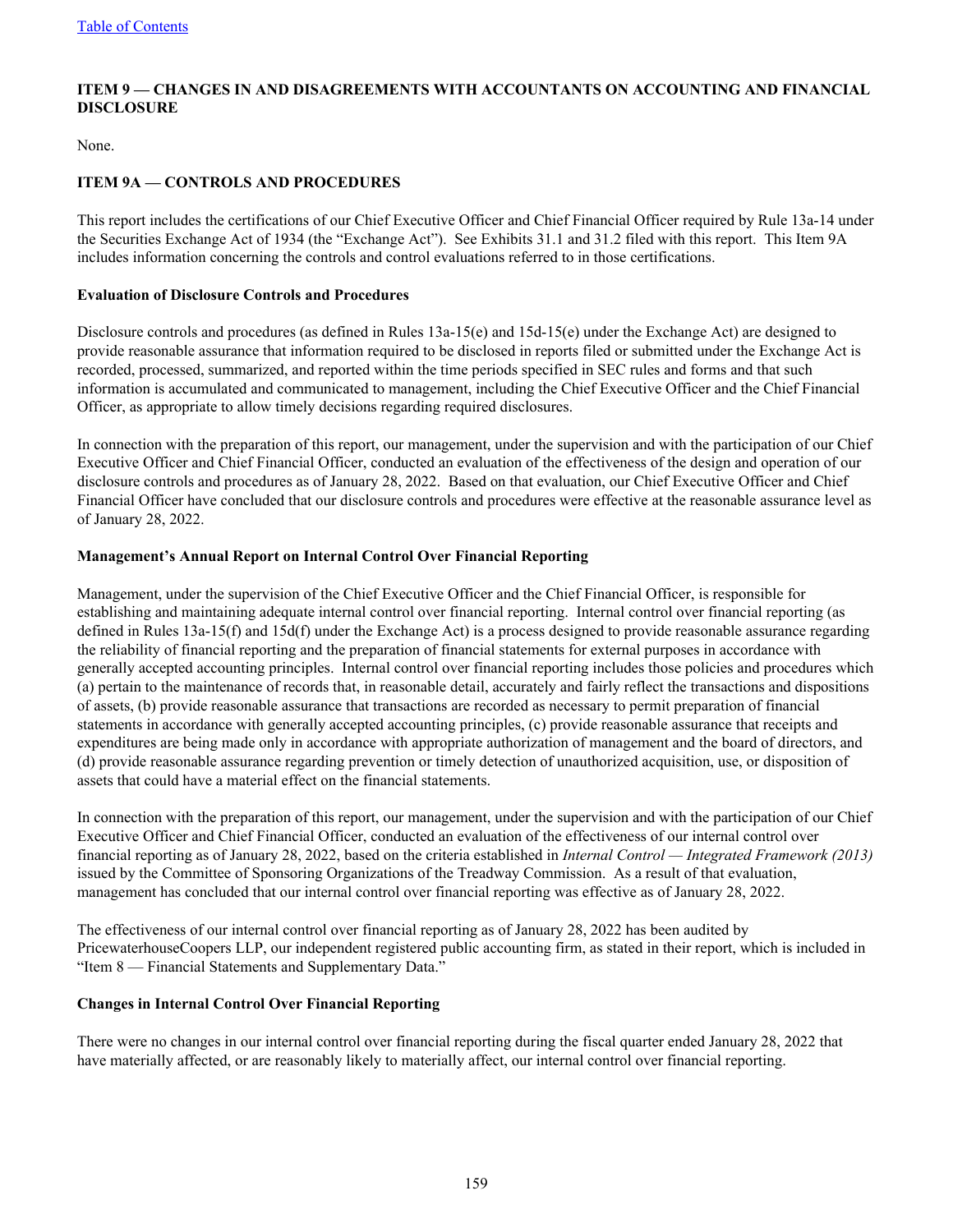## **Limitations on the Effectiveness of Controls**

Our system of controls is designed to provide reasonable, not absolute, assurance regarding the reliability and integrity of accounting and financial reporting. Management does not expect that our disclosure controls and procedures or our internal control over financial reporting will prevent or detect all errors and all fraud. A control system, no matter how well designed and operated, can provide only reasonable, not absolute, assurance that the objectives of the control system will be met. These inherent limitations include the following:

- Judgments in decision-making can be faulty, and control and process breakdowns can occur because of simple errors or mistakes.
- Controls can be circumvented by individuals, acting alone or in collusion with each other, or by management override.
- The design of any system of controls is based in part on certain assumptions about the likelihood of future events, and there can be no assurance that any design will succeed in achieving its stated goals under all potential future conditions.
- Over time, controls may become inadequate because of changes in conditions or deterioration in the degree of compliance with associated policies or procedures.
- The design of a control system must reflect the fact that resources are constrained, and the benefits of controls must be considered relative to their costs.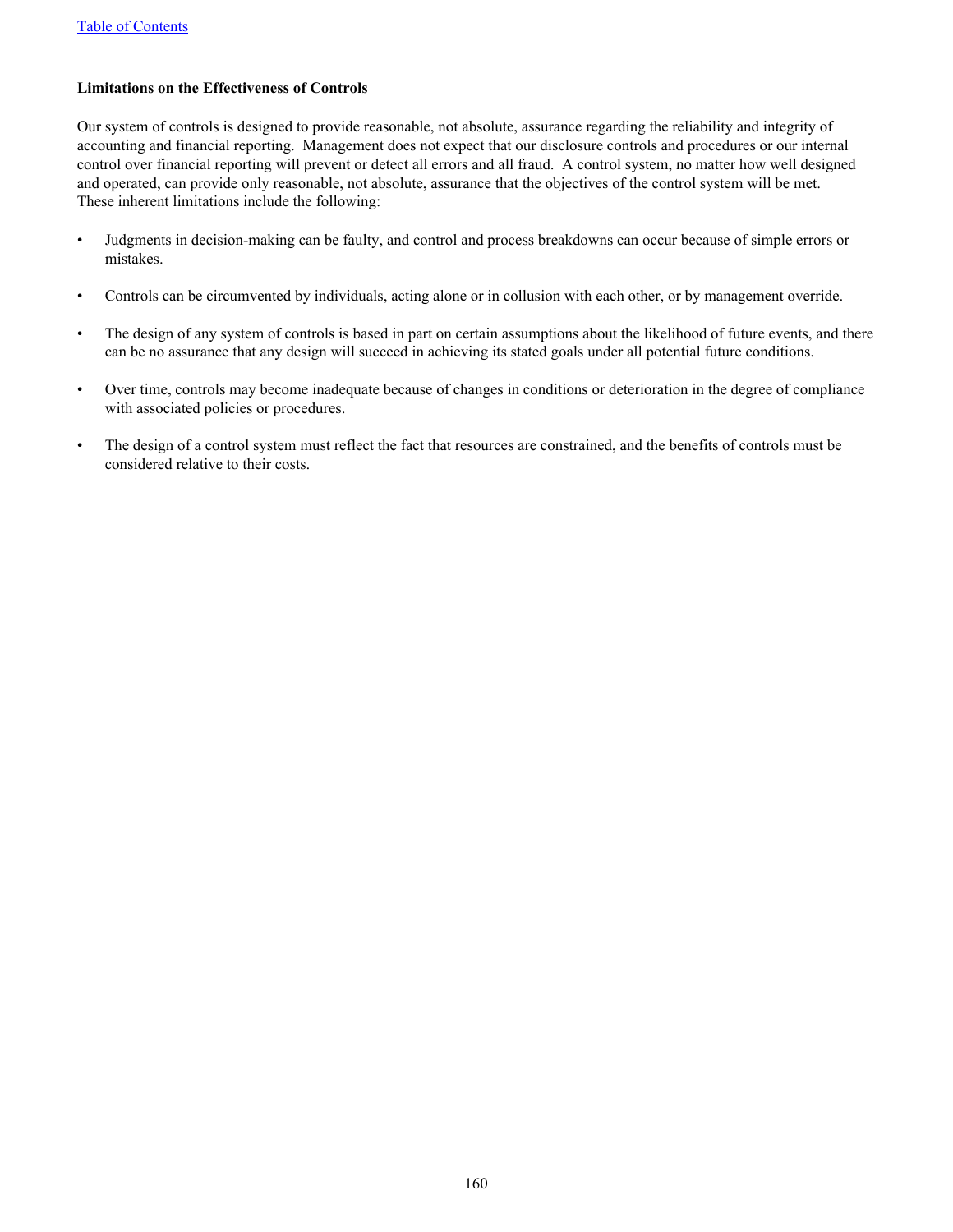# **ITEM 9B — OTHER INFORMATION**

## **Iran Threat Reduction and Syria Human Rights Act of 2012**

Set forth below is a description of matters reported by us pursuant to Section 219 of the Iran Threat Reduction and Syria Human Rights Act of 2012 and Section 13(r) of the Exchange Act. Concurrently with the filing of this annual report, we are filing a notice pursuant to Section  $13(r)$  of the Exchange Act that such matters have been disclosed in this annual report.

On March 2, 2021, the U.S. government designated the Russian Federal Security Service (the "FSB") as a blocked party under Executive Order 13382. On the same day, the U.S. Department of the Treasury's Office of Foreign Assets Control issued General License No. 1B (the "OFAC General License"), which generally authorizes U.S. companies to engage in certain licensing, permitting, certification, notification and related transactions with the FSB to the extent such activities are required for the importation, distribution, or use of information technology products in the Russian Federation.

As permitted under the OFAC General License, our subsidiary Dell LLC and other subsidiaries periodically file notifications with the FSB in connection with the importation and distribution of our products in the Russian Federation. During our fiscal year ended January 28, 2022, Dell LLC filed notifications with the FSB. No payments were issued or received, and no gross revenue or net profits were generated, in connection with these filing activities. Dell Technologies and its subsidiaries do not sell products or provide services to the FSB. To the extent permitted by applicable law, including by the OFAC General License, we expect to continue to file notifications with the FSB to qualify our products for importation and distribution in the Russian Federation.

## **ITEM 9C — DISCLOSURE REGARDING FOREIGN JURISDICTIONS THAT PREVENT INSPECTIONS**

Not applicable.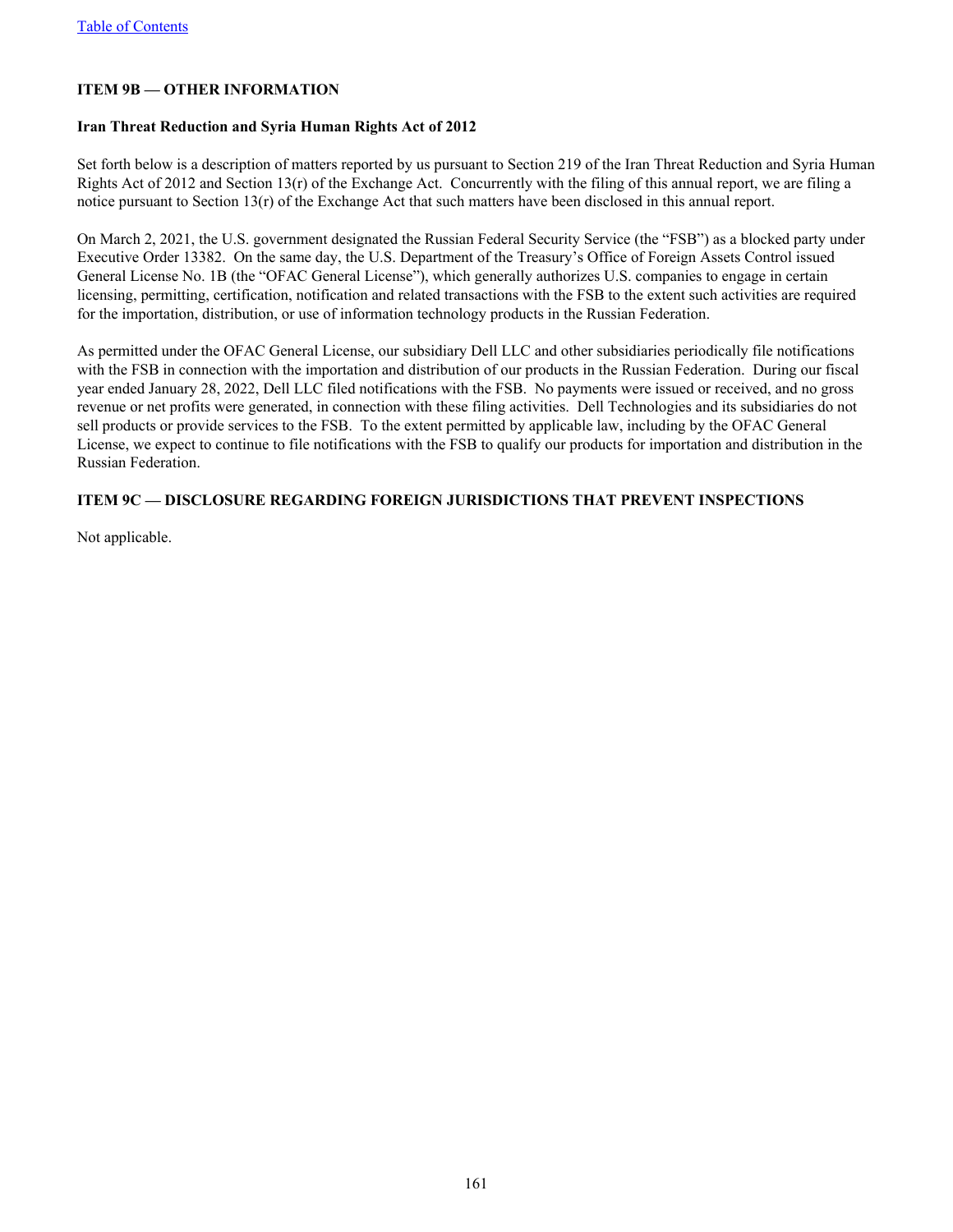#### **PART III**

## **ITEM 10 — DIRECTORS, EXECUTIVE OFFICERS, AND CORPORATE GOVERNANCE**

We have adopted a code of ethics applicable to our principal executive officer and our other senior financial officers. The code of ethics, which we refer to as our Code of Ethics for Senior Financial Officers, is available on the Investor Relations page of our website at www.delltechnologies.com. To the extent required by SEC rules, we intend to disclose any amendments to this code and any waiver of a provision of the code for the benefit of any senior financial officers on our website within any period that may be required under SEC rules from time to time.

See "Part I — Item 1 — Business — Information about our Executive Officers" for more information about our executive officers, which is incorporated by reference in this Item 10. Other information required by this Item 10 is incorporated herein by reference to our definitive proxy statement for our 2022 annual meeting of stockholders, referred to as the "2022 proxy statement," which we will file with the SEC on or before 120 days after our 2022 fiscal year-end, and which will appear in the 2022 proxy statement under the captions "Proposal 1 — Election of Directors" and "Additional Information — Delinquent Section 16(a) Reports."

The following information about the members of our board of directors and the principal occupation or employment of each director is provided as of the date of this report.

> Michael S. Dell Chairman and Chief Executive Officer Dell Technologies Inc.

David W. Dorman Founding Partner Centerview Capital Technology (investments)

> Egon Durban Co-CEO Silver Lake (private equity)

William D. Green Public Company Director Lynn Vojvodich Radakovich Public Company Director

> Ellen J. Kullman President and CEO Carbon, Inc. (3D printing)

> Simon Patterson Managing Director Silver Lake (private equity)

David Grain Founder and CEO Grain Management (private equity)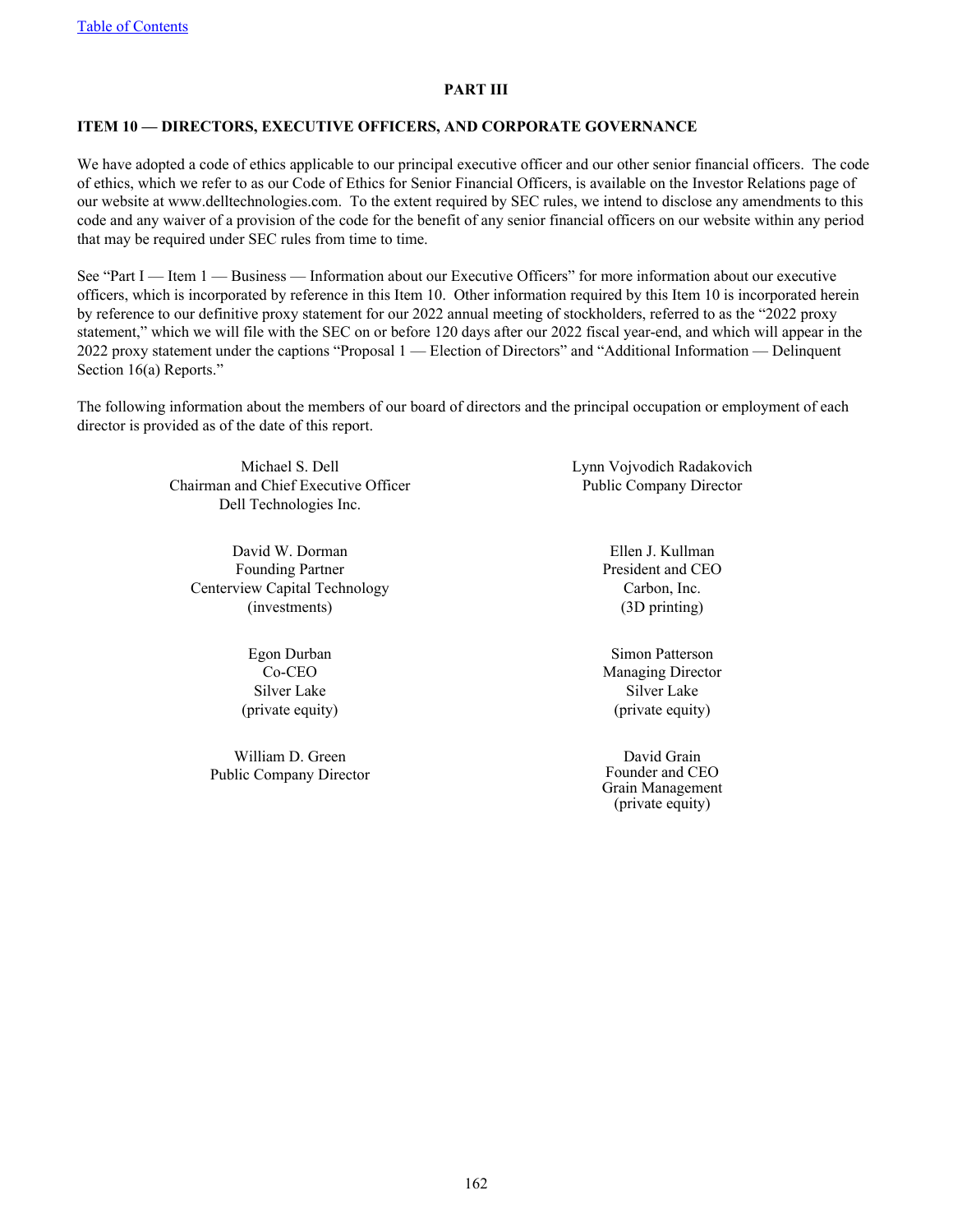# **ITEM 11 — EXECUTIVE COMPENSATION**

Information required by this Item 11 is incorporated herein by reference to the 2022 proxy statement, including the information in the 2022 proxy statement appearing under the captions "Proposal 1 — Election of Directors — Director Compensation" and "Compensation of Executive Officers."

## **ITEM 12 — SECURITY OWNERSHIP OF CERTAIN BENEFICIAL OWNERS AND MANAGEMENT AND RELATED STOCKHOLDER MATTERS**

Information required by this Item 12 is incorporated herein by reference to the 2022 proxy statement, including the information in the 2022 proxy statement appearing under the captions "Equity Compensation Plan Information" and "Security Ownership of Certain Beneficial Owners and Management."

#### **ITEM 13 — CERTAIN RELATIONSHIPS AND RELATED TRANSACTIONS, AND DIRECTOR INDEPENDENCE**

Information required by this Item 13 is incorporated herein by reference to the 2022 proxy statement, including the information in the 2022 proxy statement appearing under the captions "Proposal 1 — Elections of Directors" and "Transactions with Related Persons."

## **ITEM 14 — PRINCIPAL ACCOUNTANT FEES AND SERVICES**

Information required by this Item 14 is incorporated herein by reference to the 2022 proxy statement, including the information in the 2022 proxy statement appearing under the caption "Proposal 2 — Ratification of Appointment of Independent Registered Public Accounting Firm."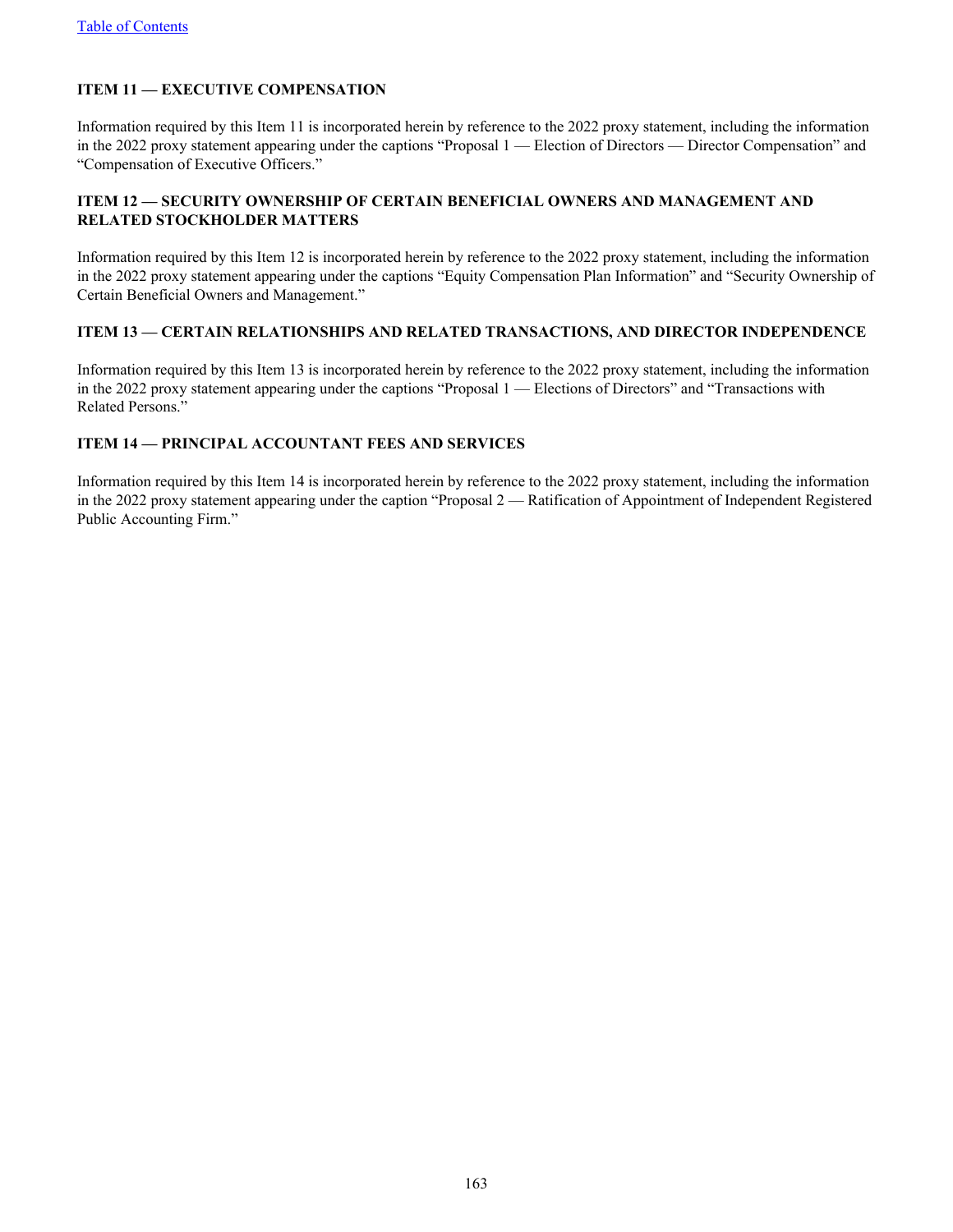## **PART IV**

# **ITEM 15 — EXHIBIT AND FINANCIAL STATEMENT SCHEDULES**

The following documents are filed as a part of this Annual Report on Form 10-K:

(1) *Financial Statements*: The following financial statements are filed as part of this report under "Part II — Item 8 — Financial Statements and Supplementary Data":

Consolidated Financial Statements:

Report of Independent Registered Public Accounting Firm

Consolidated Statements of Financial Position at January 28, 2022 and January 29, 2021

- Consolidated Statements of Income for the fiscal years ended January 28, 2022, January 29, 2021, and January 31, 2020
- Consolidated Statements of Comprehensive Income for the fiscal years ended January 28, 2022, January 29, 2021, and January 31, 2020
- Consolidated Statements of Cash Flows for the fiscal years ended January 28, 2022, January 29, 2021, and January 31, 2020
- Consolidated Statements of Stockholders' Equity (Deficit) for the fiscal years ended January 28, 2022, January 29, 2021, and January 31, 2020

Notes to Consolidated Financial Statements

(2) *Financial Statement Schedules*: The information required in the following financial statement schedules is included in Note 20 of the Notes to the Consolidated Financial Statements under "Part II — Item 8 — Financial Statements and Supplementary Data":

Schedule II — Valuation and Qualifying Accounts

All other schedules have been omitted because they are not applicable or the required information is otherwise included in the Consolidated Financial Statements or Notes thereto.

# *Exhibits*:

| <b>Exhibit</b><br><b>Number</b> | <b>Description</b>                                                                                                                                                                                                |
|---------------------------------|-------------------------------------------------------------------------------------------------------------------------------------------------------------------------------------------------------------------|
| 2.1                             | Separation and Distribution Agreement, dated as April 14, 2021 by and between Dell Technologies Inc. and                                                                                                          |
|                                 | VMware, Inc. (incorporated by reference to Exhibit 2.1 to the Current Report on Form 8-K of Dell                                                                                                                  |
|                                 | Technologies Inc. (the "Company") filed with the Securities and Exchange Commission (the "Commission")                                                                                                            |
|                                 | on April 14, 2021) (Commission File No. 001-37867).                                                                                                                                                               |
|                                 | 2.2 Letter Agreement, dated as of October 7, 2021, by and between Dell Technologies Inc. and VMware, Inc.                                                                                                         |
|                                 | (incorporated by reference to Exhibit 99.1 to the Current Report on Form 8-K of the Company filed with the                                                                                                        |
|                                 | Commission on October 7, 2021) (Commission File No. 001-37867).                                                                                                                                                   |
|                                 | 2.3 Letter Agreement, dated as of November 1, 2021, by and between Dell Technologies Inc. and VMware, Inc.                                                                                                        |
|                                 | <u>(incorporated by reference to Exhibit 99.2 to the Current Report on Form 8-K of the Company filed with the </u>                                                                                                |
|                                 | Commission on November 1, 2021) (Commission File No. 001-37867).                                                                                                                                                  |
|                                 | 3.1 Fifth Amended and Restated Certificate of Incorporation of Dell Technologies Inc. (incorporated by                                                                                                            |
|                                 | reference to Exhibit 3.1 to the Company's Current Report on Form 8-K filed with the Commission on                                                                                                                 |
|                                 | December 28, 2018) (Commission File No. 001-37867).                                                                                                                                                               |
| 3.2                             | Second Amended and Restated Bylaws of Dell Technologies Inc. (incorporated by reference to Exhibit 3.2 to                                                                                                         |
|                                 | the Company's Current Report on Form 8-K filed with the Commission on December 28, 2018)<br>(Commission File No. 001-37867).                                                                                      |
|                                 |                                                                                                                                                                                                                   |
| 4.1                             | Indenture, dated as of April 27, 1998, between Dell Computer Corporation and Chase Bank of Texas,                                                                                                                 |
|                                 | National Association, as trustee (the "1998 Indenture") (incorporated by reference to Exhibit 99.2 to Dell<br>Inc.'s Current Report on Form 8-K filed with the Commission on April 28, 1998) (Commission File No. |
|                                 | $0-17017$ ).                                                                                                                                                                                                      |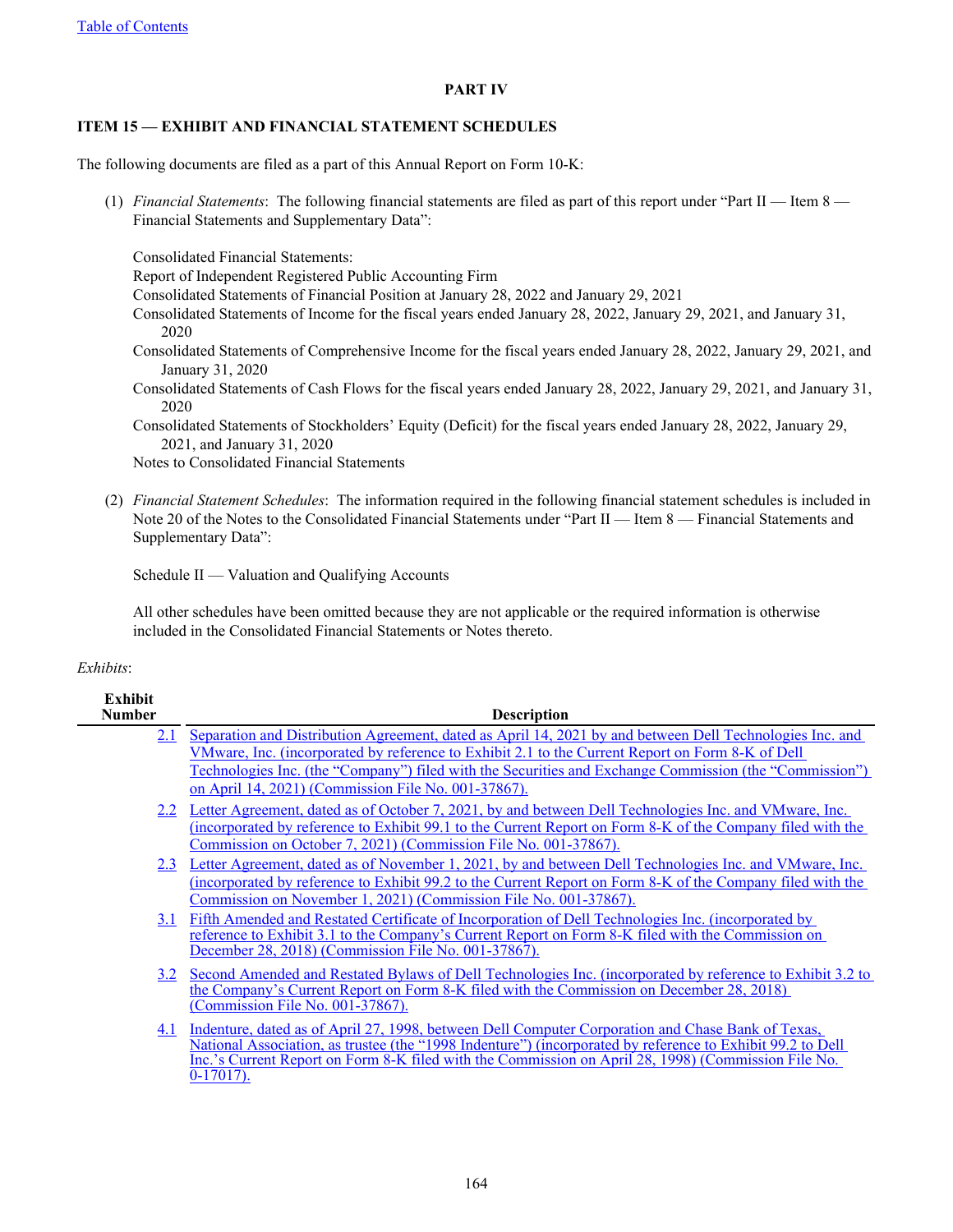- [4.2](http://www.sec.gov/Archives/edgar/data/826083/000095013408006801/d55879exv4w1.htm) [Indenture, dated as of April 17, 2008, between Dell Inc. and The Bank of New York Mellon Trust Company,](http://www.sec.gov/Archives/edgar/data/826083/000095013408006801/d55879exv4w1.htm)  [N.A. \(formerly The Bank of New York Trust Company, N.A.\), as trustee \(including the form of notes\)](http://www.sec.gov/Archives/edgar/data/826083/000095013408006801/d55879exv4w1.htm)  [\(incorporated by reference to Exhibit 4.1 to Dell Inc.'s Current Report on Form 8-K filed with the](http://www.sec.gov/Archives/edgar/data/826083/000095013408006801/d55879exv4w1.htm)  [Commission on April 17, 2008\) \(Commission File No. 0-17017\).](http://www.sec.gov/Archives/edgar/data/826083/000095013408006801/d55879exv4w1.htm)
- [4.3](https://www.sec.gov/Archives/edgar/data/826083/000119312509073812/dex41.htm) [Indenture, dated as of April 6, 2009, between Dell Inc. and The Bank of New York Mellon Trust Company,](http://www.sec.gov/Archives/edgar/data/826083/000119312509073812/dex41.htm)  [N.A., as trustee \(incorporated by reference to Exhibit 4.1 to Dell Inc.'s Current Report on Form 8-K filed](http://www.sec.gov/Archives/edgar/data/826083/000119312509073812/dex41.htm)  [with the Commission on April 6, 2009\) \(Commission File No. 0-17017\).](http://www.sec.gov/Archives/edgar/data/826083/000119312509073812/dex41.htm)
- [4.4](http://www.sec.gov/Archives/edgar/data/826083/000095012310085135/d75835exv4w1.htm) [Third Supplemental Indenture, dated September 10, 2010, between Dell Inc. and The Bank of New York](http://www.sec.gov/Archives/edgar/data/826083/000095012310085135/d75835exv4w1.htm)  [Mellon Trust Company, N.A., as trustee \(incorporated by reference to Exhibit 4.1 to Dell Inc.'s Current](http://www.sec.gov/Archives/edgar/data/826083/000095012310085135/d75835exv4w1.htm)  [Report on Form 8-K filed with the Commission on September 10, 2010\) \(Commission File No. 0-17017\).](http://www.sec.gov/Archives/edgar/data/826083/000095012310085135/d75835exv4w1.htm)
- [4.5](https://www.sec.gov/Archives/edgar/data/1571996/000119312516611855/d73946dex414.htm) [Base Indenture, dated as of June 1, 2016, among Diamond 1 Finance Corporation and Diamond 2 Finance](http://www.sec.gov/Archives/edgar/data/1571996/000119312516611855/d73946dex414.htm)  [Corporation, as issuers, and The Bank of New York Mellon Trust Company, N.A., as trustee and collateral](http://www.sec.gov/Archives/edgar/data/1571996/000119312516611855/d73946dex414.htm)  [agent \(incorporated by reference to Exhibit 4.14 to Amendment No. 6 to the Company's 2016 Form S-4 filed](http://www.sec.gov/Archives/edgar/data/1571996/000119312516611855/d73946dex414.htm)  [with the Commission on June 3, 2016\) \(Registration No. 333-208524\).](http://www.sec.gov/Archives/edgar/data/1571996/000119312516611855/d73946dex414.htm)
- [4.6](https://www.sec.gov/Archives/edgar/data/1571996/000119312516611855/d73946dex421.htm) [2026 Notes Supplemental Indenture No. 1, dated June 1, 2016, among Diamond 1 Finance Corporation,](http://www.sec.gov/Archives/edgar/data/1571996/000119312516611855/d73946dex421.htm)  [Diamond 2 Finance Corporation and The Bank of New York Mellon Trust Company, N.A., as trustee and](http://www.sec.gov/Archives/edgar/data/1571996/000119312516611855/d73946dex421.htm)  [collateral agent \(incorporated by reference to Exhibit 4.21 to Amendment No. 6 to the Company's 2016](http://www.sec.gov/Archives/edgar/data/1571996/000119312516611855/d73946dex421.htm)  [Form S-4 filed with the Commission on June 3, 2016\) \(Registration No. 333-208524\).](http://www.sec.gov/Archives/edgar/data/1571996/000119312516611855/d73946dex421.htm)
- [4.7](https://www.sec.gov/Archives/edgar/data/1571996/000119312516611855/d73946dex423.htm) [2036 Notes Supplemental Indenture No. 1, dated June 1, 2016, among Diamond 1 Finance Corporation,](http://www.sec.gov/Archives/edgar/data/1571996/000119312516611855/d73946dex423.htm)  [Diamond 2 Finance Corporation and The Bank of New York Mellon Trust Company, N.A., as trustee and](http://www.sec.gov/Archives/edgar/data/1571996/000119312516611855/d73946dex423.htm)  [collateral agent \(incorporated by reference to Exhibit 4.23 to Amendment No. 6 to the Company's 2016](http://www.sec.gov/Archives/edgar/data/1571996/000119312516611855/d73946dex423.htm)  [Form S-4 filed with the Commission on June 3, 2016\) \(Registration No. 333-208524\).](http://www.sec.gov/Archives/edgar/data/1571996/000119312516611855/d73946dex423.htm)
- [4.8](http://www.sec.gov/Archives/edgar/data/1571996/000119312516611855/d73946dex425.htm) [2046 Notes Supplemental Indenture No. 1, dated June 1, 2016, among Diamond 1 Finance Corporation,](http://www.sec.gov/Archives/edgar/data/1571996/000119312516611855/d73946dex425.htm)  Diamond 2 Finance Corporation and The Bank of New York Mellon Trust Company, N.A., as trustee and [collateral agent \(incorporated by reference to Exhibit 4.25 to Amendment No. 6 to the Company's 2016](http://www.sec.gov/Archives/edgar/data/1571996/000119312516611855/d73946dex425.htm)  [Form S-4 filed with the Commission on June 3, 2016\) \(Registration No. 333-208524\).](http://www.sec.gov/Archives/edgar/data/1571996/000119312516611855/d73946dex425.htm)
- [4.9](http://www.sec.gov/Archives/edgar/data/1571996/000119312516706567/d238698dex41.htm) [First Supplemental Indenture, dated as of September 6, 2016, by and among Diamond 1 Finance](http://www.sec.gov/Archives/edgar/data/1571996/000119312516706567/d238698dex41.htm)  [Corporation, Diamond 2 Finance Corporation and The Bank of New York Mellon Trust Company, N.A., as](http://www.sec.gov/Archives/edgar/data/1571996/000119312516706567/d238698dex41.htm)  [trustee and collateral agent \(incorporated by reference to Exhibit 4.1 to the Company's Current Report on](http://www.sec.gov/Archives/edgar/data/1571996/000119312516706567/d238698dex41.htm)  [Form 8-K filed with the Commission on September 9, 2016\) \(Commission File No. 001-37867\).](http://www.sec.gov/Archives/edgar/data/1571996/000119312516706567/d238698dex41.htm)
- [4.10](http://www.sec.gov/Archives/edgar/data/1571996/000119312516706567/d238698dex42.htm) [2019 Notes Supplemental Indenture No. 2, 2021 Notes Supplemental Indenture No. 2, 2023 Notes](http://www.sec.gov/Archives/edgar/data/1571996/000119312516706567/d238698dex42.htm)  [Supplemental Indenture No. 2, 2026 Notes Supplemental Indenture No. 2, 2036 Notes Supplemental](http://www.sec.gov/Archives/edgar/data/1571996/000119312516706567/d238698dex42.htm)  [Indenture No. 2 and 2046 Notes Supplemental Indenture No. 2, dated as of September 7, 2016, by and](http://www.sec.gov/Archives/edgar/data/1571996/000119312516706567/d238698dex42.htm)  [among Dell International L.L.C., EMC Corporation, New Dell International LLC and The Bank of New](http://www.sec.gov/Archives/edgar/data/1571996/000119312516706567/d238698dex42.htm)  [York Mellon Trust Company, N.A., as trustee and collateral agent \(incorporated by reference to Exhibit 4.2](http://www.sec.gov/Archives/edgar/data/1571996/000119312516706567/d238698dex42.htm)  [to the Company's Current Report on Form 8-K filed with the Commission on September 9, 2016\)](http://www.sec.gov/Archives/edgar/data/1571996/000119312516706567/d238698dex42.htm)  [\(Commission File No. 001-37867\).](http://www.sec.gov/Archives/edgar/data/1571996/000119312516706567/d238698dex42.htm)
- [4.11](http://www.sec.gov/Archives/edgar/data/1571996/000119312516706567/d238698dex43.htm) [2019 Notes Supplemental Indenture No. 3, 2021 Notes Supplemental Indenture No. 3, 2023 Notes](http://www.sec.gov/Archives/edgar/data/1571996/000119312516706567/d238698dex43.htm)  [Supplemental Indenture No. 3, 2026 Notes Supplemental Indenture No. 3, 2036 Notes Supplemental](http://www.sec.gov/Archives/edgar/data/1571996/000119312516706567/d238698dex43.htm)  [Indenture No. 3 and 2046 Notes Supplemental Indenture No. 3, dated as of September 7, 2016, by and](http://www.sec.gov/Archives/edgar/data/1571996/000119312516706567/d238698dex43.htm)  [among Dell International L.L.C., EMC Corporation, Dell Technologies Inc., Denali Intermediate Inc., Dell](http://www.sec.gov/Archives/edgar/data/1571996/000119312516706567/d238698dex43.htm)  [Inc., the other guarantors named therein and The Bank of New York Mellon Trust Company, N.A., as trustee](http://www.sec.gov/Archives/edgar/data/1571996/000119312516706567/d238698dex43.htm)  [and collateral agent \(incorporated by reference to Exhibit 4.3 to the Company's Current Report on Form 8-K](http://www.sec.gov/Archives/edgar/data/1571996/000119312516706567/d238698dex43.htm)  [filed with the Commission on September 9, 2016\) \(Commission File No. 001-37867\).](http://www.sec.gov/Archives/edgar/data/1571996/000119312516706567/d238698dex43.htm)
- [4.12](http://www.sec.gov/Archives/edgar/data/1571996/000157199619000008/exhibit432_020119.htm) [2019 Notes Supplemental Indenture No. 4, 2021 Notes Supplemental Indenture No. 4, 2023 Notes](http://www.sec.gov/Archives/edgar/data/1571996/000157199619000008/exhibit432_020119.htm)  [Supplemental Indenture No. 4, 2026 Notes Supplemental Indenture No. 4, 2036 Notes Supplemental](http://www.sec.gov/Archives/edgar/data/1571996/000157199619000008/exhibit432_020119.htm)  [Indenture No. 4 and 2046 Notes Supplemental Indenture No. 4, dated as of May 23, 2017, by and among](http://www.sec.gov/Archives/edgar/data/1571996/000157199619000008/exhibit432_020119.htm)  Dell International L.L.C., EMC Corporation, Dell Global Holdings XIII L.L.C., QTZ L.L.C. and The Bank [of New York Mellon Trust Company, N.A., as Trustee and Collateral Agent \(incorporated by reference to](http://www.sec.gov/Archives/edgar/data/1571996/000157199619000008/exhibit432_020119.htm)  Exhibit 4.32 to the Company's Annual Report on Form 10-K for the fiscal year ended February 1, 2019) [\(Commission File No. 001-37867\).](http://www.sec.gov/Archives/edgar/data/1571996/000157199619000008/exhibit432_020119.htm)
- [4.13](https://www.sec.gov/Archives/edgar/data/1571996/000119312519082281/d708174dex411.htm) [Supplemental Indenture No. 5, dated as of March 20, 2019, among Dell International L.L.C, EMC](https://www.sec.gov/Archives/edgar/data/1571996/000119312519082281/d708174dex411.htm)  [Corporation, the guarantors party thereto and The Bank of New York Mellon Trust Company, N.A., as](https://www.sec.gov/Archives/edgar/data/1571996/000119312519082281/d708174dex411.htm)  [Trustee and Notes Collateral Agent \(incorporated by reference to Exhibit 4.11 to the Company's Current](https://www.sec.gov/Archives/edgar/data/1571996/000119312519082281/d708174dex411.htm)  [Report on Form 8-K filed with the Commission on March 21, 2019\) \(Commission File No. 001-37867\).](https://www.sec.gov/Archives/edgar/data/1571996/000119312519082281/d708174dex411.htm)
- [4.14](https://www.sec.gov/Archives/edgar/data/1571996/000119312519082281/d708174dex41.htm) [Base Indenture, dated as of March 20, 2019, among Dell International L.L.C, EMC Corporation, the](https://www.sec.gov/Archives/edgar/data/1571996/000119312519082281/d708174dex41.htm)  [guarantors party thereto and The Bank of New York Mellon Trust Company, N.A., as Trustee and Notes](https://www.sec.gov/Archives/edgar/data/1571996/000119312519082281/d708174dex41.htm)  [Collateral Agent \(incorporated by reference to Exhibit 4.1 to the Company's Current Report on Form 8-K](https://www.sec.gov/Archives/edgar/data/1571996/000119312519082281/d708174dex41.htm)  [filed with the Commission on March 21, 2019\) \(Commission File No. 001-37867\).](https://www.sec.gov/Archives/edgar/data/1571996/000119312519082281/d708174dex41.htm)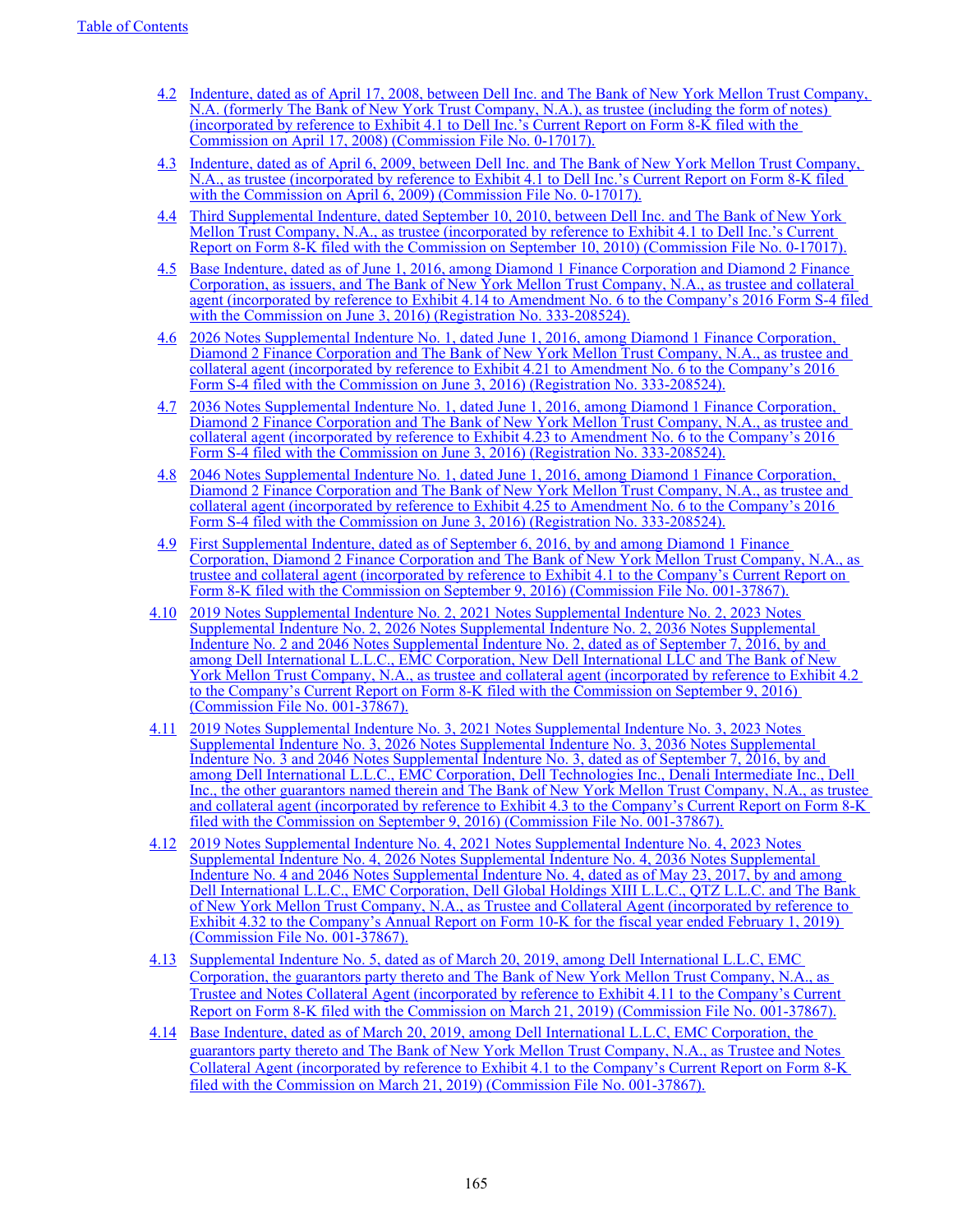- [4.15](https://www.sec.gov/Archives/edgar/data/1571996/000119312519082281/d708174dex42.htm) [2024 Notes Supplemental Indenture No. 1, dated as of March 20, 2019, among Dell International L.L.C,](https://www.sec.gov/Archives/edgar/data/1571996/000119312519082281/d708174dex42.htm)  [EMC Corporation, the guarantors party thereto and The Bank of New York Mellon Trust Company, N.A., as](https://www.sec.gov/Archives/edgar/data/1571996/000119312519082281/d708174dex42.htm)  [Trustee and Notes Collateral Agent \(incorporated by reference to Exhibit 4.2 to the Company's Current](https://www.sec.gov/Archives/edgar/data/1571996/000119312519082281/d708174dex42.htm)  [Report on Form 8-K filed with the Commission on March 21, 2019\) \(Commission File No. 001-37867\).](https://www.sec.gov/Archives/edgar/data/1571996/000119312519082281/d708174dex42.htm)
- [4.16](https://www.sec.gov/Archives/edgar/data/1571996/000119312519082281/d708174dex43.htm) [2026 Notes Supplemental Indenture No. 1, dated as of March 20, 2019, among Dell International L.L.C,](https://www.sec.gov/Archives/edgar/data/1571996/000119312519082281/d708174dex43.htm)  [EMC Corporation, the guarantors party thereto and The Bank of New York Mellon Trust Company, N.A., as](https://www.sec.gov/Archives/edgar/data/1571996/000119312519082281/d708174dex43.htm)  [Trustee and Notes Collateral Agent \(incorporated by reference to Exhibit 4.3 to the Company's Current](https://www.sec.gov/Archives/edgar/data/1571996/000119312519082281/d708174dex43.htm)  [Report on Form 8-K filed with the Commission on March 21, 2019\) \(Commission File No. 001-37867\).](https://www.sec.gov/Archives/edgar/data/1571996/000119312519082281/d708174dex43.htm)
- [4.17](https://www.sec.gov/Archives/edgar/data/1571996/000119312519082281/d708174dex44.htm) [2029 Notes Supplemental Indenture No. 1, dated as of March 20, 2019, among Dell International L.L.C,](https://www.sec.gov/Archives/edgar/data/1571996/000119312519082281/d708174dex44.htm)  [EMC Corporation, the guarantors party thereto and The Bank of New York Mellon Trust Company, N.A., as](https://www.sec.gov/Archives/edgar/data/1571996/000119312519082281/d708174dex44.htm)  [Trustee and Notes Collateral Agent \(incorporated by reference to Exhibit 4.4 to the Company's Current](https://www.sec.gov/Archives/edgar/data/1571996/000119312519082281/d708174dex44.htm)  [Report on Form 8-K filed with the Commission on March 21, 2019\) \(Commission File No. 001-37867\).](https://www.sec.gov/Archives/edgar/data/1571996/000119312519082281/d708174dex44.htm)
- [4.18](https://www.sec.gov/Archives/edgar/data/1571996/000119312520102602/d912603dex41.htm) [Base Indenture, dated as of April 9, 2020, among Dell International L.L.C., EMC Corporation, the](https://www.sec.gov/Archives/edgar/data/1571996/000119312520102602/d912603dex41.htm)  [guarantors party thereto and The Bank of New York Mellon Trust Company, N.A., as Trustee and Notes](https://www.sec.gov/Archives/edgar/data/1571996/000119312520102602/d912603dex41.htm)  [Collateral Agent \(incorporated by reference to Exhibit 4.1 to the Company's Current Report on Form 8-K](https://www.sec.gov/Archives/edgar/data/1571996/000119312520102602/d912603dex41.htm)  [filed with the Commission on April 9, 2020\) \(Commission File No. 001-37867\).](https://www.sec.gov/Archives/edgar/data/1571996/000119312520102602/d912603dex41.htm)
- [4.19](https://www.sec.gov/Archives/edgar/data/1571996/000119312520102602/d912603dex42.htm) [2025 Notes Supplemental Indenture No. 1, dated as of April 9, 2020, among Dell International L.L.C., EMC](https://www.sec.gov/Archives/edgar/data/1571996/000119312520102602/d912603dex42.htm)  [Corporation, the guarantors party thereto and The Bank of New York Mellon Trust Company, N.A., as](https://www.sec.gov/Archives/edgar/data/1571996/000119312520102602/d912603dex42.htm)  [Trustee and Notes Collateral Agent \(incorporated by reference to Exhibit 4.2 to the Company's Current](https://www.sec.gov/Archives/edgar/data/1571996/000119312520102602/d912603dex42.htm)  [Report on Form](https://www.sec.gov/Archives/edgar/data/1571996/000119312520102602/d912603dex42.htm) [8-K filed with the Commission on April 9, 2020](https://www.sec.gov/Archives/edgar/data/1571996/000119312520102602/d912603dex41.htm)[\) \(Commission File No. 001-37867\).](https://www.sec.gov/Archives/edgar/data/1571996/000119312520102602/d912603dex42.htm)
- [4.20](https://www.sec.gov/Archives/edgar/data/1571996/000119312520102602/d912603dex43.htm) [2027 Notes Supplemental Indenture No. 1, dated as of April 9, 2020, among Dell International L.L.C., EMC](https://www.sec.gov/Archives/edgar/data/1571996/000119312520102602/d912603dex43.htm)  [Corporation, the guarantors party thereto and The Bank of New York Mellon Trust Company, N.A., as](https://www.sec.gov/Archives/edgar/data/1571996/000119312520102602/d912603dex43.htm)  [Trustee and Notes Collateral Agent \(incorporated by reference to Exhibit 4.3 to the Company's Current](https://www.sec.gov/Archives/edgar/data/1571996/000119312520102602/d912603dex43.htm)  [Report on Form](https://www.sec.gov/Archives/edgar/data/1571996/000119312520102602/d912603dex43.htm) [8-K filed with the Commission on April 9, 2020](https://www.sec.gov/Archives/edgar/data/1571996/000119312520102602/d912603dex41.htm)[\) \(Commission File No. 001-37867\).](https://www.sec.gov/Archives/edgar/data/1571996/000119312520102602/d912603dex43.htm)
- [4.21](https://www.sec.gov/Archives/edgar/data/1571996/000119312520102602/d912603dex44.htm) [2030 Notes Supplemental Indenture No. 1, dated as of April 9, 2020, among Dell International L.L.C., EMC](https://www.sec.gov/Archives/edgar/data/1571996/000119312520102602/d912603dex44.htm)  [Corporation, the guarantors party thereto and The Bank of New York Mellon Trust Company, N.A., as](https://www.sec.gov/Archives/edgar/data/1571996/000119312520102602/d912603dex44.htm)  [Trustee and Notes Collateral Agent \(incorporated by reference to Exhibit 4.4 to the Company's Current](https://www.sec.gov/Archives/edgar/data/1571996/000119312520102602/d912603dex44.htm)  [Report on Form](https://www.sec.gov/Archives/edgar/data/1571996/000119312520102602/d912603dex44.htm) [8-K filed with the Commission on April 9, 2020](https://www.sec.gov/Archives/edgar/data/1571996/000119312520102602/d912603dex41.htm)[\) \(Commission File No. 001-37867\).](https://www.sec.gov/Archives/edgar/data/1571996/000119312520102602/d912603dex44.htm)
- [4.22](https://www.sec.gov/Archives/edgar/data/0001571996/000119312521315488/d146470dex102.htm) [Credit Agreement, dated as of November 1, 2021, among Dell Technologies Inc., Denali Intermediate Inc.,](https://www.sec.gov/Archives/edgar/data/0001571996/000119312521315488/d146470dex102.htm)  [Dell Inc., Dell International L.L.C., as a borrower, EMC Corporation, as a borrower, JPMorgan Chase Bank,](https://www.sec.gov/Archives/edgar/data/0001571996/000119312521315488/d146470dex102.htm)  [N.A., as administrative agent, and each of the lenders and other parties from time to time party thereto](https://www.sec.gov/Archives/edgar/data/0001571996/000119312521315488/d146470dex102.htm)  [\(incorporated by reference to Exhibit 10.2 to the Company's Current Report on Form 8-K filed with the](https://www.sec.gov/Archives/edgar/data/0001571996/000119312521315488/d146470dex102.htm)  [Commission on November 1, 2021\) \(Commission File No. 001-37867\).](https://www.sec.gov/Archives/edgar/data/0001571996/000119312521315488/d146470dex102.htm)
- [4.23](https://www.sec.gov/Archives/edgar/data/0001571996/000119312521357927/d146295dex41.htm) [Base Indenture, dated as of December 13, 2021, among Dell International L.L.C., EMC Corporation, the](https://www.sec.gov/Archives/edgar/data/0001571996/000119312521357927/d146295dex41.htm)  [guarantors party thereto and The Bank of New York Mellon Trust Company, N.A., as Trustee \(incorporated](https://www.sec.gov/Archives/edgar/data/0001571996/000119312521357927/d146295dex41.htm)  by reference to Exhibit 4.1 to the Company's Current Report on Form 8-K filed with the Commission on [December 15, 2021\) \(Commission File No. 001-37867\).](https://www.sec.gov/Archives/edgar/data/0001571996/000119312521357927/d146295dex41.htm)
- [4.24](https://www.sec.gov/Archives/edgar/data/0001571996/000119312521357927/d146295dex42.htm) [2041 Notes Supplemental Indenture No. 1, dated as of December 13, 2021, among Dell International L.L.C.,](https://www.sec.gov/Archives/edgar/data/0001571996/000119312521357927/d146295dex42.htm)  [EMC Corporation, the guarantors party thereto and The Bank of New York Mellon Trust Company, N.A., as](https://www.sec.gov/Archives/edgar/data/0001571996/000119312521357927/d146295dex42.htm)  [Trustee \(incorporated by reference to Exhibit 4.2 to the Company's Current Report on Form 8-K filed with](https://www.sec.gov/Archives/edgar/data/0001571996/000119312521357927/d146295dex42.htm)  [the Commission on December 15, 2021\) \(Commission File No. 001-37867\).](https://www.sec.gov/Archives/edgar/data/0001571996/000119312521357927/d146295dex42.htm)
- [4.25](https://www.sec.gov/Archives/edgar/data/0001571996/000119312521357927/d146295dex43.htm) [2051 Notes Supplemental Indenture No. 1, dated as of December 13, 2021, among Dell International L.L.C.,](https://www.sec.gov/Archives/edgar/data/0001571996/000119312521357927/d146295dex43.htm)  [EMC Corporation, the guarantors party thereto and The Bank of New York Mellon Trust Company, N.A., as](https://www.sec.gov/Archives/edgar/data/0001571996/000119312521357927/d146295dex43.htm)  [Trustee \(incorporated by reference to Exhibit 4.3 to the Company's Current Report on Form 8-K filed with](https://www.sec.gov/Archives/edgar/data/0001571996/000119312521357927/d146295dex43.htm)  [the Commission on December 15, 2021\) \(Commission File No. 001-37867\).](https://www.sec.gov/Archives/edgar/data/0001571996/000119312521357927/d146295dex43.htm)
- [4.26](https://www.sec.gov/Archives/edgar/data/0001571996/000119312521357927/d146295dex44.htm) [Registration Rights Agreement, dated as of December 13, 2021, among Dell International L.L.C., EMC](https://www.sec.gov/Archives/edgar/data/0001571996/000119312521357927/d146295dex44.htm)  [Corporation, the guarantors party thereto and BofA Securities, Inc., Barclays Capital Inc., Citigroup Global](https://www.sec.gov/Archives/edgar/data/0001571996/000119312521357927/d146295dex44.htm)  [Markets Inc., Credit Suisse Securities \(USA\) LLC, J.P. Morgan Securities LLC and Wells Fargo Securities](https://www.sec.gov/Archives/edgar/data/0001571996/000119312521357927/d146295dex44.htm)  [LLC, as the representatives for the initial purchasers. \(incorporated by reference to Exhibit 4.4 to the](https://www.sec.gov/Archives/edgar/data/0001571996/000119312521357927/d146295dex44.htm)  [Company's Current Report on Form 8-K filed with the Commission on December 15, 2021\) \(Commission](https://www.sec.gov/Archives/edgar/data/0001571996/000119312521357927/d146295dex44.htm)  [File No. 001-37867\).](https://www.sec.gov/Archives/edgar/data/0001571996/000119312521357927/d146295dex44.htm)
- [4.27](https://www.sec.gov/Archives/edgar/data/0001571996/000119312521357927/d146295dex42.htm) [Form of Global Note for 3.375% Senior Notes due 2041 \(included in Exhibit 4.24\).](https://www.sec.gov/Archives/edgar/data/0001571996/000119312521357927/d146295dex42.htm)
- [4.28](https://www.sec.gov/Archives/edgar/data/0001571996/000119312521357927/d146295dex43.htm) [Form of Global Note for 3.340% Senior Notes due 2051 \(included in Exhibit 4.25\).](https://www.sec.gov/Archives/edgar/data/0001571996/000119312521357927/d146295dex43.htm)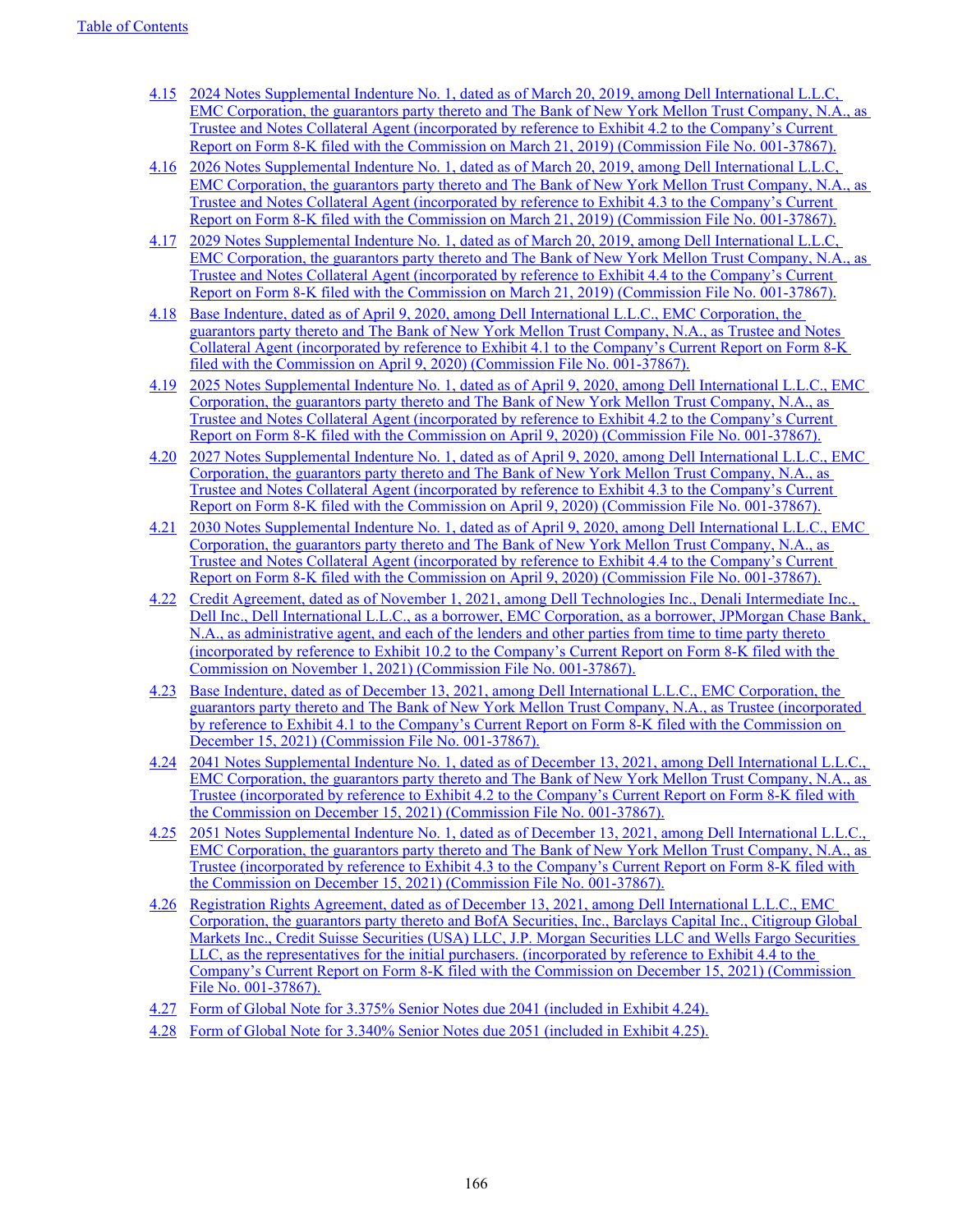- [4.29](https://www.sec.gov/Archives/edgar/data/1571996/000119312518360943/d673794dex104.htm) [Second Amended and Restated Registration Rights Agreement, dated as of December 25, 2018, by and](https://www.sec.gov/Archives/edgar/data/1571996/000119312518360943/d673794dex104.htm)  [among the Company, Michael S. Dell, Susan Lieberman Dell Separate Property Trust, MSDC Denali](https://www.sec.gov/Archives/edgar/data/1571996/000119312518360943/d673794dex104.htm)  [Investors, L.P., MSDC Denali EIV, LLC, Silver Lake Partners III, L.P., Silver Lake Technology Investors](https://www.sec.gov/Archives/edgar/data/1571996/000119312518360943/d673794dex104.htm)  [III, L.P., Silver Lake Partners IV, L.P., Silver Lake Technology Investors IV, L.P., SLP Denali Co-Invest,](https://www.sec.gov/Archives/edgar/data/1571996/000119312518360943/d673794dex104.htm)  [L.P., Venezio Investments Pte. Ltd. and the Management Stockholders party thereto \(incorporated by](https://www.sec.gov/Archives/edgar/data/1571996/000119312518360943/d673794dex104.htm)  [reference to Exhibit 10.4 to the Company's Current Report on Form 8-K filed with the Commission on](https://www.sec.gov/Archives/edgar/data/1571996/000119312518360943/d673794dex104.htm)  [December 28, 2018\) \(Commission File No. 001-37867\).](https://www.sec.gov/Archives/edgar/data/1571996/000119312518360943/d673794dex104.htm)
- [4.30](https://www.sec.gov/Archives/edgar/data/1571996/000157199620000017/exhibit440fy20.htm) [Amendment No. 1 to](https://www.sec.gov/Archives/edgar/data/1571996/000157199620000017/exhibit440fy20.htm) Second Amended and Restated Registration Rights Agreement, dated as of May 27, [2019, among Dell Technologies Inc., Michael S. Dell, Susan Lieberman Dell Separate Property Trust,](https://www.sec.gov/Archives/edgar/data/1571996/000157199620000017/exhibit440fy20.htm)  [MSDC Denali Investors, L.P., MSDC Denali EIV, LLC, SL SPV-2, L.P., Silver Lake Partners IV, L.P.,](https://www.sec.gov/Archives/edgar/data/1571996/000157199620000017/exhibit440fy20.htm)  [Silver Lake Technology Investors IV, L.P., Silver Lake Partners V DE \(AIV\), L.P., Silver Lake Technology](https://www.sec.gov/Archives/edgar/data/1571996/000157199620000017/exhibit440fy20.htm)  [Investors V, L.P., SLP Denali Co-Invest, L.P. and Venezio Investments Pte. Ltd.](https://www.sec.gov/Archives/edgar/data/1571996/000157199620000017/exhibit440fy20.htm)[\(incorporated by reference](https://www.sec.gov/Archives/edgar/data/1571996/000157199620000017/exhibit440fy20.htm)  [to Exhibit 4.40 to the Company's Annual Report on Form 10-K for the fiscal year ended January 31, 2020\)](https://www.sec.gov/Archives/edgar/data/1571996/000157199620000017/exhibit440fy20.htm)  [\(Commission File No. 001-37867\).](https://www.sec.gov/Archives/edgar/data/1571996/000157199620000017/exhibit440fy20.htm)
- [4.31](https://www.sec.gov/Archives/edgar/data/1571996/000157199620000034/exhibit49q1fy21.htm) [Amendment No. 2 to the Second Amended and Restated Registration Rights Agreement, dated as of April](https://www.sec.gov/Archives/edgar/data/1571996/000157199620000034/exhibit49q1fy21.htm)  [15, 2020, among Dell Technologies Inc., Michael S. Dell and Susan Lieberman Dell Separate Property Trust,](https://www.sec.gov/Archives/edgar/data/1571996/000157199620000034/exhibit49q1fy21.htm)  [SL SPV-2 L.P., Silver Lake Partners IV, L.P., Silver Lake Technology Investors IV, L.P., Silver Lake](https://www.sec.gov/Archives/edgar/data/1571996/000157199620000034/exhibit49q1fy21.htm)  [Partners V DE \(AIV\), L.P., Silver Lake Technology Investors V, L.P. and Venezio Investments Pte. Ltd.](https://www.sec.gov/Archives/edgar/data/1571996/000157199620000034/exhibit49q1fy21.htm)  [\(incorporated by reference to Exhibit 4.9 to the Company's Quarterly Report on Form 10-Q for the quarterly](https://www.sec.gov/Archives/edgar/data/1571996/000157199620000034/exhibit49q1fy21.htm)  [period ended May 1, 2020\) \(Commission File No. 001-37867\).](https://www.sec.gov/Archives/edgar/data/1571996/000157199620000034/exhibit49q1fy21.htm)
- [4.32](https://www.sec.gov/Archives/edgar/data/1571996/000157199620000051/exhibit41q3fy21.htm) [Amendment No. 3 to the Second Amended and Restated Registration Rights Agreement, dated as of](https://www.sec.gov/Archives/edgar/data/1571996/000157199620000051/exhibit41q3fy21.htm)  September 15, 2020, among Dell Technologies Inc., Michael S. Dell and Susan Lieberman Dell Separate [Property Trust, SL SPV-2 L.P., Silver Lake Partners IV, L.P., Silver Lake Technology Investors IV, L.P.,](https://www.sec.gov/Archives/edgar/data/1571996/000157199620000051/exhibit41q3fy21.htm)  [Silver Lake Partners V DE \(AIV\), L.P., Silver Lake Technology Investors V, L.P. and Venezio Investments](https://www.sec.gov/Archives/edgar/data/1571996/000157199620000051/exhibit41q3fy21.htm)  [Pte. Ltd. \(incorporated by reference to Exhibit 4.1 to the Company's Quarterly Report on Form 10-Q for the](https://www.sec.gov/Archives/edgar/data/1571996/000157199620000051/exhibit41q3fy21.htm)  [quarterly period ended October 30, 2020\) \(Commission File No. 001-37867\).](https://www.sec.gov/Archives/edgar/data/1571996/000157199620000051/exhibit41q3fy21.htm)
- 4.33† Consent to the Extension of Registration Rights Under the Second Amended and Restated Registration Rights Agreement, dated January 3, 2022, among Dell Technologies Inc. and SL SPV-2 L.P., Silver Lake Partners IV, L.P., Silver Lake Technology Investors IV, L.P., Silver Lake Partners V DE (AIV), L.P., Silver Lake Technology Investors V, L.P.
- [4.34](https://www.sec.gov/Archives/edgar/data/1571996/000157199620000017/exhibit441fy20.htm) [Description of Common Stock \(incorporated by reference to Exhibit 4.41 to the Company's Annual Report](https://www.sec.gov/Archives/edgar/data/1571996/000157199620000017/exhibit441fy20.htm)  [on Form 10-K for the fiscal year ended January 31, 2020\) \(Commission File No. 001-37867\).](https://www.sec.gov/Archives/edgar/data/1571996/000157199620000017/exhibit441fy20.htm)
- [10.1\\*](http://www.sec.gov/Archives/edgar/data/1571996/000157199617000045/exhibit104_110317.htm) [Dell Technologies Inc. 2012 Long-Term Incentive Plan \(formerly known as Dell Inc. 2012 Long-Term](http://www.sec.gov/Archives/edgar/data/1571996/000157199617000045/exhibit104_110317.htm)  [Incentive Plan\) as amended and restated as of October 6, 2017 \(incorporated by reference to Exhibit 10.4 to](http://www.sec.gov/Archives/edgar/data/1571996/000157199617000045/exhibit104_110317.htm)  [the Company's Quarterly Report on Form 10-Q for the quarterly period ended November 3, 2017\)](http://www.sec.gov/Archives/edgar/data/1571996/000157199617000045/exhibit104_110317.htm)  [\(Commission File No. 001-37867\).](http://www.sec.gov/Archives/edgar/data/1571996/000157199617000045/exhibit104_110317.htm)
- [10.2\\*](http://www.sec.gov/Archives/edgar/data/1571996/000119312516537298/d73946dex1013.htm) [Form of Dell Inc. Long-Term Cash Incentive and Retention Award for Fiscal 2016 awards under the Dell](http://www.sec.gov/Archives/edgar/data/1571996/000119312516537298/d73946dex1013.htm)  [Technologies Inc. 2012 Long-Term Incentive Plan \(incorporated by reference to Exhibit 10.13 to](http://www.sec.gov/Archives/edgar/data/1571996/000119312516537298/d73946dex1013.htm)  [Amendment No. 3 to the Company's 2016 Form S-4 filed with the Commission on April 11, 2016\)](http://www.sec.gov/Archives/edgar/data/1571996/000119312516537298/d73946dex1013.htm)  [\(Registration No. 333-208524\).](http://www.sec.gov/Archives/edgar/data/1571996/000119312516537298/d73946dex1013.htm)
- [10.3\\*](http://www.sec.gov/Archives/edgar/data/1571996/000157199617000004/exhibit103_020317.htm) [Form of Dell Inc. Long-Term Cash Incentive and Retention Award Agreement, under the Dell Technologies](http://www.sec.gov/Archives/edgar/data/1571996/000157199617000004/exhibit103_020317.htm)  [Inc. 2012 Long-Term Incentive Plan, between Dell Inc. and each of Jeremy Burton, Howard D. Elias and](http://www.sec.gov/Archives/edgar/data/1571996/000157199617000004/exhibit103_020317.htm)  [David I. Goulden \(incorporated by reference to Exhibit 10.3 to the Company's Annual Report on Form 10-K](http://www.sec.gov/Archives/edgar/data/1571996/000157199617000004/exhibit103_020317.htm)  [for the fiscal year ended February 3, 2017\) \(Commission File No. 001-37867\).](http://www.sec.gov/Archives/edgar/data/1571996/000157199617000004/exhibit103_020317.htm)
- [10.4\\*](http://www.sec.gov/Archives/edgar/data/1571996/000157199617000004/exhibit104_020317.htm) [Form of Dell Inc. Deferred Cash Replacement Agreement under the Dell Technologies Inc. 2012 Long-Term](http://www.sec.gov/Archives/edgar/data/1571996/000157199617000004/exhibit104_020317.htm)  [Incentive Plan \(incorporated by reference to Exhibit 10.4 to the Company's Annual Report on Form 10-K for](http://www.sec.gov/Archives/edgar/data/1571996/000157199617000004/exhibit104_020317.htm)  [the fiscal year ended February 3, 2017\) \(Commission File No. 001-37867\).](http://www.sec.gov/Archives/edgar/data/1571996/000157199617000004/exhibit104_020317.htm)
- [10.5\\*](https://www.sec.gov/Archives/edgar/data/1571996/000157199620000034/exhibit101q1fy21.htm) [Dell Inc. Annual Bonus Plan \(incorporated by reference to Exhibit 10.1 to the Company's Quarterly Report](https://www.sec.gov/Archives/edgar/data/1571996/000157199620000034/exhibit101q1fy21.htm)  [on Form 10-Q for the quarterly period ended May 1, 2020\) \(Commission File No. 001-37867\).](https://www.sec.gov/Archives/edgar/data/1571996/000157199620000034/exhibit101q1fy21.htm)
- [10.6\\*](http://www.sec.gov/Archives/edgar/data/1571996/000119312516537298/d73946dex106.htm) [Dell Inc. Special Incentive Bonus Plan \(incorporated by reference to Exhibit 10.6 to Amendment No. 3 to the](http://www.sec.gov/Archives/edgar/data/1571996/000119312516537298/d73946dex106.htm)  [Company's 2016 Form S-4 filed with the Commission on April 11, 2016\) \(Registration No. 333-208524\).](http://www.sec.gov/Archives/edgar/data/1571996/000119312516537298/d73946dex106.htm)
- [10.7\\*](http://www.sec.gov/Archives/edgar/data/1571996/000119312516537298/d73946dex107.htm) [Employment Agreement, dated October 29, 2013, by and among Dell Inc., the Company and Michael S. Dell](http://www.sec.gov/Archives/edgar/data/1571996/000119312516537298/d73946dex107.htm)  [\(incorporated by reference to Exhibit 10.7 to Amendment No. 3 to the Company's 2016 Form S-4 filed with](http://www.sec.gov/Archives/edgar/data/1571996/000119312516537298/d73946dex107.htm)  [the Commission on April 11, 2016\) \(Registration No. 333-208524\).](http://www.sec.gov/Archives/edgar/data/1571996/000119312516537298/d73946dex107.htm)
- [10.8\\*](http://www.sec.gov/Archives/edgar/data/1571996/000157199617000004/exhibit1014_020317.htm) [Dell Inc. Severance Pay Plan for Executive Employees \(incorporated by reference to Exhibit 10.14 to the](http://www.sec.gov/Archives/edgar/data/1571996/000157199617000004/exhibit1014_020317.htm)  [Company's Annual Report on Form 10-K for the fiscal year ended February 3, 2017\) \(Commission File No.](http://www.sec.gov/Archives/edgar/data/1571996/000157199617000004/exhibit1014_020317.htm)  [001-37867\).](http://www.sec.gov/Archives/edgar/data/1571996/000157199617000004/exhibit1014_020317.htm)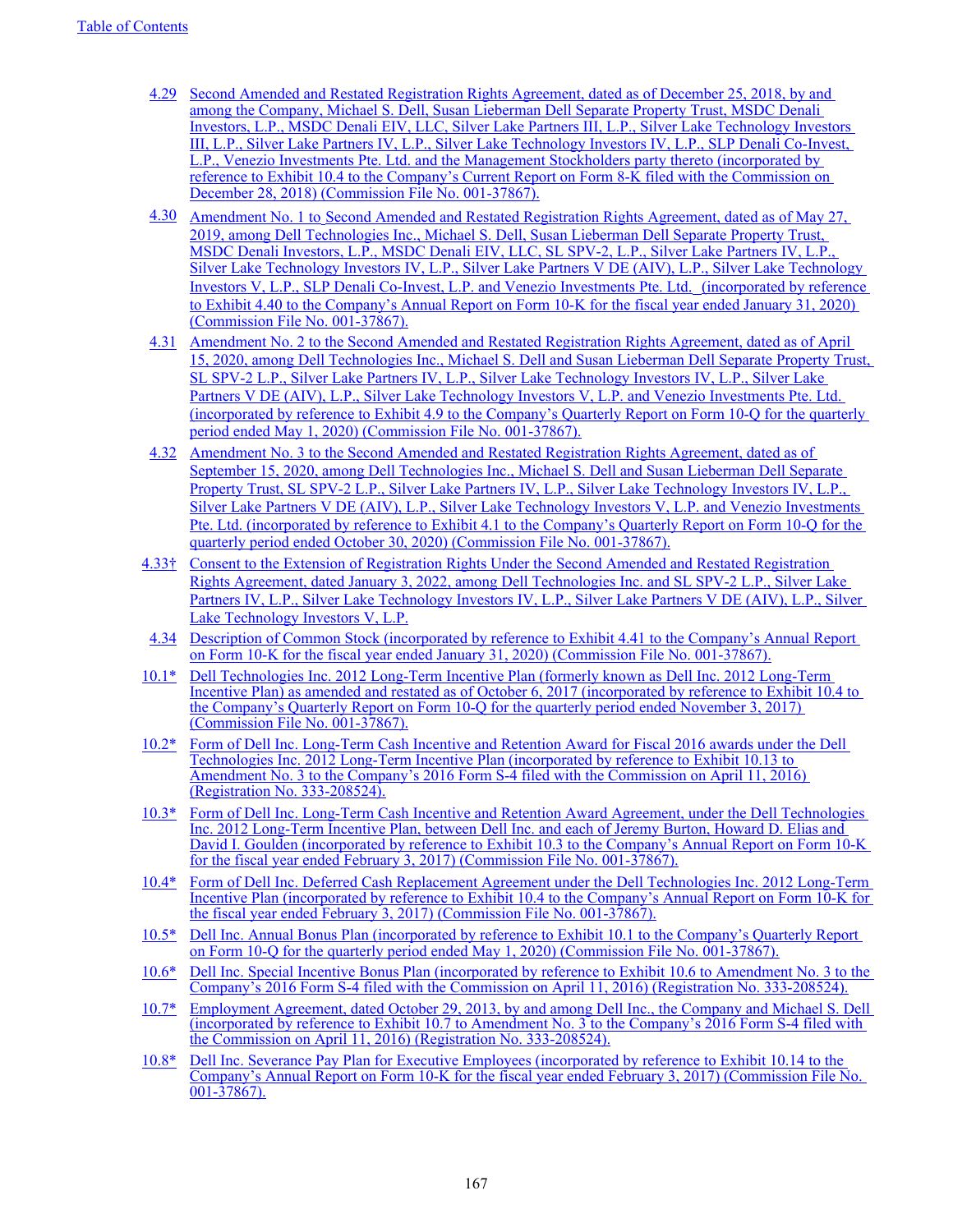- [10.9\\*](http://www.sec.gov/Archives/edgar/data/1571996/000119312516537298/d73946dex1016.htm) [Form of Protection of Sensitive Information, Noncompetition and Nonsolicitation Agreement \(incorporated](http://www.sec.gov/Archives/edgar/data/1571996/000119312516537298/d73946dex1016.htm)  [by reference to Exhibit 10.16 to Amendment No. 3 to the Company's 2016 Form S-4 filed with the](http://www.sec.gov/Archives/edgar/data/1571996/000119312516537298/d73946dex1016.htm)  [Commission on April 11, 2016\) \(Registration No. 333-208524\).](http://www.sec.gov/Archives/edgar/data/1571996/000119312516537298/d73946dex1016.htm)
- [10.10\\*](http://www.sec.gov/Archives/edgar/data/1571996/000157199617000004/exhibit1026_020317.htm) Form of Dell Technologies Inc. Deferred Cash Award Agreement (incorporated by reference to Exhibit [10.26 to the Company's Annual Report on Form 10-K for the fiscal year ended February 3, 2017\)](http://www.sec.gov/Archives/edgar/data/1571996/000157199617000004/exhibit1026_020317.htm)  [\(Commission File No. 001-37867\).](http://www.sec.gov/Archives/edgar/data/1571996/000157199617000004/exhibit1026_020317.htm)
- [10.11](http://www.sec.gov/Archives/edgar/data/1124610/000112461018000012/vmw-222018x10kex101.htm) [Amended and Restated Master Transaction Agreement among EMC Corporation, Dell Technologies Inc. and](http://www.sec.gov/Archives/edgar/data/1124610/000112461018000012/vmw-222018x10kex101.htm)  [VMware, Inc. dated January 9, 2018 \(incorporated by reference to Exhibit 10.1 to VMware, Inc.'s Annual](http://www.sec.gov/Archives/edgar/data/1124610/000112461018000012/vmw-222018x10kex101.htm)  [Report on Form 10-K for the fiscal year ended February 2, 2018\) \(Commission File No. 001-33622\).](http://www.sec.gov/Archives/edgar/data/1124610/000112461018000012/vmw-222018x10kex101.htm)
- [10.12\\*](http://www.sec.gov/Archives/edgar/data/1571996/000157199617000004/exhibit1038_020317.htm) [Form of Indemnification Agreement between the Company and certain members of its Board of Directors](http://www.sec.gov/Archives/edgar/data/1571996/000157199617000004/exhibit1038_020317.htm)  [\(incorporated by reference to Exhibit 10.38 to the Company's Annual Report on Form 10-K for the fiscal](http://www.sec.gov/Archives/edgar/data/1571996/000157199617000004/exhibit1038_020317.htm)  [year ended February 3, 2017\) \(Commission File No. 001-37867\).](http://www.sec.gov/Archives/edgar/data/1571996/000157199617000004/exhibit1038_020317.htm)
- 10.13† Form of Indemnification Agreement between the Company and certain members of its Board of Directors.
- [10.14\\*](http://www.sec.gov/Archives/edgar/data/1571996/000157199617000004/exhibit1039_020317.htm) [Form of Indemnification Agreement between EMC Corporation and each of Jeremy Burton, Howard D.](http://www.sec.gov/Archives/edgar/data/1571996/000157199617000004/exhibit1039_020317.htm)  [Elias and David I. Goulden \(incorporated by reference to Exhibit 10.39 to the Company's Annual Report on](http://www.sec.gov/Archives/edgar/data/1571996/000157199617000004/exhibit1039_020317.htm)  [Form 10-K for the fiscal year ended February 3, 2017\) \(Commission File No. 001-37867\).](http://www.sec.gov/Archives/edgar/data/1571996/000157199617000004/exhibit1039_020317.htm)
- [10.15\\*](http://www.sec.gov/Archives/edgar/data/1571996/000157199617000004/exhibit1040_020317.htm) [Form of Indemnification Agreement between Dell Technologies Inc. and certain of its executive officers.](http://www.sec.gov/Archives/edgar/data/1571996/000157199617000004/exhibit1040_020317.htm)
- [10.16\\*](http://www.sec.gov/Archives/edgar/data/1571996/000157199617000004/exhibit1041_020317.htm) [Form of EMC Corporation Deferred Compensation Retirement Plan, as amended and restated, effective as of](http://www.sec.gov/Archives/edgar/data/1571996/000157199617000004/exhibit1041_020317.htm)  [January 1, 2016 \(incorporated by reference to Exhibit 10.41 to the Company's Annual Report on Form 10-K](http://www.sec.gov/Archives/edgar/data/1571996/000157199617000004/exhibit1041_020317.htm)  [for the fiscal year ended February 3, 2017\) \(Commission File No. 001-37867\).](http://www.sec.gov/Archives/edgar/data/1571996/000157199617000004/exhibit1041_020317.htm)
- [10.17\\*](http://www.sec.gov/Archives/edgar/data/1571996/000157199617000004/exhibit1042_020317.htm) [Form of Dell Deferred Compensation Plan, effective as of January 1, 2017 \(incorporated by reference to](http://www.sec.gov/Archives/edgar/data/1571996/000157199617000004/exhibit1042_020317.htm)  [Exhibit 10.42 to the Company's Annual Report on Form 10-K for the fiscal year ended February 3, 2017\)](http://www.sec.gov/Archives/edgar/data/1571996/000157199617000004/exhibit1042_020317.htm)  [\(Commission File No. 001-37867\).](http://www.sec.gov/Archives/edgar/data/1571996/000157199617000004/exhibit1042_020317.htm)
- [10.18\\*](http://www.sec.gov/Archives/edgar/data/1571996/000157199618000004/exhibit1047_020218.htm) [Form of Protection of Sensitive Information, Noncompetition and Nonsolicitation Agreement between Dell](http://www.sec.gov/Archives/edgar/data/1571996/000157199618000004/exhibit1047_020218.htm)  Inc. and each of Howard D. Elias and William F. Scannell (incorporated by reference to Exhibit 10.47 to the [Company's Annual Report on Form 10-K for the fiscal year ended February 2, 2018\) \(Commission File No.](http://www.sec.gov/Archives/edgar/data/1571996/000157199618000004/exhibit1047_020218.htm)   $001 - \frac{37867}{.}$
- [10.19\\*](http://www.sec.gov/Archives/edgar/data/1571996/000157199618000004/exhibit1049_020218.htm) [Offer Letter to Howard D. Elias, dated August 12, 2016 \(incorporated by reference to Exhibit 10.49 to the](http://www.sec.gov/Archives/edgar/data/1571996/000157199618000004/exhibit1049_020218.htm)  [Company's Annual Report on Form 10-K for the fiscal year ended February 2, 2018\) \(Commission File No.](http://www.sec.gov/Archives/edgar/data/1571996/000157199618000004/exhibit1049_020218.htm)   $001 - 37867$
- [10.20\\*](http://www.sec.gov/Archives/edgar/data/1571996/000157199618000004/exhibit1051_020218.htm) [Offer Letter to William F. Scannell, dated August 12, 2016 \(incorporated by reference to Exhibit 10.51 to the](http://www.sec.gov/Archives/edgar/data/1571996/000157199618000004/exhibit1051_020218.htm)  [Company's Annual Report on Form 10-K for the fiscal year ended February 2, 2018\) \(Commission File No.](http://www.sec.gov/Archives/edgar/data/1571996/000157199618000004/exhibit1051_020218.htm)  [001-37867\).](http://www.sec.gov/Archives/edgar/data/1571996/000157199618000004/exhibit1051_020218.htm)
- [10.21\\*](http://www.sec.gov/Archives/edgar/data/1571996/000119312518293366/d681091dex1010.htm) [Form of Amended and Restated Stock Option Agreement-Performance Vesting Option for grants to](http://www.sec.gov/Archives/edgar/data/1571996/000119312518293366/d681091dex1010.htm)  executive officers under the Dell Technologies Inc. 2013 Stock Incentive Plan (incorporated by reference to [Exhibit 10.10 to Amendment No. 2 to the Company's Registration Statement on Form S-4 filed with the](http://www.sec.gov/Archives/edgar/data/1571996/000119312518293366/d681091dex1010.htm)  [Commission on October 4, 2018\) \(Registration No. 333-226618\).](http://www.sec.gov/Archives/edgar/data/1571996/000119312518293366/d681091dex1010.htm)
- [10.22\\*](http://www.sec.gov/Archives/edgar/data/1571996/000119312518293366/d681091dex1011.htm) [Form of Amended and Restated Stock Option Agreement-Performance Vesting Option for grants to](http://www.sec.gov/Archives/edgar/data/1571996/000119312518293366/d681091dex1011.htm)  [employees under the Dell Technologies Inc. 2013 Stock Incentive Plan \(incorporated by reference to Exhibit](http://www.sec.gov/Archives/edgar/data/1571996/000119312518293366/d681091dex1011.htm)  [10.11 to Amendment No. 2 to the Company's Registration Statement on Form S-4 filed with the](http://www.sec.gov/Archives/edgar/data/1571996/000119312518293366/d681091dex1011.htm)  [Commission on October 4, 2018\) \(Registration No. 333-226618\).](http://www.sec.gov/Archives/edgar/data/1571996/000119312518293366/d681091dex1011.htm)
- [10.23\\*](http://www.sec.gov/Archives/edgar/data/1571996/000119312518293366/d681091dex1012.htm) [Form of Amended and Restated Stock Option Agreement-Time Vesting Option for grants to executive](http://www.sec.gov/Archives/edgar/data/1571996/000119312518293366/d681091dex1012.htm)  officers under the Dell Technologies Inc. 2013 Stock Incentive Plan (incorporated by reference to Exhibit [10.12 to Amendment No. 2 to the Company's Registration Statement on Form S-4 filed with the](http://www.sec.gov/Archives/edgar/data/1571996/000119312518293366/d681091dex1012.htm)  [Commission on October 4, 2018\) \(Registration No. 333-226618\).](http://www.sec.gov/Archives/edgar/data/1571996/000119312518293366/d681091dex1012.htm)
- [10.24\\*](http://www.sec.gov/Archives/edgar/data/1571996/000119312518293366/d681091dex1013.htm) [Form of Amended and Restated Stock Option Agreement-Time Vesting Option for grants to employees](http://www.sec.gov/Archives/edgar/data/1571996/000119312518293366/d681091dex1013.htm)  [under the Dell Technologies Inc. 2013 Stock Incentive Plan \(incorporated by reference to Exhibit 10.13 to](http://www.sec.gov/Archives/edgar/data/1571996/000119312518293366/d681091dex1013.htm)  [Amendment No. 2 to the Company's Registration Statement on Form S-4 filed with the Commission on](http://www.sec.gov/Archives/edgar/data/1571996/000119312518293366/d681091dex1013.htm)  [October 4, 2018\) \(Registration No. 333-226618\).](http://www.sec.gov/Archives/edgar/data/1571996/000119312518293366/d681091dex1013.htm)
- [10.25\\*](http://www.sec.gov/Archives/edgar/data/1571996/000119312518293366/d681091dex1014.htm) [Form of Amended and Restated Dell Performance Award Agreement for grants to executive officers under](http://www.sec.gov/Archives/edgar/data/1571996/000119312518293366/d681091dex1014.htm)  [the Dell Technologies Inc. 2013 Stock Incentive Plan \(incorporated by reference to Exhibit 10.14 to](http://www.sec.gov/Archives/edgar/data/1571996/000119312518293366/d681091dex1014.htm)  [Amendment No. 2 to the Company's Registration Statement on Form S-4 filed with the Commission on](http://www.sec.gov/Archives/edgar/data/1571996/000119312518293366/d681091dex1014.htm)  [October 4, 2018\) \(Registration No. 333-226618\).](http://www.sec.gov/Archives/edgar/data/1571996/000119312518293366/d681091dex1014.htm)
- [10.26\\*](http://www.sec.gov/Archives/edgar/data/1571996/000119312518293366/d681091dex1015.htm) [Form of Amended and Restated Dell Performance Award Agreement for grants to employees under the Dell](http://www.sec.gov/Archives/edgar/data/1571996/000119312518293366/d681091dex1015.htm)  [Technologies Inc. 2013 Stock Incentive Plan \(incorporated by reference to Exhibit 10.15 to Amendment No.](http://www.sec.gov/Archives/edgar/data/1571996/000119312518293366/d681091dex1015.htm)  [2 to the Company's Registration Statement on Form S-4 filed with the Commission on October 4, 2018\)](http://www.sec.gov/Archives/edgar/data/1571996/000119312518293366/d681091dex1015.htm)  [\(Registration No. 333-226618\).](http://www.sec.gov/Archives/edgar/data/1571996/000119312518293366/d681091dex1015.htm)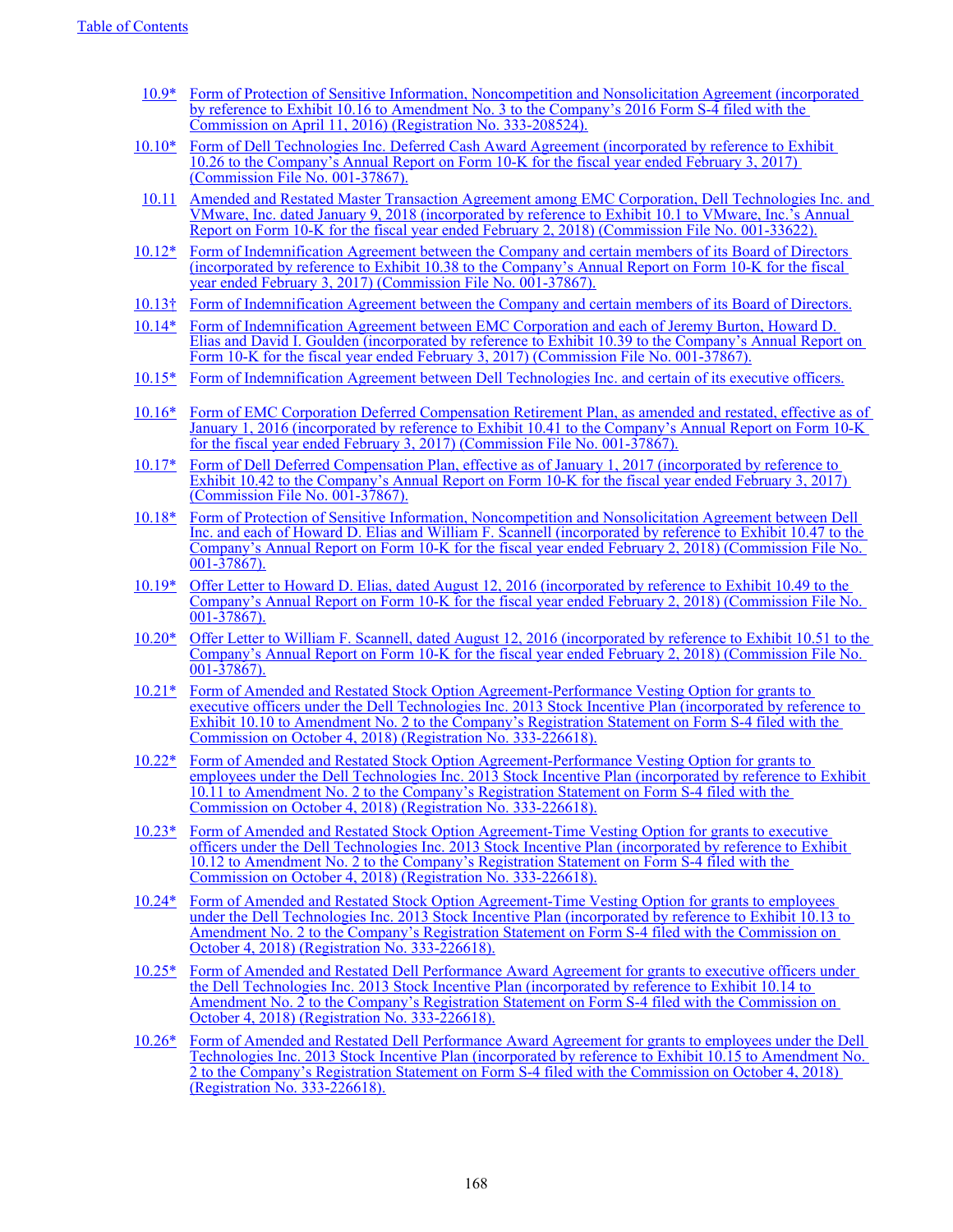- [10.27\\*](http://www.sec.gov/Archives/edgar/data/1571996/000119312518293366/d681091dex1016.htm) [Form of Amended and Restated Dell Time Award Agreement for grants to executive officers under the Dell](http://www.sec.gov/Archives/edgar/data/1571996/000119312518293366/d681091dex1016.htm)  [Technologies Inc. 2013 Stock Incentive Plan \(incorporated by reference to Exhibit 10.16 to Amendment No.](http://www.sec.gov/Archives/edgar/data/1571996/000119312518293366/d681091dex1016.htm)  [2 to the Company's Registration Statement on Form S-4 filed with the Commission on October 4, 2018\)](http://www.sec.gov/Archives/edgar/data/1571996/000119312518293366/d681091dex1016.htm)  [\(Registration No. 333-226618\).](http://www.sec.gov/Archives/edgar/data/1571996/000119312518293366/d681091dex1016.htm)
- [10.28\\*](http://www.sec.gov/Archives/edgar/data/1571996/000119312518293366/d681091dex1017.htm) [Form of Amended and Restated Dell Time Award Agreement for grants to employees under the Dell](http://www.sec.gov/Archives/edgar/data/1571996/000119312518293366/d681091dex1017.htm)  [Technologies Inc. 2013 Stock Incentive Plan \(incorporated by reference to Exhibit 10.17 to Amendment No.](http://www.sec.gov/Archives/edgar/data/1571996/000119312518293366/d681091dex1017.htm)  [2 to the Company's Registration Statement on Form S-4 filed with the Commission on October 4, 2018\)](http://www.sec.gov/Archives/edgar/data/1571996/000119312518293366/d681091dex1017.htm)  [\(Registration No. 333-226618\).](http://www.sec.gov/Archives/edgar/data/1571996/000119312518293366/d681091dex1017.htm)
- [10.29\\*](http://www.sec.gov/Archives/edgar/data/1571996/000119312518293366/d681091dex1018.htm) Form of Amended and Restated Dell Deferred Time Award Agreement for Non-Employee Directors under [the Dell Technologies Inc. 2013 Stock Incentive Plan \(incorporated by reference to Exhibit 10.18 to](http://www.sec.gov/Archives/edgar/data/1571996/000119312518293366/d681091dex1018.htm)  Amendment No. 2 to the Company's Registration Statement on Form S-4 filed with the Commission on [October 4, 2018\) \(Registration No. 333-226618\).](http://www.sec.gov/Archives/edgar/data/1571996/000119312518293366/d681091dex1018.htm)
- [10.30\\*](http://www.sec.gov/Archives/edgar/data/1571996/000119312518293366/d681091dex1019.htm) [Form of Amended and Restated Stock Option Agreement for Non-Employee Directors \(Annual Grant\) under](http://www.sec.gov/Archives/edgar/data/1571996/000119312518293366/d681091dex1019.htm)  [the Dell Technologies Inc. 2013 Stock Incentive Plan \(incorporated by reference to Exhibit 10.19 to](http://www.sec.gov/Archives/edgar/data/1571996/000119312518293366/d681091dex1019.htm)  [Amendment No. 2 to the Company's Registration Statement on Form S-4 filed with the Commission on](http://www.sec.gov/Archives/edgar/data/1571996/000119312518293366/d681091dex1019.htm)  [October 4, 2018\) \(Registration No. 333-226618\).](http://www.sec.gov/Archives/edgar/data/1571996/000119312518293366/d681091dex1019.htm)
- [10.31\\*](http://www.sec.gov/Archives/edgar/data/1571996/000119312518293366/d681091dex1020.htm) [Form of Stock Option Agreement for Non-Employee Directors \(Sign-On Grant\) under the Dell Technologies](http://www.sec.gov/Archives/edgar/data/1571996/000119312518293366/d681091dex1020.htm)  [Inc. 2013 Stock Incentive Plan \(incorporated by reference to Exhibit 10.20 to Amendment No. 2 to the](http://www.sec.gov/Archives/edgar/data/1571996/000119312518293366/d681091dex1020.htm)  [Company's Registration Statement on Form S-4 filed with the Commission on October 4, 2018\)](http://www.sec.gov/Archives/edgar/data/1571996/000119312518293366/d681091dex1020.htm)  [\(Registration No. 333-226618\).](http://www.sec.gov/Archives/edgar/data/1571996/000119312518293366/d681091dex1020.htm)
- [10.32\\*](http://www.sec.gov/Archives/edgar/data/1571996/000119312518293366/d681091dex1021.htm) [Form of Amended and Restated Stock Option Agreement for grants to executive officers \(Rollover Option\)](http://www.sec.gov/Archives/edgar/data/1571996/000119312518293366/d681091dex1021.htm)  [under the Dell Technologies Inc. 2013 Stock Incentive Plan \(incorporated by reference to Exhibit 10.21 to](http://www.sec.gov/Archives/edgar/data/1571996/000119312518293366/d681091dex1021.htm)  [Amendment No. 2 to the Company's Registration Statement on Form S-4 filed with the Commission on](http://www.sec.gov/Archives/edgar/data/1571996/000119312518293366/d681091dex1021.htm)  [October 4, 2018\) \(Registration No. 333-226618\).](http://www.sec.gov/Archives/edgar/data/1571996/000119312518293366/d681091dex1021.htm)
- [10.33\\*](http://www.sec.gov/Archives/edgar/data/1571996/000157199619000032/a2013stockincentiveplanjul.htm) [Dell Technologies Inc. 2013 Stock Incentive Plan \(as amended and restated as of July 9, 2019\) \(incorporated](http://www.sec.gov/Archives/edgar/data/1571996/000157199619000032/a2013stockincentiveplanjul.htm)  [by reference to Exhibit 10.1 to the Company's Current Report on Form 8-K filed with the Commission on](http://www.sec.gov/Archives/edgar/data/1571996/000157199619000032/a2013stockincentiveplanjul.htm)  [July 11, 2019\) \(Commission File No. 001-37867\).](http://www.sec.gov/Archives/edgar/data/1571996/000157199619000032/a2013stockincentiveplanjul.htm)
- [10.34\\*](https://www.sec.gov/Archives/edgar/data/1571996/000157199620000051/exhibit101q3fy21.htm) [Amended and Restated Dell Technologies Inc. Compensation Program for Independent Non-Employee](https://www.sec.gov/Archives/edgar/data/1571996/000157199620000051/exhibit101q3fy21.htm)  [Directors \(incorporated by reference to Exhibit 10.1 to the Company's Quarterly Report on Form 10-Q for](https://www.sec.gov/Archives/edgar/data/1571996/000157199620000051/exhibit101q3fy21.htm)  [the quarterly period ended October 30, 2020\) \(Commission File No. 001-37867\).](https://www.sec.gov/Archives/edgar/data/1571996/000157199620000051/exhibit101q3fy21.htm)
- [10.35](http://www.sec.gov/Archives/edgar/data/1571996/000119312518210339/d880259dex102.htm) [Letter Agreement, dated as of July 1, 2018, between the Company and VMware, Inc. \(incorporated by](http://www.sec.gov/Archives/edgar/data/1571996/000119312518210339/d880259dex102.htm)  [reference to Exhibit 10.2 to the Company's Current Report on Form 8-K filed with the Commission on July](http://www.sec.gov/Archives/edgar/data/1571996/000119312518210339/d880259dex102.htm)  [2, 2018\) \(Commission File No. 001-37867\).](http://www.sec.gov/Archives/edgar/data/1571996/000119312518210339/d880259dex102.htm)
- [10.36](http://www.sec.gov/Archives/edgar/data/1571996/000119312518328110/d655711dex106.htm) [Waiver, dated as of November 14, 2018, among the Company and VMware, Inc. \(incorporated by reference](http://www.sec.gov/Archives/edgar/data/1571996/000119312518328110/d655711dex106.htm)  [to Exhibit 10.6 to the Company's Current Report on Form 8-K/A filed with the Commission on November](http://www.sec.gov/Archives/edgar/data/1571996/000119312518328110/d655711dex106.htm)  [15, 2018\) \(Commission File No. 001-37867\).](http://www.sec.gov/Archives/edgar/data/1571996/000119312518328110/d655711dex106.htm)
- [10.37](https://www.sec.gov/Archives/edgar/data/1571996/000119312518360943/d673794dex101.htm) [MD Stockholders Agreement, dated as of December 25, 2018, by and among the Company, Denali](https://www.sec.gov/Archives/edgar/data/1571996/000119312518360943/d673794dex101.htm)  [Intermediate Inc., Dell Inc., EMC Corporation, Denali Finance Corp., Dell International L.L.C., Michael S.](https://www.sec.gov/Archives/edgar/data/1571996/000119312518360943/d673794dex101.htm)  [Dell and the Susan Lieberman Dell Separate Property Trust \(incorporated by reference to Exhibit 10.1 to the](https://www.sec.gov/Archives/edgar/data/1571996/000119312518360943/d673794dex101.htm)  [Company's Current Report on Form 8-K filed with the Commission on December 28, 2018\) \(Commission](https://www.sec.gov/Archives/edgar/data/1571996/000119312518360943/d673794dex101.htm)  [File No. 001-37867\).](https://www.sec.gov/Archives/edgar/data/1571996/000119312518360943/d673794dex101.htm)
- [10.38](https://www.sec.gov/Archives/edgar/data/1571996/000119312518360943/d673794dex102.htm) [SLP Stockholders Agreement, dated as of December 25, 2018, by and among the Company, Denali](https://www.sec.gov/Archives/edgar/data/1571996/000119312518360943/d673794dex102.htm)  [Intermediate Inc., Dell Inc., EMC Corporation, Denali Finance Corp., Dell International L.L.C., Silver Lake](https://www.sec.gov/Archives/edgar/data/1571996/000119312518360943/d673794dex102.htm)  [Partners III, L.P., Silver Lake Technology Investors III, L.P., Silver Lake Partners IV, L.P., Silver Lake](https://www.sec.gov/Archives/edgar/data/1571996/000119312518360943/d673794dex102.htm)  [Technology Investors IV, L.P. and SLP Denali Co-Invest, L.P. and the other stockholders named therein](https://www.sec.gov/Archives/edgar/data/1571996/000119312518360943/d673794dex102.htm)  [\(incorporated by reference to Exhibit 10.2 to the Company's Current Report on Form 8-K filed with the](https://www.sec.gov/Archives/edgar/data/1571996/000119312518360943/d673794dex102.htm)  [Commission on December 28, 2018\) \(Commission File No. 001-37867\).](https://www.sec.gov/Archives/edgar/data/1571996/000119312518360943/d673794dex102.htm)
- [10.39](https://www.sec.gov/Archives/edgar/data/1571996/000119312518360943/d673794dex105.htm) [Second Amended and Restated Management Stockholders Agreement, dated as of December 25, 2018, by](https://www.sec.gov/Archives/edgar/data/1571996/000119312518360943/d673794dex105.htm)  [and among the Company, Michael S. Dell, Susan Lieberman Dell Separate Property Trust, Silver Lake](https://www.sec.gov/Archives/edgar/data/1571996/000119312518360943/d673794dex105.htm)  [Partners III, L.P., Silver Lake Technology Investors III, L.P., Silver Lake Partners IV, L.P., Silver Lake](https://www.sec.gov/Archives/edgar/data/1571996/000119312518360943/d673794dex105.htm)  [Technology Investors IV, L.P., SLP Denali Co-Invest, L.P. and the Management Stockholders \(as defined](https://www.sec.gov/Archives/edgar/data/1571996/000119312518360943/d673794dex105.htm)  [therein\) \(incorporated by reference to Exhibit 10.5 to the Company's Current Report on Form 8-K filed with](https://www.sec.gov/Archives/edgar/data/1571996/000119312518360943/d673794dex105.htm)  [the Commission on December 28, 2018\) \(Commission File No. 001-37867\).](https://www.sec.gov/Archives/edgar/data/1571996/000119312518360943/d673794dex105.htm)
- [10.40](https://www.sec.gov/Archives/edgar/data/1571996/000119312518360943/d673794dex106.htm) [Amended and Restated Class C Stockholders Agreement, dated as of December 25, 2018, by and among the](https://www.sec.gov/Archives/edgar/data/1571996/000119312518360943/d673794dex106.htm)  [Company, Michael S. Dell, Susan Lieberman Dell Separate Property Trust, Silver Lake Partners III, L.P.,](https://www.sec.gov/Archives/edgar/data/1571996/000119312518360943/d673794dex106.htm)  [Silver Lake Partners IV, L.P., Silver Lake Technology Investors III, L.P., Silver Lake Technology Investors](https://www.sec.gov/Archives/edgar/data/1571996/000119312518360943/d673794dex106.htm)  [IV, L.P., SLP Denali Co-Invest, L.P. and Venezio Investments Pte. Ltd. \(incorporated by reference to Exhibit](https://www.sec.gov/Archives/edgar/data/1571996/000119312518360943/d673794dex106.htm)  [10.6 to the Company's Current Report on Form 8-K filed with the Commission on December 28, 2018\)](https://www.sec.gov/Archives/edgar/data/1571996/000119312518360943/d673794dex106.htm)  [\(Commission File No. 001-37867\).](https://www.sec.gov/Archives/edgar/data/1571996/000119312518360943/d673794dex106.htm)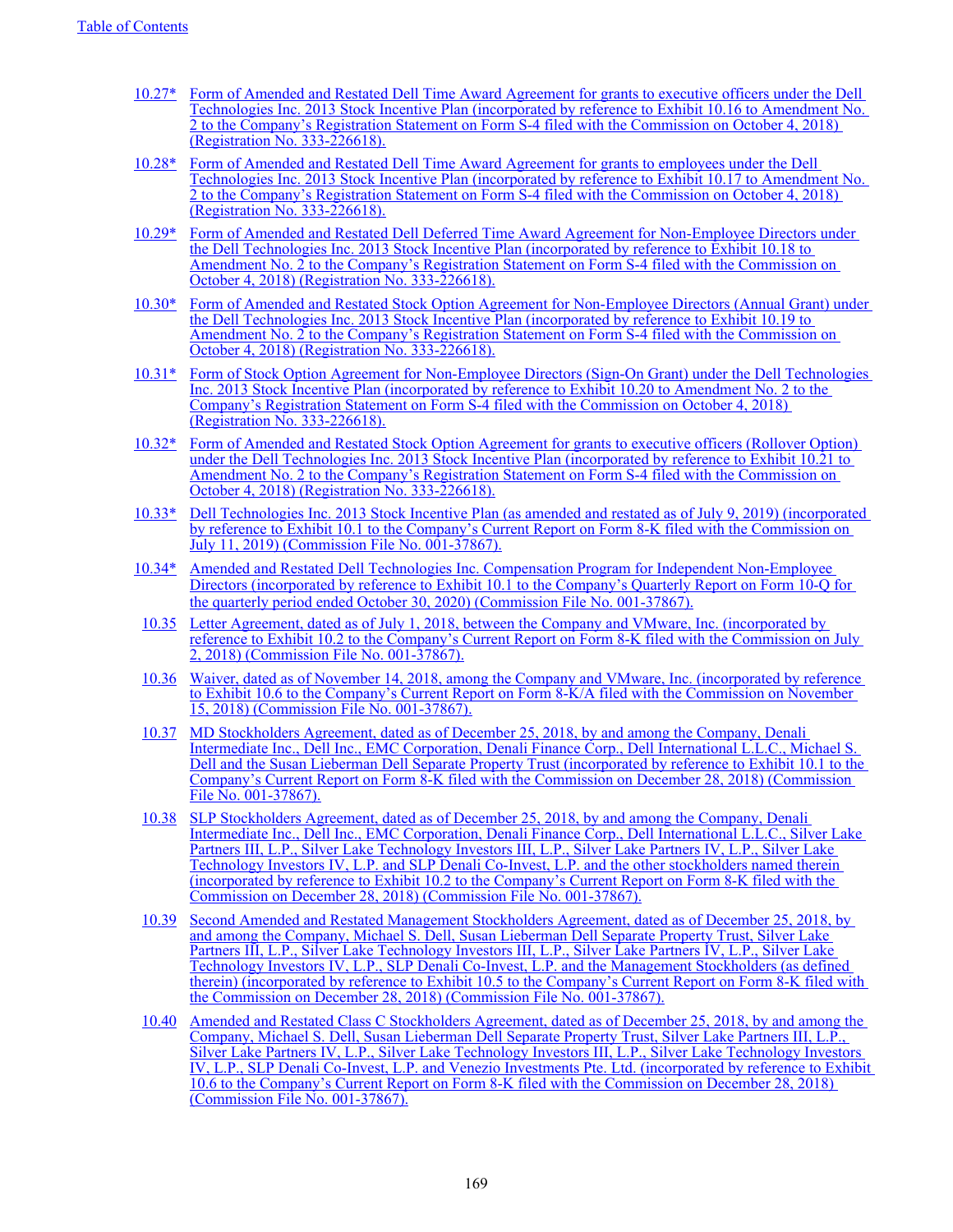- [10.41](https://www.sec.gov/Archives/edgar/data/1571996/000119312518360943/d673794dex107.htm) [Second Amended and Restated Class A Stockholders Agreement, dated as of December 25, 2018, by and](https://www.sec.gov/Archives/edgar/data/1571996/000119312518360943/d673794dex107.htm)  [among the Company, Michael S. Dell, Susan Lieberman Dell Separate Property Trust, Silver Lake Partners](https://www.sec.gov/Archives/edgar/data/1571996/000119312518360943/d673794dex107.htm)  [III, L.P., Silver Lake Partners IV, L.P., Silver Lake Technology Investors III, L.P., Silver Lake Technology](https://www.sec.gov/Archives/edgar/data/1571996/000119312518360943/d673794dex107.htm)  [Investors IV, L.P., SLP Denali Co-Invest, L.P. and the New Class A Stockholders party thereto \(incorporated](https://www.sec.gov/Archives/edgar/data/1571996/000119312518360943/d673794dex107.htm)  [by reference to Exhibit 10.7 to the Company's Current Report on Form 8-K filed with the Commission on](https://www.sec.gov/Archives/edgar/data/1571996/000119312518360943/d673794dex107.htm)  [December 28, 2018\) \(Commission File No. 001-37867\).](https://www.sec.gov/Archives/edgar/data/1571996/000119312518360943/d673794dex107.htm)
- [10.42\\*](https://www.sec.gov/Archives/edgar/data/1571996/000157199619000005/exhibit101formofrsu.htm) [Form of Restricted Stock Unit Agreement under the Dell Technologies Inc. 2013 Stock Incentive Plan](https://www.sec.gov/Archives/edgar/data/1571996/000157199619000005/exhibit101formofrsu.htm)  [\(incorporated by reference to Exhibit 10.1 to the Company's Current Report on Form 8-K filed with the](https://www.sec.gov/Archives/edgar/data/1571996/000157199619000005/exhibit101formofrsu.htm)  [Commission on March 19, 2019\) \(Commission File No. 001-37867\).](https://www.sec.gov/Archives/edgar/data/1571996/000157199619000005/exhibit101formofrsu.htm)
- [10.43\\*](https://www.sec.gov/Archives/edgar/data/1571996/000157199619000005/exhibit102formofprsu.htm) [Form of Performance-Based Restricted Stock Unit Agreement under the Dell Technologies Inc. 2013 Stock](https://www.sec.gov/Archives/edgar/data/1571996/000157199619000005/exhibit102formofprsu.htm)  [Incentive Plan \(incorporated by reference to Exhibit 10.2 to the Company's Current Report on Form 8-K](https://www.sec.gov/Archives/edgar/data/1571996/000157199619000005/exhibit102formofprsu.htm)  [filed with the Commission on March 19, 2019\) \(Commission File No. 001-37867\).](https://www.sec.gov/Archives/edgar/data/1571996/000157199619000005/exhibit102formofprsu.htm)
- [10.44\\*](https://www.sec.gov/Archives/edgar/data/1571996/000157199621000007/exhibit1057fy21.htm) [Waiver Letter, dated as of April 7, 2020, between Dell Technologies Inc. and Michael S. Dell \(incorporated](https://www.sec.gov/Archives/edgar/data/1571996/000157199621000007/exhibit1057fy21.htm)  by reference to Exhibit 10.57 to the Company's Annual Report on Form 10-K for the fiscal year ended [January 29, 2021\) \(Commission File No. 001-37867\).](https://www.sec.gov/Archives/edgar/data/1571996/000157199621000007/exhibit1057fy21.htm)
- [10.45](https://www.sec.gov/Archives/edgar/data/0001571996/000119312521315488/d146470dex101.htm) [Commercial Framework Agreement, dated as of November 1, 2021, by and between Dell Technologies Inc.](https://www.sec.gov/Archives/edgar/data/0001571996/000119312521315488/d146470dex101.htm)  [and VMware, Inc. \(incorporated by reference to Exhibit 10.1 to the Company's Current Report on Form 8-K](https://www.sec.gov/Archives/edgar/data/0001571996/000119312521315488/d146470dex101.htm)  [filed with the Commission on November 1, 2021\) \(Commission File No. 001-37867\).](https://www.sec.gov/Archives/edgar/data/0001571996/000119312521315488/d146470dex101.htm)
- 21.1† Subsidiaries of Dell Technologies Inc.
- 22.1† List of Guarantor Subsidiaries and Issuers of Guaranteed Securities
- 23.1† Consent of PricewaterhouseCoopers LLP, independent registered public accounting firm of Dell Technologies Inc.
- 31.1† Certification of Michael S. Dell, Chairman and Chief Executive Officer, pursuant to Rule 13a-14(a) or Rule 15d-14(a) under the Securities Exchange Act of 1934, as adopted pursuant to Section 302 of the Sarbanes-Oxley Act of 2002.
- 31.2† Certification of Thomas W. Sweet, Executive Vice President and Chief Financial Officer, pursuant to Rule 13a-14(a) or Rule 15d-14(a) under the Securities Exchange Act of 1934, as adopted pursuant to Section 302 of the Sarbanes-Oxley Act of 2002.
- 32.1†† Certifications of Michael S. Dell, Chairman and Chief Executive Officer, and Thomas W. Sweet, Executive Vice President and Chief Financial Officer, pursuant to Rule 13a-14(b) or Rule 15d-14(b) under the Securities Exchange Act of 1934 and 18 U.S.C. Section 1350, as adopted pursuant to Section 906 of the Sarbanes-Oxley Act of 2002.
- 101 .INS† XBRL Instance Document the instance document does not appear in the Interactive Data File because its XBRL tags are embedded within the Inline XBRL document.
- 101 .SCH† Inline XBRL Taxonomy Extension Schema Document.
- 101 .CAL† Inline XBRL Taxonomy Extension Calculation Linkbase Document.
- 101 .DEF† Inline XBRL Taxonomy Extension Definition Linkbase Document.
- 101 .LAB† Inline XBRL Taxonomy Extension Label Linkbase Document.
- 101 .PRE† Inline XBRL Taxonomy Extension Presentation Linkbase Document.
	- 104 Cover Page Interactive Data File the cover page XBRL tags are embedded within the Inline XBRL document (included in Exhibit 101).
		- † Filed with this report.
		- †† Furnished with this report.
		- Management contracts or compensation plans or arrangements in which directors or executive officers participate.

Pursuant to Item 601(b)(4)(iii) of Regulation S-K, copies of certain instruments defining the rights of holders of certain long-term debt of the Company and its subsidiaries are not filed. The Company agrees to furnish to the Securities and Exchange Commission, upon request, a copy of each instrument with respect to issuances of such long-term debt.

#### **ITEM 16 — FORM 10-K SUMMARY**

None.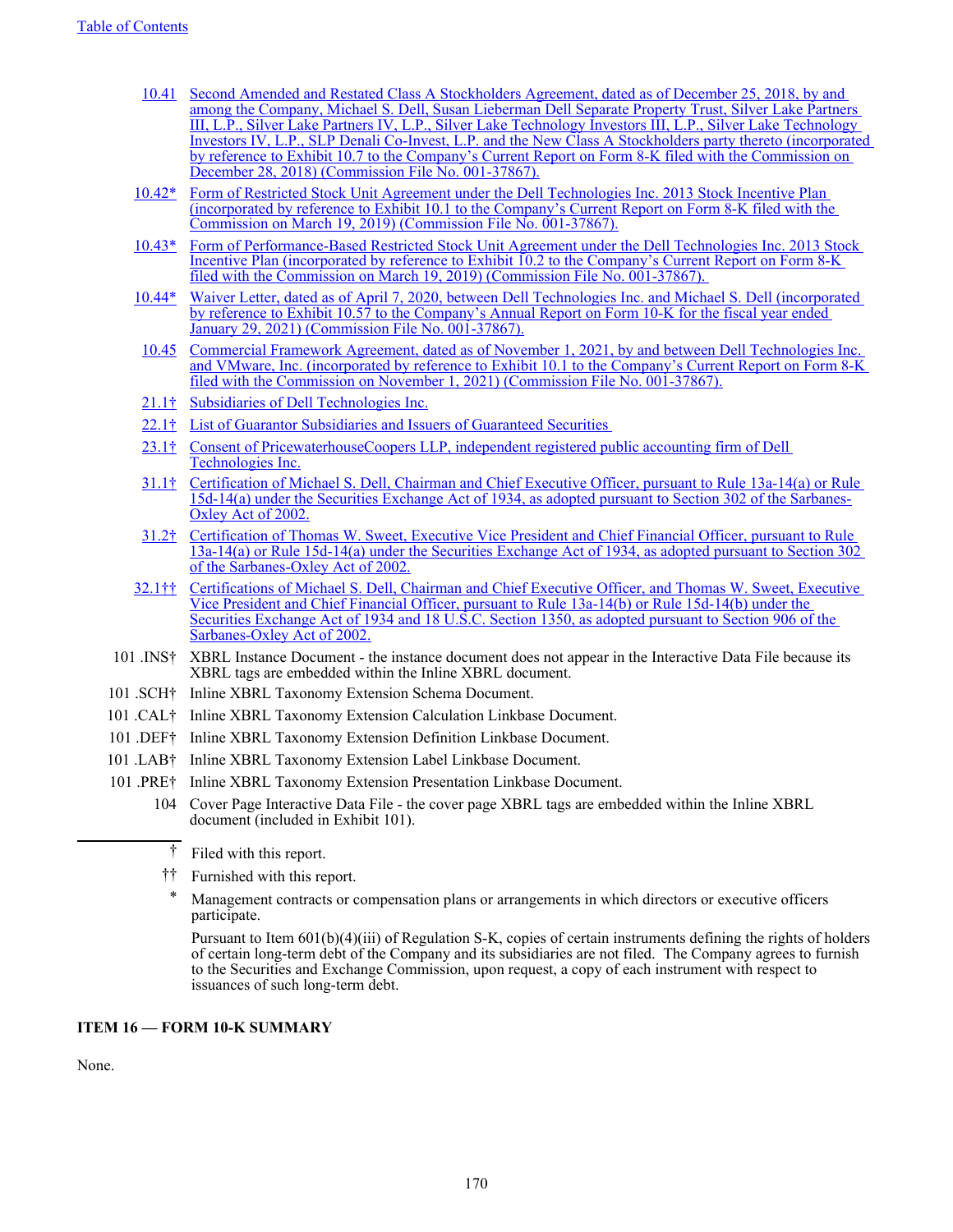## **SIGNATURES**

Pursuant to the requirements of Section 13 or 15(d) of the Securities Exchange Act of 1934, the registrant has duly caused this report to be signed on its behalf by the undersigned, thereunto duly authorized.

# DELL TECHNOLOGIES INC.

By: /s/ MICHAEL S. DELL

Michael S. Dell *Chairman and Chief Executive Officer (Duly Authorized Officer)*

Date: March 24, 2022